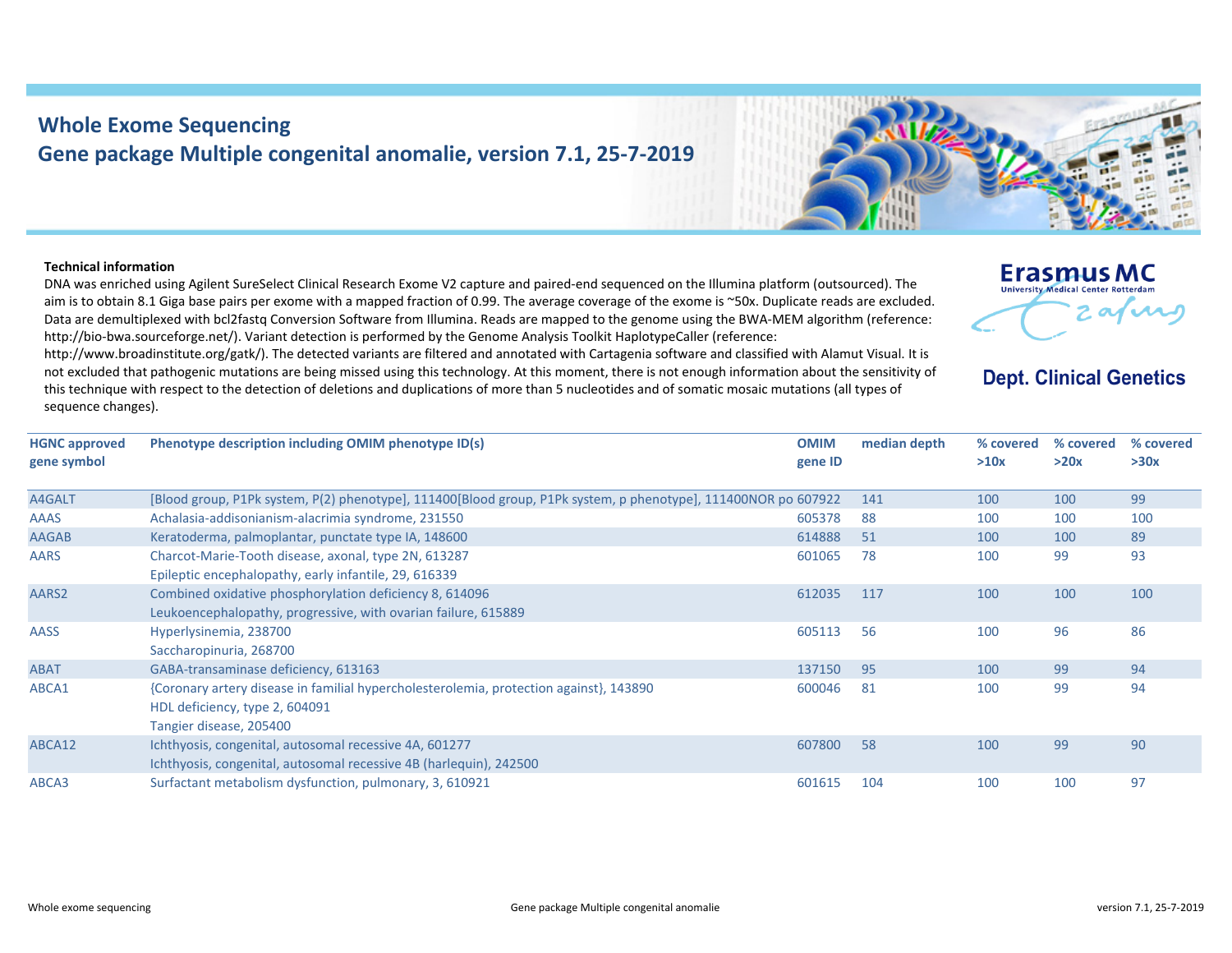| <b>HGNC approved</b><br>gene symbol | Phenotype description including OMIM phenotype ID(s)                                                                                                                                                                                                            | <b>OMIM</b><br>gene ID | median depth | % covered<br>>10x | % covered<br>>20x | % covered<br>>30x |
|-------------------------------------|-----------------------------------------------------------------------------------------------------------------------------------------------------------------------------------------------------------------------------------------------------------------|------------------------|--------------|-------------------|-------------------|-------------------|
| ABCA4                               | Cone-rod dystrophy 3, 604116<br>Fundus flavimaculatus, 248200<br>{Macular degeneration, age-related, 2}, 153800<br>Retinal dystrophy, early-onset severe, 248200<br>Retinitis pigmentosa 19, 601718<br>Stargardt disease 1, 248200                              | 601691                 | 85           | 100               | 99                | 95                |
| ABCB11                              | Cholestasis, benign recurrent intrahepatic, 2, 605479<br>Cholestasis, progressive familial intrahepatic 2, 601847                                                                                                                                               | 603201                 | 56           | 100               | 99                | 90                |
| ABCB4                               | Cholestasis, intrahepatic, of pregnancy, 3, 614972<br>Cholestasis, progressive familial intrahepatic 3, 602347<br>Gallbladder disease 1, 600803                                                                                                                 | 171060                 | 57           | 100               | 98                | 85                |
| ABCB6                               | [Blood group, Langereis system], 111600<br>Dyschromatosis universalis hereditaria 3, 615402<br>Microphthalmia, isolated, with coloboma 7, 614497<br>Pseudohyperkalemia, familial, 2, due to red cell leak, 609153                                               | 605452                 | 96           | 100               | 100               | 98                |
| ABCB7                               | Anemia, sideroblastic, with ataxia, 301310                                                                                                                                                                                                                      | 300135                 | 53           | 100               | 98                | 81                |
| ABCC <sub>2</sub>                   | Dubin-Johnson syndrome, 237500                                                                                                                                                                                                                                  | 601107                 | 64           | 100               | 99                | 91                |
| ABCC6                               | Arterial calcification, generalized, of infancy, 2, 614473<br>Pseudoxanthoma elasticum, 264800<br>Pseudoxanthoma elasticum, forme fruste, 177850                                                                                                                | 603234                 | 124          | 100               | 100               | 99                |
| ABCC8                               | Diabetes mellitus, noninsulin-dependent, 125853<br>Diabetes mellitus, permanent neonatal, 606176<br>Diabetes mellitus, transient neonatal 2, 610374<br>Hyperinsulinemic hypoglycemia, familial, 1, 256450<br>Hypoglycemia of infancy, leucine-sensitive, 240800 | 600509                 | 99           | 100               | 100               | 98                |
| ABCC9                               | Atrial fibrillation, familial, 12, 614050<br>Cardiomyopathy, dilated, 10, 608569<br>Hypertrichotic osteochondrodysplasia, 239850                                                                                                                                | 601439                 | 55           | 100               | 98                | 90                |
| ABCD1                               | Adrenoleukodystrophy, 300100<br>Adrenomyeloneuropathy, adult, 300100                                                                                                                                                                                            | 300371                 | 75           | 85                | 76                | 72                |
| ABCD4                               | Methylmalonic aciduria and homocystinuria, cblJ type, 614857                                                                                                                                                                                                    | 603214                 | 98           | 100               | 100               | 98                |
| ABCG5                               | Sitosterolemia, 210250                                                                                                                                                                                                                                          | 605459                 | 70           | 100               | 100               | 98                |
| ABCG8                               | {Gallbladder disease 4}, 611465<br>Sitosterolemia, 210250                                                                                                                                                                                                       | 605460                 | 138          | 100               | 97                | 95                |
| ABHD12                              | Polyneuropathy, hearing loss, ataxia, retinitis pigmentosa, and cataract, 612674                                                                                                                                                                                | 613599                 | 57           | 100               | 100               | 91                |
| ABHD5                               | Chanarin-Dorfman syndrome, 275630                                                                                                                                                                                                                               | 604780                 | 62           | 100               | 100               | 95                |
| ABL1                                | Congenital heart defects and skeletal malformations syndrome, 617602<br>Leukemia, Philadelphia chromosome-positive, resistant to imatinib                                                                                                                       | 189980                 | 129          | 100               | 100               | 99                |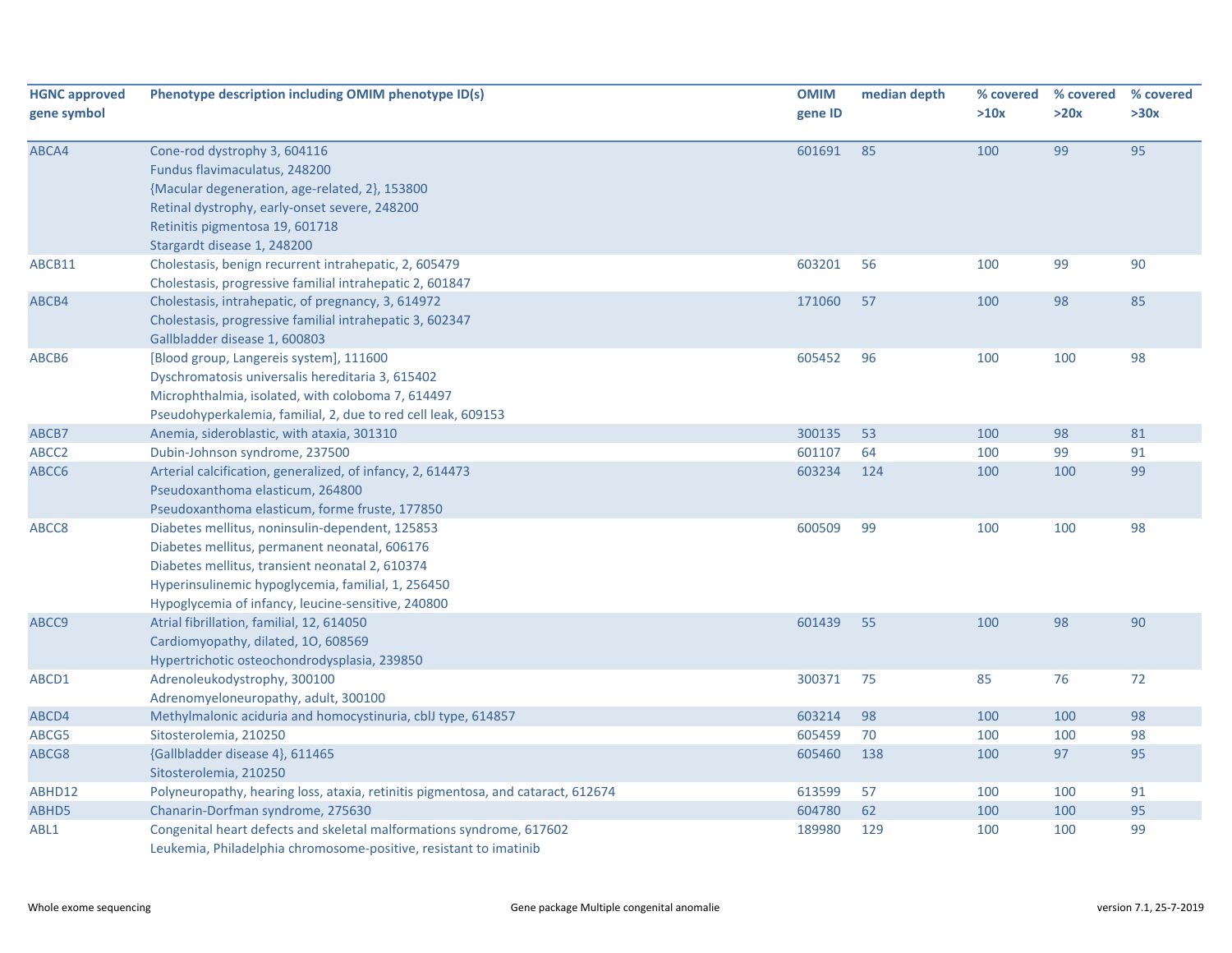| <b>HGNC approved</b><br>gene symbol | Phenotype description including OMIM phenotype ID(s)                                                                                                                                                                                                                                                  | <b>OMIM</b><br>gene ID | median depth | % covered<br>>10x | % covered<br>>20x | % covered<br>>30x |
|-------------------------------------|-------------------------------------------------------------------------------------------------------------------------------------------------------------------------------------------------------------------------------------------------------------------------------------------------------|------------------------|--------------|-------------------|-------------------|-------------------|
|                                     |                                                                                                                                                                                                                                                                                                       |                        |              |                   |                   |                   |
| ACAD <sub>8</sub>                   | Isobutyryl-CoA dehydrogenase deficiency, 611283                                                                                                                                                                                                                                                       | 604773                 | 163          | 100               | 100               | 100               |
| ACAD9                               | Mitochondrial complex I deficiency due to ACAD9 deficiency, 611126                                                                                                                                                                                                                                    | 611103                 | 88           | 100               | 100               | 99                |
| <b>ACADM</b>                        | Acyl-CoA dehydrogenase, medium chain, deficiency of, 201450                                                                                                                                                                                                                                           | 607008                 | 58           | 100               | 99                | 90                |
| <b>ACADS</b>                        | Acyl-CoA dehydrogenase, short-chain, deficiency of, 201470                                                                                                                                                                                                                                            | 606885                 | 118          | 100               | 100               | 100               |
| <b>ACADSB</b>                       | 2-methylbutyrylglycinuria, 610006                                                                                                                                                                                                                                                                     | 600301                 | 59           | 100               | 99                | 86                |
| <b>ACADVL</b>                       | VLCAD deficiency, 201475                                                                                                                                                                                                                                                                              | 609575                 | 109          | 100               | 100               | 97                |
| <b>ACAN</b>                         | Short stature and advanced bone age, with or without early-onset osteoarthritis and/or osteochondritis<br>dissecans, 165800                                                                                                                                                                           | 155760                 | 221          | 100               | 100               | 98                |
|                                     | ?Spondyloepimetaphyseal dysplasia, aggrecan type, 612813<br>?Spondyloepiphyseal dysplasia, Kimberley type, 608361                                                                                                                                                                                     |                        |              |                   |                   |                   |
| ACAT1                               | Alpha-methylacetoacetic aciduria, 203750                                                                                                                                                                                                                                                              | 607809                 | 62           | 100               | 98                | 89                |
| <b>ACE</b>                          | [Angiotensin I-converting enzyme, benign serum increase]<br>{Microvascular complications of diabetes 3}, 612624<br>{Myocardial infarction, susceptibility to}<br>Renal tubular dysgenesis, 267430<br>{SARS, progression of}<br>{Stroke, hemorrhagic}, 614519                                          | 106180                 | 99           | 100               | 100               | 99                |
| ACO <sub>2</sub>                    | Infantile cerebellar-retinal degeneration, 614559                                                                                                                                                                                                                                                     | 100850                 | 138          | 100               | 97                | 94                |
|                                     | ?Optic atrophy 9, 616289                                                                                                                                                                                                                                                                              |                        |              |                   |                   |                   |
| ACOX1                               | Peroxisomal acyl-CoA oxidase deficiency, 264470                                                                                                                                                                                                                                                       | 609751                 | 95           | 100               | 100               | 98                |
| ACP5                                | Spondyloenchondrodysplasia with immune dysregulation, 607944                                                                                                                                                                                                                                          | 171640                 | 133          | 100               | 100               | 100               |
| ACSF3                               | Combined malonic and methylmalonic aciduria, 614265                                                                                                                                                                                                                                                   | 614245                 | 144          | 100               | 100               | 99                |
| ACSL4                               | Mental retardation, X-linked 63, 300387                                                                                                                                                                                                                                                               | 300157                 | 49           | 100               | 98                | 83                |
| ACSL6                               | Myelodysplastic syndrome<br>Myelogenous leukemia, acute                                                                                                                                                                                                                                               | 604443                 | 74           | 100               | 100               | 95                |
| ACTA1                               | Myopathy, actin, congenital, with cores, 161800<br>Myopathy, actin, congenital, with excess of thin myofilaments, 161800<br>Myopathy, congenital, with fiber-type disproportion 1, 255310<br>?Myopathy, scapulohumeroperoneal, 616852<br>Nemaline myopathy 3, autosomal dominant or recessive, 161800 | 102610                 | 126          | 100               | 100               | 100               |
| ACTA <sub>2</sub>                   | Aortic aneurysm, familial thoracic 6, 611788<br>Moyamoya disease 5, 614042<br>Multisystemic smooth muscle dysfunction syndrome, 613834                                                                                                                                                                | 102620                 | 163          | 100               | 100               | 100               |
| ACTB                                | Baraitser-Winter syndrome 1, 243310<br>?Dystonia, juvenile-onset, 607371                                                                                                                                                                                                                              | 102630                 | 208          | 100               | 100               | 100               |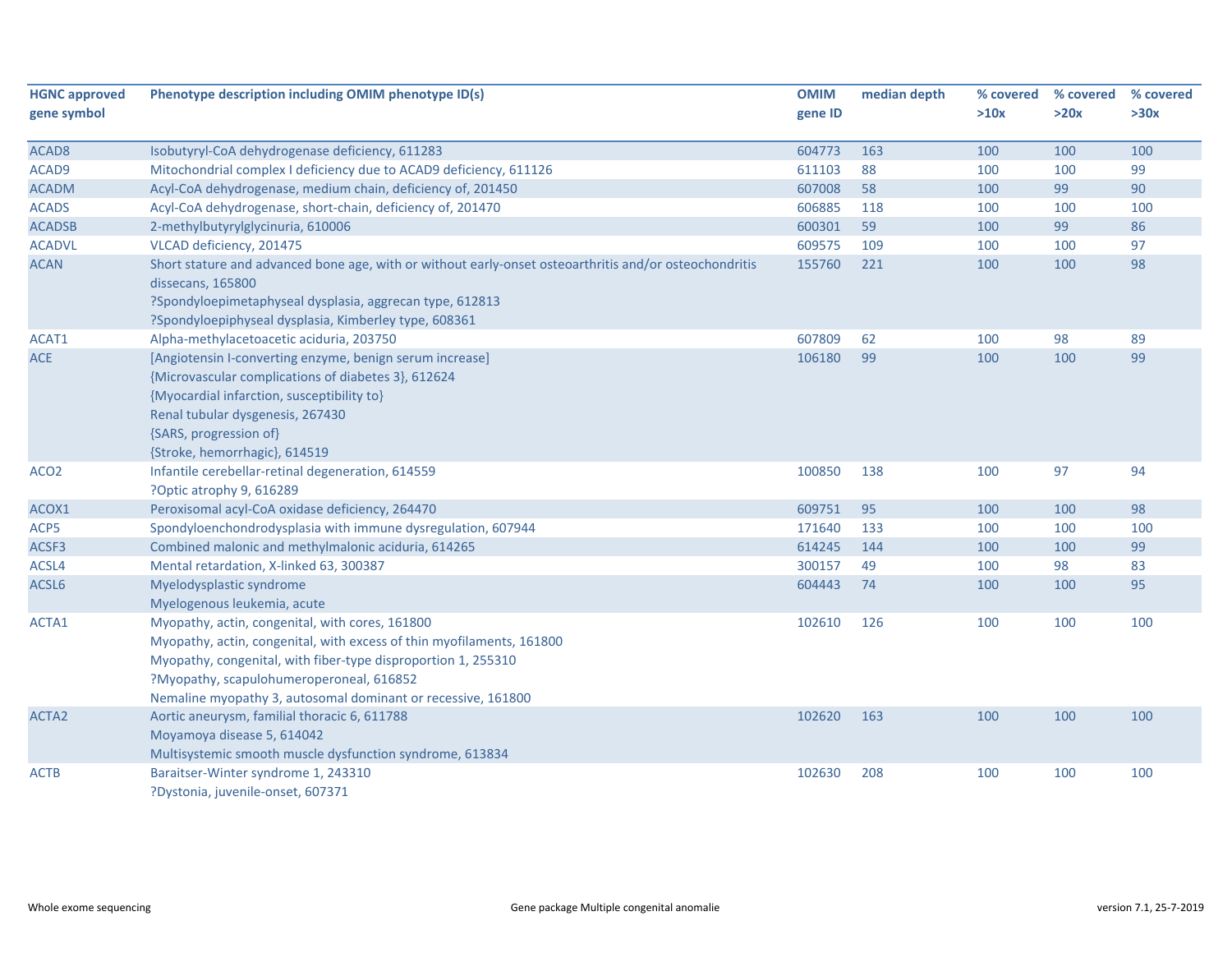| <b>HGNC approved</b><br>gene symbol | Phenotype description including OMIM phenotype ID(s)                                                                                                          | <b>OMIM</b><br>gene ID | median depth | % covered<br>>10x | % covered<br>>20x | % covered<br>>30x |
|-------------------------------------|---------------------------------------------------------------------------------------------------------------------------------------------------------------|------------------------|--------------|-------------------|-------------------|-------------------|
| ACTC1                               | Atrial septal defect 5, 612794<br>Cardiomyopathy, dilated, 1R, 613424<br>Cardiomyopathy, hypertrophic, 11, 612098<br>Left ventricular noncompaction 4, 613424 | 102540                 | 180          | 100               | 100               | 100               |
| ACTG1                               | Baraitser-Winter syndrome 2, 614583<br>Deafness, autosomal dominant 20/26, 604717                                                                             | 102560                 | 174          | 100               | 100               | 100               |
| ACTN1                               | Bleeding disorder, platelet-type, 15, 615193                                                                                                                  | 102575                 | 109          | 100               | 100               | 99                |
| ACTN4                               | Glomerulosclerosis, focal segmental, 1, 603278                                                                                                                | 604638                 | 112          | 100               | 100               | 99                |
| ACVR1                               | Fibrodysplasia ossificans progressiva, 135100                                                                                                                 | 102576                 | 65           | 100               | 100               | 96                |
| ACVR1B                              | Pancreatic cancer, somatic                                                                                                                                    | 601300                 | 68           | 100               | 100               | 96                |
| ACVR2B                              | Heterotaxy, visceral, 4, autosomal, 613751                                                                                                                    | 602730                 | 100          | 100               | 100               | 97                |
| <b>ACVRL1</b>                       | Telangiectasia, hereditary hemorrhagic, type 2, 600376                                                                                                        | 601284                 | 92           | 100               | 100               | 94                |
| ACY1                                | Aminoacylase 1 deficiency, 609924                                                                                                                             | 104620                 | 99           | 100               | 100               | 100               |
| <b>ADA</b>                          | Adenosine deaminase deficiency, partial, 102700<br>Severe combined immunodeficiency due to ADA deficiency, 102700                                             | 608958                 | 79           | 100               | 100               | 95                |
| ADA2                                | Polyarteritis nodosa, childhood-onset, 615688<br>?Sneddon syndrome, 182410                                                                                    | 607575                 | 91           | 100               | 100               | 97                |
| ADAM10                              | {Alzheimer disease 18, susceptibility to}, 615590<br>Reticulate acropigmentation of Kitamura, 615537                                                          | 602192                 | 49           | 100               | 98                | 82                |
| ADAM17                              | ?Inflammatory skin and bowel disease, neonatal, 1, 614328                                                                                                     | 603639                 | 58           | 100               | 98                | 89                |
| ADAM9                               | Cone-rod dystrophy 9, 612775                                                                                                                                  | 602713                 | 50           | 100               | 98                | 84                |
| ADAMTS10                            | Weill-Marchesani syndrome 1, recessive, 277600                                                                                                                | 608990                 | 103          | 100               | 100               | 99                |
| ADAMTS13                            | Thrombotic thrombocytopenic purpura, familial, 274150                                                                                                         | 604134                 | 92           | 98                | 97                | 95                |
| ADAMTS17                            | Weill-Marchesani 4 syndrome, recessive, 613195                                                                                                                | 607511                 | 96           | 97                | 96                | 93                |
| ADAMTS18                            | Microcornea, myopic chorioretinal atrophy, and telecanthus, 615458                                                                                            | 607512                 | 69           | 100               | 99                | 96                |
| ADAMTS2                             | Ehlers-Danlos syndrome, dermatosparaxis type, 225410                                                                                                          | 604539                 | 108          | 100               | 100               | 99                |
| <b>ADAMTSL2</b>                     | Geleophysic dysplasia 1, 231050                                                                                                                               | 612277                 | 89           | 100               | 100               | 97                |
| ADAMTSL4                            | Ectopia lentis et pupillae, 225200<br>Ectopia lentis, isolated, autosomal recessive, 225100                                                                   | 610113                 | 110          | 100               | 100               | 99                |
| <b>ADAR</b>                         | Aicardi-Goutieres syndrome 6, 615010<br>Dyschromatosis symmetrica hereditaria, 127400                                                                         | 146920                 | 79           | 100               | 100               | 98                |
| ADAT3                               | Mental retardation, autosomal recessive 36, 615286                                                                                                            | 615302                 | 126          | 100               | 100               | 100               |
| ADCY5                               | Dyskinesia, familial, with facial myokymia, 606703                                                                                                            | 600293                 | 109          | 99                | 96                | 93                |
| ADGRG1                              | Polymicrogyria, bilateral frontoparietal, 606854<br>Polymicrogyria, bilateral perisylvian, 615752                                                             | 604110                 | 112          | 100               | 100               | 99                |
| ADGRV1                              | ?Febrile seizures, familial, 4, 604352<br>Usher syndrome, type 2C, 605472<br>Usher syndrome, type 2C, GPR98/PDZD7 digenic, 605472                             | 602851                 | 67           | 100               | 99                | 93                |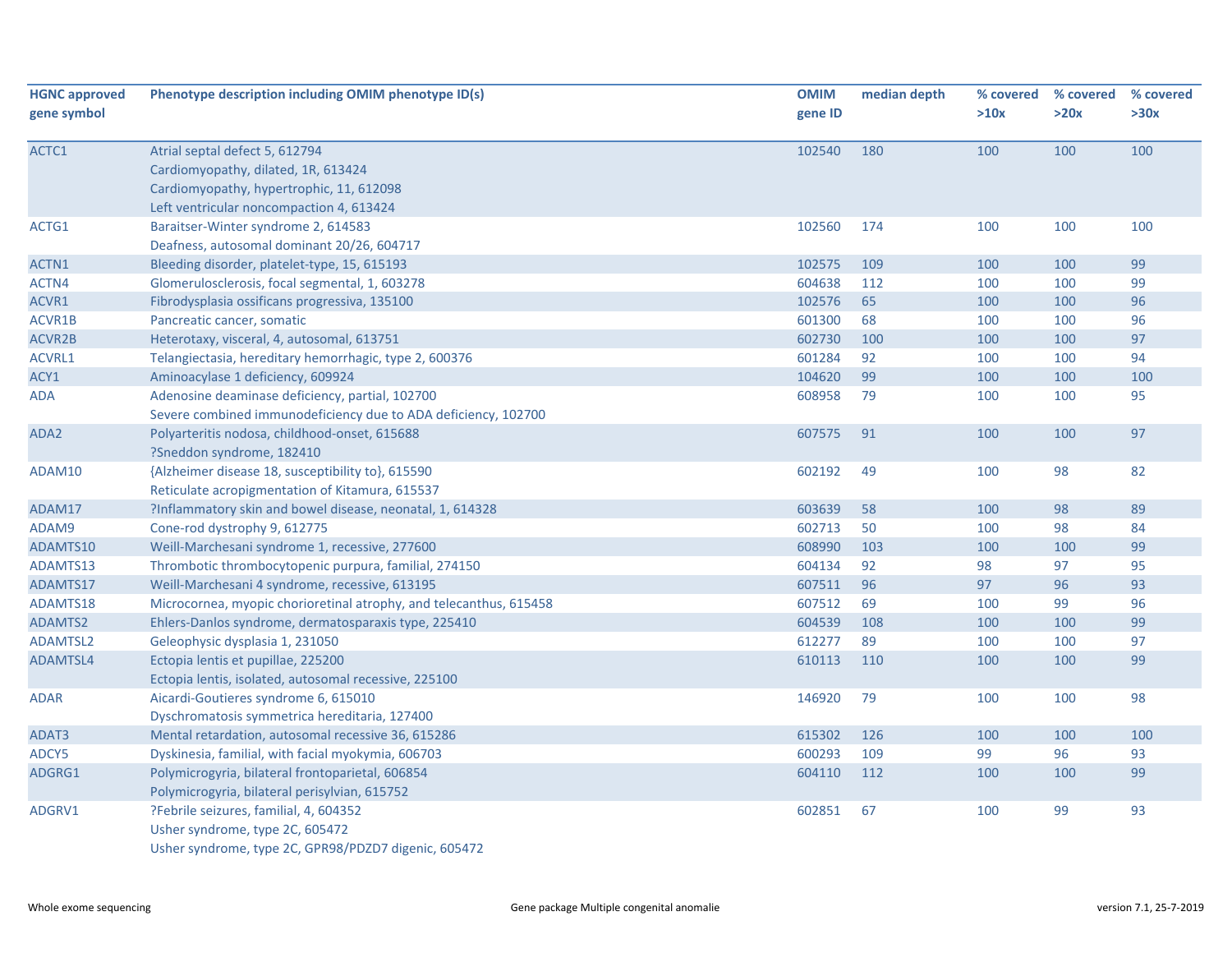| <b>HGNC approved</b> | Phenotype description including OMIM phenotype ID(s)                                              | <b>OMIM</b> | median depth | % covered | % covered | % covered |
|----------------------|---------------------------------------------------------------------------------------------------|-------------|--------------|-----------|-----------|-----------|
| gene symbol          |                                                                                                   | gene ID     |              | >10x      | >20x      | >30x      |
|                      |                                                                                                   |             |              |           |           |           |
| <b>ADIPOQ</b>        | Adiponectin deficiency, 612556                                                                    | 605441      | 73           | 100       | 100       | 100       |
| ADK                  | Hypermethioninemia due to adenosine kinase deficiency, 614300                                     | 102750      | 44           | 100       | 91        | 70        |
| ADRB <sub>2</sub>    | {Asthma, nocturnal, susceptibility to}, 600807                                                    | 109690      | 106          | 100       | 100       | 100       |
|                      | Beta-2-adrenoreceptor agonist, reduced response to                                                |             |              |           |           |           |
|                      | {Obesity, susceptibility to}, 601665                                                              |             |              |           |           |           |
| <b>ADSL</b>          | Adenylosuccinase deficiency, 103050                                                               | 608222      | 78           | 100       | 99        | 92        |
| AFF <sub>2</sub>     | Mental retardation, X-linked, FRAXE type, 309548                                                  | 300806      | 46           | 100       | 98        | 82        |
| AFG3L2               | Spastic ataxia 5, autosomal recessive, 614487                                                     | 604581      | 65           | 100       | 95        | 87        |
|                      | Spinocerebellar ataxia 28, 610246                                                                 |             |              |           |           |           |
| <b>AGA</b>           | Aspartylglucosaminuria, 208400                                                                    | 613228      | 62           | 100       | 99        | 92        |
| AGBL1                | Corneal dystrophy, Fuchs endothelial, 8, 615523                                                   | 615496      | 63           | 98        | 98        | 95        |
| <b>AGK</b>           | Cataract 38, autosomal recessive, 614691                                                          | 610345      | 49           | 100       | 98        | 88        |
|                      | Sengers syndrome, 212350                                                                          |             |              |           |           |           |
| AGL                  | Glycogen storage disease IIIa, 232400                                                             | 610860      | 59           | 100       | 99        | 90        |
|                      | Glycogen storage disease IIIb, 232400                                                             |             |              |           |           |           |
| AGPAT2               | Lipodystrophy, congenital generalized, type 1, 608594                                             | 603100      | 128          | 100       | 100       | 99        |
| <b>AGPS</b>          | Rhizomelic chondrodysplasia punctata, type 3, 600121                                              | 603051      | 56           | 100       | 97        | 82        |
| <b>AGRN</b>          | Myasthenic syndrome, congenital, 8, with pre- and postsynaptic defects, 615120                    | 103320      | 139          | 100       | 98        | 95        |
| AGT                  | {Hypertension, essential, susceptibility to}, 145500                                              | 106150      | 120          | 100       | 100       | 100       |
|                      | {Preeclampsia, susceptibility to}                                                                 |             |              |           |           |           |
|                      | Renal tubular dysgenesis, 267430                                                                  |             |              |           |           |           |
| AGTR1                | {Hypertension, essential}, 145500                                                                 | 106165      | 48           | 100       | 100       | 98        |
|                      | Renal tubular dysgenesis, 267430                                                                  |             |              |           |           |           |
| <b>AGXT</b>          | Hyperoxaluria, primary, type 1, 259900                                                            | 604285      | 124          | 100       | 100       | 100       |
| <b>AHCY</b>          | Hypermethioninemia with deficiency of S-adenosylhomocysteine hydrolase, 613752                    | 180960      | 143          | 96        | 96        | 96        |
| AHI1                 | Joubert syndrome 3, 608629                                                                        | 608894      | 58           | 100       | 96        | 82        |
| <b>AHNAK2</b>        | No OMIM phenotype                                                                                 | No id       | 261          | 100       | 100       | 99        |
| <b>AICDA</b>         | Immunodeficiency with hyper-IgM, type 2, 605258                                                   | 605257      | 128          | 100       | 100       | 92        |
| AIFM1                | Combined oxidative phosphorylation deficiency 6, 300816                                           | 300169      | 45           | 100       | 95        | 78        |
|                      | Cowchock syndrome, 310490                                                                         |             |              |           |           |           |
|                      | Deafness, X-linked 5, 300614                                                                      |             |              |           |           |           |
| AIMP1                | Leukodystrophy, hypomyelinating, 3, 260600                                                        | 603605      | 69           | 100       | 100       | 95        |
| <b>AIP</b>           | Pituitary adenoma 1, multiple types, 102200                                                       | 605555      | 125          | 100       | 100       | 100       |
|                      | Pituitary adenoma predisposition, 102000                                                          |             |              |           |           |           |
| AIPL1                | Cone-rod dystrophy, 604393                                                                        | 604392      | 131          | 100       | 100       | 100       |
|                      | Leber congenital amaurosis 4, 604393                                                              |             |              |           |           |           |
|                      | Retinitis pigmentosa, juvenile, 604393                                                            |             |              |           |           |           |
| <b>AIRE</b>          | Autoimmune polyendocrinopathy syndrome, type I, with or without reversible metaphyseal dysplasia, | 607358      | 98           | 100       | 100       | 99        |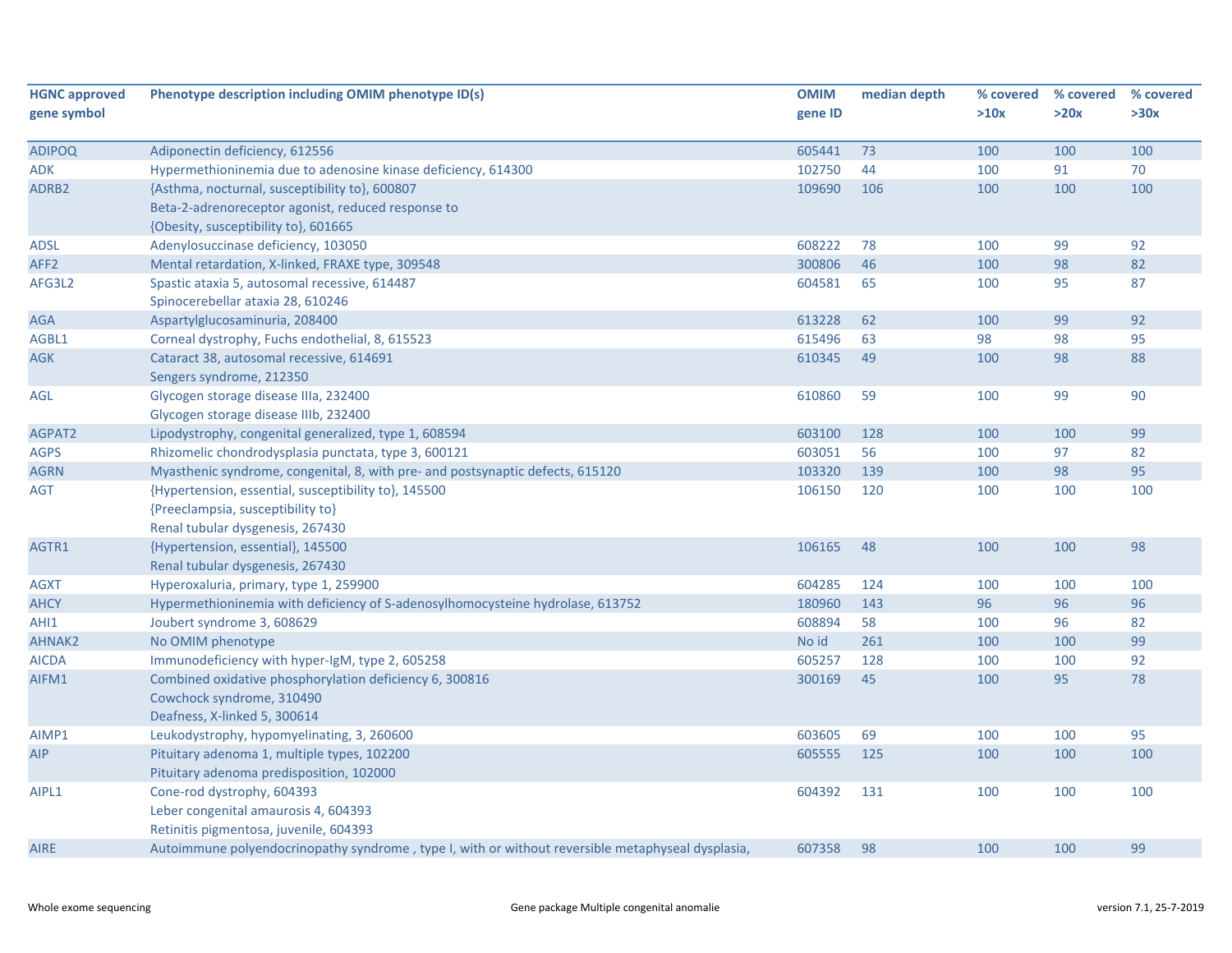| <b>HGNC approved</b> | Phenotype description including OMIM phenotype ID(s)                       | <b>OMIM</b> | median depth | % covered | % covered | % covered |
|----------------------|----------------------------------------------------------------------------|-------------|--------------|-----------|-----------|-----------|
| gene symbol          |                                                                            | gene ID     |              | >10x      | >20x      | >30x      |
|                      |                                                                            |             |              |           |           |           |
| AK1                  | Hemolytic anemia due to adenylate kinase deficiency, 612631                | 103000      | 119          | 100       | 100       | 100       |
| AK <sub>2</sub>      | Reticular dysgenesis, 267500                                               | 103020      | 69           | 100       | 100       | 92        |
| AKAP9                | ?Long QT syndrome-11, 611820                                               | 604001      | 65           | 100       | 99        | 92        |
| AKR1C2               | 46XY sex reversal 8, 614279                                                | 600450      | 89           | 100       | 100       | 95        |
| AKR1D1               | Bile acid synthesis defect, congenital, 2, 235555                          | 604741      | 54           | 100       | 100       | 91        |
| AKT1                 | Breast cancer, somatic, 114480                                             | 164730      | 136          | 100       | 100       | 100       |
|                      | Colorectal cancer, somatic, 114500                                         |             |              |           |           |           |
|                      | Cowden syndrome 6, 615109                                                  |             |              |           |           |           |
|                      | Ovarian cancer, somatic, 167000                                            |             |              |           |           |           |
|                      | Proteus syndrome, somatic, 176920                                          |             |              |           |           |           |
|                      | {Schizophrenia, susceptibility to}, 181500                                 |             |              |           |           |           |
| AKT2                 | Diabetes mellitus, type II, 125853                                         | 164731      | 107          | 100       | 100       | 100       |
|                      | Hypoinsulinemic hypoglycemia with hemihypertrophy, 240900                  |             |              |           |           |           |
| AKT3                 | Megalencephaly-polymicrogyria-polydactyly-hydrocephalus syndrome 2, 615937 | 611223      | 59           | 100       | 97        | 82        |
| ALAD                 | {Lead poisoning, susceptibility to}, 612740                                | 125270      | 96           | 100       | 100       | 100       |
|                      | Porphyria, acute hepatic, 612740                                           |             |              |           |           |           |
| ALAS <sub>2</sub>    | Anemia, sideroblastic, 1, 300751                                           | 301300      | 51           | 100       | 98        | 87        |
|                      | Protoporphyria, erythropoietic, 300752                                     |             |              |           |           |           |
| <b>ALB</b>           | Analbuminemia, 616000                                                      | 103600      | 56           | 100       | 99        | 89        |
|                      | [Dysalbuminemic hyperthyroxinemia], 615999                                 |             |              |           |           |           |
| ALDH18A1             | Cutis laxa, autosomal dominant 3, 616603                                   | 138250      | 68           | 100       | 100       | 95        |
|                      | Cutis laxa, autosomal recessive, type IIIA, 219150                         |             |              |           |           |           |
|                      | Spastic paraplegia 9A, autosomal dominant, 601162                          |             |              |           |           |           |
|                      | Spastic paraplegia 9B, autosomal recessive, 616586                         |             |              |           |           |           |
| ALDH1A3              | Microphthalmia, isolated 8, 615113                                         | 600463      | 82           | 100       | 100       | 92        |
| ALDH <sub>2</sub>    | Alcohol sensitivity, acute, 610251                                         | 100650      | 126          | 100       | 100       | 100       |
|                      | {Esophageal cancer, alcohol-related, susceptibility to}                    |             |              |           |           |           |
|                      | {Hangover, susceptibility to}, 610251                                      |             |              |           |           |           |
|                      | {Sublingual nitroglycerin, susceptibility to poor response to}             |             |              |           |           |           |
| ALDH3A2              | Sjogren-Larsson syndrome, 270200                                           | 609523      | 58           | 100       | 98        | 92        |
| ALDH4A1              | Hyperprolinemia, type II, 239510                                           | 606811      | 115          | 100       | 100       | 100       |
| ALDH5A1              | Succinic semialdehyde dehydrogenase deficiency, 271980                     | 610045      | 61           | 100       | 97        | 91        |
| ALDH6A1              | Methylmalonate semialdehyde dehydrogenase deficiency, 614105               | 603178      | 94           | 100       | 100       | 95        |
| ALDH7A1              | Epilepsy, pyridoxine-dependent, 266100                                     | 107323      | 60           | 100       | 98        | 81        |
| <b>ALDOA</b>         | Glycogen storage disease XII, 611881                                       | 103850      | 134          | 100       | 100       | 100       |
| <b>ALDOB</b>         | Fructose intolerance, hereditary, 229600                                   | 612724      | 89           | 100       | 100       | 100       |
| ALG1                 | Congenital disorder of glycosylation, type Ik, 608540                      | 605907      | 59           | 91        | 79        | 72        |
| ALG11                | Congenital disorder of glycosylation, type Ip, 613661                      | 613666      | 61           | 100       | 100       | 97        |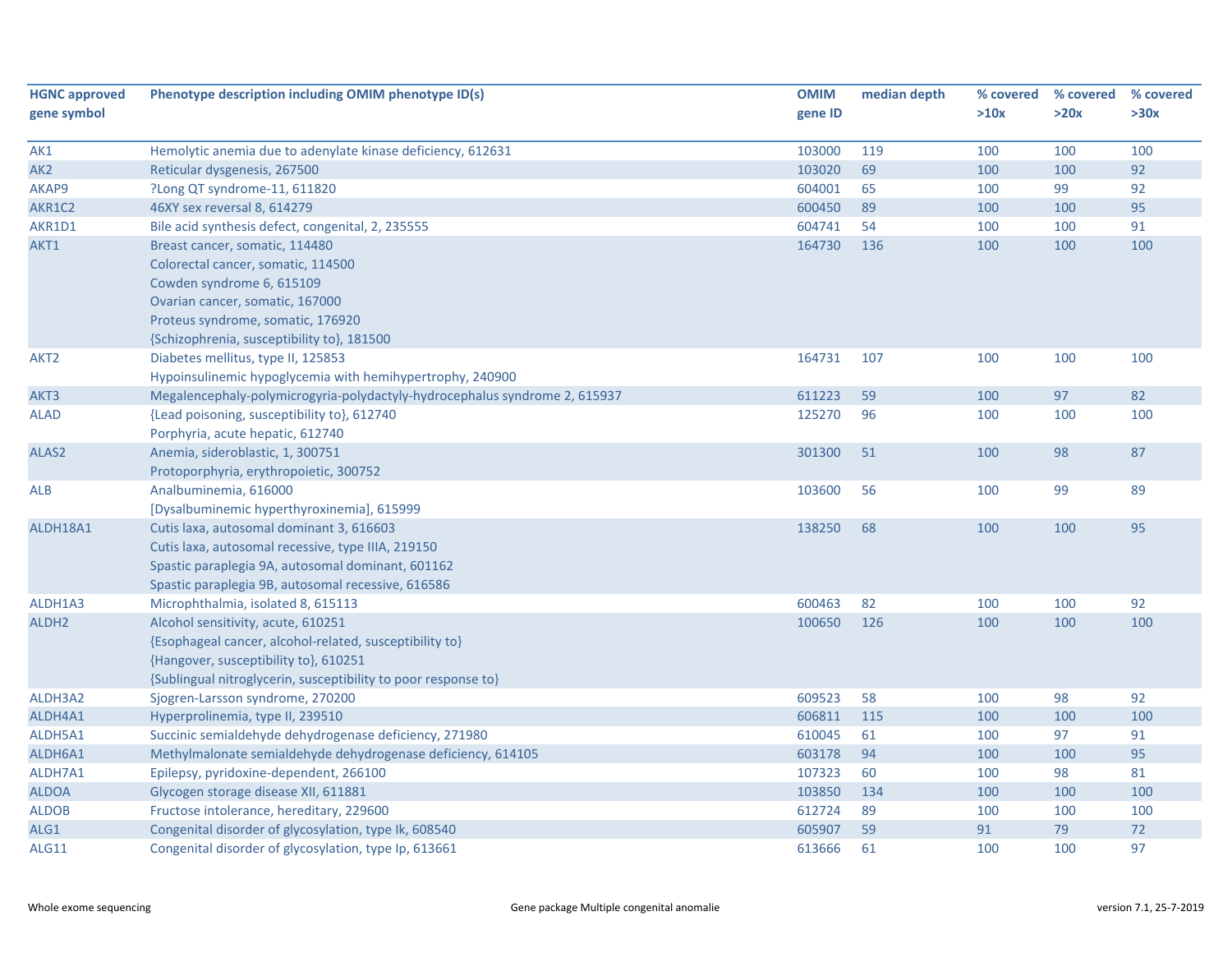| <b>HGNC approved</b> | Phenotype description including OMIM phenotype ID(s)                 | <b>OMIM</b> | median depth | % covered | % covered | % covered |
|----------------------|----------------------------------------------------------------------|-------------|--------------|-----------|-----------|-----------|
| gene symbol          |                                                                      | gene ID     |              | >10x      | >20x      | >30x      |
|                      |                                                                      |             |              |           |           |           |
| <b>ALG12</b>         | Congenital disorder of glycosylation, type Ig, 607143                | 607144      | 152          | 100       | 100       | 100       |
| ALG13                | ?Congenital disorder of glycosylation, type Is, 300884               | 300776      | 41           | 100       | 93        | 68        |
|                      | Epileptic encephalopathy, early infantile, 36, 300884                |             |              |           |           |           |
| ALG <sub>2</sub>     | ?Congenital disorder of glycosylation, type Ii, 607906               | 607905      | 70           | 100       | 100       | 97        |
|                      | Myasthenic syndrome, congenital, 14, with tubular aggregates, 616228 |             |              |           |           |           |
| ALG3                 | Congenital disorder of glycosylation, type Id, 601110                | 608750      | 78           | 100       | 100       | 100       |
| ALG6                 | Congenital disorder of glycosylation, type Ic, 603147                | 604566      | 63           | 100       | 100       | 90        |
| ALG8                 | Congenital disorder of glycosylation, type Ih, 608104                | 608103      | 54           | 100       | 99        | 88        |
|                      | Polycystic liver disease 3 with or without kidney cysts, 617874      |             |              |           |           |           |
| ALG9                 | Congenital disorder of glycosylation, type II, 608776                | 606941      | 54           | 100       | 99        | 89        |
|                      | Gillessen-Kaesbach-Nishimura syndrome, 263210                        |             |              |           |           |           |
| ALMS1                | Alstrom syndrome, 203800                                             | 606844      | 84           | 100       | 99        | 97        |
| ALOX12B              | Ichthyosis, congenital, autosomal recessive 2, 242100                | 603741      | 106          | 100       | 100       | 99        |
| ALOXE3               | Ichthyosis, congenital, autosomal recessive 3, 606545                | 607206      | 109          | 100       | 100       | 98        |
| ALPK1                | No OMIM phenotype                                                    | 607347      | 65           | 100       | 97        | 91        |
| <b>ALPL</b>          | Hypophosphatasia, adult, 146300                                      | 171760      | 113          | 100       | 100       | 99        |
|                      | Hypophosphatasia, childhood, 241510                                  |             |              |           |           |           |
|                      | Hypophosphatasia, infantile, 241500                                  |             |              |           |           |           |
|                      | Odontohypophosphatasia, 146300                                       |             |              |           |           |           |
| ALS <sub>2</sub>     | Amyotrophic lateral sclerosis 2, juvenile, 205100                    | 606352      | 62           | 100       | 99        | 93        |
|                      | Primary lateral sclerosis, juvenile, 606353                          |             |              |           |           |           |
|                      | Spastic paralysis, infantile onset ascending, 607225                 |             |              |           |           |           |
| ALX1                 | ?Frontonasal dysplasia 3, 613456                                     | 601527      | 68           | 100       | 100       | 98        |
| ALX3                 | Frontonasal dysplasia 1, 136760                                      | 606014      | 113          | 98        | 92        | 88        |
| ALX4                 | {Craniosynostosis 5, susceptibility to}, 615529                      | 605420      | 137          | 100       | 100       | 100       |
|                      | Frontonasal dysplasia 2, 613451                                      |             |              |           |           |           |
|                      | Parietal foramina 2, 609597                                          |             |              |           |           |           |
| <b>AMACR</b>         | Alpha-methylacyl-CoA racemase deficiency, 614307                     | 604489      | 80           | 100       | 100       | 96        |
|                      | Bile acid synthesis defect, congenital, 4, 214950                    |             |              |           |           |           |
| AMELX                | Amelogenesis imperfecta, type 1E, 301200                             | 300391      | 125          | 100       | 100       | 100       |
| AMER1                | Osteopathia striata with cranial sclerosis, 300373                   | 300647      | 62           | 100       | 99        | 95        |
| <b>AMH</b>           | Persistent Mullerian duct syndrome, type I, 261550                   | 600957      | 97           | 100       | 100       | 100       |
| AMHR2                | Persistent Mullerian duct syndrome, type II, 261550                  | 600956      | 105          | 100       | 100       | 98        |
| <b>AMN</b>           | Megaloblastic anemia-1, Norwegian type, 261100                       | 605799      | 90           | 100       | 96        | 85        |
| AMPD1                | Myopathy due to myoadenylate deaminase deficiency, 615511            | 102770      | 58           | 100       | 98        | 89        |
| <b>AMT</b>           | Glycine encephalopathy, 605899                                       | 238310      | 108          | 100       | 100       | 100       |
| <b>ANG</b>           | Amyotrophic lateral sclerosis 9, 611895                              | 105850      | 110          | 100       | 100       | 100       |
| <b>ANGPTL3</b>       | Hypobetalipoproteinemia, familial, 2, 605019                         | 604774      | 52           | 100       | 100       | 89        |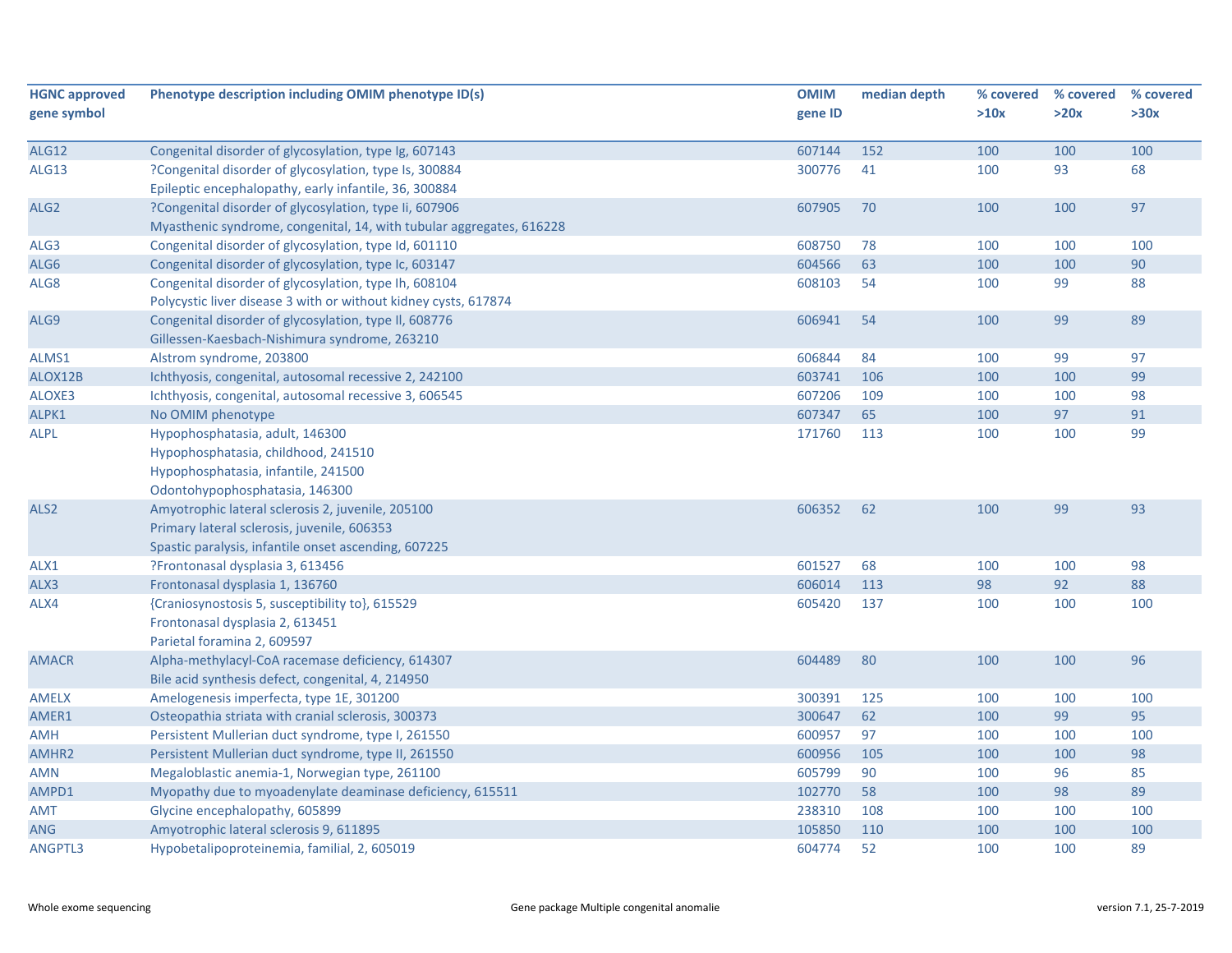| <b>HGNC approved</b> | Phenotype description including OMIM phenotype ID(s)                                                                                                          | <b>OMIM</b> | median depth | % covered | % covered | % covered |
|----------------------|---------------------------------------------------------------------------------------------------------------------------------------------------------------|-------------|--------------|-----------|-----------|-----------|
| gene symbol          |                                                                                                                                                               | gene ID     |              | >10x      | >20x      | >30x      |
| ANK1                 | Spherocytosis, type 1, 182900                                                                                                                                 | 612641      | 108          | 100       | 99        | 97        |
| ANK <sub>2</sub>     | Cardiac arrhythmia, ankyrin-B-related, 600919<br>Long QT syndrome 4, 600919                                                                                   | 106410      | 61           | 100       | 100       | 95        |
| <b>ANKH</b>          | Chondrocalcinosis 2, 118600<br>Craniometaphyseal dysplasia, 123000                                                                                            | 605145      | 79           | 100       | 100       | 99        |
| ANKK1                | No OMIM phenotype                                                                                                                                             | 608774      | 105          | 100       | 100       | 100       |
| ANKRD11              | KBG syndrome, 148050                                                                                                                                          | 611192      | 111          | 100       | 100       | 98        |
| ANKRD26              | Thrombocytopenia 2, 188000                                                                                                                                    | 610855      | 58           | 100       | 96        | 82        |
| ANKS6                | Nephronophthisis 16, 615382                                                                                                                                   | 615370      | 84           | 95        | 93        | 88        |
| <b>ANO10</b>         | Spinocerebellar ataxia, autosomal recessive 10, 613728                                                                                                        | 613726      | 49           | 100       | 96        | 81        |
| ANO3                 | Dystonia 24, 615034                                                                                                                                           | 610110      | 50           | 93        | 91        | 82        |
| ANO5                 | Gnathodiaphyseal dysplasia, 166260<br>Miyoshi muscular dystrophy 3, 613319<br>Muscular dystrophy, limb-girdle, type 2L, 611307                                | 608662      | 65           | 100       | 99        | 92        |
| ANO <sub>6</sub>     | Scott syndrome, 262890                                                                                                                                        | 608663      | 58           | 100       | 99        | 90        |
| ANOS1                | Hypogonadotropic hypogonadism 1 with or without anosmia (Kallmann syndrome 1), 308700                                                                         | 300836      | 48           | 100       | 92        | 72        |
| ANTXR1               | GAPO syndrome, 230740<br>{?Hemangioma, capillary infantile, susceptibility to}, 602089                                                                        | 606410      | 49           | 98        | 96        | 84        |
| ANTXR2               | Hyaline fibromatosis syndrome, 228600                                                                                                                         | 608041      | 55           | 100       | 99        | 89        |
| AP1S1                | MEDNIK syndrome, 609313                                                                                                                                       | 603531      | 73           | 100       | 97        | 96        |
| <b>AP1S2</b>         | Mental retardation, X-linked syndromic 5, 304340                                                                                                              | 300629      | 40           | 100       | 87        | 62        |
| AP2S1                | Hypocalciuric hypercalcemia, type III, 600740                                                                                                                 | 602242      | 96           | 100       | 100       | 100       |
| AP3B1                | Hermansky-Pudlak syndrome 2, 608233                                                                                                                           | 603401      | 57           | 100       | 96        | 80        |
| AP4B1                | Spastic paraplegia 47, autosomal recessive, 614066                                                                                                            | 607245      | 70           | 100       | 100       | 98        |
| AP4E1                | Spastic paraplegia 51, autosomal recessive, 613744<br>Stuttering, familial persistent, 1, 184450                                                              | 607244      | 55           | 100       | 99        | 90        |
| AP4M1                | Spastic paraplegia 50, autosomal recessive, 612936                                                                                                            | 602296      | 117          | 100       | 100       | 99        |
| AP4S1                | Spastic paraplegia 52, autosomal recessive, 614067                                                                                                            | 607243      | 38           | 100       | 97        | 74        |
| AP5Z1                | Spastic paraplegia 48, autosomal recessive, 613647                                                                                                            | 613653      | 106          | 100       | 100       | 99        |
| APCDD1               | Hypotrichosis 1, 605389                                                                                                                                       | 607479      | 112          | 100       | 100       | 99        |
| APOA1                | Amyloidosis, 3 or more types, 105200<br>ApoA-I and apoC-III deficiency, combined<br>Corneal clouding, autosomal recessive<br>Hypoalphalipoproteinemia, 604091 | 107680      | 134          | 100       | 100       | 100       |
| APOA2                | Apolipoprotein A-II deficiency<br>{Hypercholesterolemia, familial, modifier of}, 143890                                                                       | 107670      | 82           | 100       | 100       | 99        |
| APOA5                | Hyperchylomicronemia, late-onset, 144650<br>{Hypertriglyceridemia, susceptibility to}, 145750                                                                 | 606368      | 180          | 100       | 100       | 100       |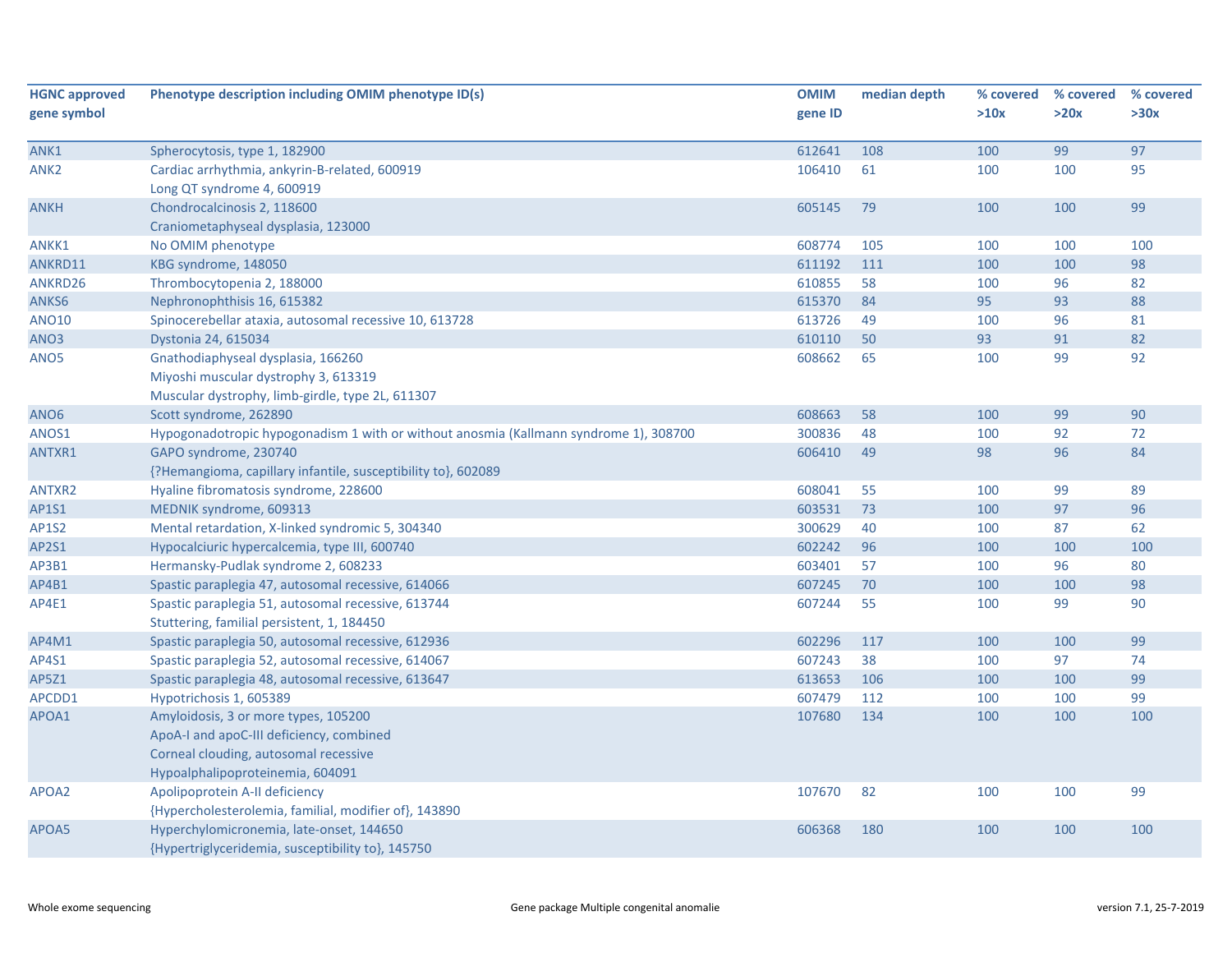| <b>HGNC approved</b> | Phenotype description including OMIM phenotype ID(s)                     | <b>OMIM</b> | median depth | % covered | % covered | % covered |
|----------------------|--------------------------------------------------------------------------|-------------|--------------|-----------|-----------|-----------|
| gene symbol          |                                                                          | gene ID     |              | >10x      | >20x      | >30x      |
| <b>APOB</b>          | Hypercholesterolemia, due to ligand-defective apo B, 144010              | 107730      | 143          | 100       | 100       | 99        |
|                      | Hypobetalipoproteinemia, 615558                                          |             |              |           |           |           |
| APOC2                | Hyperlipoproteinemia, type Ib, 207750                                    | 608083      | 79           | 100       | 100       | 100       |
| APOC3                | Apolipoprotein C-III deficiency, 614028                                  | 107720      | 135          | 100       | 100       | 100       |
| <b>APRT</b>          | Adenine phosphoribosyltransferase deficiency, 614723                     | 102600      | 86           | 100       | 100       | 100       |
| <b>APTX</b>          | Ataxia, early-onset, with oculomotor apraxia and hypoalbuminemia, 208920 | 606350      | 67           | 100       | 98        | 87        |
| AQP2                 | Diabetes insipidus, nephrogenic, 125800                                  | 107777      | 111          | 100       | 100       | 100       |
| AQP5                 | Palmoplantar keratoderma, Bothnian type, 600231                          | 600442      | 111          | 100       | 100       | 100       |
| AR                   | Androgen insensitivity, 300068                                           | 313700      | 73           | 100       | 98        | 88        |
|                      | Androgen insensitivity, partial, with or without breast cancer, 312300   |             |              |           |           |           |
|                      | Hypospadias 1, X-linked, 300633                                          |             |              |           |           |           |
|                      | {Prostate cancer, susceptibility to}, 176807                             |             |              |           |           |           |
|                      | Spinal and bulbar muscular atrophy of Kennedy, 313200                    |             |              |           |           |           |
| ARFGEF2              | Periventricular heterotopia with microcephaly, 608097                    | 605371      | 74           | 100       | 99        | 92        |
| ARG1                 | Argininemia, 207800                                                      | 608313      | 63           | 100       | 100       | 92        |
| ARHGAP26             | Leukemia, juvenile myelomonocytic, somatic, 607785                       | 605370      | 75           | 100       | 100       | 97        |
| ARHGAP31             | Adams-Oliver syndrome 1, 100300                                          | 610911      | 89           | 100       | 100       | 98        |
| ARHGEF10             | ?Slowed nerve conduction velocity, AD, 608236                            | 608136      | 102          | 100       | 100       | 96        |
| ARHGEF12             | No OMIM phenotype                                                        | 604763      | 58           | 100       | 99        | 90        |
| ARHGEF6              | ?Mental retardation, X-linked 46, 300436                                 | 300267      | 39           | 100       | 93        | 75        |
| ARHGEF9              | Epileptic encephalopathy, early infantile, 8, 300607                     | 300429      | 44           | 100       | 96        | 71        |
| ARID1A               | Coffin-Siris syndrome 2, 614607                                          | 603024      | 99           | 100       | 99        | 95        |
| ARID1B               | Coffin-Siris syndrome 1, 135900                                          | 614556      | 87           | 100       | 99        | 97        |
| ARL13B               | Joubert syndrome 8, 612291                                               | 608922      | 53           | 100       | 99        | 90        |
| ARL2BP               | Retinitis pigmentosa with or without situs inversus, 615434              | 615407      | 53           | 100       | 100       | 95        |
| ARL6                 | {Bardet-Biedl syndrome 1, modifier of}, 209900                           | 608845      | 35           | 96        | 93        | 71        |
|                      | Bardet-Biedl syndrome 3, 600151                                          |             |              |           |           |           |
|                      | ?Retinitis pigmentosa 55, 613575                                         |             |              |           |           |           |
| ARMC4                | Ciliary dyskinesia, primary, 23, 615451                                  | 615408      | 62           | 100       | 99        | 90        |
| <b>ARNT</b>          | No OMIM phenotype                                                        | 126110      | 47           | 100       | 98        | 84        |
| <b>ARSA</b>          | Metachromatic leukodystrophy, 250100                                     | 607574      | 136          | 100       | 100       | 100       |
| <b>ARSB</b>          | Mucopolysaccharidosis type VI (Maroteaux-Lamy), 253200                   | 611542      | 68           | 100       | 100       | 95        |
| ARSE                 | Chondrodysplasia punctata, X-linked recessive, 302950                    | 300180      | 69           | 100       | 97        | 83        |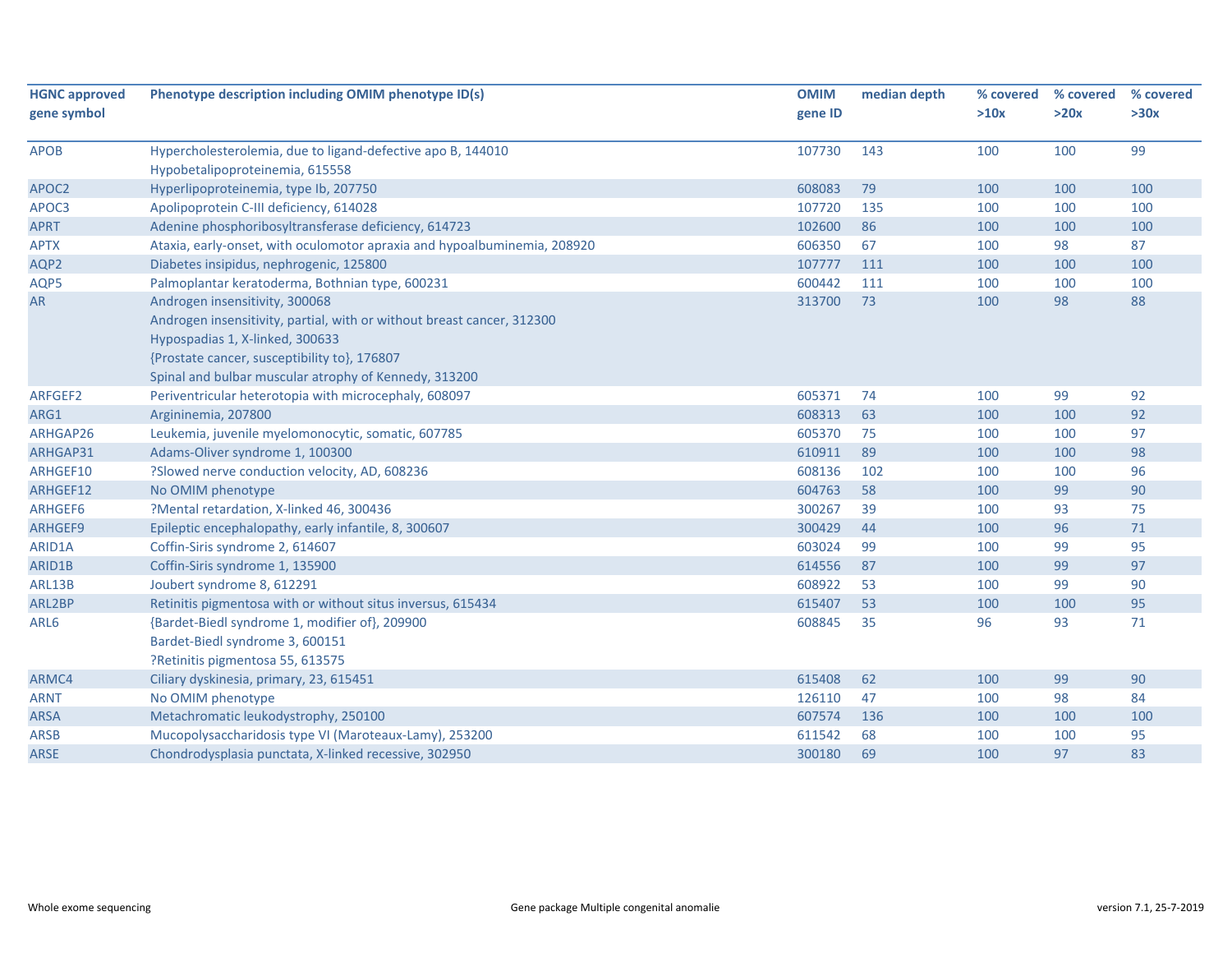| <b>HGNC approved</b><br>gene symbol | Phenotype description including OMIM phenotype ID(s)                | <b>OMIM</b><br>gene ID | median depth | % covered<br>>10x | % covered<br>>20x | % covered<br>>30x |
|-------------------------------------|---------------------------------------------------------------------|------------------------|--------------|-------------------|-------------------|-------------------|
|                                     |                                                                     |                        |              |                   |                   |                   |
| <b>ARX</b>                          | Epileptic encephalopathy, early infantile, 1, 308350                | 300382                 | 46           | 91                | 81                | 72                |
|                                     | Hydranencephaly with abnormal genitalia, 300215                     |                        |              |                   |                   |                   |
|                                     | Lissencephaly, X-linked 2, 300215                                   |                        |              |                   |                   |                   |
|                                     | Mental retardation, X-linked 29 and others, 300419                  |                        |              |                   |                   |                   |
|                                     | Partington syndrome, 309510                                         |                        |              |                   |                   |                   |
|                                     | Proud syndrome, 300004                                              |                        |              |                   |                   |                   |
| ASAH1                               | Farber lipogranulomatosis, 228000                                   | 613468                 | 57           | 100               | 98                | 85                |
|                                     | Spinal muscular atrophy with progressive myoclonic epilepsy, 159950 |                        |              |                   |                   |                   |
| <b>ASB10</b>                        | Glaucoma 1, open angle, F, 603383                                   | 615054                 | 93           | 100               | 100               | 98                |
| ASCC1                               | Barrett esophagus/esophageal adenocarcinoma, 614266                 | 614215                 | 43           | 100               | 92                | 74                |
|                                     | ?Spinal muscular atrophy with congenital bone fractures 2, 616867   |                        |              |                   |                   |                   |
| ASCL1                               | Central hypoventilation syndrome, congenital, 209880                | 100790                 | 230          | 100               | 100               | 100               |
|                                     | Haddad syndrome, 209880                                             |                        |              |                   |                   |                   |
| <b>ASL</b>                          | Argininosuccinic aciduria, 207900                                   | 608310                 | 110          | 100               | 100               | 98                |
| ASNA1                               | No OMIM phenotype                                                   | 601913                 | 105          | 100               | 100               | 100               |
| <b>ASNS</b>                         | Asparagine synthetase deficiency, 615574                            | 108370                 | 64           | 100               | 99                | 90                |
| <b>ASPA</b>                         | Canavan disease, 271900                                             | 608034                 | 49           | 100               | 98                | 86                |
| <b>ASPM</b>                         | Microcephaly 5, primary, autosomal recessive, 608716                | 605481                 | 61           | 100               | 100               | 95                |
| ASPSCR1                             | Alveolar soft-part sarcoma, 606243                                  | 606236                 | 107          | 100               | 99                | 97                |
| ASS1                                | Citrullinemia, 215700                                               | 603470                 | 111          | 100               | 97                | 88                |
| ASXL1                               | Bohring-Opitz syndrome, 605039                                      | 612990                 | 94           | 100               | 100               | 98                |
|                                     | Myelodysplastic syndrome, somatic, 614286                           |                        |              |                   |                   |                   |
| ASXL3                               | Bainbridge-Ropers syndrome, 615485                                  | 615115                 | 59           | 99                | 98                | 95                |
| <b>ATCAY</b>                        | Ataxia, cerebellar, Cayman type, 601238                             | 608179                 | 104          | 100               | 98                | 96                |
| <b>ATIC</b>                         | AICA-ribosiduria due to ATIC deficiency, 608688                     | 601731                 | 54           | 100               | 99                | 93                |
| ATL <sub>1</sub>                    | Neuropathy, hereditary sensory, type ID, 613708                     | 606439                 | 63           | 100               | 99                | 89                |
|                                     | Spastic paraplegia 3A, autosomal dominant, 182600                   |                        |              |                   |                   |                   |
| ATL3                                | Neuropathy, hereditary sensory, type IF, 615632                     | 609369                 | 48           | 100               | 98                | 89                |
| <b>ATM</b>                          | Ataxia-telangiectasia, 208900                                       | 607585                 | 64           | 100               | 98                | 90                |
|                                     | {Breast cancer, susceptibility to}, 114480                          |                        |              |                   |                   |                   |
|                                     | Lymphoma, B-cell non-Hodgkin, somatic                               |                        |              |                   |                   |                   |
|                                     | Lymphoma, mantle cell, somatic                                      |                        |              |                   |                   |                   |
|                                     | T-cell prolymphocytic leukemia, somatic                             |                        |              |                   |                   |                   |
| ATN1                                | Dentatorubro-pallidoluysian atrophy, 125370                         | 607462                 | 131          | 100               | 100               | 98                |
| <b>ATP13A2</b>                      | Kufor-Rakeb syndrome, 606693                                        | 610513                 | 107          | 100               | 100               | 98                |
|                                     | Spastic paraplegia 78, autosomal recessive, 617225                  |                        |              |                   |                   |                   |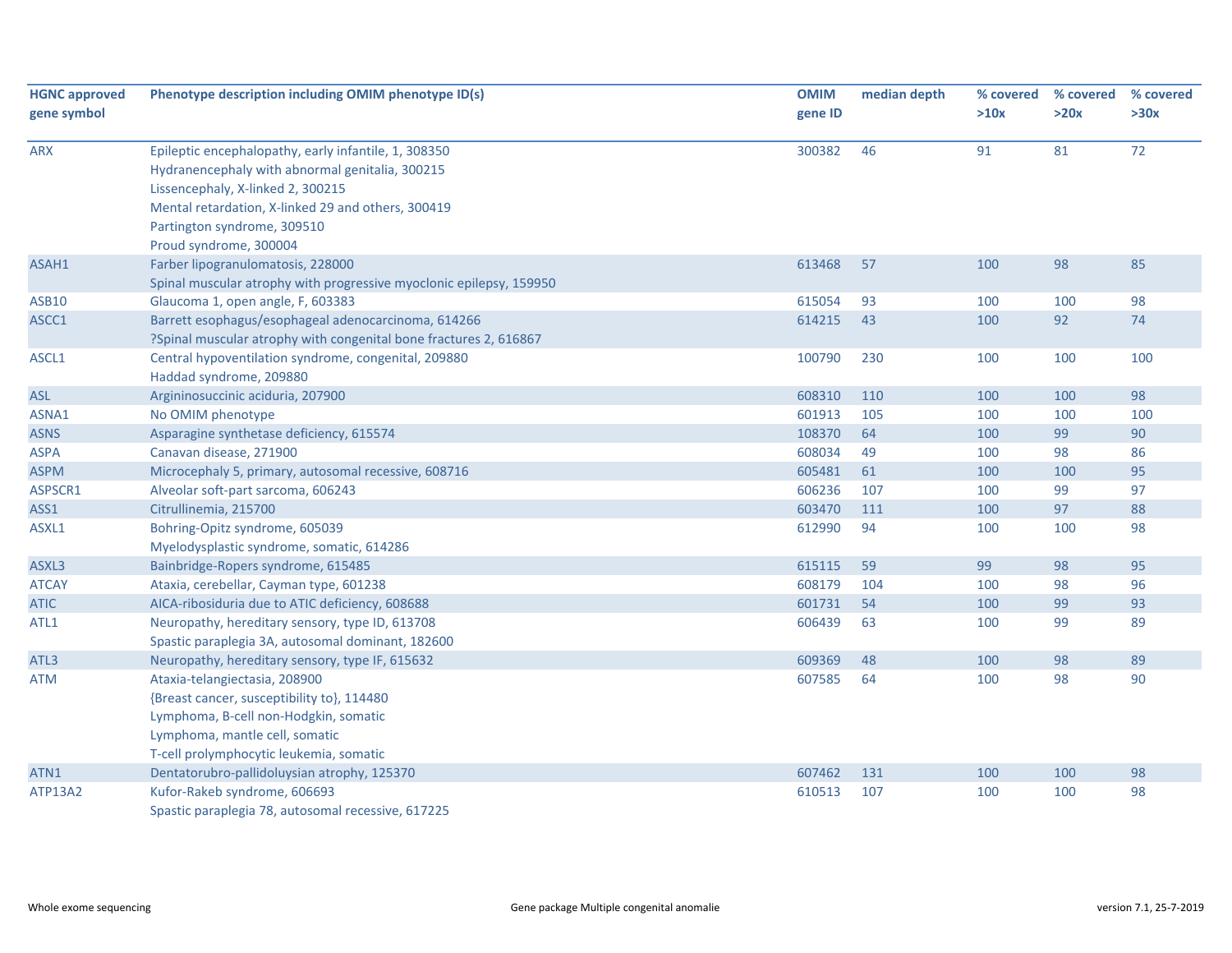| <b>HGNC approved</b><br>gene symbol | Phenotype description including OMIM phenotype ID(s)                                                                                                                                  | <b>OMIM</b><br>gene ID | median depth     | % covered<br>>10x | % covered<br>>20x | % covered<br>>30x |
|-------------------------------------|---------------------------------------------------------------------------------------------------------------------------------------------------------------------------------------|------------------------|------------------|-------------------|-------------------|-------------------|
| ATP1A2                              | Alternating hemiplegia of childhood 1, 104290<br>Migraine, familial basilar, 602481<br>Migraine, familial hemiplegic, 2, 602481                                                       | 182340                 | 119              | 100               | 100               | 100               |
| ATP1A3                              | Alternating hemiplegia of childhood 2, 614820<br>CAPOS syndrome, 601338<br>Dystonia-12, 128235                                                                                        | 182350                 | 134              | 100               | 100               | 100               |
| ATP2A1                              | Brody myopathy, 601003                                                                                                                                                                | 108730                 | 100              | 100               | 100               | 98                |
| ATP2A2                              | Acrokeratosis verruciformis, 101900<br>Darier disease, 124200                                                                                                                         | 108740                 | 83               | 100               | 100               | 99                |
| ATP2C1                              | Hailey-Hailey disease, 169600                                                                                                                                                         | 604384                 | 51               | 99                | 97                | 87                |
| ATP5F1C                             | No OMIM phenotype                                                                                                                                                                     | 108729                 | 43               | 100               | 90                | 64                |
| ATP5F1E                             | ?Mitochondrial complex V (ATP synthase) deficiency, nuclear type 3, 614053                                                                                                            | 606153                 | 81               | 100               | 100               | 100               |
| ATP6V0A2                            | Cutis laxa, autosomal recessive, type IIA, 219200<br>Wrinkly skin syndrome, 278250                                                                                                    | 611716                 | 70               | 100               | 99                | 94                |
| ATP6V0A4                            | Renal tubular acidosis, distal, autosomal recessive, 602722                                                                                                                           | 605239                 | 69               | 100               | 99                | 93                |
| ATP6V1B1                            | Renal tubular acidosis with deafness, 267300                                                                                                                                          | 192132                 | 120              | 100               | 100               | 100               |
| ATP7A                               | Menkes disease, 309400<br>Occipital horn syndrome, 304150<br>Spinal muscular atrophy, distal, X-linked 3, 300489                                                                      | 300011                 | 40               | 100               | 95                | 71                |
| ATP7B                               | Wilson disease, 277900                                                                                                                                                                | 606882                 | 88               | 100               | 100               | 98                |
| ATP8B1                              | Cholestasis, benign recurrent intrahepatic, 243300<br>Cholestasis, intrahepatic, of pregnancy, 1, 147480<br>Cholestasis, progressive familial intrahepatic 1, 211600                  | 602397                 | 60               | 100               | 98                | 89                |
| ATPAF2                              | ?Mitochondrial complex V (ATP synthase) deficiency, nuclear type 1, 604273                                                                                                            | 608918                 | 68               | 100               | 100               | 98                |
| <b>ATR</b>                          | ?Cutaneous telangiectasia and cancer syndrome, familial, 614564<br>Seckel syndrome 1, 210600                                                                                          | 601215                 | 79               | 100               | 97                | 85                |
| ATRX                                | Alpha-thalassemia myelodysplasia syndrome, somatic, 300448<br>Alpha-thalassemia/mental retardation syndrome, 301040<br>Mental retardation-hypotonic facies syndrome, X-linked, 309580 | 300032                 | 33               | 100               | 90                | 59                |
| ATXN1                               | Spinocerebellar ataxia 1, 164400                                                                                                                                                      | 601556                 | 114              | 100               | 100               | 100               |
| ATXN10                              | Spinocerebellar ataxia 10, 603516                                                                                                                                                     | 611150                 | 52               | 100               | 99                | 86                |
| ATXN2                               | {Amyotrophic lateral sclerosis, susceptibility to, 13}, 183090<br>{Parkinson disease, late-onset, susceptibility to}, 168600<br>Spinocerebellar ataxia 2, 183090                      | 601517                 | 69               | 97                | 93                | 83                |
| ATXN3                               | Machado-Joseph disease, 109150                                                                                                                                                        | 607047                 | 75               | 100               | 98                | 90                |
| ATXN7                               | Spinocerebellar ataxia 7, 164500                                                                                                                                                      | 607640                 | 78               | 100               | 97                | 93                |
| ATXN8OS                             | Spinocerebellar ataxia 8, 608768                                                                                                                                                      | 603680                 | No coverage data |                   |                   |                   |
| <b>AUH</b>                          | 3-methylglutaconic aciduria, type I, 250950                                                                                                                                           | 600529                 | 84               | 100               | 100               | 95                |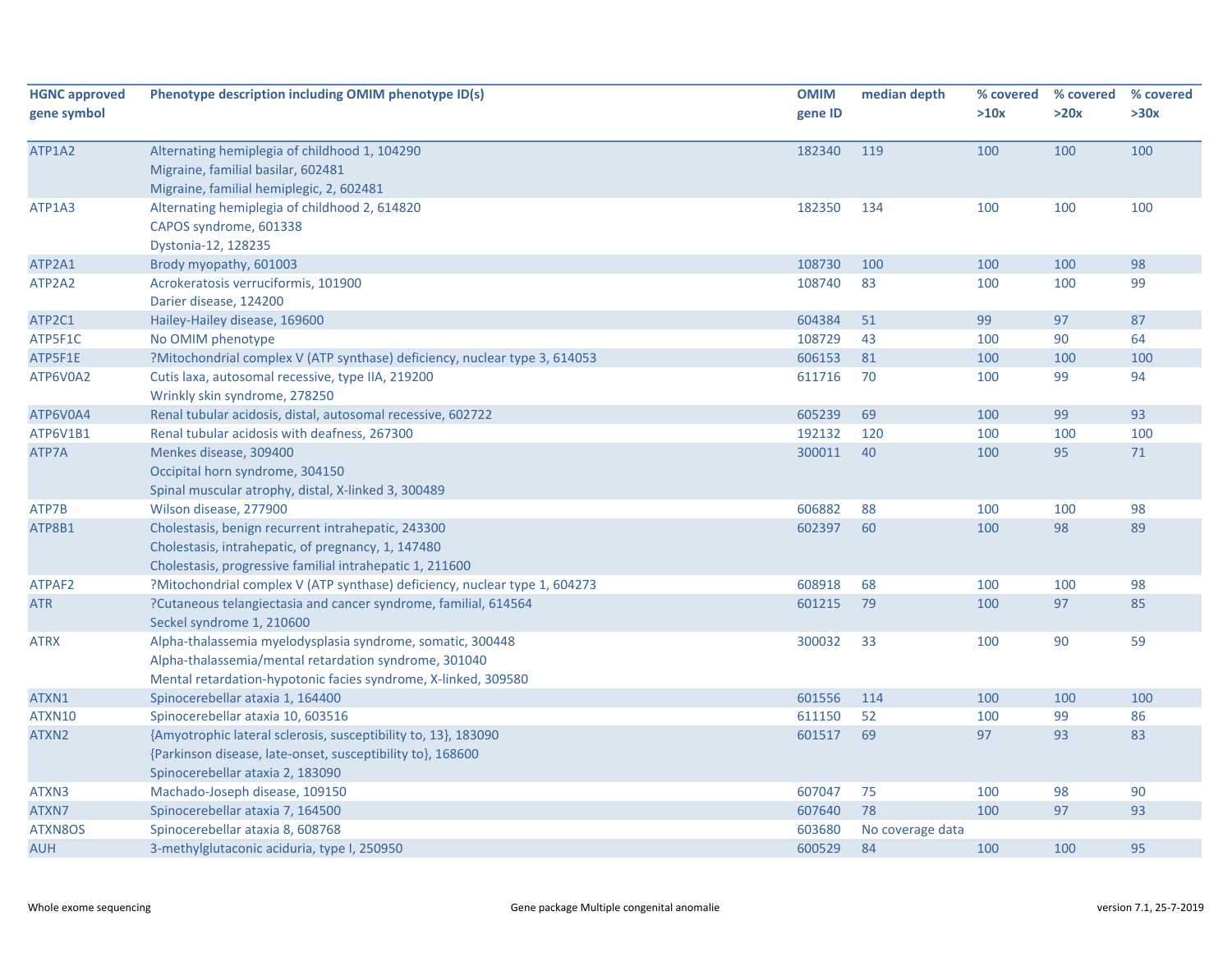| <b>HGNC approved</b> | Phenotype description including OMIM phenotype ID(s)                                                                             | <b>OMIM</b> | median depth | % covered | % covered | % covered |
|----------------------|----------------------------------------------------------------------------------------------------------------------------------|-------------|--------------|-----------|-----------|-----------|
| gene symbol          |                                                                                                                                  | gene ID     |              | >10x      | >20x      | >30x      |
| <b>AURKC</b>         | Spermatogenic failure 5, 243060                                                                                                  | 603495      | 68           | 100       | 100       | 97        |
| <b>AVP</b>           | Diabetes insipidus, neurohypophyseal, 125700                                                                                     | 192340      | 65           | 100       | 96        | 90        |
| AVPR2                | Diabetes insipidus, nephrogenic, 304800                                                                                          | 300538      | 77           | 100       | 100       | 98        |
|                      | Nephrogenic syndrome of inappropriate antidiuresis, 300539                                                                       |             |              |           |           |           |
| AXIN1                | ?Caudal duplication anomaly, 607864                                                                                              | 603816      | 124          | 100       | 99        | 97        |
|                      | Hepatocellular carcinoma, somatic, 114550                                                                                        |             |              |           |           |           |
| AXIN2                | Colorectal cancer, somatic, 114500                                                                                               | 604025      | 108          | 100       | 100       | 98        |
|                      | Oligodontia-colorectal cancer syndrome, 608615                                                                                   |             |              |           |           |           |
| B <sub>2</sub> M     | ?Amyloidosis, familial visceral, 105200                                                                                          | 109700      | 143          | 100       | 100       | 100       |
|                      | Immunodeficiency 43, 241600                                                                                                      |             |              |           |           |           |
| <b>B3GALNT2</b>      | Muscular dystrophy-dystroglycanopathy (congenital with brain and eye anomalies, type A, 11, 615181                               | 610194      | 52           | 100       | 99        | 89        |
| <b>B3GALT6</b>       | Ehlers-Danlos syndrome, spondylodysplastic type, 2, 615349                                                                       | 615291      | 66           | 79        | 75        | 72        |
|                      | Spondyloepimetaphyseal dysplasia with joint laxity, type 1, with or without fractures, 271640                                    |             |              |           |           |           |
| B3GAT3               | Multiple joint dislocations, short stature, craniofacial dysmorphism, with or without congenital heart defects, 606374<br>245600 |             | 125          | 100       | 100       | 100       |
| <b>B3GLCT</b>        | Peters-plus syndrome, 261540                                                                                                     | 610308      | 60           | 100       | 95        | 79        |
| <b>B4GALNT1</b>      | Spastic paraplegia 26, autosomal recessive, 609195                                                                               | 601873      | 108          | 100       | 100       | 100       |
| B4GALT1              | Congenital disorder of glycosylation, type IId, 607091                                                                           | 137060      | 98           | 100       | 100       | 98        |
| B4GALT7              | Ehlers-Danlos syndrome, spondylodysplastic type, 1, 130070                                                                       | 604327      | 129          | 100       | 100       | 98        |
| B4GAT1               | Muscular dystrophy-dystroglycanopathy (congenital with brain and eye anomalies), type A, 13, 615287                              | 605517      | 160          | 100       | 100       | 100       |
| <b>B9D1</b>          | Joubert syndrome 27, 617120                                                                                                      | 614144      | 83           | 100       | 100       | 100       |
|                      | ?Meckel syndrome 9, 614209                                                                                                       |             |              |           |           |           |
| <b>B9D2</b>          | Joubert syndrome 34, 614175                                                                                                      | 611951      | 73           | 100       | 100       | 100       |
|                      | ?Meckel syndrome 10, 614175                                                                                                      |             |              |           |           |           |
| <b>BAAT</b>          | Hypercholanemia, familial, 607748                                                                                                | 602938      | 62           | 100       | 97        | 83        |
| BAG3                 | Cardiomyopathy, dilated, 1HH, 613881                                                                                             | 603883      | 168          | 100       | 100       | 100       |
|                      | Myopathy, myofibrillar, 6, 612954                                                                                                |             |              |           |           |           |
| <b>BANF1</b>         | Nestor-Guillermo progeria syndrome, 614008                                                                                       | 603811      | 109          | 100       | 100       | 100       |
| BAP1                 | Tumor predisposition syndrome, 614327                                                                                            | 603089      | 108          | 100       | 100       | 100       |
| <b>BAX</b>           | Colorectal cancer, somatic, 114500                                                                                               | 600040      | 89           | 100       | 100       | 93        |
|                      | T-cell acute lymphoblastic leukemia, somatic, 613065                                                                             |             |              |           |           |           |
| BBS1                 | Bardet-Biedl syndrome 1, 209900                                                                                                  | 209901      | 109          | 100       | 100       | 100       |
| <b>BBS10</b>         | Bardet-Biedl syndrome 10, 615987                                                                                                 | 610148      | 57           | 100       | 100       | 99        |
| <b>BBS12</b>         | Bardet-Biedl syndrome 12, 615989                                                                                                 | 610683      | 51           | 100       | 100       | 98        |
| BBS2                 | Bardet-Biedl syndrome 2, 615981                                                                                                  | 606151      | 68           | 100       | 100       | 93        |
|                      | Retinitis pigmentosa 74, 616562                                                                                                  |             |              |           |           |           |
| BBS4                 | Bardet-Biedl syndrome 4, 615982                                                                                                  | 600374      | 68           | 100       | 99        | 91        |
| BBS5                 | Bardet-Biedl syndrome 5, 615983                                                                                                  | 603650      | 57           | 100       | 97        | 83        |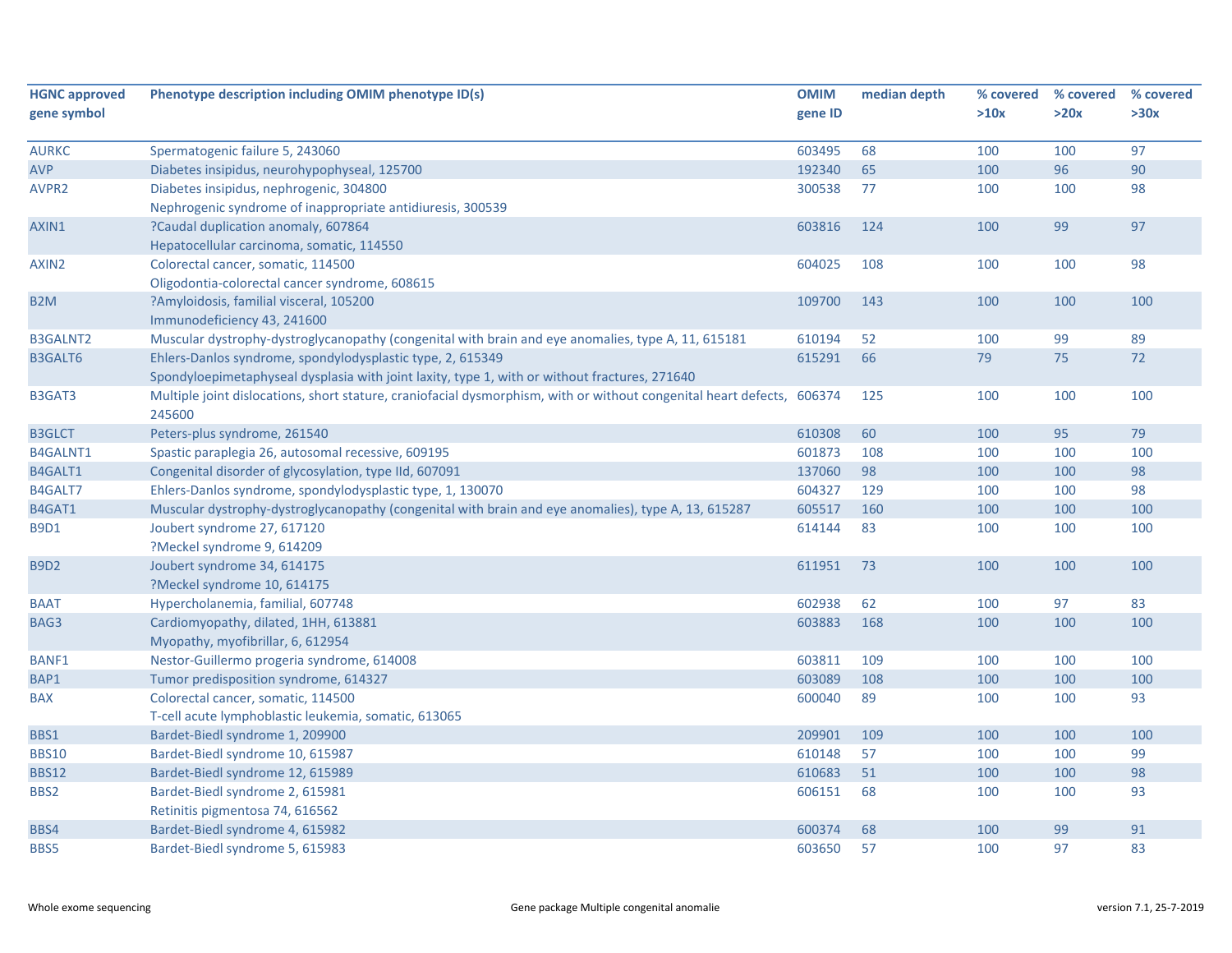| <b>HGNC approved</b> | Phenotype description including OMIM phenotype ID(s)                        | <b>OMIM</b> | median depth | % covered | % covered | % covered |
|----------------------|-----------------------------------------------------------------------------|-------------|--------------|-----------|-----------|-----------|
| gene symbol          |                                                                             | gene ID     |              | >10x      | >20x      | >30x      |
|                      |                                                                             |             |              |           |           |           |
| BBS7                 | Bardet-Biedl syndrome 7, 615984                                             | 607590      | 56           | 100       | 99        | 92        |
| BBS9                 | Bardet-Biedl syndrome 9, 615986                                             | 607968      | 49           | 96        | 93        | 85        |
| BCAP31               | Deafness, dystonia, and cerebral hypomyelination, 300475                    | 300398      | 77           | 100       | 100       | 95        |
| <b>BCHE</b>          | {Apnea, postanesthetic, susceptibility to, due to BCHE deficiency}, 617936  | 177400      | 61           | 100       | 100       | 97        |
|                      | Butyrylcholinesterase deficiency, 617936                                    |             |              |           |           |           |
| <b>BCKDHA</b>        | Maple syrup urine disease, type Ia, 248600                                  | 608348      | 146          | 100       | 100       | 99        |
| <b>BCKDHB</b>        | Maple syrup urine disease, type Ib, 248600                                  | 248611      | 56           | 100       | 98        | 89        |
| <b>BCKDK</b>         | Branched-chain ketoacid dehydrogenase kinase deficiency, 614923             | 614901      | 138          | 100       | 100       | 100       |
| <b>BCL10</b>         | ?Immunodeficiency 37, 616098                                                | 603517      | 57           | 100       | 100       | 91        |
|                      | Lymphoma, MALT, somatic, 137245                                             |             |              |           |           |           |
|                      | {Lymphoma, follicular, somatic}, 605027                                     |             |              |           |           |           |
|                      | {Male germ cell tumor, somatic},, 273300                                    |             |              |           |           |           |
|                      | {Mesothelioma, somatic}, 156240                                             |             |              |           |           |           |
|                      | {Sezary syndrome, somatic}                                                  |             |              |           |           |           |
| BCL <sub>2</sub>     | Leukemia/lymphoma, B-cell, 2                                                | 151430      | 125          | 100       | 100       | 100       |
| BCL7A                | B-cell non-Hodgkin lymphoma, high-grade                                     | 601406      | 100          | 100       | 100       | 100       |
| BCO1                 | ?Hypercarotenemia and vitamin A deficiency, autosomal dominant, 115300      | 605748      | 63           | 100       | 100       | 94        |
| <b>BCOR</b>          | Microphthalmia, syndromic 2, 300166                                         | 300485      | 69           | 100       | 98        | 91        |
| <b>BCR</b>           | Leukemia, acute lymphocytic, somatic, 613065                                | 151410      | 141          | 100       | 100       | 100       |
|                      | Leukemia, chronic myeloid, somatic, 608232                                  |             |              |           |           |           |
| BCS1L                | Bjornstad syndrome, 262000                                                  | 603647      | 165          | 100       | 100       | 100       |
|                      | GRACILE syndrome, 603358                                                    |             |              |           |           |           |
|                      | Leigh syndrome, 256000                                                      |             |              |           |           |           |
|                      | Mitochondrial complex III deficiency, nuclear type 1, 124000                |             |              |           |           |           |
| <b>BDNF</b>          | No OMIM phenotype                                                           | 113505      | 97           | 100       | 100       | 99        |
| BEAN1                | Spinocerebellar ataxia 31, 117210                                           | 612051      | 131          | 100       | 100       | 100       |
| BEST1                | Bestrophinopathy, autosomal recessive, 611809                               | 607854      | 82           | 100       | 100       | 98        |
|                      | Macular dystrophy, vitelliform, 2, 153700                                   |             |              |           |           |           |
|                      | Microcornea, rod-cone dystrophy, cataract, and posterior staphyloma, 193220 |             |              |           |           |           |
|                      | Retinitis pigmentosa, concentric, 613194                                    |             |              |           |           |           |
|                      | Retinitis pigmentosa-50, 613194                                             |             |              |           |           |           |
|                      | Vitreoretinochoroidopathy, 193220                                           |             |              |           |           |           |
| BFSP1                | Cataract 33, multiple types, 611391                                         | 603307      | 95           | 100       | 100       | 95        |
| BFSP2                | Cataract 12, multiple types, 611597                                         | 603212      | 72           | 100       | 98        | 88        |
| <b>BGN</b>           | Meester-Loeys syndrome, 300989                                              | 301870      | 78           | 100       | 100       | 97        |
|                      | Spondyloepimetaphyseal dysplasia, X-linked, 300106                          |             |              |           |           |           |
| BICD <sub>2</sub>    | Spinal muscular atrophy, lower extremity-predominant, 2, AD, 615290         | 609797      | 126          | 100       | 100       | 99        |
| BIN1                 | Centronuclear myopathy 2, 255200                                            | 601248      | 108          | 100       | 100       | 96        |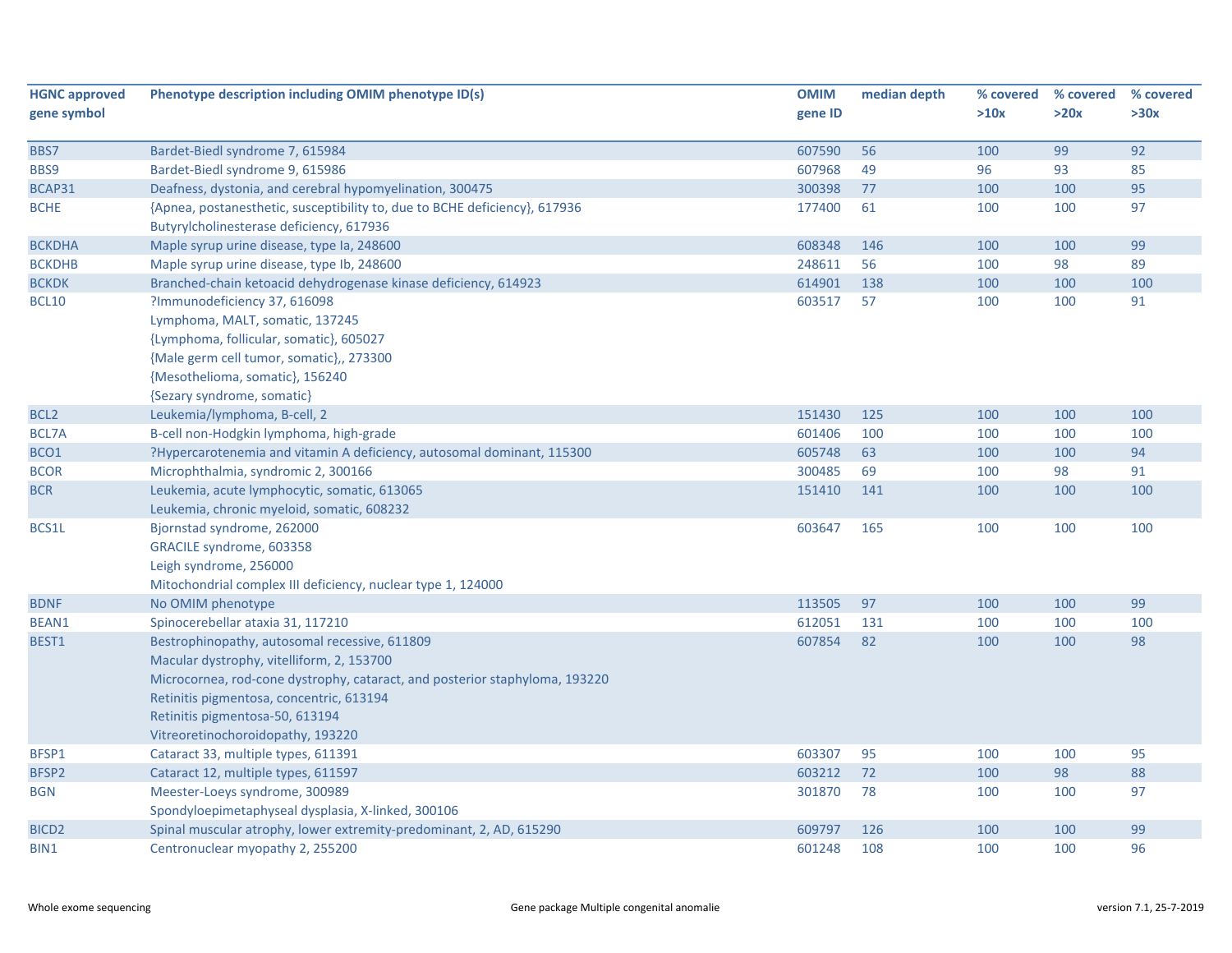| <b>HGNC approved</b> | Phenotype description including OMIM phenotype ID(s)                                                | <b>OMIM</b> | median depth | % covered | % covered | % covered |
|----------------------|-----------------------------------------------------------------------------------------------------|-------------|--------------|-----------|-----------|-----------|
| gene symbol          |                                                                                                     | gene ID     |              | >10x      | >20x      | >30x      |
|                      |                                                                                                     |             |              |           |           |           |
| <b>BLK</b>           | Maturity-onset diabetes of the young, type 11, 613375                                               | 191305      | 107          | 100       | 100       | 100       |
| <b>BLM</b>           | Bloom syndrome, 210900                                                                              | 604610      | 71           | 100       | 99        | 92        |
| <b>BLNK</b>          | ?Agammaglobulinemia 4, 613502                                                                       | 604515      | 53           | 100       | 96        | 82        |
| BLOC1S3              | Hermansky-Pudlak syndrome 8, 614077                                                                 | 609762      | 113          | 100       | 100       | 100       |
| BLOC1S6              | ?Hermansky-pudlak syndrome 9, 614171                                                                | 604310      | 41           | 100       | 98        | 75        |
| <b>BLVRA</b>         | Hyperbiliverdinemia, 614156                                                                         | 109750      | 70           | 100       | 100       | 96        |
| BMP1                 | Osteogenesis imperfecta, type XIII, 614856                                                          | 112264      | 107          | 100       | 100       | 100       |
| <b>BMP15</b>         | Ovarian dysgenesis 2, 300510                                                                        | 300247      | 47           | 100       | 100       | 94        |
|                      | Premature ovarian failure 4, 300510                                                                 |             |              |           |           |           |
| BMP <sub>2</sub>     | Brachydactyly, type A2, 112600                                                                      | 112261      | 112          | 100       | 100       | 98        |
|                      | {HFE hemochromatosis, modifier of}, 235200                                                          |             |              |           |           |           |
|                      | Short stature, facial dysmorphism, and skeletal anomalies with or without cardiac anomalies, 617877 |             |              |           |           |           |
| BMP4                 | Microphthalmia, syndromic 6, 607932                                                                 | 112262      | 95           | 100       | 95        | 89        |
|                      | Orofacial cleft 11, 600625                                                                          |             |              |           |           |           |
| <b>BMPER</b>         | Diaphanospondylodysostosis, 608022                                                                  | 608699      | 83           | 100       | 100       | 94        |
| <b>BMPR1A</b>        | Juvenile polyposis syndrome, infantile form, 174900                                                 | 601299      | 66           | 100       | 100       | 96        |
|                      | Polyposis syndrome, hereditary mixed, 2, 610069                                                     |             |              |           |           |           |
|                      | Polyposis, juvenile intestinal, 174900                                                              |             |              |           |           |           |
| BMPR1B               | Acromesomelic dysplasia, Demirhan type, 609441                                                      | 603248      | 61           | 100       | 100       | 98        |
|                      | Brachydactyly, type A1, D, 616849                                                                   |             |              |           |           |           |
|                      | Brachydactyly, type A2, 112600                                                                      |             |              |           |           |           |
| BMPR2                | Pulmonary hypertension, familial primary, 1, with or without HHT, 178600                            | 600799      | 56           | 100       | 100       | 96        |
|                      | Pulmonary hypertension, primary, fenfluramine or dexfenfluramine-associated, 178600                 |             |              |           |           |           |
|                      | Pulmonary venoocclusive disease 1, 265450                                                           |             |              |           |           |           |
| BOLA3                | Multiple mitochondrial dysfunctions syndrome 2 with hyperglycinemia, 614299                         | 613183      | 67           | 100       | 99        | 82        |
| <b>BPGM</b>          | Erythrocytosis due to bisphosphoglycerate mutase deficiency, 222800                                 | 613896      | 59           | 100       | 100       | 96        |
| <b>BRAF</b>          | Adenocarcinoma of lung, somatic, 211980                                                             | 164757      | 60           | 100       | 99        | 90        |
|                      | Cardiofaciocutaneous syndrome, 115150                                                               |             |              |           |           |           |
|                      | Colorectal cancer, somatic                                                                          |             |              |           |           |           |
|                      | LEOPARD syndrome 3, 613707                                                                          |             |              |           |           |           |
|                      | Melanoma, malignant, somatic                                                                        |             |              |           |           |           |
|                      | Nonsmall cell lung cancer, somatic                                                                  |             |              |           |           |           |
|                      | Noonan syndrome 7, 613706                                                                           |             |              |           |           |           |
| BRAT1                | Rigidity and multifocal seizure syndrome, lethal neonatal, 614498                                   | 614506      | 121          | 100       | 100       | 100       |
| BRIP1                | Breast cancer, early-onset, 114480                                                                  | 605882      | 46           | 100       | 97        | 85        |
|                      | Fanconi anemia, complementation group J, 609054                                                     |             |              |           |           |           |
| BRWD3                | Mental retardation, X-linked 93, 300659                                                             | 300553      | 39           | 100       | 94        | 69        |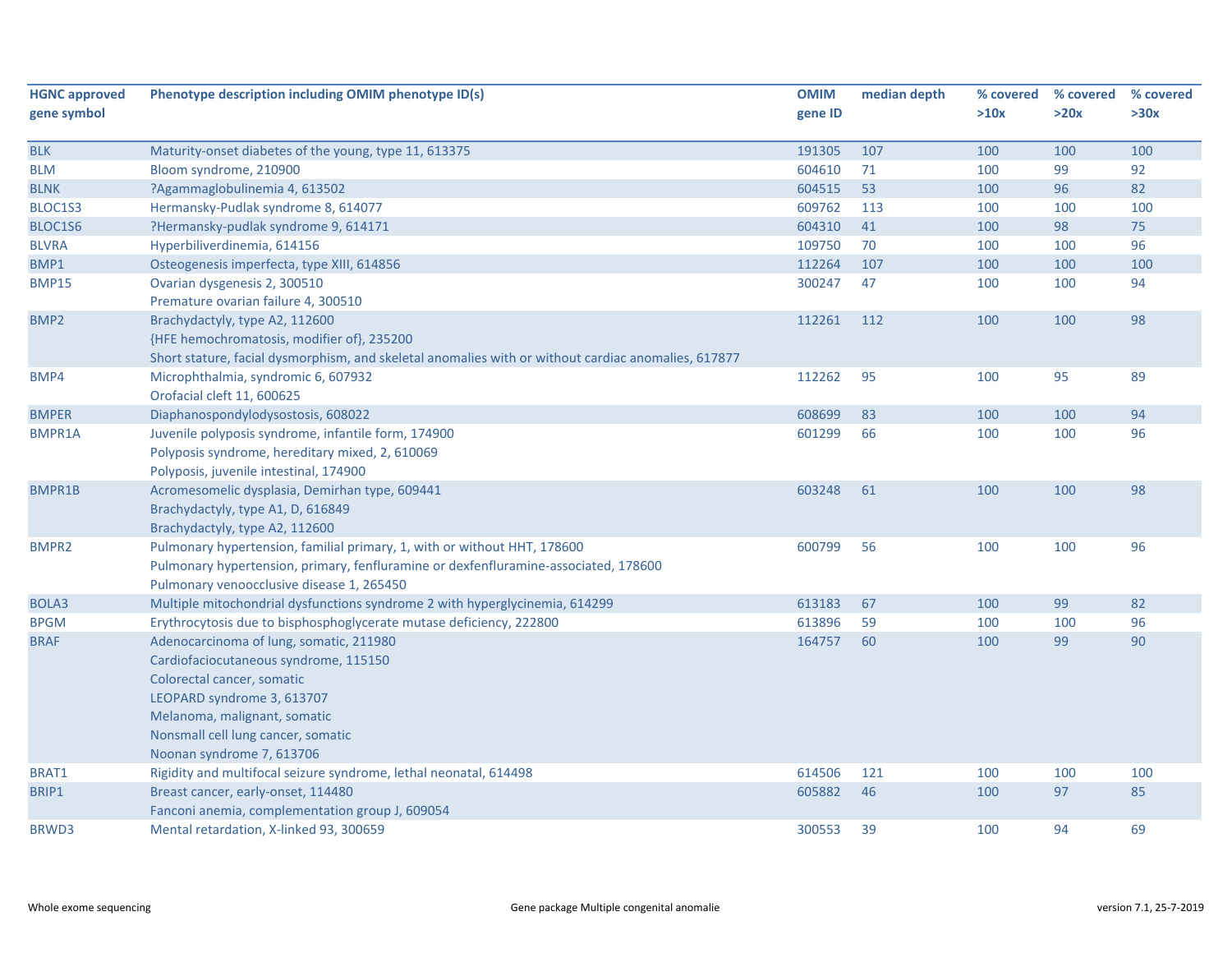| <b>HGNC approved</b><br>gene symbol | Phenotype description including OMIM phenotype ID(s)                                                                                                                                                                              | <b>OMIM</b><br>gene ID | median depth | % covered<br>>10x | % covered<br>>20x | % covered<br>>30x |
|-------------------------------------|-----------------------------------------------------------------------------------------------------------------------------------------------------------------------------------------------------------------------------------|------------------------|--------------|-------------------|-------------------|-------------------|
| <b>BSCL2</b>                        | Encephalopathy, progressive, with or without lipodystrophy, 615924<br>Lipodystrophy, congenital generalized, type 2, 269700<br>Neuropathy, distal hereditary motor, type VA, 600794<br>Silver spastic paraplegia syndrome, 270685 | 606158                 | 90           | 100               | 100               | 99                |
| <b>BSND</b>                         | Bartter syndrome, type 4a, 602522<br>Sensorineural deafness with mild renal dysfunction, 602522                                                                                                                                   | 606412                 | 114          | 100               | 100               | 100               |
| <b>BTD</b>                          | Biotinidase deficiency, 253260                                                                                                                                                                                                    | 609019                 | 82           | 100               | 100               | 98                |
| <b>BTK</b>                          | Agammaglobulinemia and isolated hormone deficiency, 307200<br>Agammaglobulinemia, X-linked 1, 300755                                                                                                                              | 300300                 | 41           | 100               | 96                | 68                |
| BUB1                                | Colorectal cancer with chromosomal instability, somatic                                                                                                                                                                           | 602452                 | 70           | 100               | 99                | 93                |
| <b>BUB1B</b>                        | Colorectal cancer, somatic, 114500<br>Mosaic variegated aneuploidy syndrome 1, 257300<br>[Premature chromatid separation trait], 176430                                                                                           | 602860                 | 60           | 100               | 98                | 89                |
| C12orf57                            | Temtamy syndrome, 218340                                                                                                                                                                                                          | 615140                 | 140          | 100               | 100               | 100               |
| C12orf65                            | Combined oxidative phosphorylation deficiency 7, 613559<br>Spastic paraplegia 55, autosomal recessive, 615035                                                                                                                     | 613541                 | 69           | 100               | 100               | 99                |
| C15orf41                            | Dyserythropoietic anemia, congenital, type Ib, 615631                                                                                                                                                                             | 615626                 | 54           | 100               | 100               | 93                |
| C19orf12                            | Neurodegeneration with brain iron accumulation 4, 614298<br>?Spastic paraplegia 43, autosomal recessive, 615043                                                                                                                   | 614297                 | 166          | 100               | 100               | 100               |
| C1GALT1C1                           | Tn polyagglutination syndrome, somatic, 300622                                                                                                                                                                                    | 300611                 | 40           | 100               | 100               | 85                |
| C <sub>1</sub> QA                   | C1q deficiency, 613652                                                                                                                                                                                                            | 120550                 | 134          | 100               | 100               | 100               |
| C <sub>1QB</sub>                    | C1q deficiency, 613652                                                                                                                                                                                                            | 120570                 | 112          | 100               | 100               | 99                |
| C <sub>1</sub> QC                   | C1q deficiency, 613652                                                                                                                                                                                                            | 120575                 | 143          | 100               | 100               | 100               |
| C1QTNF5                             | Retinal degeneration, late-onset, autosomal dominant, 605670                                                                                                                                                                      | 608752                 | 93           | 100               | 100               | 95                |
| C1S                                 | C1s deficiency, 613783<br>Ehlers-Danlos syndrome, periodontal type, 2, 617174                                                                                                                                                     | 120580                 | 86           | 100               | 100               | 96                |
| C <sub>2</sub>                      | C2 deficiency, 217000<br>{Macular degeneration, age-related, 14, reduced risk of}, 615489                                                                                                                                         | 613927                 | 95           | 100               | 100               | 99                |
| C <sub>3</sub>                      | C3 deficiency, 613779<br>{Hemolytic uremic syndrome, atypical, susceptibility to, 5}, 612925<br>{Macular degeneration, age-related, 9}, 611378                                                                                    | 120700                 | 117          | 100               | 100               | 99                |
| C <sub>4</sub> A                    | [Blood group, Rodgers], 614374<br>C4a deficiency, 614380                                                                                                                                                                          | 120810                 | 359          | 100               | 100               | 99                |
| C4B                                 | C4B deficiency, 614379                                                                                                                                                                                                            | 120820                 | 352          | 100               | 100               | 100               |
| C <sub>5</sub>                      | C5 deficiency, 609536<br>[Eculizumab, poor response to], 615749                                                                                                                                                                   | 120900                 | 61           | 100               | 97                | 90                |
| C <sub>6</sub>                      | C6 deficiency, 612446<br>Combined C6/C7 deficiency                                                                                                                                                                                | 217050                 | 56           | 100               | 98                | 90                |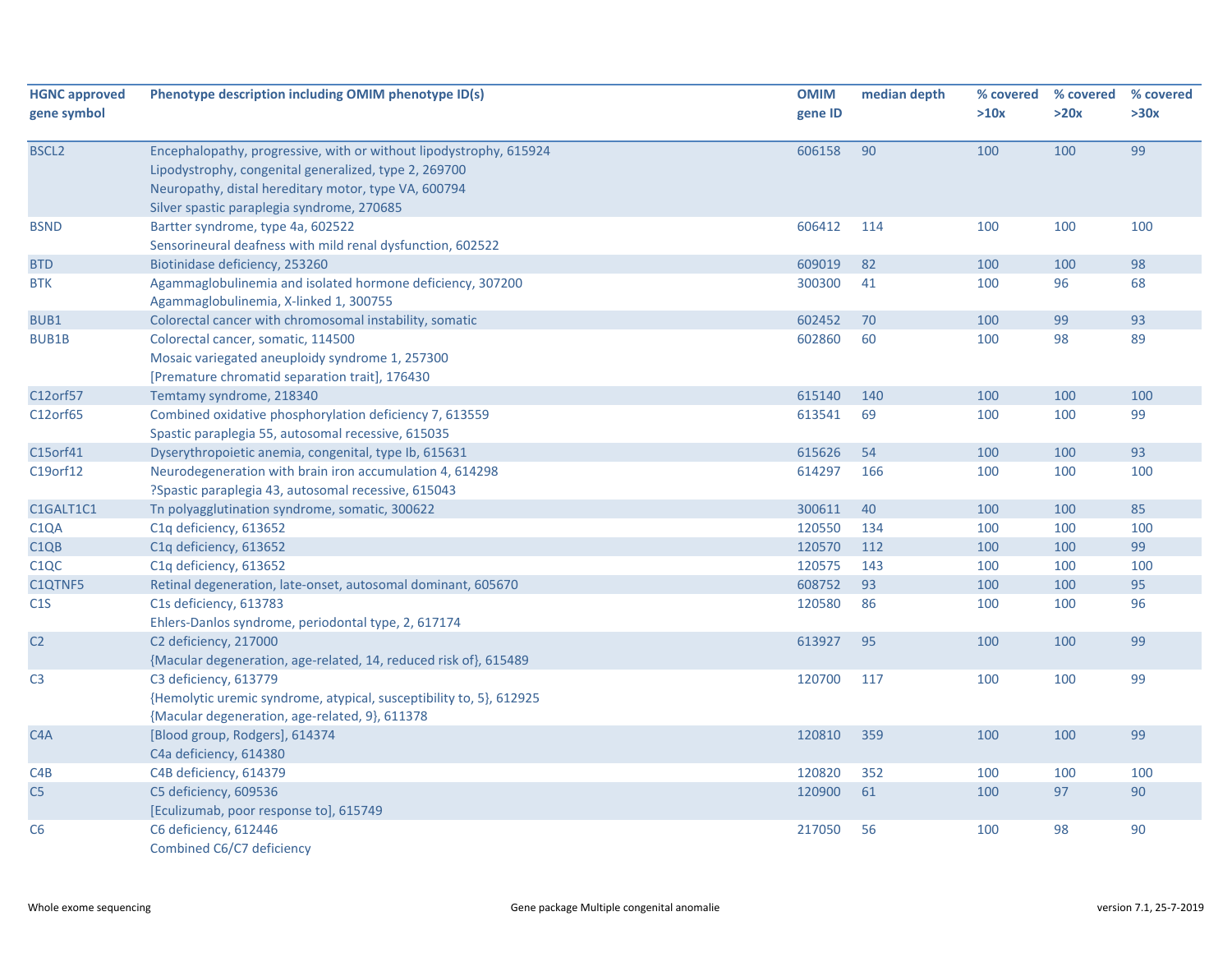| <b>HGNC approved</b> | Phenotype description including OMIM phenotype ID(s)                                      | <b>OMIM</b> | median depth | % covered | % covered | % covered |
|----------------------|-------------------------------------------------------------------------------------------|-------------|--------------|-----------|-----------|-----------|
| gene symbol          |                                                                                           | gene ID     |              | >10x      | >20x      | >30x      |
|                      |                                                                                           |             |              |           |           |           |
| C7                   | C7 deficiency, 610102                                                                     | 217070      | 69           | 100       | 99        | 94        |
| C8A                  | C8 deficiency, type I, 613790                                                             | 120950      | 62           | 100       | 100       | 96        |
| C8B                  | C8 deficiency, type II, 613789                                                            | 120960      | 95           | 100       | 100       | 98        |
| C8orf37              | Bardet-Biedl syndrome 21, 617406                                                          | 614477      | 71           | 100       | 100       | 91        |
|                      | Cone-rod dystrophy 16, 614500                                                             |             |              |           |           |           |
|                      | Retinitis pigmentosa 64, 614500                                                           |             |              |           |           |           |
| C9                   | C9 deficiency, 613825                                                                     | 120940      | 56           | 100       | 100       | 93        |
|                      | {Macular degeneration, age-related, 15, susceptibility to}, 615591                        |             |              |           |           |           |
| C9orf72              | Frontotemporal dementia and/or amyotrophic lateral sclerosis 1, 105550                    | 614260      | 47           | 100       | 99        | 90        |
| CA12                 | Hyperchlorhidrosis, isolated, 143860                                                      | 603263      | 66           | 100       | 100       | 97        |
| CA <sub>2</sub>      | Osteopetrosis, autosomal recessive 3, with renal tubular acidosis, 259730                 | 611492      | 80           | 100       | 100       | 99        |
| CA4                  | Retinitis pigmentosa 17, 600852                                                           | 114760      | 96           | 100       | 100       | 100       |
| CA5A                 | Hyperammonemia due to carbonic anhydrase VA deficiency, 615751                            | 114761      | 164          | 100       | 100       | 100       |
| CA8                  | Cerebellar ataxia and mental retardation with or without quadrupedal locomotion 3, 613227 | 114815      | 66           | 100       | 99        | 86        |
| CABP <sub>2</sub>    | Deafness, autosomal recessive 93, 614899                                                  | 607314      | 81           | 100       | 100       | 95        |
| CABP4                | Cone-rod synaptic disorder, congenital nonprogressive, 610427                             | 608965      | 144          | 100       | 100       | 100       |
| CACNA1A              | Epileptic encephalopathy, early infantile, 42, 617106                                     | 601011      | 80           | 100       | 98        | 92        |
|                      | Episodic ataxia, type 2, 108500                                                           |             |              |           |           |           |
|                      | Migraine, familial hemiplegic, 1, 141500                                                  |             |              |           |           |           |
|                      | Migraine, familial hemiplegic, 1, with progressive cerebellar ataxia, 141500              |             |              |           |           |           |
|                      | Spinocerebellar ataxia 6, 183086                                                          |             |              |           |           |           |
| CACNA1C              | Brugada syndrome 3, 611875                                                                | 114205      | 108          | 100       | 99        | 98        |
|                      | Timothy syndrome, 601005                                                                  |             |              |           |           |           |
| CACNA1D              | Primary aldosteronism, seizures, and neurologic abnormalities, 615474                     | 114206      | 90           | 100       | 99        | 96        |
|                      | Sinoatrial node dysfunction and deafness, 614896                                          |             |              |           |           |           |
| CACNA1F              | Aland Island eye disease, 300600                                                          | 300110      | 66           | 100       | 99        | 91        |
|                      | Cone-rod dystrophy, X-linked, 3, 300476                                                   |             |              |           |           |           |
|                      | Night blindness, congenital stationary (incomplete), 2A, X-linked, 300071                 |             |              |           |           |           |
| CACNA1G              | Spinocerebellar ataxia 42, 616795                                                         | 604065      | 133          | 100       | 100       | 100       |
| <b>CACNA1S</b>       | Hypokalemic periodic paralysis, type 1, 170400                                            | 114208      | 110          | 100       | 100       | 99        |
|                      | {Malignant hyperthermia susceptibility 5}, 601887                                         |             |              |           |           |           |
|                      | {Thyrotoxic periodic paralysis, susceptibility to, 1}, 188580                             |             |              |           |           |           |
| CACNA2D4             | Retinal cone dystrophy 4, 610478                                                          | 608171      | 80           | 100       | 100       | 97        |
| CACNB2               | Brugada syndrome 4, 611876                                                                | 600003      | 83           | 100       | 100       | 99        |
| CACNB4               | {Epilepsy, idiopathic generalized, susceptibility to, 9}, 607682                          | 601949      | 50           | 100       | 99        | 86        |
|                      | {Epilepsy, juvenile myoclonic, susceptibility to, 6}, 607682                              |             |              |           |           |           |
|                      | Episodic ataxia, type 5, 613855                                                           |             |              |           |           |           |
| CACNG <sub>2</sub>   | ?Mental retardation, autosomal dominant 10, 614256                                        | 602911      | 92           | 100       | 100       | 98        |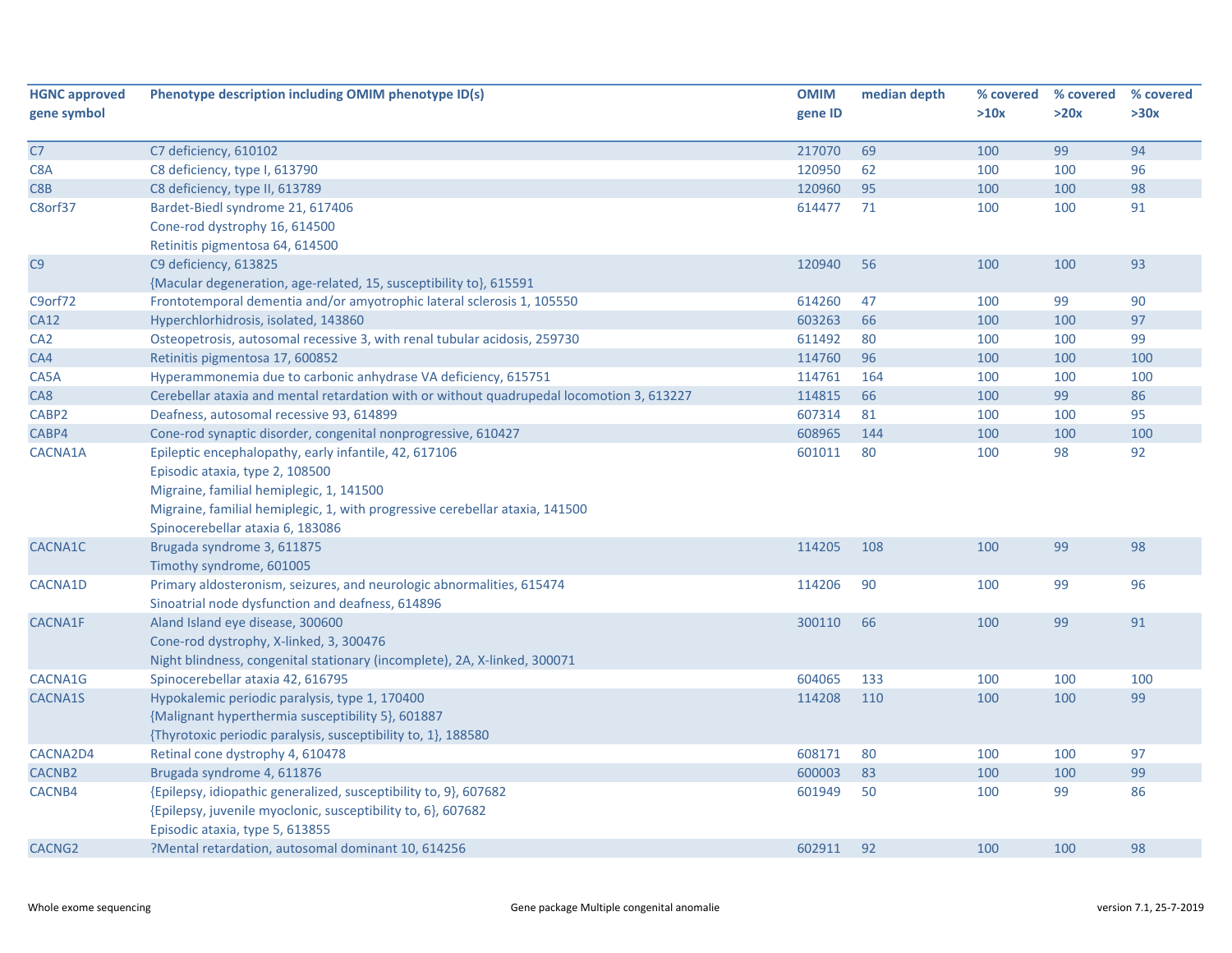| <b>HGNC approved</b> | Phenotype description including OMIM phenotype ID(s)                               | <b>OMIM</b> | median depth | % covered | % covered | % covered |
|----------------------|------------------------------------------------------------------------------------|-------------|--------------|-----------|-----------|-----------|
| gene symbol          |                                                                                    | gene ID     |              | >10x      | >20x      | >30x      |
| CALCOCO1             | No OMIM phenotype                                                                  | No id       | 77           | 100       | 100       | 96        |
| CALM1                | Long QT syndrome 14, 616247                                                        | 114180      | 57           | 100       | 100       | 99        |
|                      | Ventricular tachycardia, catecholaminergic polymorphic, 4, 614916                  |             |              |           |           |           |
| <b>CALR</b>          | Myelofibrosis, somatic, 254450                                                     | 109091      | 129          | 100       | 100       | 100       |
|                      | Thrombocythemia, somatic, 187950                                                   |             |              |           |           |           |
| CALR3                | ?Cardiomyopathy, hypertrophic, 19, 613875                                          | 611414      | 57           | 100       | 99        | 91        |
| CAMTA1               | Cerebellar ataxia, nonprogressive, with mental retardation, 614756                 | 611501      | 142          | 100       | 99        | 96        |
| CANT1                | Desbuquois dysplasia 1, 251450                                                     | 613165      | 124          | 100       | 100       | 100       |
|                      | Epiphyseal dysplasia, multiple, 7, 617719                                          |             |              |           |           |           |
| CAPN3                | Muscular dystrophy, limb-girdle, type 2A, 253600                                   | 114240      | 83           | 100       | 100       | 96        |
| CAPN5                | Vitreoretinopathy, neovascular inflammatory, 193235                                | 602537      | 129          | 100       | 100       | 96        |
| CARD11               | B-cell expansion with NFKB and T-cell anergy, 616452                               | 607210      | 102          | 100       | 100       | 99        |
|                      | Immunodeficiency 11A, 615206                                                       |             |              |           |           |           |
|                      | Immunodeficiency 11B with atopic dermatitis, 617638                                |             |              |           |           |           |
| CARD14               | Pityriasis rubra pilaris, 173200                                                   | 607211      | 108          | 100       | 99        | 98        |
|                      | Psoriasis 2, 602723                                                                |             |              |           |           |           |
| CARD9                | Candidiasis, familial, 2, autosomal recessive, 212050                              | 607212      | 117          | 100       | 100       | 100       |
| <b>CARS</b>          | No OMIM phenotype                                                                  | 123859      | 76           | 100       | 97        | 89        |
| <b>CASK</b>          | FG syndrome 4, 300422                                                              | 300172      | 44           | 100       | 94        | 67        |
|                      | Mental retardation and microcephaly with pontine and cerebellar hypoplasia, 300749 |             |              |           |           |           |
|                      | Mental retardation, with or without nystagmus, 300422                              |             |              |           |           |           |
| CASP10               | Autoimmune lymphoproliferative syndrome, type II, 603909                           | 601762      | 66           | 100       | 100       | 93        |
|                      | Gastric cancer, somatic, 613659                                                    |             |              |           |           |           |
|                      | Lymphoma, non-Hodgkin, somatic, 605027                                             |             |              |           |           |           |
| CASP8                | ?Autoimmune lymphoproliferative syndrome, type IIB, 607271                         | 601763      | 82           | 100       | 100       | 95        |
|                      | {Breast cancer, protection against}, 114480                                        |             |              |           |           |           |
|                      | Hepatocellular carcinoma, somatic, 114550                                          |             |              |           |           |           |
|                      | {Lung cancer, protection against}, 211980                                          |             |              |           |           |           |
| CASQ <sub>2</sub>    | Ventricular tachycardia, catecholaminergic polymorphic, 2, 611938                  | 114251      | 59           | 100       | 99        | 94        |
| CASR                 | {Calcium, serum level of}                                                          | 601199      | 130          | 100       | 100       | 100       |
|                      | {Epilepsy idiopathic generalized, susceptibility to, 8}, 612899                    |             |              |           |           |           |
|                      | Hypercalciuric hypercalcemia                                                       |             |              |           |           |           |
|                      | Hyperparathyroidism, neonatal, 239200                                              |             |              |           |           |           |
|                      | Hypocalcemia, autosomal dominant, 601198                                           |             |              |           |           |           |
|                      | Hypocalcemia, autosomal dominant, with Bartter syndrome, 601198                    |             |              |           |           |           |
|                      | Hypocalciuric hypercalcemia, type I, 145980                                        |             |              |           |           |           |
| <b>CAT</b>           | Acatalasemia, 614097                                                               | 115500      | 61           | 100       | 98        | 87        |
| CATSPER1             | Spermatogenic failure 7, 612997                                                    | 606389      | 98           | 100       | 100       | 98        |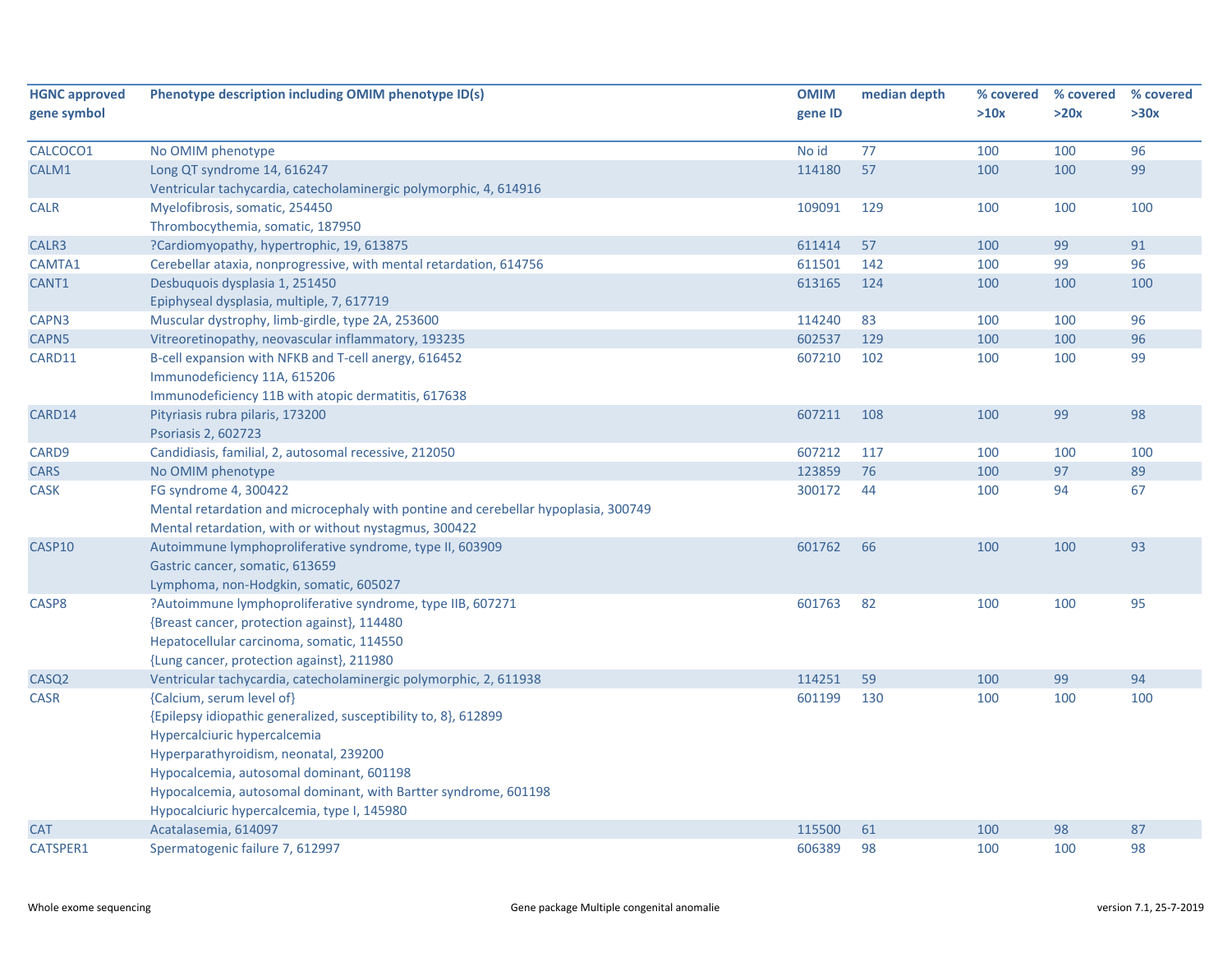| <b>HGNC approved</b><br>gene symbol | Phenotype description including OMIM phenotype ID(s)                                                                                                                                                                                                            | <b>OMIM</b><br>gene ID | median depth     | % covered<br>>10x | % covered<br>>20x | % covered<br>>30x |
|-------------------------------------|-----------------------------------------------------------------------------------------------------------------------------------------------------------------------------------------------------------------------------------------------------------------|------------------------|------------------|-------------------|-------------------|-------------------|
| CAV1                                | ?Lipodystrophy, congenital generalized, type 3, 612526<br>?Partial lipodystrophy, congenital cataracts, and neurodegeneration syndrome, 606721<br>Pulmonary hypertension, primary, 3, 615343                                                                    | 601047                 | 74               | 100               | 100               | 98                |
| CAV <sub>3</sub>                    | Cardiomyopathy, familial hypertrophic, 192600<br>Creatine phosphokinase, elevated serum, 123320<br>Long QT syndrome 9, 611818<br>Muscular dystrophy, limb-girdle, type IC, 607801<br>Myopathy, distal, Tateyama type, 614321<br>Rippling muscle disease, 606072 | 601253                 | 140              | 100               | 100               | 100               |
| CAVIN1                              | Lipodystrophy, congenital generalized, type 4, 613327                                                                                                                                                                                                           | 603198                 | No coverage data |                   |                   |                   |
| <b>CBL</b>                          | ?Juvenile myelomonocytic leukemia, 607785<br>Noonan syndrome-like disorder with or without juvenile myelomonocytic leukemia, 613563                                                                                                                             | 165360                 | 69               | 100               | 100               | 99                |
| <b>CBLIF</b>                        | Intrinsic factor deficiency, 261000                                                                                                                                                                                                                             | 609342                 | 72               | 100               | 100               | 96                |
| <b>CBS</b>                          | Homocystinuria, B6-responsive and nonresponsive types, 236200<br>Thrombosis, hyperhomocysteinemic, 236200                                                                                                                                                       | 613381                 | 122              | 100               | 100               | 100               |
| CBX2                                | ?46XY sex reversal 5, 613080                                                                                                                                                                                                                                    | 602770                 | 157              | 100               | 100               | 100               |
| CC2D1A                              | Mental retardation, autosomal recessive 3, 608443                                                                                                                                                                                                               | 610055                 | 124              | 100               | 100               | 100               |
| CC2D2A                              | COACH syndrome, 216360<br>Joubert syndrome 9, 612285<br>Meckel syndrome 6, 612284                                                                                                                                                                               | 612013                 | 56               | 100               | 99                | 90                |
| CCBE1                               | Hennekam lymphangiectasia-lymphedema syndrome 1, 235510                                                                                                                                                                                                         | 612753                 | 71               | 100               | 98                | 95                |
| <b>CCDC103</b>                      | Ciliary dyskinesia, primary, 17, 614679                                                                                                                                                                                                                         | 614677                 | 77               | 100               | 100               | 98                |
| CCDC114                             | Ciliary dyskinesia, primary, 20, 615067                                                                                                                                                                                                                         | 615038                 | 120              | 100               | 100               | 100               |
| CCDC39                              | Ciliary dyskinesia, primary, 14, 613807                                                                                                                                                                                                                         | 613798                 | 68               | 100               | 98                | 91                |
| CCDC40                              | Ciliary dyskinesia, primary, 15, 613808                                                                                                                                                                                                                         | 613799                 | 90               | 100               | 100               | 99                |
| CCDC50                              | ?Deafness, autosomal dominant 44, 607453                                                                                                                                                                                                                        | 611051                 | 62               | 100               | 100               | 94                |
| CCDC65                              | Ciliary dyskinesia, primary, 27, 615504                                                                                                                                                                                                                         | 611088                 | 48               | 100               | 99                | 87                |
| CCDC78                              | ?Centronuclear myopathy 4, 614807                                                                                                                                                                                                                               | 614666                 | 121              | 100               | 100               | 100               |
| CCDC8                               | 3-M syndrome 3, 614205                                                                                                                                                                                                                                          | 614145                 | 194              | 100               | 100               | 100               |
| CCDC88C                             | Hydrocephalus, nonsyndromic, autosomal recessive, 236600<br>?Spinocerebellar ataxia 40, 616053                                                                                                                                                                  | 611204                 | 104              | 100               | 99                | 97                |
| CCM <sub>2</sub>                    | Cerebral cavernous malformations-2, 603284                                                                                                                                                                                                                      | 607929                 | 148              | 100               | 99                | 94                |
| CCN <sub>6</sub>                    | Arthropathy, progressive pseudorheumatoid, of childhood, 208230<br>Spondyloepiphyseal dysplasia tarda with progressive arthropathy, 208230                                                                                                                      | 603400                 | 67               | 100               | 100               | 98                |
| CCNQ                                | STAR syndrome, 300707                                                                                                                                                                                                                                           | 300708                 | 58               | 81                | 81                | 80                |
| CCT5                                | Neuropathy, hereditary sensory, with spastic paraplegia, 256840                                                                                                                                                                                                 | 610150                 | 72               | 100               | 95                | 86                |
| CD151                               | [Blood group, Raph], 179620<br>Nephropathy with pretibial epidermolysis bullosa and deafness, 609057                                                                                                                                                            | 602243                 | 84               | 100               | 100               | 99                |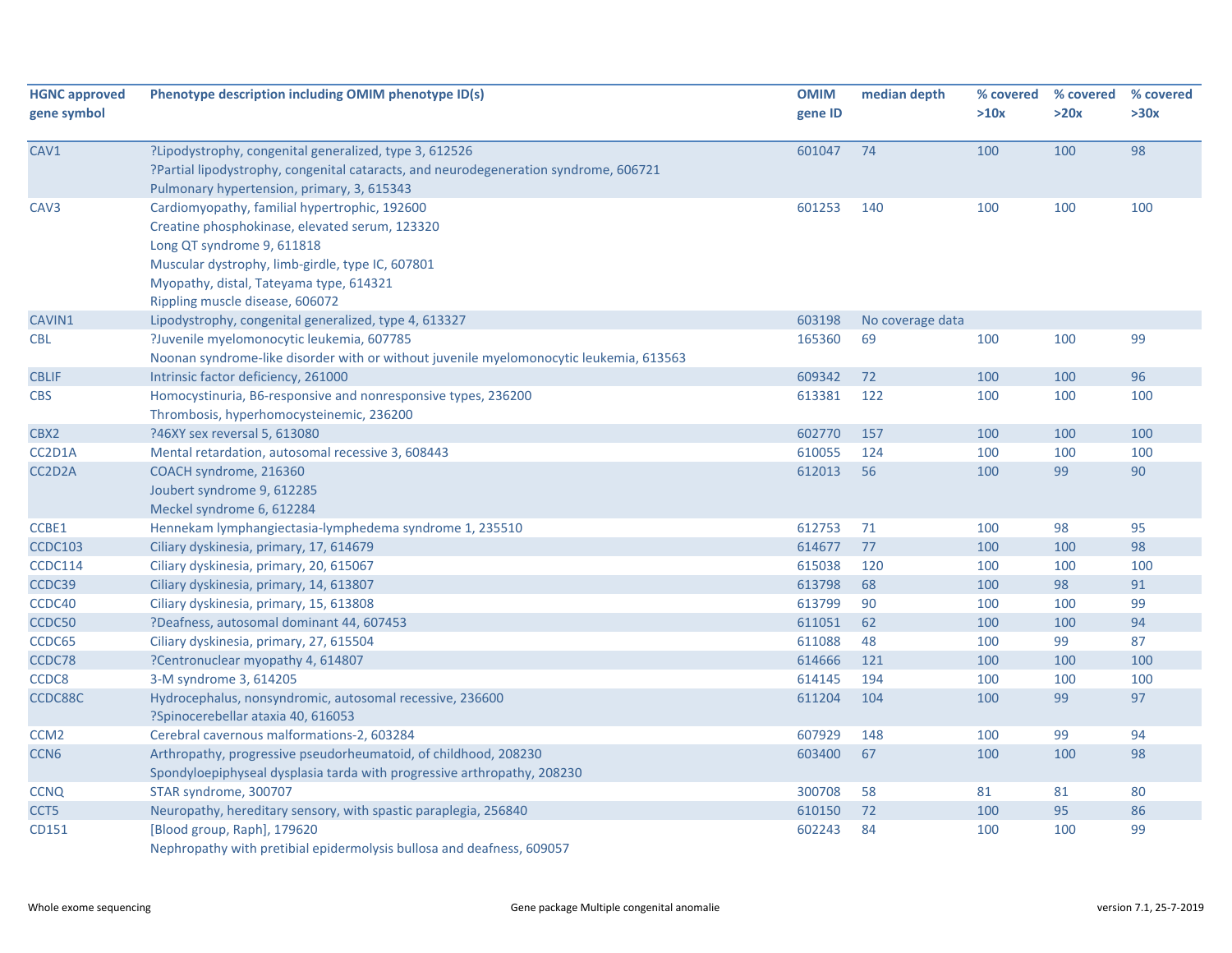| <b>HGNC approved</b> | Phenotype description including OMIM phenotype ID(s)                                                                                                                                                              | <b>OMIM</b> | median depth | % covered | % covered | % covered |
|----------------------|-------------------------------------------------------------------------------------------------------------------------------------------------------------------------------------------------------------------|-------------|--------------|-----------|-----------|-----------|
| gene symbol          |                                                                                                                                                                                                                   | gene ID     |              | >10x      | >20x      | >30x      |
| <b>CD19</b>          | Immunodeficiency, common variable, 3, 613493                                                                                                                                                                      | 107265      | 99           | 100       | 100       | 98        |
| CD247                | ?Immunodeficiency 25, 610163                                                                                                                                                                                      | 186780      | 69           | 100       | 100       | 98        |
| <b>CD27</b>          | Lymphoproliferative syndrome 2, 615122                                                                                                                                                                            | 186711      | 87           | 100       | 100       | 100       |
| CD <sub>2</sub> AP   | Glomerulosclerosis, focal segmental, 3, 607832                                                                                                                                                                    | 604241      | 58           | 100       | 99        | 89        |
| CD320                | Methylmalonic aciduria, transient, due to transcobalamin receptor defect, 613646                                                                                                                                  | 606475      | 90           | 100       | 100       | 99        |
| <b>CD36</b>          | {Coronary heart disease, susceptibility to, 7}, 610938<br>[Macrothrombocytopenia]                                                                                                                                 | 173510      | 57           | 100       | 98        | 86        |
|                      | {Malaria, cerebral, reduced risk of}, 611162<br>{Malaria, cerebral, susceptibility to}, 611162                                                                                                                    |             |              |           |           |           |
|                      | Platelet glycoprotein IV deficiency, 608404                                                                                                                                                                       |             |              |           |           |           |
| CD3D                 | Immunodeficiency 19, 615617                                                                                                                                                                                       | 186790      | 85           | 100       | 100       | 98        |
| CD3E                 | Immunodeficiency 18, 615615<br>Immunodeficiency 18, SCID variant, 615615                                                                                                                                          | 186830      | 104          | 100       | 100       | 100       |
| CD3G                 | Immunodeficiency 17, CD3 gamma deficient, 615607                                                                                                                                                                  | 186740      | 66           | 100       | 100       | 94        |
| CD4                  | OKT4 epitope deficiency, 613949                                                                                                                                                                                   | 186940      | 94           | 100       | 100       | 99        |
| <b>CD40</b>          | Immunodeficiency with hyper-IgM, type 3, 606843                                                                                                                                                                   | 109535      | 97           | 100       | 100       | 100       |
| CD40LG               | Immunodeficiency, X-linked, with hyper-IgM, 308230                                                                                                                                                                | 300386      | 59           | 100       | 100       | 97        |
| <b>CD59</b>          | Hemolytic anemia, CD59-mediated, with or without immune-mediated polyneuropathy, 612300                                                                                                                           | 107271      | 74           | 100       | 100       | 99        |
| CD79A                | Agammaglobulinemia 3, 613501                                                                                                                                                                                      | 112205      | 78           | 100       | 95        | 87        |
| CD79B                | Agammaglobulinemia 6, 612692                                                                                                                                                                                      | 147245      | 141          | 100       | 100       | 100       |
| <b>CD81</b>          | Immunodeficiency, common variable, 6, 613496                                                                                                                                                                      | 186845      | 140          | 97        | 90        | 90        |
| CD8A                 | CD8 deficiency, familial, 608957                                                                                                                                                                                  | 186910      | 104          | 100       | 100       | 98        |
| CD96                 | C syndrome, 211750                                                                                                                                                                                                | 606037      | 61           | 100       | 99        | 93        |
| CDAN1                | Dyserythropoietic anemia, congenital, type Ia, 224120                                                                                                                                                             | 607465      | 88           | 100       | 100       | 97        |
| CDC6                 | ?Meier-Gorlin syndrome 5, 613805                                                                                                                                                                                  | 602627      | 54           | 100       | 100       | 95        |
| CDC73                | Hyperparathyroidism, familial primary, 145000<br>Hyperparathyroidism-jaw tumor syndrome, 145001<br>Parathyroid adenoma with cystic changes, 145001                                                                | 607393      | 65           | 100       | 100       | 93        |
|                      | Parathyroid carcinoma, 608266                                                                                                                                                                                     |             |              |           |           |           |
| CDH <sub>1</sub>     | Blepharocheilodontic syndrome 1, 119580<br>{Breast cancer, lobular}, 114480                                                                                                                                       | 192090      | 84           | 100       | 100       | 98        |
|                      | Endometrial carcinoma, somatic, 608089<br>Gastric cancer, familial diffuse, with or without cleft lip and/or palate, 137215<br>Ovarian carcinoma, somatic, 167000<br>{Prostate cancer, susceptibility to}, 176807 |             |              |           |           |           |
| CDH15                | Mental retardation, autosomal dominant 3, 612580                                                                                                                                                                  | 114019      | 114          | 100       | 100       | 99        |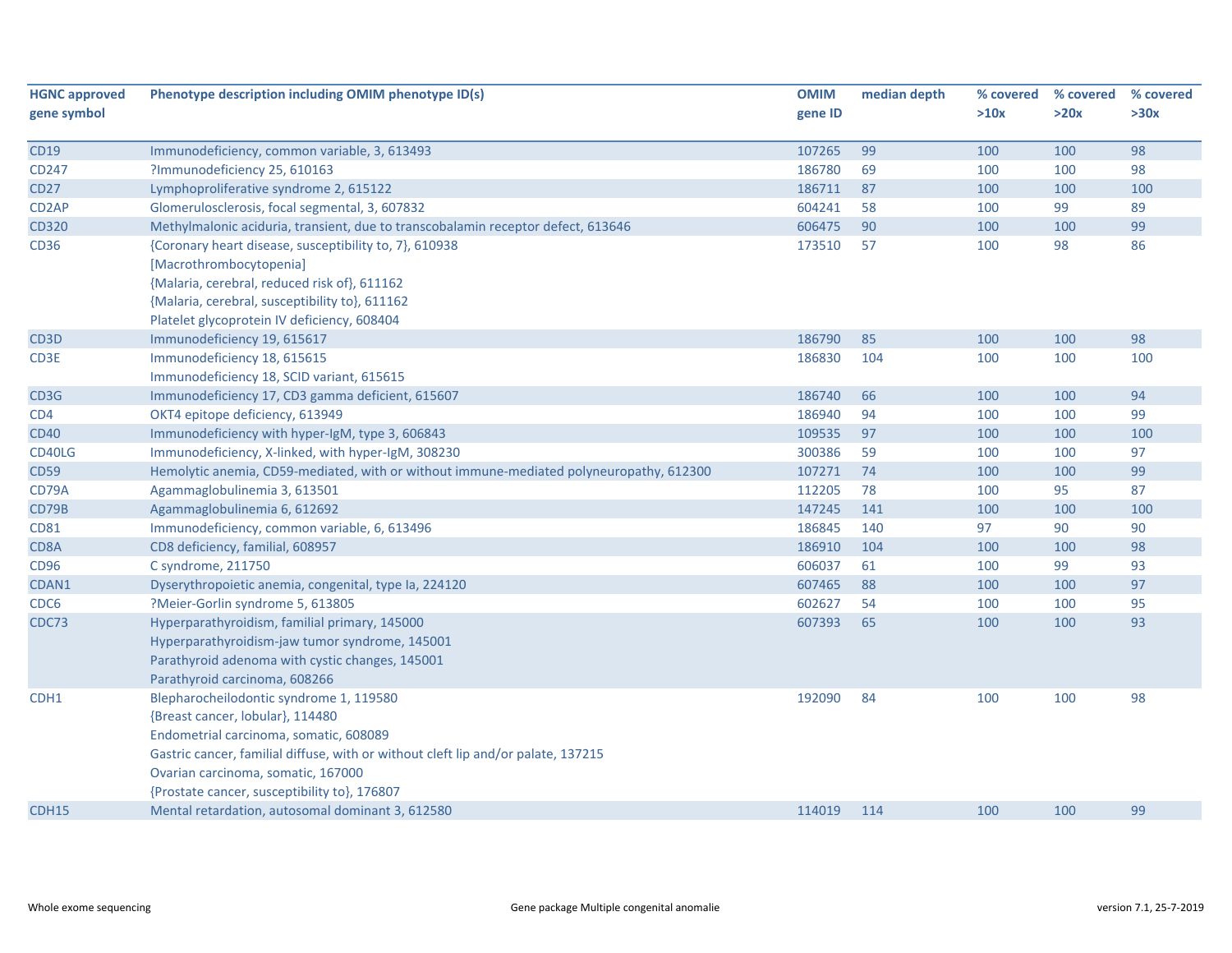| <b>HGNC approved</b> | Phenotype description including OMIM phenotype ID(s)               | <b>OMIM</b> | median depth | % covered | % covered | % covered |
|----------------------|--------------------------------------------------------------------|-------------|--------------|-----------|-----------|-----------|
| gene symbol          |                                                                    | gene ID     |              | >10x      | >20x      | >30x      |
| CDH <sub>23</sub>    | Deafness, autosomal recessive 12, 601386                           | 605516      | 123          | 100       | 100       | 100       |
|                      | {Pituitary adenoma 5, multiple types}, 617540                      |             |              |           |           |           |
|                      | Usher syndrome, type 1D, 601067                                    |             |              |           |           |           |
|                      | Usher syndrome, type 1D/F digenic, 601067                          |             |              |           |           |           |
| CDH <sub>3</sub>     | Ectodermal dysplasia, ectrodactyly, and macular dystrophy, 225280  | 114021      | 115          | 100       | 100       | 99        |
|                      | Hypotrichosis, congenital, with juvenile macular dystrophy, 601553 |             |              |           |           |           |
| CDHR1                | Cone-rod dystrophy 15, 613660                                      | 609502      | 100          | 100       | 100       | 98        |
|                      | Retinitis pigmentosa 65, 613660                                    |             |              |           |           |           |
| CDK5RAP2             | Microcephaly 3, primary, autosomal recessive, 604804               | 608201      | 63           | 100       | 98        | 88        |
| CDKL5                | Epileptic encephalopathy, early infantile, 2, 300672               | 300203      | 48           | 100       | 95        | 79        |
| CDKN1B               | Multiple endocrine neoplasia, type IV, 610755                      | 600778      | 143          | 100       | 100       | 100       |
| CDKN1C               | Beckwith-Wiedemann syndrome, 130650<br>IMAGE syndrome, 614732      | 600856      | 80           | 92        | 85        | 78        |
| <b>CDKN2A</b>        | Melanoma and neural system tumor syndrome, 155755                  | 600160      | 115          | 100       | 100       | 100       |
|                      | {Melanoma, cutaneous malignant, 2}, 155601                         |             |              |           |           |           |
|                      | Orolaryngeal cancer, multiple                                      |             |              |           |           |           |
|                      | Pancreatic cancer/melanoma syndrome, 606719                        |             |              |           |           |           |
| <b>CDON</b>          | Holoprosencephaly 11, 614226                                       | 608707      | 76           | 100       | 100       | 96        |
| <b>CDSN</b>          | Hypotrichosis 2, 146520                                            | 602593      | 98           | 100       | 100       | 100       |
|                      | Peeling skin syndrome 1, 270300                                    |             |              |           |           |           |
| CDT1                 | Meier-Gorlin syndrome 4, 613804                                    | 605525      | 114          | 100       | 99        | 95        |
| CEACAM16             | Deafness, autosomal dominant 4B, 614614                            | 614591      | 84           | 100       | 100       | 100       |
| <b>CEBPA</b>         | ?Leukemia, acute myeloid, 601626                                   | 116897      | 136          | 100       | 93        | 76        |
|                      | Leukemia, acute myeloid, somatic, 601626                           |             |              |           |           |           |
| <b>CEBPE</b>         | Specific granule deficiency, 245480                                | 600749      | 54           | 100       | 100       | 98        |
| <b>CEL</b>           | Maturity-onset diabetes of the young, type VIII, 609812            | 114840      | 145          | 97        | 93        | 91        |
| <b>CENPJ</b>         | Microcephaly 6, primary, autosomal recessive, 608393               | 609279      | 64           | 100       | 100       | 95        |
|                      | ?Seckel syndrome 4, 613676                                         |             |              |           |           |           |
| <b>CEP135</b>        | Microcephaly 8, primary, autosomal recessive, 614673               | 611423      | 72           | 100       | 97        | 86        |
| <b>CEP152</b>        | Microcephaly 9, primary, autosomal recessive, 614852               | 613529      | 57           | 100       | 97        | 89        |
|                      | Seckel syndrome 5, 613823                                          |             |              |           |           |           |
| <b>CEP164</b>        | Nephronophthisis 15, 614845                                        | 614848      | 85           | 100       | 100       | 96        |
| <b>CEP19</b>         | Morbid obesity and spermatogenic failure, 615703                   | 615586      | 64           | 100       | 100       | 100       |
| <b>CEP290</b>        | ?Bardet-Biedl syndrome 14, 615991                                  | 610142      | 59           | 100       | 96        | 81        |
|                      | Joubert syndrome 5, 610188                                         |             |              |           |           |           |
|                      | Leber congenital amaurosis 10, 611755                              |             |              |           |           |           |
|                      | Meckel syndrome 4, 611134                                          |             |              |           |           |           |
|                      | Senior-Loken syndrome 6, 610189                                    |             |              |           |           |           |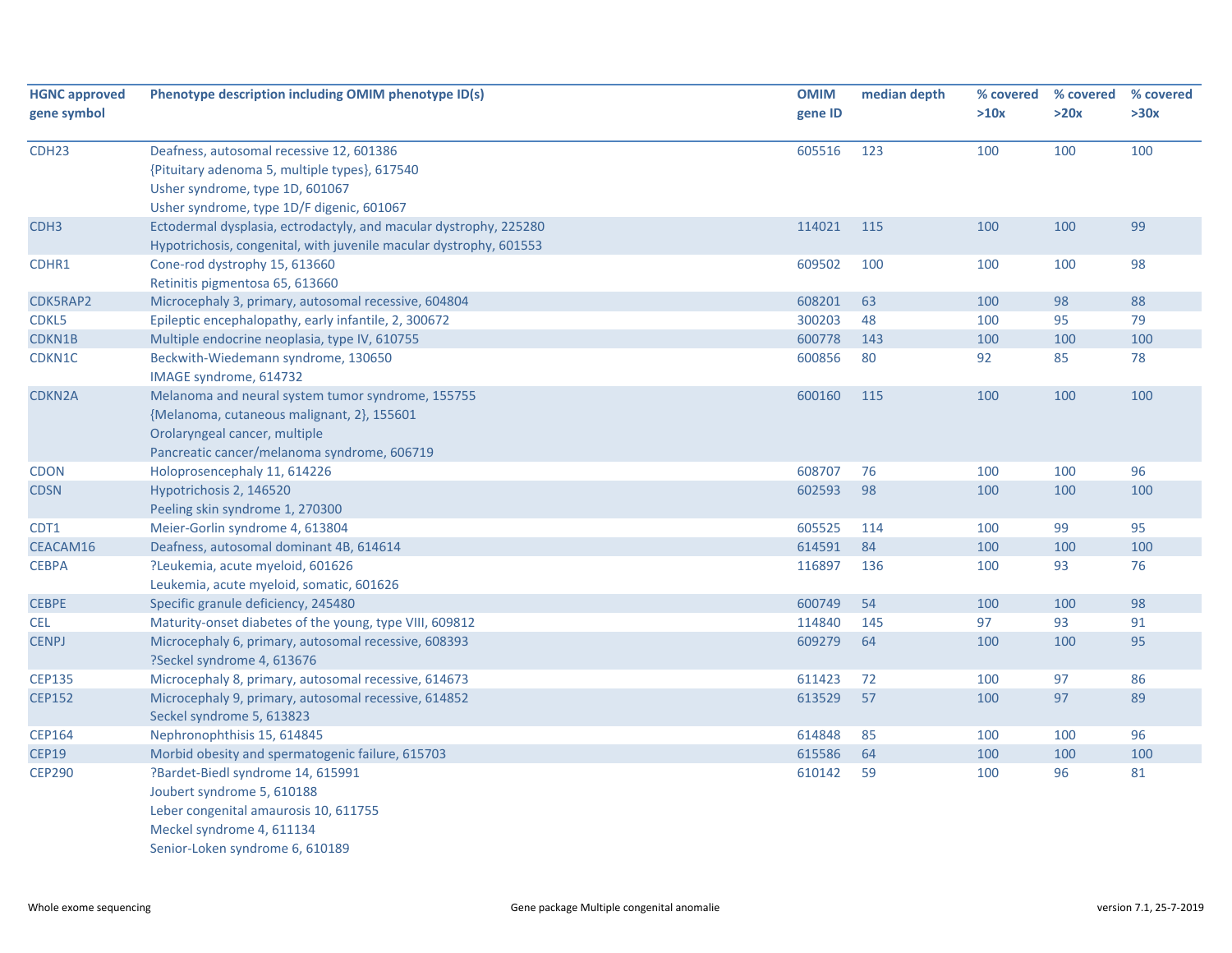| <b>HGNC approved</b> | Phenotype description including OMIM phenotype ID(s)                            | <b>OMIM</b>      | median depth | % covered  | % covered | % covered |
|----------------------|---------------------------------------------------------------------------------|------------------|--------------|------------|-----------|-----------|
| gene symbol          |                                                                                 | gene ID          |              | >10x       | >20x      | >30x      |
| <b>CEP41</b>         | Joubert syndrome 15, 614464                                                     | 610523           | 61           | 100        | 99        | 92        |
| <b>CEP57</b>         | Mosaic variegated aneuploidy syndrome 2, 614114                                 | 607951           | 58           | 100        | 100       | 92        |
| <b>CERKL</b>         | Retinitis pigmentosa 26, 608380                                                 | 608381           | 63           | 100        | 99        | 89        |
| CERS3                | Ichthyosis, congenital, autosomal recessive 9, 615023                           | 615276           | 57           | 100        | 99        | 91        |
| CES1                 | Carboxylesterase 1 deficiency                                                   | 114835           | 144          | 100        | 98        | 95        |
| <b>CETP</b>          | [High density lipoprotein cholesterol level QTL 10], 143470                     | 118470           | 86           | 100        | 100       | 100       |
|                      | Hyperalphalipoproteinemia, 143470                                               |                  |              |            |           |           |
| <b>CFAP298</b>       | Ciliary dyskinesia, primary, 26, 615500                                         | 615494           | 63           | 100        | 99        | 93        |
| CFAP53               | Heterotaxy, visceral, 6, autosomal recessive, 614779                            | 614759           | 91           | 100        | 99        | 97        |
| CFC1                 | Heterotaxy, visceral, 2, autosomal, 605376                                      | 605194           | 166          | 100        | 96        | 83        |
| <b>CFD</b>           | Complement factor D deficiency, 613912                                          | 134350           | 96           | 100        | 100       | 93        |
| <b>CFH</b>           | Basal laminar drusen, 126700                                                    | 134370           | 65           | 100        | 99        | 91        |
|                      | Complement factor H deficiency, 609814                                          |                  |              |            |           |           |
|                      | {Hemolytic uremic syndrome, atypical, susceptibility to, 1}, 235400             |                  |              |            |           |           |
|                      | {Macular degeneration, age-related, 4}, 610698                                  |                  |              |            |           |           |
| CFHR5                | Nephropathy due to CFHR5 deficiency, 614809                                     | 608593           | 63           | 100        | 99        | 92        |
| <b>CFI</b>           | Complement factor I deficiency, 610984                                          | 217030           | 59           | 100        | 98        | 89        |
|                      | {Hemolytic uremic syndrome, atypical, susceptibility to, 3}, 612923             |                  |              |            |           |           |
|                      | {Macular degeneration, age-related, 13, susceptibility to}, 615439              |                  |              |            |           |           |
| CFL <sub>2</sub>     | Nemaline myopathy 7, autosomal recessive, 610687                                | 601443           | 40           | 100        | 92        | 70        |
| CFP                  | Properdin deficiency, X-linked, 312060                                          | 300383           | 63           | 100        | 94        | 84        |
| <b>CFTR</b>          | {Bronchiectasis with or without elevated sweat chloride 1, modifier of}, 211400 | 602421           | 80           | 100        | 99        | 93        |
|                      | Congenital bilateral absence of vas deferens, 277180                            |                  |              |            |           |           |
|                      | Cystic fibrosis, 219700                                                         |                  |              |            |           |           |
|                      | {Hypertrypsinemia, neonatal}                                                    |                  |              |            |           |           |
|                      | {Pancreatitis, hereditary}, 167800                                              |                  |              |            |           |           |
|                      | Sweat chloride elevation without CF                                             |                  |              |            |           |           |
| <b>CHAT</b>          | Myasthenic syndrome, congenital, 6, presynaptic, 254210                         | 118490           | 130          | 99         | 91        | 88        |
| CHD <sub>2</sub>     | Epileptic encephalopathy, childhood-onset, 615369                               | 602119           | 60           | 100        | 99        | 91        |
| CHD7                 | CHARGE syndrome, 214800                                                         | 608892           | 74           | 100        | 99        | 94        |
|                      | Hypogonadotropic hypogonadism 5 with or without anosmia, 612370                 |                  |              |            |           |           |
| <b>CHKB</b>          | Muscular dystrophy, congenital, megaconial type, 602541                         | 612395           | 104          | 100        | 100       | 100       |
|                      |                                                                                 | 300390           | 44           |            | 92        | 73        |
| <b>CHM</b>           | Choroideremia, 303100                                                           | 164010           | 91           | 100        | 100       | 100       |
| CHMP1A               | Pontocerebellar hypoplasia, type 8, 614961                                      |                  |              | 100        |           |           |
| CHMP2B               | Amyotrophic lateral sclerosis 17, 614696                                        | 609512           | 75           | 100        | 100       | 94        |
|                      | Dementia, familial, nonspecific, 600795                                         |                  |              |            |           |           |
| CHMP4B               | Cataract 31, multiple types, 605387                                             | 610897<br>118423 | 154<br>52    | 100<br>100 | 100<br>99 | 100<br>88 |
| CHN1                 | Duane retraction syndrome 2, 604356                                             |                  |              |            |           |           |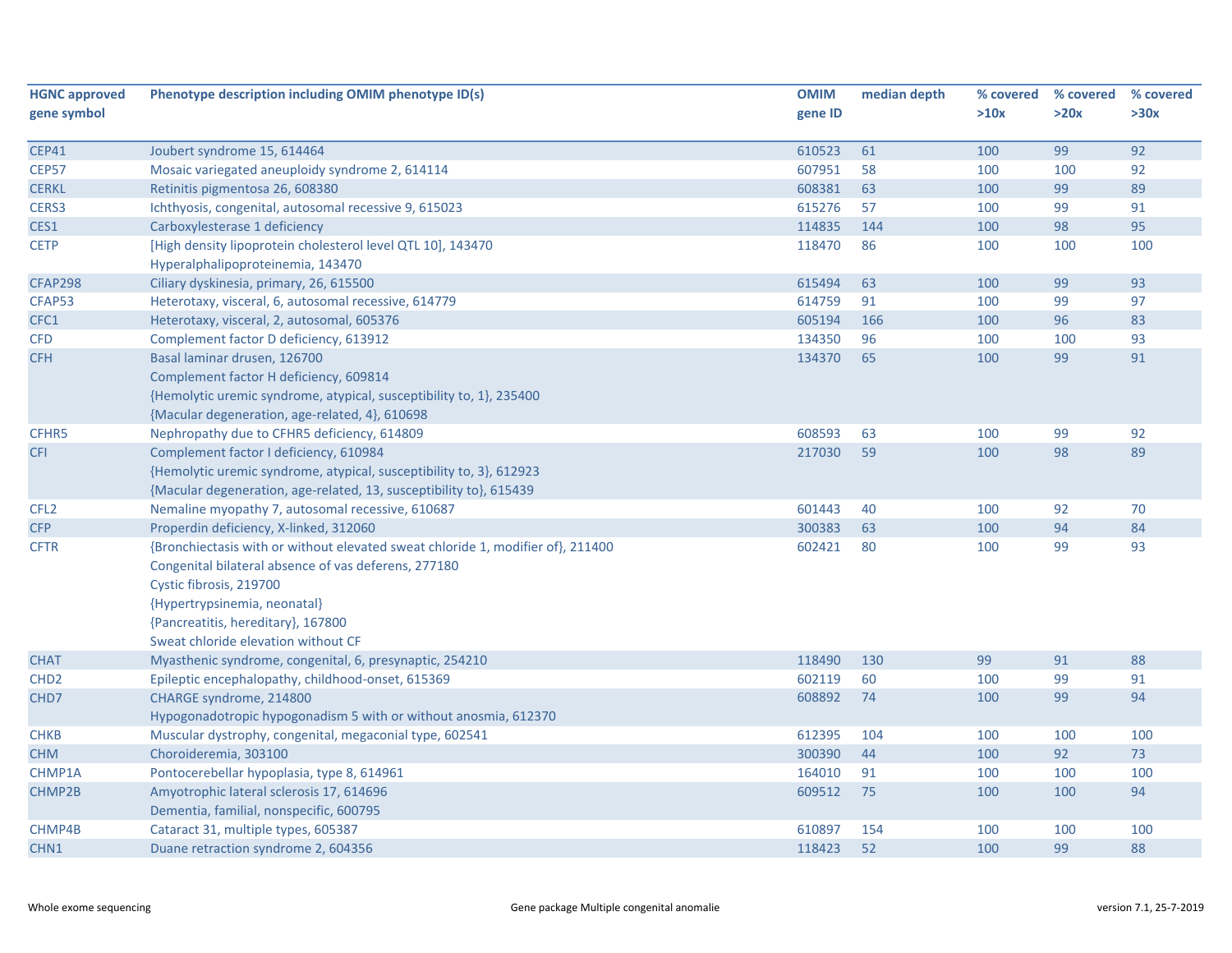| <b>HGNC approved</b> | Phenotype description including OMIM phenotype ID(s)                                            | <b>OMIM</b> | median depth | % covered | % covered | % covered |
|----------------------|-------------------------------------------------------------------------------------------------|-------------|--------------|-----------|-----------|-----------|
| gene symbol          |                                                                                                 | gene ID     |              | >10x      | >20x      | >30x      |
|                      |                                                                                                 |             |              |           |           |           |
| CHRDL1               | Megalocornea 1, X-linked, 309300                                                                | 300350      | 40           | 100       | 97        | 81        |
| CHRM3                | ?Prune belly syndrome, 100100                                                                   | 118494      | 100          | 100       | 100       | 100       |
| CHRNA1               | Multiple pterygium syndrome, lethal type, 253290                                                | 100690      | 77           | 100       | 99        | 95        |
|                      | Myasthenic syndrome, congenital, 1A, slow-channel, 601462                                       |             |              |           |           |           |
|                      | Myasthenic syndrome, congenital, 1B, fast-channel, 608930                                       |             |              |           |           |           |
| CHRNA2               | Epilepsy, nocturnal frontal lobe, type 4, 610353                                                | 118502      | 156          | 100       | 100       | 100       |
| CHRNA4               | Epilepsy, nocturnal frontal lobe, 1, 600513                                                     | 118504      | 132          | 100       | 100       | 96        |
|                      | {Nicotine addiction, susceptibility to}, 188890                                                 |             |              |           |           |           |
| CHRNB1               | Myasthenic syndrome, congenital, 2A, slow-channel, 616313                                       | 100710      | 119          | 100       | 100       | 100       |
|                      | ?Myasthenic syndrome, congenital, 2C, associated with acetylcholine receptor deficiency, 616314 |             |              |           |           |           |
| <b>CHRNB2</b>        | Epilepsy, nocturnal frontal lobe, 3, 605375                                                     | 118507      | 122          | 100       | 100       | 99        |
| <b>CHRND</b>         | Multiple pterygium syndrome, lethal type, 253290                                                | 100720      | 120          | 100       | 100       | 99        |
|                      | ?Myasthenic syndrome, congenital, 3A, slow-channel, 616321                                      |             |              |           |           |           |
|                      | Myasthenic syndrome, congenital, 3B, fast-channel, 616322                                       |             |              |           |           |           |
|                      | ?Myasthenic syndrome, congenital, 3C, associated with acetylcholine receptor deficiency, 616323 |             |              |           |           |           |
| <b>CHRNE</b>         | Myasthenic syndrome, congenital, 4A, slow-channel, 605809                                       | 100725      | 128          | 100       | 100       | 100       |
|                      | Myasthenic syndrome, congenital, 4B, fast-channel, 616324                                       |             |              |           |           |           |
|                      | Myasthenic syndrome, congenital, 4C, associated with acetylcholine receptor deficiency, 608931  |             |              |           |           |           |
| <b>CHRNG</b>         | Escobar syndrome, 265000                                                                        | 100730      | 105          | 100       | 100       | 98        |
|                      | Multiple pterygium syndrome, lethal type, 253290                                                |             |              |           |           |           |
| CHST14               | Ehlers-Danlos syndrome, musculocontractural type 1, 601776                                      | 608429      | 123          | 100       | 98        | 97        |
| CHST3                | Spondyloepiphyseal dysplasia with congenital joint dislocations, 143095                         | 603799      | 120          | 100       | 100       | 100       |
| CHST6                | Macular corneal dystrophy, 217800                                                               | 605294      | 240          | 100       | 100       | 100       |
| CHSY1                | Temtamy preaxial brachydactyly syndrome, 605282                                                 | 608183      | 71           | 99        | 96        | 92        |
| <b>CHUK</b>          | Cocoon syndrome, 613630                                                                         | 600664      | 55           | 100       | 98        | 84        |
| CIB <sub>2</sub>     | Deafness, autosomal recessive 48, 609439                                                        | 605564      | 175          | 100       | 100       | 100       |
|                      | Usher syndrome, type IJ, 614869                                                                 |             |              |           |           |           |
| <b>CIITA</b>         | Bare lymphocyte syndrome, type II, complementation group A, 209920                              | 600005      | 111          | 100       | 100       | 99        |
|                      | {Rheumatoid arthritis, susceptibility to}, 180300                                               |             |              |           |           |           |
| CISD <sub>2</sub>    | Wolfram syndrome 2, 604928                                                                      | 611507      | 132          | 100       | 100       | 100       |
| CITED <sub>2</sub>   | Atrial septal defect 8, 614433                                                                  | 602937      | 87           | 100       | 100       | 100       |
|                      | Ventricular septal defect 2, 614431                                                             |             |              |           |           |           |
| CLCF1                | Cold-induced sweating syndrome 2, 610313                                                        | 607672      | 57           | 100       | 97        | 91        |
| CLCN1                | Myotonia congenita, dominant, 160800                                                            | 118425      | 91           | 100       | 100       | 99        |
|                      | Myotonia congenita, recessive, 255700                                                           |             |              |           |           |           |
|                      | Myotonia levior, recessive                                                                      |             |              |           |           |           |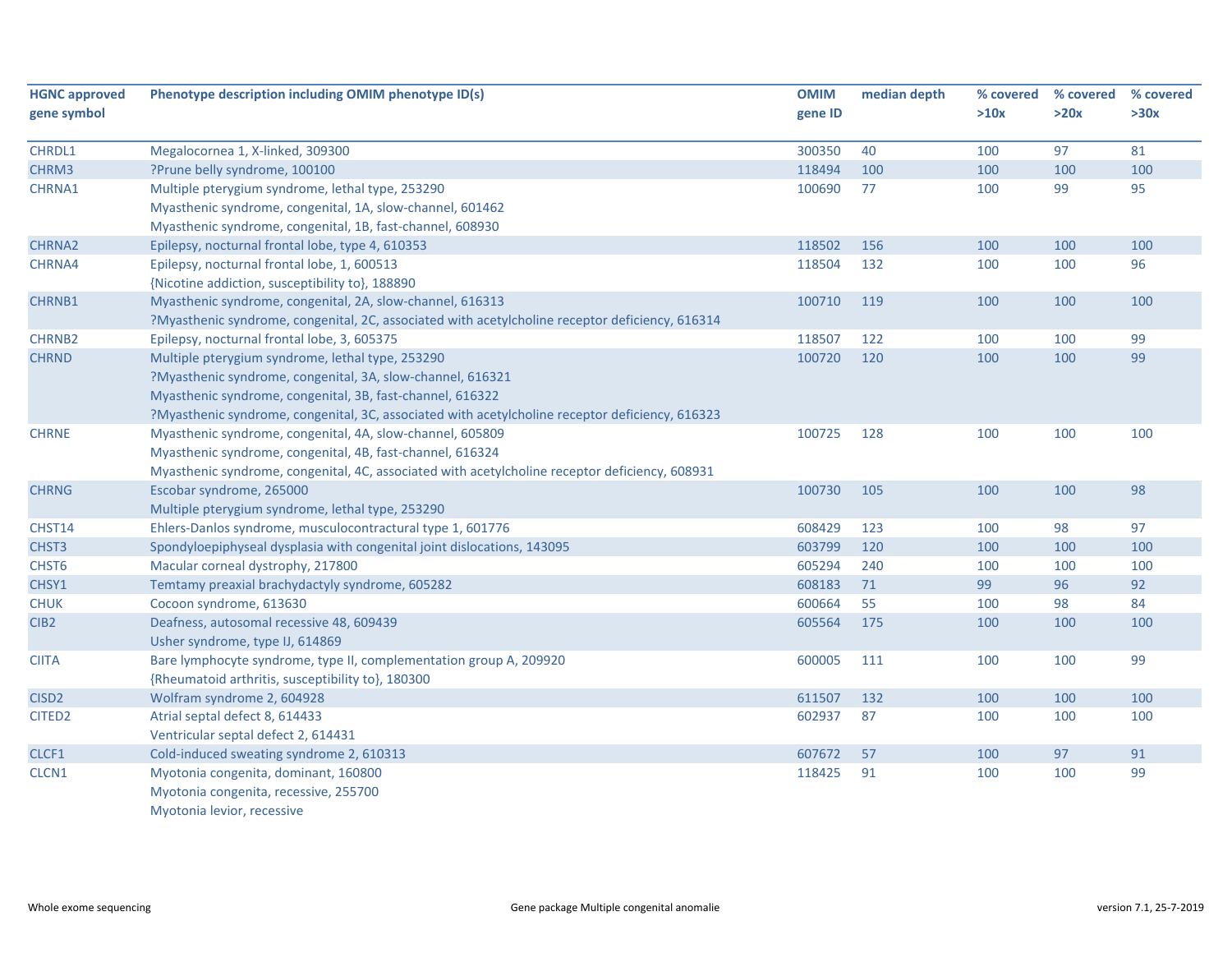| <b>HGNC approved</b><br>gene symbol | Phenotype description including OMIM phenotype ID(s)                                                                                                                                                                                       | <b>OMIM</b><br>gene ID | median depth | % covered<br>>10x | % covered<br>>20x | % covered<br>>30x |
|-------------------------------------|--------------------------------------------------------------------------------------------------------------------------------------------------------------------------------------------------------------------------------------------|------------------------|--------------|-------------------|-------------------|-------------------|
| CLCN <sub>2</sub>                   | {Epilepsy, idiopathic generalized, susceptibility to, 11}, 607628<br>{Epilepsy, juvenile absence, susceptibility to, 2}, 607628<br>{Epilepsy, juvenile myoclonic, susceptibility to, 8}, 607628<br>Leukoencephalopathy with ataxia, 615651 | 600570                 | 95           | 100               | 100               | 99                |
| CLCN <sub>5</sub>                   | Dent disease, 300009<br>Hypophosphatemic rickets, 300554<br>Nephrolithiasis, type I, 310468<br>Proteinuria, low molecular weight, with hypercalciuric nephrocalcinosis, 308990                                                             | 300008                 | 51           | 100               | 99                | 91                |
| CLCN7                               | Osteopetrosis, autosomal dominant 2, 166600<br>Osteopetrosis, autosomal recessive 4, 611490                                                                                                                                                | 602727                 | 119          | 100               | 100               | 99                |
| <b>CLCNKA</b>                       | Bartter syndrome, type 4b, digenic, 613090                                                                                                                                                                                                 | 602024                 | 157          | 100               | 100               | 99                |
| <b>CLCNKB</b>                       | Bartter syndrome, type 3, 607364<br>Bartter syndrome, type 4b, digenic, 613090                                                                                                                                                             | 602023                 | 147          | 100               | 100               | 100               |
| CLDN1                               | Ichthyosis, leukocyte vacuoles, alopecia, and sclerosing cholangitis, 607626                                                                                                                                                               | 603718                 | 111          | 100               | 100               | 99                |
| CLDN14                              | Deafness, autosomal recessive 29, 614035                                                                                                                                                                                                   | 605608                 | 59           | 100               | 94                | 87                |
| CLDN16                              | Hypomagnesemia 3, renal, 248250                                                                                                                                                                                                            | 603959                 | 64           | 100               | 100               | 95                |
| CLDN19                              | Hypomagnesemia 5, renal, with ocular involvement, 248190                                                                                                                                                                                   | 610036                 | 143          | 100               | 100               | 100               |
| CLEC7A                              | {Aspergillosis, susceptibility to}, 614079<br>Candidiasis, familial, 4, autosomal recessive, 613108                                                                                                                                        | 606264                 | 51           | 100               | 98                | 82                |
| CLIC <sub>2</sub>                   | ?Mental retardation, X-linked, syndromic 32, 300886                                                                                                                                                                                        | 300138                 | 32           | 100               | 85                | 56                |
| <b>CLMP</b>                         | Congenital short bowel syndrome, 615237                                                                                                                                                                                                    | 611693                 | 59           | 100               | 100               | 99                |
| CLN <sub>3</sub>                    | Ceroid lipofuscinosis, neuronal, 3, 204200                                                                                                                                                                                                 | 607042                 | 101          | 100               | 100               | 99                |
| CLN <sub>5</sub>                    | Ceroid lipofuscinosis, neuronal, 5, 256731                                                                                                                                                                                                 | 608102                 | 62           | 100               | 100               | 99                |
| CLN6                                | Ceroid lipofuscinosis, neuronal, 6, 601780<br>Ceroid lipofuscinosis, neuronal, Kufs type, adult onset, 204300                                                                                                                              | 606725                 | 117          | 100               | 100               | 99                |
| CLN8                                | Ceroid lipofuscinosis, neuronal, 8, 600143<br>Ceroid lipofuscinosis, neuronal, 8, Northern epilepsy variant, 610003                                                                                                                        | 607837                 | 123          | 100               | 100               | 100               |
| <b>CLPP</b>                         | Perrault syndrome 3, 614129                                                                                                                                                                                                                | 601119                 | 120          | 100               | 100               | 100               |
| CLRN1                               | Retinitis pigmentosa 61, 614180<br>Usher syndrome, type 3A, 276902                                                                                                                                                                         | 606397                 | 77           | 100               | 100               | 93                |
| <b>CNBP</b>                         | Myotonic dystrophy 2, 602668                                                                                                                                                                                                               | 116955                 | 48           | 100               | 100               | 97                |
| CNGA1                               | Retinitis pigmentosa 49, 613756                                                                                                                                                                                                            | 123825                 | 54           | 97                | 93                | 85                |
| CNGA3                               | Achromatopsia 2, 216900                                                                                                                                                                                                                    | 600053                 | 101          | 100               | 100               | 100               |
| CNGB1                               | Retinitis pigmentosa 45, 613767                                                                                                                                                                                                            | 600724                 | 99           | 100               | 100               | 98                |
| CNGB3                               | Achromatopsia 3, 262300                                                                                                                                                                                                                    | 605080                 | 51           | 100               | 99                | 88                |
|                                     | Macular degeneration, juvenile, 248200                                                                                                                                                                                                     |                        |              |                   |                   |                   |
| CNNM <sub>2</sub>                   | Hypomagnesemia 6, renal, 613882<br>Hypomagnesemia, seizures, and mental retardation, 616418                                                                                                                                                | 607803                 | 148          | 100               | 100               | 97                |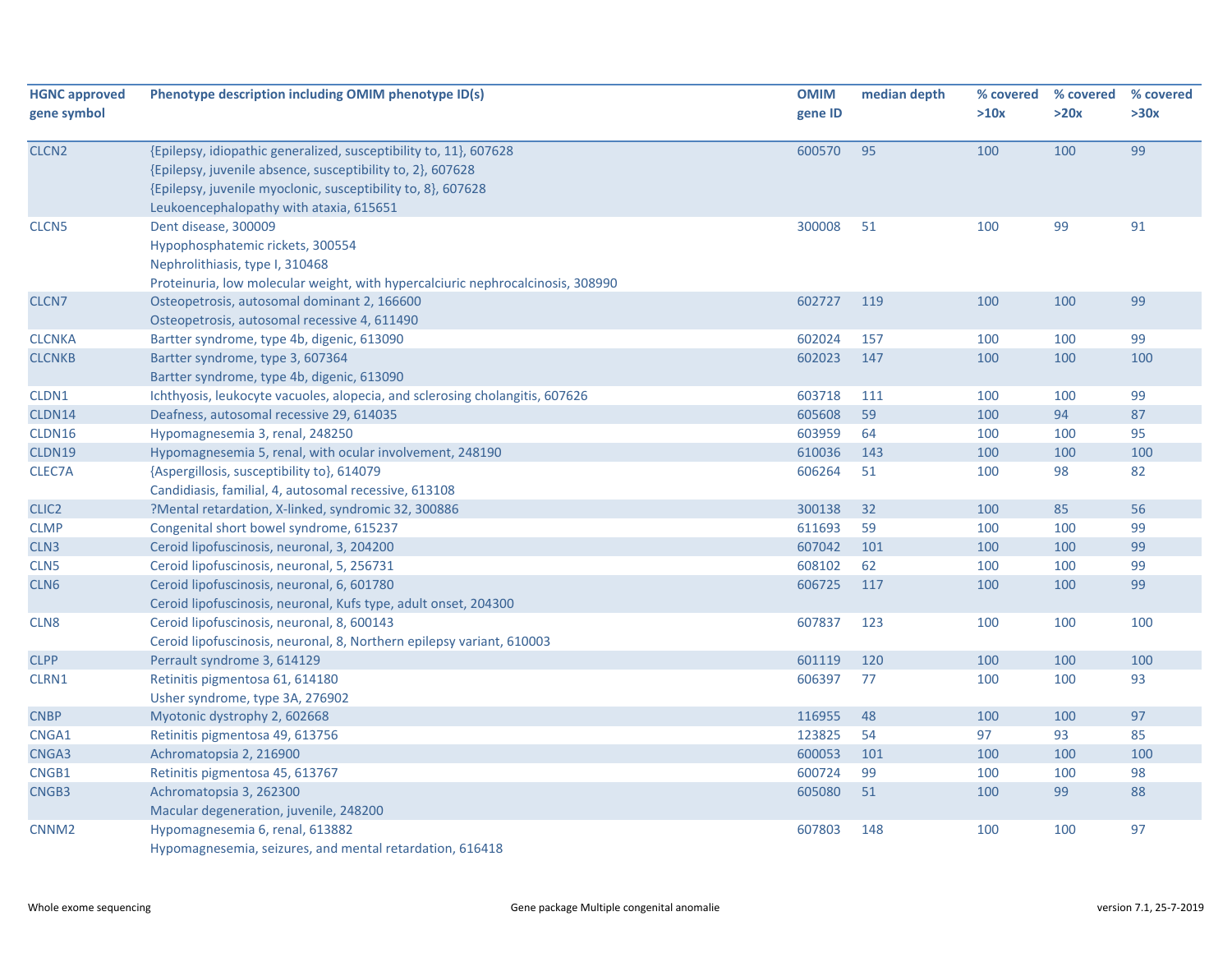| >30x<br>98 |
|------------|
|            |
|            |
|            |
| 92         |
| 96         |
|            |
|            |
| 91         |
| 79         |
| 100        |
| 92         |
| 95         |
| 96         |
| 87         |
| 82         |
|            |
| 96         |
| 100        |
| 99         |
| 84         |
|            |
|            |
|            |
| 98         |
|            |
|            |
|            |
|            |
| 98         |
|            |
|            |
| 98         |
| 99         |
|            |
|            |
|            |
|            |
|            |
|            |
|            |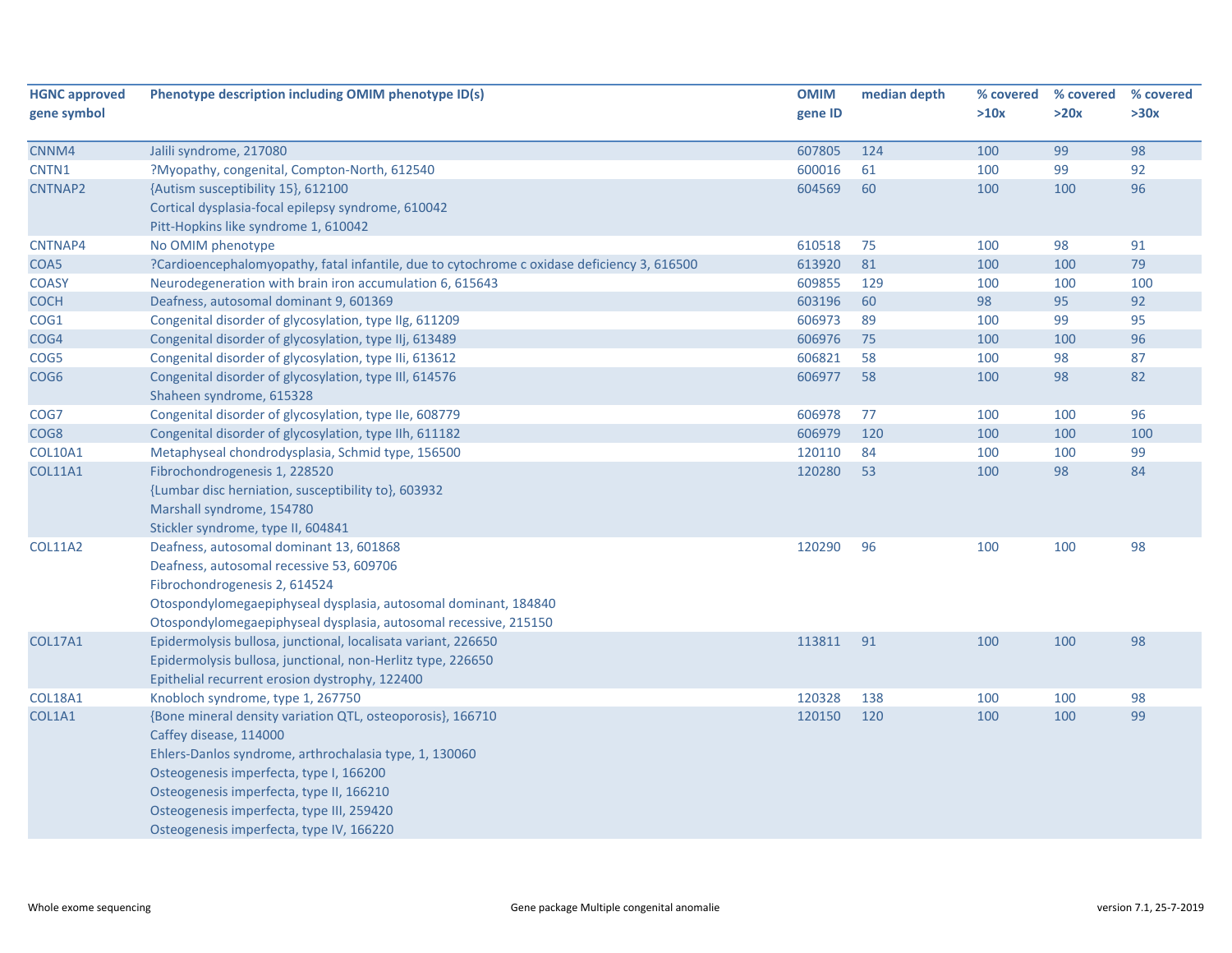| <b>HGNC approved</b><br>gene symbol | Phenotype description including OMIM phenotype ID(s)                                                                                                                                                                                                                                                                                                                                                                                                                                                                                                                                                                                                                                                      | <b>OMIM</b><br>gene ID | median depth | % covered<br>>10x | % covered<br>>20x | % covered<br>>30x |
|-------------------------------------|-----------------------------------------------------------------------------------------------------------------------------------------------------------------------------------------------------------------------------------------------------------------------------------------------------------------------------------------------------------------------------------------------------------------------------------------------------------------------------------------------------------------------------------------------------------------------------------------------------------------------------------------------------------------------------------------------------------|------------------------|--------------|-------------------|-------------------|-------------------|
| COL1A2                              | Ehlers-Danlos syndrome, arthrochalasia type, 2, 617821<br>Ehlers-Danlos syndrome, cardiac valvular type, 225320<br>imperfecta, type III, 259420<br>Osteogenesis imperfecta, type II, 166210<br>Osteogenesis imperfecta, type IV, 166220<br>{Osteoporosis, postmenopausal}, 166710                                                                                                                                                                                                                                                                                                                                                                                                                         | 120160                 | 62           | 100               | 99                | 94                |
| COL2A1                              | Achondrogenesis, type II or hypochondrogenesis, 200610<br>Avascular necrosis of the femoral head, 608805<br>Czech dysplasia, 609162<br>Epiphyseal dysplasia, multiple, with myopia and deafness, 132450<br>Kniest dysplasia, 156550<br>Legg-Calve-Perthes disease, 150600<br>Osteoarthritis with mild chondrodysplasia, 604864<br>Platyspondylic skeletal dysplasia, Torrance type, 151210<br>SED congenita, 183900<br>SMED Strudwick type, 184250<br>Spondyloepiphyseal dysplasia, Stanescu type, 616583<br>Spondyloperipheral dysplasia, 271700<br>Stickler sydrome, type I, nonsyndromic ocular, 609508<br>Stickler syndrome, type I, 108300<br>Vitreoretinopathy with phalangeal epiphyseal dysplasia | 120140                 | 92           | 100               | 100               | 98                |
| COL3A1                              | Ehlers-Danlos syndrome, vascular type, 130050                                                                                                                                                                                                                                                                                                                                                                                                                                                                                                                                                                                                                                                             | 120180                 | 110          | 100               | 100               | 99                |
| COL4A1                              | Angiopathy, hereditary, with nephropathy, aneurysms, and muscle cramps, 611773<br>Brain small vessel disease with or without ocular anomalies, 607595<br>{Hemorrhage, intracerebral, susceptibility to}, 614519<br>Porencephaly 1, 175780<br>?Retinal arteries, tortuosity of, 180000<br>Schizencephaly, 269160                                                                                                                                                                                                                                                                                                                                                                                           | 120130                 | 80           | 100               | 100               | 96                |
| COL4A2                              | {Hemorrhage, intracerebral, susceptibility to}, 614519<br>Porencephaly 2, 614483                                                                                                                                                                                                                                                                                                                                                                                                                                                                                                                                                                                                                          | 120090                 | 97           | 100               | 100               | 98                |
| COL4A3                              | Alport syndrome, autosomal dominant, 104200<br>Alport syndrome, autosomal recessive, 203780<br>Hematuria, benign familial, 141200                                                                                                                                                                                                                                                                                                                                                                                                                                                                                                                                                                         | 120070                 | 54           | 100               | 95                | 83                |
| COL4A4                              | Alport syndrome, autosomal recessive, 203780<br>Hematuria, familial benign                                                                                                                                                                                                                                                                                                                                                                                                                                                                                                                                                                                                                                | 120131                 | 61           | 100               | 99                | 91                |
| COL4A5                              | Alport syndrome, 301050                                                                                                                                                                                                                                                                                                                                                                                                                                                                                                                                                                                                                                                                                   | 303630                 | 35           | 99                | 84                | 54                |
| COL5A1                              | Ehlers-Danlos syndrome, classic type, 1, 130000                                                                                                                                                                                                                                                                                                                                                                                                                                                                                                                                                                                                                                                           | 120215                 | 130          | 100               | 100               | 98                |
| COL5A2                              | Ehlers-Danlos syndrome, classic type, 2, 130010                                                                                                                                                                                                                                                                                                                                                                                                                                                                                                                                                                                                                                                           | 120190                 | 56           | 100               | 99                | 88                |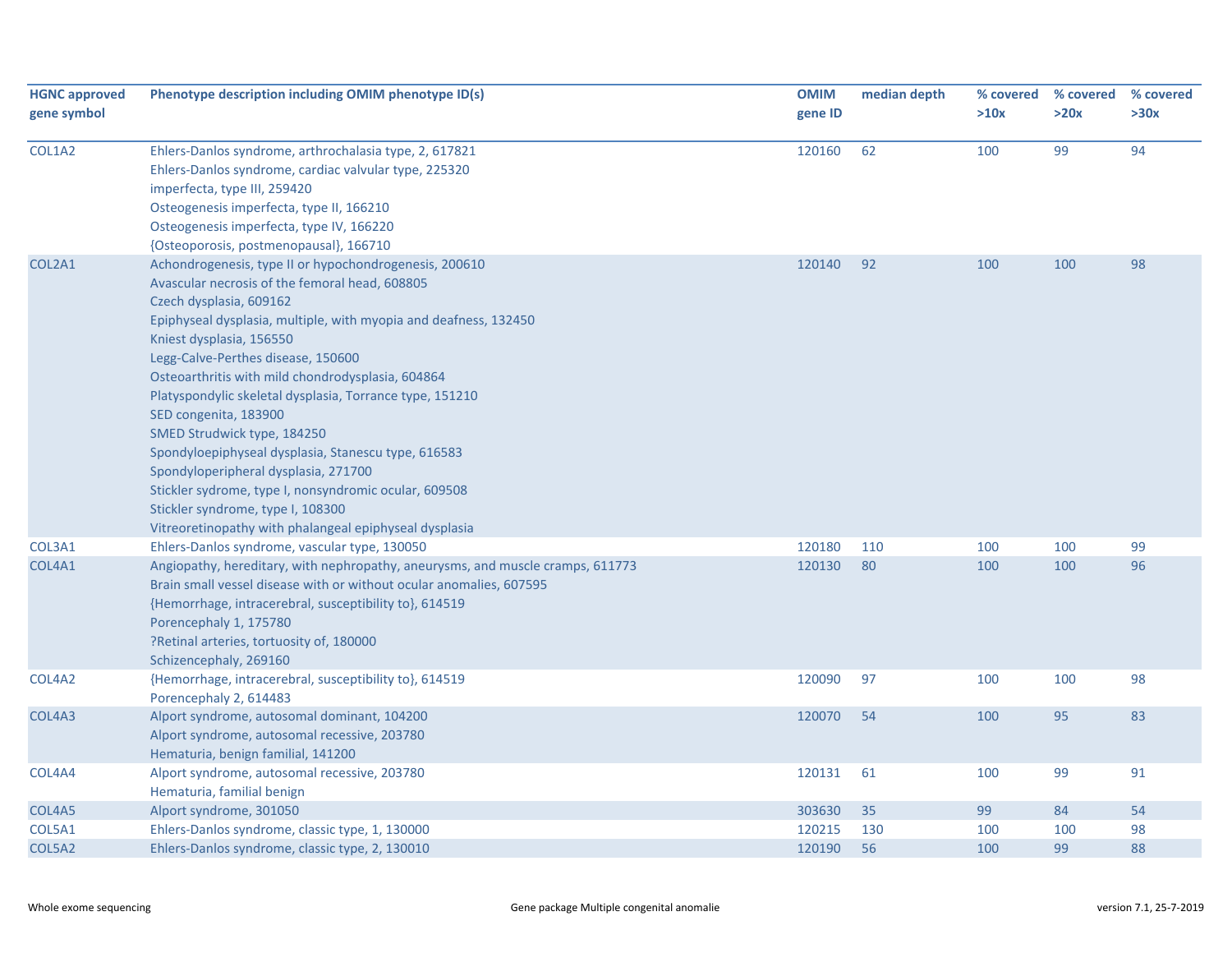| <b>HGNC approved</b><br>gene symbol | Phenotype description including OMIM phenotype ID(s)                | <b>OMIM</b><br>gene ID | median depth | % covered<br>>10x | % covered<br>>20x | % covered<br>>30x |
|-------------------------------------|---------------------------------------------------------------------|------------------------|--------------|-------------------|-------------------|-------------------|
|                                     |                                                                     |                        |              |                   |                   |                   |
| COL6A1                              | Bethlem myopathy 1, 158810                                          | 120220                 | 139          | 100               | 100               | 100               |
|                                     | Ullrich congenital muscular dystrophy 1, 254090                     |                        |              |                   |                   |                   |
| COL6A2                              | Bethlem myopathy 1, 158810                                          | 120240                 | 138          | 100               | 100               | 99                |
|                                     | ?Myosclerosis, congenital, 255600                                   |                        |              |                   |                   |                   |
|                                     | Ullrich congenital muscular dystrophy 1, 254090                     |                        |              |                   |                   |                   |
| COL6A3                              | Bethlem myopathy 1, 158810                                          | 120250                 | 94           | 100               | 100               | 98                |
|                                     | Dystonia 27, 616411                                                 |                        |              |                   |                   |                   |
|                                     | Ullrich congenital muscular dystrophy 1, 254090                     |                        |              |                   |                   |                   |
| COL7A1                              | EBD inversa, 226600                                                 | 120120                 | 115          | 100               | 100               | 100               |
|                                     | EBD, Bart type, 132000                                              |                        |              |                   |                   |                   |
|                                     | EBD, localisata variant                                             |                        |              |                   |                   |                   |
|                                     | Epidermolysis bullosa dystrophica, AD, 131750                       |                        |              |                   |                   |                   |
|                                     | Epidermolysis bullosa dystrophica, AR, 226600                       |                        |              |                   |                   |                   |
|                                     | Epidermolysis bullosa pruriginosa, 604129                           |                        |              |                   |                   |                   |
|                                     | Epidermolysis bullosa, pretibial, 131850                            |                        |              |                   |                   |                   |
|                                     | Toenail dystrophy, isolated, 607523                                 |                        |              |                   |                   |                   |
|                                     | Transient bullous of the newborn, 131705                            |                        |              |                   |                   |                   |
| COL8A2                              | Corneal dystrophy, Fuchs endothelial, 1, 136800                     | 120252                 | 91           | 100               | 100               | 100               |
|                                     | Corneal dystrophy, posterior polymorphous 2, 609140                 |                        |              |                   |                   |                   |
| COL9A1                              | ?Epiphyseal dysplasia, multiple, 6, 614135                          | 120210                 | 57           | 100               | 97                | 87                |
|                                     | Stickler syndrome, type IV, 614134                                  |                        |              |                   |                   |                   |
| COL9A2                              | Epiphyseal dysplasia, multiple, 2, 600204                           | 120260                 | 99           | 100               | 100               | 96                |
|                                     | ?Stickler syndrome, type V, 614284                                  |                        |              |                   |                   |                   |
| COL9A3                              | Epiphyseal dysplasia, multiple, 3, with or without myopathy, 600969 | 120270                 | 89           | 98                | 97                | 92                |
|                                     | {Intervertebral disc disease, susceptibility to}, 603932            |                        |              |                   |                   |                   |
| COLEC11                             | 3MC syndrome 2, 265050                                              | 612502                 | 158          | 100               | 100               | 100               |
| <b>COLQ</b>                         | Myasthenic syndrome, congenital, 5, 603034                          | 603033                 | 74           | 100               | 100               | 92                |
| <b>COMP</b>                         | Epiphyseal dysplasia, multiple, 1, 132400                           | 600310                 | 107          | 100               | 98                | 95                |
|                                     | Pseudoachondroplasia, 177170                                        |                        |              |                   |                   |                   |
| COQ <sub>2</sub>                    | Coenzyme Q10 deficiency, primary, 1, 607426                         | 609825                 | 60           | 100               | 99                | 89                |
|                                     | {Multiple system atrophy, susceptibility to}, 146500                |                        |              |                   |                   |                   |
| COQ <sub>6</sub>                    | Coenzyme Q10 deficiency, primary, 6, 614650                         | 614647                 | 73           | 100               | 99                | 90                |
| COQ8A                               | Coenzyme Q10 deficiency, primary, 4, 612016                         | 606980                 | 125          | 100               | 100               | 99                |
| COQ8B                               | Nephrotic syndrome, type 9, 615573                                  | 615567                 | 89           | 100               | 100               | 98                |
| COQ9                                | Coenzyme Q10 deficiency, primary, 5, 614654                         | 612837                 | 109          | 100               | 100               | 100               |
| <b>CORIN</b>                        | Preeclampsia/eclampsia 5, 614595                                    | 605236                 | 66           | 100               | 100               | 97                |
| CORO1A                              | Immunodeficiency 8, 615401                                          | 605000                 | 136          | 100               | 100               | 99                |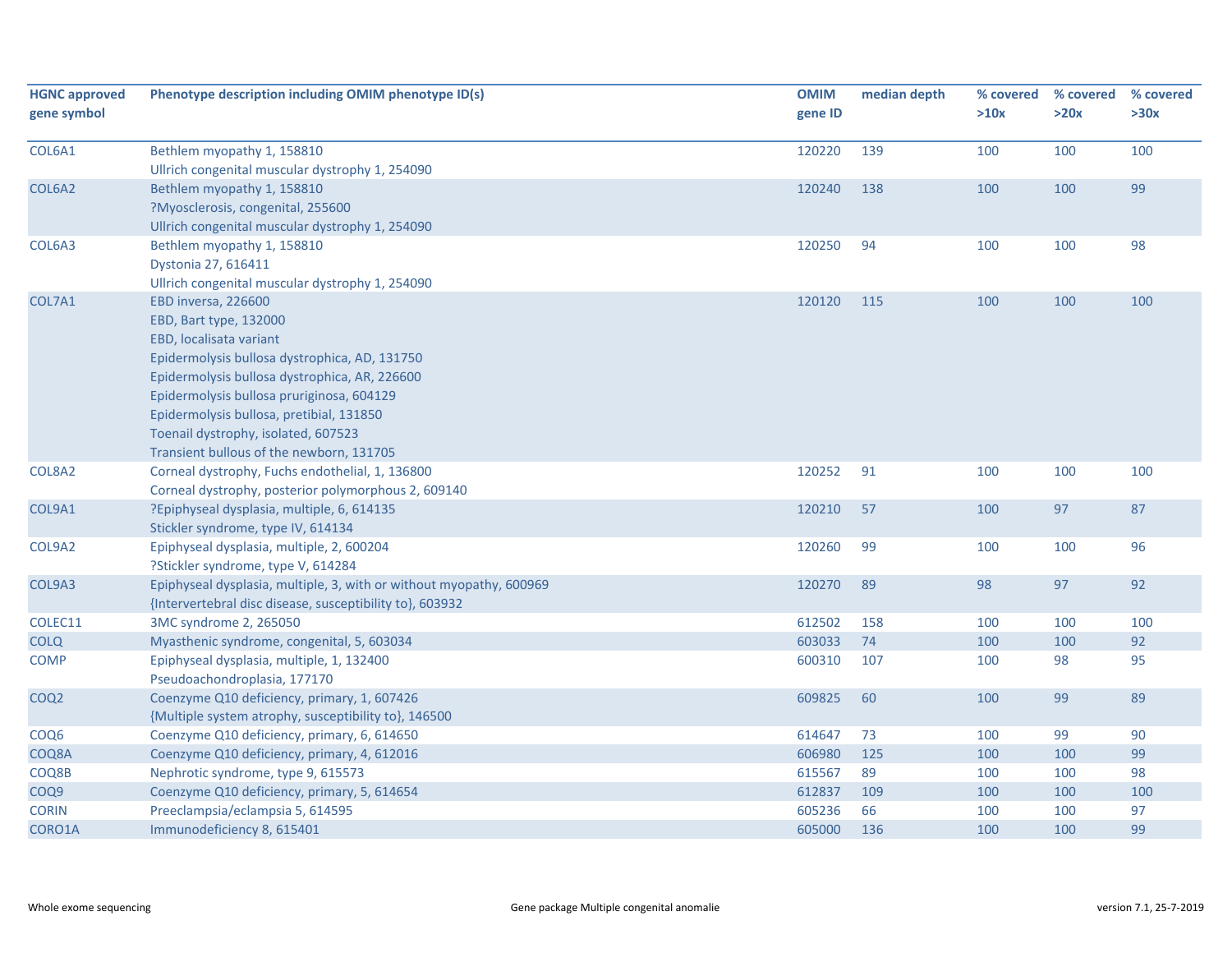| <b>HGNC approved</b><br>gene symbol | Phenotype description including OMIM phenotype ID(s)                                                                                                                                                                   | <b>OMIM</b><br>gene ID | median depth | % covered<br>>10x | % covered<br>>20x | % covered<br>>30x |
|-------------------------------------|------------------------------------------------------------------------------------------------------------------------------------------------------------------------------------------------------------------------|------------------------|--------------|-------------------|-------------------|-------------------|
| <b>COX10</b>                        | Leigh syndrome due to mitochondrial COX4 deficiency, 256000<br>Mitochondrial complex IV deficiency, 220110                                                                                                             | 602125                 | 131          | 100               | 100               | 96                |
| <b>COX14</b>                        | ?Mitochondrial complex IV deficiency, 220110                                                                                                                                                                           | 614478                 | 120          | 100               | 100               | 100               |
| <b>COX15</b>                        | Cardioencephalomyopathy, fatal infantile, due to cytochrome c oxidase deficiency 2, 615119<br>Leigh syndrome due to cytochrome c oxidase deficiency, 256000                                                            | 603646                 | 56           | 100               | 97                | 87                |
| COX <sub>20</sub>                   | Mitochondrial complex IV deficiency, 220110                                                                                                                                                                            | 614698                 | 48           | 100               | 96                | 74                |
| <b>COX412</b>                       | Exocrine pancreatic insufficiency, dyserythropoietic anemia, and calvarial hyperostosis, 612714                                                                                                                        | 607976                 | 87           | 100               | 100               | 100               |
| COX7B                               | Linear skin defects with multiple congenital anomalies 2, 300887                                                                                                                                                       | 300885                 | 55           | 100               | 100               | 100               |
| $\mathsf{CP}$                       | Cerebellar ataxia, 604290<br>Hemosiderosis, systemic, due to aceruloplasminemia, 604290<br>[Hypoceruloplasminemia, hereditary], 604290                                                                                 | 117700                 | 54           | 100               | 99                | 89                |
| CPA <sub>6</sub>                    | Epilepsy, familial temporal lobe, 5, 614417<br>Febrile seizures, familial, 11, 614418                                                                                                                                  | 609562                 | 67           | 100               | 98                | 89                |
| <b>CPLANE1</b>                      | Joubert syndrome 17, 614615<br>Orofaciodigital syndrome VI, 277170                                                                                                                                                     | 614571                 | 59           | 100               | 98                | 90                |
| CPN1                                | Carboxypeptidase N deficiency, 212070                                                                                                                                                                                  | 603103                 | 78           | 100               | 100               | 94                |
| <b>CPOX</b>                         | Coproporphyria, 121300<br>Harderoporphyria, 121300                                                                                                                                                                     | 612732                 | 69           | 100               | 100               | 93                |
| CPS1                                | Carbamoylphosphate synthetase I deficiency, 237300<br>{Pulmonary hypertension, neonatal, susceptibility to}, 615371<br>{Venoocclusive disease after bone marrow transplantation}                                       | 608307                 | 52           | 100               | 99                | 91                |
| CPT1A                               | CPT deficiency, hepatic, type IA, 255120                                                                                                                                                                               | 600528                 | 100          | 100               | 100               | 97                |
| CPT <sub>2</sub>                    | CPT II deficiency, infantile, 600649<br>CPT II deficiency, lethal neonatal, 608836<br>CPT II deficiency, myopathic, stress-induced, 255110<br>{Encephalopathy, acute, infection-induced, 4, susceptibility to}, 614212 | 600650                 | 93           | 100               | 100               | 99                |
| CR <sub>2</sub>                     | Immunodeficiency, common variable, 7, 614699<br>{Systemic lupus erythematosus, susceptibility to, 9}, 610927                                                                                                           | 120650                 | 52           | 100               | 100               | 93                |
| <b>CRADD</b>                        | Mental retardation, autosomal recessive 34, with variant lissencephaly, 614499                                                                                                                                         | 603454                 | 139          | 100               | 100               | 100               |
| CRB1                                | Leber congenital amaurosis 8, 613835<br>Pigmented paravenous chorioretinal atrophy, 172870<br>Retinitis pigmentosa-12, autosomal recessive, 600105                                                                     | 604210                 | 62           | 100               | 100               | 98                |
| <b>CRBN</b>                         | Mental retardation, autosomal recessive 2, 607417                                                                                                                                                                      | 609262                 | 60           | 100               | 98                | 84                |
| CREB1                               | Histiocytoma, angiomatoid fibrous, somatic, 612160                                                                                                                                                                     | 123810                 | 67           | 100               | 100               | 97                |
| <b>CREBBP</b>                       | Rubinstein-Taybi syndrome 1, 180849                                                                                                                                                                                    | 600140                 | 82           | 100               | 98                | 93                |
| CRELD1                              | Atrioventricular septal defect, partial, with heterotaxy syndrome, 606217<br>{Atrioventricular septal defect, susceptibility to, 2}, 606217                                                                            | 607170                 | 95           | 100               | 100               | 100               |
| CRLF1                               | Cold-induced sweating syndrome 1, 272430                                                                                                                                                                               | 604237                 | 104          | 95                | 90                | 87                |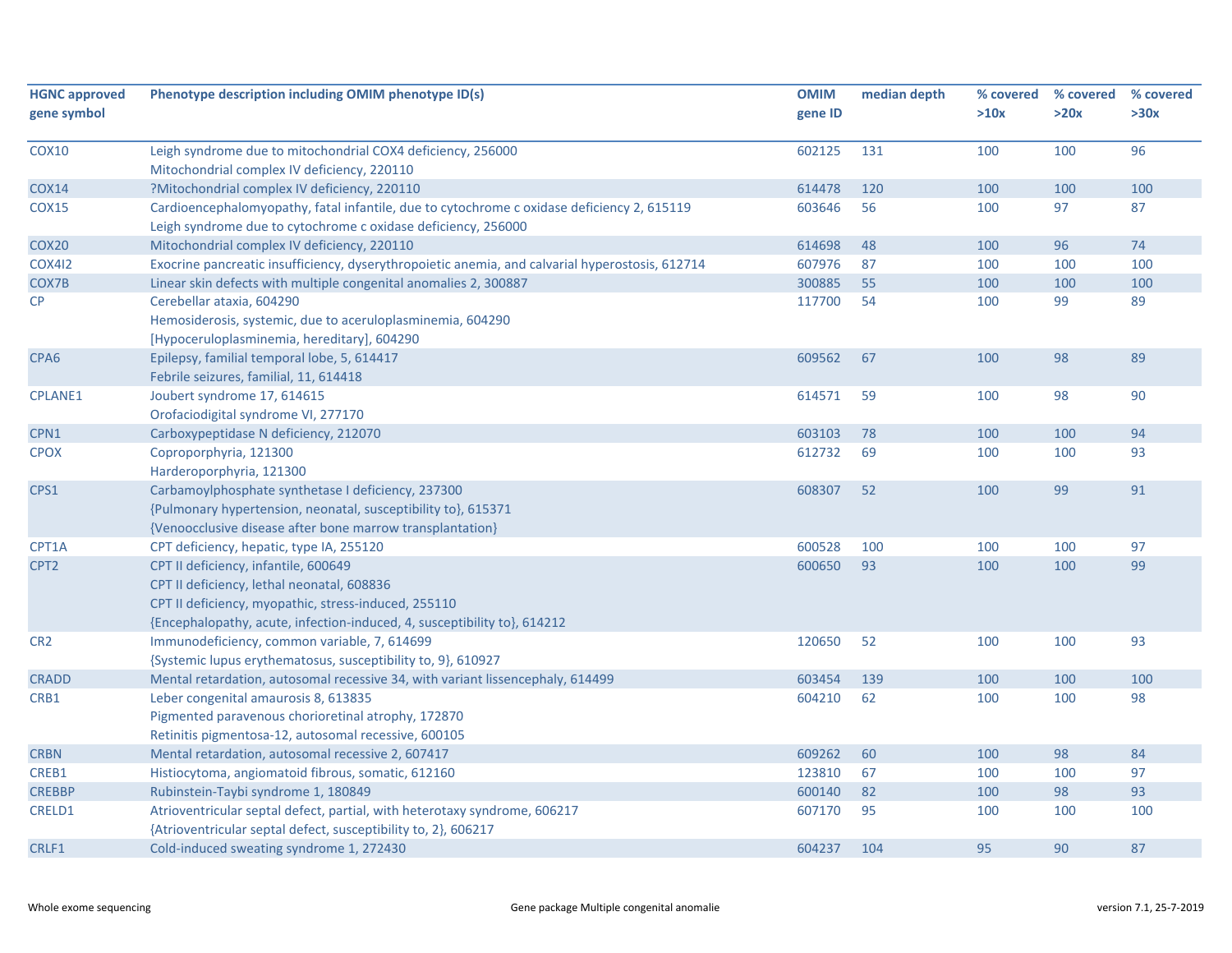| <b>HGNC approved</b> | Phenotype description including OMIM phenotype ID(s)                                   | <b>OMIM</b> | median depth | % covered | % covered | % covered |
|----------------------|----------------------------------------------------------------------------------------|-------------|--------------|-----------|-----------|-----------|
| gene symbol          |                                                                                        | gene ID     |              | >10x      | >20x      | >30x      |
|                      |                                                                                        |             |              |           |           |           |
| <b>CRTAP</b>         | Osteogenesis imperfecta, type VII, 610682                                              | 605497      | 79           | 100       | 100       | 97        |
| CRTC1                | Mucoepidermoid salivary gland carcinoma                                                | 607536      | 123          | 100       | 100       | 97        |
| <b>CRX</b>           | Cone-rod retinal dystrophy-2, 120970                                                   | 602225      | 169          | 100       | 100       | 100       |
|                      | Leber congenital amaurosis 7, 613829                                                   |             |              |           |           |           |
| <b>CRYAA</b>         | Cataract 9, multiple types, 604219                                                     | 123580      | 130          | 100       | 100       | 100       |
| <b>CRYAB</b>         | Cardiomyopathy, dilated, 1II, 615184                                                   | 123590      | 71           | 100       | 100       | 100       |
|                      | Cataract 16, multiple types, 613763                                                    |             |              |           |           |           |
|                      | Myopathy, myofibrillar, 2, 608810                                                      |             |              |           |           |           |
|                      | Myopathy, myofibrillar, fatal infantile hypertonic, alpha-B crystallin-related, 613869 |             |              |           |           |           |
| CRYBA1               | Cataract 10, multiple types, 600881                                                    | 123610      | 62           | 100       | 100       | 99        |
| CRYBA4               | Cataract 23, 610425                                                                    | 123631      | 93           | 100       | 100       | 100       |
| CRYBB1               | Cataract 17, multiple types, 611544                                                    | 600929      | 93           | 100       | 100       | 100       |
| CRYBB2               | Cataract 3, multiple types, 601547                                                     | 123620      | 160          | 100       | 100       | 100       |
| <b>CRYBB3</b>        | Cataract 22, 609741                                                                    | 123630      | 99           | 100       | 100       | 100       |
| <b>CRYGB</b>         | Cataract 39, multiple types, autosomal dominant, 615188                                | 123670      | 76           | 100       | 100       | 99        |
| <b>CRYGC</b>         | Cataract 2, multiple types, 604307                                                     | 123680      | 76           | 100       | 100       | 98        |
| <b>CRYGD</b>         | Cataract 4, multiple types, 115700                                                     | 123690      | 100          | 100       | 100       | 100       |
| <b>CRYGS</b>         | Cataract 20, multiple types, 116100                                                    | 123730      | 95           | 100       | 100       | 96        |
| <b>CRYM</b>          | Deafness, autosomal dominant 40, 616357                                                | 123740      | 66           | 100       | 100       | 97        |
| CSF1R                | Leukoencephalopathy, diffuse hereditary, with spheroids, 221820                        | 164770      | 92           | 100       | 100       | 99        |
| CSF2RA               | Surfactant metabolism dysfunction, pulmonary, 4, 300770                                | 306250      | 52           | 92        | 85        | 70        |
| CSF2RB               | Surfactant metabolism dysfunction, pulmonary, 5, 614370                                | 138981      | 126          | 100       | 100       | 100       |
| CSF3R                | Neutropenia, severe congenital, 7, autosomal recessive, 617014                         | 138971      | 96           | 100       | 100       | 100       |
| CSNK1D               | Advanced sleep-phase syndrome, familial, 2, 615224                                     | 600864      | 94           | 100       | 100       | 100       |
| CSPP1                | Joubert syndrome 21, 615636                                                            | 611654      | 73           | 100       | 99        | 93        |
| CSRP3                | ?Cardiomyopathy, dilated, 1M, 607482                                                   | 600824      | 92           | 100       | 100       | 100       |
|                      | Cardiomyopathy, hypertrophic, 12, 612124                                               |             |              |           |           |           |
| CST <sub>3</sub>     | Cerebral amyloid angiopathy, 105150                                                    | 604312      | 90           | 100       | 100       | 96        |
|                      | {Macular degeneration, age-related, 11}, 611953                                        |             |              |           |           |           |
| <b>CSTA</b>          | Peeling skin syndrome 4, 607936                                                        | 184600      | 54           | 100       | 100       | 94        |
| <b>CSTB</b>          | Epilepsy, progressive myoclonic 1A (Unverricht and Lundborg), 254800                   | 601145      | 75           | 100       | 100       | 100       |
| CTC1                 | Cerebroretinal microangiopathy with calcifications and cysts, 612199                   | 613129      | 90           | 100       | 100       | 99        |
| <b>CTCF</b>          | Mental retardation, autosomal dominant 21, 615502                                      | 604167      | 88           | 100       | 100       | 100       |
| CTDP1                | Congenital cataracts, facial dysmorphism, and neuropathy, 604168                       | 604927      | 119          | 99        | 91        | 88        |
| <b>CTH</b>           | Cystathioninuria, 219500                                                               | 607657      | 66           | 100       | 100       | 94        |
|                      | Homocysteine, total plasma, elevated                                                   |             |              |           |           |           |
| CTHRC1               | Barrett esophagus/esophageal adenocarcinoma, 614266                                    | 610635      | 65           | 100       | 99        | 91        |
| CTNNA3               | Arrhythmogenic right ventricular dysplasia, familial, 13, 615616                       | 607667      | 51           | 100       | 99        | 92        |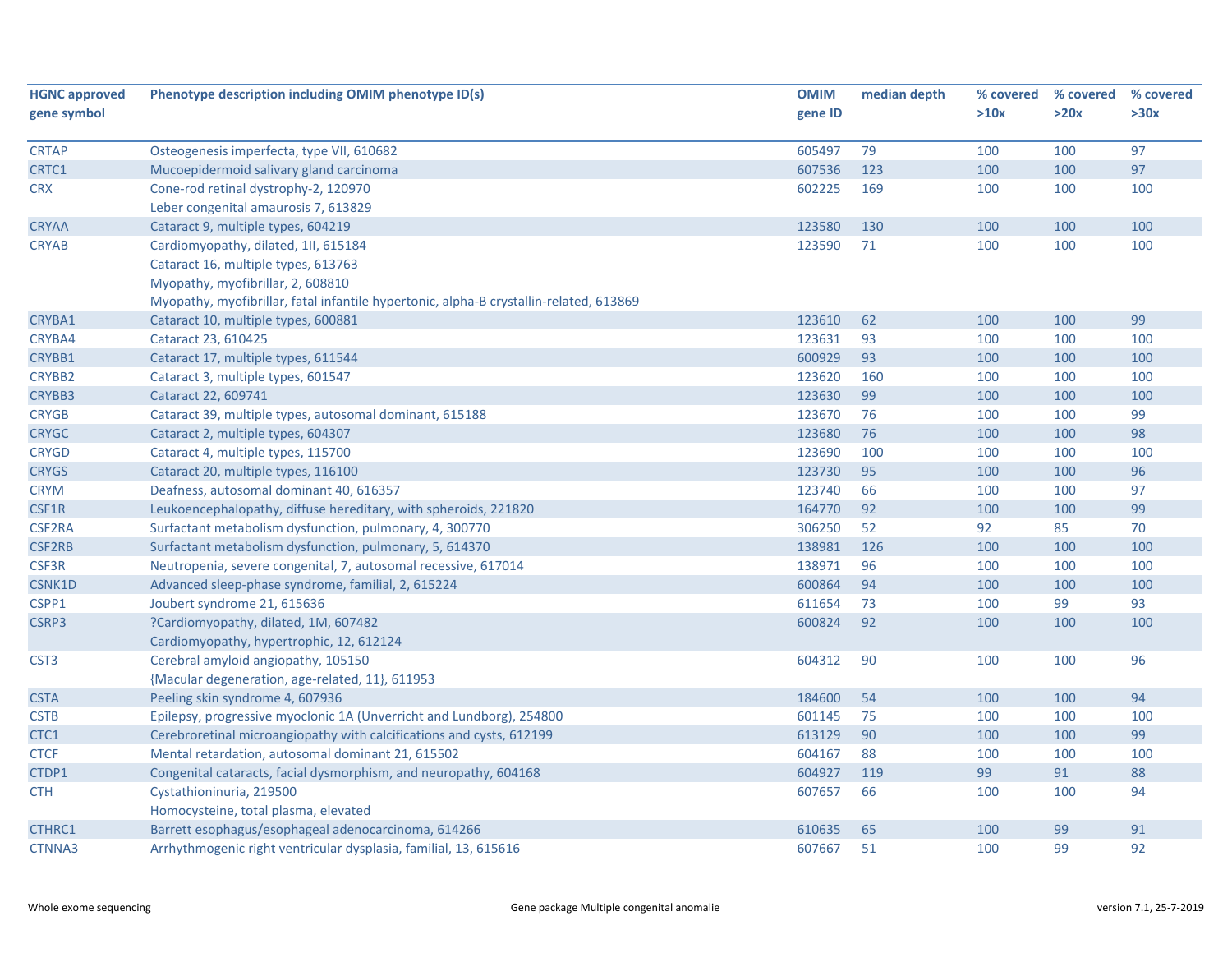| <b>HGNC approved</b><br>gene symbol | Phenotype description including OMIM phenotype ID(s)                                                                                                                                                                                                                                   | <b>OMIM</b><br>gene ID | median depth | % covered<br>>10x | % covered<br>>20x | % covered<br>>30x |
|-------------------------------------|----------------------------------------------------------------------------------------------------------------------------------------------------------------------------------------------------------------------------------------------------------------------------------------|------------------------|--------------|-------------------|-------------------|-------------------|
| CTNNB1                              | Colorectal cancer, somatic, 114500<br>Exudative vitreoretinopathy 7, 617572<br>Hepatocellular carcinoma, somatic, 114550<br>Medulloblastoma, somatic, 155255<br>Mental retardation, autosomal dominant 19, 615075<br>Ovarian cancer, somatic, 167000<br>Pilomatricoma, somatic, 132600 | 116806                 | 52           | 100               | 99                | 94                |
| <b>CTNS</b>                         | Cystinosis, atypical nephropathic, 219800<br>Cystinosis, late-onset juvenile or adolescent nephropathic, 219900<br>Cystinosis, nephropathic, 219800<br>Cystinosis, ocular nonnephropathic, 219750                                                                                      | 606272                 | 112          | 100               | 100               | 100               |
| <b>CTSA</b>                         | Galactosialidosis, 256540                                                                                                                                                                                                                                                              | 613111                 | 118          | 100               | 100               | 100               |
| <b>CTSC</b>                         | Haim-Munk syndrome, 245010<br>Papillon-Lefevre syndrome, 245000<br>Periodontitis 1, juvenile, 170650                                                                                                                                                                                   | 602365                 | 64           | 100               | 100               | 94                |
| <b>CTSD</b>                         | Ceroid lipofuscinosis, neuronal, 10, 610127                                                                                                                                                                                                                                            | 116840                 | 138          | 100               | 100               | 100               |
| <b>CTSF</b>                         | Ceroid lipofuscinosis, neuronal, 13, Kufs type, 615362                                                                                                                                                                                                                                 | 603539                 | 86           | 100               | 96                | 92                |
| <b>CTSK</b>                         | Pycnodysostosis, 265800                                                                                                                                                                                                                                                                | 601105                 | 51           | 100               | 100               | 95                |
| <b>CUBN</b>                         | Megaloblastic anemia-1, Finnish type, 261100                                                                                                                                                                                                                                           | 602997                 | 71           | 100               | 99                | 90                |
| CUL3                                | Pseudohypoaldosteronism, type IIE, 614496                                                                                                                                                                                                                                              | 603136                 | 62           | 100               | 94                | 83                |
| CUL4B                               | Mental retardation, X-linked, syndromic 15 (Cabezas type), 300354                                                                                                                                                                                                                      | 300304                 | 44           | 100               | 93                | 74                |
| CUL7                                | 3-M syndrome 1, 273750                                                                                                                                                                                                                                                                 | 609577                 | 100          | 100               | 100               | 99                |
| CXCR4                               | Myelokathexis, isolated<br>WHIM syndrome, 193670                                                                                                                                                                                                                                       | 162643                 | 77           | 83                | 83                | 83                |
| CYB5A                               | Methemoglobinemia and ambiguous genitalia, 250790                                                                                                                                                                                                                                      | 613218                 | 65           | 100               | 100               | 97                |
| CYB5R3                              | Methemoglobinemia, type I, 250800<br>Methemoglobinemia, type II, 250800                                                                                                                                                                                                                | 613213                 | 120          | 100               | 100               | 100               |
| <b>CYBA</b>                         | Chronic granulomatous disease, autosomal, due to deficiency of CYBA, 233690                                                                                                                                                                                                            | 608508                 | 116          | 99                | 99                | 91                |
| <b>CYBB</b>                         | Chronic granulomatous disease, X-linked, 306400<br>Immunodeficiency 34, mycobacteriosis, X-linked, 300645                                                                                                                                                                              | 300481                 | 43           | 100               | 97                | 83                |
| CYC1                                | Mitochondrial complex III deficiency, nuclear type 6, 615453                                                                                                                                                                                                                           | 123980                 | 154          | 100               | 100               | 100               |
| <b>CYCS</b>                         | Thrombocytopenia 4, 612004                                                                                                                                                                                                                                                             | 123970                 | 48           | 100               | 100               | 89                |
| <b>CYLD</b>                         | Brooke-Spiegler syndrome, 605041<br>Cylindromatosis, familial, 132700<br>Trichoepithelioma, multiple familial, 1, 601606                                                                                                                                                               | 605018                 | 48           | 100               | 97                | 85                |
| <b>CYP11A1</b>                      | Adrenal insufficiency, congenital, with 46XY sex reversal, partial or complete, 613743                                                                                                                                                                                                 | 118485                 | 99           | 100               | 100               | 100               |
| <b>CYP11B1</b>                      | Adrenal hyperplasia, congenital, due to 11-beta-hydroxylase deficiency, 202010<br>Aldosteronism, glucocorticoid-remediable, 103900                                                                                                                                                     | 610613                 | 206          | 100               | 100               | 100               |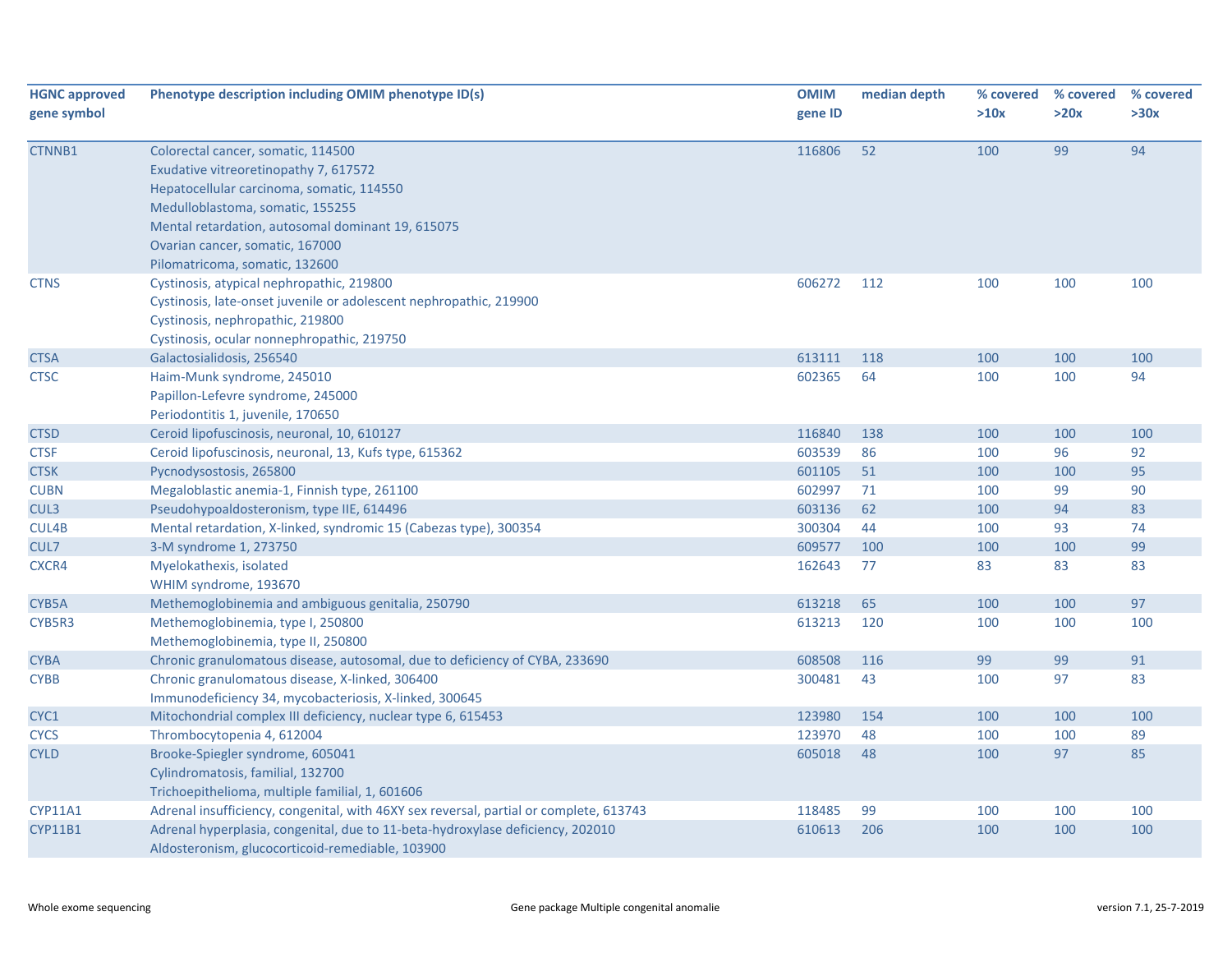| <b>HGNC approved</b><br>gene symbol | Phenotype description including OMIM phenotype ID(s)                                             | <b>OMIM</b><br>gene ID | median depth | % covered<br>>10x | % covered<br>>20x | % covered<br>>30x |
|-------------------------------------|--------------------------------------------------------------------------------------------------|------------------------|--------------|-------------------|-------------------|-------------------|
|                                     |                                                                                                  |                        |              |                   |                   |                   |
| <b>CYP11B2</b>                      | Aldosterone to renin ratio raised                                                                | 124080                 | 212          | 100               | 100               | 100               |
|                                     | Hypoaldosteronism, congenital, due to CMO I deficiency, 203400                                   |                        |              |                   |                   |                   |
|                                     | Hypoaldosteronism, congenital, due to CMO II deficiency, 610600                                  |                        |              |                   |                   |                   |
|                                     | {Low renin hypertension, susceptibility to}                                                      |                        |              |                   |                   |                   |
| CYP17A1                             | 17-alpha-hydroxylase/17,20-lyase deficiency, 202110                                              | 609300                 | 105          | 100               | 100               | 99                |
|                                     | 17,20-lyase deficiency, isolated, 202110                                                         |                        |              |                   |                   |                   |
| CYP19A1                             | Aromatase deficiency, 613546                                                                     | 107910                 | 56           | 100               | 98                | 86                |
|                                     | Aromatase excess syndrome, 139300                                                                |                        |              |                   |                   |                   |
| CYP1B1                              | Anterior segment dysgenesis 6, multiple subtypes, 617315                                         | 601771                 | 94           | 100               | 100               | 100               |
|                                     | Glaucoma 3A, primary open angle, congenital, juvenile, or adult onset, 231300                    |                        |              |                   |                   |                   |
| <b>CYP21A2</b>                      | Adrenal hyperplasia, congenital, due to 21-hydroxylase deficiency, 201910                        | 613815                 | 219          | 100               | 100               | 100               |
|                                     | Hyperandrogenism, nonclassic type, due to 21-hydroxylase deficiency, 201910                      |                        |              |                   |                   |                   |
| CYP24A1                             | Hypercalcemia, infantile, 1, 143880                                                              | 126065                 | 82           | 100               | 100               | 95                |
| CYP26B1                             | Craniosynostosis with radiohumeral fusions and other skeletal and craniofacial anomalies, 614416 | 605207                 | 158          | 100               | 100               | 100               |
| <b>CYP26C1</b>                      | Focal facial dermal dysplasia 4, 614974                                                          | 608428                 | 127          | 100               | 100               | 100               |
| <b>CYP27A1</b>                      | Cerebrotendinous xanthomatosis, 213700                                                           | 606530                 | 126          | 100               | 100               | 100               |
| <b>CYP27B1</b>                      | Vitamin D-dependent rickets, type I, 264700                                                      | 609506                 | 109          | 100               | 100               | 100               |
| CYP2A6                              | Coumarin resistance, 122700                                                                      | 122720                 | 187          | 100               | 100               | 100               |
|                                     | {Lung cancer, resistance to}, 211980                                                             |                        |              |                   |                   |                   |
|                                     | {Nicotine addiction, protection from}, 188890                                                    |                        |              |                   |                   |                   |
| CYP2B6                              | {Efavirenz central nervous system toxicity, susceptibility to}, 614546                           | 123930                 | 93           | 100               | 100               | 98                |
|                                     | Efavirenz, poor metabolism of, 614546                                                            |                        |              |                   |                   |                   |
| <b>CYP2C19</b>                      | Clopidogrel, impaired responsiveness to, 609535                                                  | 124020                 | 89           | 100               | 100               | 98                |
|                                     | Mephenytoin poor metabolizer, 609535                                                             |                        |              |                   |                   |                   |
|                                     | Omeprazole poor metabolizer, 609535                                                              |                        |              |                   |                   |                   |
|                                     | Proguanil poor metabolizer, 609535                                                               |                        |              |                   |                   |                   |
| CYP2C8                              | {Drug metabolism, altered, CYP2C8-related}, 618018                                               | 601129                 | 72           | 99                | 96                | 92                |
| CYP2C9                              | Tolbutamide poor metabolizer                                                                     | 601130                 | 88           | 100               | 99                | 95                |
|                                     | Warfarin sensitivity, 122700                                                                     |                        |              |                   |                   |                   |
| CYP2R1                              | Rickets due to defect in vitamin D 25-hydroxylation, 600081                                      | 608713                 | 69           | 100               | 100               | 96                |
| CYP2U1                              | Spastic paraplegia 56, autosomal recessive, 615030                                               | 610670                 | 58           | 100               | 100               | 95                |
| <b>CYP46A1</b>                      | No OMIM phenotype                                                                                | 604087                 | 61           | 100               | 96                | 84                |
| CYP4F22                             | Ichthyosis, congenital, autosomal recessive 5, 604777                                            | 611495                 | 100          | 100               | 100               | 100               |
| CYP4V2                              | Bietti crystalline corneoretinal dystrophy, 210370                                               | 608614                 | 73           | 100               | 99                | 95                |
| CYP7B1                              | Bile acid synthesis defect, congenital, 3, 613812                                                | 603711                 | 60           | 100               | 100               | 96                |
|                                     | Spastic paraplegia 5A, autosomal recessive, 270800                                               |                        |              |                   |                   |                   |
| D2HGDH                              | D-2-hydroxyglutaric aciduria, 600721                                                             | 609186                 | 148          | 100               | 100               | 100               |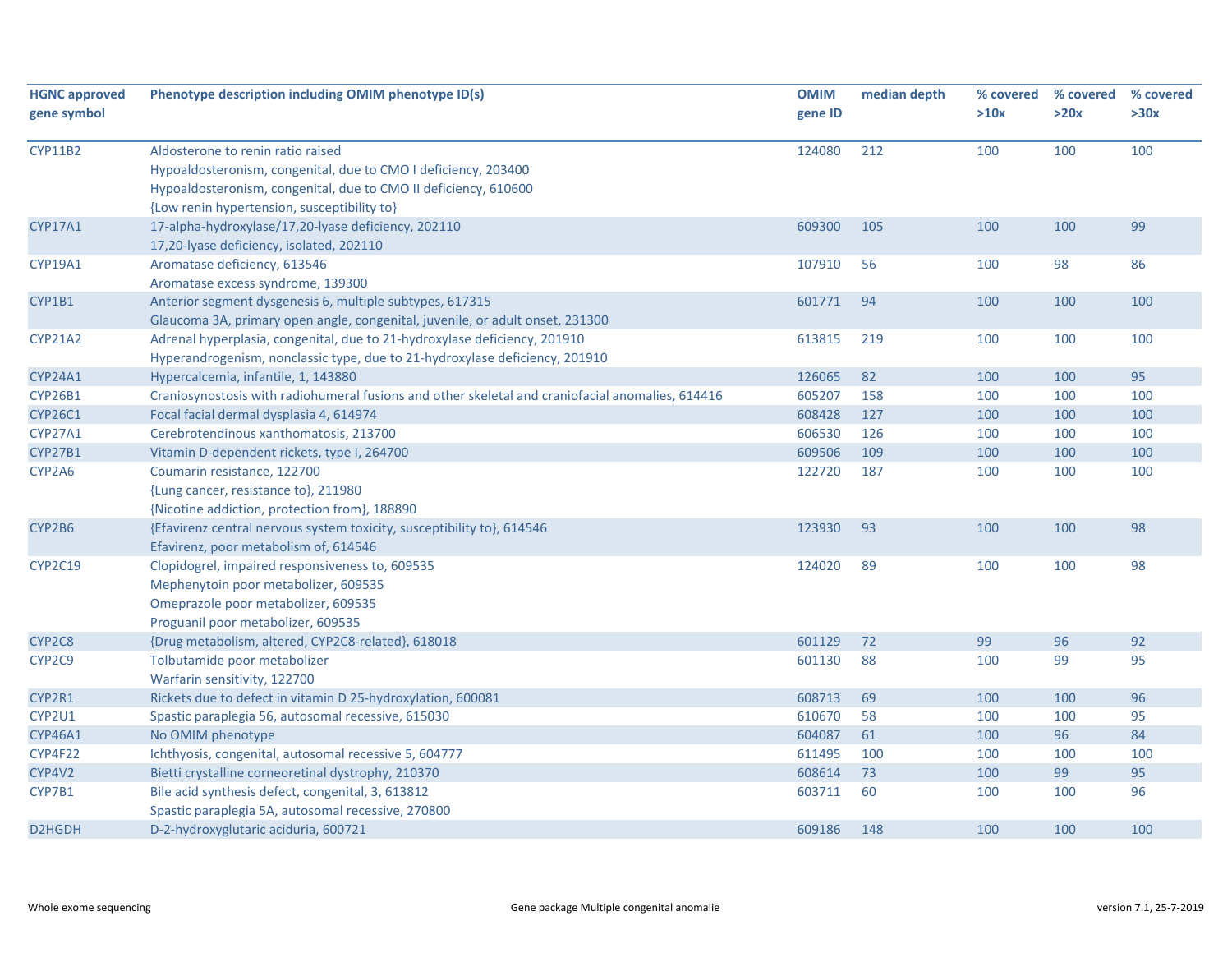| <b>HGNC approved</b><br>gene symbol | Phenotype description including OMIM phenotype ID(s)                                                                                                                         | <b>OMIM</b><br>gene ID | median depth | % covered<br>>10x | % covered<br>>20x | % covered<br>>30x |
|-------------------------------------|------------------------------------------------------------------------------------------------------------------------------------------------------------------------------|------------------------|--------------|-------------------|-------------------|-------------------|
|                                     |                                                                                                                                                                              |                        |              |                   |                   |                   |
| DAG1                                | Muscular dystrophy-dystroglycanopathy (congenital with brain and eye anomalies), type A, 9, 616538<br>Muscular dystrophy-dystroglycanopathy (limb-girdle), type C, 9, 613818 | 128239                 | 136          | 100               | 100               | 100               |
| <b>DARS</b>                         | Hypomyelination with brainstem and spinal cord involvement and leg spasticity, 615281                                                                                        | 603084                 | 52           | 100               | 97                | 82                |
| DARS <sub>2</sub>                   | Leukoencephalopathy with brain stem and spinal cord involvement and lactate elevation, 611105                                                                                | 610956                 | 53           | 100               | 100               | 92                |
| <b>DBH</b>                          | Dopamine beta-hydroxylase deficiency, 223360                                                                                                                                 | 609312                 | 126          | 100               | 100               | 100               |
|                                     | [Dopamine-beta-hydroxylase activity levels, plasma]                                                                                                                          |                        |              |                   |                   |                   |
| <b>DBT</b>                          | Maple syrup urine disease, type II, 248600                                                                                                                                   | 248610                 | 99           | 100               | 100               | 98                |
| DCAF17                              | Woodhouse-Sakati syndrome, 241080                                                                                                                                            | 612515                 | 66           | 100               | 98                | 91                |
| <b>DCC</b>                          | Colorectal cancer, somatic, 114500                                                                                                                                           | 120470                 | 58           | 100               | 100               | 95                |
|                                     | Esophageal carcinoma, somatic, 133239                                                                                                                                        |                        |              |                   |                   |                   |
|                                     | Gaze palsy, familial horizontal, with progressive scoliosis, 2, 617542                                                                                                       |                        |              |                   |                   |                   |
|                                     | Mirror movements 1 and/or agenesis of the corpus callosum, 157600                                                                                                            |                        |              |                   |                   |                   |
| DCHS1                               | Mitral valve prolapse 2, 607829                                                                                                                                              | 603057                 | 118          | 100               | 100               | 100               |
|                                     | Van Maldergem syndrome 1, 601390                                                                                                                                             |                        |              |                   |                   |                   |
| <b>DCLRE1C</b>                      | Omenn syndrome, 603554                                                                                                                                                       | 605988                 | 54           | 100               | 99                | 87                |
|                                     | Severe combined immunodeficiency, Athabascan type, 602450                                                                                                                    |                        |              |                   |                   |                   |
| <b>DCN</b>                          | Corneal dystrophy, congenital stromal, 610048                                                                                                                                | 125255                 | 58           | 100               | 100               | 98                |
| DCTN1                               | {Amyotrophic lateral sclerosis, susceptibility to}, 105400                                                                                                                   | 601143                 | 85           | 100               | 100               | 99                |
|                                     | Neuropathy, distal hereditary motor, type VIIB, 607641                                                                                                                       |                        |              |                   |                   |                   |
|                                     | Perry syndrome, 168605                                                                                                                                                       |                        |              |                   |                   |                   |
| DCX                                 | Lissencephaly, X-linked, 300067                                                                                                                                              | 300121                 | 48           | 100               | 97                | 87                |
|                                     | Subcortical laminal heterotopia, X-linked, 300067                                                                                                                            |                        |              |                   |                   |                   |
| DDB <sub>2</sub>                    | Xeroderma pigmentosum, group E, DDB-negative subtype, 278740                                                                                                                 | 600811                 | 102          | 100               | 100               | 98                |
| <b>DDC</b>                          | Aromatic L-amino acid decarboxylase deficiency, 608643                                                                                                                       | 107930                 | 75           | 100               | 97                | 89                |
| DDHD1                               | Spastic paraplegia 28, autosomal recessive, 609340                                                                                                                           | 614603                 | 96           | 100               | 98                | 88                |
| DDHD <sub>2</sub>                   | Spastic paraplegia 54, autosomal recessive, 615033                                                                                                                           | 615003                 | 66           | 100               | 100               | 94                |
| <b>DDOST</b>                        | ?Congenital disorder of glycosylation, type Ir, 614507                                                                                                                       | 602202                 | 85           | 100               | 100               | 100               |
| DDR <sub>2</sub>                    | Spondylometaepiphyseal dysplasia, short limb-hand type, 271665                                                                                                               | 191311                 | 78           | 100               | 100               | 96                |
| DDX11                               | Warsaw breakage syndrome, 613398                                                                                                                                             | 601150                 | 250          | 100               | 100               | 100               |
| DDX3X                               | Mental retardation, X-linked 102, 300958                                                                                                                                     | 300160                 | 67           | 100               | 99                | 96                |
| DDX59                               | Orofaciodigital syndrome V, 174300                                                                                                                                           | 615464                 | 53           | 100               | 97                | 88                |
| DEPDC5                              | Epilepsy, familial focal, with variable foci 1, 604364                                                                                                                       | 614191                 | 76           | 100               | 99                | 94                |
| <b>DES</b>                          | Cardiomyopathy, dilated, 1I, 604765                                                                                                                                          | 125660                 | 103          | 100               | 100               | 100               |
|                                     | ?Muscular dystrophy, limb-girdle, type 2R, 615325                                                                                                                            |                        |              |                   |                   |                   |
|                                     | Myopathy, myofibrillar, 1, 601419                                                                                                                                            |                        |              |                   |                   |                   |
|                                     | Scapuloperoneal syndrome, neurogenic, Kaeser type, 181400                                                                                                                    |                        |              |                   |                   |                   |
| <b>DGKE</b>                         | {Hemolytic uremic syndrome, atypical, susceptibility to, 7}, 615008                                                                                                          | 601440                 | 92           | 100               | 100               | 93                |
|                                     | Nephrotic syndrome, type 7, 615008                                                                                                                                           |                        |              |                   |                   |                   |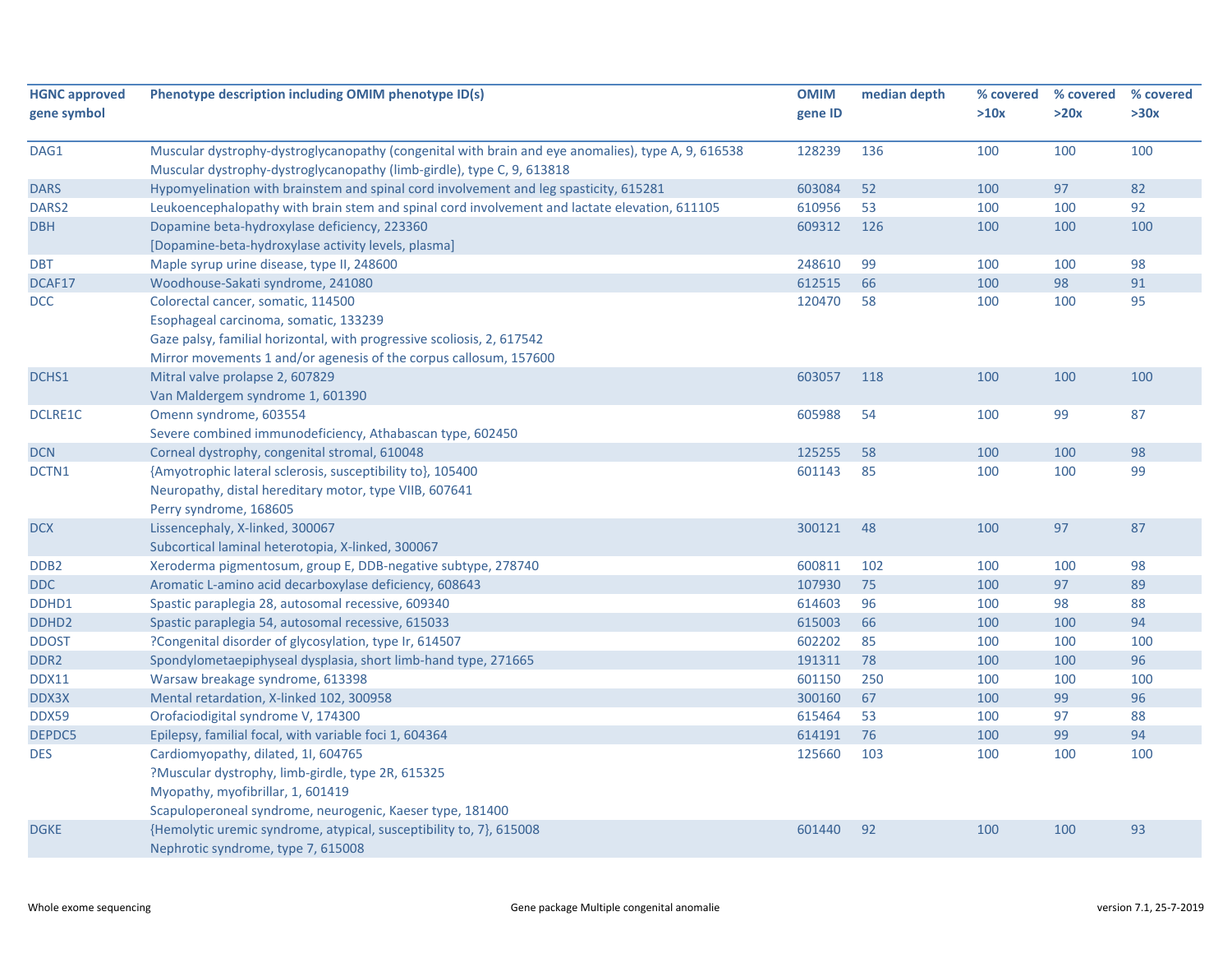| <b>HGNC approved</b><br>gene symbol | Phenotype description including OMIM phenotype ID(s)                                                                                                                                                                      | <b>OMIM</b><br>gene ID | median depth | % covered<br>>10x | % covered<br>>20x | % covered<br>>30x |
|-------------------------------------|---------------------------------------------------------------------------------------------------------------------------------------------------------------------------------------------------------------------------|------------------------|--------------|-------------------|-------------------|-------------------|
| <b>DGUOK</b>                        | Mitochondrial DNA depletion syndrome 3 (hepatocerebral type), 251880<br>Portal hypertension, noncirrhotic, 617068<br>Progressive external ophthalmoplegia with mitochondrial DNA deletions, autosomal recessive 4, 617070 | 601465                 | 67           | 100               | 99                | 83                |
| DHCR24                              | Desmosterolosis, 602398                                                                                                                                                                                                   | 606418                 | 113          | 100               | 100               | 100               |
| DHCR7                               | Smith-Lemli-Opitz syndrome, 270400                                                                                                                                                                                        | 602858                 | 98           | 100               | 100               | 100               |
| <b>DHDDS</b>                        | ?Congenital disorder of glycosylation, type 1bb, 613861<br>Developmental delay and seizures with or without movement abnormalities, 617836<br>Retinitis pigmentosa 59, 613861                                             | 608172                 | 61           | 100               | 100               | 99                |
| <b>DHFR</b>                         | Megaloblastic anemia due to dihydrofolate reductase deficiency, 613839                                                                                                                                                    | 126060                 | 74           | 100               | 100               | 97                |
| <b>DHH</b>                          | 46XY partial gonadal dysgenesis, with minifascicular neuropathy, 607080<br>46XY sex reversal 7, 233420                                                                                                                    | 605423                 | 120          | 100               | 100               | 100               |
| <b>DHODH</b>                        | Miller syndrome, 263750                                                                                                                                                                                                   | 126064                 | 83           | 100               | 100               | 92                |
| DHTKD1                              | 2-aminoadipic 2-oxoadipic aciduria, 204750<br>?Charcot-Marie-Tooth disease, axonal, type 2Q, 615025                                                                                                                       | 614984                 | 76           | 100               | 100               | 96                |
| <b>DIABLO</b>                       | Deafness, autosomal dominant 64, 614152                                                                                                                                                                                   | 605219                 | 96           | 100               | 100               | 98                |
| DIAPH1                              | Deafness, autosomal dominant 1, 124900<br>Seizures, cortical blindness, microcephaly syndrome, 616632                                                                                                                     | 602121                 | 77           | 100               | 98                | 88                |
| DIAPH <sub>2</sub>                  | ?Premature ovarian failure 2A, 300511                                                                                                                                                                                     | 300108                 | 39           | 100               | 92                | 61                |
| DIAPH3                              | Auditory neuropathy, autosomal dominant, 1, 609129                                                                                                                                                                        | 614567                 | 55           | 100               | 98                | 85                |
| DICER1                              | Goiter, multinodular 1, with or without Sertoli-Leydig cell tumors, 138800<br>Pleuropulmonary blastoma, 601200<br>Rhabdomyosarcoma, embryonal, 2, 180295                                                                  | 606241                 | 68           | 100               | 99                | 93                |
| DIP2B                               | Mental retardation, FRA12A type, 136630                                                                                                                                                                                   | 611379                 | 57           | 100               | 99                | 93                |
| DIS3L2                              | Perlman syndrome, 267000                                                                                                                                                                                                  | 614184                 | 85           | 100               | 99                | 95                |
| DKC1                                | Dyskeratosis congenita, X-linked, 305000                                                                                                                                                                                  | 300126                 | 43           | 100               | 97                | 79                |
| <b>DLAT</b>                         | Pyruvate dehydrogenase E2 deficiency, 245348                                                                                                                                                                              | 608770                 | 70           | 100               | 96                | 83                |
| DLC1                                | Colorectal cancer, somatic, 114500                                                                                                                                                                                        | 604258                 | 88           | 100               | 100               | 97                |
| <b>DLD</b>                          | Dihydrolipoamide dehydrogenase deficiency, 246900                                                                                                                                                                         | 238331                 | 66           | 100               | 100               | 94                |
| DLG3                                | Mental retardation, X-linked 90, 300850                                                                                                                                                                                   | 300189                 | 57           | 100               | 96                | 80                |
| DLL3                                | Spondylocostal dysostosis 1, autosomal recessive, 277300                                                                                                                                                                  | 602768                 | 95           | 100               | 97                | 91                |
| DLX3                                | Amelogenesis imperfecta, type IV, 104510<br>Trichodontoosseous syndrome, 190320                                                                                                                                           | 600525                 | 139          | 100               | 99                | 77                |
| DLX5                                | ?Split-hand/foot malformation 1 with sensorineural hearing loss, 220600                                                                                                                                                   | 600028                 | 101          | 100               | 100               | 100               |
| <b>DMD</b>                          | Becker muscular dystrophy, 300376<br>Cardiomyopathy, dilated, 3B, 302045<br>Duchenne muscular dystrophy, 310200                                                                                                           | 300377                 | 37           | 100               | 92                | 67                |
| <b>DMGDH</b>                        | Dimethylglycine dehydrogenase deficiency, 605850                                                                                                                                                                          | 605849                 | 64           | 100               | 100               | 96                |
| DMP1                                | Hypophosphatemic rickets, AR, 241520                                                                                                                                                                                      | 600980                 | 59           | 100               | 99                | 96                |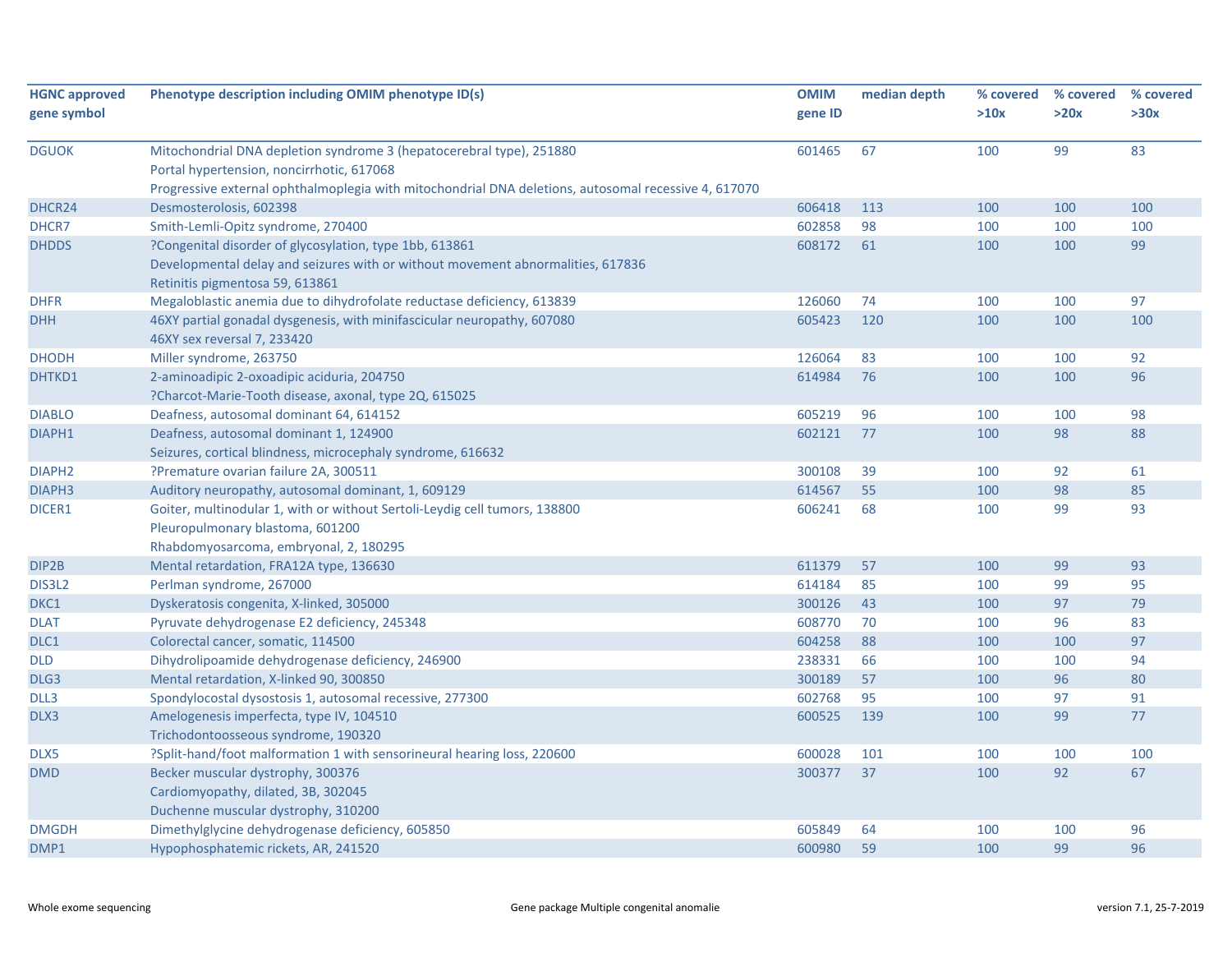| <b>HGNC approved</b> | Phenotype description including OMIM phenotype ID(s)                                                | <b>OMIM</b> | median depth | % covered | % covered | % covered |
|----------------------|-----------------------------------------------------------------------------------------------------|-------------|--------------|-----------|-----------|-----------|
| gene symbol          |                                                                                                     | gene ID     |              | >10x      | >20x      | >30x      |
|                      |                                                                                                     |             |              |           |           |           |
| <b>DMPK</b>          | Myotonic dystrophy 1, 160900                                                                        | 605377      | 109          | 100       | 100       | 99        |
| DNA <sub>2</sub>     | Progressive external ophthalmoplegia with mitochondrial DNA deletions, autosomal dominant 6, 615156 | 601810      | 81           | 100       | 99        | 93        |
|                      | ?Seckel syndrome 8, 615807                                                                          |             |              |           |           |           |
| DNAAF1               | Ciliary dyskinesia, primary, 13, 613193                                                             | 613190      | 117          | 100       | 100       | 97        |
| DNAAF2               | Ciliary dyskinesia, primary, 10, 612518                                                             | 612517      | 117          | 100       | 100       | 99        |
| DNAAF3               | Ciliary dyskinesia, primary, 2, 606763                                                              | 614566      | 92           | 100       | 100       | 99        |
| DNAAF4               | Ciliary dyskinesia, primary, 25, 615482                                                             | 608706      | 45           | 100       | 95        | 77        |
|                      | {Dyslexia, susceptibility to, 1}, 127700                                                            |             |              |           |           |           |
| <b>DNAAF5</b>        | Ciliary dyskinesia, primary, 18, 614874                                                             | 614864      | 99           | 97        | 89        | 79        |
| DNAH11               | Ciliary dyskinesia, primary, 7, with or without situs inversus, 611884                              | 603339      | 63           | 100       | 99        | 92        |
| DNAH <sub>5</sub>    | Ciliary dyskinesia, primary, 3, with or without situs inversus, 608644                              | 603335      | 63           | 100       | 99        | 91        |
| DNAI1                | Ciliary dyskinesia, primary, 1, with or without situs inversus, 244400                              | 604366      | 82           | 100       | 98        | 96        |
| DNAI2                | Ciliary dyskinesia, primary, 9, with or without situs inversus, 612444                              | 605483      | 119          | 100       | 100       | 99        |
| DNAJB <sub>2</sub>   | Spinal muscular atrophy, distal, autosomal recessive, 5, 614881                                     | 604139      | 101          | 100       | 100       | 100       |
| DNAJB6               | Muscular dystrophy, limb-girdle, type 1E, 603511                                                    | 611332      | 63           | 100       | 98        | 90        |
| DNAJC19              | 3-methylglutaconic aciduria, type V, 610198                                                         | 608977      | 65           | 100       | 100       | 89        |
| DNAJC5               | Ceroid lipofuscinosis, neuronal, 4, Parry type, 162350                                              | 611203      | 218          | 100       | 100       | 100       |
| DNAJC6               | Parkinson disease 19a, juvenile-onset, 615528                                                       | 608375      | 72           | 100       | 100       | 97        |
|                      | Parkinson disease 19b, early-onset, 615528                                                          |             |              |           |           |           |
| DNAL1                | Ciliary dyskinesia, primary, 16, 614017                                                             | 610062      | 67           | 100       | 100       | 89        |
| DNASE1L3             | Systemic lupus erythematosus 16, 614420                                                             | 602244      | 57           | 100       | 100       | 89        |
| DNHD1                | No OMIM phenotype                                                                                   | 617277      | 105          | 100       | 100       | 99        |
| DNM1L                | Encephalopathy, lethal, due to defective mitochondrial peroxisomal fission 1, 614388                | 603850      | 61           | 100       | 98        | 89        |
|                      | Optic atrophy 5, 610708                                                                             |             |              |           |           |           |
| DNM <sub>2</sub>     | Centronuclear myopathy 1, 160150                                                                    | 602378      | 94           | 100       | 100       | 99        |
|                      | Charcot-Marie-Tooth disease, axonal type 2M, 606482                                                 |             |              |           |           |           |
|                      | Charcot-Marie-Tooth disease, dominant intermediate B, 606482                                        |             |              |           |           |           |
|                      | Lethal congenital contracture syndrome 5, 615368                                                    |             |              |           |           |           |
| DNMT1                | Cerebellar ataxia, deafness, and narcolepsy, autosomal dominant, 604121                             | 126375      | 87           | 100       | 99        | 95        |
|                      | Neuropathy, hereditary sensory, type IE, 614116                                                     |             |              |           |           |           |
| DNMT3B               | Immunodeficiency-centromeric instability-facial anomalies syndrome 1, 242860                        | 602900      | 105          | 100       | 100       | 97        |
| DOCK3                | No OMIM phenotype                                                                                   | 603123      | 72           | 100       | 99        | 95        |
| DOCK6                | Adams-Oliver syndrome 2, 614219                                                                     | 614194      | 101          | 100       | 98        | 95        |
| DOCK8                | Hyper-IgE recurrent infection syndrome, autosomal recessive, 243700                                 | 611432      | 64           | 100       | 98        | 91        |
| DOK7                 | ?Fetal akinesia deformation sequence, 208150                                                        | 610285      | 106          | 96        | 93        | 93        |
|                      | Myasthenic syndrome, congenital, 10, 254300                                                         |             |              |           |           |           |
| <b>DOLK</b>          | Congenital disorder of glycosylation, type Im, 610768                                               | 610746      | 123          | 100       | 100       | 100       |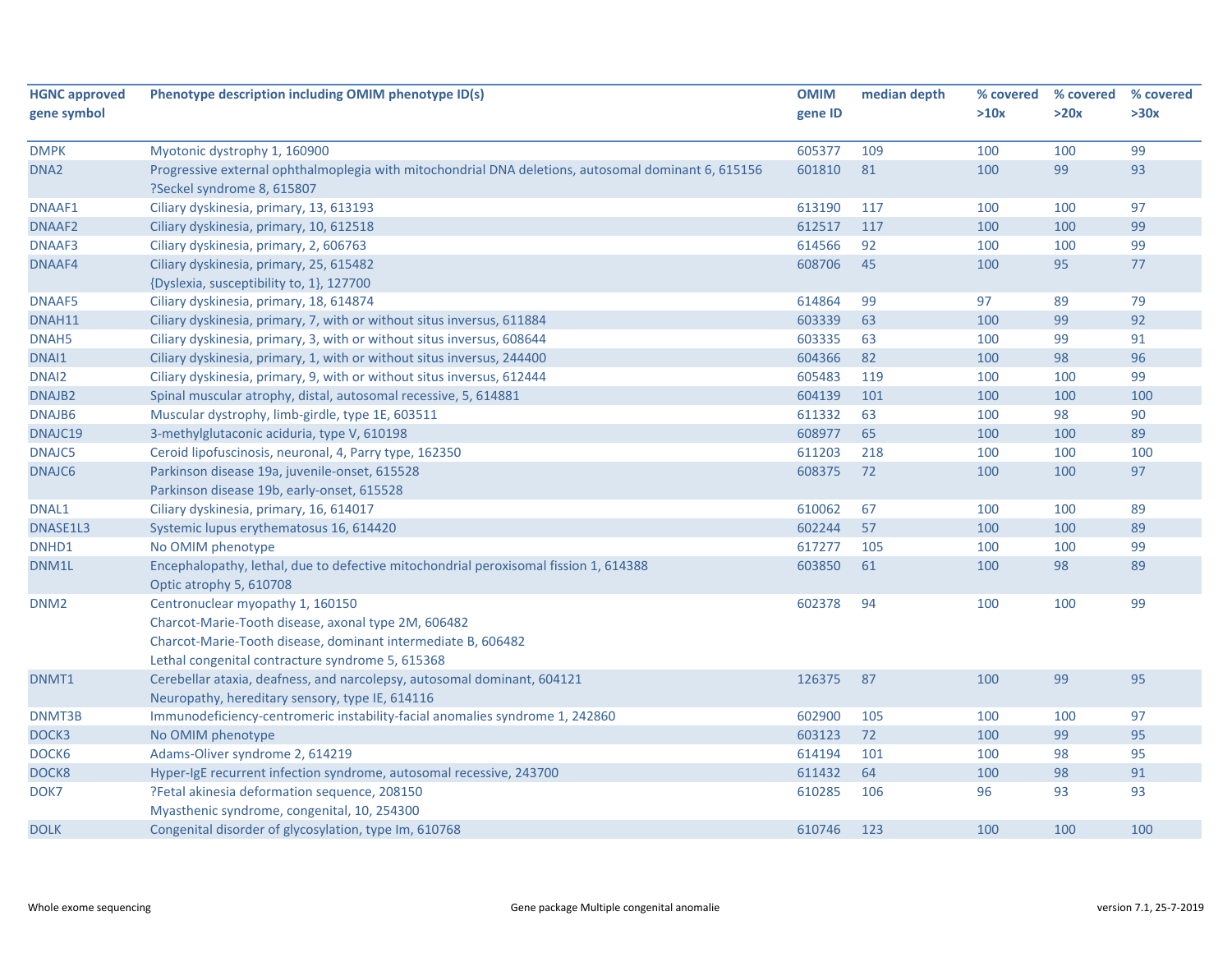| <b>HGNC approved</b><br>gene symbol | Phenotype description including OMIM phenotype ID(s)                                                                                                                                                                                                                                                                                                              | <b>OMIM</b><br>gene ID | median depth | % covered<br>>10x | % covered<br>>20x | % covered<br>>30x |
|-------------------------------------|-------------------------------------------------------------------------------------------------------------------------------------------------------------------------------------------------------------------------------------------------------------------------------------------------------------------------------------------------------------------|------------------------|--------------|-------------------|-------------------|-------------------|
| DPAGT1                              | Congenital disorder of glycosylation, type Ij, 608093<br>Myasthenic syndrome, congenital, 13, with tubular aggregates, 614750                                                                                                                                                                                                                                     | 191350                 | 66           | 100               | 100               | 97                |
| DPM1                                | Congenital disorder of glycosylation, type Ie, 608799                                                                                                                                                                                                                                                                                                             | 603503                 | 70           | 93                | 89                | 83                |
| DPM <sub>2</sub>                    | Congenital disorder of glycosylation, type Iu, 615042                                                                                                                                                                                                                                                                                                             | 603564                 | 67           | 100               | 100               | 96                |
| DPM3                                | Congenital disorder of glycosylation, type Io, 612937                                                                                                                                                                                                                                                                                                             | 605951                 | 227          | 100               | 100               | 100               |
| DPP6                                | Mental retardation, autosomal dominant 33, 616311<br>{Ventricular fibrillation, paroxysmal familial, 2}, 612956                                                                                                                                                                                                                                                   | 126141                 | 72           | 100               | 96                | 85                |
| <b>DPY19L2</b>                      | Spermatogenic failure 9, 613958                                                                                                                                                                                                                                                                                                                                   | 613893                 | 90           | 100               | 97                | 88                |
| <b>DPYD</b>                         | Dihydropyrimidine dehydrogenase deficiency, 274270<br>5-fluorouracil toxicity, 274270                                                                                                                                                                                                                                                                             | 612779                 | 54           | 100               | 99                | 90                |
| <b>DPYS</b>                         | Dihydropyrimidinuria, 222748                                                                                                                                                                                                                                                                                                                                      | 613326                 | 63           | 100               | 100               | 96                |
| DRC1                                | Ciliary dyskinesia, primary, 21, 615294                                                                                                                                                                                                                                                                                                                           | 615288                 | 71           | 100               | 100               | 96                |
| DRD <sub>2</sub>                    | No OMIM phenotype                                                                                                                                                                                                                                                                                                                                                 | 126450                 | 103          | 100               | 100               | 100               |
| DRD4                                | {Attention deficit-hyperactivity disorder}, 143465<br>Autonomic nervous system dysfunction<br>[Novelty seeking personality], 601696                                                                                                                                                                                                                               | 126452                 | 98           | 99                | 89                | 80                |
| DRD5                                | {Attention deficit-hyperactivity disorder, susceptibility to}, 143465<br>{Blepharospasm, primary benign}, 606798                                                                                                                                                                                                                                                  | 126453                 | 223          | 100               | 100               | 100               |
| DSC <sub>2</sub>                    | Arrhythmogenic right ventricular dysplasia 11, 610476<br>Arrhythmogenic right ventricular dysplasia 11 with mild palmoplantar keratoderma and woolly hair, 610476                                                                                                                                                                                                 | 125645                 | 166          | 100               | 100               | 100               |
| DSC <sub>3</sub>                    | ?Hypotrichosis and recurrent skin vesicles, 613102                                                                                                                                                                                                                                                                                                                | 600271                 | 62           | 100               | 96                | 82                |
| DSG1                                | Erythroderma, congenital, with palmoplantar keratoderma, hypotrichosis, and hyper IgE, 615508<br>Keratosis palmoplantaris striata I, AD, 148700                                                                                                                                                                                                                   | 125670                 | 69           | 100               | 99                | 92                |
| DSG <sub>2</sub>                    | Arrhythmogenic right ventricular dysplasia 10, 610193<br>Cardiomyopathy, dilated, 1BB, 612877                                                                                                                                                                                                                                                                     | 125671                 | 141          | 100               | 100               | 99                |
| DSG4                                | Hypotrichosis 6, 607903                                                                                                                                                                                                                                                                                                                                           | 607892                 | 66           | 100               | 100               | 95                |
| <b>DSP</b>                          | Arrhythmogenic right ventricular dysplasia 8, 607450<br>Cardiomyopathy, dilated, with woolly hair and keratoderma, 605676<br>Dilated cardiomyopathy with woolly hair, keratoderma, and tooth agenesis, 615821<br>Epidermolysis bullosa, lethal acantholytic, 609638<br>Keratosis palmoplantaris striata II, 612908<br>Skin fragility-woolly hair syndrome, 607655 | 125647                 | 138          | 100               | 100               | 100               |
| <b>DSPP</b>                         | Deafness, autosomal dominant 39, with dentinogenesis, 605594<br>Dentin dysplasia, type II, 125420<br>Dentinogenesis imperfecta, Shields type II, 125490<br>Dentinogenesis imperfecta, Shields type III, 125500                                                                                                                                                    | 125485                 | 31           | 78                | 56                | 46                |
| <b>DST</b>                          | Epidermolysis bullosa simplex, autosomal recessive 2, 615425<br>?Neuropathy, hereditary sensory and autonomic, type VI, 614653                                                                                                                                                                                                                                    | 113810                 | 57           | 100               | 98                | 91                |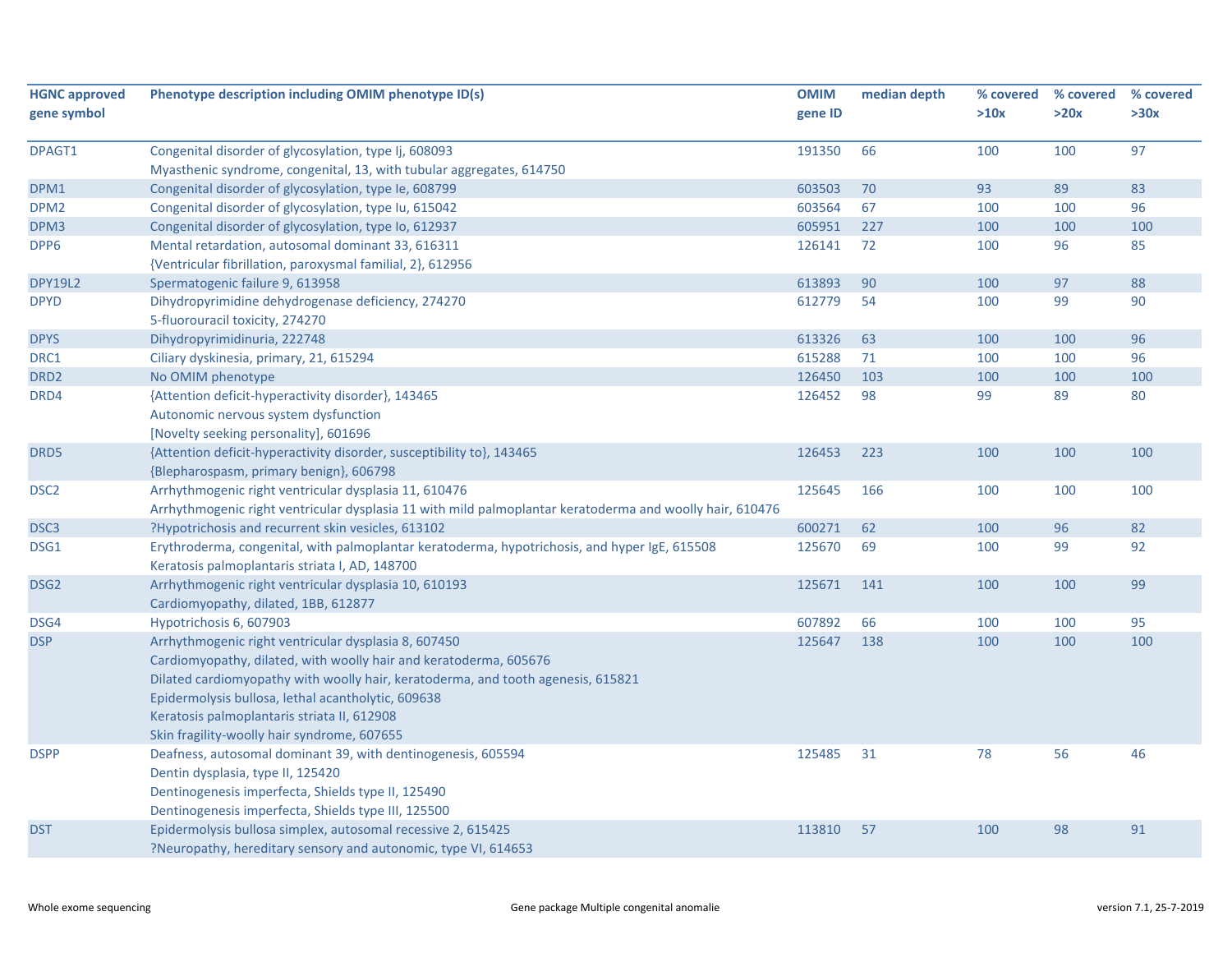| <b>HGNC approved</b> | Phenotype description including OMIM phenotype ID(s)                                | <b>OMIM</b> | median depth | % covered | % covered | % covered |
|----------------------|-------------------------------------------------------------------------------------|-------------|--------------|-----------|-----------|-----------|
| gene symbol          |                                                                                     | gene ID     |              | >10x      | >20x      | >30x      |
|                      |                                                                                     |             |              |           |           |           |
| <b>DTNA</b>          | Left ventricular noncompaction 1, with or without congenital heart defects, 604169  | 601239      | 71           | 100       | 100       | 98        |
| DTNBP1               | Hermansky-Pudlak syndrome 7, 614076                                                 | 607145      | 85           | 100       | 100       | 94        |
| DUOX2                | Thyroid dyshormonogenesis 6, 607200                                                 | 606759      | 110          | 100       | 100       | 99        |
| DUOXA2               | Thyroid dyshormonogenesis 5, 274900                                                 | 612772      | 112          | 100       | 100       | 100       |
| DUSP6                | Hypogonadotropic hypogonadism 19 with or without anosmia, 615269                    | 602748      | 129          | 100       | 100       | 100       |
| <b>DYM</b>           | Dyggve-Melchior-Clausen disease, 223800                                             | 607461      | 56           | 100       | 96        | 81        |
|                      | Smith-McCort dysplasia, 607326                                                      |             |              |           |           |           |
| DYNC1H1              | Charcot-Marie-Tooth disease, axonal, type 20, 614228                                | 600112      | 86           | 100       | 100       | 96        |
|                      | Mental retardation, autosomal dominant 13, 614563                                   |             |              |           |           |           |
|                      | Spinal muscular atrophy, lower extremity-predominant 1, AD, 158600                  |             |              |           |           |           |
| DYNC2H1              | Short-rib thoracic dysplasia 3 with or without polydactyly, 613091                  | 603297      | 61           | 100       | 97        | 84        |
| DYRK1A               | Mental retardation, autosomal dominant 7, 614104                                    | 600855      | 64           | 100       | 100       | 94        |
| <b>DYSF</b>          | Miyoshi muscular dystrophy 1, 254130                                                | 603009      | 101          | 100       | 100       | 99        |
|                      | Muscular dystrophy, limb-girdle, type 2B, 253601                                    |             |              |           |           |           |
|                      | Myopathy, distal, with anterior tibial onset, 606768                                |             |              |           |           |           |
| EARS2                | Combined oxidative phosphorylation deficiency 12, 614924                            | 612799      | 83           | 100       | 100       | 97        |
| <b>EBP</b>           | Chondrodysplasia punctata, X-linked dominant, 302960<br>MEND syndrome, 300960       | 300205      | 76           | 100       | 100       | 100       |
| ECE1                 | ?Hirschsprung disease, cardiac defects, and autonomic dysfunction, 613870           | 600423      | 104          | 97        | 97        | 97        |
|                      | {Hypertension, essential, susceptibility to}, 145500                                |             |              |           |           |           |
| ECEL1                | Arthrogryposis, distal, type 5D, 615065                                             | 605896      | 89           | 100       | 98        | 93        |
| ECM1                 | Urbach-Wiethe disease, 247100                                                       | 602201      | 107          | 100       | 100       | 100       |
| <b>EDA</b>           | Ectodermal dysplasia 1, hypohidrotic, X-linked, 305100                              | 300451      | 74           | 100       | 97        | 91        |
|                      | Tooth agenesis, selective, X-linked 1, 313500                                       |             |              |           |           |           |
| <b>EDAR</b>          | Ectodermal dysplasia 10A, hypohidrotic/hair/nail type, autosomal dominant, 129490   | 604095      | 95           | 100       | 100       | 100       |
|                      | Ectodermal dysplasia 10B, hypohidrotic/hair/tooth type, autosomal recessive, 224900 |             |              |           |           |           |
|                      | [Hair morphology 1, hair thickness], 612630                                         |             |              |           |           |           |
| <b>EDARADD</b>       | Ectodermal dysplasia 11A, hypohidrotic/hair/tooth type, autosomal dominant, 614940  | 606603      | 59           | 100       | 100       | 91        |
|                      | Ectodermal dysplasia 11B, hypohidrotic/hair/tooth type, autosomal recessive, 614941 |             |              |           |           |           |
| EDN1                 | Auriculocondylar syndrome 3, 615706                                                 | 131240      | 81           | 100       | 100       | 83        |
|                      | {High density lipoprotein cholesterol level QTL 7}                                  |             |              |           |           |           |
|                      | Question mark ears, isolated, 612798                                                |             |              |           |           |           |
| EDN3                 | Central hypoventilation syndrome, congenital, 209880                                | 131242      | 85           | 100       | 100       | 100       |
|                      | {Hirschsprung disease, susceptibility to, 4}, 613712                                |             |              |           |           |           |
|                      | Waardenburg syndrome, type 4B, 613265                                               |             |              |           |           |           |
| <b>EDNRA</b>         | Mandibulofacial dysostosis with alopecia, 616367                                    | 131243      | 60           | 100       | 100       | 95        |
|                      | {Migraine, resistance to}, 157300                                                   |             |              |           |           |           |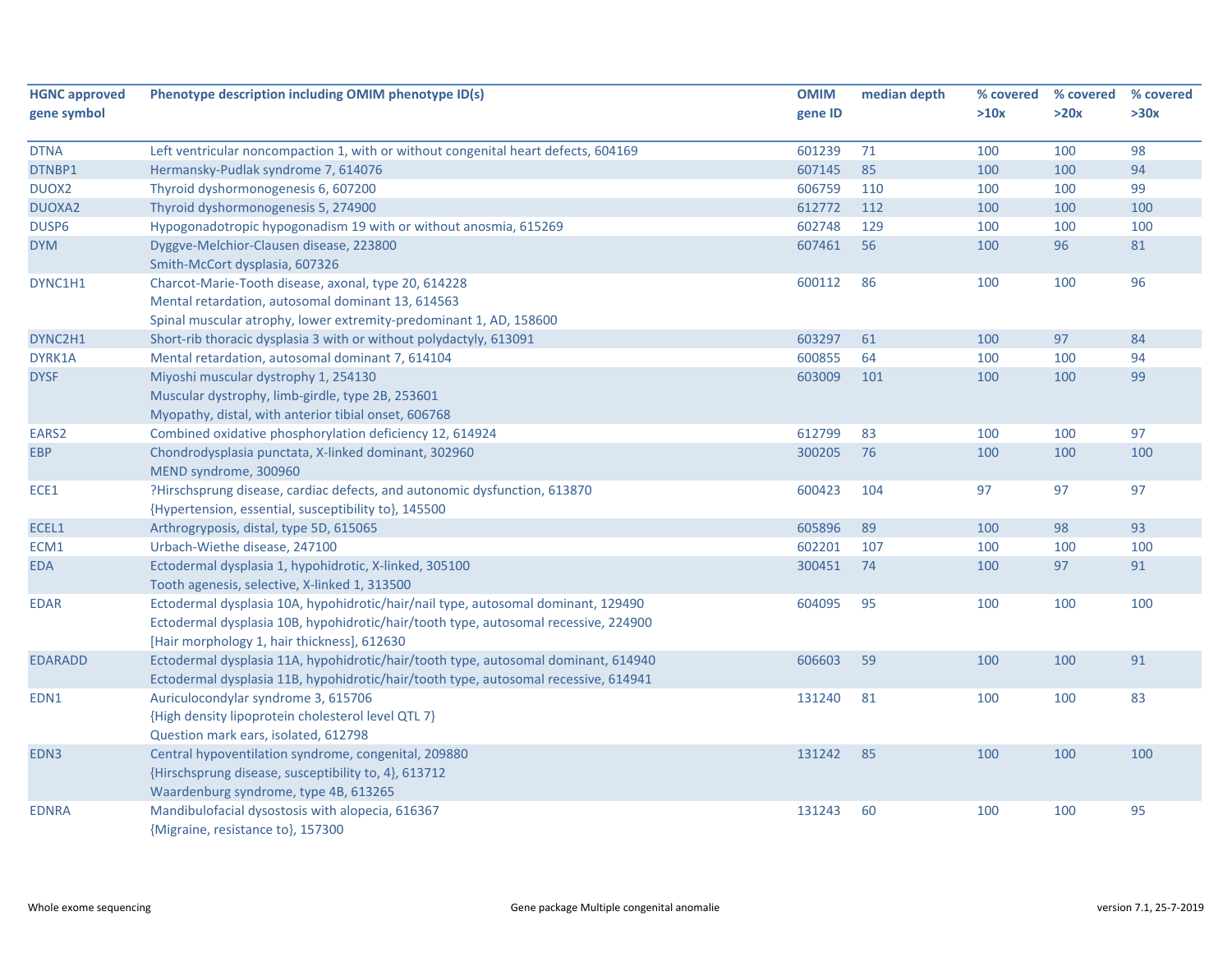| <b>HGNC approved</b> | Phenotype description including OMIM phenotype ID(s)                        | <b>OMIM</b> | median depth | % covered | % covered | % covered |
|----------------------|-----------------------------------------------------------------------------|-------------|--------------|-----------|-----------|-----------|
| gene symbol          |                                                                             | gene ID     |              | >10x      | >20x      | >30x      |
| <b>EDNRB</b>         | ABCD syndrome, 600501                                                       | 131244      | 86           | 100       | 100       | 99        |
|                      | {Hirschsprung disease, susceptibility to, 2}, 600155                        |             |              |           |           |           |
|                      | Waardenburg syndrome, type 4A, 277580                                       |             |              |           |           |           |
| EFEMP1               | Doyne honeycomb degeneration of retina, 126600                              | 601548      | 89           | 100       | 100       | 98        |
| EFEMP2               | Cutis laxa, autosomal recessive, type IB, 614437                            | 604633      | 97           | 100       | 100       | 100       |
| EFNB1                | Craniofrontonasal dysplasia, 304110                                         | 300035      | 64           | 100       | 100       | 100       |
| EFTUD2               | Mandibulofacial dysostosis, Guion-Almeida type, 610536                      | 603892      | 76           | 100       | 100       | 95        |
| <b>EGF</b>           | Hypomagnesemia 4, renal, 611718                                             | 131530      | 63           | 100       | 99        | 92        |
| <b>EGFR</b>          | Adenocarcinoma of lung, response to tyrosine kinase inhibitor in, 211980    | 131550      | 77           | 100       | 100       | 97        |
|                      | ?Inflammatory skin and bowel disease, neonatal, 2, 616069                   |             |              |           |           |           |
|                      | Nonsmall cell lung cancer, response to tyrosine kinase inhibitor in, 211980 |             |              |           |           |           |
|                      | {Nonsmall cell lung cancer, susceptibility to}, 211980                      |             |              |           |           |           |
| EGLN1                | Erythrocytosis, familial, 3, 609820                                         | 606425      | 118          | 100       | 98        | 87        |
|                      | [Hemoglobin, high altitude adaptation], 609070                              |             |              |           |           |           |
| EGR <sub>2</sub>     | Charcot-Marie-Tooth disease, type 1D, 607678                                | 129010      | 86           | 100       | 100       | 100       |
|                      | Dejerine-Sottas disease, 145900                                             |             |              |           |           |           |
|                      | Neuropathy, congenital hypomyelinating, 1, 605253                           |             |              |           |           |           |
| EHMT1                | Kleefstra syndrome 1, 610253                                                | 607001      | 119          | 99        | 99        | 99        |
| EIF2AK3              | Wolcott-Rallison syndrome, 226980                                           | 604032      | 62           | 100       | 99        | 91        |
| EIF2AK4              | Pulmonary venoocclusive disease 2, 234810                                   | 609280      | 67           | 100       | 98        | 89        |
| EIF2B1               | Leukoencephalopathy with vanishing white matter, 603896                     | 606686      | 67           | 100       | 100       | 96        |
| EIF2B2               | Leukoencephalopathy with vanishing white matter, 603896                     | 606454      | 66           | 100       | 96        | 88        |
|                      | Ovarioleukodystrophy, 603896                                                |             |              |           |           |           |
| <b>EIF2B3</b>        | Leukoencephalopathy with vanishing white matter, 603896                     | 606273      | 51           | 100       | 99        | 91        |
| EIF2B4               | Leukoencephalopathy with vanishing white matter, 603896                     | 606687      | 79           | 100       | 100       | 100       |
|                      | Ovarioleukodystrophy, 603896                                                |             |              |           |           |           |
| <b>EIF2B5</b>        | Leukoencephalopathy with vanishing white matter, 603896                     | 603945      | 64           | 100       | 100       | 96        |
|                      | Ovarioleukodystrophy, 603896                                                |             |              |           |           |           |
| EIF4A3               | Robin sequence with cleft mandible and limb anomalies, 268305               | 608546      | 61           | 100       | 100       | 92        |
| EIF4G1               | {Parkinson disease 18}, 614251                                              | 600495      | 89           | 100       | 100       | 99        |
| ELAC <sub>2</sub>    | Combined oxidative phosphorylation deficiency 17, 615440                    | 605367      | 76           | 100       | 100       | 96        |
|                      | {Prostate cancer, hereditary, 2, susceptibility to}, 614731                 |             |              |           |           |           |
| <b>ELANE</b>         | Neutropenia, cyclic, 162800                                                 | 130130      | 125          | 100       | 100       | 100       |
|                      | Neutropenia, severe congenital 1, autosomal dominant, 202700                |             |              |           |           |           |
| ELF4                 | No OMIM phenotype                                                           | 300775      | 57           | 100       | 100       | 98        |
| <b>ELN</b>           | Cutis laxa, autosomal dominant, 123700                                      | 130160      | 81           | 100       | 100       | 97        |
|                      | Supravalvar aortic stenosis, 185500                                         |             |              |           |           |           |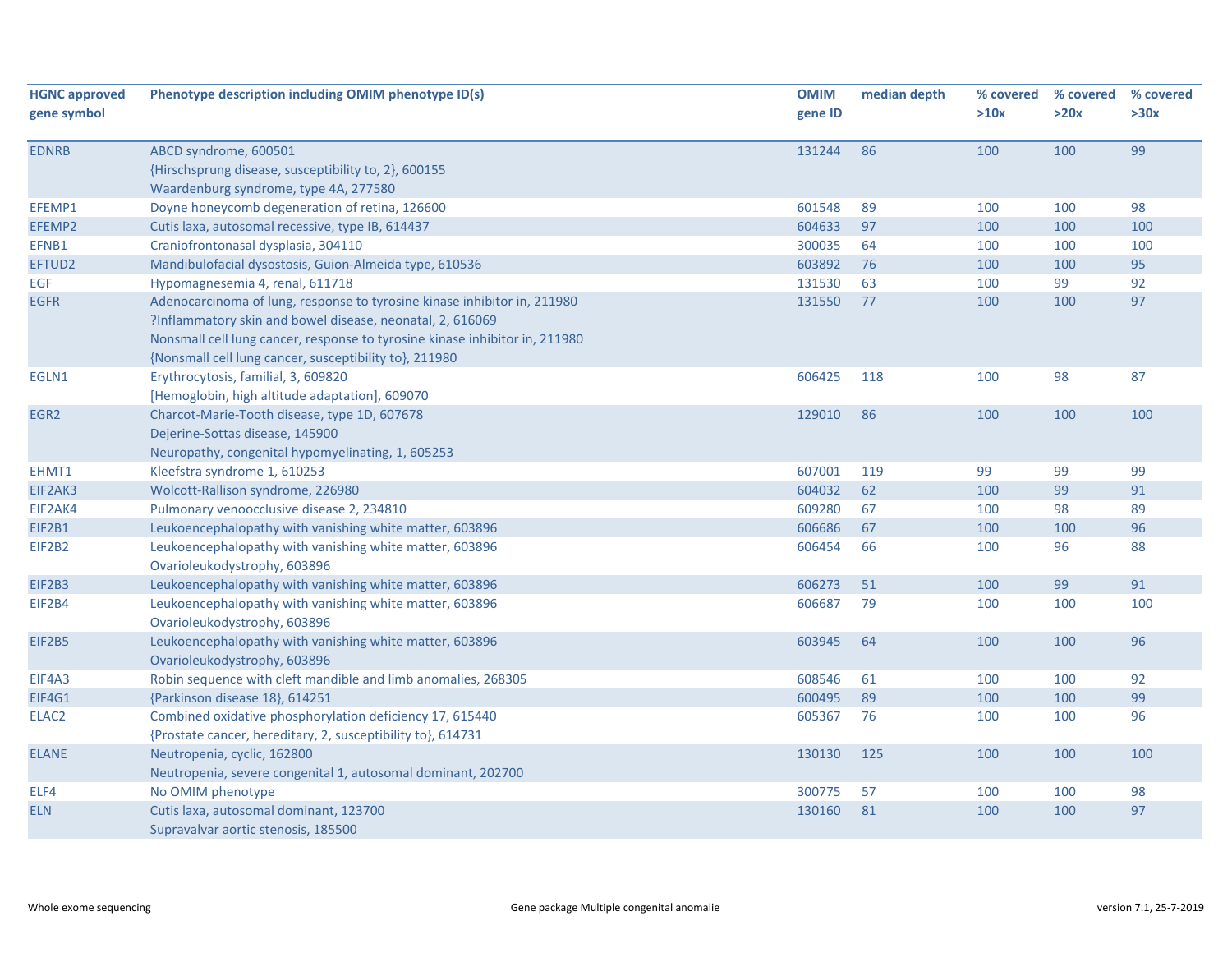| <b>HGNC approved</b> | Phenotype description including OMIM phenotype ID(s)                                                                                                                                                                                                            | <b>OMIM</b> | median depth     | % covered | % covered | % covered |
|----------------------|-----------------------------------------------------------------------------------------------------------------------------------------------------------------------------------------------------------------------------------------------------------------|-------------|------------------|-----------|-----------|-----------|
| gene symbol          |                                                                                                                                                                                                                                                                 | gene ID     |                  | >10x      | >20x      | >30x      |
| ELOVL4               | Ichthyosis, spastic quadriplegia, and mental retardation, 614457<br>Spinocerebellar ataxia 34, 133190<br>Stargardt disease 3, 600110                                                                                                                            | 605512      | 61               | 100       | 100       | 93        |
| ELP1                 | Dysautonomia, familial, 223900                                                                                                                                                                                                                                  | 603722      | No coverage data |           |           |           |
| <b>EMD</b>           | Emery-Dreifuss muscular dystrophy 1, X-linked, 310300                                                                                                                                                                                                           | 300384      | 95               | 100       | 100       | 100       |
| EMG1                 | Bowen-Conradi syndrome, 211180                                                                                                                                                                                                                                  | 611531      | 63               | 100       | 100       | 100       |
| EMX <sub>2</sub>     | Schizencephaly, 269160                                                                                                                                                                                                                                          | 600035      | 143              | 100       | 100       | 100       |
| <b>ENAM</b>          | Amelogenesis imperfecta, type IB, 104500<br>Amelogenesis imperfecta, type IC, 204650                                                                                                                                                                            | 606585      | 50               | 100       | 100       | 95        |
| <b>ENG</b>           | Telangiectasia, hereditary hemorrhagic, type 1, 187300                                                                                                                                                                                                          | 131195      | 96               | 100       | 100       | 99        |
| ENO <sub>3</sub>     | ?Glycogen storage disease XIII, 612932                                                                                                                                                                                                                          | 131370      | 138              | 100       | 100       | 100       |
| ENPP1                | Arterial calcification, generalized, of infancy, 1, 208000<br>Cole disease, 615522<br>{Diabetes mellitus, non-insulin-dependent, susceptibility to}, 125853<br>Hypophosphatemic rickets, autosomal recessive, 2, 613312<br>{Obesity, susceptibility to}, 601665 | 173335      | 48               | 97        | 91        | 77        |
| ENTPD1               | Spastic paraplegia 64, autosomal recessive, 615683                                                                                                                                                                                                              | 601752      | 57               | 100       | 99        | 88        |
| <b>EOGT</b>          | Adams-Oliver syndrome 4, 615297                                                                                                                                                                                                                                 | 614789      | 50               | 100       | 99        | 86        |
| <b>EP300</b>         | Colorectal cancer, somatic, 114500<br>Rubinstein-Taybi syndrome 2, 613684                                                                                                                                                                                       | 602700      | 89               | 100       | 99        | 95        |
| EPAS1                | Erythrocytosis, familial, 4, 611783                                                                                                                                                                                                                             | 603349      | 100              | 100       | 100       | 99        |
| <b>EPB41</b>         | Elliptocytosis-1, 611804                                                                                                                                                                                                                                        | 130500      | 56               | 100       | 100       | 94        |
| <b>EPB42</b>         | Spherocytosis, type 5, 612690                                                                                                                                                                                                                                   | 177070      | 120              | 100       | 100       | 100       |
| <b>EPCAM</b>         | Colorectal cancer, hereditary nonpolyposis, type 8, 613244<br>Diarrhea 5, with tufting enteropathy, congenital, 613217                                                                                                                                          | 185535      | 50               | 100       | 98        | 84        |
| EPG5                 | Vici syndrome, 242840                                                                                                                                                                                                                                           | 615068      | 61               | 100       | 99        | 93        |
| EPHA2                | Cataract 6, multiple types, 116600                                                                                                                                                                                                                              | 176946      | 128              | 100       | 100       | 99        |
| EPHB <sub>2</sub>    | {Prostate cancer/brain cancer susceptibility, somatic}, 603688                                                                                                                                                                                                  | 600997      | 136              | 98        | 98        | 98        |
| EPHX1                | ?Hypercholanemia, familial, 607748                                                                                                                                                                                                                              | 132810      | 120              | 100       | 100       | 99        |
| EPM2A                | Epilepsy, progressive myoclonic 2A (Lafora), 254780                                                                                                                                                                                                             | 607566      | 76               | 89        | 87        | 84        |
| <b>EPX</b>           | [Eosinophil peroxidase deficiency], 261500                                                                                                                                                                                                                      | 131399      | 107              | 100       | 100       | 100       |
| ERBB2                | Adenocarcinoma of lung, somatic, 211980<br>Gastric cancer, somatic, 613659<br>Glioblastoma, somatic, 137800<br>Ovarian cancer, somatic                                                                                                                          | 164870      | 126              | 100       | 99        | 98        |
| ERBB3                | Lethal congenital contractural syndrome 2, 607598                                                                                                                                                                                                               | 190151      | 94               | 100       | 100       | 99        |
| ERBB4                | Amyotrophic lateral sclerosis 19, 615515                                                                                                                                                                                                                        | 600543      | 57               | 100       | 99        | 89        |
| ERCC1                | Cerebrooculofacioskeletal syndrome 4, 610758                                                                                                                                                                                                                    | 126380      | 69               | 100       | 100       | 93        |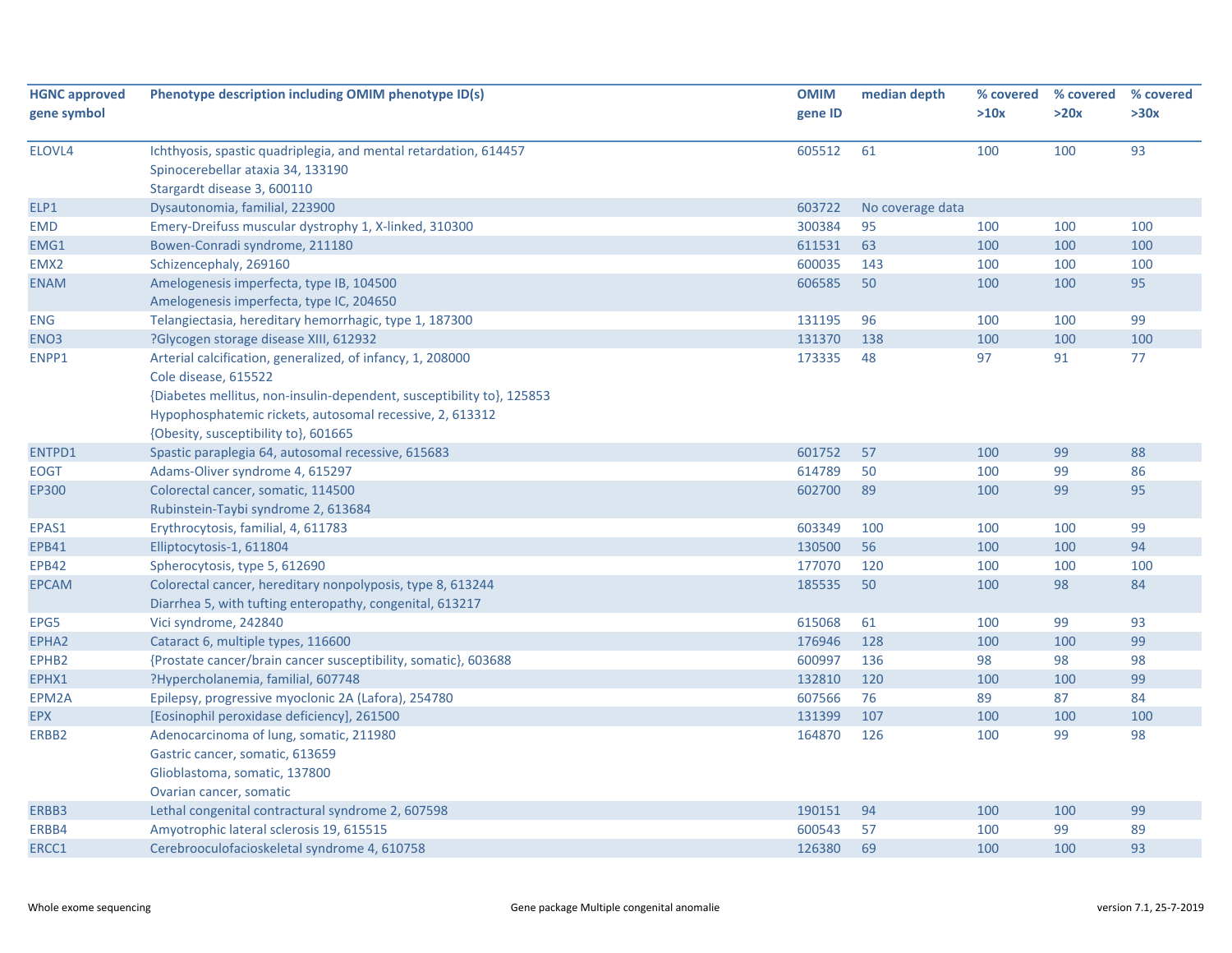| <b>HGNC approved</b><br>gene symbol | Phenotype description including OMIM phenotype ID(s)                                                                                                                                                                                                                                                                   | <b>OMIM</b><br>gene ID | median depth | % covered<br>>10x | % covered<br>>20x | % covered<br>>30x |
|-------------------------------------|------------------------------------------------------------------------------------------------------------------------------------------------------------------------------------------------------------------------------------------------------------------------------------------------------------------------|------------------------|--------------|-------------------|-------------------|-------------------|
| ERCC <sub>2</sub>                   | ?Cerebrooculofacioskeletal syndrome 2, 610756<br>Trichothiodystrophy 1, photosensitive, 601675<br>Xeroderma pigmentosum, group D, 278730                                                                                                                                                                               | 126340                 | 91           | 100               | 99                | 97                |
| ERCC3                               | Trichothiodystrophy 2, photosensitive, 616390<br>Xeroderma pigmentosum, group B, 610651                                                                                                                                                                                                                                | 133510                 | 70           | 100               | 100               | 96                |
| ERCC4                               | Fanconi anemia, complementation group Q, 615272<br>?XFE progeroid syndrome, 610965<br>Xeroderma pigmentosum, group F, 278760<br>Xeroderma pigmentosum, type F/Cockayne syndrome, 278760                                                                                                                                | 133520                 | 72           | 100               | 100               | 94                |
| ERCC <sub>5</sub>                   | Cerebrooculofacioskeletal syndrome 3, 616570<br>Xeroderma pigmentosum, group G, 278780<br>Xeroderma pigmentosum, group G/Cockayne syndrome, 278780                                                                                                                                                                     | 133530                 | 75           | 100               | 100               | 96                |
| ERCC6                               | Cerebrooculofacioskeletal syndrome 1, 214150<br>Cockayne syndrome, type B, 133540<br>De Sanctis-Cacchione syndrome, 278800<br>{Lung cancer, susceptibility to}, 211980<br>{Macular degeneration, age-related, susceptibility to, 5}, 613761<br>Premature ovarian failure 11, 616946<br>UV-sensitive syndrome 1, 600630 | 609413                 | 74           | 100               | 99                | 94                |
| ERCC6L2                             | Bone marrow failure syndrome 2, 615715                                                                                                                                                                                                                                                                                 | 615667                 | 50           | 100               | 97                | 88                |
| ERCC8                               | Cockayne syndrome, type A, 216400<br>UV-sensitive syndrome 2, 614621                                                                                                                                                                                                                                                   | 609412                 | 74           | 100               | 97                | 86                |
| <b>ERF</b>                          | Chitayat syndrome, 617180<br>Craniosynostosis 4, 600775                                                                                                                                                                                                                                                                | 611888                 | 129          | 100               | 100               | 100               |
| ERLIN2                              | Spastic paraplegia 18, autosomal recessive, 611225                                                                                                                                                                                                                                                                     | 611605                 | 59           | 100               | 99                | 92                |
| ESCO <sub>2</sub>                   | Roberts syndrome, 268300<br>SC phocomelia syndrome, 269000                                                                                                                                                                                                                                                             | 609353                 | 51           | 100               | 99                | 92                |
| <b>ESPN</b>                         | Deafness, autosomal recessive 36, 609006<br>Deafness, neurosensory, without vestibular involvement, autosomal dominant                                                                                                                                                                                                 | 606351                 | 101          | 98                | 89                | 81                |
| ESR1                                | {Atherosclerosis, susceptibility to}<br>{Breast cancer}, 114480<br>Estrogen resistance, 615363<br>{HDL response to hormone replacement, augmented}<br>{Migraine, susceptibility to}, 157300<br>{Myocardial infarction, susceptibility to}, 608446                                                                      | 133430                 | 96           | 100               | 100               | 97                |
| <b>ESRRB</b>                        | Deafness, autosomal recessive 35, 608565                                                                                                                                                                                                                                                                               | 602167                 | 143          | 100               | 100               | 100               |
| <b>ETFA</b>                         | Glutaric acidemia IIA, 231680                                                                                                                                                                                                                                                                                          | 608053                 | 53           | 100               | 100               | 92                |
| <b>ETFB</b>                         | Glutaric acidemia IIB, 231680                                                                                                                                                                                                                                                                                          | 130410                 | 102          | 100               | 100               | 100               |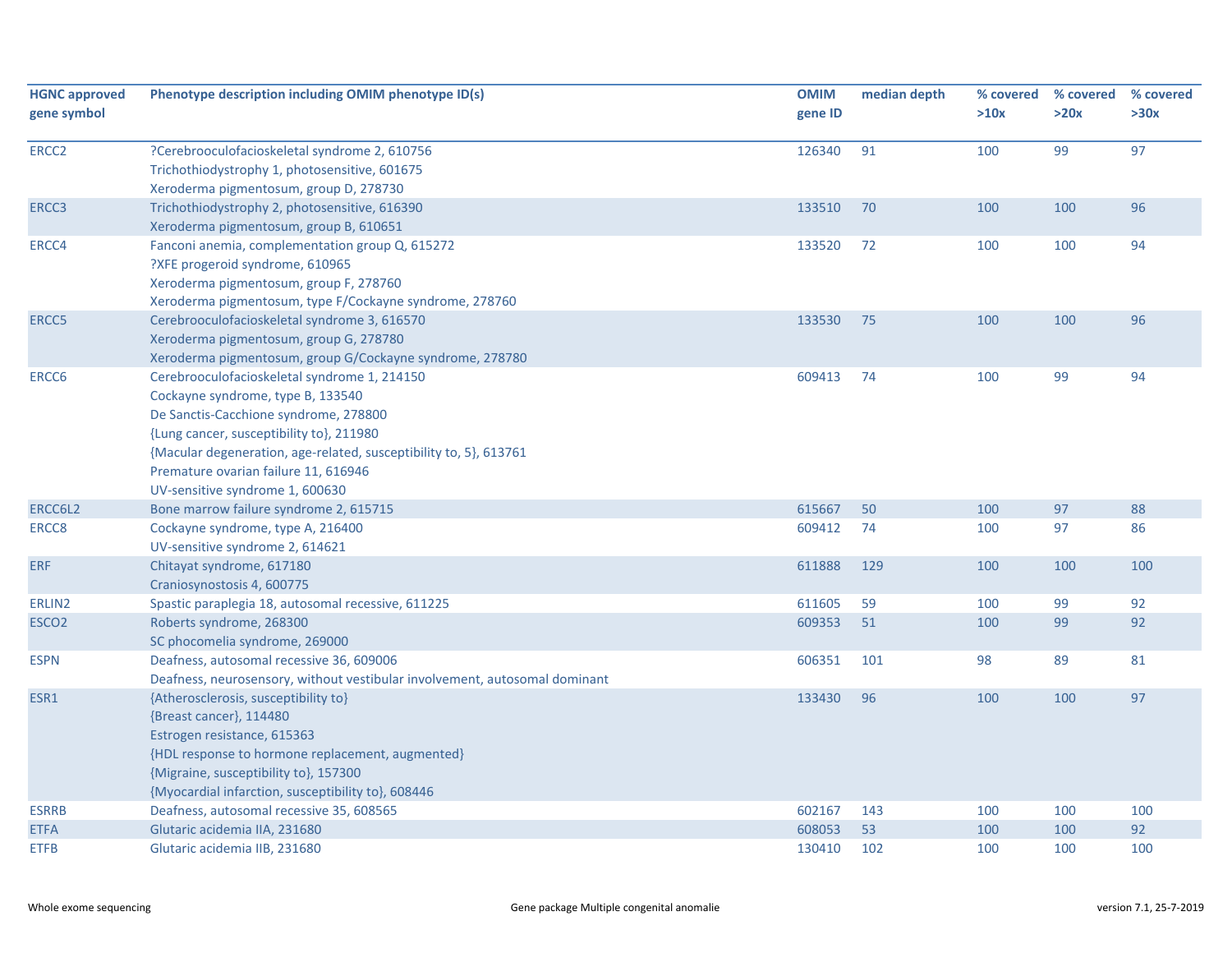| <b>HGNC approved</b> | Phenotype description including OMIM phenotype ID(s)                   | <b>OMIM</b> | median depth | % covered | % covered | % covered |
|----------------------|------------------------------------------------------------------------|-------------|--------------|-----------|-----------|-----------|
| gene symbol          |                                                                        | gene ID     |              | >10x      | >20x      | >30x      |
| <b>ETFDH</b>         | Glutaric acidemia IIC, 231680                                          | 231675      | 73           | 100       | 100       | 97        |
| ETHE1                | Ethylmalonic encephalopathy, 602473                                    | 608451      | 108          | 100       | 100       | 93        |
| ETV6                 | Leukemia, acute myeloid, somatic, 601626                               | 600618      | 107          | 100       | 100       | 98        |
|                      |                                                                        |             |              |           |           |           |
|                      | Thrombocytopenia 5, 616216                                             |             |              |           |           | 93        |
| <b>EVC</b>           | Ellis-van Creveld syndrome, 225500                                     | 604831      | 92           | 96        | 95        |           |
|                      | ?Weyers acrofacial dysostosis, 193530                                  |             |              |           |           |           |
| EVC <sub>2</sub>     | Ellis-van Creveld syndrome, 225500                                     | 607261      | 80           | 100       | 99        | 94        |
|                      | Weyers acrofacial dysostosis, 193530                                   |             |              |           |           |           |
| EWSR1                | Ewing sarcoma, 612219                                                  | 133450      | 63           | 100       | 99        | 90        |
|                      | Neuroepithelioma, 612219                                               |             |              |           |           |           |
| EXOSC3               | Pontocerebellar hypoplasia, type 1B, 614678                            | 606489      | 93           | 100       | 100       | 88        |
| EXPH <sub>5</sub>    | Epidermolysis bullosa, nonspecific, autosomal recessive, 615028        | 612878      | 52           | 100       | 100       | 96        |
| EXT1                 | Chondrosarcoma, 215300                                                 | 608177      | 63           | 100       | 98        | 92        |
|                      | Exostoses, multiple, type 1, 133700                                    |             |              |           |           |           |
| EXT <sub>2</sub>     | Exostoses, multiple, type 2, 133701                                    | 608210      | 89           | 100       | 99        | 94        |
|                      | ?Seizures, scoliosis, and macrocephaly syndrome, 616682                |             |              |           |           |           |
| EXTL3                | Immunoskeletal dysplasia with neurodevelopmental abnormalities, 617425 | 605744      | 133          | 100       | 100       | 100       |
| EYA1                 | Anterior segment anomalies with or without cataract, 602588            | 601653      | 80           | 100       | 100       | 92        |
|                      | Branchiootic syndrome 1, 602588                                        |             |              |           |           |           |
|                      | Branchiootorenal syndrome 1, with or without cataracts, 113650         |             |              |           |           |           |
|                      | ?Otofaciocervical syndrome, 166780                                     |             |              |           |           |           |
| EYA4                 | ?Cardiomyopathy, dilated, 1J, 605362                                   | 603550      | 53           | 100       | 99        | 88        |
|                      | Deafness, autosomal dominant 10, 601316                                |             |              |           |           |           |
| <b>EYS</b>           | Retinitis pigmentosa 25, 602772                                        | 612424      | 62           | 100       | 99        | 94        |
| EZH <sub>2</sub>     | Weaver syndrome, 277590                                                | 601573      | 69           | 100       | 100       | 94        |
| F10                  | Factor X deficiency, 227600                                            | 613872      | 156          | 100       | 99        | 97        |
| F11                  | Factor XI deficiency, autosomal dominant, 612416                       | 264900      | 56           | 100       | 99        | 91        |
|                      | Factor XI deficiency, autosomal recessive, 612416                      |             |              |           |           |           |
| F12                  | Angioedema, hereditary, type III, 610618                               | 610619      | 134          | 100       | 100       | 99        |
|                      | Factor XII deficiency, 234000                                          |             |              |           |           |           |
| F13A1                | Factor XIIIA deficiency, 613225                                        | 134570      | 64           | 100       | 100       | 96        |
|                      | {Myocardial infarction, protection against}, 608446                    |             |              |           |           |           |
|                      | {Venous thrombosis, protection against}, 188050                        |             |              |           |           |           |
| <b>F13B</b>          | Factor XIIIB deficiency, 613235                                        | 134580      | 73           | 100       | 100       | 94        |
|                      |                                                                        |             |              |           |           |           |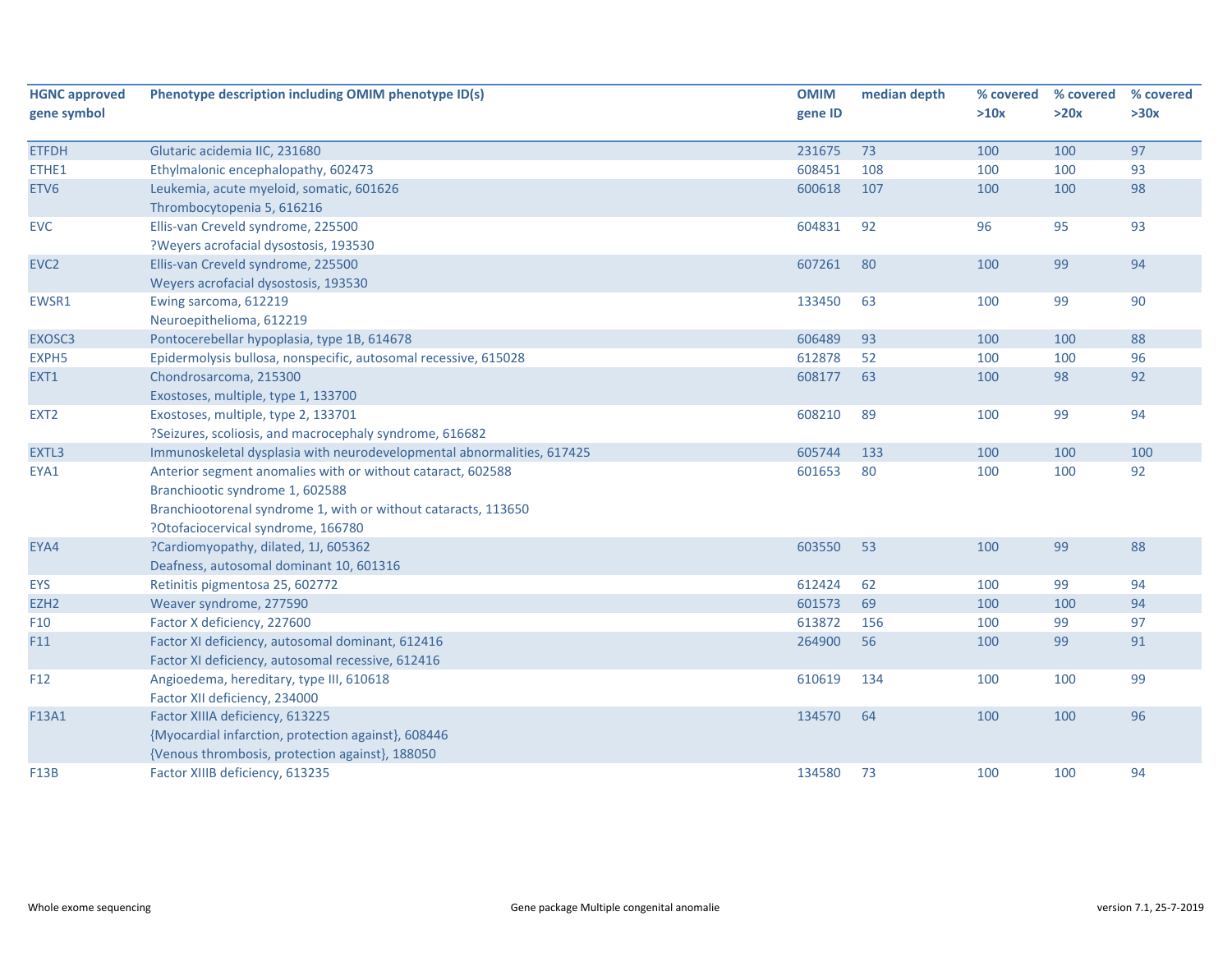| <b>HGNC approved</b><br>gene symbol | Phenotype description including OMIM phenotype ID(s)                                                                                                                                                                                                                                                             | <b>OMIM</b><br>gene ID | median depth | % covered<br>>10x | % covered<br>>20x | % covered<br>>30x |
|-------------------------------------|------------------------------------------------------------------------------------------------------------------------------------------------------------------------------------------------------------------------------------------------------------------------------------------------------------------|------------------------|--------------|-------------------|-------------------|-------------------|
| F <sub>2</sub>                      | Dysprothrombinemia, 613679<br>Hypoprothrombinemia, 613679<br>{Pregnancy loss, recurrent, susceptibility to, 2}, 614390<br>{Stroke, ischemic, susceptibility to}, 601367<br>Thrombophilia due to thrombin defect, 188050                                                                                          | 176930                 | 95           | 100               | 100               | 100               |
| F <sub>5</sub>                      | {Budd-Chiari syndrome}, 600880<br>Factor V deficiency, 227400<br>{Pregnancy loss, recurrent, susceptibility to, 1}, 614389<br>{Stroke, ischemic, susceptibility to}, 601367<br>Thrombophilia due to activated protein C resistance, 188055<br>{Thrombophilia, susceptibility to, due to factor V Leiden}, 188055 | 612309                 | 93           | 100               | 99                | 95                |
| F7                                  | Factor VII deficiency, 227500<br>{Myocardial infarction, decreased susceptibility to}, 608446                                                                                                                                                                                                                    | 613878                 | 134          | 100               | 100               | 100               |
| F8                                  | Hemophilia A, 306700                                                                                                                                                                                                                                                                                             | 300841                 | 38           | 100               | 96                | 72                |
| F <sub>9</sub>                      | {Deep venous thrombosis, protection against}, 300807<br>Hemophilia B, 306900<br>Thrombophilia, X-linked, due to factor IX defect, 300807<br>{Warfarin sensitivity}, 122700                                                                                                                                       | 300746                 | 49           | 100               | 99                | 88                |
| FA <sub>2</sub> H                   | Spastic paraplegia 35, autosomal recessive, 612319                                                                                                                                                                                                                                                               | 611026                 | 73           | 100               | 100               | 95                |
| <b>FADD</b>                         | Infections, recurrent, with encephalopathy, hepatic dysfunction, and cardiovascular malformations, 613759                                                                                                                                                                                                        | 602457                 | 131          | 100               | 100               | 100               |
| <b>FAH</b>                          | Tyrosinemia, type I, 276700                                                                                                                                                                                                                                                                                      | 613871                 | 91           | 100               | 100               | 98                |
| <b>FAM111A</b>                      | Gracile bone dysplasia, 602361<br>Kenny-Caffey syndrome, type 2, 127000                                                                                                                                                                                                                                          | 615292                 | 62           | 100               | 100               | 99                |
| <b>FAM111B</b>                      | Poikiloderma, hereditary fibrosing, with tendon contractures, myopathy, and pulmonary fibrosis, 615704                                                                                                                                                                                                           | 615584                 | 56           | 100               | 100               | 96                |
| <b>FAM126A</b>                      | Leukodystrophy, hypomyelinating, 5, 610532                                                                                                                                                                                                                                                                       | 610531                 | 54           | 100               | 100               | 95                |
| <b>FAM161A</b>                      | Retinitis pigmentosa 28, 606068                                                                                                                                                                                                                                                                                  | 613596                 | 56           | 100               | 99                | 92                |
| FAM20A                              | Amelogenesis imperfecta, type IG (enamel-renal syndrome), 204690                                                                                                                                                                                                                                                 | 611062                 | 118          | 100               | 100               | 100               |
| FAM20C                              | Raine syndrome, 259775                                                                                                                                                                                                                                                                                           | 611061                 | 119          | 100               | 100               | 100               |
| FAM83H                              | Amelogenesis imperfecta, type IIIA, 130900                                                                                                                                                                                                                                                                       | 611927                 | 112          | 100               | 100               | 97                |
| FAN1                                | Interstitial nephritis, karyomegalic, 614817                                                                                                                                                                                                                                                                     | 613534                 | 69           | 100               | 100               | 94                |
| <b>FANCA</b>                        | Fanconi anemia, complementation group A, 227650                                                                                                                                                                                                                                                                  | 607139                 | 97           | 100               | 99                | 94                |
| <b>FANCB</b>                        | Fanconi anemia, complementation group B, 300514                                                                                                                                                                                                                                                                  | 300515                 | 42           | 100               | 96                | 75                |
| <b>FANCC</b>                        | Fanconi anemia, complementation group C, 227645                                                                                                                                                                                                                                                                  | 613899                 | 60           | 100               | 97                | 83                |
| <b>FANCD2</b>                       | Fanconi anemia, complementation group D2, 227646                                                                                                                                                                                                                                                                 | 613984                 | 60           | 100               | 99                | 92                |
| <b>FANCE</b>                        | Fanconi anemia, complementation group E, 600901                                                                                                                                                                                                                                                                  | 613976                 | 119          | 100               | 99                | 91                |
| <b>FANCF</b>                        | Fanconi anemia, complementation group F, 603467                                                                                                                                                                                                                                                                  | 613897                 | 170          | 100               | 100               | 100               |
| <b>FANCG</b>                        | Fanconi anemia, complementation group G, 614082                                                                                                                                                                                                                                                                  | 602956                 | 118          | 100               | 100               | 100               |
| <b>FANCI</b>                        | Fanconi anemia, complementation group I, 609053                                                                                                                                                                                                                                                                  | 611360                 | 59           | 100               | 100               | 94                |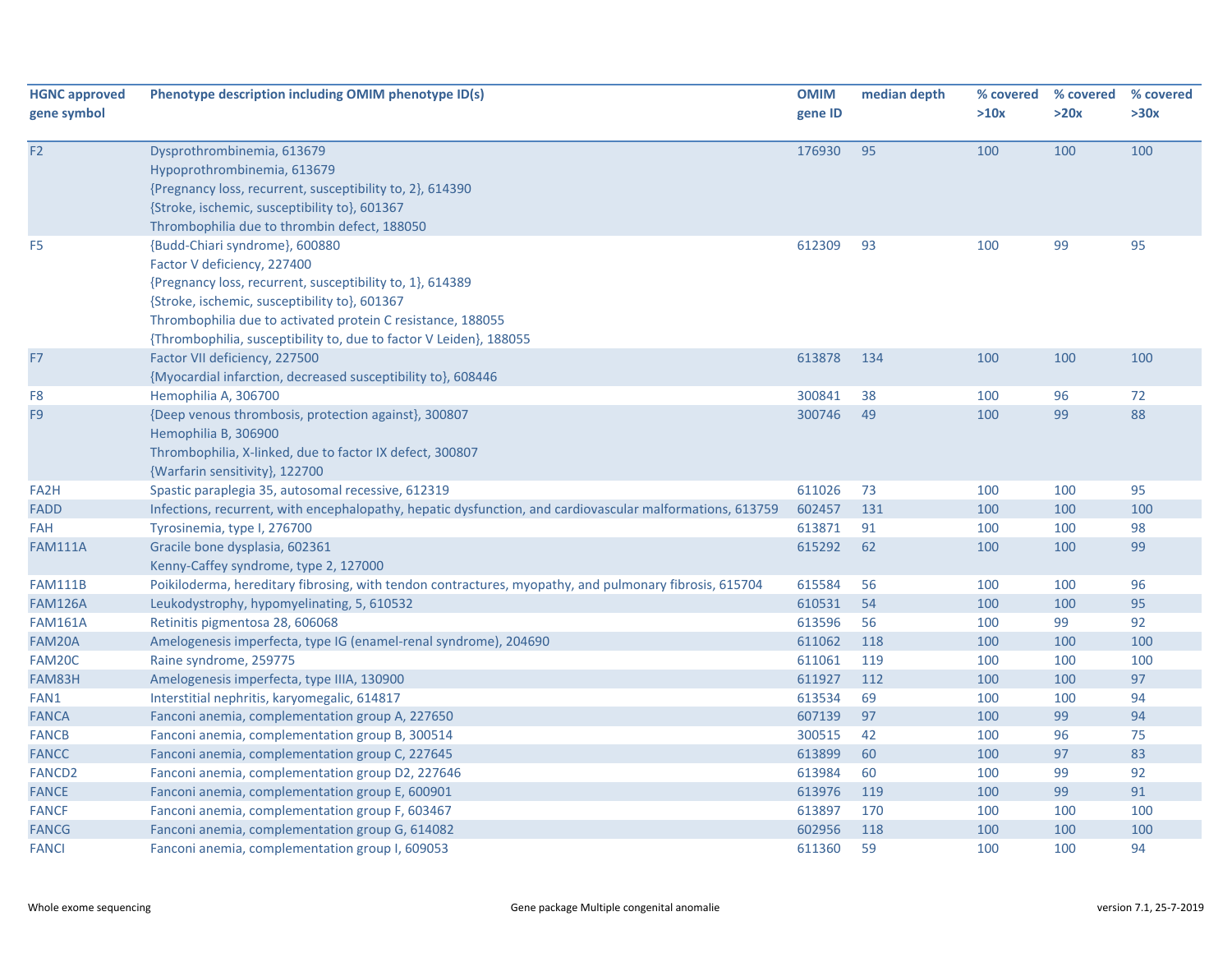| <b>HGNC approved</b> | Phenotype description including OMIM phenotype ID(s)                                | <b>OMIM</b> | median depth |      | % covered % covered | % covered |
|----------------------|-------------------------------------------------------------------------------------|-------------|--------------|------|---------------------|-----------|
| gene symbol          |                                                                                     | gene ID     |              | >10x | >20x                | >30x      |
|                      |                                                                                     |             |              |      |                     |           |
| <b>FANCL</b>         | Fanconi anemia, complementation group L, 614083                                     | 608111      | 49           | 100  | 97                  | 81        |
| <b>FANCM</b>         | No OMIM phenotype                                                                   | 609644      | 63           | 100  | 98                  | 92        |
| FARS2                | Combined oxidative phosphorylation deficiency 14, 614946                            | 611592      | 100          | 100  | 100                 | 98        |
|                      | Spastic paraplegia 77, autosomal recessive, 617046                                  |             |              |      |                     |           |
| <b>FAS</b>           | Autoimmune lymphoproliferative syndrome, type IA, 601859                            | 134637      | 239          | 100  | 99                  | 90        |
|                      | {Autoimmune lymphoproliferative syndrome}, 601859                                   |             |              |      |                     |           |
|                      | Squamous cell carcinoma, burn scar-related, somatic                                 |             |              |      |                     |           |
| <b>FASLG</b>         | Autoimmune lymphoproliferative syndrome, type IB, 601859                            | 134638      | 51           | 100  | 100                 | 97        |
|                      | {Lung cancer, susceptibility to}, 211980                                            |             |              |      |                     |           |
| FAT1                 | No OMIM phenotype                                                                   | 600976      | 63           | 100  | 100                 | 97        |
| FAT4                 | Hennekam lymphangiectasia-lymphedema syndrome 2, 616006                             | 612411      | 78           | 100  | 100                 | 98        |
|                      | Van Maldergem syndrome 2, 615546                                                    |             |              |      |                     |           |
| FBLN1                | Synpolydactyly, 3/3'4, associated with metacarpal and metatarsal synostoses, 608180 | 135820      | 107          | 100  | 100                 | 99        |
| FBLN5                | Cutis laxa, autosomal dominant 2, 614434                                            | 604580      | 91           | 100  | 100                 | 99        |
|                      | Cutis laxa, autosomal recessive, type IA, 219100                                    |             |              |      |                     |           |
|                      | Macular degeneration, age-related, 3, 608895                                        |             |              |      |                     |           |
|                      | Neuropathy, hereditary, with or without age-related macular degeneration, 608895    |             |              |      |                     |           |
| FBN1                 | Acromicric dysplasia, 102370                                                        | 134797      | 175          | 100  | 100                 | 100       |
|                      | Ectopia lentis, familial, 129600                                                    |             |              |      |                     |           |
|                      | Geleophysic dysplasia 2, 614185                                                     |             |              |      |                     |           |
|                      | MASS syndrome, 604308                                                               |             |              |      |                     |           |
|                      | Marfan lipodystrophy syndrome, 616914                                               |             |              |      |                     |           |
|                      | Marfan syndrome, 154700                                                             |             |              |      |                     |           |
|                      | Stiff skin syndrome, 184900                                                         |             |              |      |                     |           |
|                      | Weill-Marchesani syndrome 2, dominant, 608328                                       |             |              |      |                     |           |
| FBN <sub>2</sub>     | Contractural arachnodactyly, congenital, 121050                                     | 612570      | 66           | 100  | 99                  | 94        |
|                      | Macular degeneration, early-onset, 616118                                           |             |              |      |                     |           |
| FBP1                 | Fructose-1,6-bisphosphatase deficiency, 229700                                      | 611570      | 121          | 100  | 100                 | 100       |
| FBXL4                | Mitochondrial DNA depletion syndrome 13 (encephalomyopathic type), 615471           | 605654      | 59           | 100  | 100                 | 96        |
| FBXO38               | Neuronopathy, distal hereditary motor, type IID, 615575                             | 608533      | 72           | 100  | 99                  | 91        |
| FBXO7                | Parkinson disease 15, autosomal recessive, 260300                                   | 605648      | 74           | 100  | 100                 | 96        |
| FCGR3A               | Immunodeficiency 20, 615707                                                         | 146740      | 248          | 100  | 100                 | 97        |
| FCGR3B               | Neutropenia, alloimmune neonatal                                                    | 610665      | 217          | 100  | 100                 | 100       |
| FCN <sub>3</sub>     | Immunodeficiency due to ficolin 3 deficiency, 613860                                | 604973      | 91           | 100  | 100                 | 95        |
| <b>FECH</b>          | Protoporphyria, erythropoietic, 1, 177000                                           | 612386      | 57           | 100  | 100                 | 90        |
| FERMT1               | Kindler syndrome, 173650                                                            | 607900      | 62           | 100  | 96                  | 83        |
| FERMT3               | Leukocyte adhesion deficiency, type III, 612840                                     | 607901      | 109          | 100  | 100                 | 95        |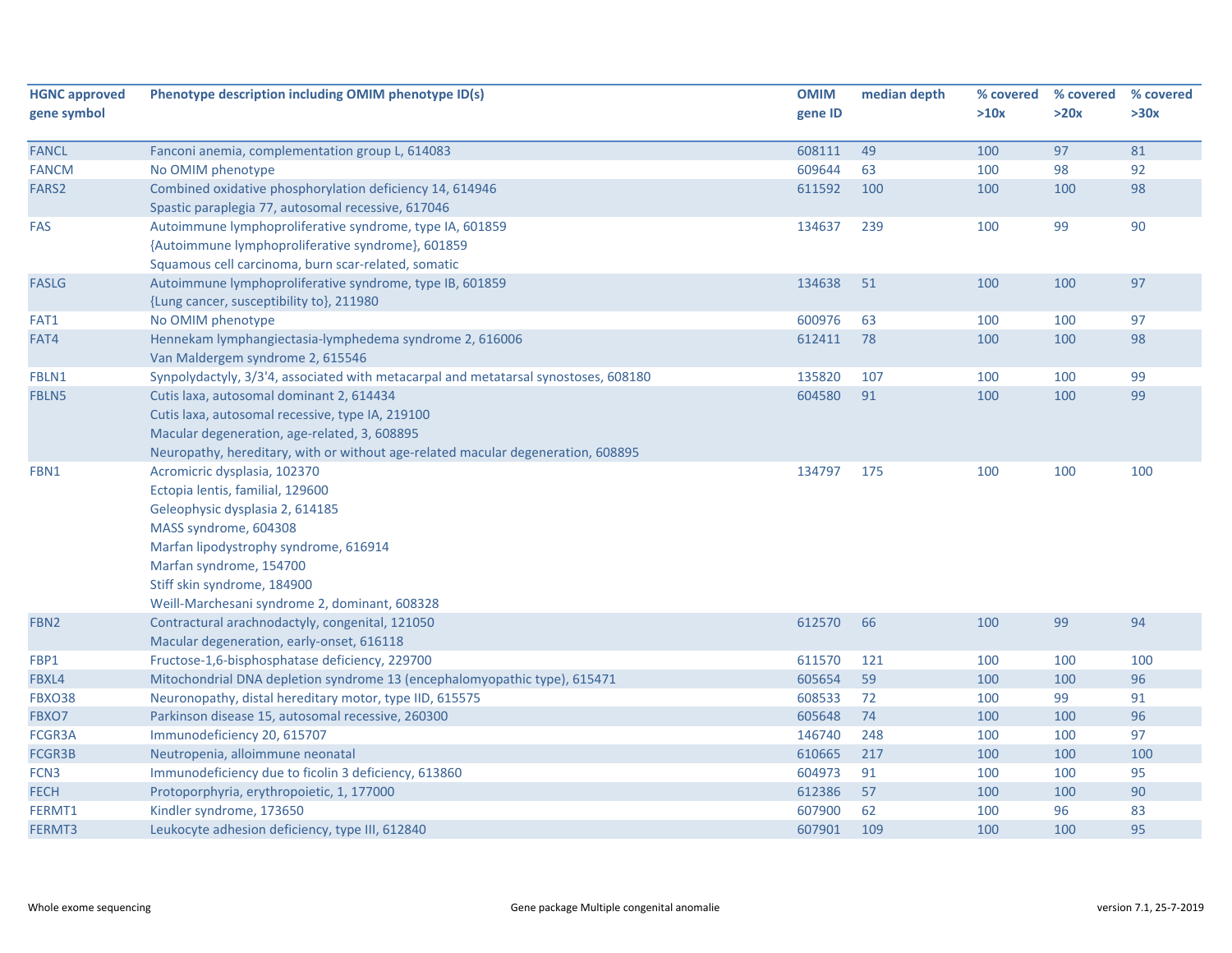| <b>HGNC approved</b><br>gene symbol | Phenotype description including OMIM phenotype ID(s)                                                                                                                                                                                                                          | <b>OMIM</b><br>gene ID | median depth | % covered<br>>10x | % covered<br>>20x | % covered<br>>30x |
|-------------------------------------|-------------------------------------------------------------------------------------------------------------------------------------------------------------------------------------------------------------------------------------------------------------------------------|------------------------|--------------|-------------------|-------------------|-------------------|
| <b>FGA</b>                          | Afibrinogenemia, congenital, 202400<br>Amyloidosis, familial visceral, 105200<br>Dysfibrinogenemia, congenital, 616004<br>Hypodysfibrinogenemia, congenital, 616004                                                                                                           | 134820                 | 95           | 100               | 99                | 96                |
| <b>FGB</b>                          | Afibrinogenemia, congenital, 202400<br>Dysfibrinogenemia, congenital, 616004<br>Hypofibrinogenemia, congenital, 202400                                                                                                                                                        | 134830                 | 66           | 100               | 100               | 96                |
| FGD1                                | Aarskog-Scott syndrome, 305400<br>Mental retardation, X-linked syndromic 16, 305400                                                                                                                                                                                           | 300546                 | 65           | 100               | 99                | 95                |
| FGD4                                | Charcot-Marie-Tooth disease, type 4H, 609311                                                                                                                                                                                                                                  | 611104                 | 57           | 100               | 96                | 87                |
| <b>FGF10</b>                        | Aplasia of lacrimal and salivary glands, 180920<br>LADD syndrome, 149730                                                                                                                                                                                                      | 602115                 | 47           | 100               | 97                | 86                |
| <b>FGF14</b>                        | Spinocerebellar ataxia 27, 609307                                                                                                                                                                                                                                             | 601515                 | 58           | 100               | 100               | 96                |
| <b>FGF16</b>                        | Metacarpal 4-5 fusion, 309630                                                                                                                                                                                                                                                 | 300827                 | 86           | 100               | 100               | 90                |
| <b>FGF17</b>                        | Hypogonadotropic hypogonadism 20 with or without anosmia, 615270                                                                                                                                                                                                              | 603725                 | 128          | 100               | 100               | 100               |
| FGF23                               | Hypophosphatemic rickets, autosomal dominant, 193100<br>Osteomalacia, tumor-induced<br>Tumoral calcinosis, hyperphosphatemic, familial, 2, 617993                                                                                                                             | 605380                 | 86           | 100               | 100               | 96                |
| FGF3                                | Deafness, congenital with inner ear agenesis, microtia, and microdontia, 610706                                                                                                                                                                                               | 164950                 | 118          | 100               | 100               | 100               |
| FGF8                                | Hypogonadotropic hypogonadism 6 with or without anosmia, 612702                                                                                                                                                                                                               | 600483                 | 133          | 100               | 95                | 94                |
| FGF9                                | Multiple synostoses syndrome 3, 612961                                                                                                                                                                                                                                        | 600921                 | 70           | 100               | 100               | 100               |
| FGFR1                               | Encephalocraniocutaneous lipomatosis, 613001<br>Hartsfield syndrome, 615465<br>Hypogonadotropic hypogonadism 2 with or without anosmia, 147950<br>Jackson-Weiss syndrome, 123150<br>Osteoglophonic dysplasia, 166250<br>Pfeiffer syndrome, 101600<br>Trigonocephaly 1, 190440 | 136350                 | 94           | 100               | 100               | 98                |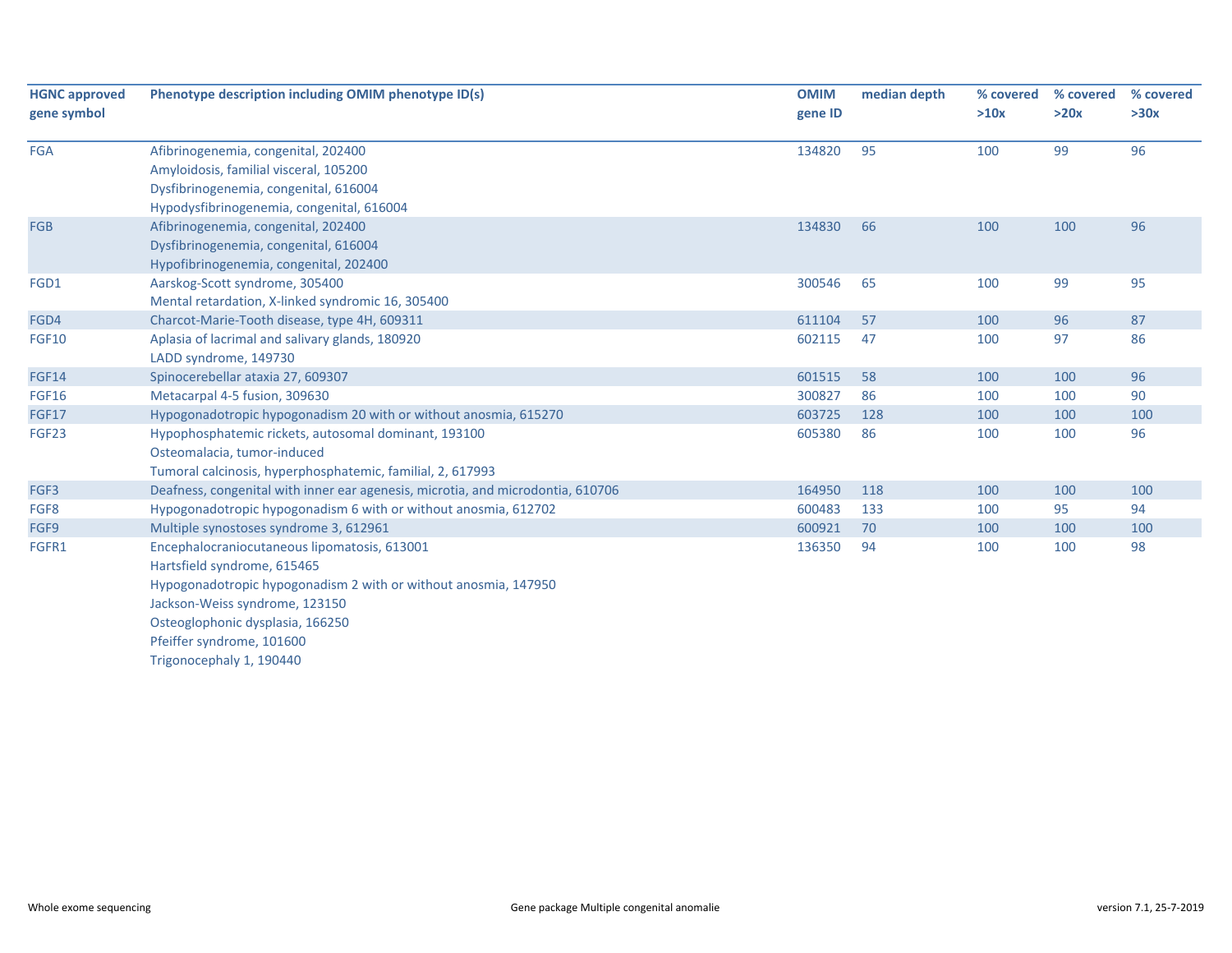| <b>HGNC approved</b><br>gene symbol | Phenotype description including OMIM phenotype ID(s)                                   | <b>OMIM</b><br>gene ID | median depth | % covered<br>>10x | % covered<br>>20x | % covered<br>>30x |
|-------------------------------------|----------------------------------------------------------------------------------------|------------------------|--------------|-------------------|-------------------|-------------------|
| FGFR2                               | Antley-Bixler syndrome without genital anomalies or disordered steroidogenesis, 207410 | 176943                 | 63           | 100               | 99                | 90                |
|                                     | Apert syndrome, 101200                                                                 |                        |              |                   |                   |                   |
|                                     | Beare-Stevenson cutis gyrata syndrome, 123790                                          |                        |              |                   |                   |                   |
|                                     | Bent bone dysplasia syndrome, 614592                                                   |                        |              |                   |                   |                   |
|                                     | Craniofacial-skeletal-dermatologic dysplasia, 101600                                   |                        |              |                   |                   |                   |
|                                     | Craniosynostosis, nonspecific                                                          |                        |              |                   |                   |                   |
|                                     | Crouzon syndrome, 123500                                                               |                        |              |                   |                   |                   |
|                                     | Gastric cancer, somatic, 613659                                                        |                        |              |                   |                   |                   |
|                                     | Jackson-Weiss syndrome, 123150                                                         |                        |              |                   |                   |                   |
|                                     | LADD syndrome, 149730                                                                  |                        |              |                   |                   |                   |
|                                     | Pfeiffer syndrome, 101600                                                              |                        |              |                   |                   |                   |
|                                     | Saethre-Chotzen syndrome, 101400                                                       |                        |              |                   |                   |                   |
|                                     | Scaphocephaly and Axenfeld-Rieger anomaly                                              |                        |              |                   |                   |                   |
|                                     | Scaphocephaly, maxillary retrusion, and mental retardation, 609579                     |                        |              |                   |                   |                   |
| FGFR3                               | Achondroplasia, 100800                                                                 | 134934                 | 112          | 100               | 100               | 99                |
|                                     | Bladder cancer, somatic, 109800                                                        |                        |              |                   |                   |                   |
|                                     | CATSHL syndrome, 610474                                                                |                        |              |                   |                   |                   |
|                                     | Cervical cancer, somatic, 603956                                                       |                        |              |                   |                   |                   |
|                                     | Colorectal cancer, somatic, 114500                                                     |                        |              |                   |                   |                   |
|                                     | Crouzon syndrome with acanthosis nigricans, 612247                                     |                        |              |                   |                   |                   |
|                                     | Hypochondroplasia, 146000                                                              |                        |              |                   |                   |                   |
|                                     | LADD syndrome, 149730                                                                  |                        |              |                   |                   |                   |
|                                     | Muenke syndrome, 602849                                                                |                        |              |                   |                   |                   |
|                                     | Nevus, epidermal, somatic, 162900                                                      |                        |              |                   |                   |                   |
|                                     | SADDAN, 616482                                                                         |                        |              |                   |                   |                   |
|                                     | Spermatocytic seminoma, somatic, 273300                                                |                        |              |                   |                   |                   |
|                                     | Thanatophoric dysplasia, type I, 187600                                                |                        |              |                   |                   |                   |
|                                     | Thanatophoric dysplasia, type II, 187601                                               |                        |              |                   |                   |                   |
| <b>FGG</b>                          | Afibrinogenemia, congenital, 202400                                                    | 134850                 | 59           | 100               | 99                | 91                |
|                                     | Dysfibrinogenemia, congenital, 616004                                                  |                        |              |                   |                   |                   |
|                                     | Hypodysfibrinogenemia, 616004                                                          |                        |              |                   |                   |                   |
|                                     | Hypofibrinogenemia, congenital, 202400                                                 |                        |              |                   |                   |                   |
| FH                                  | Fumarase deficiency, 606812<br>Leiomyomatosis and renal cell cancer, 150800            | 136850                 | 70           | 99                | 94                | 86                |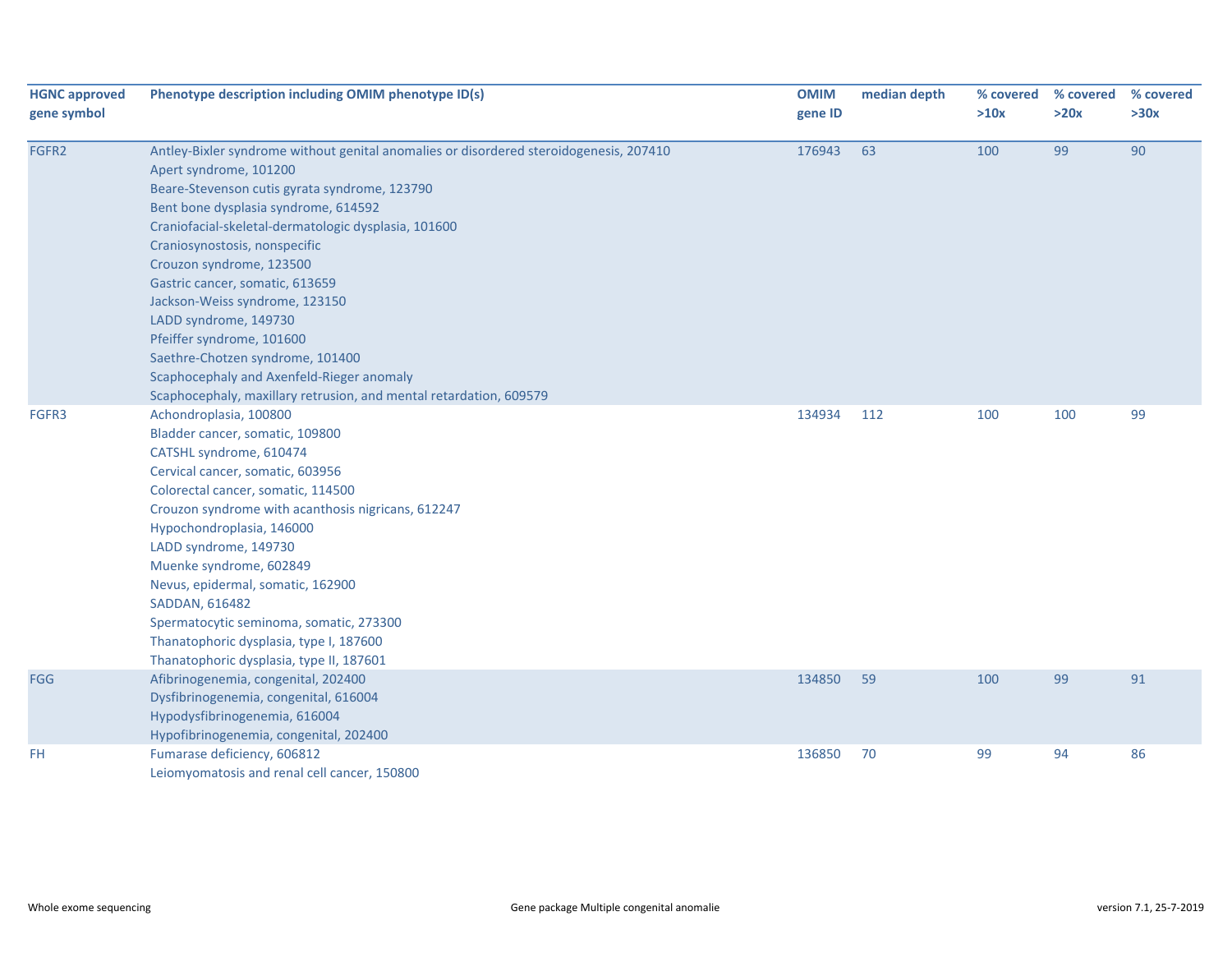| <b>HGNC approved</b><br>gene symbol | Phenotype description including OMIM phenotype ID(s)                                                                                                                                                                                                                                                                                                                                                                     | <b>OMIM</b><br>gene ID | median depth | % covered<br>>10x | % covered<br>>20x | % covered<br>>30x |
|-------------------------------------|--------------------------------------------------------------------------------------------------------------------------------------------------------------------------------------------------------------------------------------------------------------------------------------------------------------------------------------------------------------------------------------------------------------------------|------------------------|--------------|-------------------|-------------------|-------------------|
| FHL1                                | Emery-Dreifuss muscular dystrophy 6, X-linked, 300696<br>Myopathy, X-linked, with postural muscle atrophy, 300696<br>Reducing body myopathy, X-linked 1a, severe, infantile or early childhood onset, 300717<br>Reducing body myopathy, X-linked 1b, with late childhood or adult onset, 300718, X-linked<br>Scapuloperoneal myopathy, X-linked dominant, 300695<br>?Uruguay faciocardiomusculoskeletal syndrome, 300280 | 300163                 | 81           | 100               | 100               | 94                |
| FIG4                                | Amyotrophic lateral sclerosis 11, 612577<br>Charcot-Marie-Tooth disease, type 4J, 611228<br>?Polymicrogyria, bilateral temporooccipital, 612691<br>Yunis-Varon syndrome, 216340                                                                                                                                                                                                                                          | 609390                 | 53           | 100               | 99                | 88                |
| <b>FIGLA</b>                        | Premature ovarian failure 6, 612310                                                                                                                                                                                                                                                                                                                                                                                      | 608697                 | 78           | 100               | 100               | 95                |
| FKBP10                              | Bruck syndrome 1, 259450<br>Osteogenesis imperfecta, type XI, 610968                                                                                                                                                                                                                                                                                                                                                     | 607063                 | 123          | 100               | 100               | 100               |
| FKBP14                              | Ehlers-Danlos syndrome, kyphoscoliotic type, 2, 614557                                                                                                                                                                                                                                                                                                                                                                   | 614505                 | 80           | 100               | 100               | 96                |
| <b>FKRP</b>                         | Muscular dystrophy-dystroglycanopathy (congenital with brain and eye anomalies), type A, 5, 613153<br>Muscular dystrophy-dystroglycanopathy (congenital with or without mental retardation), type B, 5, 606612<br>Muscular dystrophy-dystroglycanopathy (limb-girdle), type C, 5, 607155                                                                                                                                 | 606596                 | 130          | 100               | 100               | 100               |
| <b>FKTN</b>                         | Cardiomyopathy, dilated, 1X, 611615<br>Muscular dystrophy-dystroglycanopathy (congenital with brain and eye anomalies), type A, 4, 253800<br>Muscular dystrophy-dystroglycanopathy (congenital without mental retardation), type B, 4, 613152<br>Muscular dystrophy-dystroglycanopathy (limb-girdle), type C, 4, 611588                                                                                                  | 607440                 | 72           | 100               | 100               | 98                |
| <b>FLCN</b>                         | Birt-Hogg-Dube syndrome, 135150<br>Colorectal cancer, somatic, 114500<br>Pneumothorax, primary spontaneous, 173600<br>Renal carcinoma, chromophobe, somatic, 144700                                                                                                                                                                                                                                                      | 607273                 | 119          | 100               | 100               | 100               |
| <b>FLG</b>                          | {Dermatitis, atopic, susceptibility to, 2}, 605803<br>Ichthyosis vulgaris, 146700                                                                                                                                                                                                                                                                                                                                        | 135940                 | 429          | 100               | 100               | 100               |
| <b>FLNA</b>                         | Cardiac valvular dysplasia, 314400<br>Congenital short bowel syndrome, 300048<br>?FG syndrome 2, 300321<br>Frontometaphyseal dysplasia 1, 305620<br>Heterotopia, periventricular, 300049<br>Intestinal pseudoobstruction, neuronal, 300048<br>Melnick-Needles syndrome, 309350<br>Otopalatodigital syndrome, type I, 311300<br>Otopalatodigital syndrome, type II, 304120<br>Terminal osseous dysplasia, 300244          | 300017                 | 98           | 100               | 100               | 99                |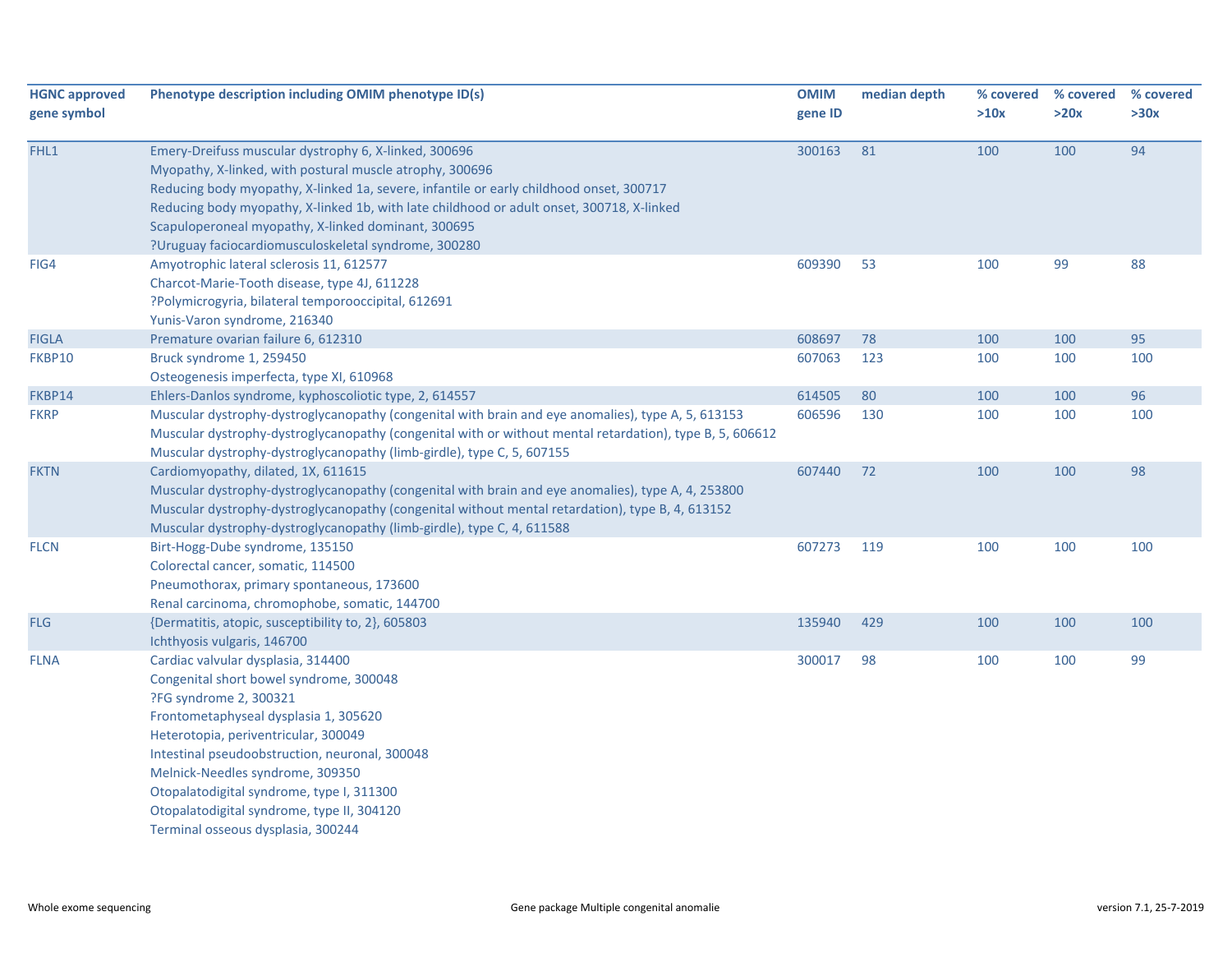| <b>HGNC approved</b><br>gene symbol | Phenotype description including OMIM phenotype ID(s)                                                                                                                                | <b>OMIM</b><br>gene ID | median depth | % covered<br>>10x | % covered<br>>20x | % covered<br>>30x |
|-------------------------------------|-------------------------------------------------------------------------------------------------------------------------------------------------------------------------------------|------------------------|--------------|-------------------|-------------------|-------------------|
| <b>FLNB</b>                         | Atelosteogenesis, type I, 108720<br>Atelosteogenesis, type III, 108721<br>Boomerang dysplasia, 112310<br>Larsen syndrome, 150250<br>Spondylocarpotarsal synostosis syndrome, 272460 | 603381                 | 100          | 100               | 100               | 97                |
| <b>FLNC</b>                         | Cardiomyopathy, familial hypertrophic, 26<br>Cardiomyopathy, familial restrictive 5, 617047<br>Myopathy, distal, 4, 614065<br>Myopathy, myofibrillar, 5, 609524                     | 102565                 | 124          | 100               | 100               | 99                |
| FLRT3                               | Hypogonadotropic hypogonadism 21 with anosmia, 615271                                                                                                                               | 604808                 | 61           | 100               | 100               | 100               |
| FLT3                                | Leukemia, acute lymphoblastic, somatic, 613065<br>Leukemia, acute myeloid, reduced survival in, somatic, 601626<br>Leukemia, acute myeloid, somatic, 601626                         | 136351                 | 60           | 100               | 99                | 86                |
| FLT4                                | Hemangioma, capillary infantile, somatic, 602089<br>Lymphedema, hereditary, IA, 153100                                                                                              | 136352                 | 124          | 100               | 100               | 100               |
| FLVCR1                              | Ataxia, posterior column, with retinitis pigmentosa, 609033                                                                                                                         | 609144                 | 87           | 100               | 99                | 93                |
| <b>FLVCR2</b>                       | Proliferative vasculopathy and hydranencephaly-hydrocephaly syndrome, 225790                                                                                                        | 610865                 | 128          | 100               | 100               | 96                |
| FMO <sub>3</sub>                    | Trimethylaminuria, 602079                                                                                                                                                           | 136132                 | 59           | 100               | 99                | 92                |
| FMR1                                | Fragile X syndrome, 300624<br>Fragile X tremor/ataxia syndrome, 300623<br>Premature ovarian failure 1, 311360                                                                       | 309550                 | 34           | 100               | 89                | 59                |
| FN1                                 | Glomerulopathy with fibronectin deposits 2, 601894<br>Plasma fibronectin deficiency, 614101<br>Spondylometaphyseal dysplasia, corner fracture type, 184255                          | 135600                 | 69           | 100               | 99                | 93                |
| FOLR1                               | Neurodegeneration due to cerebral folate transport deficiency, 613068                                                                                                               | 136430                 | 96           | 100               | 100               | 100               |
| FOXC1                               | Anterior segment dysgenesis 3, multiple subtypes, 601631<br>Axenfeld-Rieger syndrome, type 3, 602482                                                                                | 601090                 | 72           | 100               | 96                | 90                |
| FOXC <sub>2</sub>                   | Lymphedema-distichiasis syndrome, 153400<br>Lymphedema-distichiasis syndrome with renal disease and diabetes mellitus, 153400                                                       | 602402                 | 121          | 100               | 100               | 100               |
| FOXE1                               | Bamforth-Lazarus syndrome, 241850<br>{Thyroid cancer, nonmedullary, 4}, 616534                                                                                                      | 602617                 | 118          | 100               | 100               | 98                |
| FOXE3                               | Anterior segment dysgenesis 2, multiple subtypes, 610256<br>{Aortic aneurysm, familial thoracic 11, susceptibility to}, 617349<br>Cataract 34, multiple types, 612968               | 601094                 | 60           | 88                | 78                | 70                |
| FOXF1                               | Alveolar capillary dysplasia with misalignment of pulmonary veins, 265380                                                                                                           | 601089                 | 140          | 100               | 100               | 100               |
| FOXG1                               | Rett syndrome, congenital variant, 613454                                                                                                                                           | 164874                 | 103          | 98                | 91                | 83                |
| FOXI1                               | Enlarged vestibular aqueduct, 600791                                                                                                                                                | 601093                 | 135          | 100               | 100               | 100               |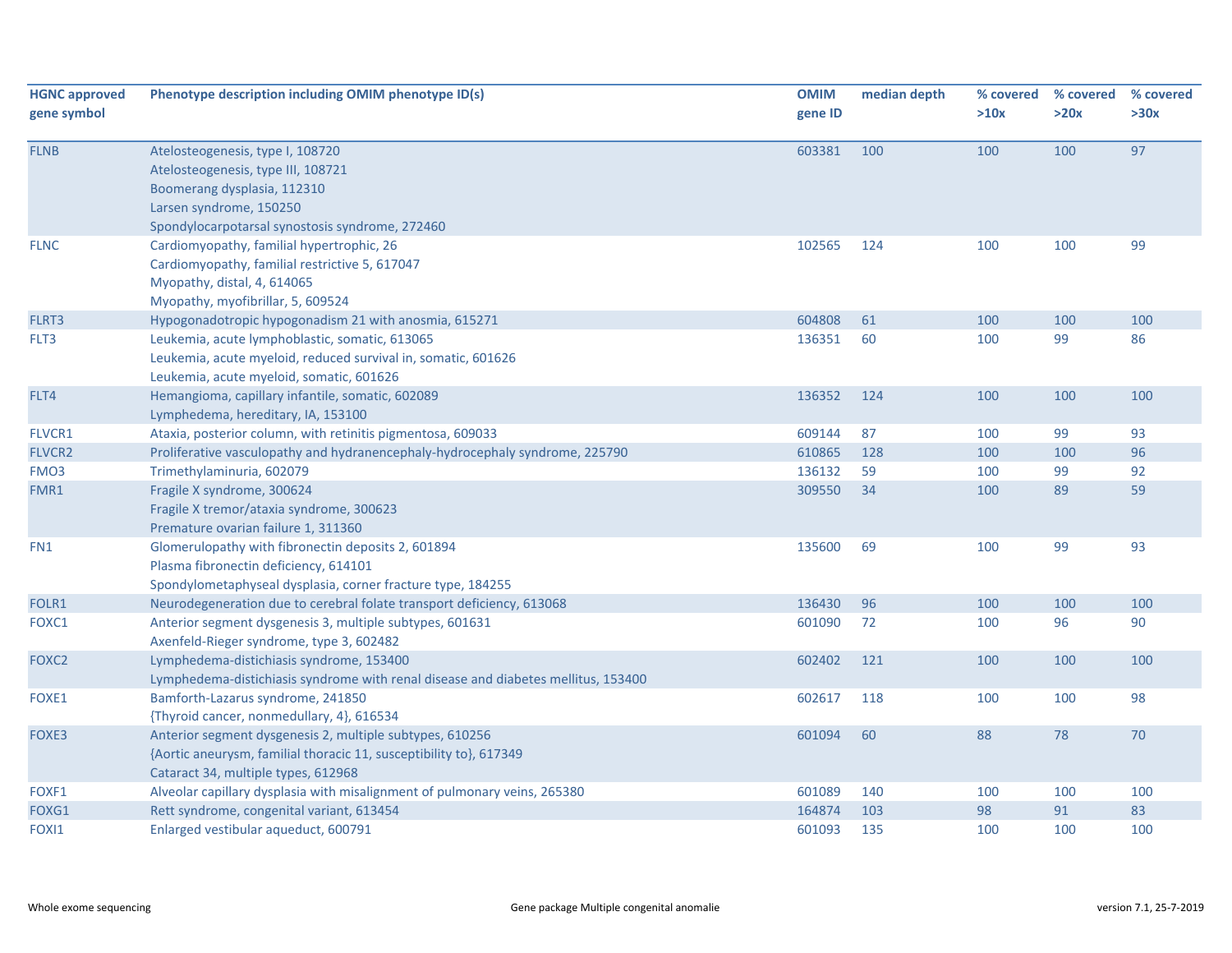| <b>HGNC approved</b><br>gene symbol | Phenotype description including OMIM phenotype ID(s)                                                                                                                          | <b>OMIM</b><br>gene ID | median depth | % covered<br>>10x | % covered<br>>20x | % covered<br>>30x |
|-------------------------------------|-------------------------------------------------------------------------------------------------------------------------------------------------------------------------------|------------------------|--------------|-------------------|-------------------|-------------------|
| FOXL <sub>2</sub>                   | Blepharophimosis, epicanthus inversus, and ptosis, type 1, 110100<br>Blepharophimosis, epicanthus inversus, and ptosis, type 2, 110100<br>Premature ovarian failure 3, 608996 | 605597                 | 112          | 100               | 95                | 89                |
| FOXN1                               | T-cell immunodeficiency, congenital alopecia, and nail dystrophy, 601705                                                                                                      | 600838                 | 119          | 100               | 100               | 100               |
| FOXO1                               | Rhabdomyosarcoma, alveolar, 268220                                                                                                                                            | 136533                 | 88           | 100               | 99                | 96                |
| FOXP1                               | Mental retardation with language impairment and with or without autistic features, 613670                                                                                     | 605515                 | 72           | 100               | 100               | 96                |
| FOXP2                               | Speech-language disorder-1, 602081                                                                                                                                            | 605317                 | 58           | 100               | 100               | 93                |
| FOXP3                               | {Diabetes mellitus, type I, susceptibility to}, 222100<br>Immunodysregulation, polyendocrinopathy, and enteropathy, X-linked, 304790                                          | 300292                 | 60           | 100               | 99                | 90                |
| FOXRED1                             | Leigh syndrome due to mitochondrial complex I deficiency, 256000<br>Mitochondrial complex I deficiency, 252010                                                                | 613622                 | 85           | 100               | 100               | 100               |
| FRAS1                               | Fraser syndrome 1, 219000                                                                                                                                                     | 607830                 | 70           | 100               | 99                | 94                |
| FREM1                               | Bifid nose with or without anorectal and renal anomalies, 608980<br>Manitoba oculotrichoanal syndrome, 248450<br>Trigonocephaly 2, 614485                                     | 608944                 | 72           | 100               | 100               | 96                |
| FREM2                               | Fraser syndrome 2, 617666                                                                                                                                                     | 608945                 | 93           | 100               | 100               | 98                |
| FRMD7                               | Nystagmus 1, congenital, X-linked, 310700, X-linked<br>Nystagmus, infantile periodic alternating, X-linked, 310700                                                            | 300628                 | 42           | 100               | 96                | 81                |
| FSCN <sub>2</sub>                   | Retinitis pigmentosa 30, 607921                                                                                                                                               | 607643                 | 133          | 100               | 100               | 100               |
| <b>FSHB</b>                         | Hypogonadotropic hypogonadism 24 without anosmia, 229070                                                                                                                      | 136530                 | 69           | 100               | 100               | 100               |
| <b>FSHR</b>                         | Ovarian dysgenesis 1, 233300<br>Ovarian hyperstimulation syndrome, 608115<br>Ovarian response to FSH stimulation, 276400                                                      | 136435                 | 58           | 100               | 100               | 94                |
| <b>FTCD</b>                         | Glutamate formiminotransferase deficiency, 229100                                                                                                                             | 606806                 | 93           | 99                | 96                | 93                |
| FTL.                                | Hyperferritinemia-cataract syndrome, 600886<br>L-ferritin deficiency, dominant and recessive, 615604<br>Neurodegeneration with brain iron accumulation 3, 606159              | 134790                 | 137          | 100               | 100               | 100               |
| <b>FTO</b>                          | Growth retardation, developmental delay, facial dysmorphism, 612938<br>{Obesity, susceptibility to, BMIQ14}, 612460                                                           | 610966                 | 73           | 100               | 100               | 95                |
| FTSJ1                               | Mental retardation, X-linked 9/44, 309549                                                                                                                                     | 300499                 | 77           | 100               | 99                | 90                |
| FUCA1                               | Fucosidosis, 230000                                                                                                                                                           | 612280                 | 79           | 100               | 100               | 94                |
| <b>FUS</b>                          | Amyotrophic lateral sclerosis 6, with or without frontotemporal dementia, 608030<br>Essential tremor, hereditary, 4, 614782                                                   | 137070                 | 65           | 100               | 100               | 97                |
| FUT6                                | Fucosyltransferase 6 deficiency, 613852                                                                                                                                       | 136836                 | 229          | 100               | 100               | 100               |
| <b>FUZ</b>                          | Neural tube defects, 182940                                                                                                                                                   | 610622                 | 94           | 100               | 100               | 100               |
| <b>FXN</b>                          | Friedreich ataxia, 229300<br>Friedreich ataxia with retained reflexes, 229300                                                                                                 | 606829                 | 36           | 100               | 82                | 54                |
| FXYD <sub>2</sub>                   | Hypomagnesemia 2, renal, 154020                                                                                                                                               | 601814                 | 89           | 100               | 100               | 100               |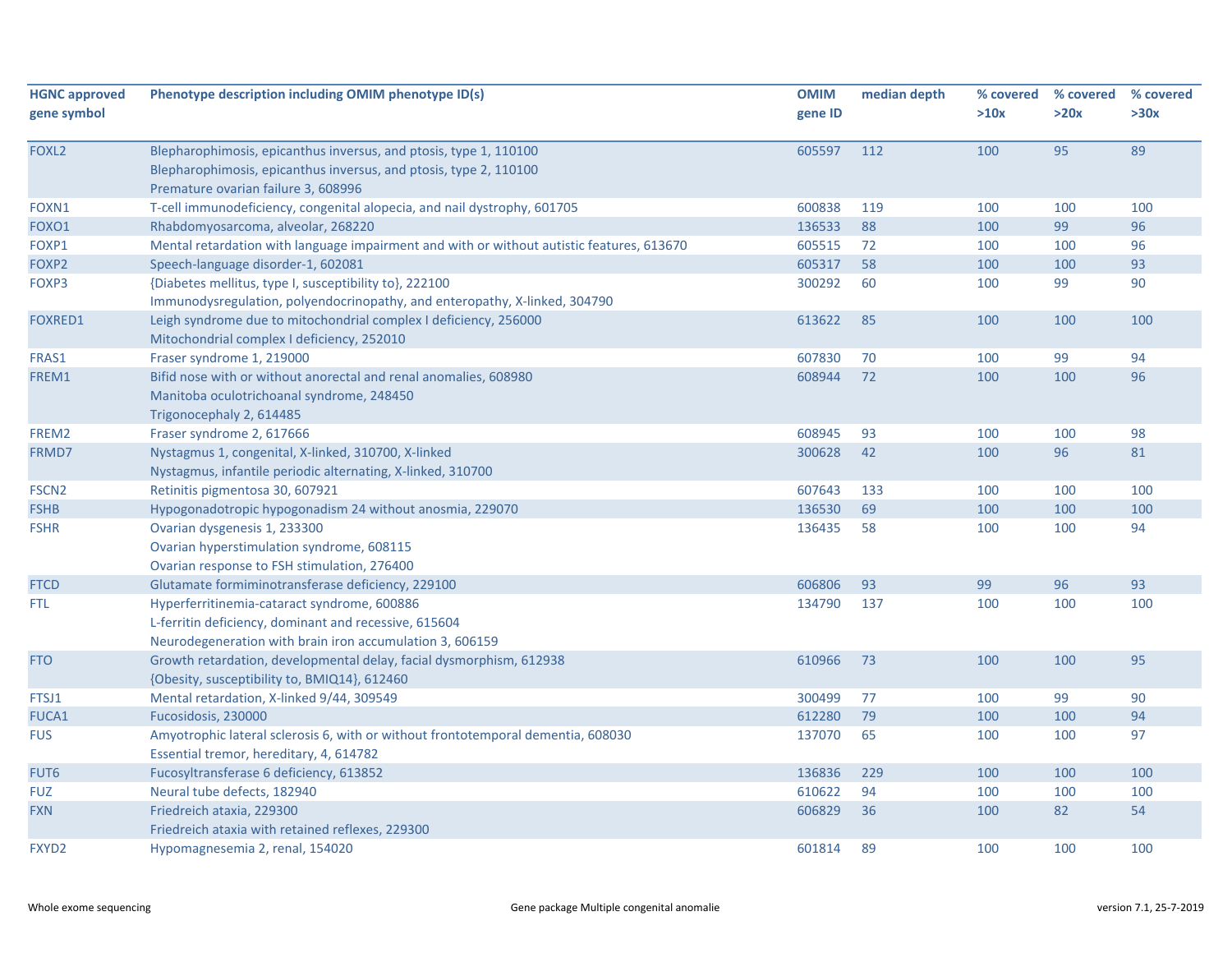| <b>HGNC approved</b> | Phenotype description including OMIM phenotype ID(s)                              | <b>OMIM</b> | median depth | % covered | % covered | % covered |
|----------------------|-----------------------------------------------------------------------------------|-------------|--------------|-----------|-----------|-----------|
| gene symbol          |                                                                                   | gene ID     |              | >10x      | >20x      | >30x      |
| FYCO1                |                                                                                   | 607182      |              | 100       | 100       | 98        |
| FZD4                 | Cataract 18, autosomal recessive, 610019<br>Exudative vitreoretinopathy 1, 133780 | 604579      | 113<br>74    | 100       | 100       | 97        |
|                      | Retinopathy of prematurity, 133780                                                |             |              |           |           |           |
| FZD <sub>6</sub>     | Nail disorder, nonsyndromic congenital, 10, (claw-shaped nails), 614157           | 603409      | 53           | 100       | 99        | 94        |
| G6PC                 | Glycogen storage disease la, 232200                                               | 613742      | 96           | 100       | 100       | 100       |
| G6PC3                | Dursun syndrome, 612541                                                           | 611045      | 96           | 100       | 100       | 100       |
|                      | Neutropenia, severe congenital 4, autosomal recessive, 612541                     |             |              |           |           |           |
| G6PD                 | Hemolytic anemia, G6PD deficient (favism), 300908                                 | 305900      | 90           | 100       | 100       | 99        |
|                      | {Resistance to malaria due to G6PD deficiency}, 611162                            |             |              |           |           |           |
| GAA                  | Glycogen storage disease II, 232300                                               | 606800      | 140          | 100       | 100       | 100       |
| GABRA1               | {Epilepsy, childhood absence, susceptibility to, 4}, 611136                       | 137160      | 63           | 100       | 100       | 96        |
|                      | {Epilepsy, juvenile myoclonic, susceptibility to, 5}, 611136                      |             |              |           |           |           |
|                      | Epileptic encephalopathy, early infantile, 19, 615744                             |             |              |           |           |           |
| GABRB3               | {Epilepsy, childhood absence, susceptibility to, 5}, 612269                       | 137192      | 85           | 100       | 99        | 97        |
|                      | Epileptic encephalopathy, early infantile, 43, 617113                             |             |              |           |           |           |
| GABRG2               | {Epilepsy, childhood absence, susceptibility to, 2}, 607681                       | 137164      | 63           | 98        | 92        | 89        |
|                      | Epilepsy, generalized, with febrile seizures plus, type 3, 611277                 |             |              |           |           |           |
|                      | Febrile seizures, familial, 8, 611277                                             |             |              |           |           |           |
| GAD1                 | ?Cerebral palsy, spastic quadriplegic, 1, 603513                                  | 605363      | 78           | 100       | 100       | 96        |
| <b>GALC</b>          | Krabbe disease, 245200                                                            | 606890      | 47           | 100       | 97        | 82        |
| <b>GALE</b>          | Galactose epimerase deficiency, 230350                                            | 606953      | 109          | 100       | 100       | 100       |
| GALK1                | Galactokinase deficiency with cataracts, 230200                                   | 604313      | 133          | 100       | 100       | 98        |
| <b>GALNS</b>         | Mucopolysaccharidosis IVA, 253000                                                 | 612222      | 76           | 100       | 98        | 93        |
| GALNT3               | Tumoral calcinosis, hyperphosphatemic, familial, 1, 211900                        | 601756      | 60           | 100       | 100       | 95        |
| <b>GALT</b>          | Galactosemia, 230400                                                              | 606999      | 146          | 100       | 100       | 100       |
| <b>GAMT</b>          | Cerebral creatine deficiency syndrome 2, 612736                                   | 601240      | 80           | 100       | 99        | 95        |
| <b>GAN</b>           | Giant axonal neuropathy-1, 256850                                                 | 605379      | 77           | 100       | 100       | 97        |
| <b>GARS</b>          | Charcot-Marie-Tooth disease, type 2D, 601472                                      | 600287      | 61           | 100       | 99        | 92        |
|                      | Neuropathy, distal hereditary motor, type VA, 600794                              |             |              |           |           |           |
| GATA1                | Anemia, X-linked, with/without neutropenia and/or platelet abnormalities, 300835  | 305371      | 72           | 100       | 100       | 95        |
|                      | Leukemia, megakaryoblastic, with or without Down syndrome, somatic, 190685        |             |              |           |           |           |
|                      | Thrombocytopenia with beta-thalassemia, X-linked, 314050                          |             |              |           |           |           |
|                      | Thrombocytopenia, X-linked, with or without dyserythropoietic anemia, 300367      |             |              |           |           |           |
| GATA2                | Emberger syndrome, 614038                                                         | 137295      | 97           | 100       | 100       | 100       |
|                      | Immunodeficiency 21, 614172                                                       |             |              |           |           |           |
|                      | {Leukemia, acute myeloid, susceptibility to}, 601626                              |             |              |           |           |           |
|                      | {Myelodysplastic syndrome, susceptibility to}, 614286                             |             |              |           |           |           |
| GATA3                | Hypoparathyroidism, sensorineural deafness, and renal dysplasia, 146255           | 131320      | 158          | 100       | 100       | 100       |
|                      |                                                                                   |             |              |           |           |           |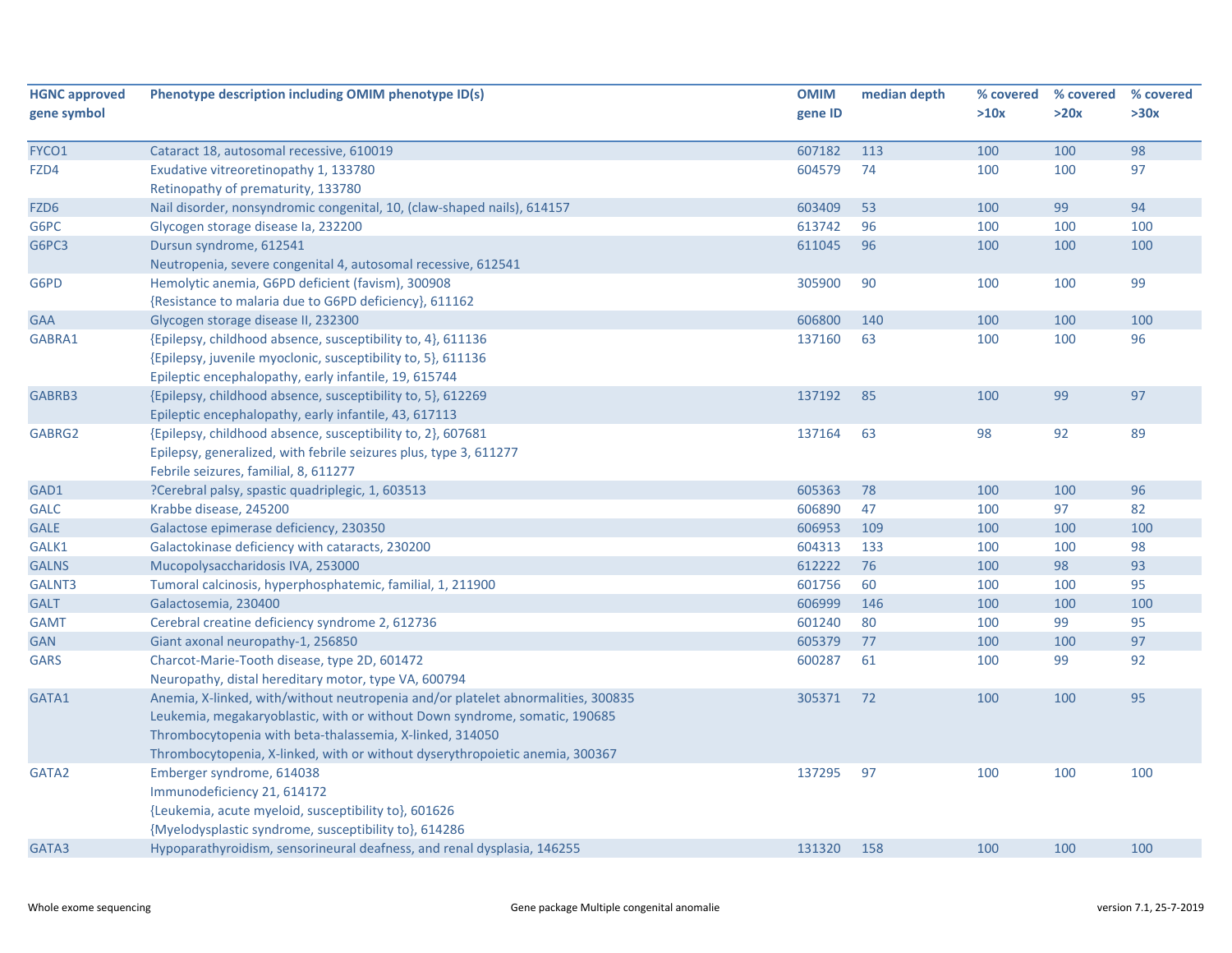| <b>HGNC approved</b> | Phenotype description including OMIM phenotype ID(s)                         | <b>OMIM</b> | median depth | % covered | % covered | % covered |
|----------------------|------------------------------------------------------------------------------|-------------|--------------|-----------|-----------|-----------|
| gene symbol          |                                                                              | gene ID     |              | >10x      | >20x      | >30x      |
| GATA4                | Atrial septal defect 2, 607941                                               | 600576      | 71           | 100       | 88        | 78        |
|                      | Atrioventricular septal defect 4, 614430                                     |             |              |           |           |           |
|                      | ?Testicular anomalies with or without congenital heart disease, 615542       |             |              |           |           |           |
|                      | Tetralogy of Fallot, 187500                                                  |             |              |           |           |           |
|                      | Ventricular septal defect 1, 614429                                          |             |              |           |           |           |
| GATA5                | Congenital heart defects, multiple types, 5, 617912                          | 611496      | 77           | 100       | 99        | 96        |
| GATA6                | Atrial septal defect 9, 614475                                               | 601656      | 110          | 100       | 93        | 87        |
|                      | Atrioventricular septal defect 5, 614474                                     |             |              |           |           |           |
|                      | Pancreatic agenesis and congenital heart defects, 600001                     |             |              |           |           |           |
|                      | Persistent truncus arteriosus, 217095                                        |             |              |           |           |           |
|                      | Tetralogy of Fallot, 187500                                                  |             |              |           |           |           |
| GATAD1               | ?Cardiomyopathy, dilated, 2B, 614672                                         | 614518      | 66           | 100       | 100       | 93        |
| GATAD2B              | Mental retardation, autosomal dominant 18, 615074                            | 614998      | 61           | 100       | 100       | 97        |
| <b>GATM</b>          | Cerebral creatine deficiency syndrome 3, 612718                              | 602360      | 56           | 100       | 100       | 93        |
| <b>GBA</b>           | Gaucher disease, perinatal lethal, 608013                                    | 606463      | 173          | 100       | 100       | 100       |
|                      | Gaucher disease, type I, 230800                                              |             |              |           |           |           |
|                      | Gaucher disease, type II, 230900                                             |             |              |           |           |           |
|                      | Gaucher disease, type III, 231000                                            |             |              |           |           |           |
|                      | Gaucher disease, type IIIC, 231005                                           |             |              |           |           |           |
|                      | {Lewy body dementia, susceptibility to}, 127750                              |             |              |           |           |           |
|                      | {Parkinson disease, late-onset, susceptibility to}, 168600                   |             |              |           |           |           |
| GBA2                 | Spastic paraplegia 46, autosomal recessive, 614409                           | 609471      | 129          | 100       | 100       | 100       |
| GBE1                 | Glycogen storage disease IV, 232500                                          | 607839      | 55           | 100       | 97        | 83        |
|                      | Polyglucosan body disease, adult form, 263570                                |             |              |           |           |           |
| <b>GCDH</b>          | Glutaricaciduria, type I, 231670                                             | 608801      | 104          | 100       | 100       | 100       |
| GCH1                 | Dystonia, DOPA-responsive, with or without hyperphenylalaninemia, 128230     | 600225      | 49           | 100       | 100       | 91        |
|                      | Hyperphenylalaninemia, BH4-deficient, B, 233910                              |             |              |           |           |           |
| <b>GCK</b>           | Diabetes mellitus, noninsulin-dependent, late onset, 125853                  | 138079      | 117          | 100       | 100       | 100       |
|                      | Diabetes mellitus, permanent neonatal, 606176                                |             |              |           |           |           |
|                      | Hyperinsulinemic hypoglycemia, familial, 3, 602485                           |             |              |           |           |           |
|                      | MODY, type II, 125851                                                        |             |              |           |           |           |
| <b>GCLC</b>          | Hemolytic anemia due to gamma-glutamylcysteine synthetase deficiency, 230450 | 606857      | 76           | 100       | 100       | 93        |
|                      | {Myocardial infarction, susceptibility to}, 608446                           |             |              |           |           |           |
| GCM <sub>2</sub>     | Hyperparathyroidism 4, 617343                                                | 603716      | 76           | 100       | 100       | 99        |
|                      | Hypoparathyroidism, familial isolated, 146200                                |             |              |           |           |           |
| GCNT <sub>2</sub>    | Adult i phenotype without cataract, 110800                                   | 600429      | 69           | 100       | 99        | 96        |
|                      | [Blood group, li], 110800                                                    |             |              |           |           |           |
|                      | Cataract 13 with adult i phenotype, 116700                                   |             |              |           |           |           |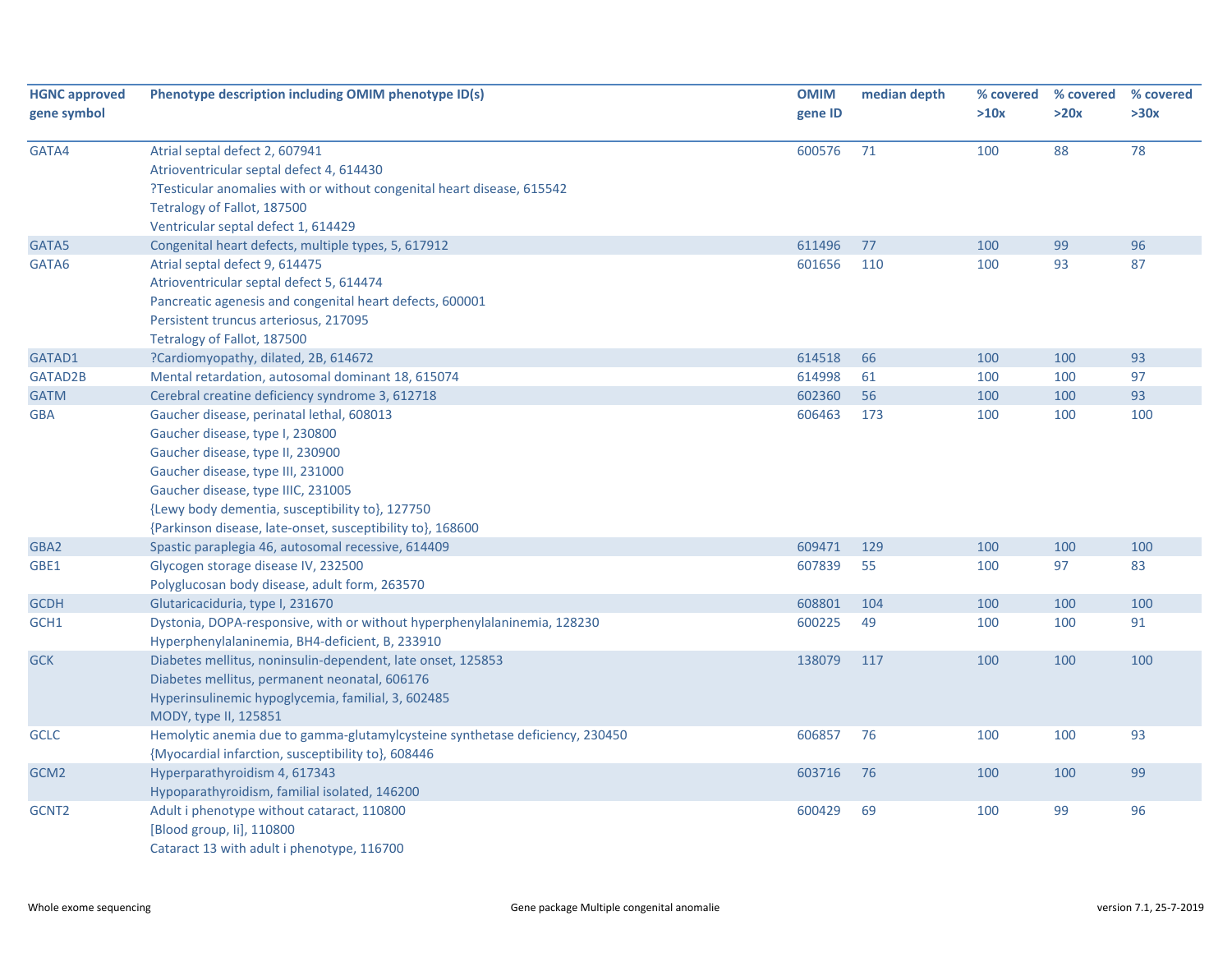| <b>HGNC approved</b><br>gene symbol | Phenotype description including OMIM phenotype ID(s)                                                  | <b>OMIM</b><br>gene ID | median depth | % covered<br>>10x | % covered<br>>20x | % covered<br>>30x |
|-------------------------------------|-------------------------------------------------------------------------------------------------------|------------------------|--------------|-------------------|-------------------|-------------------|
| <b>GCSH</b>                         | ?Glycine encephalopathy, 605899                                                                       | 238330                 | 88           | 100               | 91                | 63                |
| GDAP1                               | Charcot-Marie-Tooth disease, axonal, type 2K, 607831                                                  | 606598                 | 65           | 100               | 100               | 100               |
|                                     | Charcot-Marie-Tooth disease, axonal, with vocal cord paresis, 607706                                  |                        |              |                   |                   |                   |
|                                     | Charcot-Marie-Tooth disease, recessive intermediate, A, 608340                                        |                        |              |                   |                   |                   |
|                                     | Charcot-Marie-Tooth disease, type 4A, 214400                                                          |                        |              |                   |                   |                   |
| GDF1                                | Congenital heart defects, multiple types, 6, 613854                                                   | 602880                 | 68           | 100               | 93                | 81                |
|                                     | Right atrial isomerism (Ivemark), 208530                                                              |                        |              |                   |                   |                   |
| GDF <sub>2</sub>                    | Telangiectasia, hereditary hemorrhagic, type 5, 615506                                                | 605120                 | 111          | 100               | 100               | 100               |
| GDF3                                | Klippel-Feil syndrome 3, autosomal dominant, 613702                                                   | 606522                 | 105          | 100               | 100               | 100               |
|                                     | Microphthalmia with coloboma 6, 613703                                                                |                        |              |                   |                   |                   |
|                                     | Microphthalmia, isolated 7, 613704                                                                    |                        |              |                   |                   |                   |
| GDF5                                | ?Acromesomelic dysplasia, Hunter-Thompson type, 201250                                                | 601146                 | 139          | 100               | 100               | 100               |
|                                     | Brachydactyly, type A1, C, 615072                                                                     |                        |              |                   |                   |                   |
|                                     | Brachydactyly, type A2, 112600                                                                        |                        |              |                   |                   |                   |
|                                     | Brachydactyly, type C, 113100                                                                         |                        |              |                   |                   |                   |
|                                     | Chondrodysplasia, Grebe type, 200700                                                                  |                        |              |                   |                   |                   |
|                                     | Du Pan syndrome, 228900                                                                               |                        |              |                   |                   |                   |
|                                     | Multiple synostoses syndrome 2, 610017                                                                |                        |              |                   |                   |                   |
|                                     | {Osteoarthritis-5}, 612400                                                                            |                        |              |                   |                   |                   |
|                                     | Symphalangism, proximal, 1B, 615298                                                                   |                        |              |                   |                   |                   |
| GDF <sub>6</sub>                    | Klippel-Feil syndrome 1, autosomal dominant, 118100                                                   | 601147                 | 127          | 100               | 100               | 100               |
|                                     | Leber congenital amaurosis 17, 615360                                                                 |                        |              |                   |                   |                   |
|                                     | Microphthalmia with coloboma 6, digenic, 613703                                                       |                        |              |                   |                   |                   |
|                                     | Microphthalmia, isolated 4, 613094                                                                    |                        |              |                   |                   |                   |
| GDI1                                | Multiple synostoses syndrome 4, 617898<br>Mental retardation, X-linked 41, 300849                     | 300104                 | 86           | 100               | 100               | 99                |
| <b>GDNF</b>                         | Central hypoventilation syndrome, 209880                                                              | 600837                 | 73           | 100               | 100               | 100               |
|                                     | {Hirschsprung disease, susceptibility to, 3}, 613711                                                  |                        |              |                   |                   |                   |
|                                     | {Pheochromocytoma, modifier of}, 171300                                                               |                        |              |                   |                   |                   |
| <b>GFAP</b>                         | Alexander disease, 203450                                                                             | 137780                 | 79           | 100               | 100               | 99                |
| <b>GFER</b>                         | Myopathy, mitochondrial progressive, with congenital cataract, hearing loss, and developmental delay, | 600924                 | 88           | 100               | 100               | 100               |
|                                     | 613076                                                                                                |                        |              |                   |                   |                   |
| GFI1                                | ?Neutropenia, nonimmune chronic idiopathic, of adults, 607847                                         | 600871                 | 134          | 100               | 100               | 100               |
|                                     | ?Neutropenia, severe congenital 2, autosomal dominant, 613107                                         |                        |              |                   |                   |                   |
| GFI1B                               | Bleeding disorder, platelet-type, 17, 187900                                                          | 604383                 | 168          | 100               | 100               | 100               |
| GFM1                                | Combined oxidative phosphorylation deficiency 1, 609060                                               | 606639                 | 61           | 100               | 99                | 92                |
| GFPT1                               | Myasthenia, congenital, 12, with tubular aggregates, 610542                                           | 138292                 | 49           | 100               | 98                | 84                |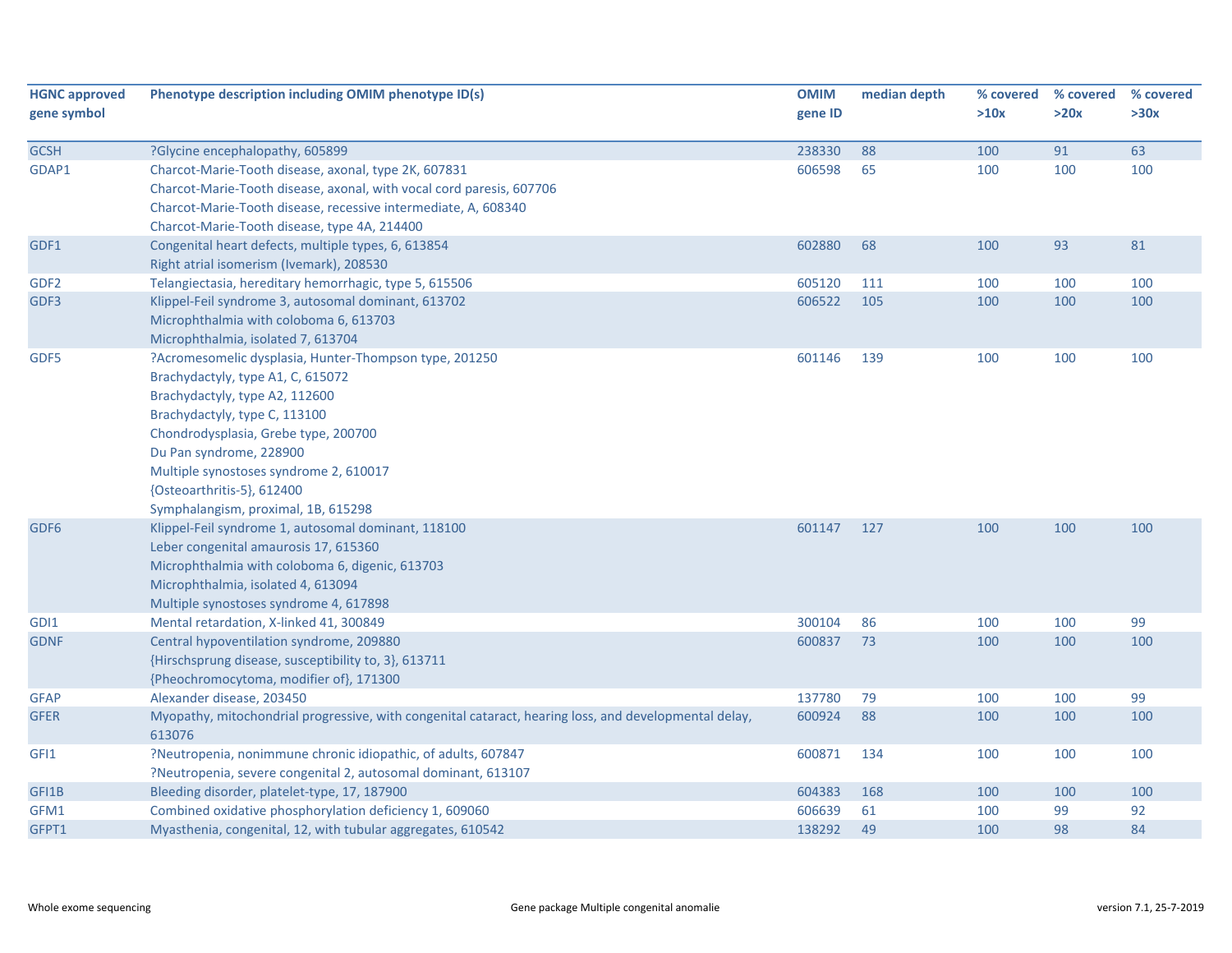| <b>HGNC approved</b><br>gene symbol | Phenotype description including OMIM phenotype ID(s)                                       | <b>OMIM</b><br>gene ID | median depth | % covered<br>>10x | % covered<br>>20x | % covered<br>>30x |
|-------------------------------------|--------------------------------------------------------------------------------------------|------------------------|--------------|-------------------|-------------------|-------------------|
| <b>GGCX</b>                         | Pseudoxanthoma elasticum-like disorder with multiple coagulation factor deficiency, 610842 | 137167                 | 73           | 100               | 100               | 99                |
|                                     | Vitamin K-dependent clotting factors, combined deficiency of, 1, 277450                    |                        |              |                   |                   |                   |
| GH1                                 | Growth hormone deficiency, isolated, type IA, 262400                                       | 139250                 | 167          | 100               | 100               | 100               |
|                                     | Growth hormone deficiency, isolated, type IB, 612781                                       |                        |              |                   |                   |                   |
|                                     | Growth hormone deficiency, isolated, type II, 173100                                       |                        |              |                   |                   |                   |
|                                     | Kowarski syndrome, 262650                                                                  |                        |              |                   |                   |                   |
| <b>GHR</b>                          | Growth hormone insensitivity, partial, 604271                                              | 600946                 | 63           | 100               | 100               | 96                |
|                                     | {Hypercholesterolemia, familial, modifier of}, 143890                                      |                        |              |                   |                   |                   |
|                                     | Increased responsiveness to growth hormone, 604271                                         |                        |              |                   |                   |                   |
|                                     | Laron dwarfism, 262500                                                                     |                        |              |                   |                   |                   |
| <b>GHRHR</b>                        | Growth hormone deficiency, isolated, type IB, 612781                                       | 139191                 | 77           | 100               | 100               | 97                |
| <b>GHSR</b>                         | Growth hormone deficiency, isolated partial, 615925                                        | 601898                 | 118          | 100               | 100               | 100               |
| GIGYF2                              | {Parkinson disease 11}, 607688                                                             | 612003                 | 54           | 100               | 99                | 89                |
| GIPC3                               | Deafness, autosomal recessive 15, 601869                                                   | 608792                 | 107          | 99                | 93                | 91                |
| GJA1                                | Atrioventricular septal defect 3, 600309                                                   | 121014                 | 82           | 100               | 100               | 97                |
|                                     | Craniometaphyseal dysplasia, autosomal recessive, 218400                                   |                        |              |                   |                   |                   |
|                                     | Erythrokeratodermia variabilis et progressiva 3, 617525                                    |                        |              |                   |                   |                   |
|                                     | Hypoplastic left heart syndrome 1, 241550                                                  |                        |              |                   |                   |                   |
|                                     | Oculodentodigital dysplasia, 164200                                                        |                        |              |                   |                   |                   |
|                                     | Oculodentodigital dysplasia, autosomal recessive, 257850                                   |                        |              |                   |                   |                   |
|                                     | Palmoplantar keratoderma with congenital alopecia, 104100                                  |                        |              |                   |                   |                   |
|                                     | Syndactyly, type III, 186100                                                               |                        |              |                   |                   |                   |
| GJA3                                | Cataract 14, multiple types, 601885                                                        | 121015                 | 135          | 100               | 100               | 100               |
| GJA5                                | Atrial fibrillation, familial, 11, 614049                                                  | 121013                 | 192          | 100               | 100               | 100               |
|                                     | Atrial standstill, digenic (GJA5/SCN5A), 108770                                            |                        |              |                   |                   |                   |
| GJA8                                | Cataract 1, multiple types, 116200                                                         | 600897                 | 131          | 100               | 100               | 100               |
| GJB1                                | Charcot-Marie-Tooth neuropathy, X-linked dominant, 1, 302800                               | 304040                 | 76           | 100               | 100               | 98                |
| GJB <sub>2</sub>                    | Bart-Pumphrey syndrome, 149200                                                             | 121011                 | 140          | 100               | 100               | 100               |
|                                     | Deafness, autosomal dominant 3A, 601544                                                    |                        |              |                   |                   |                   |
|                                     | Deafness, autosomal recessive 1A, 220290                                                   |                        |              |                   |                   |                   |
|                                     | Hystrix-like ichthyosis with deafness, 602540                                              |                        |              |                   |                   |                   |
|                                     | Keratitis-ichthyosis-deafness syndrome, 148210                                             |                        |              |                   |                   |                   |
|                                     | Keratoderma, palmoplantar, with deafness, 148350                                           |                        |              |                   |                   |                   |
|                                     | Vohwinkel syndrome, 124500                                                                 |                        |              |                   |                   |                   |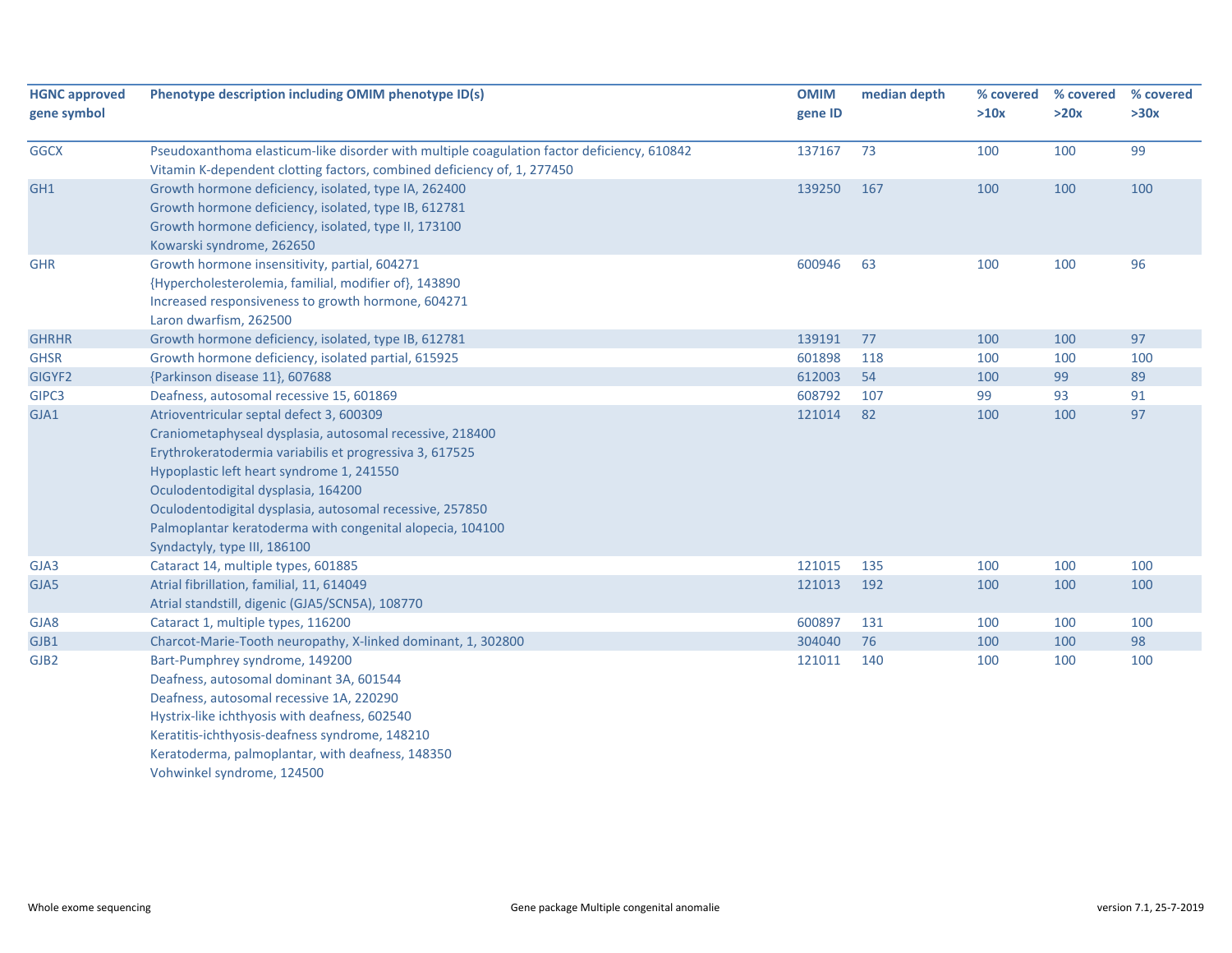| <b>HGNC approved</b><br>gene symbol | Phenotype description including OMIM phenotype ID(s)                                                                                                                                                                                    | <b>OMIM</b><br>gene ID | median depth | % covered<br>>10x | % covered<br>>20x | % covered<br>>30x |
|-------------------------------------|-----------------------------------------------------------------------------------------------------------------------------------------------------------------------------------------------------------------------------------------|------------------------|--------------|-------------------|-------------------|-------------------|
| GJB3                                | Deafness, autosomal dominant 2B, 612644<br>Deafness, autosomal dominant, with peripheral neuropathy<br>Deafness, autosomal recessive<br>Deafness, digenic, GJB2/GJB3, 220290<br>Erythrokeratodermia variabilis et progressiva 1, 133200 | 603324                 | 156          | 100               | 100               | 100               |
| GJB4                                | Erythrokeratodermia variabilis et progressiva 2, 617524                                                                                                                                                                                 | 605425                 | 179          | 100               | 100               | 100               |
| GJB6                                | Deafness, autosomal dominant 3B, 612643<br>Deafness, autosomal recessive 1B, 612645<br>Deafness, digenic GJB2/GJB6, 220290<br>Ectodermal dysplasia 2, Clouston type, 129500                                                             | 604418                 | 65           | 100               | 100               | 96                |
| GJC <sub>2</sub>                    | Leukodystrophy, hypomyelinating, 2, 608804<br>Lymphedema, hereditary, IC, 613480<br>Spastic paraplegia 44, autosomal recessive, 613206                                                                                                  | 608803                 | 92           | 98                | 88                | 81                |
| <b>GK</b>                           | Glycerol kinase deficiency, 307030                                                                                                                                                                                                      | 300474                 | 40           | 99                | 86                | 60                |
| <b>GLA</b>                          | Fabry disease, 301500<br>Fabry disease, cardiac variant, 301500                                                                                                                                                                         | 300644                 | 88           | 100               | 100               | 100               |
| GLB1                                | GM1-gangliosidosis, type I, 230500<br>GM1-gangliosidosis, type II, 230600<br>GM1-gangliosidosis, type III, 230650<br>Mucopolysaccharidosis type IVB (Morquio), 253010                                                                   | 611458                 | 96           | 100               | 100               | 96                |
| <b>GLDC</b>                         | Glycine encephalopathy, 605899                                                                                                                                                                                                          | 238300                 | 61           | 100               | 97                | 87                |
| GLE1                                | Arthrogryposis, lethal, with anterior horn cell disease, 611890<br>Lethal congenital contracture syndrome 1, 253310                                                                                                                     | 603371                 | 66           | 100               | 100               | 92                |
| GLI <sub>2</sub>                    | Culler-Jones syndrome, 615849<br>Holoprosencephaly 9, 610829                                                                                                                                                                            | 165230                 | 144          | 100               | 100               | 98                |
| GLI3                                | Greig cephalopolysyndactyly syndrome, 175700<br>{Hypothalamic hamartomas, somatic}, 241800<br>Pallister-Hall syndrome, 146510<br>Polydactyly, postaxial, types A1 and B, 174200<br>Polydactyly, preaxial, type IV, 174700               | 165240                 | 102          | 100               | 100               | 98                |
| GLIS2                               | Nephronophthisis 7, 611498                                                                                                                                                                                                              | 608539                 | 106          | 100               | 100               | 100               |
| GLIS3                               | Diabetes mellitus, neonatal, with congenital hypothyroidism, 610199                                                                                                                                                                     | 610192                 | 106          | 100               | 100               | 100               |
| <b>GLMN</b>                         | Glomuvenous malformations, 138000                                                                                                                                                                                                       | 601749                 | 61           | 100               | 97                | 83                |
| GLRA1                               | Hyperekplexia 1, 149400                                                                                                                                                                                                                 | 138491                 | 77           | 100               | 99                | 93                |
| <b>GLRB</b>                         | Hyperekplexia 2, 614619                                                                                                                                                                                                                 | 138492                 | 54           | 100               | 99                | 93                |
| GLRX5                               | Anemia, sideroblastic, 3, pyridoxine-refractory, 616860<br>Spasticity, childhood-onset, with hyperglycinemia, 616859                                                                                                                    | 609588                 | 66           | 100               | 91                | 81                |
| GLUD1                               | Hyperinsulinism-hyperammonemia syndrome, 606762                                                                                                                                                                                         | 138130                 | 89           | 99                | 96                | 88                |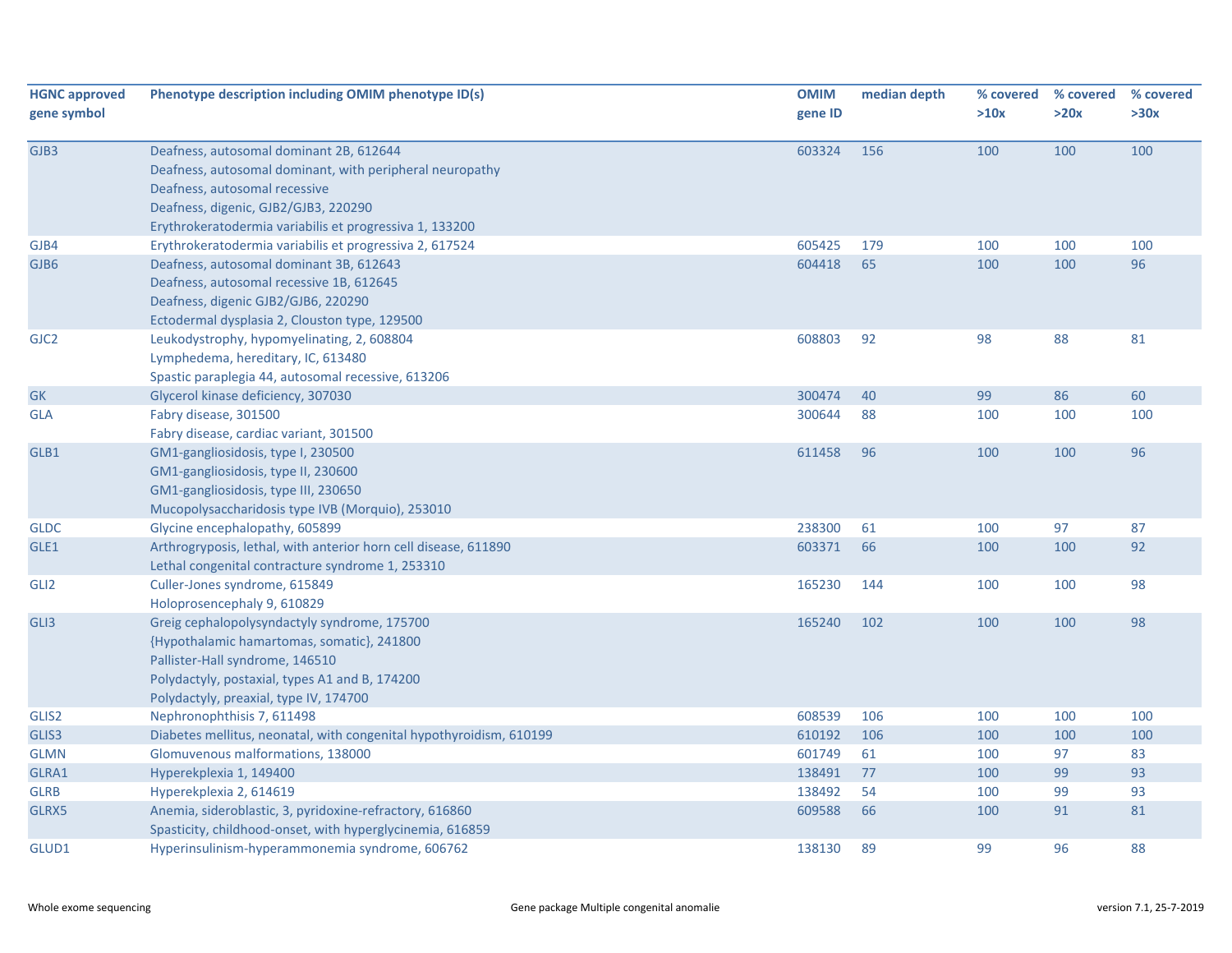| <b>HGNC approved</b>  | Phenotype description including OMIM phenotype ID(s)                                                                                         | <b>OMIM</b>      | median depth | % covered  | % covered  | % covered |
|-----------------------|----------------------------------------------------------------------------------------------------------------------------------------------|------------------|--------------|------------|------------|-----------|
| gene symbol           |                                                                                                                                              | gene ID          |              | >10x       | >20x       | >30x      |
|                       |                                                                                                                                              |                  |              |            |            |           |
| <b>GLUL</b>           | Glutamine deficiency, congenital, 610015                                                                                                     | 138290           | 82           | 100        | 100        | 100       |
| <b>GLYCTK</b>         | D-glyceric aciduria, 220120                                                                                                                  | 610516           | 135          | 100        | 100        | 100       |
| GM2A                  | GM2-gangliosidosis, AB variant, 272750                                                                                                       | 613109           | 85           | 100        | 100        | 100       |
| <b>GMPPA</b>          | Alacrima, achalasia, and mental retardation syndrome, 615510                                                                                 | 615495           | 99           | 100        | 100        | 99        |
| <b>GMPPB</b>          | Muscular dystrophy-dystroglycanopathy (congenital with brain and eye anomalies), type A, 14, 615350                                          | 615320           | 168          | 100        | 100        | 100       |
|                       | Muscular dystrophy-dystroglycanopathy (congenital with mental retardation), type B, 14, 615351                                               |                  |              |            |            |           |
|                       | Muscular dystrophy-dystroglycanopathy (limb-girdle), type C, 14, 615352                                                                      |                  |              |            |            |           |
| <b>GMPS</b>           | No OMIM phenotype                                                                                                                            | 600358           | 66           | 100        | 99         | 92        |
| <b>GNA11</b>          | Hypocalcemia, autosomal dominant 2, 615361                                                                                                   | 139313           | 116          | 100        | 100        | 100       |
|                       | Hypocalciuric hypercalcemia, type II, 145981                                                                                                 |                  |              |            |            |           |
| GNAI2                 | Pituitary ACTH-secreting adenoma                                                                                                             | 139360           | 133          | 100        | 100        | 99        |
|                       | Ventricular tachycardia, idiopathic, 192605                                                                                                  |                  |              |            |            |           |
| GNAI3                 | Auriculocondylar syndrome 1, 602483                                                                                                          | 139370           | 55           | 100        | 100        | 94        |
| <b>GNAL</b>           | Dystonia 25, 615073                                                                                                                          | 139312           | 66           | 100        | 99         | 91        |
| GNAO1                 | Epileptic encephalopathy, early infantile, 17, 615473                                                                                        | 139311           | 89           | 100        | 100        | 96        |
|                       | Neurodevelopmental disorder with involuntary movements, 617493                                                                               |                  |              |            |            |           |
| <b>GNAQ</b>           | Capillary malformations, congenital, 1, somatic, mosaic, 163000                                                                              | 600998           | 85           | 100        | 100        | 100       |
|                       | Sturge-Weber syndrome, somatic, mosaic, 185300                                                                                               |                  |              |            |            |           |
| <b>GNAS</b>           | ACTH-independent macronodular adrenal hyperplasia, 219080                                                                                    | 139320           | 164          | 100        | 99         | 97        |
|                       | McCune-Albright syndrome, somatic, mosaic, 174800                                                                                            |                  |              |            |            |           |
|                       | Osseous heteroplasia, progressive, 166350                                                                                                    |                  |              |            |            |           |
|                       | Pituitary adenoma 3, multiple types, somatic, 617686                                                                                         |                  |              |            |            |           |
|                       | Pseudohypoparathyroidism Ia, 103580                                                                                                          |                  |              |            |            |           |
|                       | Pseudohypoparathyroidism Ib, 603233                                                                                                          |                  |              |            |            |           |
|                       | Pseudohypoparathyroidism Ic, 612462                                                                                                          |                  |              |            |            |           |
|                       | Pseudopseudohypoparathyroidism, 612463                                                                                                       |                  |              |            |            |           |
| GNAT1                 | Night blindness, congenital stationary, autosomal dominant 3, 610444                                                                         | 139330           | 152          | 100        | 100        | 100       |
|                       | Night blindness, congenital stationary, type 1G, 616389                                                                                      |                  |              |            |            |           |
| GNAT2                 | Achromatopsia 4, 613856                                                                                                                      | 139340           | 61           | 100        | 100        | 96        |
| GNB4                  | Charcot-Marie-Tooth disease, dominant intermediate F, 615185                                                                                 | 610863           | 64           | 100        | 99         | 91        |
| <b>GNE</b>            | Nonaka myopathy, 605820                                                                                                                      | 603824           | 80           | 100        | 100        | 97        |
|                       | Sialuria, 269921                                                                                                                             |                  |              |            |            |           |
| <b>GNMT</b>           | Glycine N-methyltransferase deficiency, 606664                                                                                               | 606628           | 109          | 100        | 100        | 100       |
| <b>GNPAT</b>          | Rhizomelic chondrodysplasia punctata, type 2, 222765                                                                                         | 602744           | 66           | 100        | 99         | 91        |
| <b>GNPTAB</b>         | Mucolipidosis II alpha/beta, 252500                                                                                                          | 607840           | 54           | 100        | 98         | 89        |
|                       |                                                                                                                                              |                  |              |            |            |           |
|                       |                                                                                                                                              |                  |              |            |            |           |
|                       |                                                                                                                                              |                  |              |            |            |           |
| <b>GNPTG</b><br>GNRH1 | Mucolipidosis III alpha/beta, 252600<br>Mucolipidosis III gamma, 252605<br>?Hypogonadotropic hypogonadism 12 with or without anosmia, 614841 | 607838<br>152760 | 149<br>48    | 100<br>100 | 100<br>100 | 95<br>99  |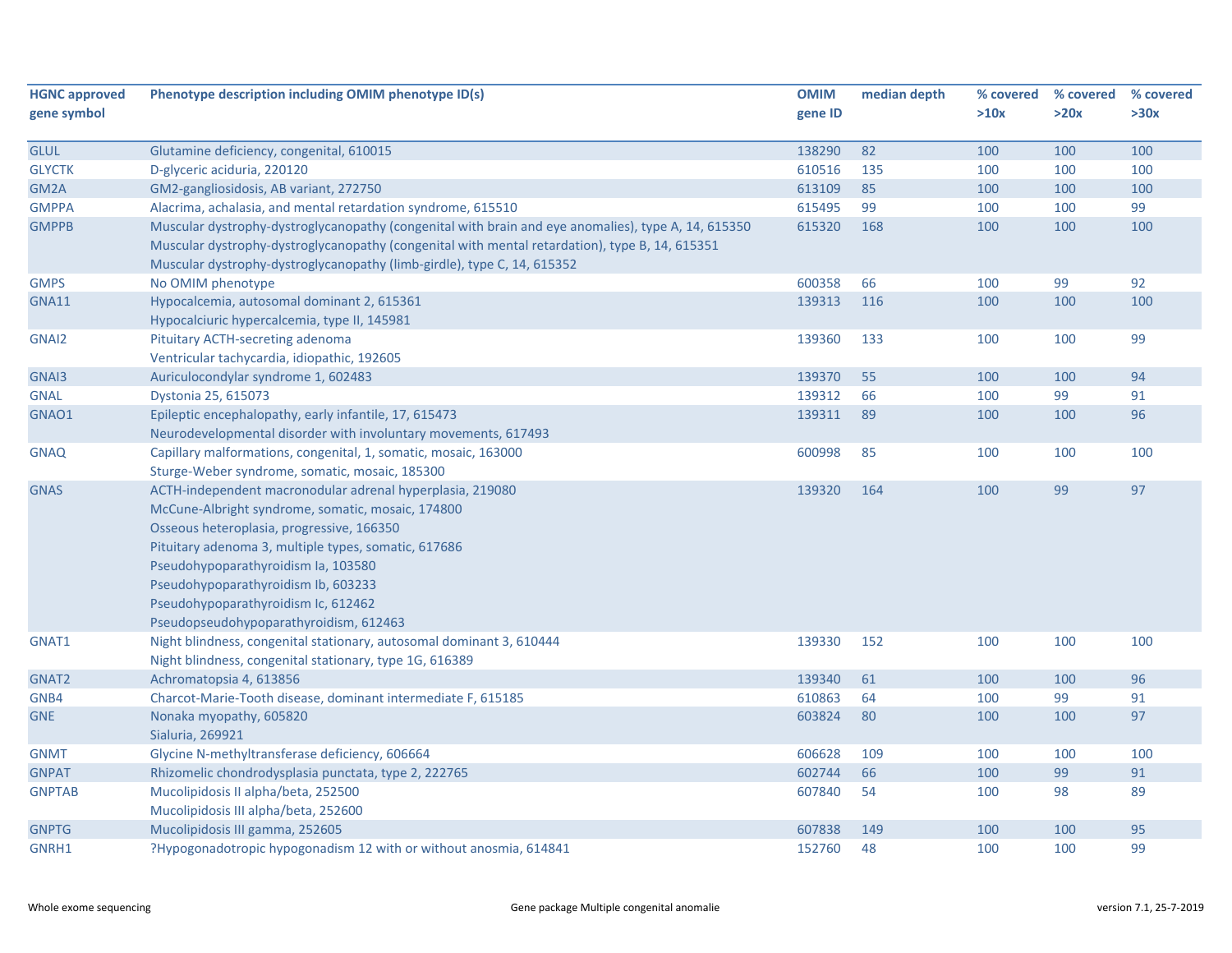| <b>HGNC approved</b> | Phenotype description including OMIM phenotype ID(s)                                                  | <b>OMIM</b> | median depth | % covered | % covered | % covered |
|----------------------|-------------------------------------------------------------------------------------------------------|-------------|--------------|-----------|-----------|-----------|
| gene symbol          |                                                                                                       | gene ID     |              | >10x      | >20x      | >30x      |
|                      |                                                                                                       |             |              |           |           |           |
| <b>GNRHR</b>         | Hypogonadotropic hypogonadism 7 without anosmia, 146110                                               | 138850      | 85           | 100       | 100       | 97        |
| <b>GNS</b>           | Mucopolysaccharidosis type IIID, 252940                                                               | 607664      | 60           | 100       | 100       | 96        |
| GOLGA5               | No OMIM phenotype                                                                                     | 606918      | 47           | 100       | 98        | 88        |
| <b>GORAB</b>         | Geroderma osteodysplasticum, 231070                                                                   | 607983      | 55           | 100       | 100       | 95        |
| GOSR2                | Epilepsy, progressive myoclonic 6, 614018                                                             | 604027      | 61           | 99        | 92        | 86        |
| GOT1                 | Aspartate aminotransferase, serum level of, QTL1, 614419                                              | 138180      | 75           | 100       | 100       | 99        |
| GP1BA                | Bernard-Soulier syndrome, type A1 (recessive), 231200                                                 | 606672      | 118          | 100       | 100       | 98        |
|                      | Bernard-Soulier syndrome, type A2 (dominant), 153670                                                  |             |              |           |           |           |
|                      | {Nonarteritic anterior ischemic optic neuropathy, susceptibility to}, 258660                          |             |              |           |           |           |
|                      | von Willebrand disease, platelet-type, 177820                                                         |             |              |           |           |           |
| GP1BB                | Bernard-Soulier syndrome, type B, 231200                                                              | 138720      | 70           | 100       | 100       | 87        |
|                      | Giant platelet disorder, isolated, 231200                                                             |             |              |           |           |           |
| GP <sub>6</sub>      | Bleeding disorder, platelet-type, 11, 614201                                                          | 605546      | 84           | 100       | 100       | 97        |
| GP9                  | Bernard-Soulier syndrome, type C, 231200                                                              | 173515      | 154          | 100       | 100       | 100       |
| GPC3                 | Simpson-Golabi-Behmel syndrome, type 1, 312870                                                        | 300037      | 46           | 100       | 97        | 79        |
|                      | Wilms tumor, somatic, 194070                                                                          |             |              |           |           |           |
| GPC6                 | Omodysplasia 1, 258315                                                                                | 604404      | 69           | 100       | 100       | 96        |
| GPD1                 | Hypertriglyceridemia, transient infantile, 614480                                                     | 138420      | 71           | 100       | 100       | 99        |
| GPD1L                | Brugada syndrome 2, 611777                                                                            | 611778      | 100          | 100       | 100       | 98        |
| <b>GPHN</b>          | Molybdenum cofactor deficiency C, 615501                                                              | 603930      | 59           | 100       | 100       | 93        |
| <b>GPI</b>           | Hemolytic anemia, nonspherocytic, due to glucose phosphate isomerase deficiency, 613470               | 172400      | 117          | 100       | 100       | 100       |
| <b>GPR143</b>        | Nystagmus 6, congenital, X-linked, 300814                                                             | 300808      | 38           | 100       | 89        | 66        |
|                      | Ocular albinism, type I, Nettleship-Falls type, 300500                                                |             |              |           |           |           |
| <b>GPR179</b>        | Night blindness, congenital stationary (complete), 1E, autosomal recessive, 614565                    | 614515      | 125          | 100       | 100       | 100       |
| GPSM2                | Chudley-McCullough syndrome, 604213                                                                   | 609245      | 80           | 100       | 99        | 93        |
| GRHL <sub>2</sub>    | Corneal dystrophy, posterior polymorphous, 4, 618031                                                  | 608576      | 69           | 100       | 100       | 96        |
|                      | Deafness, autosomal dominant 28, 608641                                                               |             |              |           |           |           |
|                      | Ectodermal dysplasia/short stature syndrome, 616029                                                   |             |              |           |           |           |
| GRHL3                | Van der Woude syndrome 2, 606713                                                                      | 608317      | 110          | 100       | 100       | 100       |
| <b>GRHPR</b>         | Hyperoxaluria, primary, type II, 260000                                                               | 604296      | 84           | 100       | 100       | 100       |
| GRIA3                | Mental retardation, X-linked 94, 300699                                                               | 305915      | 40           | 100       | 94        | 75        |
| GRIK2                | Mental retardation, autosomal recessive, 6, 611092                                                    | 138244      | 79           | 100       | 100       | 96        |
| GRIN1                | Neurodevelopmental disorder with or without hyperkinetic movements and seizures, autosomal dominant,  | 138249      | 126          | 100       | 100       | 100       |
|                      | 614254                                                                                                |             |              |           |           |           |
|                      | Neurodevelopmental disorder with or without hyperkinetic movements and seizures, autosomal recessive, |             |              |           |           |           |
|                      | 617820                                                                                                |             |              |           |           |           |
| <b>GRIN2A</b>        | Epilepsy, focal, with speech disorder and with or without mental retardation, 245570                  | 138253      | 89           | 100       | 100       | 99        |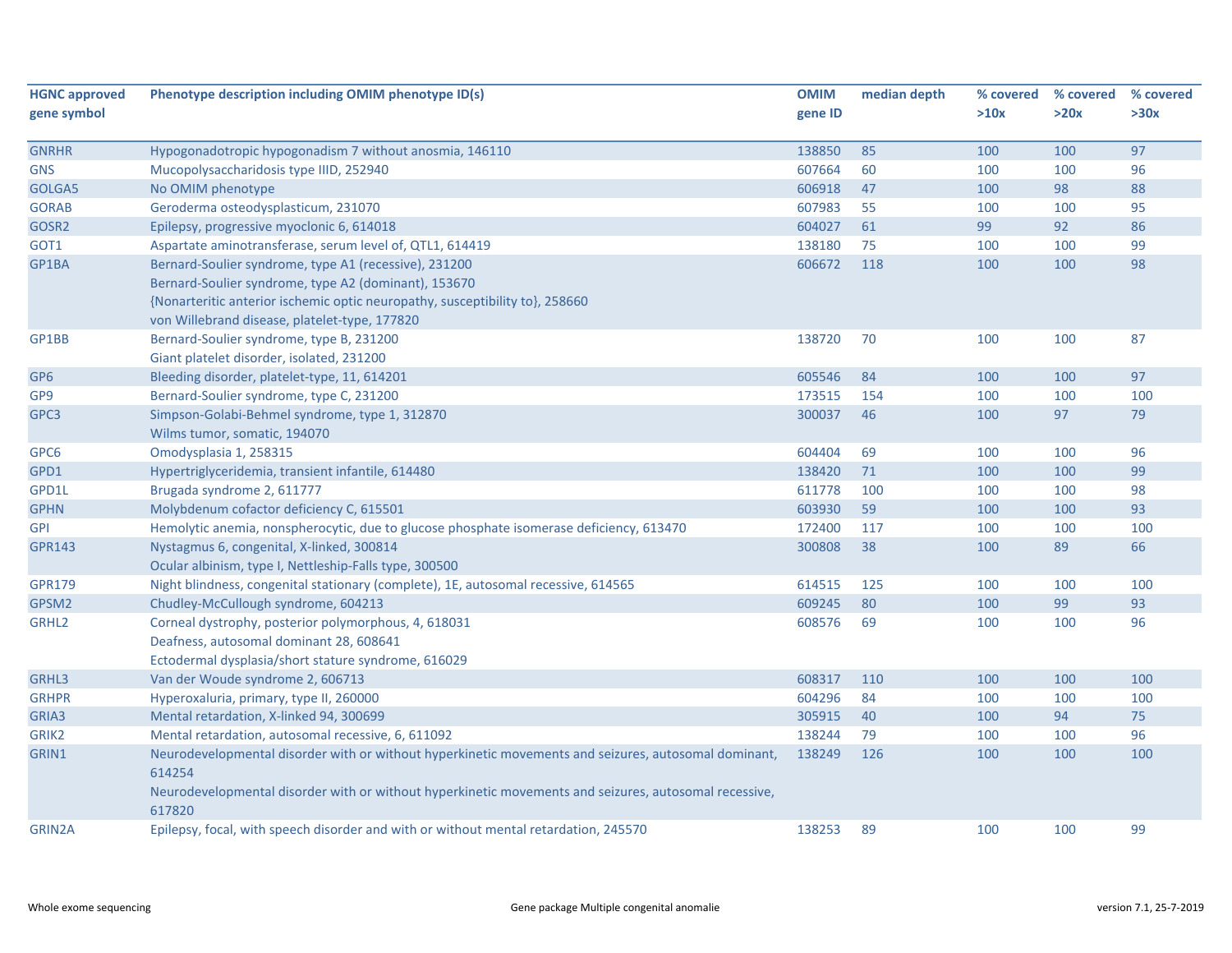| <b>HGNC approved</b>          | Phenotype description including OMIM phenotype ID(s)                                         | <b>OMIM</b> | median depth     | % covered | % covered | % covered |
|-------------------------------|----------------------------------------------------------------------------------------------|-------------|------------------|-----------|-----------|-----------|
| gene symbol                   |                                                                                              | gene ID     |                  | >10x      | >20x      | >30x      |
|                               |                                                                                              |             |                  |           |           |           |
| <b>GRIN2B</b>                 | Epileptic encephalopathy, early infantile, 27, 616139                                        | 138252      | 113              | 100       | 100       | 98        |
|                               | Mental retardation, autosomal dominant 6, 613970                                             |             |                  |           |           |           |
| GRIP1                         | Fraser syndrome 3, 617667                                                                    | 604597      | 75               | 100       | 100       | 94        |
| GRK1                          | Oguchi disease-2, 613411                                                                     | 180381      | 112              | 100       | 100       | 99        |
| GRM1                          | Spinocerebellar ataxia 44, 617691                                                            | 604473      | 114              | 100       | 100       | 98        |
|                               | Spinocerebellar ataxia, autosomal recessive 13, 614831                                       |             |                  |           |           |           |
| GRM6                          | Night blindness, congenital stationary (complete), 1B, autosomal recessive, 257270           | 604096      | 118              | 100       | 95        | 90        |
| <b>GRN</b>                    | Aphasia, primary progressive, 607485                                                         | 138945      | 148              | 100       | 100       | 100       |
|                               | Ceroid lipofuscinosis, neuronal, 11, 614706                                                  |             |                  |           |           |           |
|                               | Frontotemporal lobar degeneration with ubiquitin-positive inclusions, 607485                 |             |                  |           |           |           |
| GRXCR1                        | Deafness, autosomal recessive 25, 613285                                                     | 613283      | 80               | 100       | 100       | 97        |
| <b>GSC</b>                    | Short stature, auditory canal atresia, mandibular hypoplasia, skeletal abnormalities, 602471 | 138890      | 135              | 100       | 100       | 100       |
| <b>GSDME</b>                  | Deafness, autosomal dominant 5, 600994                                                       | 608798      | 91               | 100       | 100       | 99        |
| GSN                           | Amyloidosis, Finnish type, 105120                                                            | 137350      | 92               | 100       | 100       | 97        |
| <b>GSS</b>                    | Glutathione synthetase deficiency, 266130                                                    | 601002      | 82               | 100       | 100       | 98        |
|                               | Hemolytic anemia due to glutathione synthetase deficiency, 231900                            |             |                  |           |           |           |
| GTF2H5                        | Trichothiodystrophy 3, photosensitive, 616395                                                | 608780      | 44               | 100       | 100       | 90        |
| GTPBP3                        | Combined oxidative phosphorylation deficiency 23, 616198                                     | 608536      | 141              | 100       | 100       | 100       |
| GUCA1A                        | Cone dystrophy-3, 602093                                                                     | 600364      | 99               | 100       | 100       | 100       |
|                               | Cone-rod dystrophy 14, 602093                                                                |             |                  |           |           |           |
| GUCA1B                        | Retinitis pigmentosa 48, 613827                                                              | 602275      | 142              | 100       | 100       | 100       |
| GUCY1A1                       | Moyamoya 6 with achalasia, 615750                                                            | 139396      | 62               | 100       | 99        | 93        |
| GUCY2C                        | Diarrhea 6, 614616                                                                           | 601330      | 70               | 100       | 99        | 91        |
|                               | Meconium ileus, 614665                                                                       |             |                  |           |           |           |
| GUCY2D                        | ?Central areolar choroidal dystrophy 1, 215500                                               | 600179      | 110              | 100       | 100       | 99        |
|                               | Cone-rod dystrophy 6, 601777                                                                 |             |                  |           |           |           |
|                               | Leber congenital amaurosis 1, 204000                                                         |             |                  |           |           |           |
| GUCY2F                        | No OMIM phenotype                                                                            | 300041      | 36               | 100       | 94        | 69        |
| <b>GUSB</b>                   | Mucopolysaccharidosis VII, 253220                                                            | 611499      | 100              | 100       | 100       | 97        |
| GYG1                          | ?Glycogen storage disease XV, 613507                                                         | 603942      | 51               | 100       | 100       | 85        |
|                               | Polyglucosan body myopathy 2, 616199                                                         |             |                  |           |           |           |
| GYS1                          | Glycogen storage disease 0, muscle, 611556                                                   | 138570      | 115              | 100       | 100       | 100       |
| GYS2                          | Glycogen storage disease 0, liver, 240600                                                    | 138571      | 54               | 100       | 99        | 92        |
| H <sub>19</sub>               | Beckwith-Wiedemann syndrome, 130650                                                          | 103280      | No coverage data |           |           |           |
|                               | Silver-Russell syndrome, 180860                                                              |             |                  |           |           |           |
|                               | Wilms tumor 2, 194071                                                                        |             |                  |           |           |           |
| H <sub>6</sub> P <sub>D</sub> | Cortisone reductase deficiency 1, 604931                                                     | 138090      | 162              | 100       | 100       | 100       |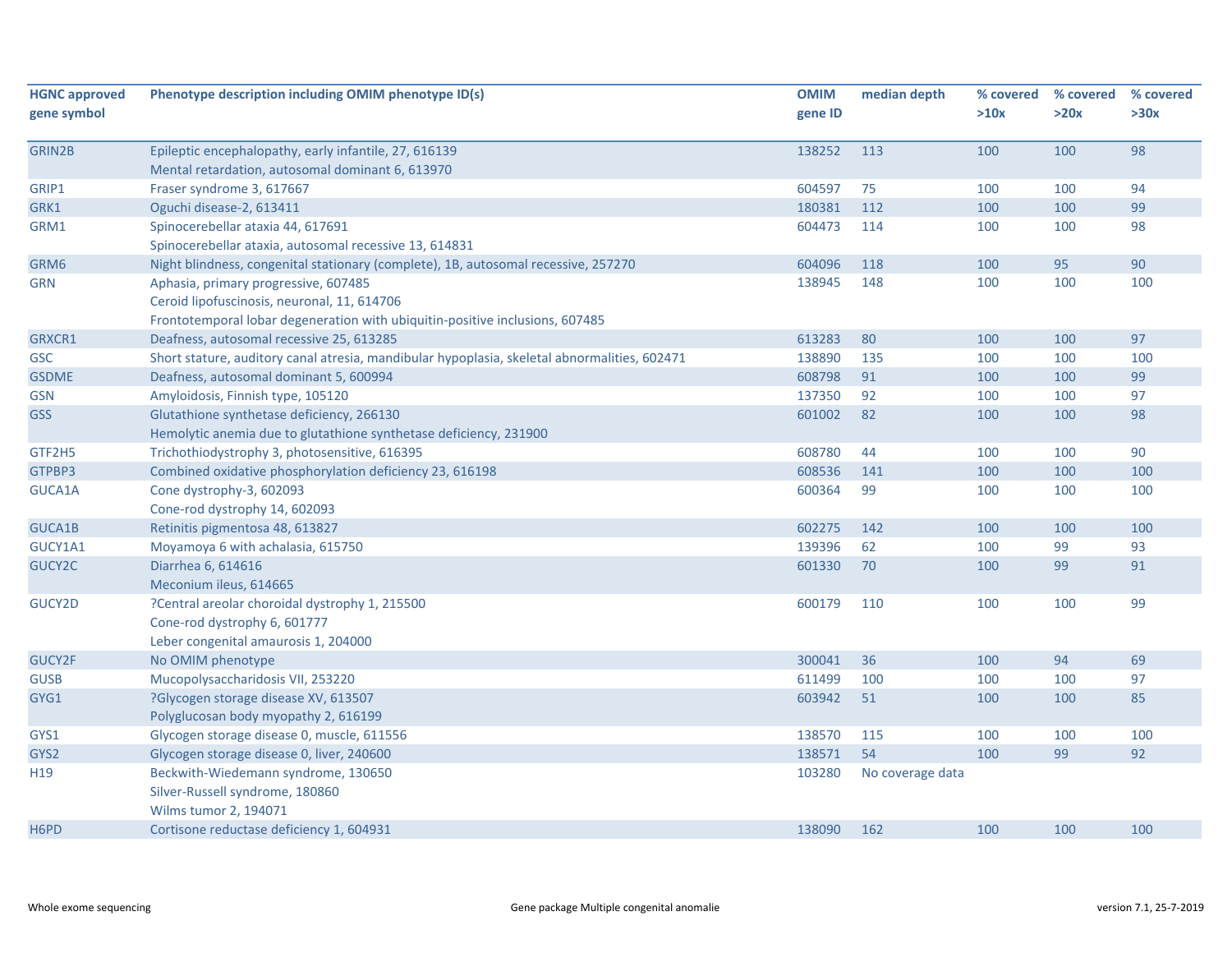| <b>HGNC approved</b> | Phenotype description including OMIM phenotype ID(s)                                           | <b>OMIM</b> | median depth | % covered | % covered | % covered |
|----------------------|------------------------------------------------------------------------------------------------|-------------|--------------|-----------|-----------|-----------|
| gene symbol          |                                                                                                | gene ID     |              | >10x      | >20x      | >30x      |
| <b>HADH</b>          | 3-hydroxyacyl-CoA dehydrogenase deficiency, 231530                                             | 601609      | 67           | 100       | 100       | 98        |
|                      | Hyperinsulinemic hypoglycemia, familial, 4, 609975                                             |             | 90           | 100       |           | 93        |
| <b>HADHA</b>         | Fatty liver, acute, of pregnancy, 609016<br>HELLP syndrome, maternal, of pregnancy, 609016     | 600890      |              |           | 100       |           |
|                      | LCHAD deficiency, 609016                                                                       |             |              |           |           |           |
|                      | Trifunctional protein deficiency, 609015                                                       |             |              |           |           |           |
| <b>HADHB</b>         | Trifunctional protein deficiency, 609015                                                       | 143450      | 58           | 100       | 100       | 91        |
| <b>HAMP</b>          | Hemochromatosis, type 2B, 613313                                                               | 606464      | 154          | 100       | 100       | 100       |
| HAND <sub>2</sub>    | No OMIM phenotype                                                                              | 617240      | 100          | 100       | 100       | 100       |
| <b>HARS</b>          | Charcot-Marie-Tooth disease, axonal, type 2W, 616625                                           | 142810      | 90           | 100       | 100       | 98        |
|                      | Usher syndrome type 3B, 614504                                                                 |             |              |           |           |           |
| HARS2                | ?Perrault syndrome 2, 614926                                                                   | 600783      | 66           | 100       | 100       | 97        |
| HAX1                 | Neutropenia, severe congenital 3, autosomal recessive, 610738                                  | 605998      | 90           | 100       | 100       | 98        |
| HBA1                 | Erythrocytosis, 7, 617981                                                                      | 141800      | 398          | 100       | 100       | 100       |
|                      | Heinz body anemias, alpha-, 140700                                                             |             |              |           |           |           |
|                      | Hemoglobin H disease, nondeletional, 613978                                                    |             |              |           |           |           |
|                      | Methemoglobinemia, alpha type, 617973                                                          |             |              |           |           |           |
|                      | Thalassemias, alpha-, 604131                                                                   |             |              |           |           |           |
| HBA2                 | Erythrocytosis 7, 617981                                                                       | 141850      | 299          | 100       | 100       | 100       |
|                      | Heinz body anemia, 140700                                                                      |             |              |           |           |           |
|                      | Hemoglobin H disease, deletional and nondeletional, 613978                                     |             |              |           |           |           |
|                      | Thalassemia, alpha-, 604131                                                                    |             |              |           |           |           |
| <b>HBB</b>           | Delta-beta thalassemia, 141749                                                                 | 141900      | 104          | 100       | 100       | 100       |
|                      | Erythrocytosis 6, 617980                                                                       |             |              |           |           |           |
|                      | Heinz body anemia, 140700                                                                      |             |              |           |           |           |
|                      | Hereditary persistence of fetal hemoglobin, 141749                                             |             |              |           |           |           |
|                      | {Malaria, resistance to}, 611162                                                               |             |              |           |           |           |
|                      | Methmoglobinemia, beta type, 617971                                                            |             |              |           |           |           |
|                      | Sickle cell anemia, 603903                                                                     |             |              |           |           |           |
|                      | Thalassemia, beta, 613985                                                                      |             |              |           |           |           |
|                      | Thalassemia-beta, dominant inclusion-body, 603902                                              |             |              |           |           |           |
| <b>HBD</b>           | Thalassemia due to Hb Lepore                                                                   | 142000      | 118          | 100       | 100       | 100       |
|                      | Thalassemia, delta-                                                                            |             |              |           |           |           |
| HBG1                 | Fetal hemoglobin quantitative trait locus 1, 141749                                            | 142200      | 226          | 100       | 100       | 94        |
| HBG <sub>2</sub>     | Cyanosis, transient neonatal, 613977                                                           | 142250      | 360          | 100       | 100       | 100       |
|                      | Fetal hemoglobin quantitative trait locus 1, 141749                                            |             |              |           |           |           |
| <b>HCCS</b>          | Linear skin defects with multiple congenital anomalies 1, 309801                               | 300056      | 36           | 100       | 95        | 75        |
| HCFC1                | Mental retardation, X-linked 3 (methylmalonic acidemia and homocysteinemia, cblX type), 309541 | 300019      | 71           | 100       | 98        | 89        |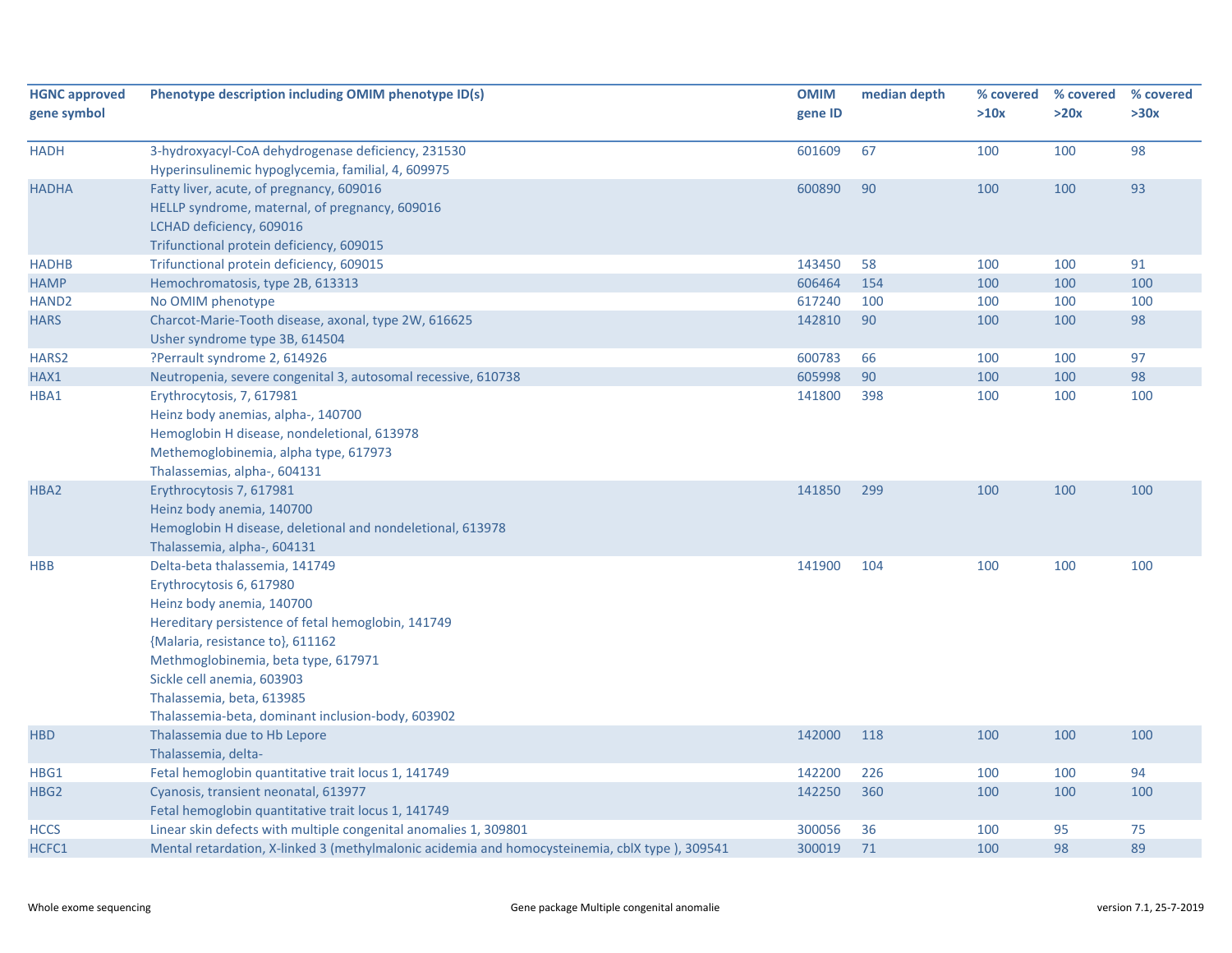| <b>HGNC approved</b> | Phenotype description including OMIM phenotype ID(s)                                                      | <b>OMIM</b> | median depth | % covered | % covered | % covered |
|----------------------|-----------------------------------------------------------------------------------------------------------|-------------|--------------|-----------|-----------|-----------|
| gene symbol          |                                                                                                           | gene ID     |              | >10x      | >20x      | >30x      |
|                      |                                                                                                           |             |              |           |           |           |
| HCN4                 | Brugada syndrome 8, 613123                                                                                | 605206      | 102          | 100       | 100       | 98        |
|                      | Sick sinus syndrome 2, 163800                                                                             |             |              |           |           |           |
| <b>HCRT</b>          | ?Narcolepsy 1, 161400                                                                                     | 602358      | 148          | 100       | 100       | 100       |
| HDAC4                | No OMIM phenotype                                                                                         | 605314      | 104          | 100       | 100       | 99        |
| HDAC <sub>6</sub>    | ?Chondrodysplasia with platyspondyly, distinctive brachydactyly, hydrocephaly, and microphthalmia, 300863 | 300272      | 71           | 100       | 99        | 91        |
| HDAC8                | Cornelia de Lange syndrome 5, 300882                                                                      | 300269      | 40           | 100       | 97        | 80        |
| <b>HEPACAM</b>       | Megalencephalic leukoencephalopathy with subcortical cysts 2A, 613925                                     | 611642      | 86           | 100       | 100       | 97        |
|                      | Megalencephalic leukoencephalopathy with subcortical cysts 2B, remitting, with or without mental          |             |              |           |           |           |
|                      | retardation, 613926                                                                                       |             |              |           |           |           |
| HERC <sub>2</sub>    | Mental retardation, autosomal recessive 38, 615516                                                        | 605837      | 100          | 100       | 100       | 97        |
|                      | [Skin/hair/eye pigmentation 1, blond/brown hair], 227220                                                  |             |              |           |           |           |
|                      | [Skin/hair/eye pigmentation 1, blue/nonblue eyes], 227220                                                 |             |              |           |           |           |
| HES7                 | Spondylocostal dysostosis 4, autosomal recessive, 613686                                                  | 608059      | 65           | 95        | 86        | 77        |
| HESX1                | Growth hormone deficiency with pituitary anomalies, 182230                                                | 601802      | 60           | 100       | 100       | 88        |
|                      | Pituitary hormone deficiency, combined, 5, 182230                                                         |             |              |           |           |           |
|                      | Septooptic dysplasia, 182230                                                                              |             |              |           |           |           |
| <b>HEXA</b>          | GM2-gangliosidosis, several forms, 272800                                                                 | 606869      | 79           | 100       | 100       | 96        |
|                      | [Hex A pseudodeficiency], 272800                                                                          |             |              |           |           |           |
|                      | Tay-Sachs disease, 272800                                                                                 |             |              |           |           |           |
| <b>HEXB</b>          | Sandhoff disease, infantile, juvenile, and adult forms, 268800                                            | 606873      | 106          | 100       | 100       | 95        |
| HEY2                 | No OMIM phenotype                                                                                         | 604674      | 138          | 100       | 99        | 92        |
| <b>HFE</b>           | {Alzheimer disease, susceptibility to}, 104300                                                            | 613609      | 81           | 100       | 100       | 97        |
|                      | Hemochromatosis, 235200                                                                                   |             |              |           |           |           |
|                      | {Microvascular complications of diabetes 7}, 612635                                                       |             |              |           |           |           |
|                      | {Porphyria cutanea tarda, susceptibility to}, 176100                                                      |             |              |           |           |           |
|                      | {Porphyria variegata, susceptibility to}, 176200                                                          |             |              |           |           |           |
|                      | [Transferrin serum level QTL2], 614193                                                                    |             |              |           |           |           |
| HFM1                 | Premature ovarian failure 9, 615724                                                                       | 615684      | 55           | 100       | 94        | 74        |
| <b>HGD</b>           | Alkaptonuria, 203500                                                                                      | 607474      | 54           | 100       | 99        | 91        |
| <b>HGF</b>           | Deafness, autosomal recessive 39, 608265                                                                  | 142409      | 61           | 100       | 99        | 93        |
| <b>HGSNAT</b>        | Mucopolysaccharidosis type IIIC (Sanfilippo C), 252930                                                    | 610453      | 60           | 94        | 94        | 88        |
|                      | Retinitis pigmentosa 73, 616544                                                                           |             |              |           |           |           |
| <b>HIBCH</b>         | 3-hydroxyisobutryl-CoA hydrolase deficiency, 250620                                                       | 610690      | 45           | 100       | 91        | 67        |
| HINT <sub>1</sub>    | Neuromyotonia and axonal neuropathy, autosomal recessive, 137200                                          | 601314      | 84           | 100       | 100       | 100       |
| <b>HJV</b>           | Hemochromatosis, type 2A, 602390                                                                          | 608374      | 102          | 100       | 100       | 100       |
| HK1                  | Hemolytic anemia due to hexokinase deficiency, 235700                                                     | 142600      | 93           | 100       | 99        | 98        |
|                      | Neuropathy, hereditary motor and sensory, Russe type, 605285                                              |             |              |           |           |           |
|                      | Retinitis pigmentosa 79, 617460                                                                           |             |              |           |           |           |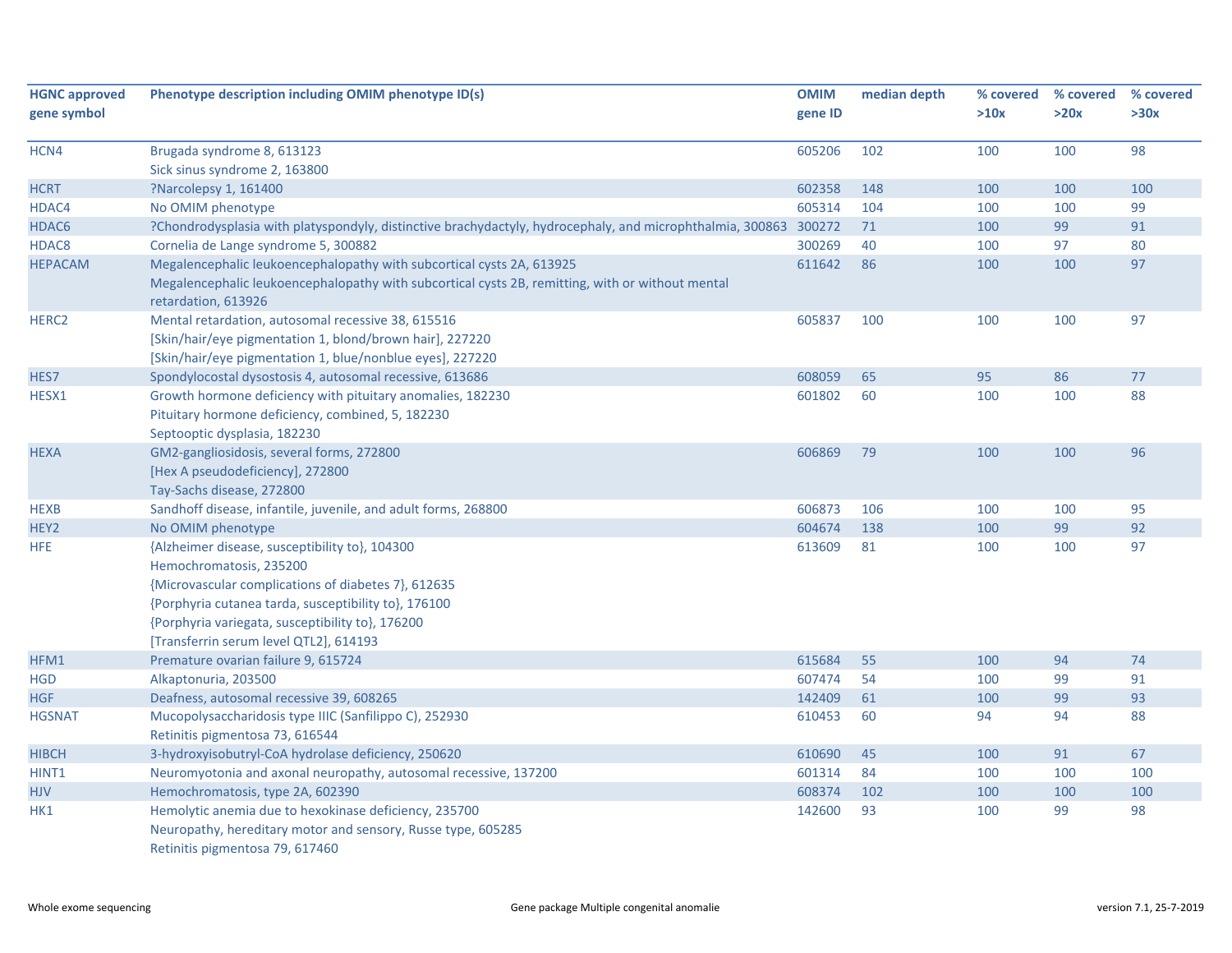| <b>HGNC approved</b> | Phenotype description including OMIM phenotype ID(s)                                              | <b>OMIM</b> | median depth | % covered | % covered  | % covered |
|----------------------|---------------------------------------------------------------------------------------------------|-------------|--------------|-----------|------------|-----------|
| gene symbol          |                                                                                                   | gene ID     |              | >10x      | >20x       | >30x      |
|                      |                                                                                                   |             | 85           |           | 100        | 97        |
| <b>HLCS</b>          | Holocarboxylase synthetase deficiency, 253270<br>Porphyria, acute intermittent, 176000            | 609018      |              | 100       |            |           |
| <b>HMBS</b>          | Porphyria, acute intermittent, nonerythroid variant, 176000                                       | 609806      | 82           | 100       | 100        | 100       |
|                      |                                                                                                   |             |              |           |            |           |
| <b>HMGCL</b>         | HMG-CoA lyase deficiency, 246450                                                                  | 613898      | 78<br>69     | 100       | 100<br>100 | 100<br>97 |
| HMGCS2               | HMG-CoA synthase-2 deficiency, 605911                                                             | 600234      |              | 100       |            |           |
| HMOX1                | Heme oxygenase-1 deficiency, 614034                                                               | 141250      | 102          | 100       | 100        | 100       |
|                      | {Pulmonary disease, chronic obstructive, susceptibility to}, 606963                               |             |              |           |            |           |
| HMX1                 | Oculoauricular syndrome, 612109                                                                   | 142992      | 38           | 93        | 73         | 52        |
| HNF1A                | Diabetes mellitus, insulin-dependent, 20, 612520                                                  | 142410      | 141          | 100       | 100        | 100       |
|                      | {Diabetes mellitus, insulin-dependent}, 222100                                                    |             |              |           |            |           |
|                      | {Diabetes mellitus, noninsulin-dependent, 2}, 125853                                              |             |              |           |            |           |
|                      | Hepatic adenoma, somatic, 142330                                                                  |             |              |           |            |           |
|                      | MODY, type III, 600496                                                                            |             |              |           |            |           |
|                      | Renal cell carcinoma, 144700                                                                      |             |              |           |            |           |
| HNF1B                | Diabetes mellitus, noninsulin-dependent, 125853                                                   | 189907      | 105          | 100       | 100        | 100       |
|                      | {Renal cell carcinoma}, 144700                                                                    |             |              |           |            |           |
|                      | Renal cysts and diabetes syndrome, 137920                                                         |             |              |           |            |           |
| HNF4A                | {Diabetes mellitus, noninsulin-dependent}, 125853                                                 | 600281      | 108          | 100       | 99         | 96        |
|                      | Fanconi renotubular syndrome 4, with maturity-onset diabetes of the young, 616026                 |             |              |           |            |           |
|                      | MODY, type I, 125850                                                                              |             |              |           |            |           |
| HNRNPA1              | Amyotrophic lateral sclerosis 20, 615426                                                          | 164017      | 56           | 100       | 98         | 94        |
|                      | ?Inclusion body myopathy with early-onset Paget disease without frontotemporal dementia 3, 615424 |             |              |           |            |           |
| HOGA1                | Hyperoxaluria, primary, type III, 613616                                                          | 613597      | 125          | 100       | 100        | 100       |
| HOXA1                | Athabaskan brainstem dysgenesis syndrome, 601536                                                  | 142955      | 115          | 100       | 100        | 100       |
|                      | Bosley-Salih-Alorainy syndrome, 601536                                                            |             |              |           |            |           |
| HOXA11               | Radioulnar synostosis with amegakaryocytic thrombocytopenia 1, 605432                             | 142958      | 69           | 100       | 100        | 100       |
| HOXA13               | Guttmacher syndrome, 176305                                                                       | 142959      | 79           | 86        | 79         | 75        |
|                      | Hand-foot-uterus syndrome, 140000                                                                 |             |              |           |            |           |
| HOXB1                | Facial paresis, hereditary congenital, 3, 614744                                                  | 142968      | 118          | 100       | 100        | 100       |
| HOXC13               | Ectodermal dysplasia 9, hair/nail type, 614931                                                    | 142976      | 173          | 100       | 100        | 100       |
| HOXD10               | Charcot-Marie-Tooth disease, foot deformity of, 192950                                            | 142984      | 126          | 100       | 100        | 100       |
|                      | Vertical talus, congenital, 192950                                                                |             |              |           |            |           |
| HOXD13               | Brachydactyly, type D, 113200                                                                     | 142989      | 121          | 100       | 100        | 100       |
|                      | Brachydactyly, type E, 113300                                                                     |             |              |           |            |           |
|                      | ?Brachydactyly-syndactyly syndrome, 610713                                                        |             |              |           |            |           |
|                      | Syndactyly, type V, 186300                                                                        |             |              |           |            |           |
|                      | Synpolydactyly 1, 186000                                                                          |             |              |           |            |           |
|                      |                                                                                                   |             |              |           |            |           |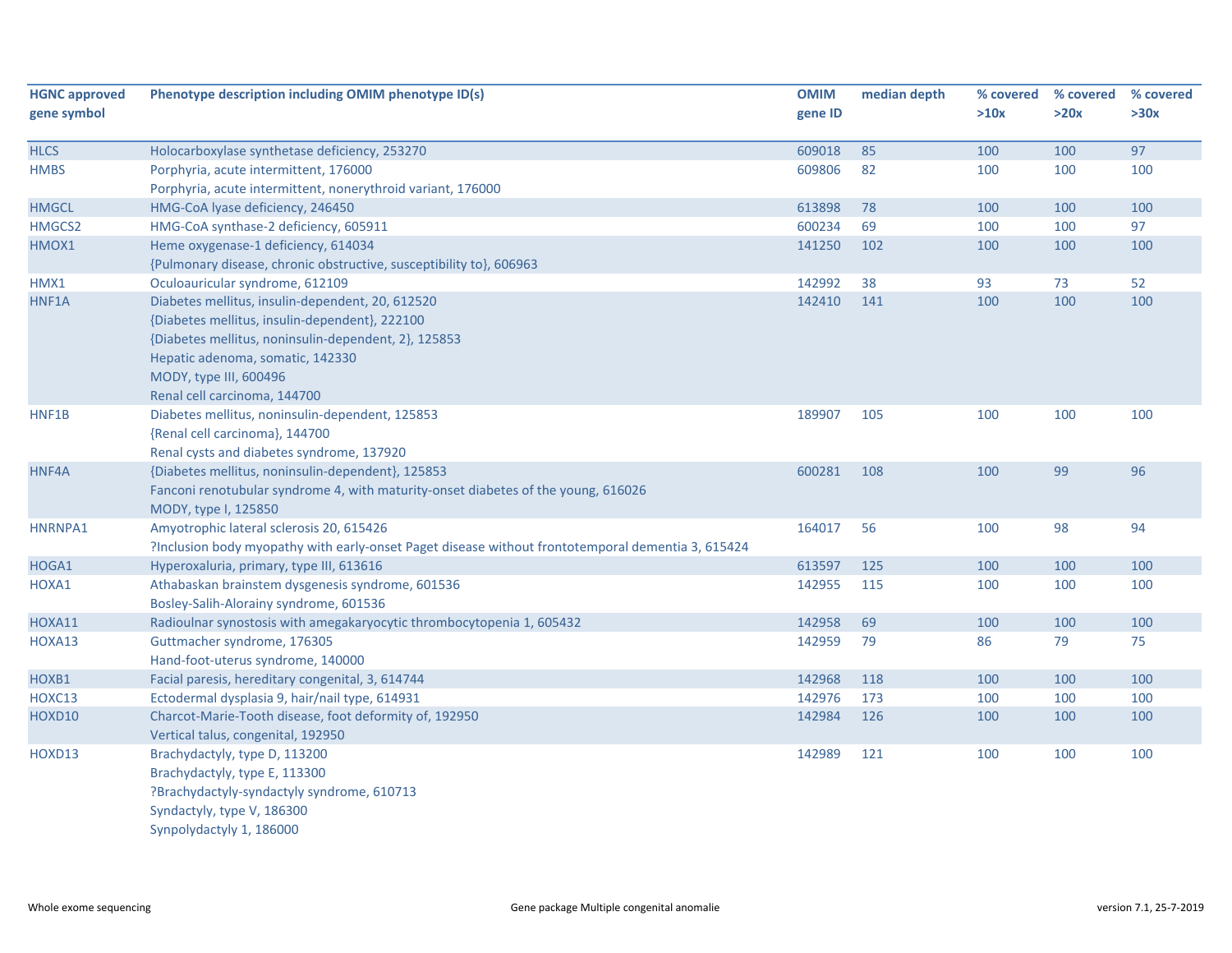| <b>HGNC approved</b> | Phenotype description including OMIM phenotype ID(s)                                             | <b>OMIM</b> | median depth | % covered | % covered | % covered |
|----------------------|--------------------------------------------------------------------------------------------------|-------------|--------------|-----------|-----------|-----------|
| gene symbol          |                                                                                                  | gene ID     |              | >10x      | >20x      | >30x      |
| <b>HPD</b>           | Hawkinsinuria, 140350                                                                            | 609695      | 94           | 100       | 100       | 96        |
|                      | Tyrosinemia, type III, 276710                                                                    |             |              |           |           |           |
| <b>HPGD</b>          | Cranioosteoarthropathy, 259100                                                                   | 601688      | 65           | 100       | 100       | 93        |
|                      | Digital clubbing, isolated congenital, 119900                                                    |             |              |           |           |           |
|                      | Hypertrophic osteoarthropathy, primary, autosomal recessive 1, 259100                            |             |              |           |           |           |
| HPRT1                | HPRT-related gout, 300323                                                                        | 308000      | 34           | 100       | 93        | 70        |
|                      | Lesch-Nyhan syndrome, 300322                                                                     |             |              |           |           |           |
| HPS1                 | Hermansky-Pudlak syndrome 1, 203300                                                              | 604982      | 97           | 100       | 100       | 97        |
| HPS3                 | Hermansky-Pudlak syndrome 3, 614072                                                              | 606118      | 58           | 100       | 99        | 90        |
| HPS4                 | Hermansky-Pudlak syndrome 4, 614073                                                              | 606682      | 99           | 100       | 100       | 97        |
| HPS5                 | Hermansky-Pudlak syndrome 5, 614074                                                              | 607521      | 58           | 100       | 100       | 93        |
| HPS6                 | Hermansky-Pudlak syndrome 6, 614075                                                              | 607522      | 127          | 100       | 100       | 99        |
| HPSE <sub>2</sub>    | Urofacial syndrome 1, 236730                                                                     | 613469      | 64           | 100       | 98        | 90        |
| ΗR                   | Alopecia universalis, 203655                                                                     | 602302      | 112          | 100       | 99        | 98        |
|                      | Atrichia with papular lesions, 209500                                                            |             |              |           |           |           |
|                      | Hypotrichosis 4, 146550                                                                          |             |              |           |           |           |
| <b>HRAS</b>          | {Bladder cancer, somatic}, 109800                                                                | 190020      | 178          | 100       | 100       | 100       |
|                      | Congenital myopathy with excess of muscle spindles, 218040                                       |             |              |           |           |           |
|                      | Costello syndrome, 218040                                                                        |             |              |           |           |           |
|                      | {Nevus sebaceous or woolly hair nevus, somatic}, 162900                                          |             |              |           |           |           |
|                      | Schimmelpenning-Feuerstein-Mims syndrome, somatic mosaic, 163200                                 |             |              |           |           |           |
|                      | {Spitz nevus or nevus spilus, somatic}, 137550                                                   |             |              |           |           |           |
|                      | {Thyroid carcinoma, follicular, somatic}, 188470                                                 |             |              |           |           |           |
| <b>HRG</b>           | Thrombophilia due to HRG deficiency, 613116                                                      | 142640      | 73           | 100       | 100       | 97        |
|                      | Thrombophilia due to elevated HRG, 613116                                                        |             |              |           |           |           |
| <b>HSD11B1</b>       | Cortisone reductase deficiency 2, 614662                                                         | 600713      | 54           | 100       | 100       | 96        |
| <b>HSD11B2</b>       | Apparent mineralocorticoid excess, 218030                                                        | 614232      | 136          | 92        | 87        | 83        |
| <b>HSD17B10</b>      | HSD10 mitochondrial disease, 300438                                                              | 300256      | 62           | 100       | 100       | 100       |
| <b>HSD17B3</b>       | Pseudohermaphroditism, male, with gynecomastia, 264300                                           | 605573      | 56           | 100       | 98        | 88        |
| <b>HSD17B4</b>       | D-bifunctional protein deficiency, 261515                                                        | 601860      | 54           | 100       | 96        | 87        |
|                      | Perrault syndrome 1, 233400                                                                      |             |              |           |           |           |
| HSD3B2               | Adrenal hyperplasia, congenital, due to 3-beta-hydroxysteroid dehydrogenase 2 deficiency, 201810 | 613890      | 122          | 100       | 100       | 100       |
| HSD3B7               | Bile acid synthesis defect, congenital, 1, 607765                                                | 607764      | 110          | 100       | 100       | 100       |
| HSF4                 | Cataract 5, multiple types, 116800                                                               | 602438      | 110          | 100       | 100       | 98        |
| HSPB1                | Charcot-Marie-Tooth disease, axonal, type 2F, 606595                                             | 602195      | 107          | 100       | 100       | 96        |
|                      | Neuropathy, distal hereditary motor, type IIB, 608634                                            |             |              |           |           |           |
| HSPB3                | ?Neuronopathy, distal hereditary motor, type IIC, 613376                                         | 604624      | 117          | 100       | 100       | 100       |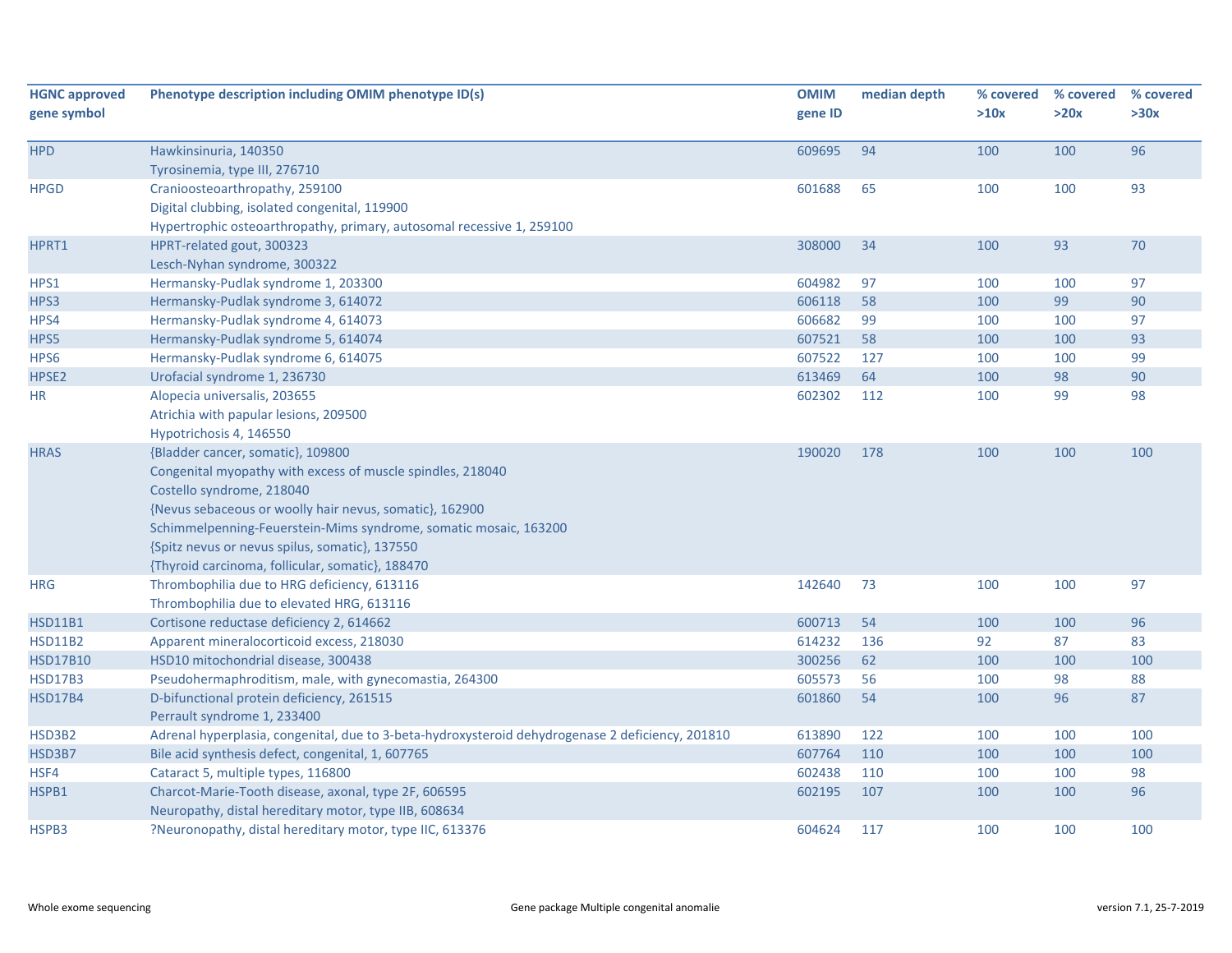| <b>HGNC approved</b><br>gene symbol | Phenotype description including OMIM phenotype ID(s)                                                                                                                                                                                                                                                                        | <b>OMIM</b><br>gene ID | median depth | % covered<br>>10x | % covered<br>>20x | % covered<br>>30x |
|-------------------------------------|-----------------------------------------------------------------------------------------------------------------------------------------------------------------------------------------------------------------------------------------------------------------------------------------------------------------------------|------------------------|--------------|-------------------|-------------------|-------------------|
| HSPB8                               | Charcot-Marie-Tooth disease, axonal, type 2L, 608673<br>Neuropathy, distal hereditary motor, type IIA, 158590                                                                                                                                                                                                               | 608014                 | 218          | 100               | 100               | 95                |
| HSPD1                               | Leukodystrophy, hypomyelinating, 4, 612233<br>Spastic paraplegia 13, autosomal dominant, 605280                                                                                                                                                                                                                             | 118190                 | 56           | 100               | 97                | 81                |
| HSPG <sub>2</sub>                   | Dyssegmental dysplasia, Silverman-Handmaker type, 224410<br>Schwartz-Jampel syndrome, type 1, 255800                                                                                                                                                                                                                        | 142461                 | 102          | 99                | 99                | 98                |
| HTR1A                               | Periodic fever, menstrual cycle dependent, 614674                                                                                                                                                                                                                                                                           | 109760                 | 135          | 100               | 100               | 100               |
| HTRA1                               | CARASIL syndrome, 600142<br>Cerebral arteriopathy, autosomal dominant, with subcortical infarcts and leukoencephalopathy, type 2,<br>616779<br>{Macular degeneration, age-related, 7}, 610149<br>{Macular degeneration, age-related, neovascular type}, 610149                                                              | 602194                 | 87           | 94                | 86                | 80                |
| HTRA2                               | 3-methylglutaconic aciduria, type VIII, 617248<br>{Parkinson disease 13}, 610297                                                                                                                                                                                                                                            | 606441                 | 137          | 100               | 100               | 97                |
| <b>HTT</b>                          | Huntington disease, 143100<br>Lopes-Maciel-Rodan syndrome, 617435                                                                                                                                                                                                                                                           | 613004                 | 77           | 99                | 99                | 95                |
| HUWE1                               | Mental retardation, X-linked syndromic, Turner type, 300706                                                                                                                                                                                                                                                                 | 300697                 | 45           | 100               | 92                | 72                |
| HYAL1                               | ?Mucopolysaccharidosis type IX, 601492                                                                                                                                                                                                                                                                                      | 607071                 | 99           | 100               | 100               | 100               |
| <b>HYDIN</b>                        | Ciliary dyskinesia, primary, 5, 608647                                                                                                                                                                                                                                                                                      | 610812                 | 58           | 100               | 95                | 82                |
| HYLS1                               | Hydrolethalus syndrome, 236680                                                                                                                                                                                                                                                                                              | 610693                 | 61           | 100               | 100               | 100               |
| <b>ICK</b>                          | Endocrine-cerebroosteodysplasia, 612651<br>{Epilepsy, juvenile myoclonic, susceptibility to, 10}, 617924                                                                                                                                                                                                                    | 612325                 | 53           | 100               | 97                | 86                |
| <b>ICOS</b>                         | Immunodeficiency, common variable, 1, 607594                                                                                                                                                                                                                                                                                | 604558                 | 49           | 100               | 99                | 90                |
| IDH <sub>2</sub>                    | D-2-hydroxyglutaric aciduria 2, 613657                                                                                                                                                                                                                                                                                      | 147650                 | 99           | 100               | 100               | 99                |
| <b>IDH3B</b>                        | Retinitis pigmentosa 46, 612572                                                                                                                                                                                                                                                                                             | 604526                 | 97           | 100               | 100               | 100               |
| <b>IDS</b>                          | Mucopolysaccharidosis II, 309900                                                                                                                                                                                                                                                                                            | 300823                 | 68           | 100               | 98                | 84                |
| <b>IDUA</b>                         | Mucopolysaccharidosis Ih, 607014<br>Mucopolysaccharidosis Ih/s, 607015<br>Mucopolysaccharidosis Is, 607016                                                                                                                                                                                                                  | 252800                 | 127          | 100               | 99                | 94                |
| IER3IP1                             | Microcephaly, epilepsy, and diabetes syndrome, 614231                                                                                                                                                                                                                                                                       | 609382                 | 65           | 100               | 98                | 76                |
| <b>IFITM5</b>                       | Osteogenesis imperfecta, type V, 610967                                                                                                                                                                                                                                                                                     | 614757                 | 132          | 100               | 100               | 100               |
| IFNGR1                              | {H. pylori infection, susceptibility to}, 600263<br>{Hepatitis B virus infection, susceptibility to}, 610424<br>Immunodeficiency 27A, mycobacteriosis, AR, 209950<br>Immunodeficiency 27B, mycobacteriosis, AD, 615978<br>{Tuberculosis infection, protection against}, 607948<br>{Tuberculosis, susceptibility to}, 607948 | 107470                 | 61           | 100               | 99                | 90                |
| <b>IFT122</b>                       | Cranioectodermal dysplasia 1, 218330                                                                                                                                                                                                                                                                                        | 606045                 | 108          | 100               | 100               | 98                |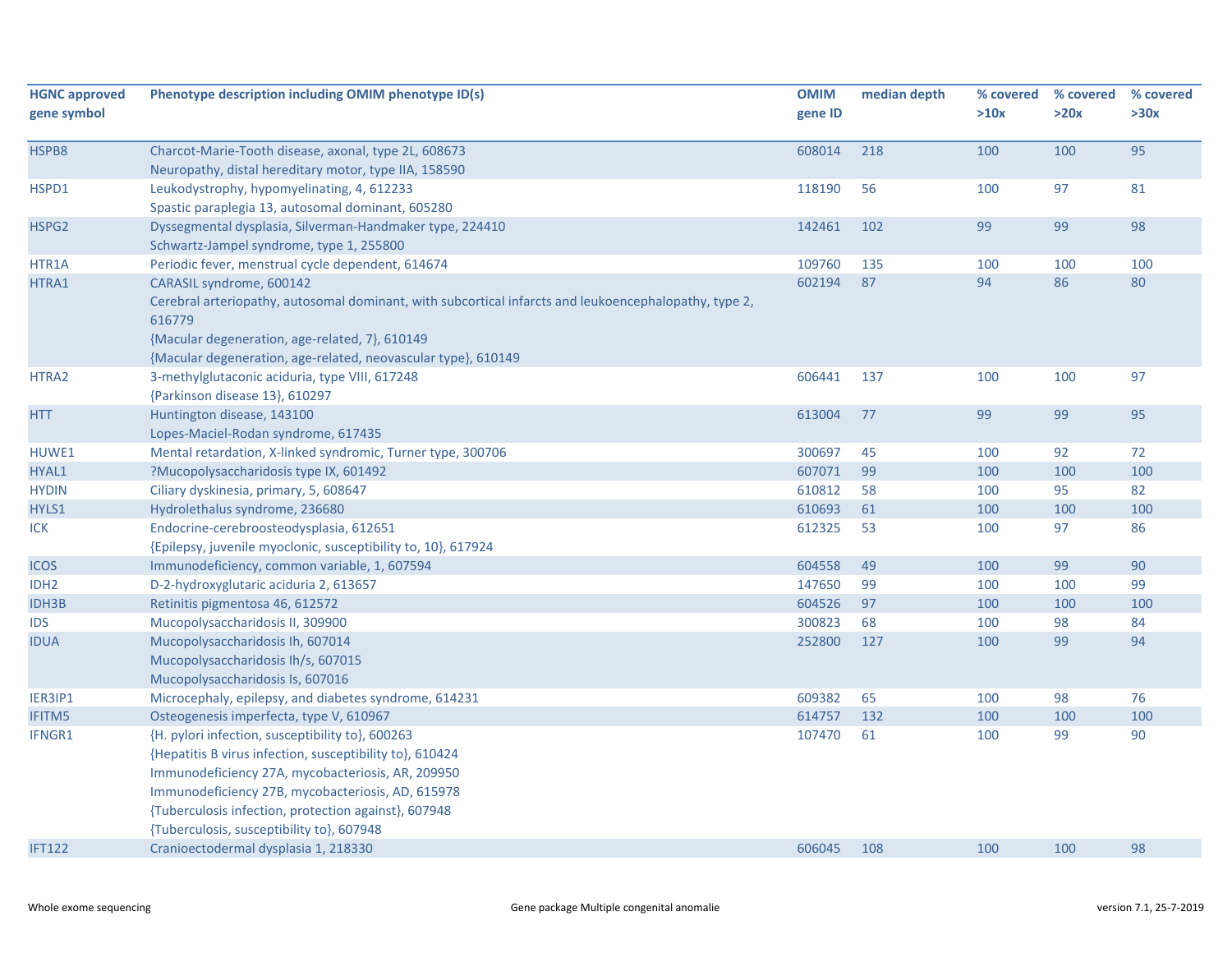| <b>HGNC approved</b><br>gene symbol | Phenotype description including OMIM phenotype ID(s)                                                                                                                                                                                              | <b>OMIM</b><br>gene ID | median depth | % covered<br>>10x | % covered<br>>20x | % covered<br>>30x |
|-------------------------------------|---------------------------------------------------------------------------------------------------------------------------------------------------------------------------------------------------------------------------------------------------|------------------------|--------------|-------------------|-------------------|-------------------|
| <b>IFT140</b>                       | Retinitis pigmentosa 80, 617781<br>Short-rib thoracic dysplasia 9 with or without polydactyly, 266920                                                                                                                                             | 614620                 | 110          | 100               | 99                | 97                |
| <b>IFT172</b>                       | Retinitis pigmentosa 71, 616394<br>Short-rib thoracic dysplasia 10 with or without polydactyly, 615630                                                                                                                                            | 607386                 | 65           | 100               | 99                | 92                |
| IFT43                               | ?Cranioectodermal dysplasia 3, 614099<br>?Retinitis pigmentosa 81, 617871<br>Short-rib thoracic dysplasia 18 with polydactyly, 617866                                                                                                             | 614068                 | 70           | 100               | 100               | 98                |
| <b>IFT80</b>                        | Short-rib thoracic dysplasia 2 with or without polydactyly, 611263                                                                                                                                                                                | 611177                 | 55           | 100               | 96                | 80                |
| IGBP1                               | Corpus callosum, agenesis of, with mental retardation, ocular coloboma and micrognathia, 300472                                                                                                                                                   | 300139                 | 59           | 100               | 99                | 79                |
| IGF1                                | Growth retardation with deafness and mental retardation due to IGF1 deficiency, 608747                                                                                                                                                            | 147440                 | 63           | 100               | 100               | 99                |
| IGF1R                               | Insulin-like growth factor I, resistance to, 270450                                                                                                                                                                                               | 147370                 | 108          | 100               | 100               | 99                |
| IGF2R                               | Hepatocellular carcinoma, somatic, 114550                                                                                                                                                                                                         | 147280                 | 90           | 100               | 99                | 95                |
| <b>IGFALS</b>                       | Acid-labile subunit, deficiency of, 615961                                                                                                                                                                                                        | 601489                 | 115          | 100               | 100               | 100               |
| IGFBP7                              | Retinal arterial macroaneurysm with supravalvular pulmonic stenosis, 614224                                                                                                                                                                       | 602867                 | 57           | 100               | 96                | 85                |
| IGHMBP2                             | Charcot-Marie-Tooth disease, axonal, type 2S, 616155<br>Neuronopathy, distal hereditary motor, type VI, 604320                                                                                                                                    | 600502                 | 96           | 100               | 100               | 99                |
| IGLL1                               | Agammaglobulinemia 2, 613500                                                                                                                                                                                                                      | 146770                 | 127          | 100               | 100               | 100               |
| IGSF1                               | Hypothyroidism, central, and testicular enlargement, 300888                                                                                                                                                                                       | 300137                 | 51           | 100               | 97                | 87                |
| <b>IHH</b>                          | Acrocapitofemoral dysplasia, 607778<br>Brachydactyly, type A1, 112500                                                                                                                                                                             | 600726                 | 129          | 100               | 100               | 100               |
| IKBKB                               | Immunodeficiency 15, 615592                                                                                                                                                                                                                       | 603258                 | 79           | 100               | 99                | 95                |
| <b>IKBKG</b>                        | Ectodermal dysplasia, hypohidrotic, with immune deficiency, 300291                                                                                                                                                                                | 300248                 | 77           | 100               | 100               | 96                |
|                                     | Ectodermal, dysplasia, anhidrotic, lymphedema and immunodeficiency, 300301<br>Immunodeficiency 33, 300636<br>Immunodeficiency, isolated, 300584<br>Incontinentia pigmenti, 308300<br>Invasive pneumococcal disease, recurrent isolated, 2, 300640 |                        |              |                   |                   |                   |
| IKZF1                               | Immunodeficiency, common variable, 13, 616873                                                                                                                                                                                                     | 603023                 | 140          | 100               | 100               | 99                |
| <b>IKZF5</b>                        | No OMIM phenotype                                                                                                                                                                                                                                 | 606238                 | 71           | 100               | 100               | 98                |
| IL10RA                              | Inflammatory bowel disease 28, early onset, autosomal recessive, 613148                                                                                                                                                                           | 146933                 | 119          | 100               | 100               | 99                |
| IL10RB                              | {Hepatitis B virus, susceptibility to}, 610424<br>Inflammatory bowel disease 25, early onset, autosomal recessive, 612567                                                                                                                         | 123889                 | 60           | 100               | 99                | 93                |
| IL11RA                              | Craniosynostosis and dental anomalies, 614188                                                                                                                                                                                                     | 600939                 | 94           | 100               | 100               | 99                |
| IL17F                               | ?Candidiasis, familial, 6, autosomal dominant, 613956                                                                                                                                                                                             | 606496                 | 72           | 100               | 100               | 100               |
| IL17RA                              | Immunodeficiency 51, 613953                                                                                                                                                                                                                       | 605461                 | 114          | 100               | 100               | 100               |
| IL17RD                              | Hypogonadotropic hypogonadism 18 with or without anosmia, 615267                                                                                                                                                                                  | 606807                 | 94           | 100               | 100               | 96                |
| IL1RAPL1                            | Mental retardation, X-linked 21/34, 300143                                                                                                                                                                                                        | 300206                 | 42           | 100               | 96                | 81                |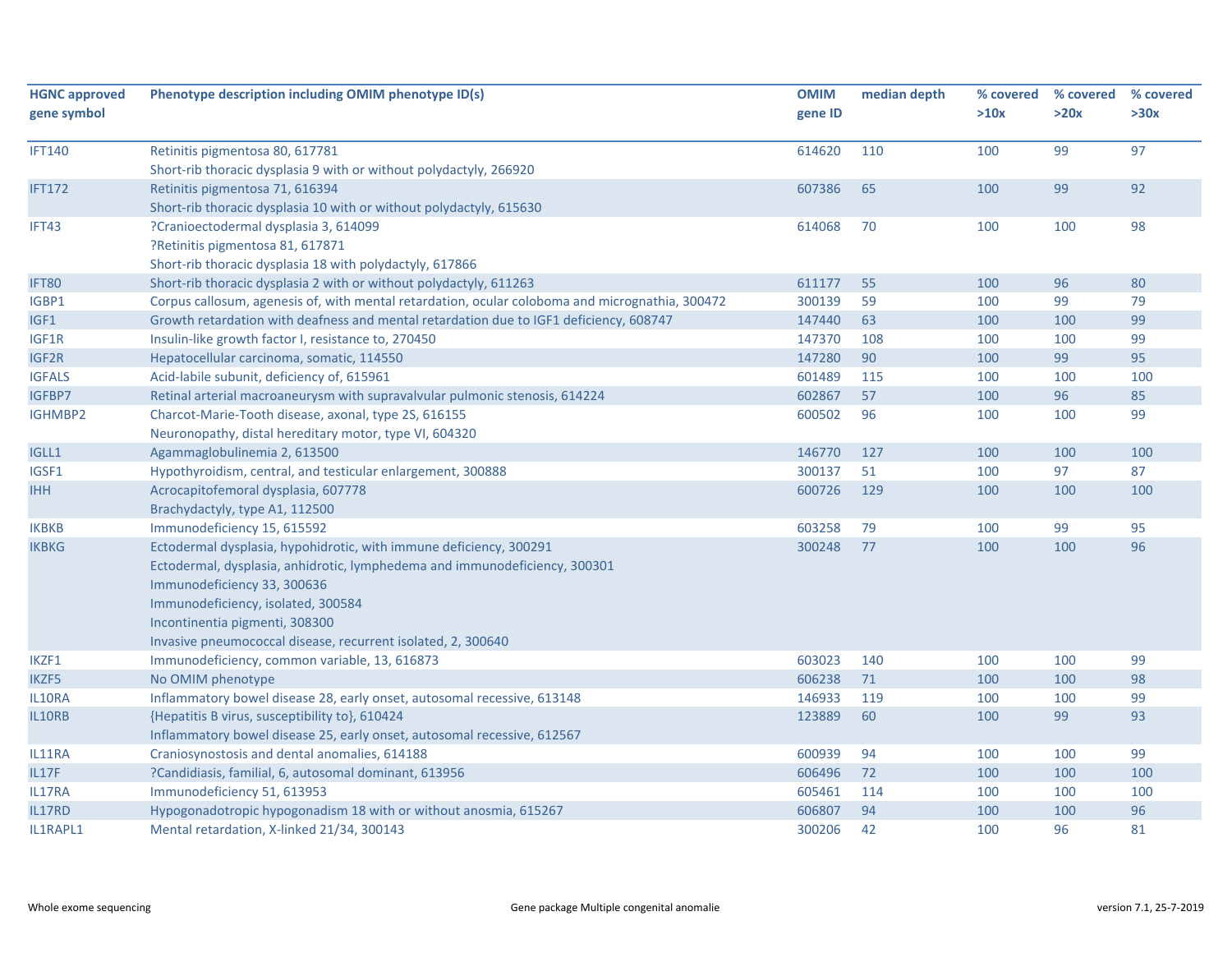| <b>HGNC approved</b><br>gene symbol | Phenotype description including OMIM phenotype ID(s)                                                                                                                                         | <b>OMIM</b><br>gene ID | median depth | % covered<br>>10x | % covered<br>>20x | % covered<br>>30x |
|-------------------------------------|----------------------------------------------------------------------------------------------------------------------------------------------------------------------------------------------|------------------------|--------------|-------------------|-------------------|-------------------|
|                                     |                                                                                                                                                                                              |                        |              |                   |                   |                   |
| IL1RN                               | {Gastric cancer risk after H. pylori infection}, 137215<br>Interleukin 1 receptor antagonist deficiency, 612852<br>{Microvascular complications of diabetes 4}, 612628                       | 147679                 | 72           | 100               | 99                | 86                |
| IL21R                               | [IgE, elevated level of], 147050<br>Immunodeficiency 56, 615207                                                                                                                              | 605383                 | 104          | 100               | 100               | 100               |
| IL2RA                               | {Diabetes, mellitus, insulin-dependent, susceptibility to, 10}, 601942<br>Immunodeficiency 41 with lymphoproliferation and autoimmunity, 606367                                              | 147730                 | 89           | 100               | 100               | 99                |
| IL2RG                               | Combined immunodeficiency, X-linked, moderate, 312863<br>Severe combined immunodeficiency, X-linked, 300400                                                                                  | 308380                 | 49           | 100               | 99                | 81                |
| IL31RA                              | ?Amyloidosis, primary localized cutaneous, 2, 613955                                                                                                                                         | 609510                 | 65           | 100               | 99                | 93                |
| IL36RN                              | Psoriasis 14, pustular, 614204                                                                                                                                                               | 605507                 | 79           | 100               | 100               | 100               |
| IL7R                                | Severe combined immunodeficiency, T-cell negative, B-cell/natural killer cell-positive type, 608971                                                                                          | 146661                 | 52           | 100               | 100               | 94                |
| ILDR1                               | Deafness, autosomal recessive 42, 609646                                                                                                                                                     | 609739                 | 89           | 100               | 98                | 93                |
| <b>IMPAD1</b>                       | Chondrodysplasia with joint dislocations, GPAPP type, 614078                                                                                                                                 | 614010                 | 125          | 100               | 99                | 94                |
| IMPDH1                              | Leber congenital amaurosis 11, 613837<br>Retinitis pigmentosa 10, 180105                                                                                                                     | 146690                 | 99           | 100               | 99                | 94                |
| IMPG2                               | Macular dystrophy, vitelliform, 5, 616152<br>Retinitis pigmentosa 56, 613581                                                                                                                 | 607056                 | 57           | 100               | 99                | 93                |
| INF <sub>2</sub>                    | Charcot-Marie-Tooth disease, dominant intermediate E, 614455<br>Glomerulosclerosis, focal segmental, 5, 613237                                                                               | 610982                 | 118          | 95                | 93                | 92                |
| ING1                                | Squamous cell carcinoma, head and neck, somatic, 275355                                                                                                                                      | 601566                 | 143          | 100               | 100               | 100               |
| <b>INPP5E</b>                       | Joubert syndrome 1, 213300<br>Mental retardation, truncal obesity, retinal dystrophy, and micropenis, 610156                                                                                 | 613037                 | 115          | 100               | 100               | 98                |
| <b>INPPL1</b>                       | Opsismodysplasia, 258480                                                                                                                                                                     | 600829                 | 101          | 100               | 100               | 99                |
| <b>INS</b>                          | Diabetes mellitus, insulin-dependent, 2, 125852<br>Diabetes mellitus, permanent neonatal, 606176<br>Hyperproinsulinemia, 616214<br>Maturity-onset diabetes of the young, type 10, 613370     | 176730                 | 111          | 100               | 100               | 100               |
| <b>INSL3</b>                        | Cryptorchidism, 219050                                                                                                                                                                       | 146738                 | 65           | 91                | 78                | 78                |
| <b>INSR</b>                         | Diabetes mellitus, insulin-resistant, with acanthosis nigricans, 610549<br>Hyperinsulinemic hypoglycemia, familial, 5, 609968<br>Leprechaunism, 246200<br>Rabson-Mendenhall syndrome, 262190 | 147670                 | 102          | 100               | 98                | 95                |
| <b>INVS</b>                         | Nephronophthisis 2, infantile, 602088                                                                                                                                                        | 243305                 | 74           | 100               | 99                | 94                |
| IQCB1                               | Senior-Loken syndrome 5, 609254                                                                                                                                                              | 609237                 | 48           | 100               | 92                | 74                |
| <b>IQSEC2</b>                       | Mental retardation, X-linked 1/78, 309530                                                                                                                                                    | 300522                 | 57           | 98                | 92                | 84                |
| IRAK4                               | IRAK4 deficiency, 607676<br>Invasive pneumococcal disease, recurrent isolated, 1, 610799                                                                                                     | 606883                 | 63           | 100               | 98                | 86                |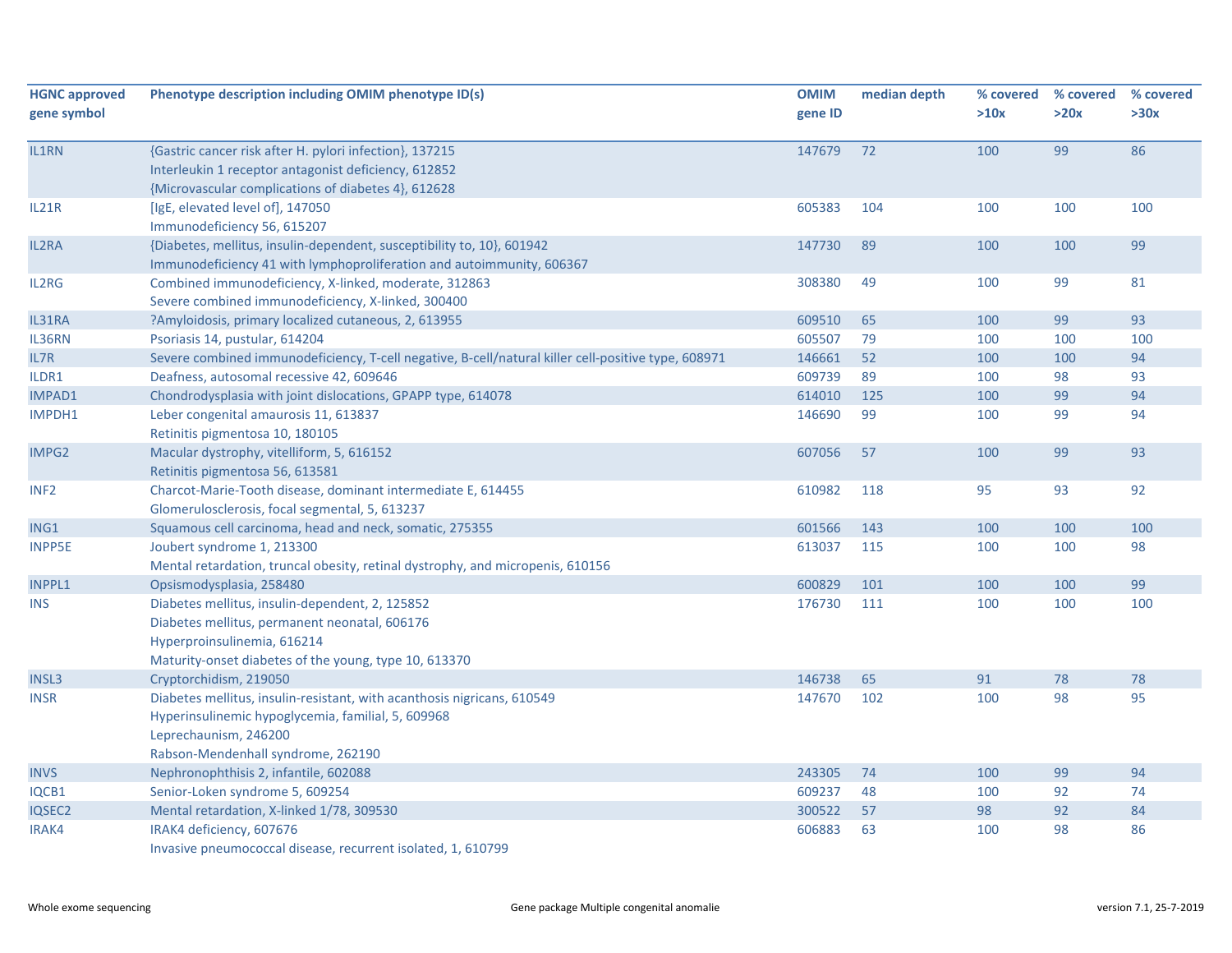| <b>HGNC approved</b> | Phenotype description including OMIM phenotype ID(s)                                                                                                                         | <b>OMIM</b> | median depth | % covered | % covered | % covered |
|----------------------|------------------------------------------------------------------------------------------------------------------------------------------------------------------------------|-------------|--------------|-----------|-----------|-----------|
| gene symbol          |                                                                                                                                                                              | gene ID     |              | >10x      | >20x      | >30x      |
| IRF1                 | Gastric cancer, somatic, 613659                                                                                                                                              | 147575      | 95           | 100       | 100       | 97        |
|                      | Myelodysplastic syndrome, preleukemic                                                                                                                                        |             |              |           |           |           |
|                      | Myelogenous leukemia, acute                                                                                                                                                  |             |              |           |           |           |
|                      | Nonsmall cell lung cancer, somatic, 211980                                                                                                                                   |             |              |           |           |           |
| IRF4                 | [Skin/hair/eye pigmentation, variation in, 8], 611724                                                                                                                        | 601900      | 140          | 100       | 100       | 100       |
| IRF <sub>6</sub>     | {Orofacial cleft 6}, 608864                                                                                                                                                  | 607199      | 111          | 100       | 100       | 98        |
|                      | Popliteal pterygium syndrome 1, 119500                                                                                                                                       |             |              |           |           |           |
|                      | van der Woude syndrome, 119300                                                                                                                                               |             |              |           |           |           |
| IRF8                 | Immunodeficiency 32A, mycobacteriosis, autosomal dominant, 614893                                                                                                            | 601565      | 135          | 100       | 100       | 99        |
|                      | Immunodeficiency 32B, monocyte and dendritic cell deficiency, autosomal recessive, 226990                                                                                    |             |              |           |           |           |
| <b>IRGM</b>          | {Inflammatory bowel disease (Crohn disease) 19}, 612278                                                                                                                      | 608212      | 45           | 78        | 78        | 78        |
|                      | {Mycobacterium tuberculosis, protection against}, 607948                                                                                                                     |             |              |           |           |           |
| IRX5                 | Hamamy syndrome, 611174                                                                                                                                                      | 606195      | 91           | 100       | 100       | 100       |
| <b>ISCU</b>          | Myopathy with lactic acidosis, hereditary, 255125                                                                                                                            | 611911      | 72           | 100       | 100       | 97        |
| <b>ISPD</b>          | Muscular dystrophy-dystroglycanopathy (congenital with brain and eye anomalies), type A, 7, 614643<br>Muscular dystrophy-dystroglycanopathy (limb-girdle), type C, 7, 616052 | 614631      | 77           | 100       | 99        | 92        |
| <b>ITCH</b>          | Autoimmune disease, multisystem, with facial dysmorphism, 613385                                                                                                             | 606409      | 52           | 96        | 94        | 86        |
| ITGA2                | ?Glycoprotein la deficiency, 614200                                                                                                                                          | 192974      | 62           | 100       | 99        | 94        |
| <b>ITGA2B</b>        | Bleeding disorder, platelet-type, 16, autosomal dominant, 187800                                                                                                             | 607759      | 118          | 100       | 100       | 97        |
|                      | Glanzmann thrombasthenia, 273800                                                                                                                                             |             |              |           |           |           |
|                      | Thrombocytopenia, neonatal alloimmune, BAK antigen related                                                                                                                   |             |              |           |           |           |
| ITGA3                | Interstitial lung disease, nephrotic syndrome, and epidermolysis bullosa, congenital, 614748                                                                                 | 605025      | 126          | 100       | 100       | 100       |
| ITGA6                | Epidermolysis bullosa, junctional, with pyloric stenosis, 226730                                                                                                             | 147556      | 77           | 100       | 99        | 91        |
| <b>ITGA7</b>         | Muscular dystrophy, congenital, due to ITGA7 deficiency, 613204                                                                                                              | 600536      | 108          | 99        | 97        | 96        |
| ITGA8                | Renal hypodysplasia/aplasia 1, 191830                                                                                                                                        | 604063      | 50           | 100       | 99        | 86        |
| ITGB2                | Leukocyte adhesion deficiency, 116920                                                                                                                                        | 600065      | 142          | 100       | 100       | 100       |
| ITGB3                | Bleeding disorder, platelet-type, 16, autosomal dominant, 187800                                                                                                             | 173470      | 79           | 100       | 100       | 96        |
|                      | Glanzmann thrombasthenia, 273800                                                                                                                                             |             |              |           |           |           |
|                      | {Myocardial infarction, susceptibility to}, 608446                                                                                                                           |             |              |           |           |           |
|                      | Purpura, posttransfusion                                                                                                                                                     |             |              |           |           |           |
|                      | Thrombocytopenia, neonatal alloimmune                                                                                                                                        |             |              |           |           |           |
| ITGB4                | Epidermolysis bullosa of hands and feet, 131800                                                                                                                              | 147557      | 120          | 99        | 99        | 98        |
|                      | Epidermolysis bullosa, junctional, non-Herlitz type, 226650                                                                                                                  |             |              |           |           |           |
|                      | Epidermolysis bullosa, junctional, with pyloric atresia, 226730                                                                                                              |             |              |           |           |           |
| <b>ITK</b>           | Lymphoproliferative syndrome 1, 613011                                                                                                                                       | 186973      | 69           | 100       | 100       | 92        |
| ITM2B                | Dementia, familial British, 176500                                                                                                                                           | 603904      | 72           | 100       | 100       | 97        |
|                      | Dementia, familial Danish, 117300                                                                                                                                            |             |              |           |           |           |
|                      | ?Retinal dystrophy with inner retinal dysfunction and ganglion cell abnormalities, 616079                                                                                    |             |              |           |           |           |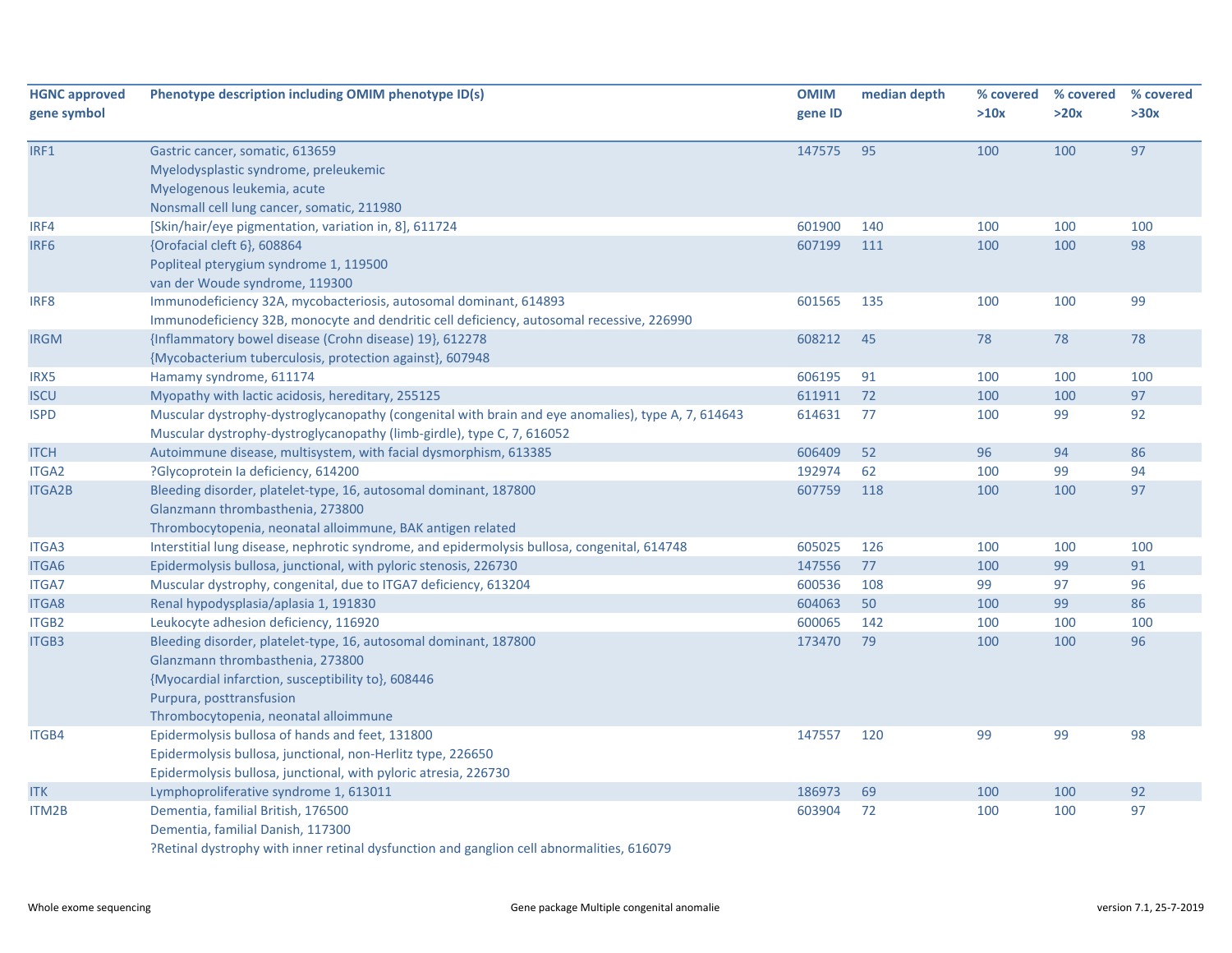| <b>HGNC approved</b><br>gene symbol | Phenotype description including OMIM phenotype ID(s)                                                                                                                                                                        | <b>OMIM</b><br>gene ID | median depth | % covered<br>>10x | % covered<br>>20x | % covered<br>>30x |
|-------------------------------------|-----------------------------------------------------------------------------------------------------------------------------------------------------------------------------------------------------------------------------|------------------------|--------------|-------------------|-------------------|-------------------|
| ITPR1                               | Gillespie syndrome, 206700<br>Spinocerebellar ataxia 15, 606658<br>Spinocerebellar ataxia 29, congenital nonprogressive, 117360                                                                                             | 147265                 | 79           | 100               | 100               | 96                |
| <b>IVD</b>                          | Isovaleric acidemia, 243500                                                                                                                                                                                                 | 607036                 | 105          | 100               | 100               | 98                |
| <b>IYD</b>                          | Thyroid dyshormonogenesis 4, 274800                                                                                                                                                                                         | 612025                 | 90           | 100               | 100               | 99                |
| JAG1                                | Alagille syndrome 1, 118450<br>?Deafness, congenital heart defects, and posterior embryotoxon, 617992<br>Tetralogy of Fallot, 187500                                                                                        | 601920                 | 85           | 100               | 99                | 95                |
| JAK <sub>2</sub>                    | {Budd-Chiari syndrome, somatic}, 600880<br>Erythrocytosis, somatic, 133100<br>Leukemia, acute myeloid, somatic, 601626<br>Myelofibrosis, somatic, 254450<br>Polycythemia vera, somatic, 263300<br>Thrombocythemia 3, 614521 | 147796                 | 54           | 100               | 97                | 85                |
| JAK3                                | SCID, autosomal recessive, T-negative/B-positive type, 600802                                                                                                                                                               | 600173                 | 99           | 100               | 100               | 99                |
| JAM3                                | Hemorrhagic destruction of the brain, subependymal calcification, and cataracts, 613730                                                                                                                                     | 606871                 | 61           | 100               | 100               | 93                |
| JPH <sub>2</sub>                    | Cardiomyopathy, hypertrophic, 17, 613873                                                                                                                                                                                    | 605267                 | 115          | 100               | 100               | 98                |
| JPH3                                | ?Huntington disease-like 2, 606438                                                                                                                                                                                          | 605268                 | 162          | 100               | 100               | 98                |
| <b>JUP</b>                          | Arrhythmogenic right ventricular dysplasia 12, 611528<br>Naxos disease, 601214                                                                                                                                              | 173325                 | 98           | 100               | 100               | 96                |
| <b>KANK1</b>                        | Cerebral palsy, spastic quadriplegic, 2, 612900                                                                                                                                                                             | 607704                 | 89           | 100               | 100               | 97                |
| <b>KANSL1</b>                       | Koolen-De Vries syndrome, 610443                                                                                                                                                                                            | 612452                 | 79           | 100               | 100               | 96                |
| <b>KARS</b>                         | ?Charcot-Marie-Tooth disease, recessive intermediate, B, 613641<br>Deafness, autosomal recessive 89, 613916                                                                                                                 | 601421                 | 117          | 100               | 100               | 95                |
| KAT6A                               | Mental retardation, autosomal dominant 32, 616268                                                                                                                                                                           | 601408                 | 81           | 100               | 100               | 97                |
| KAT6B                               | Genitopatellar syndrome, 606170<br>SBBYSS syndrome, 603736                                                                                                                                                                  | 605880                 | 89           | 100               | 99                | 95                |
| KBTBD13                             | Nemaline myopathy 6, autosomal dominant, 609273                                                                                                                                                                             | 613727                 | 174          | 100               | 100               | 100               |
| <b>KCNA1</b>                        | Episodic ataxia/myokymia syndrome, 160120                                                                                                                                                                                   | 176260                 | 109          | 100               | 100               | 100               |
| <b>KCNA5</b>                        | Atrial fibrillation, familial, 7, 612240                                                                                                                                                                                    | 176267                 | 127          | 100               | 100               | 100               |
| KCNC3                               | Spinocerebellar ataxia 13, 605259                                                                                                                                                                                           | 176264                 | 83           | 94                | 79                | 63                |
| <b>KCND3</b>                        | Brugada syndrome 9, 616399<br>Spinocerebellar ataxia 19, 607346                                                                                                                                                             | 605411                 | 160          | 100               | 100               | 98                |
| KCNE1                               | Jervell and Lange-Nielsen syndrome 2, 612347<br>Long QT syndrome 5, 613695                                                                                                                                                  | 176261                 | 234          | 100               | 100               | 100               |
| <b>KCNE2</b>                        | Atrial fibrillation, familial, 4, 611493<br>Long QT syndrome 6, 613693                                                                                                                                                      | 603796                 | 70           | 100               | 100               | 100               |
| <b>KCNE3</b>                        | Brugada syndrome 6, 613119                                                                                                                                                                                                  | 604433                 | 89           | 100               | 100               | 100               |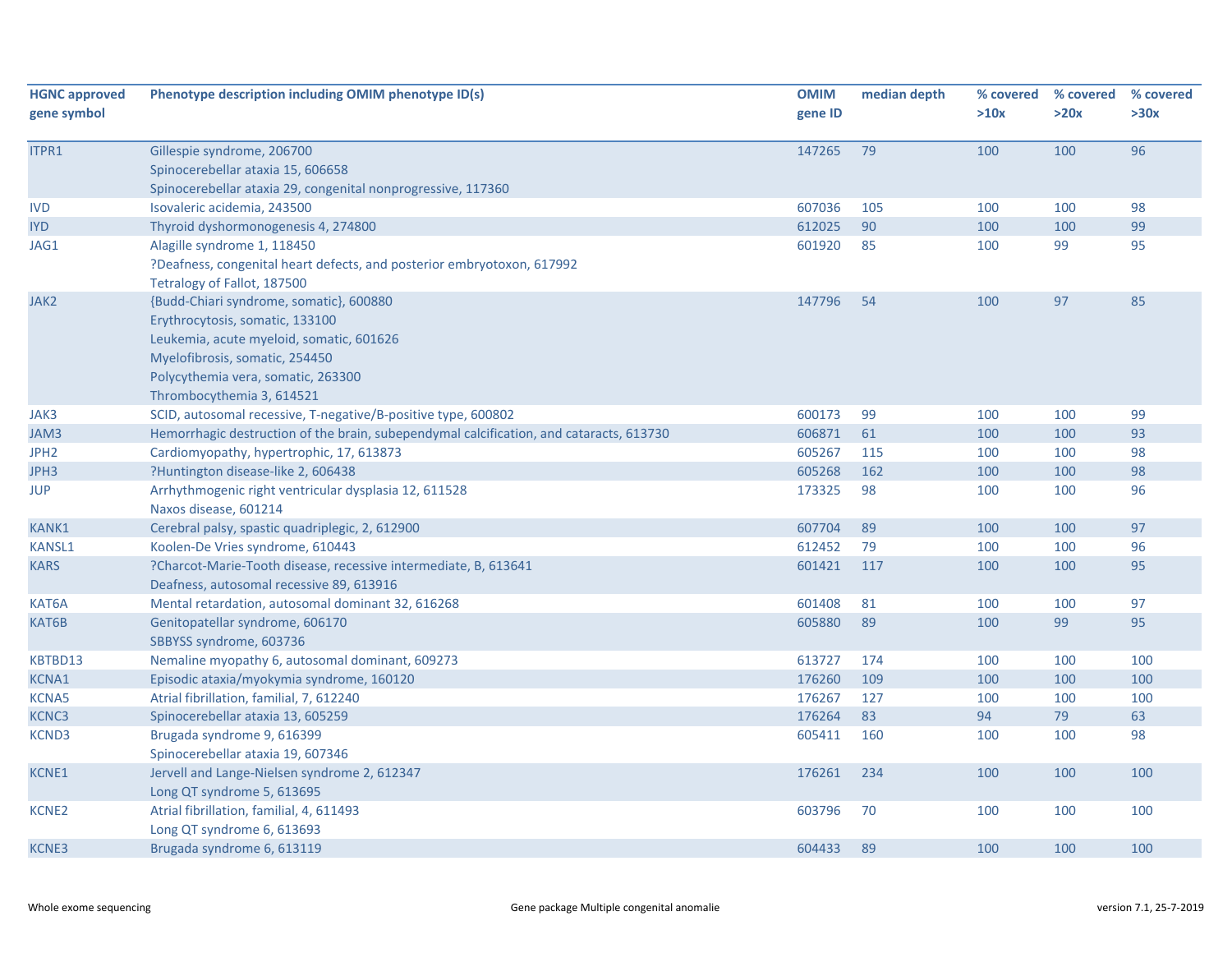| <b>HGNC approved</b><br>gene symbol | Phenotype description including OMIM phenotype ID(s)                                                                                                                                                                                                                                                   | <b>OMIM</b><br>gene ID | median depth     | % covered<br>>10x | % covered<br>>20x | % covered<br>>30x |
|-------------------------------------|--------------------------------------------------------------------------------------------------------------------------------------------------------------------------------------------------------------------------------------------------------------------------------------------------------|------------------------|------------------|-------------------|-------------------|-------------------|
| <b>KCNH2</b>                        | Long QT syndrome 2, 613688<br>{Long QT syndrome 2, acquired, susceptibility to}, 613688<br>Short QT syndrome 1, 609620                                                                                                                                                                                 | 152427                 | 119              | 100               | 100               | 99                |
| KCNJ1                               | Bartter syndrome, type 2, 241200                                                                                                                                                                                                                                                                       | 600359                 | 50               | 100               | 100               | 99                |
| KCNJ10                              | Enlarged vestibular aqueduct, digenic, 600791<br>SESAME syndrome, 612780                                                                                                                                                                                                                               | 602208                 | 155              | 100               | 100               | 100               |
| KCNJ11                              | Diabetes mellitus, transient neonatal, 3, 610582<br>{Diabetes mellitus, type 2, susceptibility to}, 125853<br>Diabetes, permanent neonatal, with or without neurologic features, 606176<br>Hyperinsulinemic hypoglycemia, familial, 2, 601820<br>Maturity-onset diabetes of the young, type 13, 616329 | 600937                 | 124              | 100               | 100               | 100               |
| KCNJ13                              | Leber congenital amaurosis 16, 614186<br>Snowflake vitreoretinal degeneration, 193230                                                                                                                                                                                                                  | 603208                 | 63               | 100               | 100               | 97                |
| <b>KCNJ2</b>                        | Andersen syndrome, 170390<br>Atrial fibrillation, familial, 9, 613980<br>Short QT syndrome 3, 609622                                                                                                                                                                                                   | 600681                 | 81               | 100               | 100               | 100               |
| <b>KCNJ5</b>                        | Hyperaldosteronism, familial, type III, 613677<br>Long QT syndrome 13, 613485                                                                                                                                                                                                                          | 600734                 | 126              | 100               | 100               | 100               |
| KCNK3                               | Pulmonary hypertension, primary, 4, 615344                                                                                                                                                                                                                                                             | 603220                 | 168              | 100               | 100               | 100               |
| <b>KCNK9</b>                        | Birk-Barel mental retardation dysmorphism syndrome, 612292                                                                                                                                                                                                                                             | 605874                 | 121              | 100               | 100               | 100               |
| <b>KCNMA1</b>                       | ?Cerebellar atrophy, developmental delay, and seizures, 617643<br>Paroxysmal nonkinesigenic dyskinesia, 3, with or without generalized epilepsy, 609446                                                                                                                                                | 600150                 | 80               | 100               | 99                | 93                |
| KCNQ1                               | Atrial fibrillation, familial, 3, 607554<br>Jervell and Lange-Nielsen syndrome, 220400<br>Long QT syndrome 1, 192500<br>{Long QT syndrome 1, acquired, susceptibility to}, 192500<br>Short QT syndrome 2, 609621                                                                                       | 607542                 | 155              | 96                | 93                | 92                |
| KCNQ10T1                            | Beckwith-Wiedemann syndrome, 130650                                                                                                                                                                                                                                                                    | 604115                 | No coverage data |                   |                   |                   |
| KCNQ <sub>2</sub>                   | Epileptic encephalopathy, early infantile, 7, 613720<br>Myokymia, 121200<br>Seizures, benign neonatal, 1, 121200                                                                                                                                                                                       | 602235                 | 129              | 100               | 100               | 100               |
| KCNQ3                               | Seizures, benign neonatal, 2, 121201                                                                                                                                                                                                                                                                   | 602232                 | 98               | 100               | 100               | 95                |
| KCNQ4                               | Deafness, autosomal dominant 2A, 600101                                                                                                                                                                                                                                                                | 603537                 | 139              | 98                | 93                | 89                |
| <b>KCNQ5</b>                        | Mental retardation, autosomal dominant 46, 617601                                                                                                                                                                                                                                                      | 607357                 | 70               | 100               | 99                | 94                |
| KCNT1                               | Epilepsy, nocturnal frontal lobe, 5, 615005<br>Epileptic encephalopathy, early infantile, 14, 614959                                                                                                                                                                                                   | 608167                 | 116              | 100               | 99                | 99                |
| KCNV2                               | Retinal cone dystrophy 3B, 610356                                                                                                                                                                                                                                                                      | 607604                 | 119              | 100               | 100               | 100               |
| KCTD1                               | Scalp-ear-nipple syndrome, 181270                                                                                                                                                                                                                                                                      | 613420                 | 90               | 99                | 98                | 92                |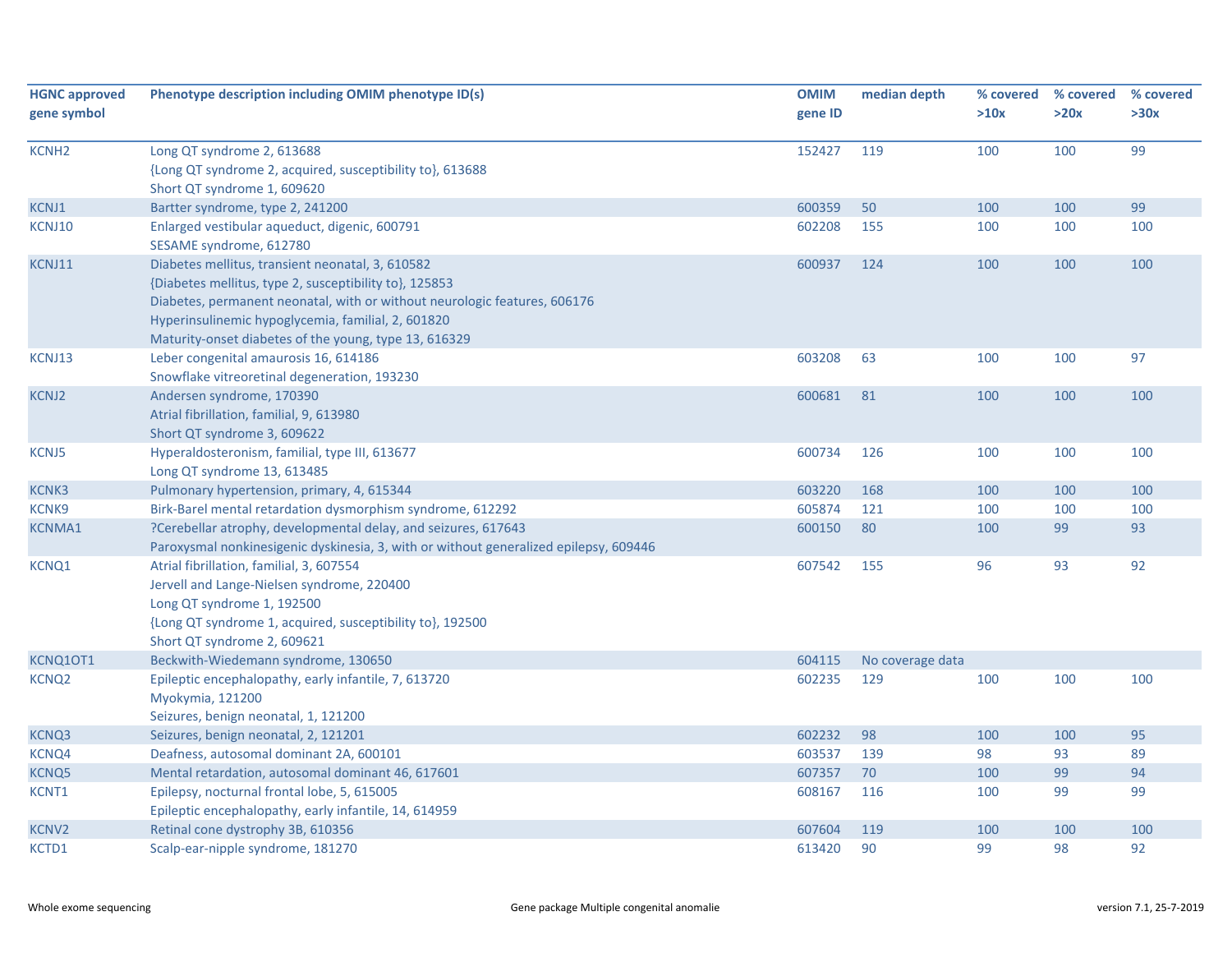| <b>HGNC approved</b> | Phenotype description including OMIM phenotype ID(s)                                      | <b>OMIM</b> | median depth | % covered | % covered | % covered |
|----------------------|-------------------------------------------------------------------------------------------|-------------|--------------|-----------|-----------|-----------|
| gene symbol          |                                                                                           | gene ID     |              | >10x      | >20x      | >30x      |
| KCTD7                | Epilepsy, progressive myoclonic 3, with or without intracellular inclusions, 611726       | 611725      | 156          | 100       | 100       | 100       |
| KDM5C                | Mental retardation, X-linked, syndromic, Claes-Jensen type, 300534                        | 314690      | 75           | 100       | 99        | 95        |
| KDM6A                | Kabuki syndrome 2, 300867                                                                 | 300128      | 43           | 100       | 95        | 72        |
| KDM6B                | No OMIM phenotype                                                                         | 611577      | 119          | 100       | 97        | 94        |
| <b>KDR</b>           | Hemangioma, capillary infantile, somatic, 602089                                          | 191306      | 55           | 100       | 99        | 91        |
|                      | {Hemangioma, capillary infantile, susceptibility to}, 602089                              |             |              |           |           |           |
| <b>KERA</b>          | Cornea plana 2, autosomal recessive, 217300                                               | 603288      | 51           | 100       | 100       | 97        |
| KHDC3L               | Hydatidiform mole, recurrent, 2, 614293                                                   | 611687      | 138          | 100       | 100       | 100       |
| <b>KIF11</b>         | Microcephaly with or without chorioretinopathy, lymphedema, or mental retardation, 152950 | 148760      | 63           | 100       | 98        | 86        |
| KIF1A                | Mental retardation, autosomal dominant 9, 614255                                          | 601255      | 97           | 100       | 100       | 98        |
|                      | Neuropathy, hereditary sensory, type IIC, 614213                                          |             |              |           |           |           |
|                      | Spastic paraplegia 30, autosomal recessive, 610357                                        |             |              |           |           |           |
| KIF1B                | ?Charcot-Marie-Tooth disease, type 2A1, 118210                                            | 605995      | 60           | 100       | 99        | 93        |
|                      | {Neuroblastoma, susceptibility to, 1}, 256700                                             |             |              |           |           |           |
|                      | Pheochromocytoma, 171300                                                                  |             |              |           |           |           |
| KIF1BP               | Goldberg-Shprintzen megacolon syndrome, 609460                                            | 609367      | 69           | 100       | 100       | 96        |
| KIF1C                | Spastic ataxia 2, autosomal recessive, 611302                                             | 603060      | 126          | 100       | 100       | 100       |
| KIF20A               | No OMIM phenotype                                                                         | 605664      | 65           | 100       | 98        | 91        |
| KIF21A               | Fibrosis of extraocular muscles, congenital, 1, 135700                                    | 608283      | 57           | 100       | 98        | 88        |
|                      | Fibrosis of extraocular muscles, congenital, 3B, 135700                                   |             |              |           |           |           |
| KIF22                | Spondyloepimetaphyseal dysplasia with joint laxity, type 2, 603546                        | 603213      | 144          | 100       | 100       | 100       |
| KIF <sub>2</sub> A   | Cortical dysplasia, complex, with other brain malformations 3, 615411                     | 602591      | 72           | 100       | 97        | 85        |
| KIF5A                | {Amyotrophic lateral sclerosis, susceptibility to, 25}, 617921                            | 602821      | 81           | 100       | 100       | 94        |
|                      | Myoclonus, intractable, neonatal, 617235                                                  |             |              |           |           |           |
|                      | Spastic paraplegia 10, autosomal dominant, 604187                                         |             |              |           |           |           |
| KIF7                 | Acrocallosal syndrome, 200990                                                             | 611254      | 104          | 99        | 96        | 93        |
|                      | ?Al-Gazali-Bakalinova syndrome, 607131                                                    |             |              |           |           |           |
|                      | ?Hydrolethalus syndrome 2, 614120                                                         |             |              |           |           |           |
|                      | Joubert syndrome 12, 200990                                                               |             |              |           |           |           |
| KIRREL3              | No OMIM phenotype                                                                         | 607761      | 113          | 100       | 100       | 100       |
| KISS1                | ?Hypogonadotropic hypogonadism 13 with or without anosmia, 614842                         | 603286      | 124          | 100       | 100       | 99        |
| KISS1R               | Hypogonadotropic hypogonadism 8 with or without anosmia, 614837                           | 604161      | 146          | 100       | 100       | 100       |
|                      | ?Precocious puberty, central, 1, 176400                                                   |             |              |           |           |           |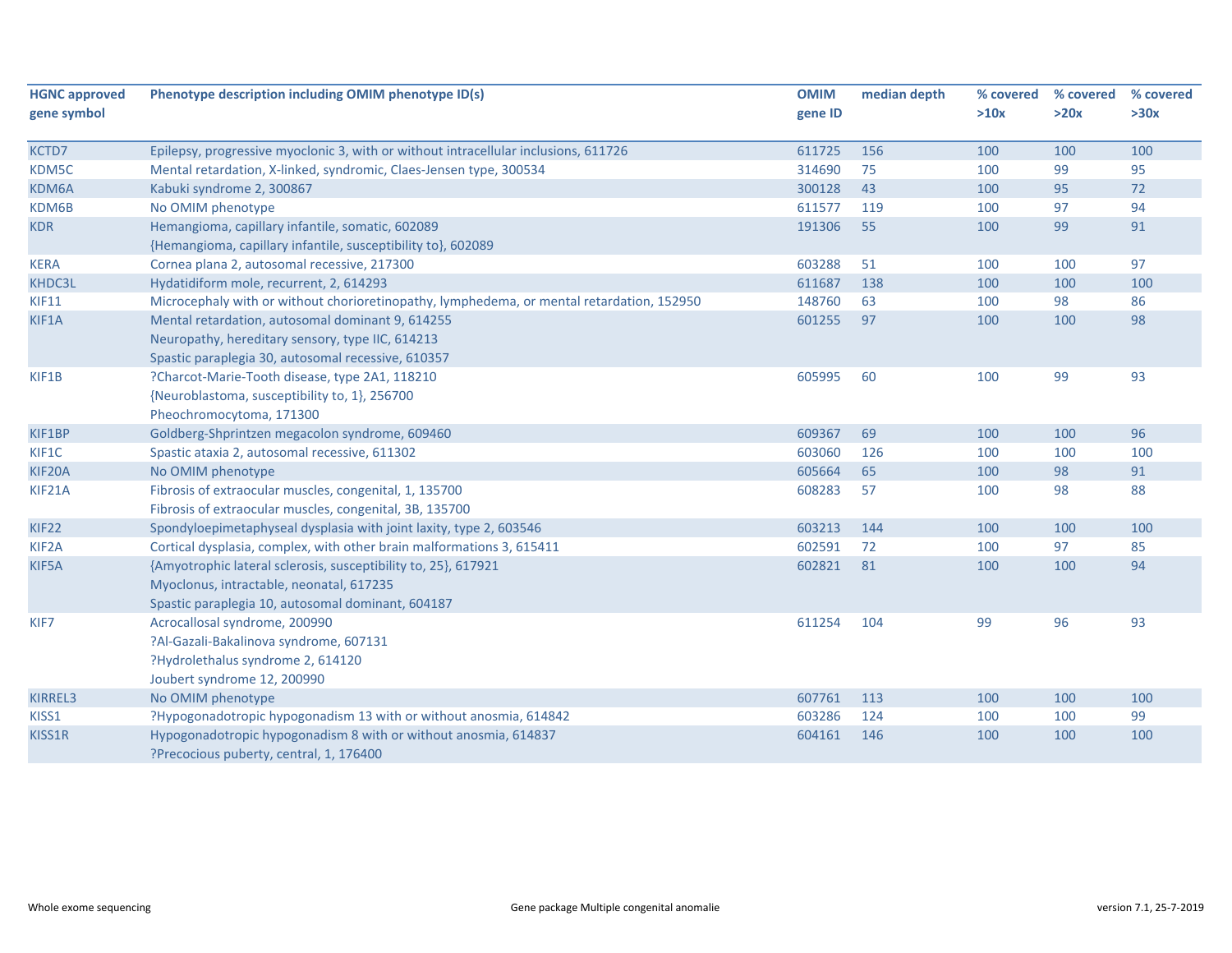| <b>HGNC approved</b> | Phenotype description including OMIM phenotype ID(s)              | <b>OMIM</b> | median depth | % covered | % covered | % covered |
|----------------------|-------------------------------------------------------------------|-------------|--------------|-----------|-----------|-----------|
| gene symbol          |                                                                   | gene ID     |              | >10x      | >20x      | >30x      |
| <b>KIT</b>           | Gastrointestinal stromal tumor, familial, 606764                  | 164920      | 69           | 100       | 100       | 98        |
|                      | Germ cell tumors, somatic, 273300                                 |             |              |           |           |           |
|                      | Leukemia, acute myeloid, 601626                                   |             |              |           |           |           |
|                      | Mastocytosis, cutaneous, 154800                                   |             |              |           |           |           |
|                      | Mastocytosis, systemic, somatic, 154800                           |             |              |           |           |           |
|                      | Piebaldism, 172800                                                |             |              |           |           |           |
| <b>KITLG</b>         | Deafness, autosomal dominant 69, unilateral or asymmetric, 616697 | 184745      | 72           | 100       | 100       | 91        |
|                      | Hyperpigmentation with or without hypopigmentation, 145250        |             |              |           |           |           |
|                      | [Skin/hair/eye pigmentation 7, blond/brown hair], 611664          |             |              |           |           |           |
| <b>KL</b>            | ?Tumoral calcinosis, hyperphosphatemic, familial, 3, 617994       | 604824      | 103          | 99        | 98        | 97        |
| KLF1                 | Blood group--Lutheran inhibitor, 111150                           | 600599      | 112          | 100       | 100       | 100       |
|                      | Dyserythropoietic anemia, congenital, type IV, 613673             |             |              |           |           |           |
|                      | [Hereditary persistence of fetal hemoglobin], 613566              |             |              |           |           |           |
| KLF11                | Maturity-onset diabetes of the young, type VII, 610508            | 603301      | 128          | 100       | 100       | 100       |
| KLF6                 | Gastric cancer, somatic, 613659                                   | 602053      | 140          | 100       | 100       | 100       |
|                      | Prostate cancer, somatic, 176807                                  |             |              |           |           |           |
| <b>KLHDC8B</b>       | {Hodgkin lymphoma, susceptibility to}, 236000                     | 613169      | 86           | 100       | 100       | 100       |
| KLHL10               | Spermatogenic failure 11, 615081                                  | 608778      | 75           | 100       | 100       | 100       |
| KLHL3                | Pseudohypoaldosteronism, type IID, 614495                         | 605775      | 71           | 100       | 100       | 92        |
| KLHL40               | Nemaline myopathy 8, autosomal recessive, 615348                  | 615340      | 124          | 100       | 100       | 99        |
| KLHL41               | Nemaline myopathy 9, 615731                                       | 607701      | 66           | 100       | 100       | 98        |
| KLHL7                | Cold-induced sweating syndrome 3, 617055                          | 611119      | 60           | 100       | 100       | 93        |
|                      | Retinitis pigmentosa 42, 612943                                   |             |              |           |           |           |
| KLK4                 | Amelogenesis imperfecta, type IIA1, 204700                        | 603767      | 129          | 100       | 100       | 100       |
| KLKB1                | Fletcher factor (prekallikrein) deficiency, 612423                | 229000      | 62           | 100       | 99        | 91        |
| <b>KLLN</b>          | Cowden syndrome 4, 615107                                         | 612105      | 89           | 100       | 100       | 100       |
| KMT2A                | Leukemia, myeloid/lymphoid or mixed-lineage, 159555               | 159555      | 60           | 100       | 100       | 95        |
|                      | Wiedemann-Steiner syndrome, 605130                                |             |              |           |           |           |
| KMT2D                | Kabuki syndrome 1, 147920                                         | 602113      | 106          | 100       | 100       | 99        |
| KNL1                 | Microcephaly 4, primary, autosomal recessive, 604321              | 609173      | 51           | 100       | 98        | 93        |
| <b>KPTN</b>          | Mental retardation, autosomal recessive 41, 615637                | 615620      | 133          | 100       | 100       | 98        |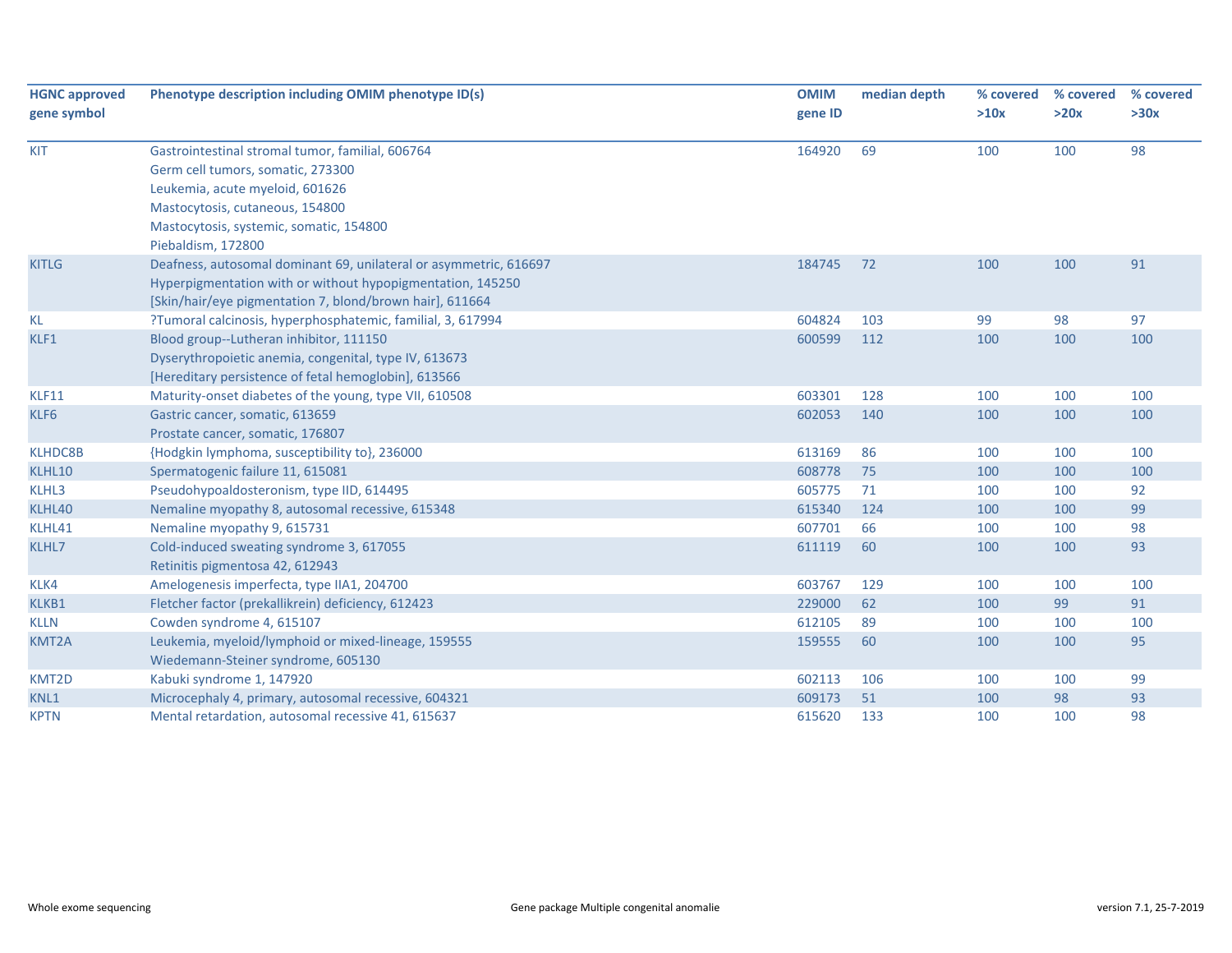| <b>HGNC approved</b><br>gene symbol | Phenotype description including OMIM phenotype ID(s)                                                                                                                                                                                                                                                                                                                                                                                                                                      | <b>OMIM</b><br>gene ID | median depth | % covered<br>>10x | % covered<br>>20x | % covered<br>>30x |
|-------------------------------------|-------------------------------------------------------------------------------------------------------------------------------------------------------------------------------------------------------------------------------------------------------------------------------------------------------------------------------------------------------------------------------------------------------------------------------------------------------------------------------------------|------------------------|--------------|-------------------|-------------------|-------------------|
| <b>KRAS</b>                         | Arteriovenous malformation of the brain, somatic, 108010<br>Bladder cancer, somatic, 109800<br>Breast cancer, somatic, 114480<br>Cardiofaciocutaneous syndrome 2, 615278<br>Gastric cancer, somatic, 137215<br>Leukemia, acute myeloid, 601626<br>Lung cancer, somatic, 211980<br>Noonan syndrome 3, 609942<br>Pancreatic carcinoma, somatic, 260350<br>RAS-associated autoimmune leukoproliferative disorder, 614470<br>Schimmelpenning-Feuerstein-Mims syndrome, somatic mosaic, 163200 | 190070                 | 73           | 100               | 97                | 72                |
| KRIT1                               | Cavernous malformations of CNS and retina, 116860<br>Cerebral cavernous malformations-1, 116860<br>Hyperkeratotic cutaneous capillary-venous malformations associated with cerebral capillary malformations,<br>116860                                                                                                                                                                                                                                                                    | 604214                 | 57           | 100               | 99                | 87                |
| KRT1                                | Epidermolytic hyperkeratosis, 113800<br>Ichthyosis histrix, Curth-Macklin type, 146590<br>Ichthyosis, cyclic, with epidermolytic hyperkeratosis, 607602<br>Keratosis palmoplantaris striata III, 607654<br>Palmoplantar keratoderma, epidermolytic, 144200<br>Palmoplantar keratoderma, nonepidermolytic, 600962                                                                                                                                                                          | 139350                 | 91           | 100               | 100               | 99                |
| <b>KRT10</b>                        | Epidermolytic hyperkeratosis, 113800<br>Ichthyosis with confetti, 609165<br>Ichthyosis, cyclic, with epidermolytic hyperkeratosis, 607602                                                                                                                                                                                                                                                                                                                                                 | 148080                 | 96           | 100               | 100               | 100               |
| <b>KRT12</b>                        | Meesmann corneal dystrophy, 122100                                                                                                                                                                                                                                                                                                                                                                                                                                                        | 601687                 | 78           | 100               | 100               | 98                |
| KRT13                               | White sponge nevus 2, 615785                                                                                                                                                                                                                                                                                                                                                                                                                                                              | 148065                 | 108          | 100               | 100               | 99                |
| <b>KRT14</b>                        | Dermatopathia pigmentosa reticularis, 125595<br>Epidermolysis bullosa simplex, Dowling-Meara type, 131760<br>Epidermolysis bullosa simplex, Koebner type, 131900<br>Epidermolysis bullosa simplex, Weber-Cockayne type, 131800<br>Epidermolysis bullosa simplex, recessive 1, 601001<br>Naegeli-Franceschetti-Jadassohn syndrome, 161000                                                                                                                                                  | 148066                 | 107          | 100               | 100               | 98                |
| <b>KRT16</b>                        | Pachyonychia congenita 1, 167200<br>Palmoplantar keratoderma, nonepidermolytic, focal, 613000                                                                                                                                                                                                                                                                                                                                                                                             | 148067                 | 155          | 100               | 100               | 100               |
| <b>KRT17</b>                        | Pachyonychia congenita 2, 167210<br>Steatocystoma multiplex, 184500                                                                                                                                                                                                                                                                                                                                                                                                                       | 148069                 | 90           | 100               | 99                | 95                |
| <b>KRT18</b>                        | Cirrhosis, cryptogenic, 215600<br>{Cirrhosis, noncryptogenic, susceptibility to}, 215600                                                                                                                                                                                                                                                                                                                                                                                                  | 148070                 | 86           | 100               | 100               | 100               |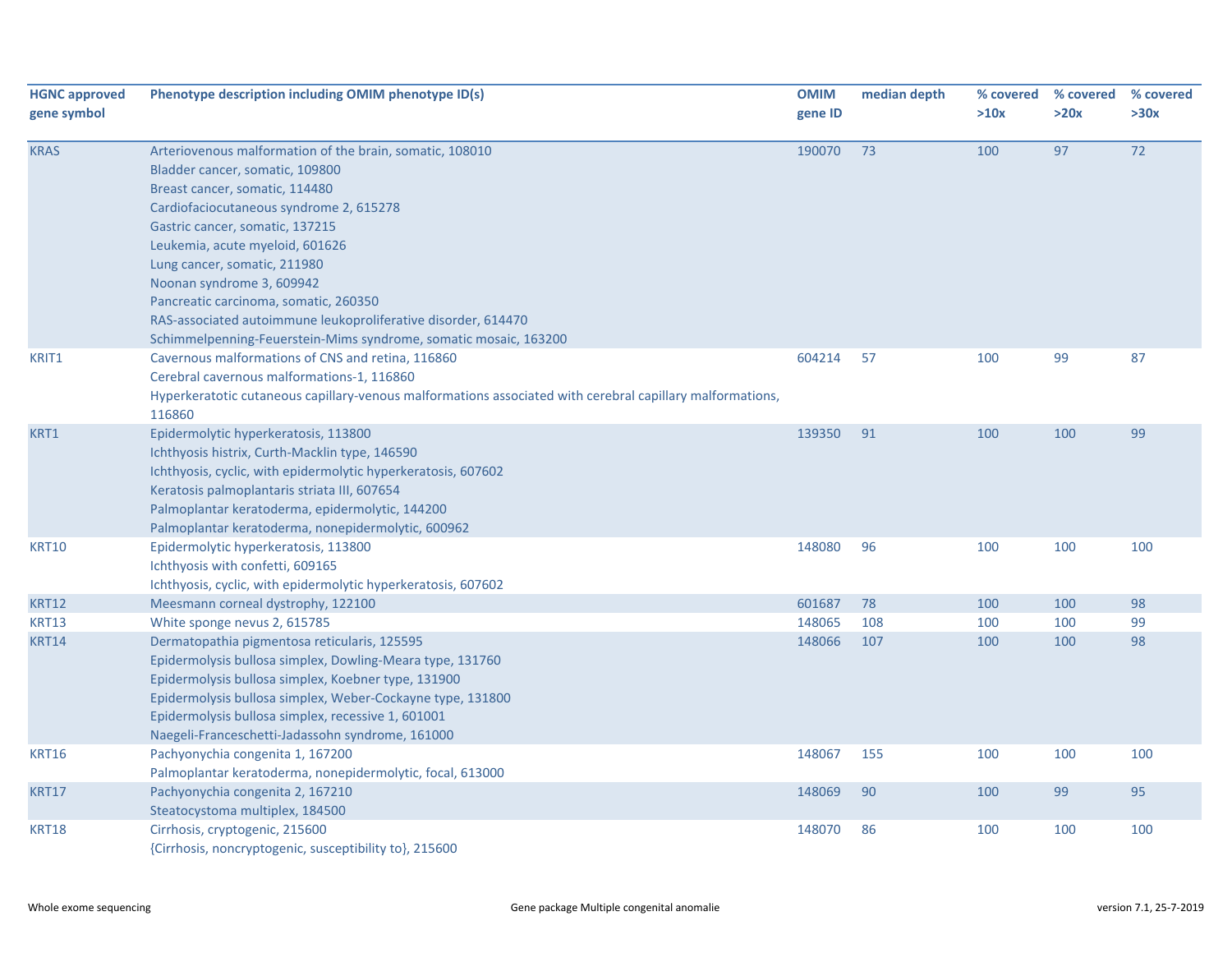| <b>HGNC approved</b> | Phenotype description including OMIM phenotype ID(s)                          | <b>OMIM</b> | median depth | % covered | % covered | % covered |
|----------------------|-------------------------------------------------------------------------------|-------------|--------------|-----------|-----------|-----------|
| gene symbol          |                                                                               | gene ID     |              | >10x      | >20x      | >30x      |
| KRT2                 | Ichthyosis bullosa of Siemens, 146800                                         | 600194      | 105          | 100       | 100       | 99        |
| KRT3                 | Meesmann corneal dystrophy, 122100                                            | 148043      | 106          | 100       | 100       | 98        |
| KRT4                 | White sponge nevus 1, 193900                                                  | 123940      | 120          | 100       | 100       | 99        |
| KRT5                 | Dowling-Degos disease 1, 179850                                               | 148040      | 129          | 100       | 100       | 99        |
|                      | Epidermolysis bullosa simplex, Dowling-Meara type, 131760                     |             |              |           |           |           |
|                      | Epidermolysis bullosa simplex, Koebner type, 131900                           |             |              |           |           |           |
|                      | Epidermolysis bullosa simplex, Weber-Cockayne type, 131800                    |             |              |           |           |           |
|                      | Epidermolysis bullosa simplex, recessive 1, 601001                            |             |              |           |           |           |
|                      | Epidermolysis bullosa simplex-MCR, 609352                                     |             |              |           |           |           |
|                      | Epidermolysis bullosa simplex-MP, 131960                                      |             |              |           |           |           |
| KRT6A                | Pachyonychia congenita 3, 615726                                              | 148041      | 204          | 100       | 100       | 100       |
| KRT6B                | Pachyonychia congenita 4, 615728                                              | 148042      | 213          | 100       | 100       | 100       |
| KRT6C                | Palmoplantar keratoderma, nonepidermolytic, focal or diffuse, 615735          | 612315      | 162          | 100       | 100       | 100       |
| KRT74                | ?Ectodermal dysplasia 7, hair/nail type, 614929                               | 608248      | 135          | 100       | 100       | 100       |
|                      | ?Hypotrichosis 3, 613981                                                      |             |              |           |           |           |
|                      | Woolly hair, autosomal dominant, 194300                                       |             |              |           |           |           |
| KRT8                 | Cirrhosis, cryptogenic, 215600                                                | 148060      | 84           | 100       | 100       | 94        |
|                      | {Cirrhosis, noncryptogenic, susceptibility to}, 215600                        |             |              |           |           |           |
| <b>KRT81</b>         | Monilethrix, 158000                                                           | 602153      | 154          | 100       | 100       | 100       |
| <b>KRT83</b>         | Erythrokeratodermia variabilis et progressiva 5, 617756                       | 602765      | 123          | 100       | 100       | 100       |
|                      | Monilethrix, 158000                                                           |             |              |           |           |           |
| <b>KRT85</b>         | Ectodermal dysplasia 4, hair/nail type, 602032                                | 602767      | 119          | 100       | 100       | 98        |
| <b>KRT86</b>         | Monilethrix, 158000                                                           | 601928      | 165          | 100       | 100       | 100       |
| KRT9                 | Palmoplantar keratoderma, epidermolytic, 144200                               | 607606      | 102          | 100       | 100       | 100       |
| L1CAM                | CRASH syndrome, 303350                                                        | 308840      | 85           | 100       | 100       | 99        |
|                      | Corpus callosum, partial agenesis of, 304100                                  |             |              |           |           |           |
|                      | Hydrocephalus due to aqueductal stenosis, 307000                              |             |              |           |           |           |
|                      | Hydrocephalus with Hirschsprung disease, 307000                               |             |              |           |           |           |
|                      | Hydrocephalus with congenital idiopathic intestinal pseudoobstruction, 307000 |             |              |           |           |           |
|                      | MASA syndrome, 303350                                                         |             |              |           |           |           |
| L2HGDH               | L-2-hydroxyglutaric aciduria, 236792                                          | 609584      | 61           | 100       | 100       | 93        |
| LAMA <sub>2</sub>    | Muscular dystrophy, congenital merosin-deficient, 607855                      | 156225      | 60           | 100       | 99        | 92        |
|                      | Muscular dystrophy, congenital, due to partial LAMA2 deficiency, 607855       |             |              |           |           |           |
| LAMA3                | Epidermolysis bullosa, generalized atrophic benign, 226650                    | 600805      | 64           | 100       | 99        | 93        |
|                      | Epidermolysis bullosa, junctional, Herlitz type, 226700                       |             |              |           |           |           |
|                      | Laryngoonychocutaneous syndrome, 245660                                       |             |              |           |           |           |
| LAMA4                | Cardiomyopathy, dilated, 1JJ, 615235                                          | 600133      | 62           | 100       | 99        | 92        |
| LAMB1                | Lissencephaly 5, 615191                                                       | 150240      | 84           | 100       | 99        | 95        |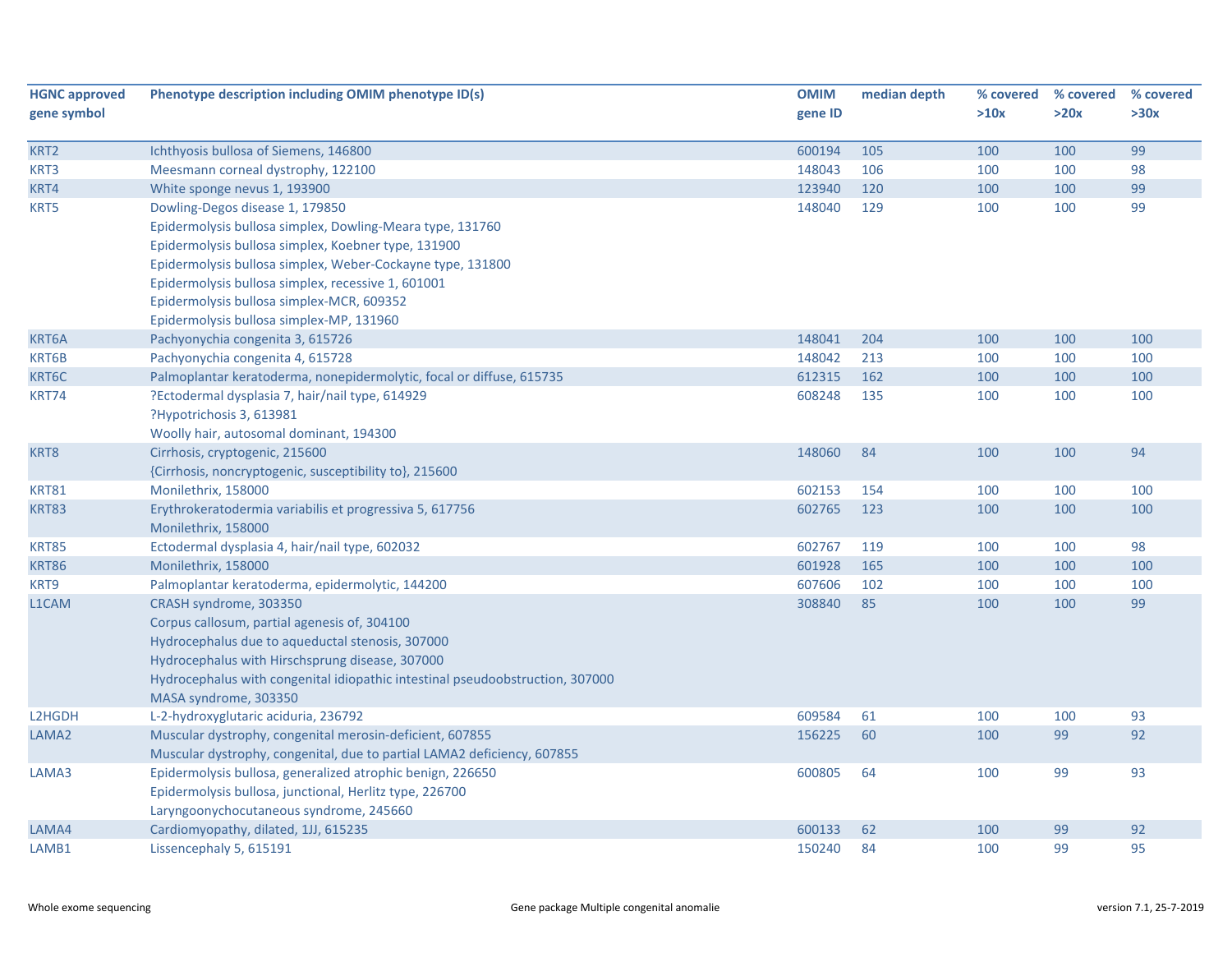| <b>HGNC approved</b><br>gene symbol | Phenotype description including OMIM phenotype ID(s)                                                                                                                                                | <b>OMIM</b><br>gene ID | median depth | % covered<br>>10x | % covered<br>>20x | % covered<br>>30x |
|-------------------------------------|-----------------------------------------------------------------------------------------------------------------------------------------------------------------------------------------------------|------------------------|--------------|-------------------|-------------------|-------------------|
| LAMB <sub>2</sub>                   | Nephrotic syndrome, type 5, with or without ocular abnormalities, 614199<br>Pierson syndrome, 609049                                                                                                | 150325                 | 139          | 100               | 100               | 100               |
| LAMB3                               | Amelogenesis imperfecta, type IA, 104530<br>Epidermolysis bullosa, junctional, Herlitz type, 226700<br>Epidermolysis bullosa, junctional, non-Herlitz type, 226650                                  | 150310                 | 117          | 100               | 100               | 100               |
| LAMC <sub>2</sub>                   | Epidermolysis bullosa, junctional, Herlitz type, 226700<br>Epidermolysis bullosa, junctional, non-Herlitz type, 226650                                                                              | 150292                 | 93           | 100               | 100               | 97                |
| LAMC3                               | Cortical malformations, occipital, 614115                                                                                                                                                           | 604349                 | 121          | 100               | 100               | 99                |
| LAMP <sub>2</sub>                   | Danon disease, 300257                                                                                                                                                                               | 309060                 | 40           | 100               | 91                | 68                |
| LAMTOR2                             | Immunodeficiency due to defect in MAPBP-interacting protein, 610798                                                                                                                                 | 610389                 | 96           | 100               | 100               | 100               |
| LARGE1                              | Muscular dystrophy-dystroglycanopathy (congenital with brain and eye anomalies), type A, 6, 613154<br>Muscular dystrophy-dystroglycanopathy (congenital with mental retardation), type B, 6, 608840 | 603590                 | 86           | 100               | 100               | 98                |
| LARP7                               | Alazami syndrome, 615071                                                                                                                                                                            | 612026                 | 56           | 100               | 97                | 85                |
| LARS <sub>2</sub>                   | ?Hydrops, lactic acidosis, and sideroblastic anemia, 617021<br>Perrault syndrome 4, 615300                                                                                                          | 604544                 | 68           | 100               | 100               | 99                |
| <b>LBR</b>                          | Greenberg skeletal dysplasia, 215140<br>Pelger-Huet anomaly, 169400<br>Pelger-Huet anomaly with mild skeletal anomalies, 618019<br>?Reynolds syndrome, 613471                                       | 600024                 | 57           | 100               | 99                | 92                |
| LCA5                                | Leber congenital amaurosis 5, 604537                                                                                                                                                                | 611408                 | 63           | 100               | 100               | 97                |
| <b>LCAT</b>                         | Fish-eye disease, 136120<br>Norum disease, 245900                                                                                                                                                   | 606967                 | 124          | 100               | 100               | 97                |
| <b>LCT</b>                          | Lactase deficiency, congenital, 223000                                                                                                                                                              | 603202                 | 103          | 100               | 100               | 100               |
| LDB3                                | Cardiomyopathy, dilated, 1C, with or without LVNC, 601493<br>Cardiomyopathy, hypertrophic, 24, 601493<br>Left ventricular noncompaction 3, 601493<br>Myopathy, myofibrillar, 4, 609452              | 605906                 | 107          | 100               | 100               | 99                |
| <b>LDHA</b>                         | Glycogen storage disease XI, 612933                                                                                                                                                                 | 150000                 | 51           | 100               | 97                | 79                |
| <b>LDHB</b>                         | [Lactate dehydrogenase-B deficiency], 614128                                                                                                                                                        | 150100                 | 53           | 100               | 100               | 96                |
| <b>LDLR</b>                         | Hypercholesterolemia, familial, 143890<br>LDL cholesterol level QTL2, 143890                                                                                                                        | 606945                 | 207          | 100               | 100               | 100               |
| LDLRAP1                             | Hypercholesterolemia, familial, autosomal recessive, 603813                                                                                                                                         | 605747                 | 120          | 100               | 100               | 100               |
| LEF1                                | Sebaceous tumors, somatic                                                                                                                                                                           | 153245                 | 65           | 100               | 100               | 99                |
| LEFTY2                              | No OMIM phenotype                                                                                                                                                                                   | 601877                 | 138          | 100               | 100               | 100               |
| LEMD3                               | Buschke-Ollendorff syndrome, 166700<br>Osteopoikilosis with or without melorheostosis, 166700                                                                                                       | 607844                 | 84           | 100               | 99                | 92                |
| <b>LEP</b>                          | Obesity, morbid, due to leptin deficiency, 614962                                                                                                                                                   | 164160                 | 110          | 100               | 100               | 100               |
| <b>LEPR</b>                         | Obesity, morbid, due to leptin receptor deficiency, 614963                                                                                                                                          | 601007                 | 68           | 100               | 99                | 93                |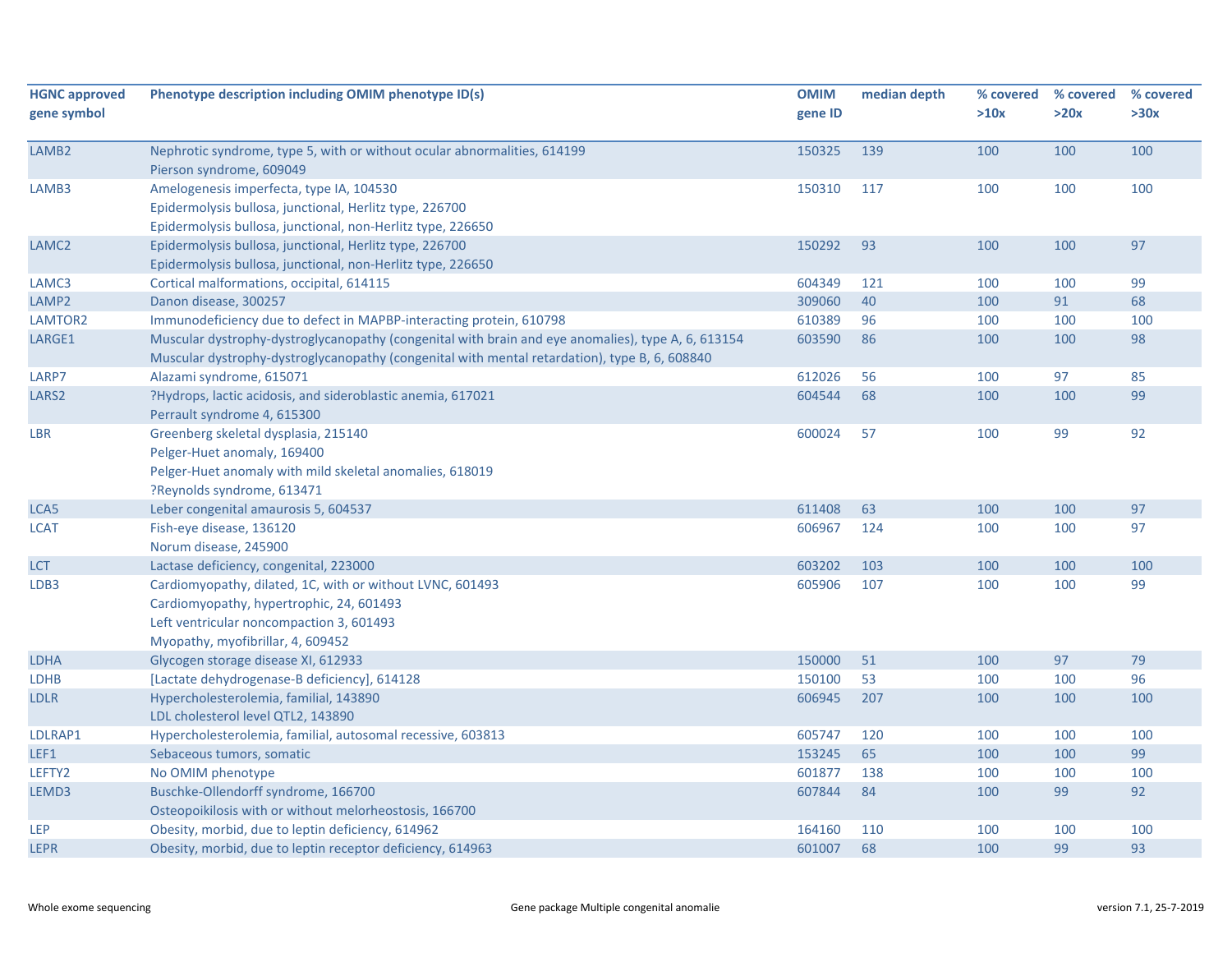| <b>HGNC approved</b> | Phenotype description including OMIM phenotype ID(s)                     | <b>OMIM</b> | median depth | % covered | % covered | % covered |
|----------------------|--------------------------------------------------------------------------|-------------|--------------|-----------|-----------|-----------|
| gene symbol          |                                                                          | gene ID     |              | >10x      | >20x      | >30x      |
| LFNG                 | ?Spondylocostal dysostosis 3, autosomal recessive, 609813                | 602576      | 112          | 86        | 83        | 82        |
| LGI <sub>1</sub>     | Epilepsy, familial temporal lobe, 1, 600512                              | 604619      | 73           | 100       | 100       | 94        |
| <b>LHB</b>           | Hypogonadotropic hypogonadism 23 with or without anosmia, 228300         | 152780      | 108          | 100       | 100       | 100       |
| <b>LHCGR</b>         | Leydig cell adenoma, somatic, with precocious puberty, 176410            | 152790      | 59           | 100       | 99        | 90        |
|                      | Leydig cell hypoplasia with hypergonadotropic hypogonadism, 238320       |             |              |           |           |           |
|                      | Leydig cell hypoplasia with pseudohermaphroditism, 238320                |             |              |           |           |           |
|                      | Luteinizing hormone resistance, female, 238320                           |             |              |           |           |           |
|                      | Precocious puberty, male, 176410                                         |             |              |           |           |           |
| LHFPL5               | Deafness, autosomal recessive 67, 610265                                 | 609427      | 156          | 100       | 100       | 100       |
| LHX3                 | Pituitary hormone deficiency, combined, 3, 221750                        | 600577      | 106          | 100       | 100       | 100       |
| LHX4                 | Pituitary hormone deficiency, combined, 4, 262700                        | 602146      | 87           | 100       | 100       | 100       |
| <b>LIAS</b>          | Hyperglycinemia, lactic acidosis, and seizures, 614462                   | 607031      | 67           | 100       | 99        | 93        |
| <b>LIFR</b>          | Stuve-Wiedemann syndrome/Schwartz-Jampel type 2 syndrome, 601559         | 151443      | 52           | 100       | 96        | 81        |
| LIG1                 | No OMIM phenotype                                                        | 126391      | 86           | 100       | 100       | 98        |
| LIG4                 | LIG4 syndrome, 606593                                                    | 601837      | 61           | 100       | 100       | 100       |
|                      | {Multiple myeloma, resistance to}, 254500                                |             |              |           |           |           |
| LIM <sub>2</sub>     | Cataract 19, multiple types, 615277                                      | 154045      | 106          | 100       | 100       | 100       |
| LINS1                | Mental retardation, autosomal recessive 27, 614340                       | 610350      | 49           | 100       | 99        | 90        |
| <b>LIPA</b>          | Cholesteryl ester storage disease, 278000                                | 613497      | 58           | 100       | 100       | 93        |
|                      | Wolman disease, 278000                                                   |             |              |           |           |           |
| <b>LIPC</b>          | {Diabetes mellitus, noninsulin-dependent}, 125853                        | 151670      | 73           | 100       | 100       | 96        |
|                      | Hepatic lipase deficiency, 614025                                        |             |              |           |           |           |
|                      | [High density lipoprotein cholesterol level QTL 12], 612797              |             |              |           |           |           |
| <b>LIPH</b>          | Hypotrichosis 7, 604379                                                  | 607365      | 46           | 100       | 99        | 88        |
|                      | Woolly hair, autosomal recessive 2 with or without hypotrichosis, 604379 |             |              |           |           |           |
| <b>LIPN</b>          | Ichthyosis, congenital, autosomal recessive 8, 613943                    | 613924      | 66           | 100       | 98        | 91        |
| <b>LITAF</b>         | Charcot-Marie-Tooth disease, type 1C, 601098                             | 603795      | 86           | 100       | 100       | 100       |
| LMAN1                | Combined factor V and VIII deficiency, 227300                            | 601567      | 63           | 100       | 94        | 80        |
| LMBR1                | Acheiropody, 200500                                                      | 605522      | 46           | 100       | 97        | 79        |
|                      | Hypoplastic or aplastic tibia with polydactyly, 188740                   |             |              |           |           |           |
|                      | Laurin-Sandrow syndrome, 135750                                          |             |              |           |           |           |
|                      | Polydactyly, preaxial type II, 174500                                    |             |              |           |           |           |
|                      | Syndactyly, type IV, 186200                                              |             |              |           |           |           |
|                      | Triphalangeal thumb, type I, 174500                                      |             |              |           |           |           |
|                      | Triphalangeal thumb-polysyndactyly syndrome, 174500                      |             |              |           |           |           |
| LMBRD1               | Methylmalonic aciduria and homocystinuria, cblF type, 277380             | 612625      | 57           | 100       | 96        | 76        |
| LMF1                 | Lipase deficiency, combined, 246650                                      | 611761      | 128          | 100       | 100       | 98        |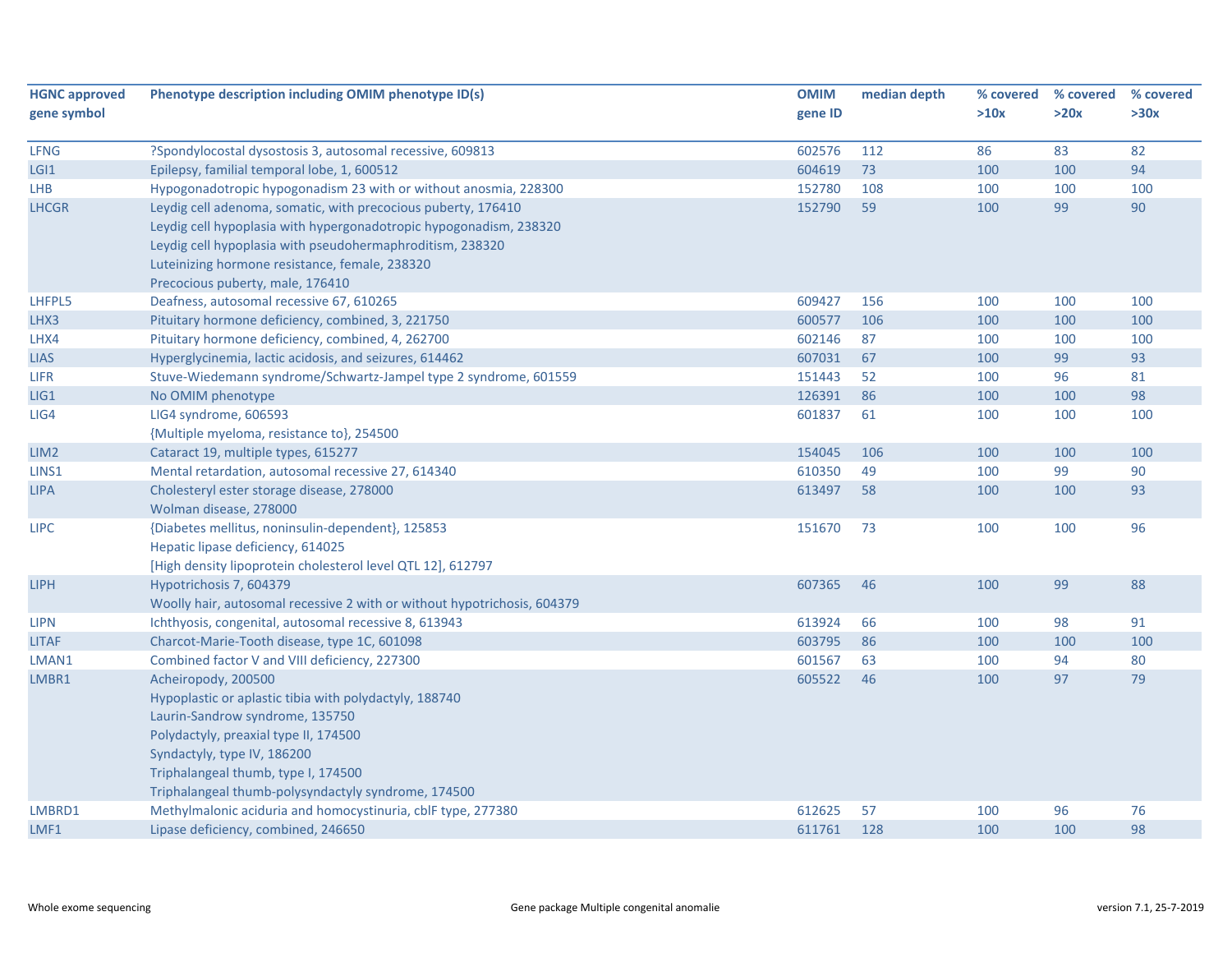| <b>HGNC approved</b> | Phenotype description including OMIM phenotype ID(s)                               | <b>OMIM</b> | median depth | % covered | % covered<br>>20x | % covered |
|----------------------|------------------------------------------------------------------------------------|-------------|--------------|-----------|-------------------|-----------|
| gene symbol          |                                                                                    | gene ID     |              | >10x      |                   | >30x      |
| <b>LMNA</b>          | Cardiomyopathy, dilated, 1A, 115200                                                | 150330      | 142          | 100       | 100               | 100       |
|                      | Charcot-Marie-Tooth disease, type 2B1, 605588                                      |             |              |           |                   |           |
|                      | Emery-Dreifuss muscular dystrophy 2, AD, 181350                                    |             |              |           |                   |           |
|                      | Emery-Dreifuss muscular dystrophy 3, AR, 616516                                    |             |              |           |                   |           |
|                      | Heart-hand syndrome, Slovenian type, 610140                                        |             |              |           |                   |           |
|                      | Hutchinson-Gilford progeria, 176670                                                |             |              |           |                   |           |
|                      | Lipodystrophy, familial partial, type 2, 151660                                    |             |              |           |                   |           |
|                      | Malouf syndrome, 212112                                                            |             |              |           |                   |           |
|                      | Mandibuloacral dysplasia, 248370                                                   |             |              |           |                   |           |
|                      | Muscular dystrophy, congenital, 613205                                             |             |              |           |                   |           |
|                      | Muscular dystrophy, limb-girdle, type 1B, 159001                                   |             |              |           |                   |           |
|                      | Restrictive dermopathy, lethal, 275210                                             |             |              |           |                   |           |
| LMNB1                | Leukodystrophy, adult-onset, autosomal dominant, 169500                            | 150340      | 57           | 100       | 99                | 91        |
| LMOD3                | Nemaline myopathy 10, 616165                                                       | 616112      | 76           | 100       | 100               | 99        |
| LMX1B                | Nail-patella syndrome, 161200                                                      | 602575      | 112          | 100       | 100               | 100       |
| <b>LOR</b>           | Vohwinkel syndrome with ichthyosis, 604117                                         | 152445      | 84           | 100       | 100               | 100       |
| <b>LOX</b>           | Aortic aneurysm, familial thoracic 10, 617168                                      | 153455      | 125          | 100       | 100               | 100       |
| LOXHD1               | Deafness, autosomal recessive 77, 613079                                           | 613072      | 106          | 100       | 100               | 98        |
| LPAR6                | Hypotrichosis 8, 278150                                                            | 609239      | 75           | 100       | 100               | 100       |
|                      | Woolly hair, autosomal recessive 1, with or without hypotrichosis, 278150          |             |              |           |                   |           |
| LPIN1                | Myoglobinuria, acute recurrent, autosomal recessive, 268200                        | 605518      | 72           | 100       | 99                | 93        |
| LPIN2                | Majeed syndrome, 609628                                                            | 605519      | 65           | 100       | 99                | 93        |
| <b>LPL</b>           | Combined hyperlipidemia, familial, 144250                                          | 609708      | 102          | 100       | 100               | 98        |
|                      | [High density lipoprotein cholesterol level QTL 11]                                |             |              |           |                   |           |
|                      | Lipoprotein lipase deficiency, 238600                                              |             |              |           |                   |           |
| LPP                  | Leukemia, acute myeloid, 601626                                                    | 600700      | 83           | 100       | 100               | 100       |
|                      | Lipoma                                                                             |             |              |           |                   |           |
| <b>LRAT</b>          | Leber congenital amaurosis 14, 613341                                              | 604863      | 147          | 100       | 100               | 100       |
|                      | Retinal dystrophy, early-onset severe, 613341                                      |             |              |           |                   |           |
|                      | Retinitis pigmentosa, juvenile, 613341                                             |             |              |           |                   |           |
| <b>LRBA</b>          | Immunodeficiency, common variable, 8, with autoimmunity, 614700                    | 606453      | 55           | 100       | 97                | 88        |
| LRIG2                | Urofacial syndrome 2, 615112                                                       | 608869      | 72           | 100       | 99                | 94        |
| LRIT3                | Night blindness, congenital stationary (complete), 1F, autosomal recessive, 615058 | 615004      | 69           | 100       | 100               | 99        |
| <b>LRMDA</b>         | Albinism, oculocutaneous, type VII, 615179                                         | 614537      | 88           | 100       | 100               | 91        |
| LRP2                 | Donnai-Barrow syndrome, 222448                                                     | 600073      | 58           | 100       | 99                | 91        |
| LRP4                 | Cenani-Lenz syndactyly syndrome, 212780                                            | 604270      | 93           | 100       | 99                | 98        |
|                      | ?Myasthenic syndrome, congenital, 17, 616304                                       |             |              |           |                   |           |
|                      | Sclerosteosis 2, 614305                                                            |             |              |           |                   |           |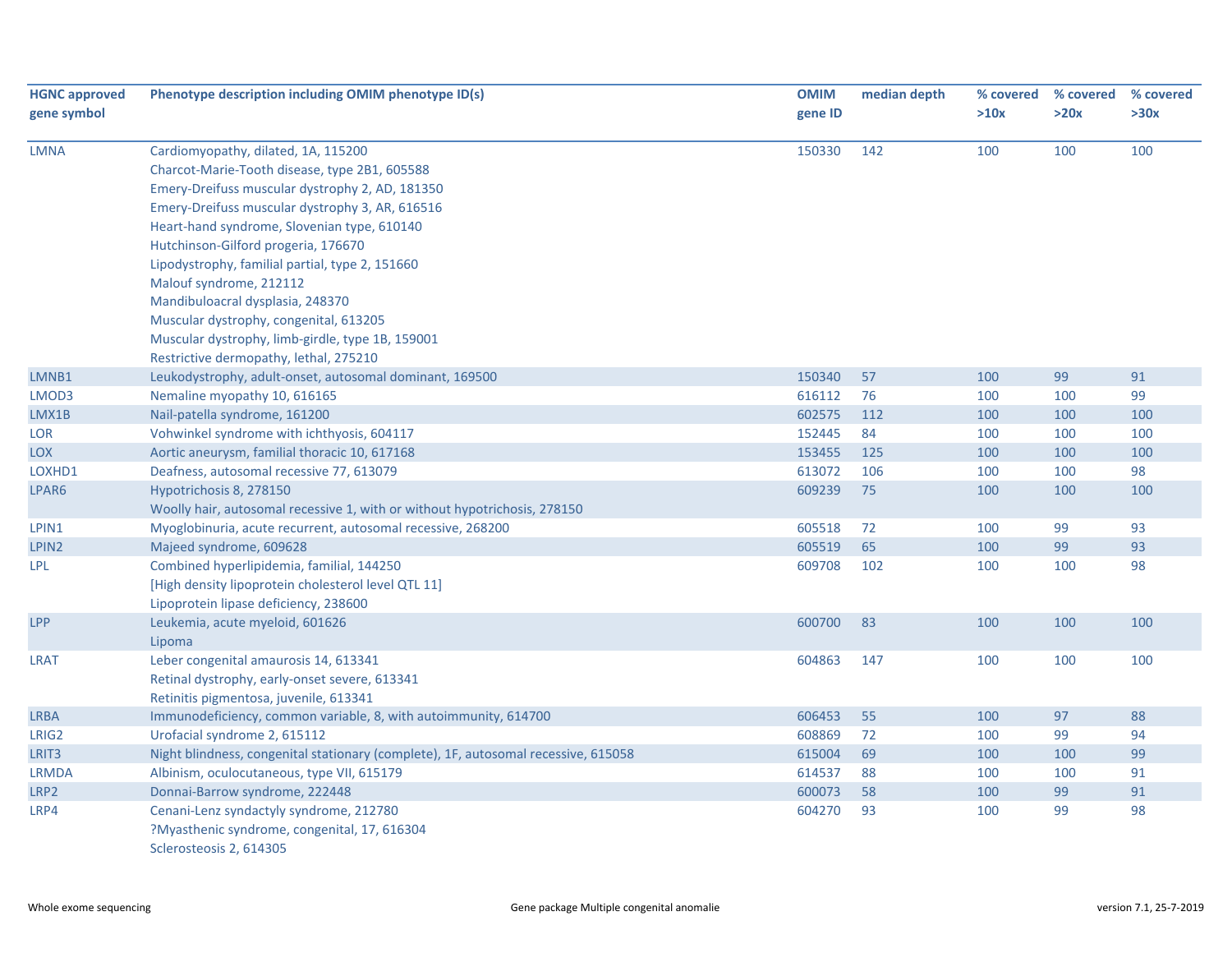| <b>HGNC approved</b> | Phenotype description including OMIM phenotype ID(s)                                                  | <b>OMIM</b> | median depth | % covered | % covered | % covered |
|----------------------|-------------------------------------------------------------------------------------------------------|-------------|--------------|-----------|-----------|-----------|
| gene symbol          |                                                                                                       | gene ID     |              | >10x      | >20x      | >30x      |
|                      |                                                                                                       |             |              |           |           |           |
| LRP5                 | [Bone mineral density variability 1], 601884                                                          | 603506      | 137          | 100       | 99        | 97        |
|                      | Exudative vitreoretinopathy 4, 601813                                                                 |             |              |           |           |           |
|                      | Hyperostosis, endosteal, 144750                                                                       |             |              |           |           |           |
|                      | Osteopetrosis, autosomal dominant 1, 607634                                                           |             |              |           |           |           |
|                      | Osteoporosis-pseudoglioma syndrome, 259770                                                            |             |              |           |           |           |
|                      | {Osteoporosis}, 166710                                                                                |             |              |           |           |           |
|                      | Osteosclerosis, 144750                                                                                |             |              |           |           |           |
|                      | Polycystic liver disease 4 with or without kidney cysts, 617875                                       |             |              |           |           |           |
|                      | van Buchem disease, type 2, 607636                                                                    |             |              |           |           |           |
| LRPAP1               | Myopia 23, autosomal recessive, 615431                                                                | 104225      | 131          | 100       | 100       | 100       |
| <b>LRPPRC</b>        | Leigh syndrome, French-Canadian type, 220111                                                          | 607544      | 51           | 100       | 98        | 84        |
| LRRC6                | Ciliary dyskinesia, primary, 19, 614935                                                               | 614930      | 68           | 100       | 98        | 88        |
| LRRC8A               | ?Agammaglobulinemia 5, 613506                                                                         | 608360      | 152          | 100       | 100       | 100       |
| LRRK2                | {Parkinson disease 8}, 607060                                                                         | 609007      | 68           | 100       | 99        | 92        |
| LRSAM1               | Charcot-Marie-Tooth disease, axonal, type 2P, 614436                                                  | 610933      | 94           | 100       | 100       | 96        |
| <b>LRTOMT</b>        | Deafness, autosomal recessive 63, 611451                                                              | 612414      | 99           | 100       | 100       | 100       |
| LTBP2                | Glaucoma 3, primary congenital, D, 613086                                                             | 602091      | 105          | 100       | 100       | 99        |
|                      | Microspherophakia and/or megalocornea, with ectopia lentis and with or without secondary glaucoma,    |             |              |           |           |           |
|                      | 251750                                                                                                |             |              |           |           |           |
|                      | ?Weill-Marchesani syndrome 3, recessive, 614819                                                       |             |              |           |           |           |
| LTBP3                | Dental anomalies and short stature, 601216                                                            | 602090      | 125          | 100       | 99        | 96        |
|                      | Geleophysic dysplasia 3, 617809                                                                       |             |              |           |           |           |
| LTBP4                | Cutis laxa, autosomal recessive, type IC, 613177                                                      | 604710      | 130          | 100       | 100       | 99        |
| <b>LYST</b>          | Chediak-Higashi syndrome, 214500                                                                      | 606897      | 62           | 100       | 98        | 91        |
| <b>LYZ</b>           | Amyloidosis, renal, 105200                                                                            | 153450      | 58           | 100       | 100       | 98        |
| LZTFL1               | Bardet-Biedl syndrome 17, 615994                                                                      | 606568      | 66           | 100       | 100       | 89        |
| LZTS1                | Esophageal squamous cell carcinoma, 133239                                                            | 606551      | 136          | 100       | 100       | 100       |
| MACF1                | No OMIM phenotype                                                                                     | 608271      | 57           | 100       | 99        | 96        |
| MAD1L1               | Lymphoma, somatic                                                                                     | 602686      | 122          | 100       | 100       | 100       |
|                      | Prostate cancer, somatic, 176807                                                                      |             |              |           |           |           |
| <b>MAF</b>           | Ayme-Gripp syndrome, 601088                                                                           | 177075      | 84           | 85        | 80        | 77        |
|                      | Cataract 21, multiple types, 610202                                                                   |             |              |           |           |           |
| <b>MAFB</b>          | Duane retraction syndrome 3, 617041                                                                   | 608968      | 128          | 100       | 100       | 100       |
|                      | Multicentric carpotarsal osteolysis syndrome, 166300                                                  |             |              |           |           |           |
| MAGEL2               | Schaaf-Yang syndrome, 615547                                                                          | 605283      | 91           | 100       | 99        | 95        |
| MAGT1                | Immunodeficiency, X-linked, with magnesium defect, Epstein-Barr virus infection and neoplasia, 300853 | 300715      | 44           | 100       | 97        | 81        |
| <b>MAK</b>           | Retinitis pigmentosa 62, 614181                                                                       | 154235      | 71           | 100       | 99        | 94        |
| MAML2                | Mucoepidermoid salivary gland carcinoma                                                               | 607537      | 80           | 100       | 100       | 98        |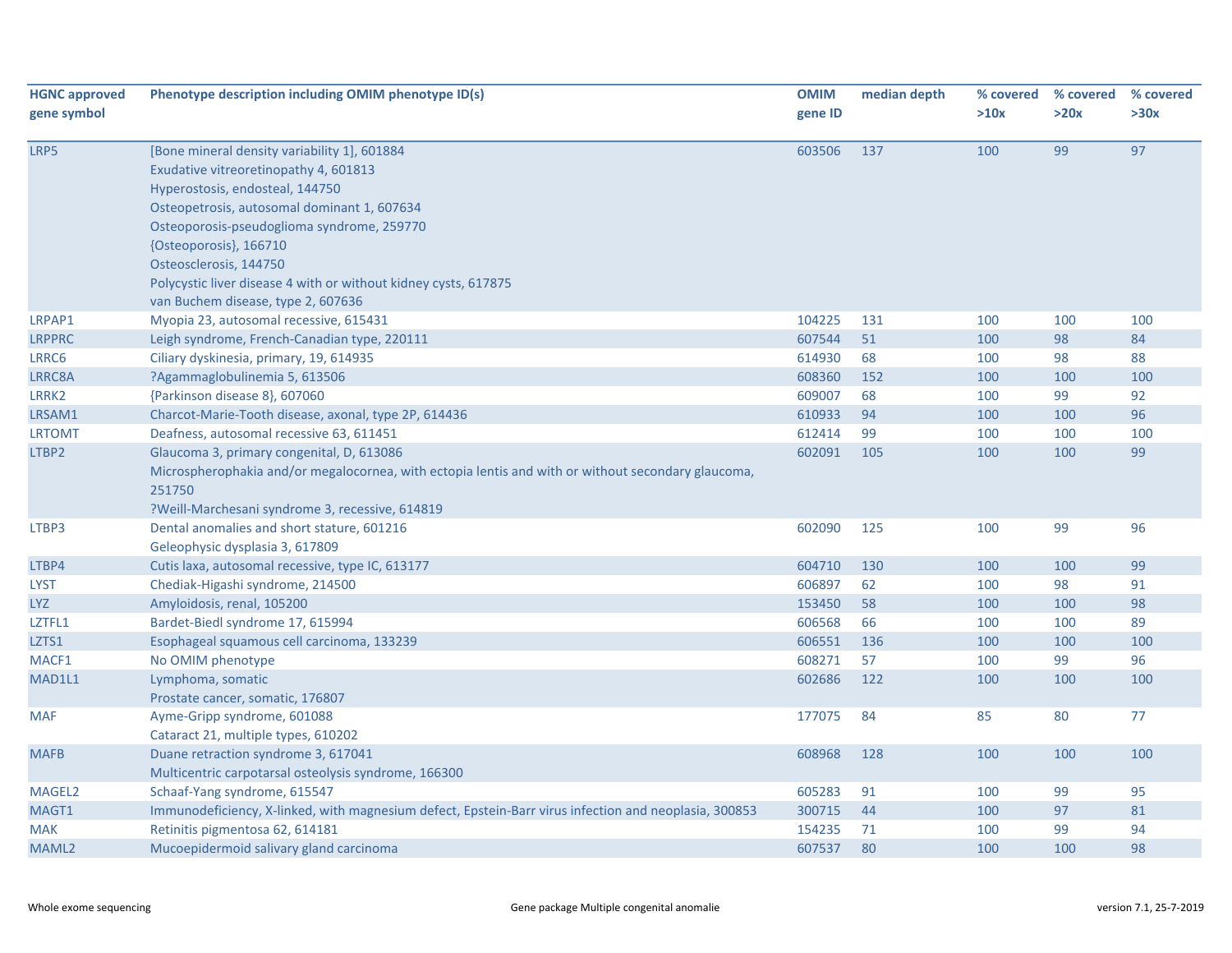| <b>HGNC approved</b> | Phenotype description including OMIM phenotype ID(s)                                            | <b>OMIM</b> | median depth | % covered | % covered | % covered |
|----------------------|-------------------------------------------------------------------------------------------------|-------------|--------------|-----------|-----------|-----------|
| gene symbol          |                                                                                                 | gene ID     |              | >10x      | >20x      | >30x      |
|                      |                                                                                                 |             |              |           |           |           |
| MAMLD1               | Hypospadias 2, X-linked, 300758                                                                 | 300120      | 80           | 100       | 98        | 93        |
| MAN1B1               | Mental retardation, autosomal recessive 15, 614202                                              | 604346      | 120          | 100       | 100       | 100       |
| MAN2B1               | Mannosidosis, alpha-, types I and II, 248500                                                    | 609458      | 110          | 100       | 100       | 100       |
| <b>MANBA</b>         | Mannosidosis, beta, 248510                                                                      | 609489      | 76           | 100       | 98        | 92        |
| <b>MAOA</b>          | {Antisocial behavior}, 300615                                                                   | 309850      | 42           | 100       | 97        | 83        |
|                      | Brunner syndrome, 300615                                                                        |             |              |           |           |           |
| MAP2K1               | Cardiofaciocutaneous syndrome 3, 615279                                                         | 176872      | 72           | 100       | 100       | 92        |
| MAP2K2               | Cardiofaciocutaneous syndrome 4, 615280                                                         | 601263      | 111          | 100       | 100       | 95        |
| MAP3K1               | 46XY sex reversal 6, 613762                                                                     | 600982      | 59           | 100       | 98        | 93        |
| MAP3K8               | Lung cancer, somatic, 211980                                                                    | 191195      | 59           | 100       | 100       | 98        |
| <b>MAPT</b>          | Dementia, frontotemporal, with or without parkinsonism, 600274                                  | 157140      | 106          | 100       | 100       | 99        |
|                      | {Parkinson disease, susceptibility to}, 168600                                                  |             |              |           |           |           |
|                      | Pick disease, 172700                                                                            |             |              |           |           |           |
|                      | Supranuclear palsy, progressive, 601104                                                         |             |              |           |           |           |
|                      | Supranuclear palsy, progressive atypical, 260540                                                |             |              |           |           |           |
| MARS2                | ?Combined oxidative phosphorylation deficiency 25, 616430                                       | 609728      | 155          | 100       | 100       | 100       |
|                      | Spastic ataxia 3, autosomal recessive, 611390                                                   |             |              |           |           |           |
| MARVELD2             | Deafness, autosomal recessive 49, 610153                                                        | 610572      | 76           | 100       | 100       | 96        |
| MASP1                | 3MC syndrome 1, 257920                                                                          | 600521      | 104          | 100       | 100       | 97        |
| MASP <sub>2</sub>    | MASP2 deficiency, 613791                                                                        | 605102      | 80           | 100       | 99        | 94        |
| MAST1                | No OMIM phenotype                                                                               | 612256      | 129          | 100       | 100       | 100       |
| <b>MASTL</b>         | No OMIM phenotype                                                                               | 608221      | 56           | 99        | 98        | 92        |
| MAT <sub>1</sub> A   | Hypermethioninemia, persistent, autosomal dominant, due to methionine adenosyltransferase I/III | 610550      | 100          | 100       | 100       | 100       |
|                      | deficiency, 250850                                                                              |             |              |           |           |           |
|                      | Methionine adenosyltransferase deficiency, autosomal recessive, 250850                          |             |              |           |           |           |
| MAT2A                | No OMIM phenotype                                                                               | 601468      | 71           | 100       | 100       | 91        |
| MATN3                | Epiphyseal dysplasia, multiple, 5, 607078                                                       | 602109      | 65           | 98        | 89        | 82        |
|                      | {Osteoarthritis susceptibility 2}, 140600                                                       |             |              |           |           |           |
|                      | ?Spondyloepimetaphyseal dysplasia, 608728                                                       |             |              |           |           |           |
| MATR3                | Amyotrophic lateral sclerosis 21, 606070                                                        | 164015      | 54           | 100       | 99        | 91        |
| MBD <sub>5</sub>     | Mental retardation, autosomal dominant 1, 156200                                                | 611472      | 66           | 100       | 100       | 98        |
| MBTPS2               | IFAP syndrome with or without BRESHECK syndrome, 308205                                         | 300294      | 39           | 100       | 96        | 79        |
|                      | Keratosis follicularis spinulosa decalvans, X-linked, 308800                                    |             |              |           |           |           |
|                      | ?Olmsted syndrome, X-linked, 300918                                                             |             |              |           |           |           |
| MC <sub>2R</sub>     | Glucocorticoid deficiency, due to ACTH unresponsiveness, 202200                                 | 607397      | 87           | 100       | 100       | 100       |
| MC4R                 | Obesity, autosomal dominant, 601665                                                             | 155541      | 60           | 100       | 100       | 100       |
| <b>MCC</b>           | Colorectal cancer, somatic, 114500                                                              | 159350      | 87           | 100       | 100       | 96        |
| MCCC1                | 3-Methylcrotonyl-CoA carboxylase 1 deficiency, 210200                                           | 609010      | 60           | 100       | 99        | 89        |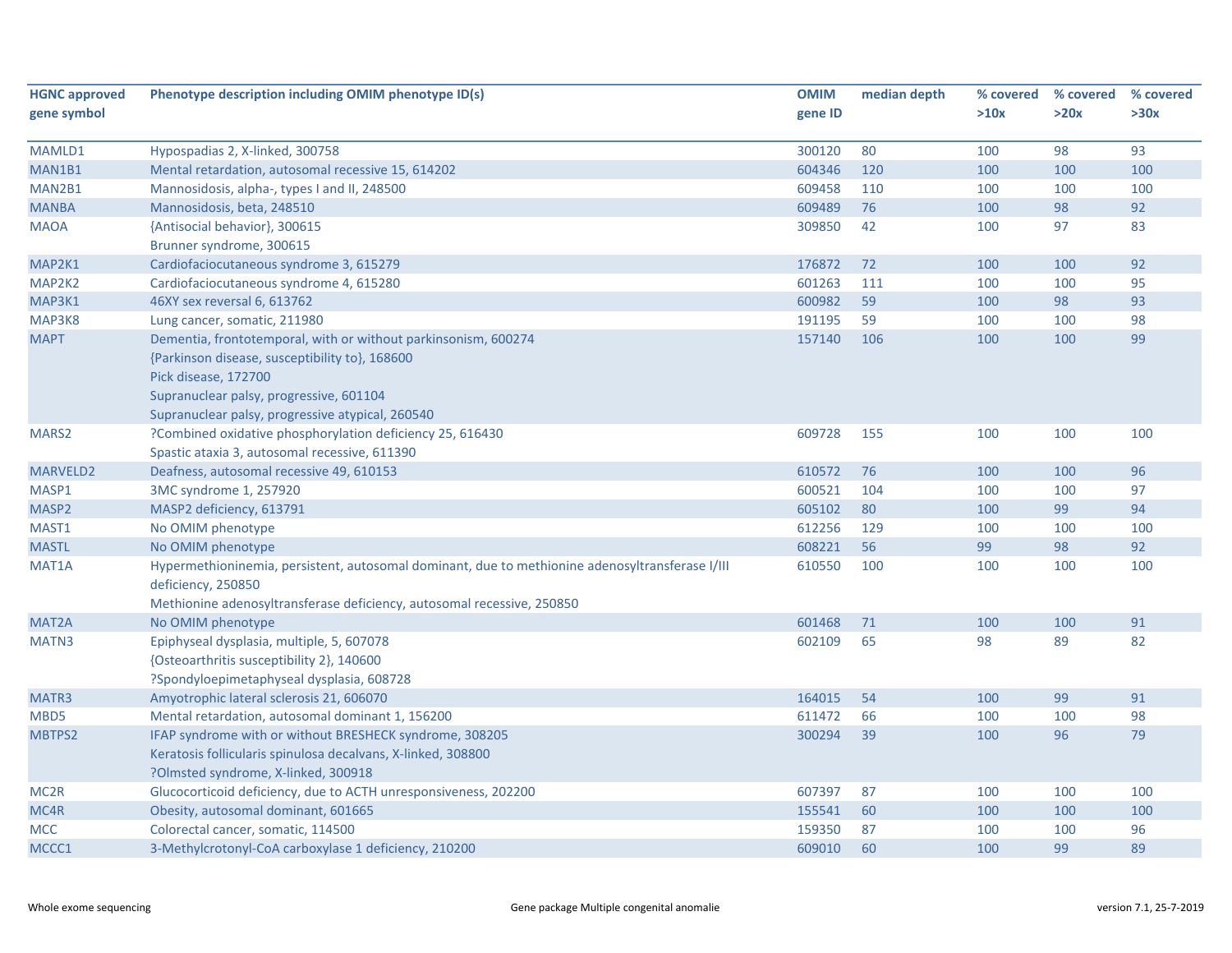| <b>HGNC approved</b> | Phenotype description including OMIM phenotype ID(s)                                        | <b>OMIM</b> | median depth | % covered | % covered | % covered |
|----------------------|---------------------------------------------------------------------------------------------|-------------|--------------|-----------|-----------|-----------|
| gene symbol          |                                                                                             | gene ID     |              | >10x      | >20x      | >30x      |
|                      |                                                                                             |             |              |           |           |           |
| MCCC <sub>2</sub>    | 3-Methylcrotonyl-CoA carboxylase 2 deficiency, 210210                                       | 609014      | 56           | 100       | 99        | 90        |
| <b>MCEE</b>          | Methylmalonyl-CoA epimerase deficiency, 251120                                              | 608419      | 69           | 100       | 100       | 91        |
| MCFD <sub>2</sub>    | Factor V and factor VIII, combined deficiency of, 613625                                    | 607788      | 76           | 100       | 100       | 92        |
| MCM4                 | Immunodeficiency 54, 609981                                                                 | 602638      | 79           | 100       | 100       | 95        |
| MCM <sub>6</sub>     | Lactase persistence/nonpersistence, 223100                                                  | 601806      | 60           | 100       | 99        | 91        |
| MCOLN1               | Mucolipidosis IV, 252650                                                                    | 605248      | 121          | 100       | 100       | 100       |
| MCPH1                | Microcephaly 1, primary, autosomal recessive, 251200                                        | 607117      | 76           | 94        | 94        | 88        |
| MECP <sub>2</sub>    | {Autism susceptibility, X-linked 3}, 300496                                                 | 300005      | 106          | 100       | 100       | 94        |
|                      | Encephalopathy, neonatal severe, 300673                                                     |             |              |           |           |           |
|                      | Mental retardation, X-linked syndromic, Lubs type, 300260                                   |             |              |           |           |           |
|                      | Mental retardation, X-linked, syndromic 13, 300055                                          |             |              |           |           |           |
|                      | Rett syndrome, 312750                                                                       |             |              |           |           |           |
|                      | Rett syndrome, atypical, 312750                                                             |             |              |           |           |           |
|                      | Rett syndrome, preserved speech variant, 312750                                             |             |              |           |           |           |
| MED <sub>12</sub>    | Lujan-Fryns syndrome, 309520                                                                | 300188      | 57           | 100       | 99        | 92        |
|                      | Ohdo syndrome, X-linked, 300895                                                             |             |              |           |           |           |
|                      | Opitz-Kaveggia syndrome, 305450                                                             |             |              |           |           |           |
| MED13L               | Mental retardation and distinctive facial features with or without cardiac defects, 616789  | 608771      | 64           | 100       | 100       | 94        |
|                      | Transposition of the great arteries, dextro-looped 1, 608808                                |             |              |           |           |           |
| MED17                | Microcephaly, postnatal progressive, with seizures and brain atrophy, 613668                | 603810      | 81           | 100       | 100       | 96        |
| MED <sub>23</sub>    | Mental retardation, autosomal recessive 18, 614249                                          | 605042      | 54           | 100       | 99        | 90        |
| MED <sub>25</sub>    | Basel-Vanagait-Smirin-Yosef syndrome, 616449                                                | 610197      | 121          | 100       | 100       | 100       |
|                      | ?Charcot-Marie-Tooth disease, type 2B2, 605589                                              |             |              |           |           |           |
| MEF2C                | Chromosome 5q14.3 deletion syndrome, 613443                                                 | 600662      | 79           | 100       | 98        | 92        |
|                      | Mental retardation, stereotypic movements, epilepsy, and/or cerebral malformations, 613443  |             |              |           |           |           |
| <b>MEFV</b>          | Familial Mediterranean fever, AD, 134610                                                    | 608107      | 99           | 100       | 100       | 100       |
|                      | Familial Mediterranean fever, AR, 249100                                                    |             |              |           |           |           |
| MEGF10               | Myopathy, areflexia, respiratory distress, and dysphagia, early-onset, 614399               | 612453      | 83           | 100       | 99        | 96        |
|                      | Myopathy, areflexia, respiratory distress, and dysphagia, early-onset, mild variant, 614399 |             |              |           |           |           |
| MEGF8                | Carpenter syndrome 2, 614976                                                                | 604267      | 124          | 100       | 99        | 98        |
| MEN1                 | Adrenal adenoma, somatic                                                                    | 613733      | 182          | 100       | 100       | 100       |
|                      | Angiofibroma, somatic                                                                       |             |              |           |           |           |
|                      | Carcinoid tumor of lung                                                                     |             |              |           |           |           |
|                      | Lipoma, somatic                                                                             |             |              |           |           |           |
|                      | Multiple endocrine neoplasia 1, 131100                                                      |             |              |           |           |           |
|                      | Parathyroid adenoma, somatic                                                                |             |              |           |           |           |
| MEOX1                | Klippel-Feil syndrome 2, 214300                                                             | 600147      | 59           | 100       | 100       | 86        |
| <b>MERTK</b>         | Retinitis pigmentosa 38, 613862                                                             | 604705      | 85           | 100       | 99        | 95        |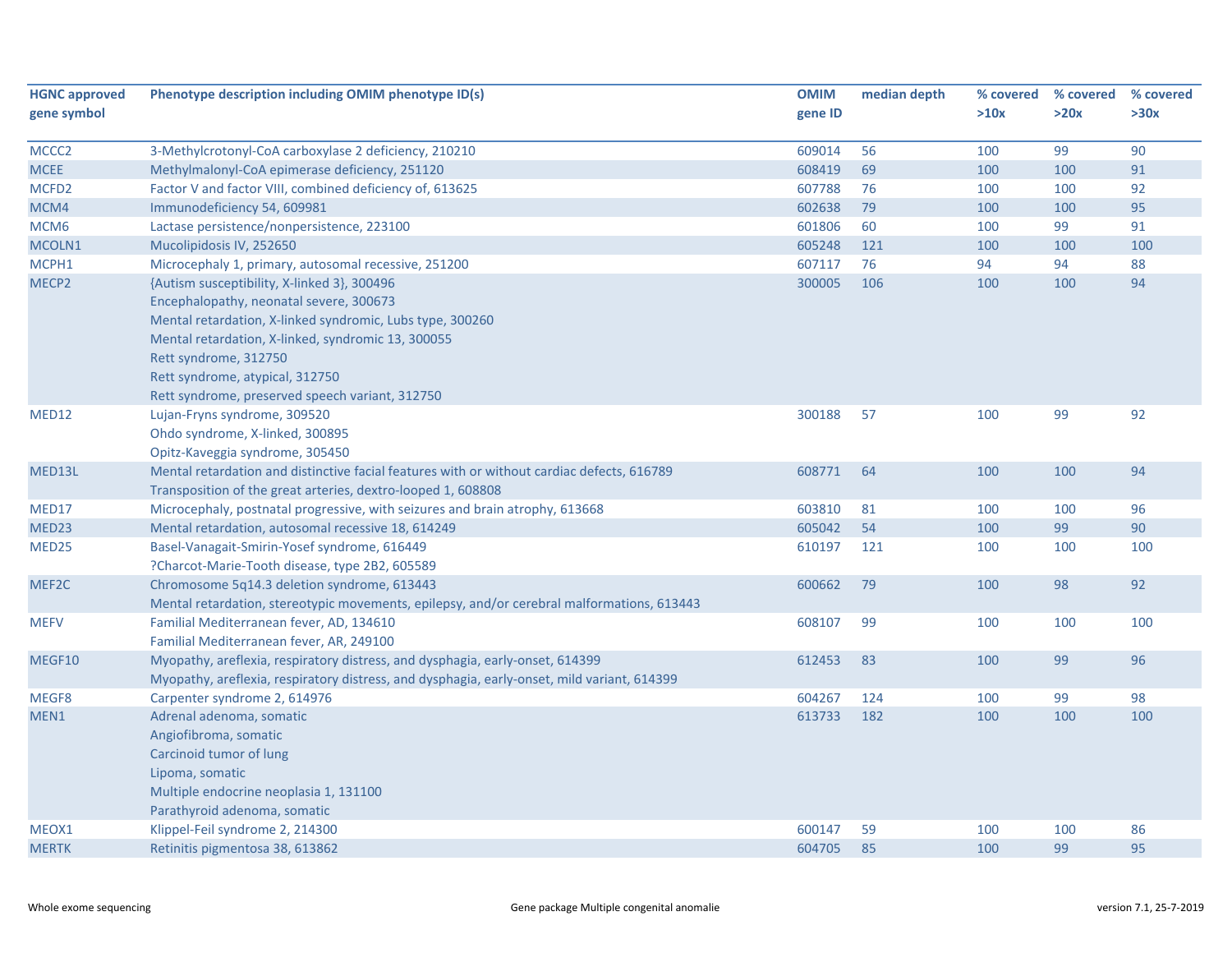| <b>HGNC approved</b> | Phenotype description including OMIM phenotype ID(s)               | <b>OMIM</b> | median depth     | % covered | % covered | % covered |
|----------------------|--------------------------------------------------------------------|-------------|------------------|-----------|-----------|-----------|
| gene symbol          |                                                                    | gene ID     |                  | >10x      | >20x      | >30x      |
| MESP2                | Spondylocostal dysostosis 2, autosomal recessive, 608681           | 605195      | 143              | 100       | 100       | 100       |
| <b>MET</b>           | ?Deafness, autosomal recessive 97, 616705                          | 164860      | 55               | 100       | 99        | 91        |
|                      | Hepatocellular carcinoma, childhood type, somatic, 114550          |             |                  |           |           |           |
|                      | {Osteofibrous dysplasia, susceptibility to}, 607278                |             |                  |           |           |           |
|                      | Renal cell carcinoma, papillary, 1, familial and somatic, 605074   |             |                  |           |           |           |
| MFAP5                | Aortic aneurysm, familial thoracic 9, 616166                       | 601103      | 42               | 100       | 96        | 81        |
| MFN <sub>2</sub>     | Charcot-Marie-Tooth disease, axonal, type 2A2A, 609260             | 608507      | 107              | 100       | 100       | 98        |
|                      | Charcot-Marie-Tooth disease, axonal, type 2A2B, 617087             |             |                  |           |           |           |
|                      | Hereditary motor and sensory neuropathy VIA, 601152                |             |                  |           |           |           |
| <b>MFRP</b>          | Microphthalmia, isolated 5, 611040                                 | 606227      | 90               | 100       | 100       | 99        |
|                      | Nanophthalmos 2, 609549                                            |             |                  |           |           |           |
| MFSD8                | Ceroid lipofuscinosis, neuronal, 7, 610951                         | 611124      | 56               | 100       | 99        | 89        |
|                      | Macular dystrophy with central cone involvement, 616170            |             |                  |           |           |           |
| MGAT2                | Congenital disorder of glycosylation, type IIa, 212066             | 602616      | 94               | 100       | 100       | 100       |
| MGME1                | Mitochondrial DNA depletion syndrome 11, 615084                    | 615076      | 51               | 94        | 94        | 90        |
| <b>MGP</b>           | Keutel syndrome, 245150                                            | 154870      | 58               | 100       | 98        | 88        |
| MIB1                 | Left ventricular noncompaction 7, 615092                           | 608677      | 59               | 100       | 99        | 90        |
| MICU1                | Myopathy with extrapyramidal signs, 615673                         | 605084      | 46               | 100       | 96        | 75        |
| MID1                 | Opitz GBBB syndrome, type I, 300000                                | 300552      | 74               | 100       | 97        | 85        |
| MINPP1               | Thyroid carcinoma, follicular, 188470                              | 605391      | 128              | 100       | 100       | 98        |
| <b>MIP</b>           | Cataract 15, multiple types, 615274                                | 154050      | 115              | 100       | 100       | 100       |
| MIR17HG              | Feingold syndrome 2, 614326                                        | 609415      | No coverage data |           |           |           |
| <b>MIR184</b>        | EDICT syndrome, 614303                                             | 613146      | No coverage data |           |           |           |
| <b>MIR96</b>         | Deafness, autosomal dominant 50, 613074                            | 611606      | No coverage data |           |           |           |
| <b>MITF</b>          | COMMAD syndrome, 617306                                            | 156845      | 72               | 100       | 100       | 97        |
|                      | {Melanoma, cutaneous malignant, susceptibility to, 8}, 614456      |             |                  |           |           |           |
|                      | Tietz albinism-deafness syndrome, 103500                           |             |                  |           |           |           |
|                      | Waardenburg syndrome, type 2A, 193510                              |             |                  |           |           |           |
|                      | Waardenburg syndrome/ocular albinism, digenic, 103470              |             |                  |           |           |           |
| <b>MKKS</b>          | Bardet-Biedl syndrome 6, 605231                                    | 604896      | 67               | 100       | 100       | 98        |
|                      | McKusick-Kaufman syndrome, 236700                                  |             |                  |           |           |           |
| MKRN3                | Precocious puberty, central, 2, 615346                             | 603856      | 99               | 100       | 100       | 100       |
| MKS1                 | Bardet-Biedl syndrome 13, 615990                                   | 609883      | 112              | 100       | 100       | 98        |
|                      | Joubert syndrome 28, 617121                                        |             |                  |           |           |           |
|                      | Meckel syndrome 1, 249000                                          |             |                  |           |           |           |
| MLC1                 | Megalencephalic leukoencephalopathy with subcortical cysts, 604004 | 605908      | 76               | 100       | 98        | 90        |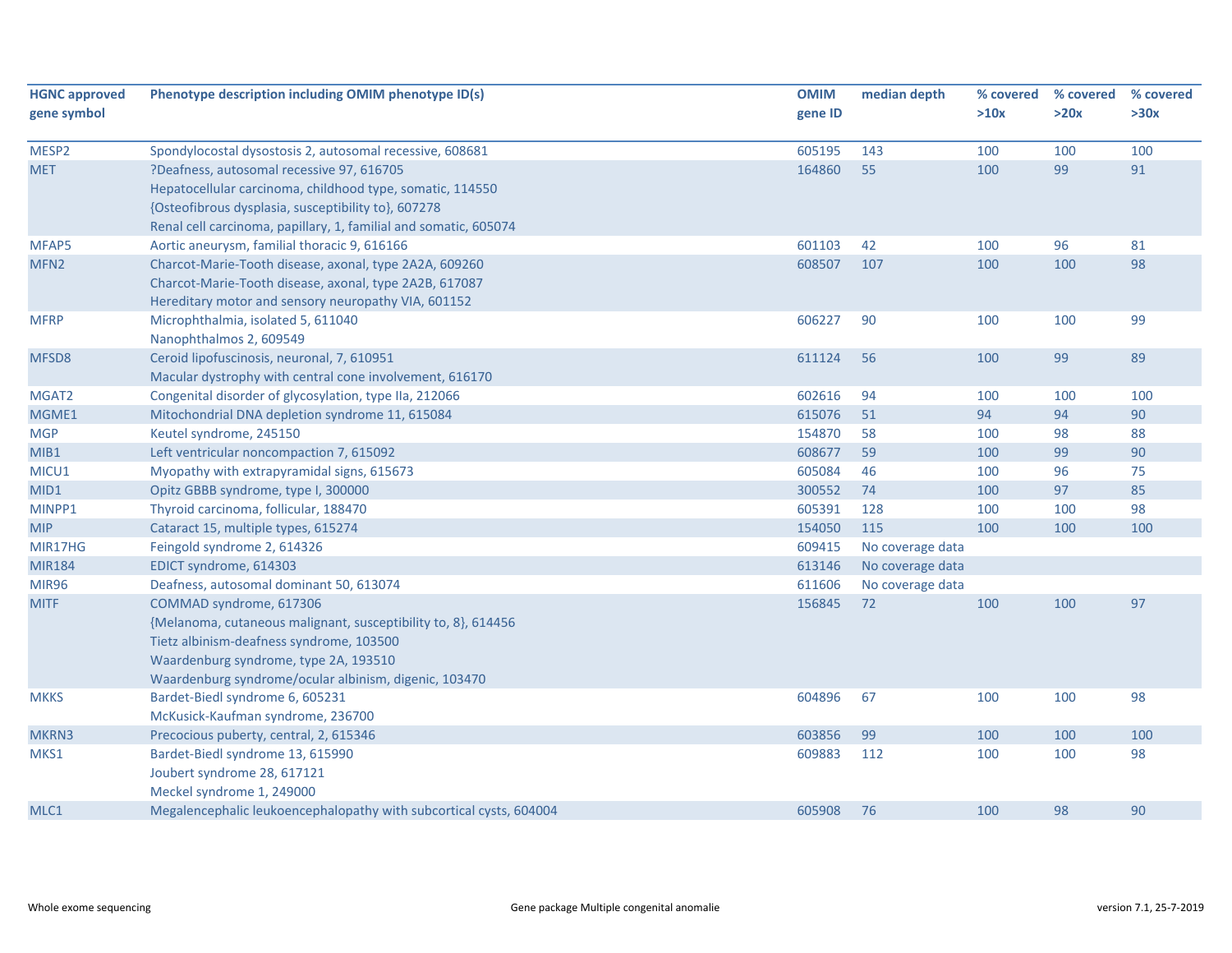| <b>HGNC approved</b><br>gene symbol | Phenotype description including OMIM phenotype ID(s)                                                                                                                 | <b>OMIM</b><br>gene ID | median depth | % covered<br>>10x | % covered<br>>20x | % covered<br>>30x |
|-------------------------------------|----------------------------------------------------------------------------------------------------------------------------------------------------------------------|------------------------|--------------|-------------------|-------------------|-------------------|
| MLH1                                | Colorectal cancer, hereditary nonpolyposis, type 2, 609310<br>Mismatch repair cancer syndrome, 276300<br>Muir-Torre syndrome, 158320                                 | 120436                 | 188          | 100               | 100               | 100               |
| MLH3                                | Colorectal cancer, hereditary nonpolyposis, type 7, 614385<br>Colorectal cancer, somatic, 114500<br>{Endometrial cancer, susceptibility to}, 608089                  | 604395                 | 53           | 100               | 100               | 97                |
| MLLT10                              | Leukemia, acute myeloid, 601626                                                                                                                                      | 602409                 | 68           | 100               | 99                | 94                |
| MLLT11                              | No OMIM phenotype                                                                                                                                                    | 604684                 | 63           | 100               | 100               | 100               |
| <b>MLPH</b>                         | Griscelli syndrome, type 3, 609227                                                                                                                                   | 606526                 | 103          | 100               | 100               | 99                |
| <b>MLYCD</b>                        | Malonyl-CoA decarboxylase deficiency, 248360                                                                                                                         | 606761                 | 69           | 100               | 98                | 90                |
| <b>MMAA</b>                         | Methylmalonic aciduria, vitamin B12-responsive, 251100                                                                                                               | 607481                 | 67           | 100               | 100               | 97                |
| <b>MMAB</b>                         | Methylmalonic aciduria, vitamin B12-responsive, due to defect in synthesis of adenosylcobalamin, cblB<br>complementation type, 251110                                | 607568                 | 78           | 100               | 100               | 96                |
| <b>MMACHC</b>                       | Methylmalonic aciduria and homocystinuria, cblC type, 277400                                                                                                         | 609831                 | 115          | 100               | 100               | 100               |
| <b>MMADHC</b>                       | Homocystinuria, cblD type, variant 1, 277410<br>Methylmalonic aciduria and homocystinuria, cblD type, 277410<br>Methylmalonic aciduria, cbID type, variant 2, 277410 | 611935                 | 55           | 100               | 99                | 81                |
| MMP1                                | COPD, rate of decline of lung function in, 606963<br>{Epidermolysis bullosa dystrophica, autosomal recessive, modifier of}, 226600                                   | 120353                 | 52           | 100               | 100               | 94                |
| MMP13                               | Metaphyseal anadysplasia 1, 602111<br>Metaphyseal dysplasia, Spahr type, 250400<br>Spondyloepimetaphyseal dysplasia, Missouri type, 602111                           | 600108                 | 69           | 100               | 99                | 91                |
| MMP <sub>2</sub>                    | Multicentric osteolysis, nodulosis, and arthropathy, 259600                                                                                                          | 120360                 | 106          | 100               | 100               | 99                |
| MMP20                               | Amelogenesis imperfecta, type IIA2, 612529                                                                                                                           | 604629                 | 61           | 100               | 99                | 89                |
| MMP21                               | Heterotaxy, visceral, 7, autosomal, 616749                                                                                                                           | 608416                 | 73           | 100               | 96                | 85                |
| MMP9                                | Metaphyseal anadysplasia 2, 613073                                                                                                                                   | 120361                 | 110          | 100               | 100               | 99                |
| <b>MMUT</b>                         | Methylmalonic aciduria, mut(0) type, 251000                                                                                                                          | 609058                 | 62           | 100               | 99                | 91                |
| MN <sub>1</sub>                     | Meningioma, 607174                                                                                                                                                   | 156100                 | 149          | 100               | 100               | 100               |
| MNX1                                | Currarino syndrome, 176450                                                                                                                                           | 142994                 | 47           | 77                | 70                | 61                |
| MOCS1                               | Molybdenum cofactor deficiency A, 252150                                                                                                                             | 603707                 | 108          | 100               | 100               | 99                |
| MOCS <sub>2</sub>                   | Molybdenum cofactor deficiency B, 252160                                                                                                                             | 603708                 | 60           | 100               | 100               | 94                |
| <b>MOG</b>                          | ?Narcolepsy 7, 614250                                                                                                                                                | 159465                 | 79           | 100               | 100               | 98                |
| <b>MOGS</b>                         | Congenital disorder of glycosylation, type IIb, 606056                                                                                                               | 601336                 | 117          | 100               | 100               | 100               |
| MPC1                                | Mitochondrial pyruvate carrier deficiency, 614741                                                                                                                    | 614738                 | 71           | 100               | 100               | 83                |
| MPDU1                               | Congenital disorder of glycosylation, type If, 609180                                                                                                                | 604041                 | 78           | 100               | 100               | 98                |
| <b>MPDZ</b>                         | Hydrocephalus, nonsyndromic, autosomal recessive 2, 615219                                                                                                           | 603785                 | 60           | 100               | 99                | 91                |
| <b>MPI</b>                          | Congenital disorder of glycosylation, type Ib, 602579                                                                                                                | 154550                 | 161          | 100               | 100               | 98                |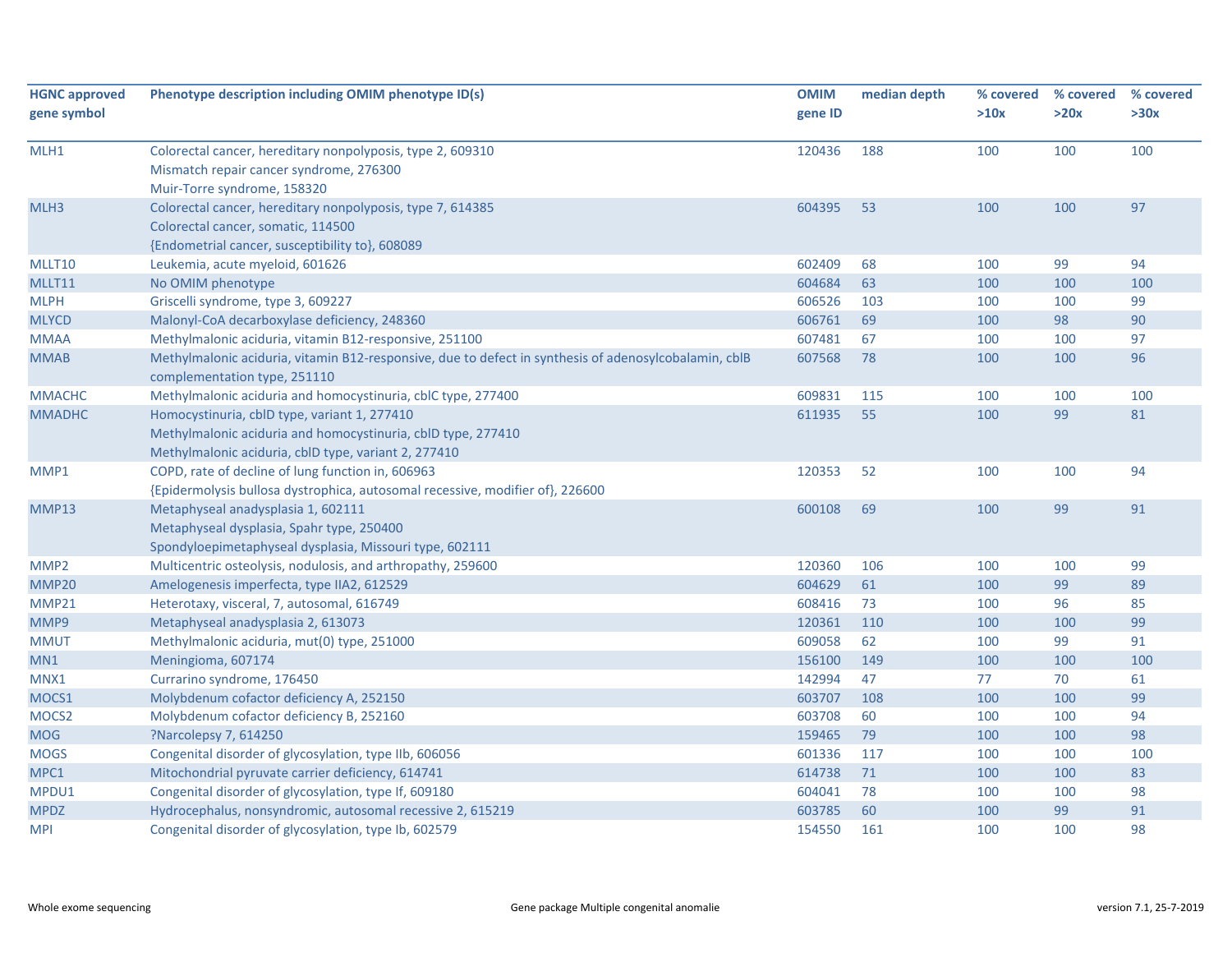| <b>HGNC approved</b><br>gene symbol | Phenotype description including OMIM phenotype ID(s)                                                                                                                                                                                                                                                                              | <b>OMIM</b><br>gene ID | median depth | % covered<br>>10x | % covered<br>>20x | % covered<br>>30x |
|-------------------------------------|-----------------------------------------------------------------------------------------------------------------------------------------------------------------------------------------------------------------------------------------------------------------------------------------------------------------------------------|------------------------|--------------|-------------------|-------------------|-------------------|
| <b>MPL</b>                          | Myelofibrosis with myeloid metaplasia, somatic, 254450<br>Thrombocythemia 2, 601977<br>Thrombocytopenia, congenital amegakaryocytic, 604498                                                                                                                                                                                       | 159530                 | 96           | 100               | 100               | 100               |
| <b>MPLKIP</b>                       | Trichothiodystrophy 4, nonphotosensitive, 234050                                                                                                                                                                                                                                                                                  | 609188                 | 59           | 100               | 100               | 98                |
| <b>MPO</b>                          | {Alzheimer disease, susceptibility to}, 104300<br>{Lung cancer, protection against, in smokers}<br>Myeloperoxidase deficiency, 254600                                                                                                                                                                                             | 606989                 | 133          | 100               | 100               | 100               |
| MPV17                               | Mitochondrial DNA depletion syndrome 6 (hepatocerebral type), 256810                                                                                                                                                                                                                                                              | 137960                 | 92           | 100               | 100               | 98                |
| <b>MPZ</b>                          | Charcot-Marie-Tooth disease, dominant intermediate D, 607791<br>Charcot-Marie-Tooth disease, type 1B, 118200<br>Charcot-Marie-Tooth disease, type 2I, 607677<br>Charcot-Marie-Tooth disease, type 2J, 607736<br>Dejerine-Sottas disease, 145900<br>Neuropathy, congenital hypomyelinating, 605253<br>Roussy-Levy syndrome, 180800 | 159440                 | 107          | 100               | 100               | 97                |
| <b>MRAP</b>                         | Glucocorticoid deficiency 2, 607398                                                                                                                                                                                                                                                                                               | 609196                 | 152          | 100               | 100               | 100               |
| <b>MRE11</b>                        | Ataxia-telangiectasia-like disorder 1, 604391                                                                                                                                                                                                                                                                                     | 600814                 | 47           | 100               | 94                | 74                |
| MRPL3                               | Combined oxidative phosphorylation deficiency 9, 614582                                                                                                                                                                                                                                                                           | 607118                 | 56           | 100               | 99                | 87                |
| MRPS16                              | Combined oxidative phosphorylation deficiency 2, 610498                                                                                                                                                                                                                                                                           | 609204                 | 101          | 100               | 100               | 100               |
| MRPS22                              | Combined oxidative phosphorylation deficiency 5, 611719                                                                                                                                                                                                                                                                           | 605810                 | 70           | 100               | 100               | 91                |
| <b>MRTFA</b>                        | Megakaryoblastic leukemia, acute                                                                                                                                                                                                                                                                                                  | 606078                 | 92           | 98                | 96                | 91                |
| MS4A1                               | Immunodeficiency, common variable, 5, 613495                                                                                                                                                                                                                                                                                      | 112210                 | 72           | 100               | 100               | 96                |
| MSH <sub>2</sub>                    | Colorectal cancer, hereditary nonpolyposis, type 1, 120435<br>Mismatch repair cancer syndrome, 276300<br>Muir-Torre syndrome, 158320                                                                                                                                                                                              | 609309                 | 173          | 100               | 100               | 100               |
| MSH3                                | Endometrial carcinoma, somatic, 608089<br>Familial adenomatous polyposis 4, 617100                                                                                                                                                                                                                                                | 600887                 | 75           | 100               | 99                | 93                |
| MSH <sub>6</sub>                    | Colorectal cancer, hereditary nonpolyposis, type 5, 614350<br>Endometrial cancer, familial, 608089<br>Mismatch repair cancer syndrome, 276300                                                                                                                                                                                     | 600678                 | 192          | 100               | 100               | 100               |
| MSR1                                | Barrett esophagus/esophageal adenocarcinoma, 614266                                                                                                                                                                                                                                                                               | 153622                 | 84           | 100               | 98                | 89                |
| MSRB3                               | Deafness, autosomal recessive 74, 613718                                                                                                                                                                                                                                                                                          | 613719                 | 62           | 100               | 98                | 89                |
| <b>MSTN</b>                         | Muscle hypertrophy, 614160                                                                                                                                                                                                                                                                                                        | 601788                 | 66           | 100               | 98                | 90                |
| MSX1                                | Ectodermal dysplasia 3, Witkop type, 189500<br>Orofacial cleft 5, 608874<br>Tooth agenesis, selective, 1, with or without orofacial cleft, 106600                                                                                                                                                                                 | 142983                 | 142          | 100               | 100               | 100               |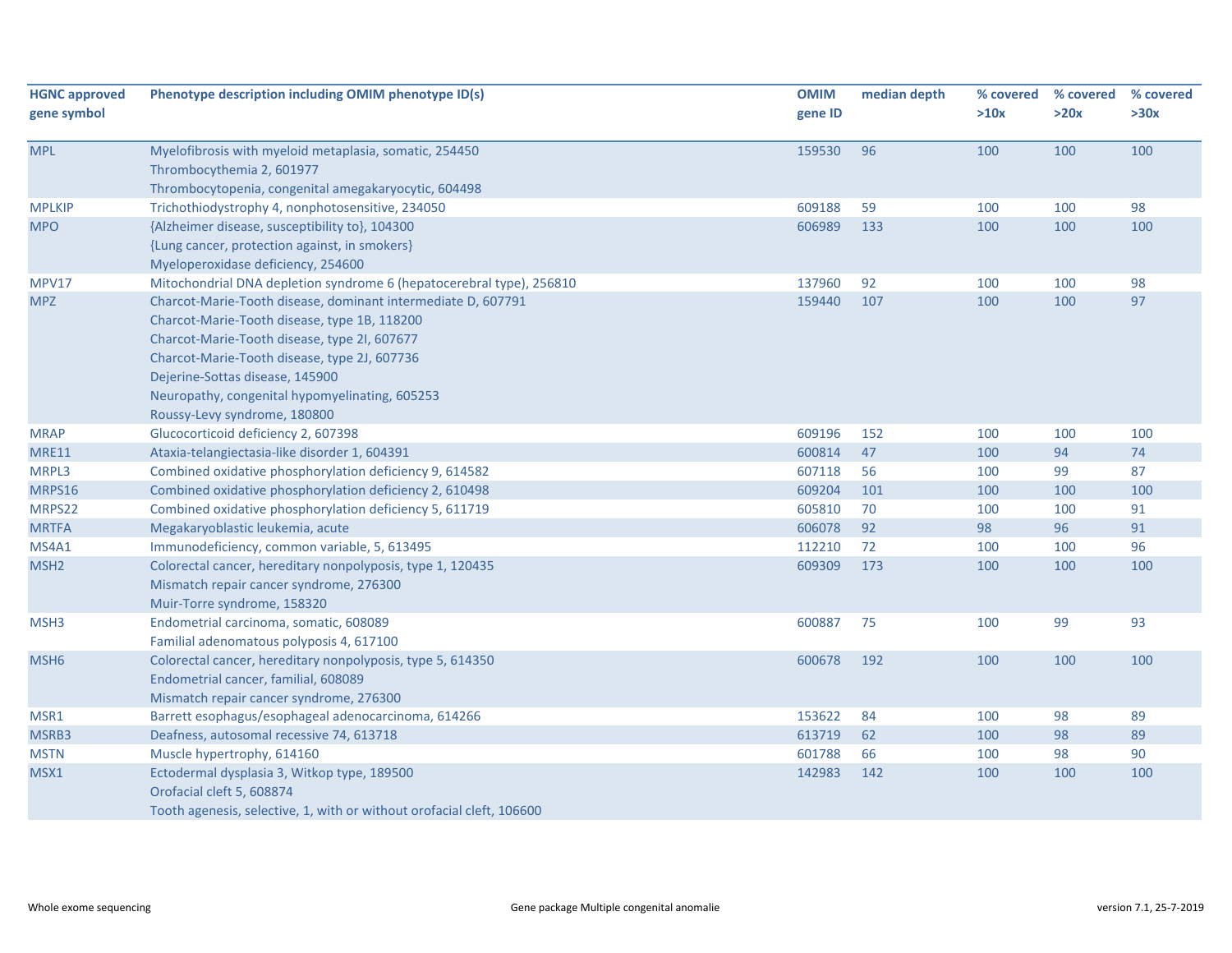| <b>HGNC approved</b><br>gene symbol | Phenotype description including OMIM phenotype ID(s)                                                                                                                                                                                      | <b>OMIM</b><br>gene ID | median depth | % covered<br>>10x | % covered<br>>20x | % covered<br>>30x |
|-------------------------------------|-------------------------------------------------------------------------------------------------------------------------------------------------------------------------------------------------------------------------------------------|------------------------|--------------|-------------------|-------------------|-------------------|
| MSX2                                | Craniosynostosis 2, 604757<br>Parietal foramina 1, 168500<br>Parietal foramina with cleidocranial dysplasia, 168550                                                                                                                       | 123101                 | 76           | 100               | 100               | 100               |
| <b>MTAP</b>                         | Diaphyseal medullary stenosis with malignant fibrous histiocytoma, 112250                                                                                                                                                                 | 156540                 | 65           | 100               | 99                | 85                |
| <b>MTFMT</b>                        | Combined oxidative phosphorylation deficiency 15, 614947                                                                                                                                                                                  | 611766                 | 67           | 100               | 98                | 83                |
| <b>MTHFR</b>                        | Homocystinuria due to MTHFR deficiency, 236250<br>{Neural tube defects, susceptibility to}, 601634<br>{Schizophrenia, susceptibility to}, 181500<br>{Thromboembolism, susceptibility to}, 188050<br>{Vascular disease, susceptibility to} | 607093                 | 95           | 100               | 100               | 99                |
| MTM1                                | Myotubular myopathy, X-linked, 310400                                                                                                                                                                                                     | 300415                 | 37           | 100               | 88                | 65                |
| MTMR2                               | Charcot-Marie-Tooth disease, type 4B1, 601382                                                                                                                                                                                             | 603557                 | 62           | 100               | 99                | 90                |
| MTO1                                | Combined oxidative phosphorylation deficiency 10, 614702                                                                                                                                                                                  | 614667                 | 112          | 96                | 94                | 92                |
| <b>MTPAP</b>                        | ?Spastic ataxia 4, autosomal recessive, 613672                                                                                                                                                                                            | 613669                 | 86           | 100               | 100               | 96                |
| <b>MTR</b>                          | Homocystinuria-megaloblastic anemia, cblG complementation type, 250940<br>{Neural tube defects, folate-sensitive, susceptibility to}, 601634                                                                                              | 156570                 | 69           | 100               | 99                | 93                |
| <b>MTRR</b>                         | Homocystinuria-megaloblastic anemia, cbl E type, 236270<br>{Neural tube defects, folate-sensitive, susceptibility to}, 601634                                                                                                             | 602568                 | 81           | 100               | 99                | 96                |
| <b>MTTP</b>                         | Abetalipoproteinemia, 200100<br>{Metabolic syndrome, protection against}, 605552                                                                                                                                                          | 157147                 | 55           | 100               | 99                | 92                |
| MUC1                                | Medullary cystic kidney disease 1, 174000                                                                                                                                                                                                 | 158340                 | 66           | 98                | 90                | 84                |
| <b>MUSK</b>                         | Fetal akinesia deformation sequence, 208150<br>Myasthenic syndrome, congenital, 9, associated with acetylcholine receptor deficiency, 616325                                                                                              | 601296                 | 72           | 100               | 100               | 96                |
| <b>MUTYH</b>                        | Adenomas, multiple colorectal, 608456<br>Colorectal adenomatous polyposis, autosomal recessive, with pilomatricomas, 132600<br>Gastric cancer, somatic, 613659                                                                            | 604933                 | 169          | 100               | 100               | 100               |
| <b>MVK</b>                          | Hyper-IgD syndrome, 260920<br>Mevalonic aciduria, 610377<br>Porokeratosis 3, multiple types, 175900                                                                                                                                       | 251170                 | 96           | 100               | 100               | 98                |
| MXI1                                | Neurofibrosarcoma<br>{Prostate cancer, susceptibility to}, 176807                                                                                                                                                                         | 600020                 | 59           | 95                | 92                | 85                |
| MYBPC1                              | Arthrogryposis, distal, type 1B, 614335<br>Lethal congenital contracture syndrome 4, 614915                                                                                                                                               | 160794                 | 52           | 100               | 99                | 87                |
| MYBPC3                              | Cardiomyopathy, dilated, 1MM, 615396<br>Cardiomyopathy, hypertrophic, 4, 115197<br>Left ventricular noncompaction 10, 615396                                                                                                              | 600958                 | 166          | 100               | 100               | 100               |
| <b>MYCN</b>                         | Feingold syndrome 1, 164280                                                                                                                                                                                                               | 164840                 | 153          | 100               | 100               | 100               |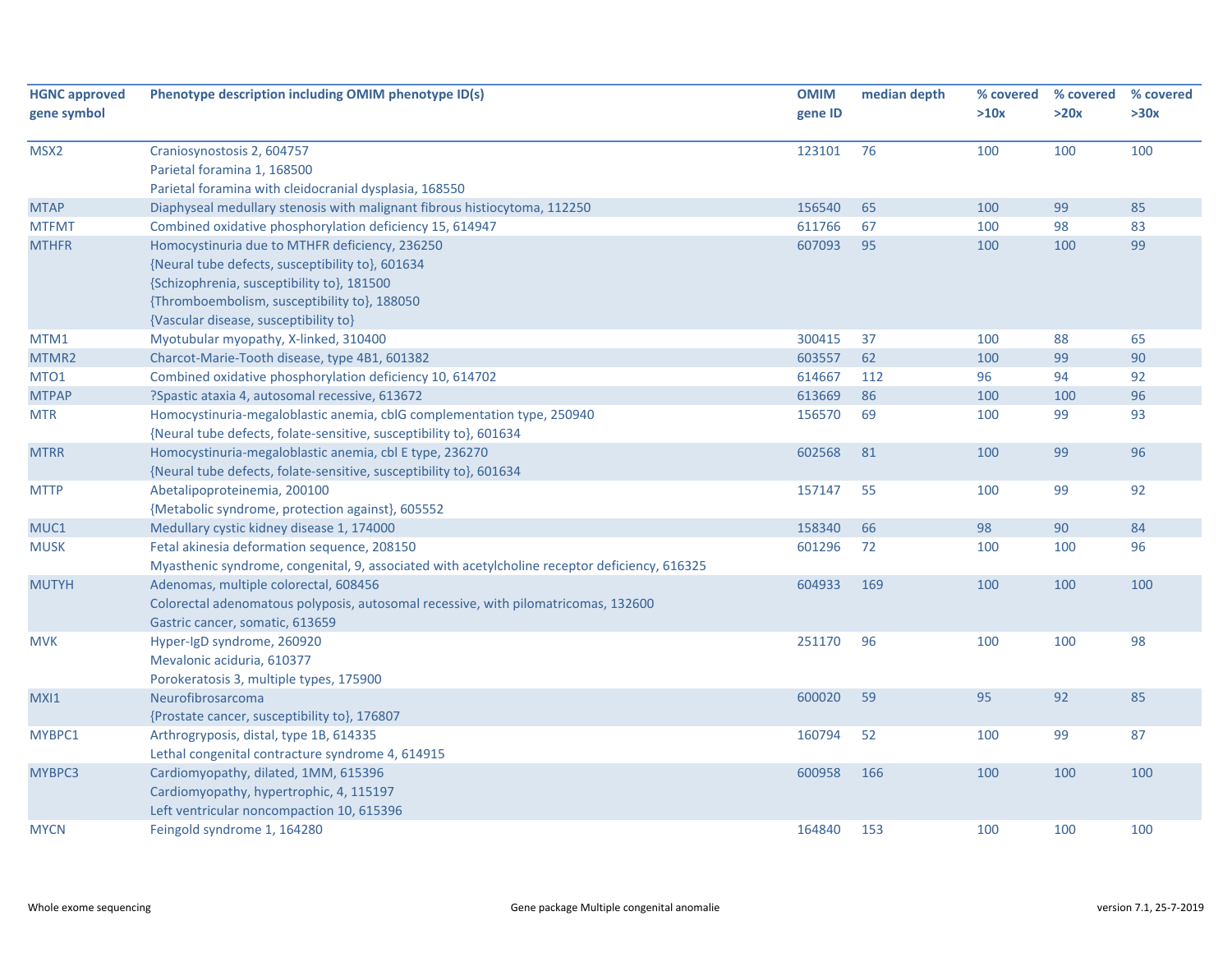| <b>HGNC approved</b> | Phenotype description including OMIM phenotype ID(s)                                                      | <b>OMIM</b> | median depth | % covered | % covered | % covered |
|----------------------|-----------------------------------------------------------------------------------------------------------|-------------|--------------|-----------|-----------|-----------|
| gene symbol          |                                                                                                           | gene ID     |              | >10x      | >20x      | >30x      |
| MYD88                | Macroglobulinemia, Waldenstrom, somatic, 153600                                                           | 602170      | 140          | 100       | 100       | 100       |
|                      | Pyogenic bacterial infections, recurrent, due to MYD88 deficiency, 612260                                 |             |              |           |           |           |
| MYF <sub>6</sub>     | Centronuclear myopathy 3, 614408                                                                          | 159991      | 121          | 100       | 100       | 100       |
| <b>MYH11</b>         | Aortic aneurysm, familial thoracic 4, 132900                                                              | 160745      | 128          | 100       | 100       | 96        |
| MYH14                | Deafness, autosomal dominant 4A, 600652                                                                   | 608568      | 112          | 100       | 100       | 98        |
|                      | ?Peripheral neuropathy, myopathy, hoarseness, and hearing loss, 614369                                    |             |              |           |           |           |
| MYH <sub>2</sub>     | Proximal myopathy and ophthalmoplegia, 605637                                                             | 160740      | 72           | 100       | 100       | 96        |
| MYH3                 | Arthrogryposis, distal, type 2A, 193700                                                                   | 160720      | 86           | 100       | 100       | 96        |
|                      | Arthrogryposis, distal, type 2B, 601680                                                                   |             |              |           |           |           |
|                      | Arthrogryposis, distal, type 8, 178110                                                                    |             |              |           |           |           |
| MYH <sub>6</sub>     | Atrial septal defect 3, 614089                                                                            | 160710      | 148          | 100       | 98        | 98        |
|                      | Cardiomyopathy, dilated, 1EE, 613252                                                                      |             |              |           |           |           |
|                      | Cardiomyopathy, hypertrophic, 14, 613251                                                                  |             |              |           |           |           |
|                      | {Sick sinus syndrome 3}, 614090                                                                           |             |              |           |           |           |
| MYH7                 | Cardiomyopathy, dilated, 1S, 613426                                                                       | 160760      | 179          | 100       | 100       | 100       |
|                      | Cardiomyopathy, hypertrophic, 1, 192600                                                                   |             |              |           |           |           |
|                      | Laing distal myopathy, 160500                                                                             |             |              |           |           |           |
|                      | Left ventricular noncompaction 5, 613426                                                                  |             |              |           |           |           |
|                      | Myopathy, myosin storage, autosomal dominant, 608358                                                      |             |              |           |           |           |
|                      | Myopathy, myosin storage, autosomal recessive, 255160                                                     |             |              |           |           |           |
|                      | Scapuloperoneal syndrome, myopathic type, 181430                                                          |             |              |           |           |           |
| MYH7B                | No OMIM phenotype                                                                                         | 609928      | 114          | 100       | 100       | 99        |
| MYH <sub>8</sub>     | Carney complex variant, 608837                                                                            | 160741      | 68           | 100       | 99        | 90        |
|                      | Trismus-pseudocamptodactyly syndrome, 158300                                                              |             |              |           |           |           |
| MYH9                 | Deafness, autosomal dominant 17, 603622                                                                   | 160775      | 121          | 100       | 100       | 99        |
|                      | Macrothrombocytopenia and granulocyte inclusions with or without nephritis or sensorineural hearing loss, |             |              |           |           |           |
|                      | 155100                                                                                                    |             |              |           |           |           |
| MYL <sub>2</sub>     | Cardiomyopathy, hypertrophic, 10, 608758                                                                  | 160781      | 154          | 100       | 100       | 100       |
| MYL3                 | Cardiomyopathy, hypertrophic, 8, 608751                                                                   | 160790      | 113          | 100       | 100       | 100       |
| <b>MYLK</b>          | Aortic aneurysm, familial thoracic 7, 613780                                                              | 600922      | 114          | 100       | 100       | 99        |
| MYLK2                | Cardiomyopathy, hypertrophic, 1, digenic, 192600                                                          | 606566      | 99           | 100       | 100       | 99        |
| <b>MYO15A</b>        | Deafness, autosomal recessive 3, 600316                                                                   | 602666      | 122          | 100       | 99        | 97        |
| MYO1A                | No OMIM phenotype                                                                                         | 601478      | 88           | 100       | 100       | 99        |
| MYO1E                | Glomerulosclerosis, focal segmental, 6, 614131                                                            | 601479      | 66           | 100       | 100       | 95        |
| MYO3A                | Deafness, autosomal recessive 30, 607101                                                                  | 606808      | 62           | 100       | 98        | 90        |
| MYO5A                | Griscelli syndrome, type 1, 214450                                                                        | 160777      | 62           | 100       | 98        | 90        |
| MYO5B                | Microvillus inclusion disease, 251850                                                                     | 606540      | 96           | 100       | 100       | 97        |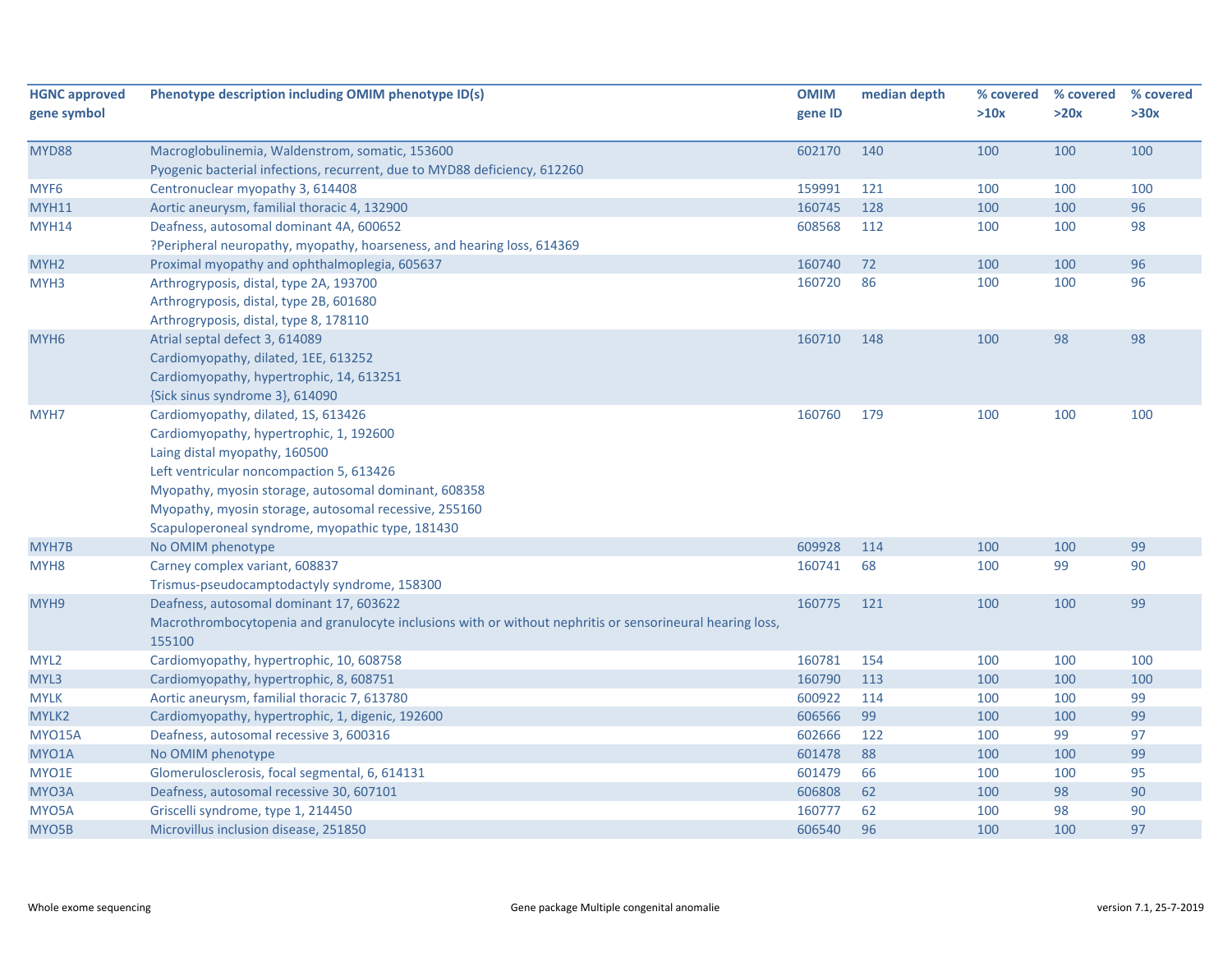| <b>HGNC approved</b><br>gene symbol | Phenotype description including OMIM phenotype ID(s)                                                                                                                                     | <b>OMIM</b><br>gene ID | median depth | % covered<br>>10x | % covered<br>>20x | % covered<br>>30x |
|-------------------------------------|------------------------------------------------------------------------------------------------------------------------------------------------------------------------------------------|------------------------|--------------|-------------------|-------------------|-------------------|
| MYO <sub>6</sub>                    | Deafness, autosomal dominant 22, 606346<br>Deafness, autosomal dominant 22, with hypertrophic cardiomyopathy, 606346<br>Deafness, autosomal recessive 37, 607821                         | 600970                 | 71           | 100               | 98                | 89                |
| MYO7A                               | Deafness, autosomal dominant 11, 601317<br>Deafness, autosomal recessive 2, 600060<br>Usher syndrome, type 1B, 276900                                                                    | 276903                 | 105          | 100               | 100               | 99                |
| <b>MYOC</b>                         | Glaucoma 1A, primary open angle, 137750                                                                                                                                                  | 601652                 | 130          | 100               | 100               | 98                |
| <b>MYOT</b>                         | Muscular dystrophy, limb-girdle, type 1A, 159000<br>Myopathy, myofibrillar, 3, 609200<br>Myopathy, spheroid body, 182920                                                                 | 604103                 | 64           | 100               | 99                | 93                |
| MYOZ2                               | Cardiomyopathy, hypertrophic, 16, 613838                                                                                                                                                 | 605602                 | 65           | 100               | 100               | 99                |
| <b>MYPN</b>                         | Cardiomyopathy, dilated, 1KK, 615248<br>Cardiomyopathy, familial restrictive, 4, 615248<br>Cardiomyopathy, hypertrophic, 22, 615248<br>Nemaline myopathy 11, autosomal recessive, 617336 | 608517                 | 68           | 100               | 98                | 94                |
| <b>NAA10</b>                        | ?Microphthalmia, syndromic 1, 309800                                                                                                                                                     | 300013                 | 82           | 100               | 100               | 96                |
|                                     | Ogden syndrome, 300855                                                                                                                                                                   |                        |              |                   |                   |                   |
| <b>NAA15</b>                        | Mental retardation, autosomal dominant 50, 617787                                                                                                                                        | 608000                 | 70           | 100               | 98                | 89                |
| <b>NAGA</b>                         | Kanzaki disease, 609242<br>Schindler disease, type I, 609241<br>Schindler disease, type III, 609241                                                                                      | 104170                 | 114          | 100               | 100               | 99                |
| <b>NAGLU</b>                        | ?Charcot-Marie-Tooth disease, axonal, type 2V, 616491<br>Mucopolysaccharidosis type IIIB (Sanfilippo B), 252920                                                                          | 609701                 | 114          | 100               | 97                | 93                |
| <b>NAGS</b>                         | N-acetylglutamate synthase deficiency, 237310                                                                                                                                            | 608300                 | 102          | 100               | 100               | 100               |
| <b>NALCN</b>                        | Congenital contractures of the limbs and face, hypotonia, and developmental delay, 616266<br>Hypotonia, infantile, with psychomotor retardation and characteristic facies 1, 615419      | 611549                 | 60           | 100               | 99                | 93                |
| NANOS1                              | Spermatogenic failure 12, 615413                                                                                                                                                         | 608226                 | 98           | 99                | 96                | 92                |
| <b>NBAS</b>                         | Infantile liver failure syndrome 2, 616483<br>Short stature, optic nerve atrophy, and Pelger-Huet anomaly, 614800                                                                        | 608025                 | 57           | 100               | 98                | 89                |
| NBEAL2                              | Gray platelet syndrome, 139090                                                                                                                                                           | 614169                 | 128          | 100               | 99                | 99                |
| <b>NBN</b>                          | Aplastic anemia, 609135<br>Leukemia, acute lymphoblastic, 613065<br>Nijmegen breakage syndrome, 251260                                                                                   | 602667                 | 59           | 100               | 97                | 81                |
| NCF1                                | Chronic granulomatous disease due to deficiency of NCF-1, 233700                                                                                                                         | 608512                 | 174          | 100               | 100               | 99                |
| NCF <sub>2</sub>                    | Chronic granulomatous disease due to deficiency of NCF-2, 233710                                                                                                                         | 608515                 | 84           | 100               | 100               | 96                |
| NCF4                                | ?Granulomatous disease, chronic, autosomal recessive, cytochrome b-positive, type III, 613960                                                                                            | 601488                 | 110          | 100               | 100               | 100               |
| NCOA4                               | No OMIM phenotype                                                                                                                                                                        | 601984                 | 63           | 100               | 100               | 96                |
| <b>NCSTN</b>                        | Acne inversa, familial, 1, 142690                                                                                                                                                        | 605254                 | 89           | 100               | 100               | 98                |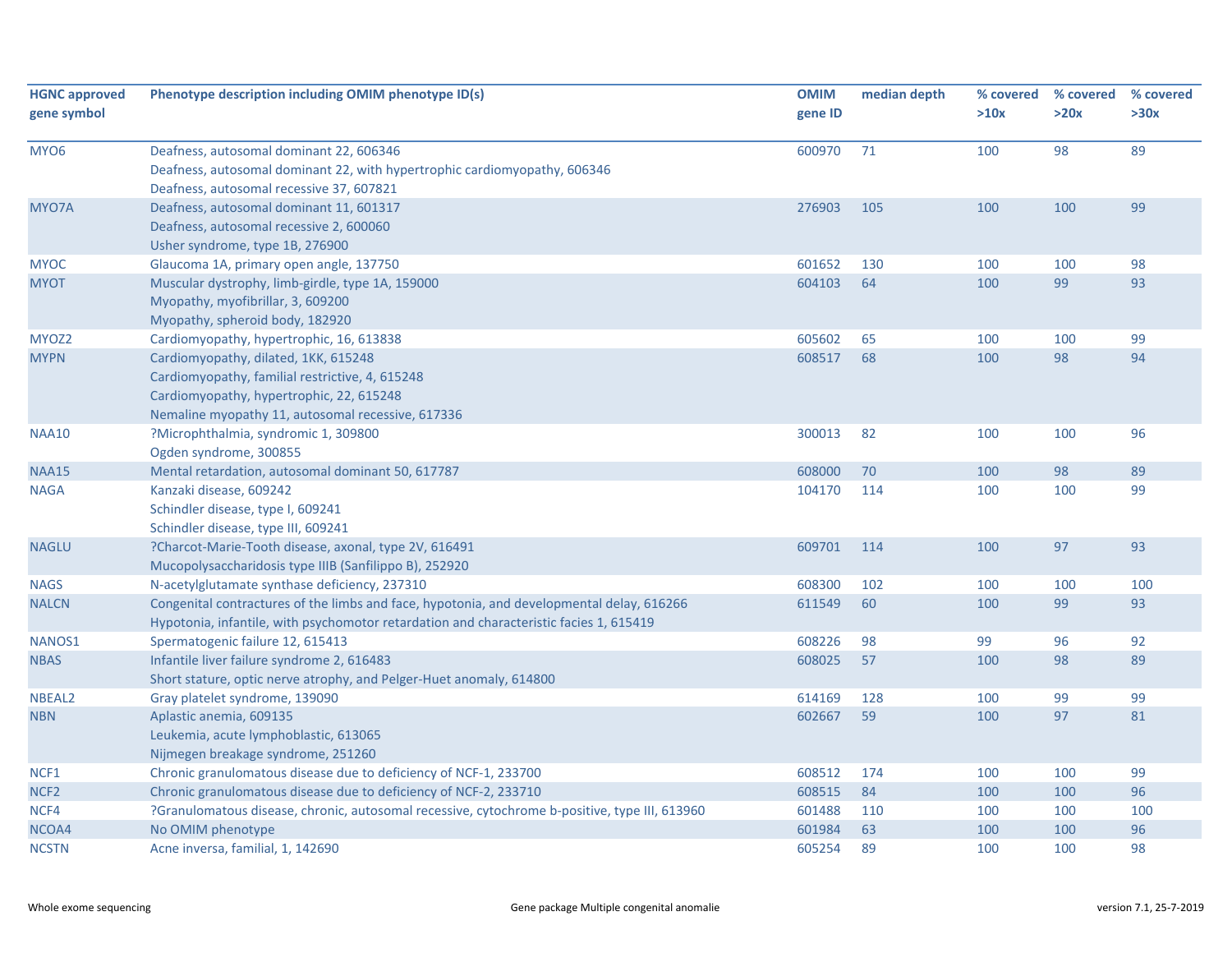| <b>HGNC approved</b> | Phenotype description including OMIM phenotype ID(s)                                                           | <b>OMIM</b> | median depth | % covered | % covered | % covered |
|----------------------|----------------------------------------------------------------------------------------------------------------|-------------|--------------|-----------|-----------|-----------|
| gene symbol          |                                                                                                                | gene ID     |              | >10x      | >20x      | >30x      |
| NDE1                 | Lissencephaly 4 (with microcephaly), 614019                                                                    | 609449      | 99           | 100       | 100       | 97        |
|                      | ?Microhydranencephaly, 605013                                                                                  |             |              |           |           |           |
| <b>NDN</b>           | Prader-Willi syndrome, 176270                                                                                  | 602117      | 101          | 100       | 100       | 100       |
| <b>NDP</b>           | Exudative vitreoretinopathy 2, X-linked, 305390<br>Norrie disease, 310600                                      | 300658      | 73           | 100       | 100       | 100       |
| NDRG1                | Charcot-Marie-Tooth disease, type 4D, 601455                                                                   | 605262      | 90           | 100       | 100       | 99        |
| NDUFA1               | Mitochondrial complex I deficiency, 252010                                                                     | 300078      | 99           | 100       | 100       | 100       |
| NDUFA10              | Leigh syndrome, 256000                                                                                         | 603835      | 76           | 100       | 94        | 80        |
| NDUFA11              | Mitochondrial complex I deficiency, 252010                                                                     | 612638      | 115          | 100       | 100       | 100       |
| NDUFA12              | Leigh syndrome due to mitochondrial complex 1 deficiency, 256000                                               | 614530      | 63           | 100       | 100       | 97        |
| NDUFA2               | Leigh syndrome due to mitochondrial complex I deficiency, 256000                                               | 602137      | 98           | 100       | 100       | 100       |
| NDUFA9               | Leigh syndrome due to mitochondrial complex I deficiency, 256000                                               | 603834      | 69           | 100       | 100       | 98        |
| NDUFAF1              | Mitochondrial complex I deficiency, 252010                                                                     | 606934      | 53           | 100       | 100       | 90        |
| NDUFAF2              | Mitochondrial complex I deficiency, 252010                                                                     | 609653      | 103          | 100       | 88        | 71        |
| NDUFAF3              | Mitochondrial complex I deficiency, 252010                                                                     | 612911      | 125          | 100       | 100       | 100       |
| NDUFAF4              | Mitochondrial complex I deficiency, 252010                                                                     | 611776      | 83           | 100       | 100       | 100       |
| <b>NDUFAF5</b>       | Mitochondrial complex 1 deficiency, 252010                                                                     | 612360      | 63           | 100       | 99        | 89        |
| NDUFAF6              | Leigh syndrome due to mitochondrial complex I deficiency, 256000                                               | 612392      | 42           | 100       | 100       | 88        |
| NDUFB3               | Mitochondrial complex I deficiency, 252010                                                                     | 603839      | 26           | 100       | 78        | 32        |
| NDUFS1               | Mitochondrial complex I deficiency, 252010                                                                     | 157655      | 61           | 100       | 99        | 87        |
| NDUFS2               | Mitochondrial complex I deficiency, 252010                                                                     | 602985      | 71           | 100       | 100       | 96        |
| NDUFS3               | Leigh syndrome due to mitochondrial complex I deficiency, 256000<br>Mitochondrial complex I deficiency, 252010 | 603846      | 102          | 100       | 100       | 100       |
| NDUFS4               | Leigh syndrome, 256000                                                                                         | 602694      | 69           | 100       | 100       | 97        |
|                      | Mitochondrial complex I deficiency, 252010                                                                     |             |              |           |           |           |
| NDUFS6               | Mitochondrial complex I deficiency, 252010                                                                     | 603848      | 69           | 100       | 100       | 97        |
| NDUFS7               | Leigh syndrome, 256000                                                                                         | 601825      | 114          | 100       | 100       | 99        |
| <b>NDUFS8</b>        | Leigh syndrome due to mitochondrial complex I deficiency, 256000                                               | 602141      | 131          | 100       | 100       | 100       |
| NDUFV1               | Mitochondrial complex I deficiency, 252010                                                                     | 161015      | 122          | 100       | 100       | 100       |
| NDUFV2               | Mitochondrial complex I deficiency, 252010                                                                     | 600532      | 45           | 100       | 93        | 75        |
| <b>NEB</b>           | Nemaline myopathy 2, autosomal recessive, 256030                                                               | 161650      | 92           | 100       | 99        | 92        |
| NECTIN1              | Cleft lip/palate-ectodermal dysplasia syndrome, 225060<br>Orofacial cleft 7, 225060                            | 600644      | 102          | 100       | 100       | 100       |
| NECTIN4              | Ectodermal dysplasia-syndactyly syndrome 1, 613573                                                             | 609607      | 113          | 100       | 100       | 99        |
| <b>NEFL</b>          | Charcot-Marie-Tooth disease, dominant intermediate G, 617882                                                   | 162280      | 150          | 100       | 100       | 100       |
|                      | Charcot-Marie-Tooth disease, type 1F, 607734<br>Charcot-Marie-Tooth disease, type 2E, 607684                   |             |              |           |           |           |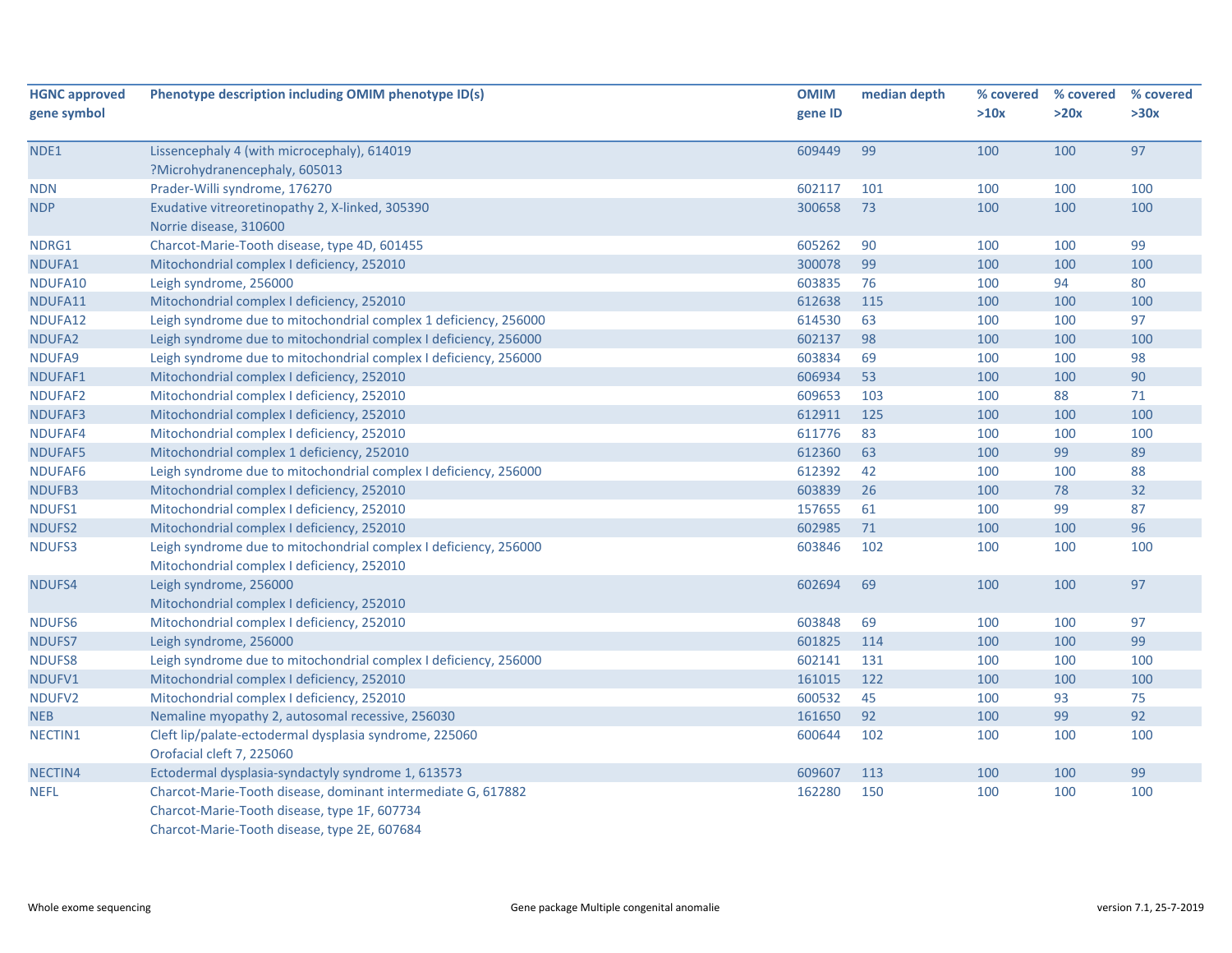| <b>HGNC approved</b><br>gene symbol | Phenotype description including OMIM phenotype ID(s)                                                                                                                                                 | <b>OMIM</b><br>gene ID | median depth | % covered<br>>10x | % covered<br>>20x | % covered<br>>30x |
|-------------------------------------|------------------------------------------------------------------------------------------------------------------------------------------------------------------------------------------------------|------------------------|--------------|-------------------|-------------------|-------------------|
| NEK1                                | {Amyotrophic lateral sclerosis, susceptibility to, 24}, 617892<br>Short-rib thoracic dysplasia 6 with or without polydactyly, 263520                                                                 | 604588                 | 50           | 100               | 97                | 81                |
| NEU1                                | Sialidosis, type I, 256550<br>Sialidosis, type II, 256550                                                                                                                                            | 608272                 | 143          | 100               | 100               | 100               |
| NEUROD1                             | {Diabetes mellitus, noninsulin-dependent}, 125853<br>Maturity-onset diabetes of the young 6, 606394                                                                                                  | 601724                 | 104          | 100               | 100               | 100               |
| NEUROG3                             | Diarrhea 4, malabsorptive, congenital, 610370                                                                                                                                                        | 604882                 | 159          | 100               | 100               | 100               |
| <b>NEXMIF</b>                       | Mental retardation, X-linked 98, 300912                                                                                                                                                              | 300524                 | 39           | 100               | 99                | 81                |
| <b>NEXN</b>                         | Cardiomyopathy, dilated, 1CC, 613122<br>Cardiomyopathy, hypertrophic, 20, 613876                                                                                                                     | 613121                 | 73           | 100               | 100               | 95                |
| NF1                                 | Leukemia, juvenile myelomonocytic, 607785<br>Neurofibromatosis, familial spinal, 162210<br>Neurofibromatosis, type 1, 162200<br>Neurofibromatosis-Noonan syndrome, 601321<br>Watson syndrome, 193520 | 613113                 | 47           | 97                | 87                | 74                |
| NF <sub>2</sub>                     | Meningioma, NF2-related, somatic, 607174<br>Neurofibromatosis, type 2, 101000<br>Schwannomatosis, somatic, 162091                                                                                    | 607379                 | 134          | 100               | 100               | 100               |
| <b>NFIX</b>                         | Marshall-Smith syndrome, 602535<br>Sotos syndrome 2, 614753                                                                                                                                          | 164005                 | 136          | 100               | 100               | 99                |
| NFKB <sub>2</sub>                   | Immunodeficiency, common variable, 10, 615577                                                                                                                                                        | 164012                 | 136          | 100               | 100               | 94                |
| <b>NFKBIA</b>                       | Ectodermal dysplasia, anhidrotic, with T-cell immunodeficiency, 612132                                                                                                                               | 164008                 | 134          | 100               | 100               | 100               |
| NFU1                                | Multiple mitochondrial dysfunctions syndrome 1, 605711                                                                                                                                               | 608100                 | 58           | 100               | 100               | 90                |
| <b>NGF</b>                          | Neuropathy, hereditary sensory and autonomic, type V, 608654                                                                                                                                         | 162030                 | 116          | 100               | 100               | 100               |
| NGLY1                               | Congenital disorder of deglycosylation, 615273                                                                                                                                                       | 610661                 | 68           | 100               | 100               | 92                |
| NHEJ1                               | Severe combined immunodeficiency with microcephaly, growth retardation, and sensitivity to ionizing<br>radiation, 611291                                                                             | 611290                 | 47           | 100               | 100               | 89                |
| NHLRC1                              | Epilepsy, progressive myoclonic 2B (Lafora), 254780                                                                                                                                                  | 608072                 | 130          | 100               | 100               | 100               |
| NHP <sub>2</sub>                    | Dyskeratosis congenita, autosomal recessive 2, 613987                                                                                                                                                | 606470                 | 102          | 100               | 100               | 100               |
| <b>NHS</b>                          | Cataract 40, X-linked, 302200<br>Nance-Horan syndrome, 302350                                                                                                                                        | 300457                 | 46           | 100               | 95                | 83                |
| <b>NIN</b>                          | ?Seckel syndrome 7, 614851                                                                                                                                                                           | 608684                 | 72           | 100               | 98                | 90                |
| NIPA1                               | Spastic paraplegia 6, autosomal dominant, 600363                                                                                                                                                     | 608145                 | 90           | 100               | 99                | 96                |
| NIPAL4                              | Ichthyosis, congenital, autosomal recessive 6, 612281                                                                                                                                                | 609383                 | 84           | 100               | 100               | 98                |
| <b>NIPBL</b>                        | Cornelia de Lange syndrome 1, 122470                                                                                                                                                                 | 608667                 | 55           | 100               | 96                | 84                |
| <b>NKX2-1</b>                       | Chorea, hereditary benign, 118700<br>Choreoathetosis, hypothyroidism, and neonatal respiratory distress, 610978<br>{Thyroid cancer, nonmedullary, 1}, 188550                                         | 600635                 | 89           | 100               | 100               | 100               |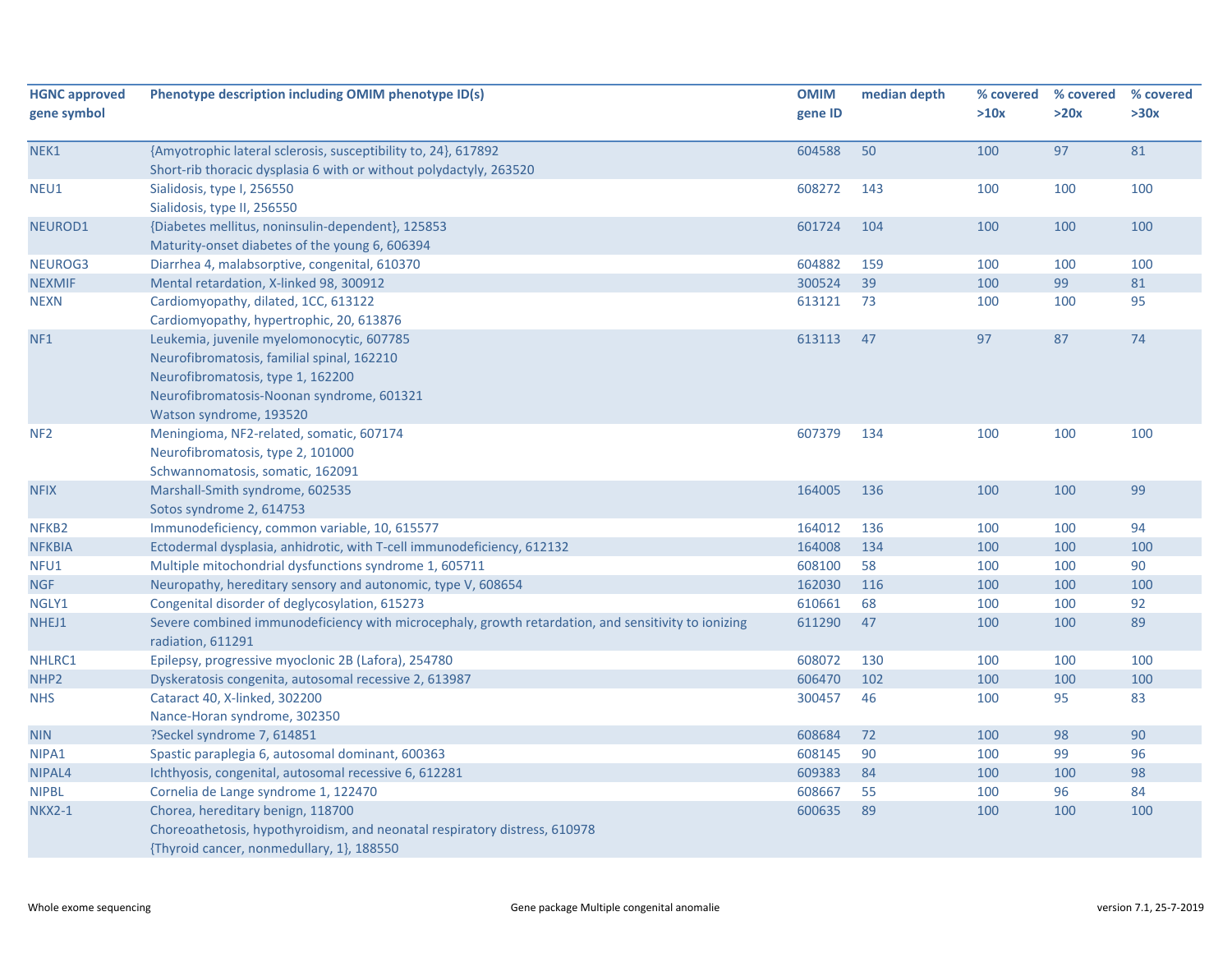| <b>HGNC approved</b> | Phenotype description including OMIM phenotype ID(s)                                                                                                                                                                                                        | <b>OMIM</b> | median depth | % covered<br>>10x | % covered<br>>20x | % covered<br>>30x |
|----------------------|-------------------------------------------------------------------------------------------------------------------------------------------------------------------------------------------------------------------------------------------------------------|-------------|--------------|-------------------|-------------------|-------------------|
| gene symbol          |                                                                                                                                                                                                                                                             | gene ID     |              |                   |                   |                   |
| <b>NKX2-5</b>        | Atrial septal defect 7, with or without AV conduction defects, 108900<br>Conotruncal heart malformations, variable, 217095<br>Hypoplastic left heart syndrome 2, 614435<br>Hypothyroidism, congenital nongoitrous, 5, 225250<br>Tetralogy of Fallot, 187500 | 600584      | 106          | 100               | 100               | 98                |
|                      | Ventricular septal defect 3, 614432                                                                                                                                                                                                                         |             |              |                   |                   |                   |
| <b>NKX2-6</b>        | Conotruncal heart malformations, 217095<br>Persistent truncus arteriosus, 217095                                                                                                                                                                            | 611770      | 154          | 100               | 100               | 100               |
| <b>NKX3-2</b>        | Spondylo-megaepiphyseal-metaphyseal dysplasia, 613330                                                                                                                                                                                                       | 602183      | 105          | 100               | 100               | 100               |
| NLGN4X               | {Asperger syndrome susceptibility, X-linked 2}, 300497<br>{Autism susceptibility, X-linked 2}, 300495<br>Mental retardation, X-linked, 300495                                                                                                               | 300427      | 159          | 100               | 100               | 100               |
| NLRP12               | Familial cold autoinflammatory syndrome 2, 611762                                                                                                                                                                                                           | 609648      | 127          | 100               | 100               | 100               |
| NLRP3                | CINCA syndrome, 607115<br>Deafness, autosomal dominant 34, with or without inflammation, 617772<br>Familial cold inflammatory syndrome 1, 120100<br>Keratoendothelitis fugax hereditaria, 148200<br>Muckle-Wells syndrome, 191900                           | 606416      | 108          | 100               | 100               | 100               |
| NLRP7                | Hydatidiform mole, recurrent, 1, 231090                                                                                                                                                                                                                     | 609661      | 146          | 100               | 100               | 99                |
| NME8                 | Ciliary dyskinesia, primary, 6, 610852                                                                                                                                                                                                                      | 607421      | 57           | 100               | 98                | 88                |
| NMNAT1               | Leber congenital amaurosis 9, 608553                                                                                                                                                                                                                        | 608700      | 75           | 100               | 100               | 95                |
| <b>NNT</b>           | Glucocorticoid deficiency 4, with or without mineralocorticoid deficiency, 614736                                                                                                                                                                           | 607878      | 57           | 100               | 99                | 92                |
| <b>NOBOX</b>         | Premature ovarian failure 5, 611548                                                                                                                                                                                                                         | 610934      | 79           | 100               | 100               | 100               |
| NOD <sub>2</sub>     | Blau syndrome, 186580<br>{Inflammatory bowel disease 1, Crohn disease}, 266600<br>{Psoriatic arthritis, susceptibility to}, 607507<br>{Yao syndrome}, 617321                                                                                                | 605956      | 104          | 100               | 100               | 97                |
| <b>NODAL</b>         | Heterotaxy, visceral, 5, 270100                                                                                                                                                                                                                             | 601265      | 116          | 100               | 100               | 100               |
| <b>NOG</b>           | Brachydactyly, type B2, 611377<br>Multiple synostoses syndrome 1, 186500<br>Stapes ankylosis with broad thumbs and toes, 184460<br>Symphalangism, proximal, 1A, 185800<br>Tarsal-carpal coalition syndrome, 186570                                          | 602991      | 185          | 100               | 100               | 100               |
| NOL3                 | Myoclonus, familial cortical, 614937                                                                                                                                                                                                                        | 605235      | 141          | 100               | 100               | 100               |
| <b>NOP10</b>         | Dyskeratosis congenita, autosomal recessive 1, 224230                                                                                                                                                                                                       | 606471      | 133          | 100               | 100               | 100               |
| <b>NOP56</b>         | Spinocerebellar ataxia 36, 614153                                                                                                                                                                                                                           | 614154      | 78           | 100               | 100               | 99                |
| NOTCH1               | Adams-Oliver syndrome 5, 616028<br>Aortic valve disease 1, 109730                                                                                                                                                                                           | 190198      | 114          | 100               | 100               | 98                |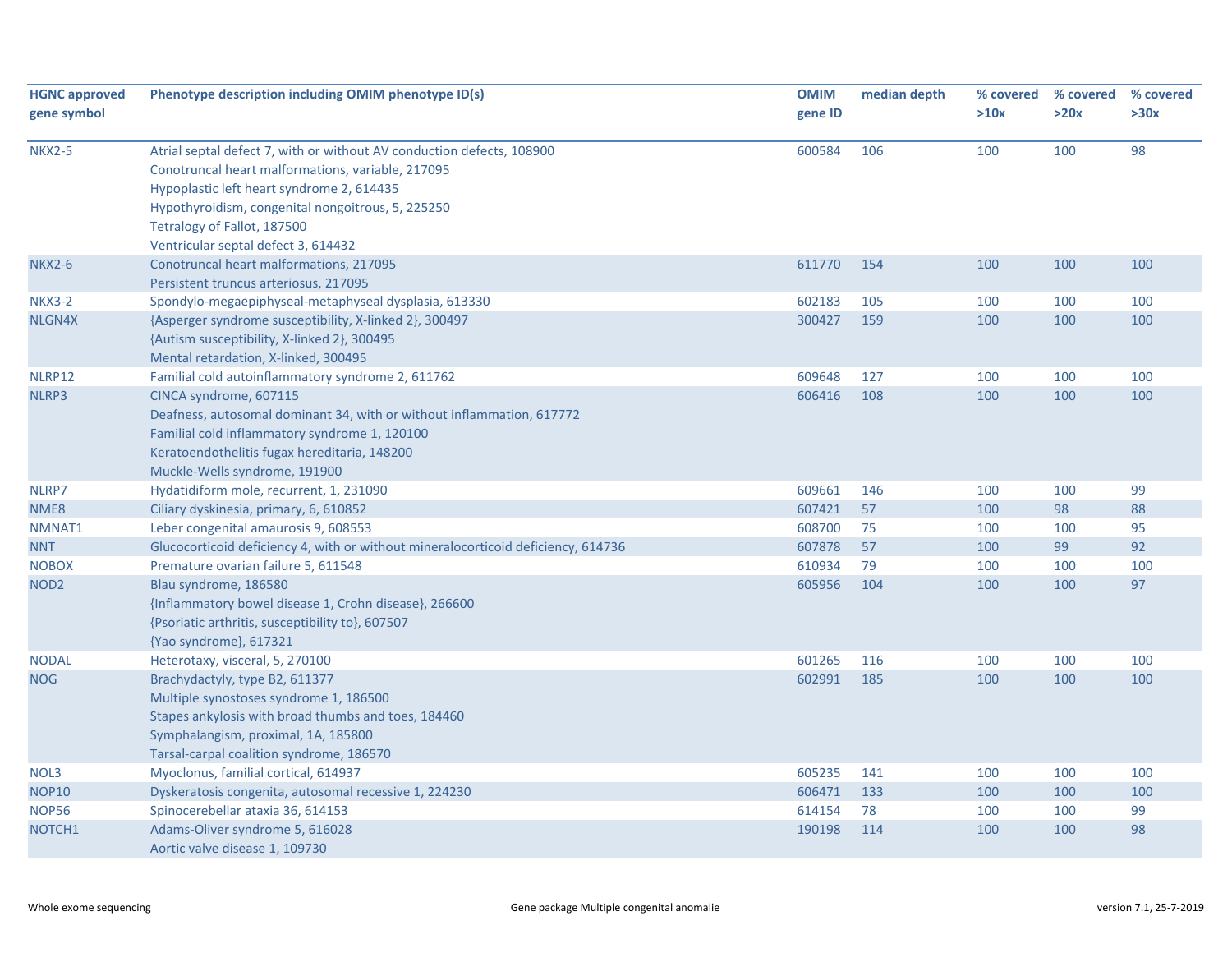| <b>HGNC approved</b><br>gene symbol | Phenotype description including OMIM phenotype ID(s)                                  | <b>OMIM</b><br>gene ID | median depth | % covered<br>>10x | % covered<br>>20x | % covered<br>>30x |
|-------------------------------------|---------------------------------------------------------------------------------------|------------------------|--------------|-------------------|-------------------|-------------------|
| NOTCH <sub>2</sub>                  | Alagille syndrome 2, 610205                                                           | 600275                 | 92           | 100               | 100               | 98                |
|                                     | Hajdu-Cheney syndrome, 102500                                                         |                        |              |                   |                   |                   |
| NOTCH <sub>3</sub>                  | Cerebral arteriopathy with subcortical infarcts and leukoencephalopathy 1, 125310     | 600276                 | 108          | 99                | 95                | 91                |
|                                     | Lateral meningocele syndrome, 130720                                                  |                        |              |                   |                   |                   |
|                                     | ?Myofibromatosis, infantile 2, 615293                                                 |                        |              |                   |                   |                   |
| NPC1                                | Niemann-Pick disease, type C1, 257220                                                 | 607623                 | 74           | 100               | 100               | 97                |
|                                     | Niemann-Pick disease, type D, 257220                                                  |                        |              |                   |                   |                   |
| NPC <sub>2</sub>                    | Niemann-pick disease, type C2, 607625                                                 | 601015                 | 87           | 100               | 100               | 100               |
| NPHP1                               | Joubert syndrome 4, 609583                                                            | 607100                 | 50           | 100               | 96                | 82                |
|                                     | Nephronophthisis 1, juvenile, 256100                                                  |                        |              |                   |                   |                   |
|                                     | Senior-Loken syndrome-1, 266900                                                       |                        |              |                   |                   |                   |
| NPHP3                               | Meckel syndrome 7, 267010                                                             | 608002                 | 57           | 100               | 98                | 88                |
|                                     | Nephronophthisis 3, 604387                                                            |                        |              |                   |                   |                   |
|                                     | Renal-hepatic-pancreatic dysplasia 1, 208540                                          |                        |              |                   |                   |                   |
| NPHP4                               | Nephronophthisis 4, 606966                                                            | 607215                 | 105          | 100               | 100               | 99                |
|                                     | Senior-Loken syndrome 4, 606996                                                       |                        |              |                   |                   |                   |
| NPHS1                               | Nephrotic syndrome, type 1, 256300                                                    | 602716                 | 95           | 100               | 100               | 99                |
| NPHS <sub>2</sub>                   | Nephrotic syndrome, type 2, 600995                                                    | 604766                 | 74           | 100               | 100               | 97                |
| NPM1                                | Leukemia, acute myeloid, somatic, 601626                                              | 164040                 | 62           | 100               | 94                | 92                |
| <b>NPPA</b>                         | Atrial fibrillation, familial, 6, 612201                                              | 108780                 | 113          | 100               | 100               | 100               |
|                                     | Atrial standstill 2, 615745                                                           |                        |              |                   |                   |                   |
| NPR <sub>2</sub>                    | Acromesomelic dysplasia, Maroteaux type, 602875                                       | 108961                 | 106          | 100               | 100               | 99                |
|                                     | Epiphyseal chondrodysplasia, Miura type, 615923                                       |                        |              |                   |                   |                   |
|                                     | Short stature with nonspecific skeletal abnormalities, 616255                         |                        |              |                   |                   |                   |
| NR0B1                               | Adrenal hypoplasia, congenital, 300200                                                | 300473                 | 110          | 100               | 100               | 98                |
|                                     | 46XY sex reversal 2, dosage-sensitive, 300018                                         |                        |              |                   |                   |                   |
| NR0B2                               | Obesity, mild, early-onset, 601665                                                    | 604630                 | 70           | 100               | 100               | 96                |
| NR2E3                               | Enhanced S-cone syndrome, 268100                                                      | 604485                 | 110          | 100               | 100               | 98                |
|                                     | Retinitis pigmentosa 37, 611131                                                       |                        |              |                   |                   |                   |
| NR2F1                               | Bosch-Boonstra-Schaaf optic atrophy syndrome, 615722                                  | 132890                 | 169          | 100               | 100               | 100               |
| NR3C1                               | Glucocorticoid resistance, 615962                                                     | 138040                 | 69           | 100               | 100               | 95                |
| NR3C2                               | Hypertension, early-onset, autosomal dominant, with exacerbation in pregnancy, 605115 | 600983                 | 77           | 100               | 99                | 96                |
|                                     | Pseudohypoaldosteronism type I, autosomal dominant, 177735                            |                        |              |                   |                   |                   |
| NR4A3                               | Chondrosarcoma, extraskeletal myxoid, 612237                                          | 600542                 | 98           | 100               | 100               | 100               |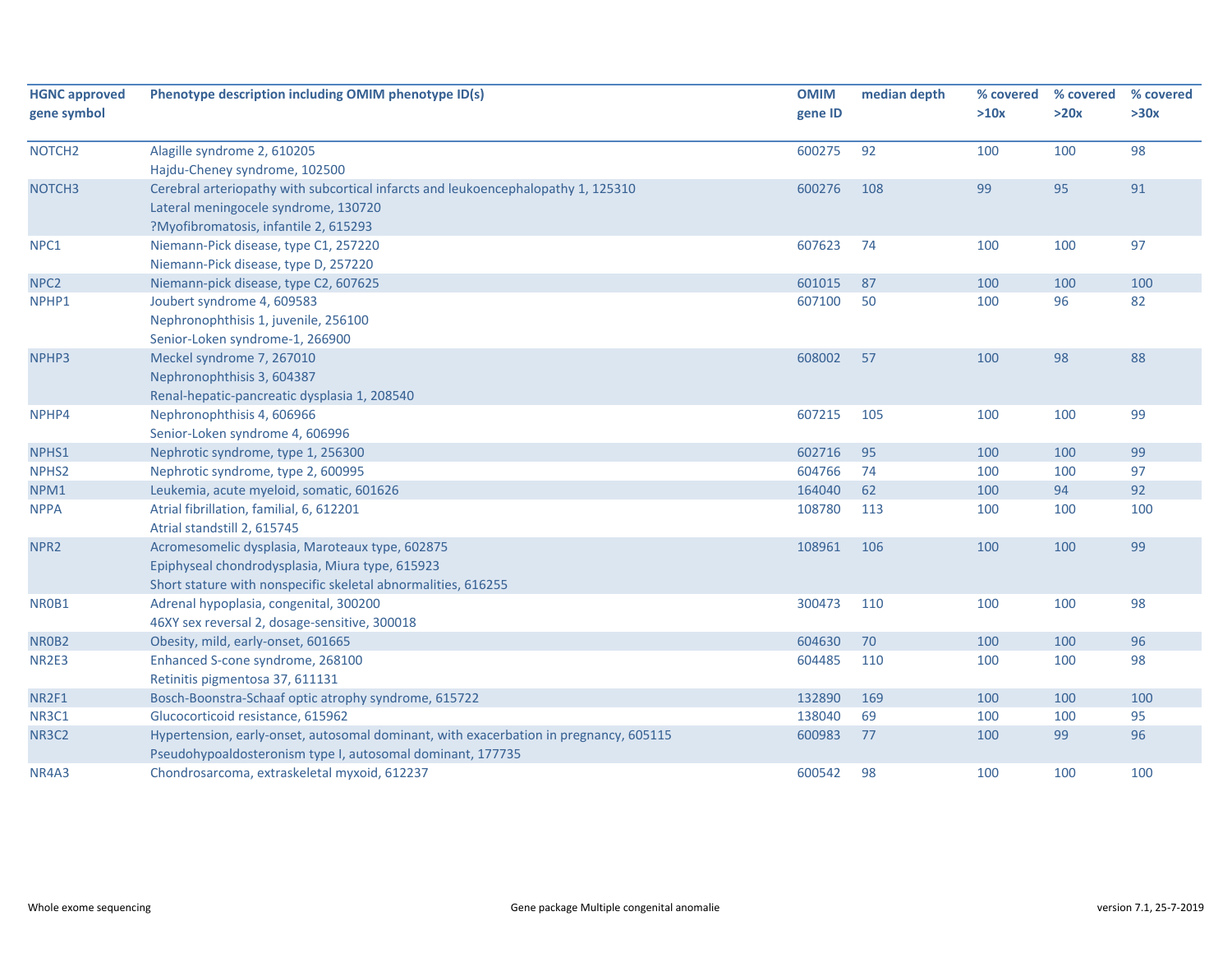| <b>HGNC approved</b><br>gene symbol | Phenotype description including OMIM phenotype ID(s)                                                                                                                                                                                                                                                                                                                                                                  | <b>OMIM</b><br>gene ID | median depth | % covered<br>>10x | % covered<br>>20x | % covered<br>>30x |
|-------------------------------------|-----------------------------------------------------------------------------------------------------------------------------------------------------------------------------------------------------------------------------------------------------------------------------------------------------------------------------------------------------------------------------------------------------------------------|------------------------|--------------|-------------------|-------------------|-------------------|
| <b>NR5A1</b>                        | Adrenocortical insufficiency, 612964<br>Premature ovarian failure 7, 612964<br>Spermatogenic failure 8, 613957<br>46, XX sex reversal 4, 617480<br>46XY sex reversal 3, 612965                                                                                                                                                                                                                                        | 184757                 | 104          | 100               | 100               | 100               |
| <b>NRAS</b>                         | Colorectal cancer, somatic, 114500<br>Epidermal nevus, somatic, 162900<br>Melanocytic nevus syndrome, congenital, somatic, 137550<br>Neurocutaneous melanosis, somatic, 249400<br>Noonan syndrome 6, 613224<br>PRAS-associated autoimmune lymphoproliferative syndrome type IV, somatic, 614470<br>Schimmelpenning-Feuerstein-Mims syndrome, somatic mosaic, 163200<br>Thyroid carcinoma, follicular, somatic, 188470 | 164790                 | 53           | 100               | 100               | 95                |
| <b>NRL</b>                          | Retinal degeneration, autosomal recessive, clumped pigment type<br>Retinitis pigmentosa 27, 613750                                                                                                                                                                                                                                                                                                                    | 162080                 | 107          | 100               | 100               | 100               |
| NRXN1                               | Pitt-Hopkins-like syndrome 2, 614325<br>{Schizophrenia, susceptibility to, 17}, 614332                                                                                                                                                                                                                                                                                                                                | 600565                 | 88           | 100               | 99                | 94                |
| NSD1                                | Leukemia, acute myeloid, 601626<br>Sotos syndrome 1, 117550                                                                                                                                                                                                                                                                                                                                                           | 606681                 | 67           | 100               | 99                | 94                |
| NSD3                                | Leukemia, acute myeloid, 601626                                                                                                                                                                                                                                                                                                                                                                                       | 607083                 | 47           | 100               | 96                | 83                |
| <b>NSDHL</b>                        | CHILD syndrome, 308050<br>CK syndrome, 300831                                                                                                                                                                                                                                                                                                                                                                         | 300275                 | 62           | 100               | 98                | 88                |
| NSMF                                | Hypogonadotropic hypogonadism 9 with or without anosmia, 614838                                                                                                                                                                                                                                                                                                                                                       | 608137                 | 98           | 100               | 95                | 95                |
| NSUN <sub>2</sub>                   | Mental retardation, autosomal recessive 5, 611091                                                                                                                                                                                                                                                                                                                                                                     | 610916                 | 79           | 100               | 98                | 91                |
| NT5C2                               | Spastic paraplegia 45, autosomal recessive, 613162                                                                                                                                                                                                                                                                                                                                                                    | 600417                 | 48           | 100               | 97                | 83                |
| NT5C3A                              | Anemia, hemolytic, due to UMPH1 deficiency, 266120                                                                                                                                                                                                                                                                                                                                                                    | 606224                 | 55           | 100               | 98                | 81                |
| NT5E                                | Calcification of joints and arteries, 211800                                                                                                                                                                                                                                                                                                                                                                          | 129190                 | 80           | 100               | 100               | 96                |
| NTF4                                | Glaucoma 1, open angle, 10, 613100                                                                                                                                                                                                                                                                                                                                                                                    | 162662                 | 135          | 100               | 100               | 98                |
| NTRK1                               | Insensitivity to pain, congenital, with anhidrosis, 256800<br>Medullary thyroid carcinoma, familial, 155240                                                                                                                                                                                                                                                                                                           | 191315                 | 115          | 100               | 100               | 100               |
| NTRK2                               | Epileptic encephalopathy, early infantile, 58, 617830<br>Obesity, hyperphagia, and developmental delay, 613886                                                                                                                                                                                                                                                                                                        | 600456                 | 80           | 100               | 99                | 93                |
| <b>NUBPL</b>                        | Mitochondrial complex I deficiency, 252010                                                                                                                                                                                                                                                                                                                                                                            | 613621                 | 51           | 100               | 100               | 93                |
| NUMA1                               | Leukemia, acute promyelocytic, somatic, 612376                                                                                                                                                                                                                                                                                                                                                                        | 164009                 | 124          | 100               | 99                | 97                |
| <b>NUP214</b>                       | Leukemia, T-cell acute lymphoblastic, somatic, 613065<br>Leukemia, acute myeloid, somatic, 601626                                                                                                                                                                                                                                                                                                                     | 114350                 | 94           | 100               | 99                | 95                |
| <b>NUP62</b>                        | Striatonigral degeneration, infantile, 271930                                                                                                                                                                                                                                                                                                                                                                         | 605815                 | 100          | 100               | 100               | 100               |
| <b>NYX</b>                          | Night blindness, congenital stationary (complete), 1A, X-linked, 310500                                                                                                                                                                                                                                                                                                                                               | 300278                 | 105          | 100               | 100               | 100               |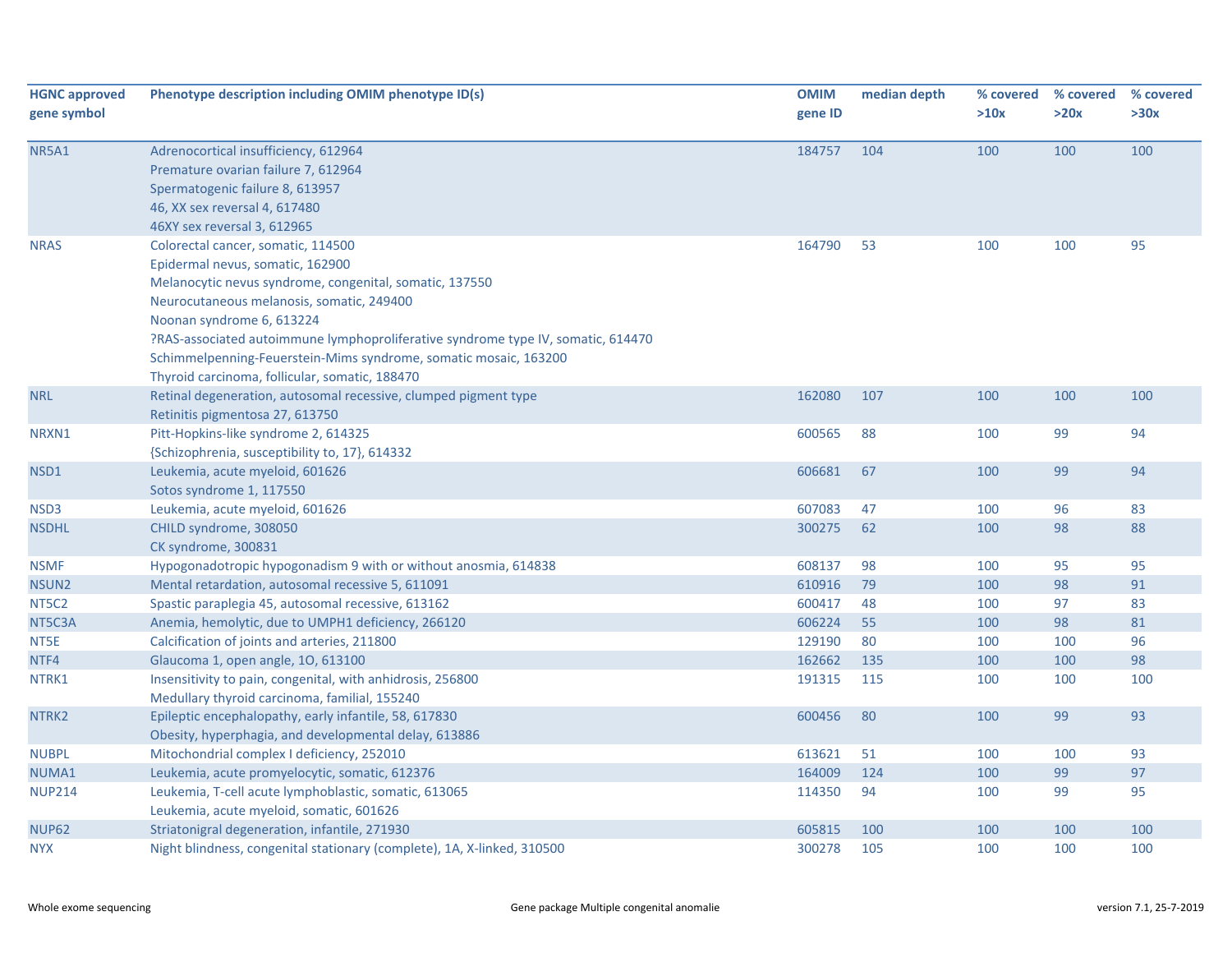| <b>HGNC approved</b><br>gene symbol | Phenotype description including OMIM phenotype ID(s)                                                                                                                                                                                 | <b>OMIM</b><br>gene ID | median depth | % covered<br>>10x | % covered<br>>20x | % covered<br>>30x |
|-------------------------------------|--------------------------------------------------------------------------------------------------------------------------------------------------------------------------------------------------------------------------------------|------------------------|--------------|-------------------|-------------------|-------------------|
| <b>OAT</b>                          | Gyrate atrophy of choroid and retina with or without ornithinemia, 258870                                                                                                                                                            | 613349                 | 54           | 100               | 94                | 80                |
| OBSL1                               | 3-M syndrome 2, 612921                                                                                                                                                                                                               | 610991                 | 124          | 100               | 100               | 99                |
| OCA <sub>2</sub>                    | Albinism, brown oculocutaneous, 203200<br>Albinism, oculocutaneous, type II, 203200                                                                                                                                                  | 611409                 | 86           | 100               | 99                | 95                |
|                                     | [Skin/hair/eye pigmentation 1, blond/brown hair], 227220<br>[Skin/hair/eye pigmentation 1, blue/nonblue eyes], 227220                                                                                                                |                        |              |                   |                   |                   |
| <b>OCLN</b>                         | Pseudo-TORCH syndrome 1, 251290                                                                                                                                                                                                      | 602876                 | 78           | 100               | 100               | 99                |
| <b>OCRL</b>                         | Dent disease 2, 300555<br>Lowe syndrome, 309000                                                                                                                                                                                      | 300535                 | 35           | 100               | 91                | 67                |
| <b>ODAPH</b>                        | Amelogenesis imperfecta, type IIA4, 614832                                                                                                                                                                                           | 614829                 | 72           | 100               | 99                | 93                |
| OFD1                                | Joubert syndrome 10, 300804<br>Orofaciodigital syndrome I, 311200<br>?Retinitis pigmentosa 23, 300424<br>Simpson-Golabi-Behmel syndrome, type 2, 300209                                                                              | 300170                 | 37           | 100               | 89                | 63                |
| OGG1                                | Renal cell carcinoma, clear cell, somatic, 144700                                                                                                                                                                                    | 601982                 | 99           | 100               | 100               | 100               |
| OPA1                                | Behr syndrome, 210000<br>{Glaucoma, normal tension, susceptibility to}, 606657<br>?Mitochondrial DNA depletion syndrome 14 (encephalocardiomyopathic type), 616896<br>Optic atrophy 1, 165500<br>Optic atrophy plus syndrome, 125250 | 605290                 | 53           | 100               | 96                | 83                |
| OPA3                                | 3-methylglutaconic aciduria, type III, 258501<br>Optic atrophy 3 with cataract, 165300                                                                                                                                               | 606580                 | 124          | 100               | 100               | 100               |
| OPHN1                               | Mental retardation, X-linked, with cerebellar hypoplasia and distinctive facial appearance, 300486                                                                                                                                   | 300127                 | 42           | 100               | 91                | 67                |
| <b>OPLAH</b>                        | 5-oxoprolinase deficiency, 260005                                                                                                                                                                                                    | 614243                 | 120          | 100               | 100               | 99                |
| OPN1LW                              | Blue cone monochromacy, 303700<br>Colorblindness, protan, 303900                                                                                                                                                                     | 300822                 | 145          | 100               | 100               | 100               |
| OPN1MW                              | Blue cone monochromacy, 303700<br>Colorblindness, deutan, 303800                                                                                                                                                                     | 300821                 | 163          | 100               | 100               | 100               |
| OPN1SW                              | Colorblindness, tritan, 190900                                                                                                                                                                                                       | 613522                 | 62           | 100               | 100               | 98                |
| <b>OPTN</b>                         | Amyotrophic lateral sclerosis 12, 613435<br>Glaucoma 1, open angle, E, 137760<br>{Glaucoma, normal tension, susceptibility to}, 606657                                                                                               | 602432                 | 71           | 100               | 99                | 93                |
| ORAI1                               | Immunodeficiency 9, 612782<br>Myopathy, tubular aggregate, 2, 615883                                                                                                                                                                 | 610277                 | 155          | 100               | 99                | 97                |
| ORC1                                | Meier-Gorlin syndrome 1, 224690                                                                                                                                                                                                      | 601902                 | 76           | 100               | 99                | 93                |
| ORC4                                | Meier-Gorlin syndrome 2, 613800                                                                                                                                                                                                      | 603056                 | 57           | 100               | 98                | 79                |
| ORC6                                | Meier-Gorlin syndrome 3, 613803                                                                                                                                                                                                      | 607213                 | 65           | 100               | 100               | 92                |
| <b>OSMR</b>                         | Amyloidosis, primary localized cutaneous, 1, 105250                                                                                                                                                                                  | 601743                 | 64           | 100               | 99                | 94                |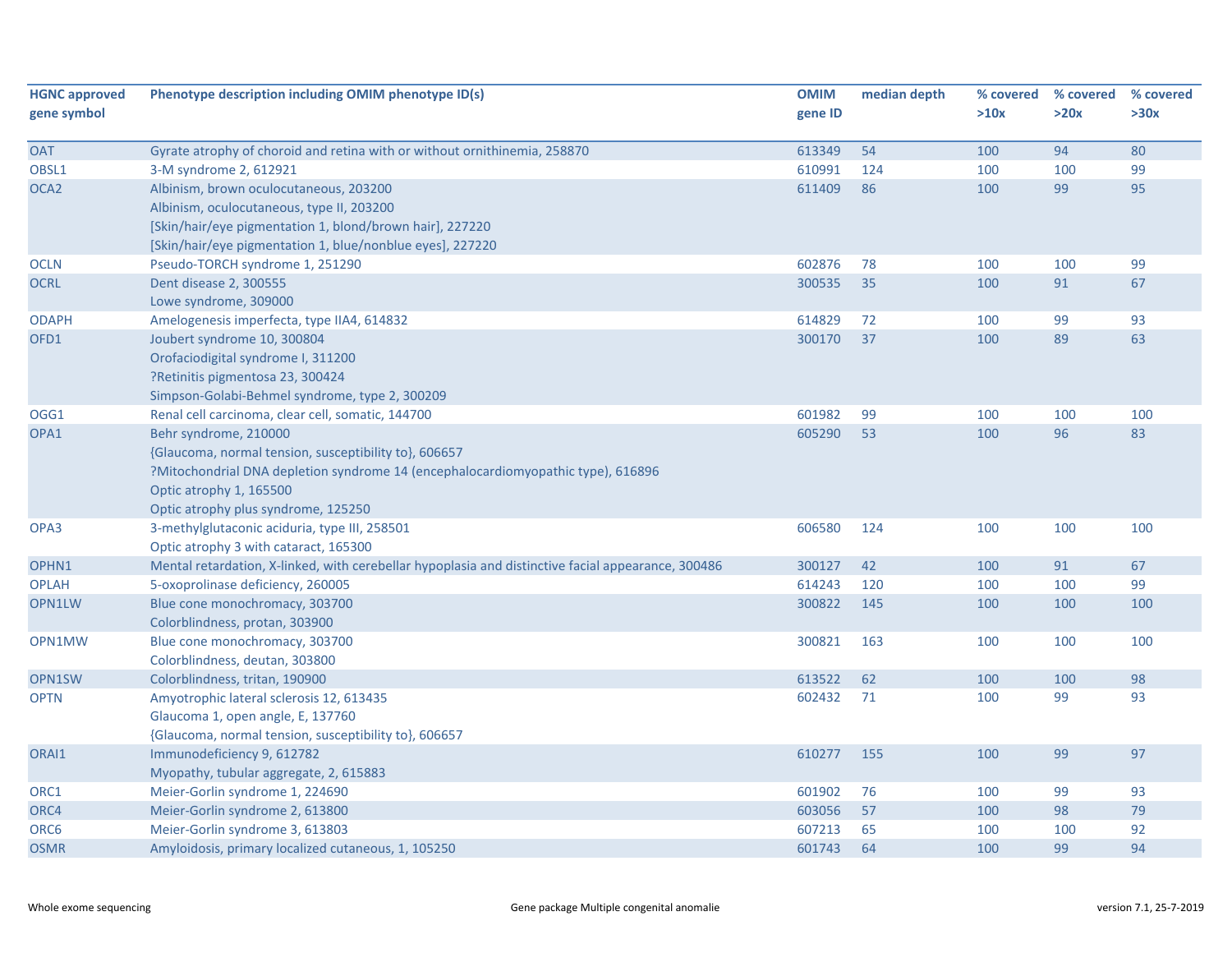| <b>HGNC approved</b> | Phenotype description including OMIM phenotype ID(s)                          | <b>OMIM</b> | median depth | % covered | % covered | % covered |
|----------------------|-------------------------------------------------------------------------------|-------------|--------------|-----------|-----------|-----------|
| gene symbol          |                                                                               | gene ID     |              | >10x      | >20x      | >30x      |
|                      |                                                                               |             |              |           |           |           |
| OSTM1                | Osteopetrosis, autosomal recessive 5, 259720                                  | 607649      | 69           | 100       | 99        | 92        |
| <b>OTC</b>           | Ornithine transcarbamylase deficiency, 311250                                 | 300461      | 46           | 100       | 94        | 80        |
| <b>OTOA</b>          | Deafness, autosomal recessive 22, 607039                                      | 607038      | 92           | 100       | 100       | 96        |
| <b>OTOF</b>          | Auditory neuropathy, autosomal recessive, 1, 601071                           | 603681      | 107          | 100       | 100       | 100       |
|                      | Deafness, autosomal recessive 9, 601071                                       |             |              |           |           |           |
| <b>OTOG</b>          | Deafness, autosomal recessive 18B, 614945                                     | 604487      | 112          | 100       | 100       | 99        |
| <b>OTOGL</b>         | Deafness, autosomal recessive 84B, 614944                                     | 614925      | 65           | 100       | 98        | 89        |
| OTX <sub>2</sub>     | Microphthalmia, syndromic 5, 610125                                           | 600037      | 86           | 100       | 100       | 100       |
|                      | Pituitary hormone deficiency, combined, 6, 613986                             |             |              |           |           |           |
|                      | Retinal dystrophy, early-onset, with or without pituitary dysfunction, 610125 |             |              |           |           |           |
| OXCT1                | Succinyl CoA:3-oxoacid CoA transferase deficiency, 245050                     | 601424      | 68           | 100       | 100       | 92        |
| P2RX1                | No OMIM phenotype                                                             | 600845      | 98           | 100       | 100       | 100       |
| P2RX2                | Deafness, autosomal dominant 41, 608224                                       | 600844      | 119          | 100       | 100       | 100       |
| <b>P2RY12</b>        | Bleeding disorder, platelet-type, 8, 609821                                   | 600515      | 60           | 100       | 100       | 100       |
| P3H1                 | Osteogenesis imperfecta, type VIII, 610915                                    | 610339      | 111          | 100       | 100       | 100       |
| P3H <sub>2</sub>     | Myopia, high, with cataract and vitreoretinal degeneration, 614292            | 610341      | 64           | 100       | 99        | 91        |
| PABPN1               | Oculopharyngeal muscular dystrophy, 164300                                    | 602279      | 84           | 93        | 75        | 68        |
| PACS1                | Schuurs-Hoeijmakers syndrome, 615009                                          | 607492      | 84           | 100       | 99        | 96        |
| PAFAH1B1             | Lissencephaly 1, 607432                                                       | 601545      | 72           | 100       | 94        | 89        |
|                      | Subcortical laminar heterotopia, 607432                                       |             |              |           |           |           |
| PAH                  | [Hyperphenylalaninemia, non-PKU mild], 261600                                 | 612349      | 57           | 100       | 98        | 91        |
|                      | Phenylketonuria, 261600                                                       |             |              |           |           |           |
| PAK3                 | Mental retardation, X-linked 30/47, 300558                                    | 300142      | 40           | 100       | 93        | 72        |
| PALB <sub>2</sub>    | {Breast cancer, susceptibility to}, 114480                                    | 610355      | 60           | 100       | 99        | 94        |
|                      | Fanconi anemia, complementation group N, 610832                               |             |              |           |           |           |
|                      | {Pancreatic cancer, susceptibility to, 3}, 613348                             |             |              |           |           |           |
| PANK <sub>2</sub>    | HARP syndrome, 607236                                                         | 606157      | 72           | 100       | 100       | 96        |
|                      | Neurodegeneration with brain iron accumulation 1, 234200                      |             |              |           |           |           |
| PAPSS2               | Brachyolmia 4 with mild epiphyseal and metaphyseal changes, 612847            | 603005      | 91           | 100       | 99        | 92        |
| PARK7                | Parkinson disease 7, autosomal recessive early-onset, 606324                  | 602533      | 62           | 100       | 98        | 83        |
| PAX <sub>2</sub>     | Glomerulosclerosis, focal segmental, 7, 616002                                | 167409      | 133          | 100       | 100       | 97        |
|                      | Papillorenal syndrome, 120330                                                 |             |              |           |           |           |
| PAX3                 | Craniofacial-deafness-hand syndrome, 122880                                   | 606597      | 94           | 100       | 100       | 100       |
|                      | Rhabdomyosarcoma 2, alveolar, 268220                                          |             |              |           |           |           |
|                      | Waardenburg syndrome, type 1, 193500                                          |             |              |           |           |           |
|                      | Waardenburg syndrome, type 3, 148820                                          |             |              |           |           |           |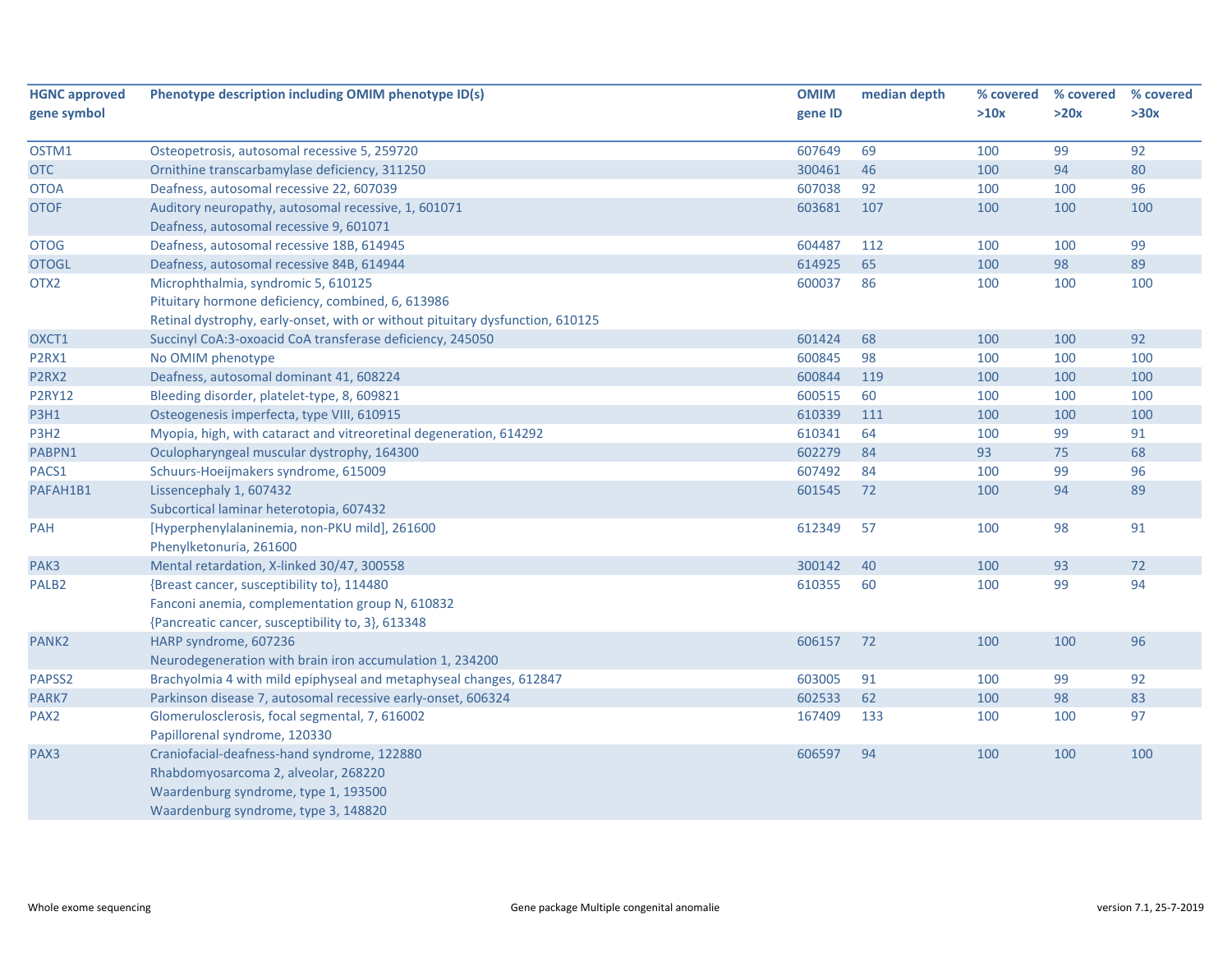| <b>HGNC approved</b> | Phenotype description including OMIM phenotype ID(s)                        | <b>OMIM</b> | median depth | % covered | % covered | % covered |
|----------------------|-----------------------------------------------------------------------------|-------------|--------------|-----------|-----------|-----------|
| gene symbol          |                                                                             | gene ID     |              | >10x      | >20x      | >30x      |
|                      |                                                                             |             |              |           |           |           |
| PAX4                 | {Diabetes mellitus, ketosis-prone, susceptibility to}, 612227               | 167413      | 67           | 100       | 100       | 99        |
|                      | Diabetes mellitus, type 2, 125853                                           |             |              |           |           |           |
|                      | Maturity-onset diabetes of the young, type IX, 612225                       |             |              |           |           |           |
| PAX <sub>6</sub>     | Aniridia, 106210                                                            | 607108      | 66           | 100       | 99        | 94        |
|                      | Anterior segment dysgenesis 5, multiple subtypes, 604229                    |             |              |           |           |           |
|                      | Cataract with late-onset corneal dystrophy, 106210                          |             |              |           |           |           |
|                      | ?Coloboma of optic nerve, 120430                                            |             |              |           |           |           |
|                      | ?Coloboma, ocular, 120200                                                   |             |              |           |           |           |
|                      | Foveal hypoplasia 1, 136520                                                 |             |              |           |           |           |
|                      | Keratitis, 148190                                                           |             |              |           |           |           |
|                      | ?Morning glory disc anomaly, 120430                                         |             |              |           |           |           |
|                      | Optic nerve hypoplasia, 165550                                              |             |              |           |           |           |
| PAX8                 | Hypothyroidism, congenital, due to thyroid dysgenesis or hypoplasia, 218700 | 167415      | 105          | 100       | 100       | 95        |
| PAX9                 | Tooth agenesis, selective, 3, 604625                                        | 167416      | 182          | 100       | 98        | 98        |
| PC                   | Pyruvate carboxylase deficiency, 266150                                     | 608786      | 135          | 100       | 100       | 99        |
| <b>PCARE</b>         | Retinitis pigmentosa 54, 613428                                             | 613425      | 98           | 100       | 100       | 97        |
| PCBD1                | Hyperphenylalaninemia, BH4-deficient, D, 264070                             | 126090      | 75           | 100       | 100       | 94        |
| <b>PCCA</b>          | Propionicacidemia, 606054                                                   | 232000      | 58           | 100       | 99        | 90        |
| <b>PCCB</b>          | Propionicacidemia, 606054                                                   | 232050      | 62           | 100       | 97        | 92        |
| PCDH15               | Deafness, autosomal recessive 23, 609533                                    | 605514      | 60           | 100       | 98        | 89        |
|                      | Usher syndrome, type 1D/F digenic, 601067                                   |             |              |           |           |           |
|                      | Usher syndrome, type 1F, 602083                                             |             |              |           |           |           |
| PCDH19               | Epileptic encephalopathy, early infantile, 9, 300088                        | 300460      | 99           | 100       | 99        | 93        |
| PCM1                 | No OMIM phenotype                                                           | 600299      | 68           | 100       | 98        | 91        |
| <b>PCNT</b>          | Microcephalic osteodysplastic primordial dwarfism, type II, 210720          | 605925      | 121          | 100       | 100       | 98        |
| PCSK1                | Obesity with impaired prohormone processing, 600955                         | 162150      | 58           | 100       | 99        | 92        |
|                      | {Obesity, susceptibility to, BMIQ12}, 612362                                |             |              |           |           |           |
| PCSK9                | Hypercholesterolemia, familial, 3, 603776                                   | 607786      | 114          | 100       | 99        | 96        |
|                      | {Low density lipoprotein cholesterol level QTL 1}, 603776                   |             |              |           |           |           |
| PCYT1A               | Spondylometaphyseal dysplasia with cone-rod dystrophy, 608940               | 123695      | 67           | 100       | 97        | 75        |
| PDCD10               | Cerebral cavernous malformations 3, 603285                                  | 609118      | 42           | 100       | 96        | 72        |
| PDE11A               | Pigmented nodular adrenocortical disease, primary, 2, 610475                | 604961      | 68           | 100       | 98        | 89        |
| PDE4D                | Acrodysostosis 2, with or without hormone resistance, 614613                | 600129      | 62           | 100       | 97        | 91        |
|                      | {Stroke, susceptibility to, 1}, 606799                                      |             |              |           |           |           |
| PDE6A                | Retinitis pigmentosa 43, 613810                                             | 180071      | 67           | 100       | 99        | 93        |
| PDE6B                | Night blindness, congenital stationary, autosomal dominant 2, 163500        | 180072      | 111          | 100       | 100       | 100       |
|                      | Retinitis pigmentosa-40, 613801                                             |             |              |           |           |           |
| PDE6C                | Cone dystrophy 4, 613093                                                    | 600827      | 56           | 100       | 99        | 89        |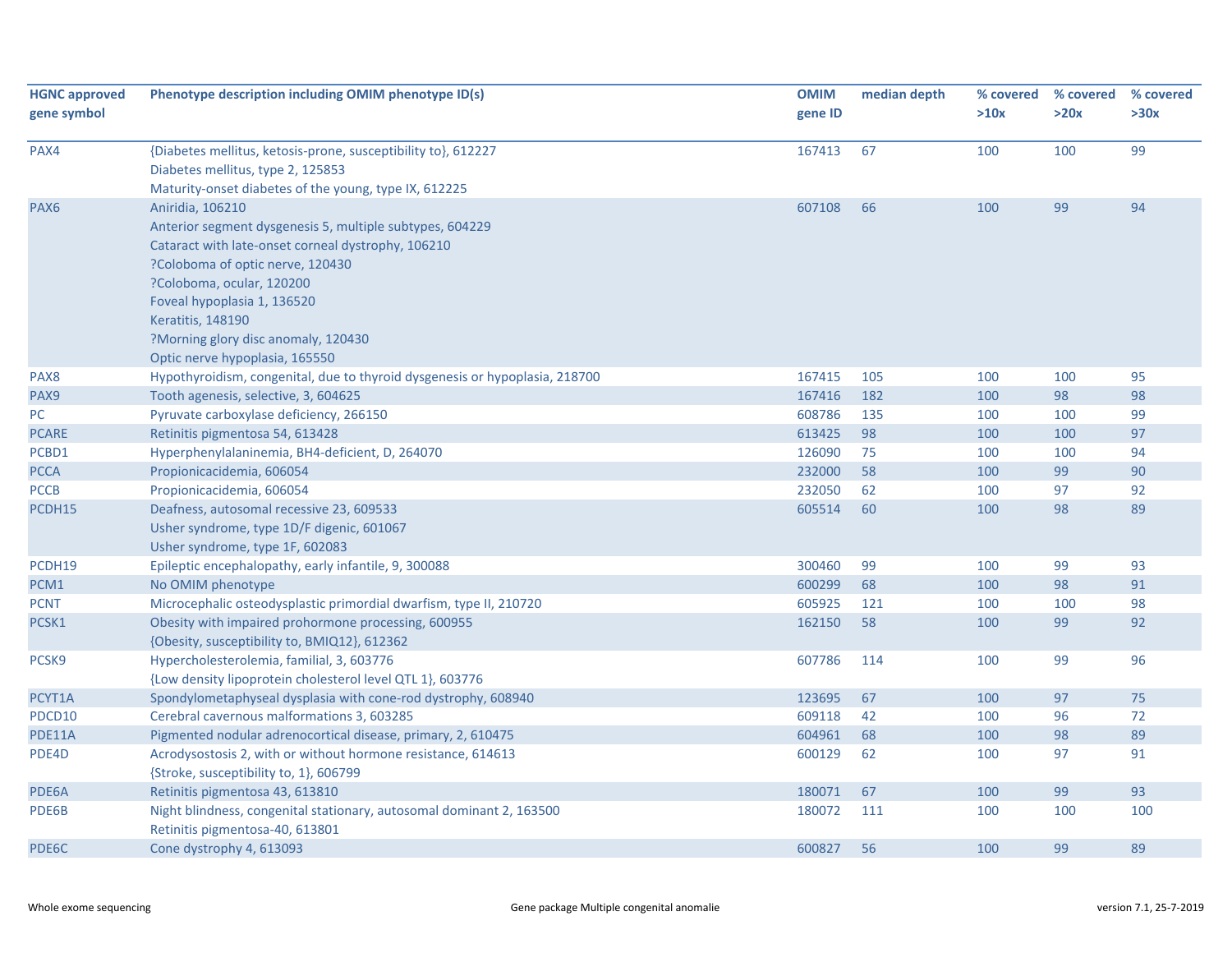| <b>HGNC approved</b><br>gene symbol | Phenotype description including OMIM phenotype ID(s)                  | <b>OMIM</b><br>gene ID | median depth | % covered<br>>10x | % covered<br>>20x | % covered<br>>30x |
|-------------------------------------|-----------------------------------------------------------------------|------------------------|--------------|-------------------|-------------------|-------------------|
|                                     |                                                                       |                        |              |                   |                   |                   |
| PDE6G                               | Retinitis pigmentosa 57, 613582                                       | 180073                 | 149          | 100               | 100               | 100               |
| PDE6H                               | Achromatopsia 6, 610024                                               | 601190                 | 40           | 100               | 100               | 80                |
|                                     | Retinal cone dystrophy 3, 610024                                      |                        |              |                   |                   |                   |
| PDE8B                               | Pigmented nodular adrenocortical disease, primary, 3, 614190          | 603390                 | 63           | 100               | 98                | 93                |
|                                     | Striatal degeneration, autosomal dominant, 609161                     |                        |              |                   |                   |                   |
| <b>PDGFB</b>                        | Basal ganglia calcification, idiopathic, 5, 615483                    | 190040                 | 97           | 100               | 100               | 100               |
|                                     | Dermatofibrosarcoma protuberans, 607907                               |                        |              |                   |                   |                   |
|                                     | Meningioma, SIS-related, 607174                                       |                        |              |                   |                   |                   |
| <b>PDGFRA</b>                       | Gastrointestinal stromal tumor, somatic, 606764                       | 173490                 | 67           | 99                | 98                | 92                |
|                                     | Hypereosinophilic syndrome, idiopathic, resistant to imatinib, 607685 |                        |              |                   |                   |                   |
| <b>PDGFRB</b>                       | Basal ganglia calcification, idiopathic, 4, 615007                    | 173410                 | 112          | 100               | 100               | 99                |
|                                     | Kosaki overgrowth syndrome, 616592                                    |                        |              |                   |                   |                   |
|                                     | Myeloproliferative disorder with eosinophilia, 131440                 |                        |              |                   |                   |                   |
|                                     | Myofibromatosis, infantile, 1, 228550                                 |                        |              |                   |                   |                   |
|                                     | Premature aging syndrome, Penttinen type, 601812                      |                        |              |                   |                   |                   |
| <b>PDGFRL</b>                       | Colorectal cancer, somatic, 114500                                    | 604584                 | 120          | 100               | 100               | 99                |
|                                     | Hepatocellular cancer, somatic, 114550                                |                        |              |                   |                   |                   |
| PDHA1                               | Pyruvate dehydrogenase E1-alpha deficiency, 312170                    | 300502                 | 41           | 99                | 93                | 77                |
| <b>PDHB</b>                         | Pyruvate dehydrogenase E1-beta deficiency, 614111                     | 179060                 | 59           | 100               | 100               | 90                |
| PDP1                                | Pyruvate dehydrogenase phosphatase deficiency, 608782                 | 605993                 | 76           | 100               | 100               | 100               |
| PDS5B                               | No OMIM phenotype                                                     | 605333                 | 44           | 100               | 96                | 80                |
| PDSS1                               | Coenzyme Q10 deficiency, primary, 2, 614651                           | 607429                 | 51           | 99                | 94                | 83                |
| PDSS2                               | Coenzyme Q10 deficiency, primary, 3, 614652                           | 610564                 | 64           | 100               | 95                | 81                |
| PDX1                                | {Diabetes mellitus, type II, susceptibility to}, 125853               | 600733                 | 72           | 100               | 100               | 96                |
|                                     | MODY, type IV, 606392                                                 |                        |              |                   |                   |                   |
|                                     | Pancreatic agenesis 1, 260370                                         |                        |              |                   |                   |                   |
| <b>PDYN</b>                         | Spinocerebellar ataxia 23, 610245                                     | 131340                 | 117          | 100               | 100               | 100               |
| PDZD7                               | Deafness, autosomal recessive 57, 618003                              | 612971                 | 82           | 100               | 100               | 98                |
|                                     | {Retinal disease in Usher syndrome type IIA, modifier of}, 276901     |                        |              |                   |                   |                   |
|                                     | Usher syndrome, type IIC, GPR98/PDZD7 digenic, 605472                 |                        |              |                   |                   |                   |
| <b>PEPD</b>                         | Prolidase deficiency, 170100                                          | 613230                 | 92           | 100               | 100               | 97                |
| PER <sub>2</sub>                    | Advanced sleep phase syndrome, familial, 1, 604348                    | 603426                 | 82           | 100               | 100               | 95                |
| <b>PET100</b>                       | Mitochondrial complex IV deficiency, 220110                           | 614770                 | 70           | 99                | 66                | 66                |
| PEX1                                | Heimler syndrome 1, 234580                                            | 602136                 | 52           | 100               | 98                | 90                |
|                                     | Peroxisome biogenesis disorder 1A (Zellweger), 214100                 |                        |              |                   |                   |                   |
|                                     | Peroxisome biogenesis disorder 1B (NALD/IRD), 601539                  |                        |              |                   |                   |                   |
| <b>PEX10</b>                        | Peroxisome biogenesis disorder 6A (Zellweger), 614870                 | 602859                 | 96           | 100               | 100               | 96                |
|                                     | Peroxisome biogenesis disorder 6B, 614871                             |                        |              |                   |                   |                   |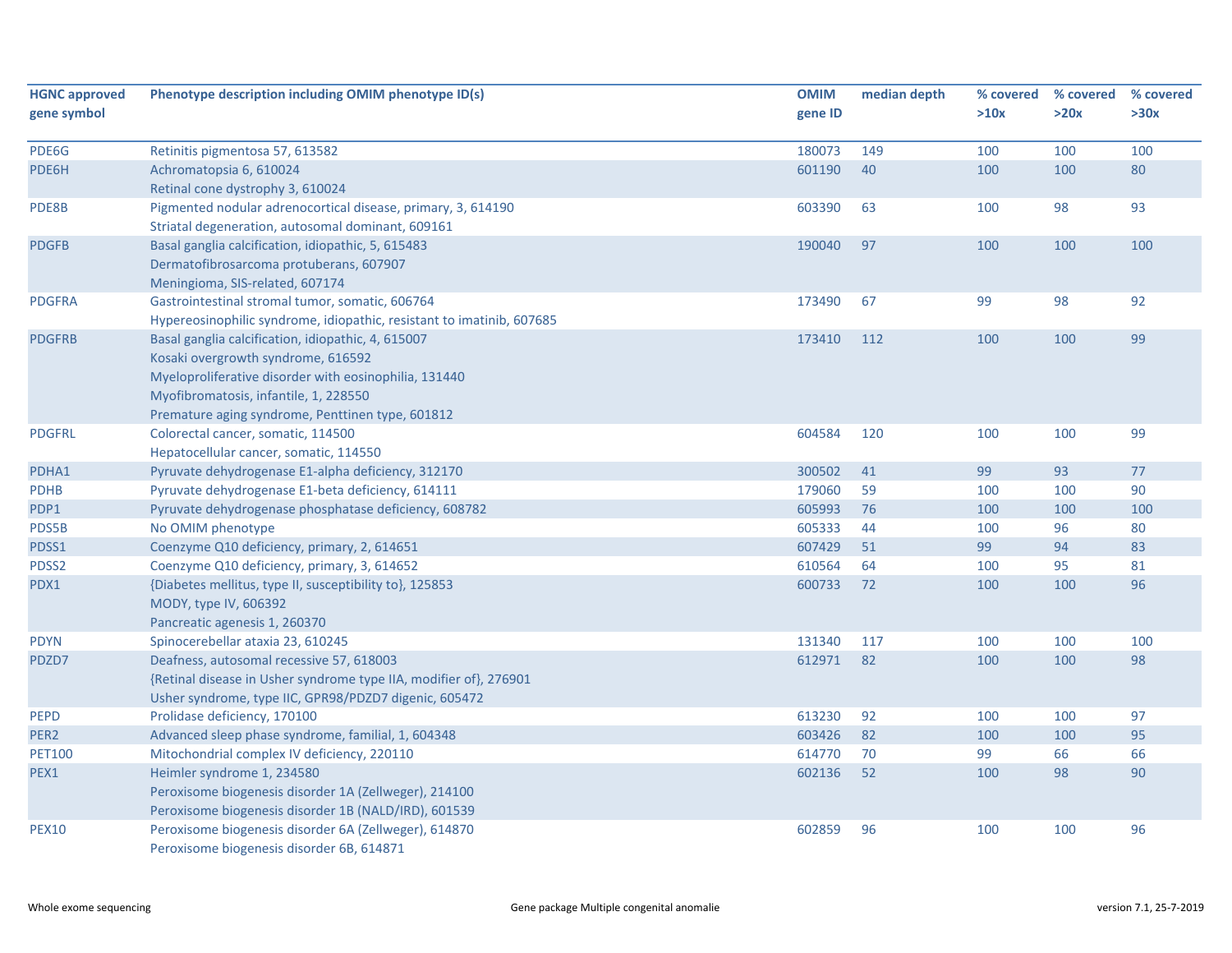| <b>HGNC approved</b> | Phenotype description including OMIM phenotype ID(s)                                                  | <b>OMIM</b> | median depth | % covered | % covered | % covered |
|----------------------|-------------------------------------------------------------------------------------------------------|-------------|--------------|-----------|-----------|-----------|
| gene symbol          |                                                                                                       | gene ID     |              | >10x      | >20x      | >30x      |
| PEX11B               | ?Peroxisome biogenesis disorder 14B, 614920                                                           | 603867      | 136          | 100       | 100       | 100       |
| <b>PEX12</b>         | Peroxisome biogenesis disorder 3A (Zellweger), 614859<br>Peroxisome biogenesis disorder 3B, 266510    | 601758      | 57           | 100       | 99        | 87        |
| <b>PEX13</b>         | Peroxisome biogenesis disorder 11A (Zellweger), 614883<br>Peroxisome biogenesis disorder 11B, 614885  | 601789      | 58           | 100       | 100       | 95        |
| <b>PEX14</b>         | Peroxisome biogenesis disorder 13A (Zellweger), 614887                                                | 601791      | 123          | 100       | 100       | 100       |
| <b>PEX16</b>         | Peroxisome biogenesis disorder 8A (Zellweger), 614876                                                 | 603360      | 124          | 100       | 96        | 93        |
|                      | Peroxisome biogenesis disorder 8B, 614877                                                             |             |              |           |           |           |
| <b>PEX19</b>         | Peroxisome biogenesis disorder 12A (Zellweger), 614886                                                | 600279      | 56           | 100       | 100       | 94        |
| PEX <sub>2</sub>     | Peroxisome biogenesis disorder 5A (Zellweger), 614866                                                 | 170993      | 57           | 100       | 100       | 100       |
|                      | Peroxisome biogenesis disorder 5B, 614867                                                             |             |              |           |           |           |
| <b>PEX26</b>         | Peroxisome biogenesis disorder 7A (Zellweger), 614872<br>Peroxisome biogenesis disorder 7B, 614873    | 608666      | 123          | 100       | 100       | 100       |
| PEX <sub>3</sub>     | Peroxisome biogenesis disorder 10A (Zellweger), 614882<br>?Peroxisome biogenesis disorder 10B, 617370 | 603164      | 50           | 100       | 99        | 90        |
| PEX5                 | Peroxisome biogenesis disorder 2A (Zellweger), 214110<br>Peroxisome biogenesis disorder 2B, 202370    | 600414      | 104          | 100       | 100       | 99        |
|                      | Rhizomelic chondrodysplasia punctata, type 5, 616716                                                  |             |              |           |           |           |
| PEX <sub>6</sub>     | Heimler syndrome 2, 616617                                                                            | 601498      | 97           | 100       | 100       | 96        |
|                      | Peroxisome biogenesis disorder 4A (Zellweger), 614862                                                 |             |              |           |           |           |
|                      | Peroxisome biogenesis disorder 4B, 614863                                                             |             |              |           |           |           |
| PEX7                 | Peroxisome biogenesis disorder 9B, 614879                                                             | 601757      | 49           | 100       | 100       | 95        |
|                      | Rhizomelic chondrodysplasia punctata, type 1, 215100                                                  |             |              |           |           |           |
| <b>PFKM</b>          | Glycogen storage disease VII, 232800                                                                  | 610681      | 83           | 100       | 100       | 98        |
| PFN1                 | Amyotrophic lateral sclerosis 18, 614808                                                              | 176610      | 180          | 100       | 100       | 100       |
| PGAM2                | Glycogen storage disease X, 261670                                                                    | 612931      | 161          | 100       | 100       | 100       |
| PGAP2                | Hyperphosphatasia with mental retardation syndrome 3, 614207                                          | 615187      | 141          | 100       | 100       | 100       |
| PGAP3                | Hyperphosphatasia with mental retardation syndrome 4, 615716                                          | 611801      | 107          | 100       | 100       | 100       |
| PGK1                 | Phosphoglycerate kinase 1 deficiency, 300653                                                          | 311800      | 37           | 100       | 99        | 81        |
| PGM1                 | Congenital disorder of glycosylation, type It, 614921                                                 | 171900      | 61           | 100       | 100       | 96        |
| <b>PHEX</b>          | Hypophosphatemic rickets, X-linked dominant, 307800                                                   | 300550      | 39           | 100       | 96        | 78        |
| PHF <sub>6</sub>     | Borjeson-Forssman-Lehmann syndrome, 301900                                                            | 300414      | 42           | 100       | 95        | 74        |
| PHF8                 | Mental retardation syndrome, X-linked, Siderius type, 300263                                          | 300560      | 51           | 100       | 96        | 73        |
| <b>PHGDH</b>         | Neu-Laxova syndrome 1, 256520                                                                         | 606879      | 135          | 100       | 100       | 99        |
|                      | Phosphoglycerate dehydrogenase deficiency, 601815                                                     |             |              |           |           |           |
| PHKA1                | Muscle glycogenosis, 300559                                                                           | 311870      | 40           | 100       | 93        | 69        |
| PHKA2                | Glycogen storage disease, type IXa1, 306000                                                           | 300798      | 47           | 100       | 97        | 84        |
|                      | Glycogen storage disease, type IXa2, 306000                                                           |             |              |           |           |           |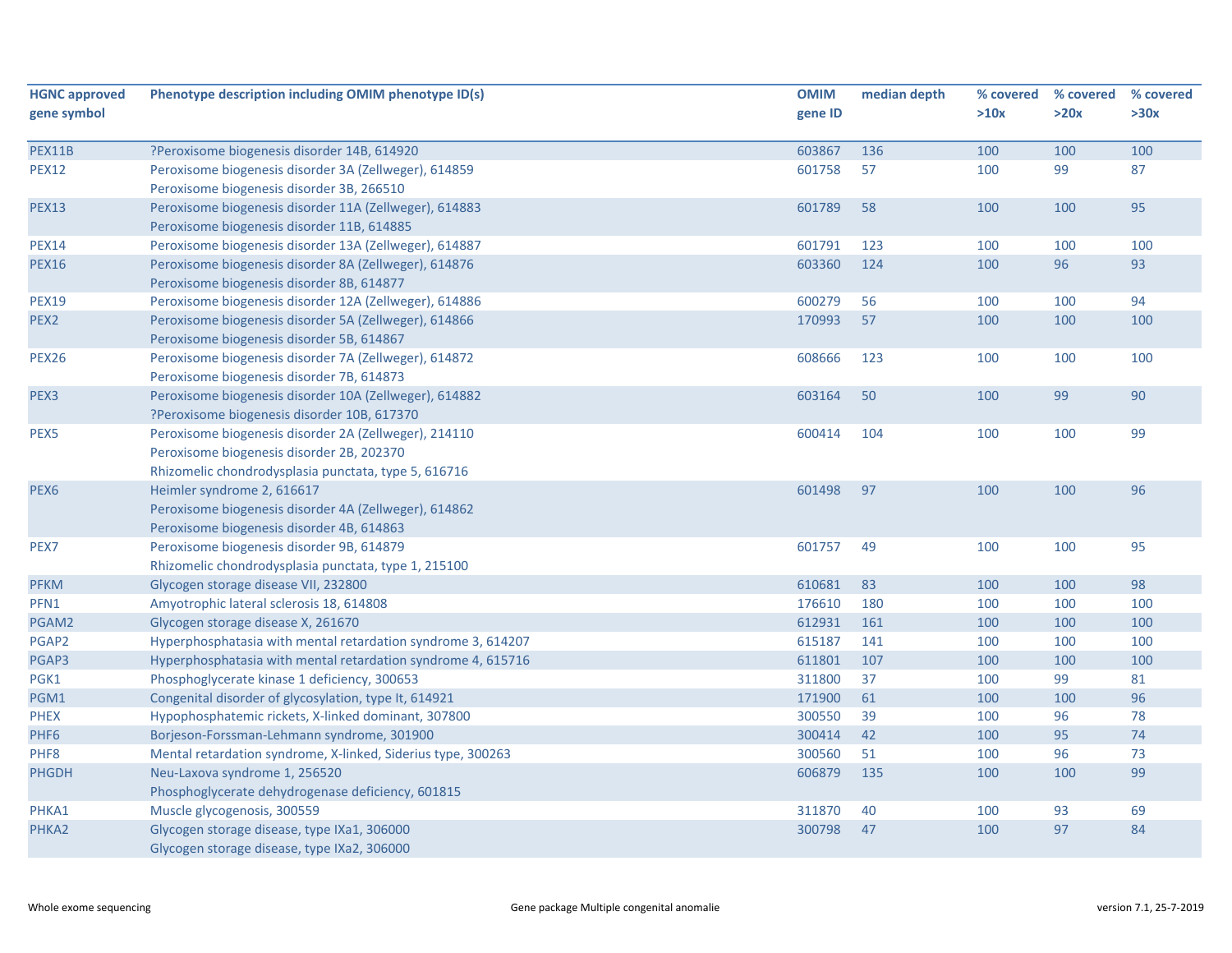| <b>HGNC approved</b> | Phenotype description including OMIM phenotype ID(s)                                                          | <b>OMIM</b> | median depth | % covered | % covered | % covered |
|----------------------|---------------------------------------------------------------------------------------------------------------|-------------|--------------|-----------|-----------|-----------|
| gene symbol          |                                                                                                               | gene ID     |              | >10x      | >20x      | >30x      |
| <b>PHKB</b>          | Phosphorylase kinase deficiency of liver and muscle, autosomal recessive, 261750                              | 172490      | 65           | 100       | 100       | 95        |
| PHKG2                | Cirrhosis due to liver phosphorylase kinase deficiency                                                        | 172471      | 119          | 100       | 100       | 100       |
|                      | Glycogen storage disease IXc, 613027                                                                          |             |              |           |           |           |
| PHOX2A               | Fibrosis of extraocular muscles, congenital, 2, 602078                                                        | 602753      | 59           | 100       | 100       | 87        |
| PHOX2B               | Central hypoventilation syndrome, congenital, with or without Hirschsprung disease, 209880                    | 603851      | 154          | 100       | 100       | 100       |
|                      | Neuroblastoma with Hirschsprung disease, 613013                                                               |             |              |           |           |           |
|                      | {Neuroblastoma, susceptibility to, 2}, 613013                                                                 |             |              |           |           |           |
| PHRF1                | No OMIM phenotype                                                                                             | 611780      | 135          | 100       | 100       | 98        |
| PHYH                 | Refsum disease, 266500                                                                                        | 602026      | 109          | 100       | 98        | 87        |
| <b>PICALM</b>        | Leukemia, acute myeloid, somatic, 601626                                                                      | 603025      | 53           | 100       | 96        | 76        |
| PIEZO1               | Dehydrated hereditary stomatocytosis with or without pseudohyperkalemia and/or perinatal edema, 194380 611184 |             | 131          | 100       | 100       | 99        |
|                      | Lymphedema, hereditary, III, 616843                                                                           |             |              |           |           |           |
| PIEZO <sub>2</sub>   | Arthrogryposis, distal, type 3, 114300                                                                        | 613629      | 60           | 100       | 98        | 91        |
|                      | Arthrogryposis, distal, type 5, 108145                                                                        |             |              |           |           |           |
|                      | Arthrogryposis, distal, with impaired proprioception and touch, 617146                                        |             |              |           |           |           |
|                      | ?Marden-Walker syndrome, 248700                                                                               |             |              |           |           |           |
| <b>PIGA</b>          | Multiple congenital anomalies-hypotonia-seizures syndrome 2, 300868                                           | 311770      | 56           | 100       | 100       | 93        |
|                      | Paroxysmal nocturnal hemoglobinuria, somatic, 300818                                                          |             |              |           |           |           |
| <b>PIGL</b>          | CHIME syndrome, 280000                                                                                        | 605947      | 87           | 100       | 100       | 97        |
| <b>PIGM</b>          | Glycosylphosphatidylinositol deficiency, 610293                                                               | 610273      | 77           | 100       | 100       | 100       |
| <b>PIGN</b>          | Multiple congenital anomalies-hypotonia-seizures syndrome 1, 614080                                           | 606097      | 53           | 100       | 97        | 80        |
| <b>PIGO</b>          | Hyperphosphatasia with mental retardation syndrome 2, 614749                                                  | 614730      | 112          | 100       | 100       | 100       |
| <b>PIGV</b>          | Hyperphosphatasia with mental retardation syndrome 1, 239300                                                  | 610274      | 87           | 100       | 100       | 99        |
| PIK3CA               | Breast cancer, somatic, 114480                                                                                | 171834      | 73           | 100       | 99        | 93        |
|                      | CLOVE syndrome, somatic, 612918                                                                               |             |              |           |           |           |
|                      | Colorectal cancer, somatic, 114500                                                                            |             |              |           |           |           |
|                      | Cowden syndrome 5, 615108                                                                                     |             |              |           |           |           |
|                      | Gastric cancer, somatic, 613659                                                                               |             |              |           |           |           |
|                      | Hepatocellular carcinoma, somatic, 114550                                                                     |             |              |           |           |           |
|                      | Keratosis, seborrheic, somatic, 182000                                                                        |             |              |           |           |           |
|                      | Megalencephaly-capillary malformation-polymicrogyria syndrome, somatic, 602501                                |             |              |           |           |           |
|                      | Nevus, epidermal, somatic, 162900                                                                             |             |              |           |           |           |
|                      | Nonsmall cell lung cancer, somatic, 211980                                                                    |             |              |           |           |           |
|                      | Ovarian cancer, somatic, 167000                                                                               |             |              |           |           |           |
| PIK3CD               | Immunodeficiency 14, 615513                                                                                   | 602839      | 127          | 100       | 99        | 98        |
| PIK3R1               | ?Agammaglobulinemia 7, autosomal recessive, 615214                                                            | 171833      | 72           | 100       | 100       | 94        |
|                      | Immunodeficiency 36, 616005                                                                                   |             |              |           |           |           |
|                      | SHORT syndrome, 269880                                                                                        |             |              |           |           |           |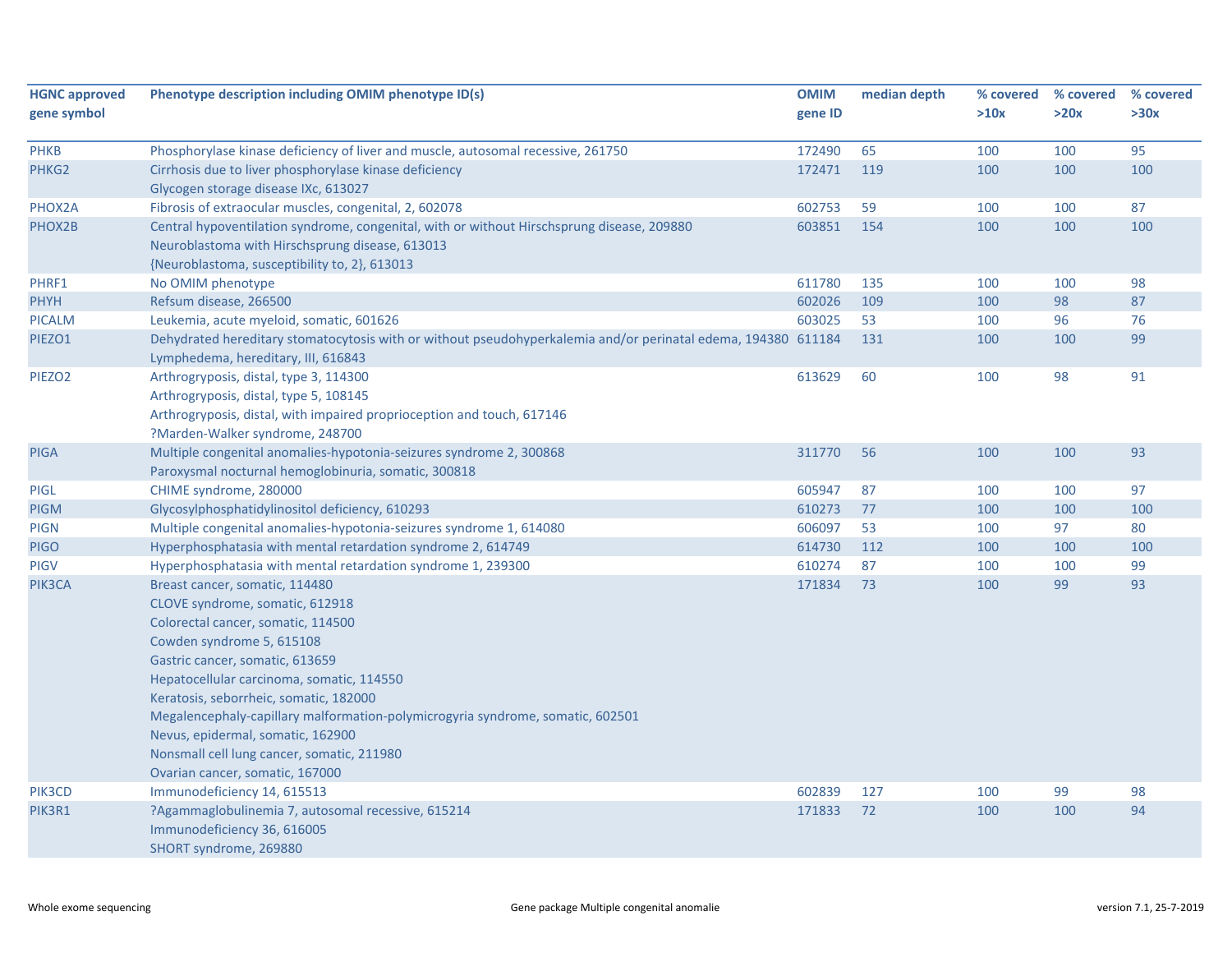| <b>HGNC approved</b> | Phenotype description including OMIM phenotype ID(s)                                                                                                        | <b>OMIM</b> | median depth | % covered | % covered | % covered |
|----------------------|-------------------------------------------------------------------------------------------------------------------------------------------------------------|-------------|--------------|-----------|-----------|-----------|
| gene symbol          |                                                                                                                                                             | gene ID     |              | >10x      | >20x      | >30x      |
| PIK3R2               | Megalencephaly-polymicrogyria-polydactyly-hydrocephalus syndrome 1, 603387                                                                                  | 603157      | 85           | 96        | 92        | 90        |
| PIK3R5               | Ataxia-oculomotor apraxia 3, 615217                                                                                                                         | 611317      | 101          | 100       | 100       | 99        |
| <b>PIKFYVE</b>       | Corneal fleck dystrophy, 121850                                                                                                                             | 609414      | 57           | 100       | 98        | 90        |
| PINK1                | Parkinson disease 6, early onset, 605909                                                                                                                    | 608309      | 99           | 99        | 95        | 91        |
| PIP5K1C              | Lethal congenital contractural syndrome 3, 611369                                                                                                           | 606102      | 131          | 100       | 95        | 95        |
| PITPNM3              | Cone-rod dystrophy 5, 600977                                                                                                                                | 608921      | 93           | 100       | 99        | 97        |
| PITX1                | Clubfoot, congenital, with or without deficiency of long bones and/or mirror-image polydactyly, 119800<br>Liebenberg syndrome, 186550                       | 602149      | 99           | 100       | 100       | 96        |
| PITX2                | Anterior segment dysgenesis 4, 137600<br>Axenfeld-Rieger syndrome, type 1, 180500<br>Ring dermoid of cornea, 180550                                         | 601542      | 139          | 100       | 100       | 100       |
| PITX3                | Anterior segment dysgenesis 1, multiple subtypes, 107250<br>Cataract 11, multiple types, 610623<br>Cataract 11, syndromic, 610623                           | 602669      | 108          | 100       | 100       | 100       |
| <b>PJVK</b>          | Deafness, autosomal recessive 59, 610220                                                                                                                    | 610219      | 82           | 100       | 100       | 96        |
| PKD1                 | Polycystic kidney disease 1, 173900                                                                                                                         | 601313      | 101          | 97        | 96        | 94        |
| PKD <sub>2</sub>     | Polycystic kidney disease 2, 613095                                                                                                                         | 173910      | 55           | 100       | 97        | 82        |
| PKHD1                | Polycystic kidney disease 4, with or without hepatic disease, 263200                                                                                        | 606702      | 70           | 100       | 99        | 95        |
| <b>PKLR</b>          | Adenosine triphosphate, elevated, of erythrocytes, 102900                                                                                                   | 609712      | 145          | 100       | 100       | 100       |
|                      | Pyruvate kinase deficiency, 266200                                                                                                                          |             |              |           |           |           |
| PKP1                 | Ectodermal dysplasia/skin fragility syndrome, 604536                                                                                                        | 601975      | 107          | 100       | 100       | 97        |
| PKP <sub>2</sub>     | Arrhythmogenic right ventricular dysplasia 9, 609040                                                                                                        | 602861      | 138          | 100       | 98        | 97        |
| PLA2G4A              | Phospholipase A2, group IV A, deficiency of                                                                                                                 | 600522      | 58           | 100       | 99        | 93        |
| PLA2G5               | [Fleck retina, familial benign], 228980                                                                                                                     | 601192      | 80           | 100       | 100       | 100       |
| PLA2G6               | Infantile neuroaxonal dystrophy 1, 256600<br>Neurodegeneration with brain iron accumulation 2B, 610217<br>Parkinson disease 14, autosomal recessive, 612953 | 603604      | 115          | 100       | 100       | 100       |
| PLA2G7               | {Asthma, susceptibility to}, 600807<br>{Atopy, susceptibility to}, 147050<br>Platelet-activating factor acetylhydrolase deficiency, 614278                  | 601690      | 87           | 100       | 100       | 92        |
| PLAG1                | Adenomas, salivary gland pleomorphic, somatic, 181030                                                                                                       | 603026      | 63           | 100       | 100       | 100       |
| PLAU                 | {Alzheimer disease, late-onset, susceptibility to}, 104300<br>Quebec platelet disorder, 601709                                                              | 191840      | 146          | 100       | 100       | 99        |
| PLCB1                | Epileptic encephalopathy, early infantile, 12, 613722                                                                                                       | 607120      | 51           | 100       | 99        | 89        |
| PLCB4                | Auriculocondylar syndrome 2, 614669                                                                                                                         | 600810      | 51           | 100       | 99        | 89        |
| PLCD1                | Nail disorder, nonsyndromic congenital, 3, (leukonychia), 151600                                                                                            | 602142      | 111          | 100       | 100       | 100       |
| PLCE1                | Nephrotic syndrome, type 3, 610725                                                                                                                          | 608414      | 66           | 100       | 99        | 95        |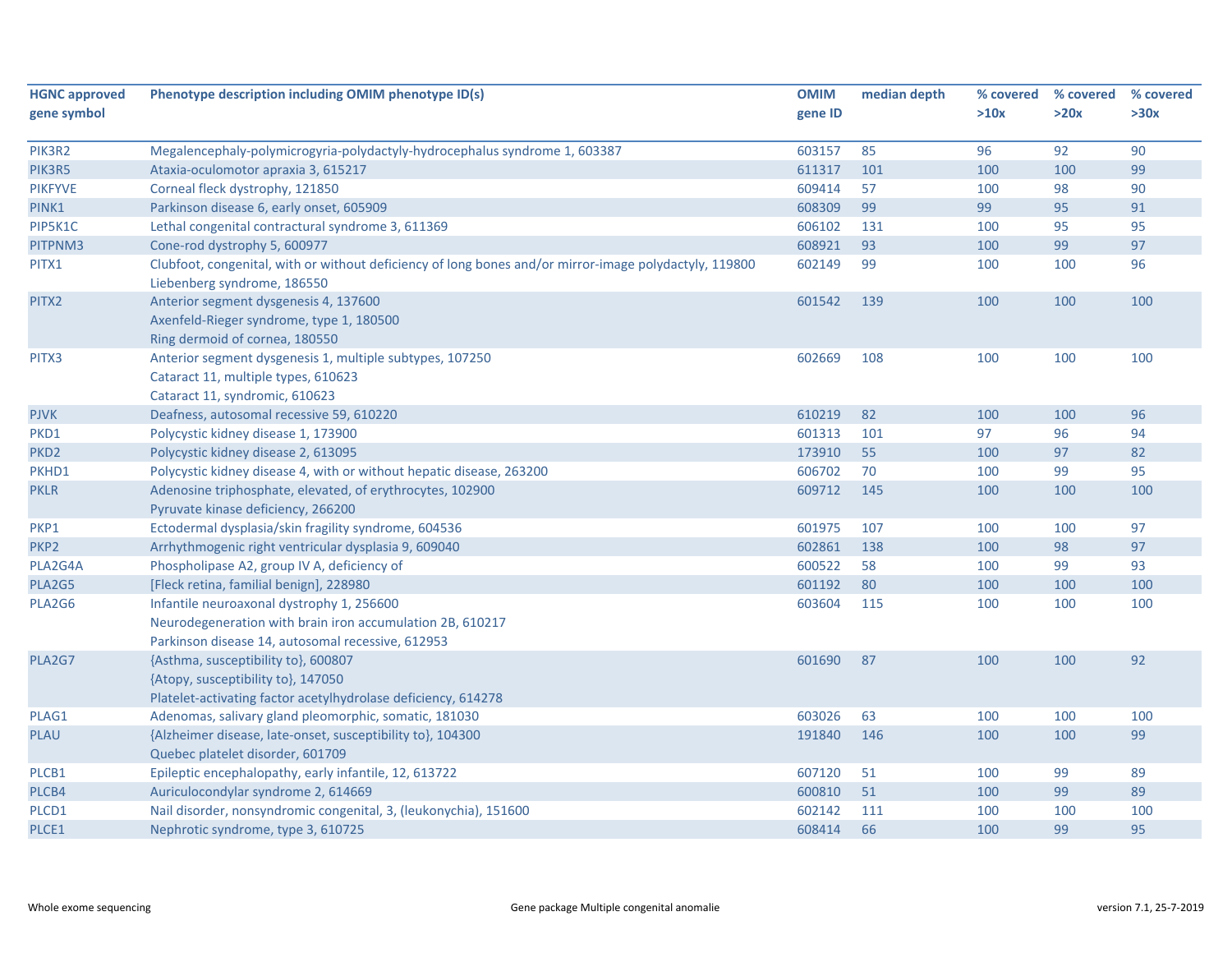| <b>HGNC approved</b> | Phenotype description including OMIM phenotype ID(s)                                                 | <b>OMIM</b> | median depth | % covered | % covered | % covered |
|----------------------|------------------------------------------------------------------------------------------------------|-------------|--------------|-----------|-----------|-----------|
| gene symbol          |                                                                                                      | gene ID     |              | >10x      | >20x      | >30x      |
| PLCG <sub>2</sub>    | Autoinflammation, antibody deficiency, and immune dysregulation syndrome, 614878                     | 600220      | 101          | 100       | 100       | 97        |
|                      | Familial cold autoinflammatory syndrome 3, 614468                                                    |             |              |           |           |           |
| <b>PLEC</b>          | Epidermolysis bullosa simplex with muscular dystrophy, 226670                                        | 601282      | 135          | 100       | 100       | 100       |
|                      | ?Epidermolysis bullosa simplex with nail dystrophy, 616487                                           |             |              |           |           |           |
|                      | Epidermolysis bullosa simplex with pyloric atresia, 612138                                           |             |              |           |           |           |
|                      | Epidermolysis bullosa simplex, Ogna type, 131950<br>Muscular dystrophy, limb-girdle, type 2Q, 613723 |             |              |           |           |           |
| PLEKHG5              | Charcot-Marie-Tooth disease, recessive intermediate C, 615376                                        | 611101      | 80           | 100       | 100       | 97        |
|                      | Spinal muscular atrophy, distal, autosomal recessive, 4, 611067                                      |             |              |           |           |           |
| PLEKHM1              | Osteopetrosis, autosomal recessive 6, 611497                                                         | 611466      | 181          | 100       | 100       | 100       |
| <b>PLG</b>           | Dysplasminogenemia, 217090                                                                           | 173350      | 73           | 100       | 100       | 97        |
|                      | Plasminogen deficiency, type I, 217090                                                               |             |              |           |           |           |
| PLIN1                | Lipodystrophy, familial partial, type 4, 613877                                                      | 170290      | 95           | 100       | 100       | 99        |
| <b>PLN</b>           | Cardiomyopathy, dilated, 1P, 609909                                                                  | 172405      | 87           | 100       | 100       | 100       |
|                      | Cardiomyopathy, hypertrophic, 18, 613874                                                             |             |              |           |           |           |
| PLOD1                | Ehlers-Danlos syndrome, kyphoscoliotic type, 1, 225400                                               | 153454      | 98           | 100       | 100       | 99        |
| PLOD <sub>2</sub>    | Bruck syndrome 2, 609220                                                                             | 601865      | 48           | 100       | 96        | 81        |
| PLOD3                | Lysyl hydroxylase 3 deficiency, 612394                                                               | 603066      | 97           | 100       | 100       | 99        |
| PLP1                 | Pelizaeus-Merzbacher disease, 312080                                                                 | 300401      | 86           | 100       | 99        | 95        |
|                      | Spastic paraplegia 2, X-linked, 312920                                                               |             |              |           |           |           |
| PLS3                 | Bone mineral density QTL18, osteoporosis, 300910                                                     | 300131      | 41           | 100       | 92        | 74        |
| PML                  | Leukemia, acute promyelocytic, PML/RARA type                                                         | 102578      | 127          | 100       | 100       | 100       |
| PMM <sub>2</sub>     | Congenital disorder of glycosylation, type Ia, 212065                                                | 601785      | 66           | 100       | 100       | 93        |
| <b>PMP22</b>         | Charcot-Marie-Tooth disease, type 1A, 118220                                                         | 601097      | 96           | 100       | 100       | 100       |
|                      | Charcot-Marie-Tooth disease, type 1E, 118300                                                         |             |              |           |           |           |
|                      | Dejerine-Sottas disease, 145900                                                                      |             |              |           |           |           |
|                      | ?Neuropathy, inflammatory demyelinating, 139393                                                      |             |              |           |           |           |
|                      | Neuropathy, recurrent, with pressure palsies, 162500                                                 |             |              |           |           |           |
|                      | Roussy-Levy syndrome, 180800                                                                         |             |              |           |           |           |
| <b>PMPCA</b>         | Spinocerebellar ataxia, autosomal recessive 2, 213200                                                | 613036      | 133          | 100       | 100       | 100       |
| PMS <sub>2</sub>     | Colorectal cancer, hereditary nonpolyposis, type 4, 614337                                           | 600259      | 140          | 100       | 100       | 99        |
|                      | Mismatch repair cancer syndrome, 276300                                                              |             |              |           |           |           |
| <b>PNKP</b>          | Ataxia-oculomotor apraxia 4, 616267                                                                  | 605610      | 100          | 100       | 100       | 98        |
|                      | Microcephaly, seizures, and developmental delay, 613402                                              |             |              |           |           |           |
| <b>PNP</b>           | Immunodeficiency due to purine nucleoside phosphorylase deficiency, 613179                           | 164050      | 61           | 100       | 99        | 94        |
| PNPLA1               | Ichthyosis, congenital, autosomal recessive 10, 615024                                               | 612121      | 92           | 100       | 100       | 99        |
| PNPLA2               | Neutral lipid storage disease with myopathy, 610717                                                  | 609059      | 106          | 100       | 100       | 100       |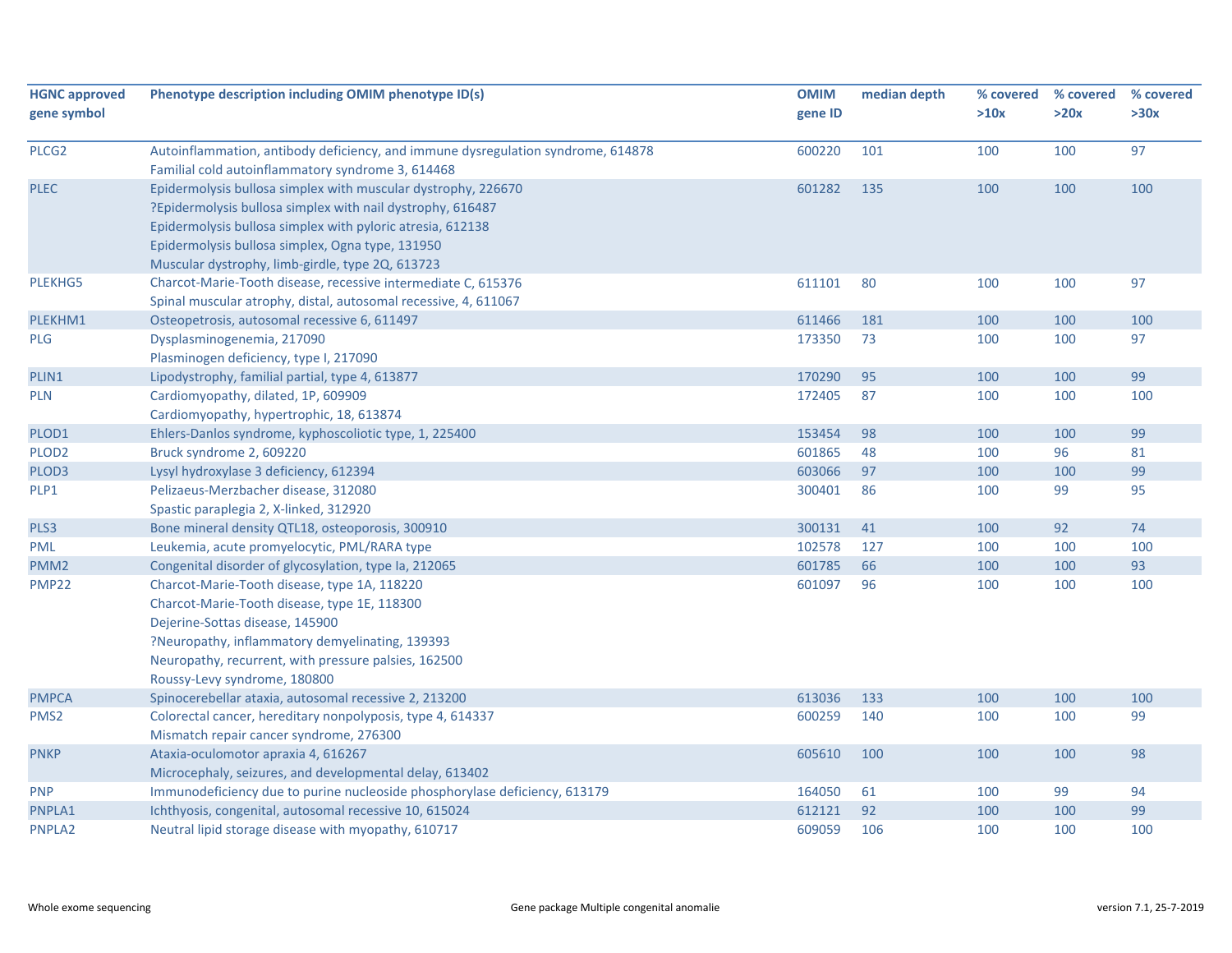| <b>HGNC approved</b> | Phenotype description including OMIM phenotype ID(s)                                                  | <b>OMIM</b> | median depth | % covered | % covered | % covered |
|----------------------|-------------------------------------------------------------------------------------------------------|-------------|--------------|-----------|-----------|-----------|
| gene symbol          |                                                                                                       | gene ID     |              | >10x      | >20x      | >30x      |
|                      |                                                                                                       |             |              |           |           |           |
| PNPLA6               | Boucher-Neuhauser syndrome, 215470                                                                    | 603197      | 113          | 100       | 100       | 98        |
|                      | ?Laurence-Moon syndrome, 245800                                                                       |             |              |           |           |           |
|                      | Oliver-McFarlane syndrome, 275400                                                                     |             |              |           |           |           |
|                      | Spastic paraplegia 39, autosomal recessive, 612020                                                    |             |              |           |           |           |
| <b>PNPO</b>          | Pyridoxamine 5'-phosphate oxidase deficiency, 610090                                                  | 603287      | 69           | 100       | 100       | 94        |
| PNPT1                | Combined oxidative phosphorylation deficiency 13, 614932                                              | 610316      | 51           | 100       | 95        | 74        |
|                      | Deafness, autosomal recessive 70, 614934                                                              |             |              |           |           |           |
| POC1A                | Short stature, onychodysplasia, facial dysmorphism, and hypotrichosis, 614813                         | 614783      | 78           | 100       | 100       | 100       |
| POF1B                | ?Premature ovarian failure 2B, 300604                                                                 | 300603      | 39           | 100       | 89        | 73        |
| POFUT1               | Dowling-Degos disease 2, 615327                                                                       | 607491      | 103          | 100       | 100       | 100       |
| POGLUT1              | Dowling-Degos disease 4, 615696                                                                       | 615618      | 45           | 100       | 99        | 88        |
|                      | ?Muscular dystrophy, limb-girdle, type 2Z, 617232                                                     |             |              |           |           |           |
| POLD1                | {Colorectal cancer, susceptibility to, 10}, 612591                                                    | 174761      | 106          | 100       | 99        | 96        |
|                      | Mandibular hypoplasia, deafness, progeroid features, and lipodystrophy syndrome, 615381               |             |              |           |           |           |
| <b>POLE</b>          | {Colorectal cancer, susceptibility to, 12}, 615083                                                    | 174762      | 111          | 100       | 100       | 99        |
|                      | FILS syndrome, 615139                                                                                 |             |              |           |           |           |
| <b>POLG</b>          | Mitochondrial DNA depletion syndrome 4A (Alpers type), 203700                                         | 174763      | 103          | 100       | 100       | 98        |
|                      | Mitochondrial DNA depletion syndrome 4B (MNGIE type), 613662                                          |             |              |           |           |           |
|                      | Mitochondrial recessive ataxia syndrome (includes SANDO and SCAE), 607459                             |             |              |           |           |           |
|                      | Progressive external ophthalmoplegia, autosomal dominant 1, 157640                                    |             |              |           |           |           |
|                      | Progressive external ophthalmoplegia, autosomal recessive 1, 258450                                   |             |              |           |           |           |
| POLG <sub>2</sub>    | Progressive external ophthalmoplegia with mitochondrial DNA deletions, autosomal dominant 4, 610131   | 604983      | 121          | 100       | 99        | 93        |
| <b>POLH</b>          | Xeroderma pigmentosum, variant type, 278750                                                           | 603968      | 63           | 100       | 99        | 94        |
| POLR1C               | Leukodystrophy, hypomyelinating, 11, 616494                                                           | 610060      | 79           | 100       | 100       | 93        |
|                      | Treacher Collins syndrome 3, 248390                                                                   |             |              |           |           |           |
| POLR1D               | Treacher Collins syndrome 2, 613717                                                                   | 613715      | 67           | 100       | 100       | 97        |
| POLR3A               | Leukodystrophy, hypomyelinating, 7, with or without oligodontia and/or hypogonadotropic hypogonadism, | 614258      | 79           | 100       | 100       | 94        |
|                      | 607694                                                                                                |             |              |           |           |           |
| POLR3B               | Leukodystrophy, hypomyelinating, 8, with or without oligodontia and/or hypogonadotropic hypogonadism, | 614366      | 66           | 100       | 98        | 88        |
|                      | 614381                                                                                                |             |              |           |           |           |
| <b>POMC</b>          | Obesity, adrenal insufficiency, and red hair due to POMC deficiency, 609734                           | 176830      | 142          | 100       | 100       | 100       |
|                      | {Obesity, early-onset, susceptibility to}, 601665                                                     |             |              |           |           |           |
| POMGNT1              | Muscular dystrophy-dystroglycanopathy (congenital with brain and eye anomalies), type A, 3, 253280    | 606822      | 80           | 100       | 100       | 98        |
|                      | Muscular dystrophy-dystroglycanopathy (congenital with mental retardation), type B, 3, 613151         |             |              |           |           |           |
|                      | Muscular dystrophy-dystroglycanopathy (limb-girdle), type C, 3, 613157                                |             |              |           |           |           |
|                      | Retinitis pigmentosa 76, 617123                                                                       |             |              |           |           |           |
| POMGNT2              | Muscular dystrophy-dystroglycanopathy (congenital with brain and eye anomalies, type A, 8, 614830     | 614828      | 145          | 100       | 100       | 100       |
| <b>POMP</b>          | Keratosis linearis with ichthyosis congenita and sclerosing keratoderma, 601952                       | 613386      | 40           | 100       | 99        | 78        |
|                      |                                                                                                       |             |              |           |           |           |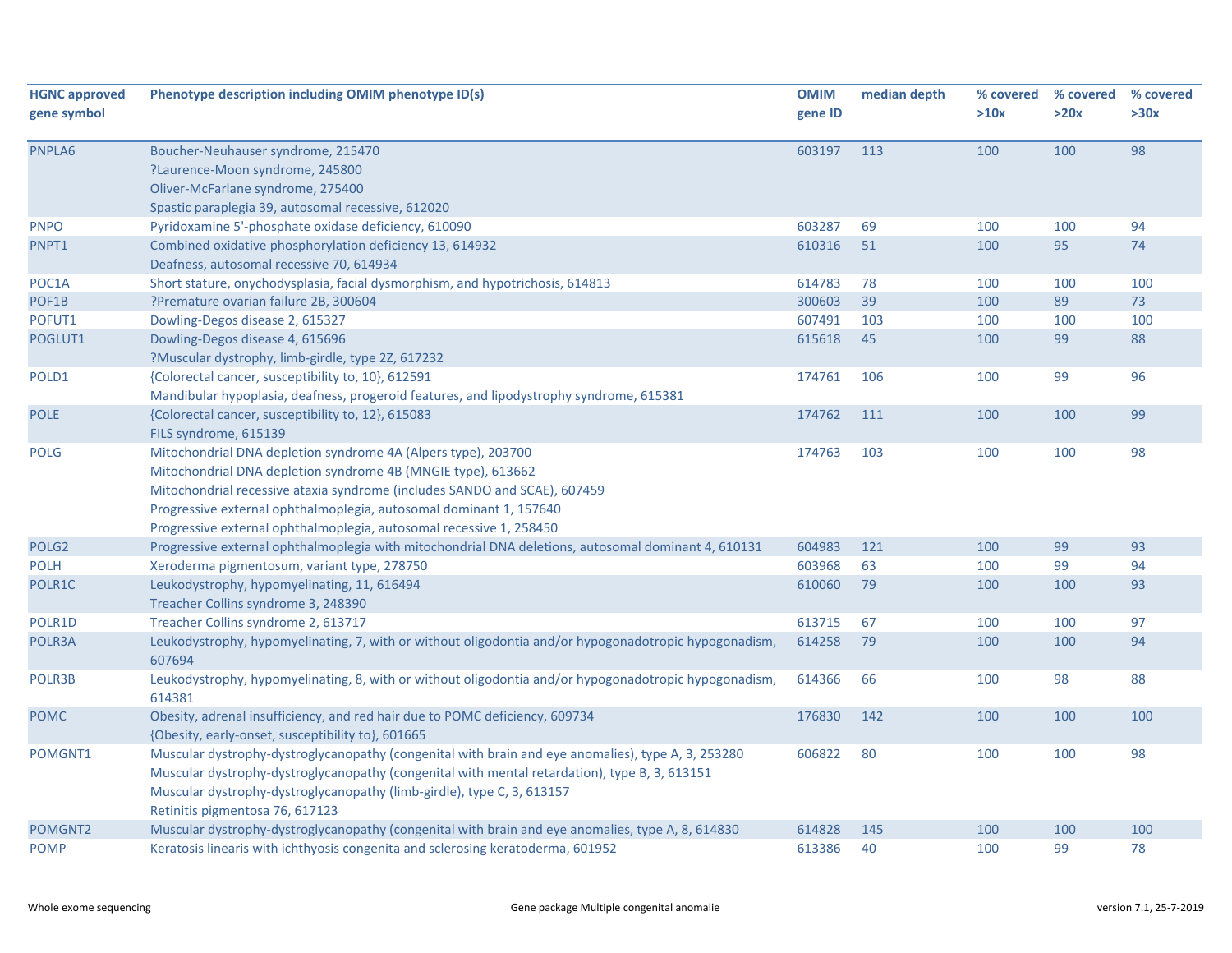| <b>HGNC approved</b>       | Phenotype description including OMIM phenotype ID(s)                                                   | <b>OMIM</b>      | median depth | % covered | % covered | % covered |
|----------------------------|--------------------------------------------------------------------------------------------------------|------------------|--------------|-----------|-----------|-----------|
| gene symbol                |                                                                                                        | gene ID          |              | >10x      | >20x      | >30x      |
|                            |                                                                                                        |                  |              |           |           |           |
| POMT1                      | Muscular dystrophy-dystroglycanopathy (congenital with brain and eye anomalies), type A, 1, 236670     | 607423           | 96           | 100       | 100       | 100       |
|                            | Muscular dystrophy-dystroglycanopathy (congenital with mental retardation), type B, 1, 613155          |                  |              |           |           |           |
|                            | Muscular dystrophy-dystroglycanopathy (limb-girdle), type C, 1, 609308                                 |                  |              |           |           |           |
| POMT <sub>2</sub>          | Muscular dystrophy-dystroglycanopathy (congenital with brain and eye anomalies), type A, 2, 613150     | 607439           | 78           | 100       | 100       | 95        |
|                            | Muscular dystrophy-dystroglycanopathy (congenital with mental retardation), type B, 2, 613156          |                  |              |           |           |           |
|                            | Muscular dystrophy-dystroglycanopathy (limb-girdle), type C, 2, 613158                                 |                  |              |           |           |           |
| <b>POR</b>                 | Antley-Bixler syndrome with genital anomalies and disordered steroidogenesis, 201750                   | 124015           | 152          | 100       | 100       | 100       |
|                            | Disordered steroidogenesis due to cytochrome P450 oxidoreductase, 613571                               |                  |              |           |           |           |
| <b>PORCN</b>               | Focal dermal hypoplasia, 305600                                                                        | 300651           | 91           | 100       | 100       | 97        |
| POU1F1                     | Pituitary hormone deficiency, combined, 1, 613038                                                      | 173110           | 68           | 100       | 100       | 99        |
| POU3F4                     | Deafness, X-linked 2, 304400                                                                           | 300039           | 97           | 100       | 100       | 100       |
| POU4F3<br>PPA <sub>2</sub> | Deafness, autosomal dominant 15, 602459                                                                | 602460<br>609988 | 205<br>70    | 100       | 100<br>92 | 100<br>69 |
|                            | ?Sudden cardiac failure, alcohol-induced, 617223<br>Sudden cardiac failure, infantile, 617222          |                  |              | 100       |           |           |
| <b>PPARG</b>               | Carotid intimal medial thickness 1, 609338                                                             | 601487           | 62           | 100       | 100       | 97        |
|                            | {Diabetes, type 2}, 125853                                                                             |                  |              |           |           |           |
|                            | Insulin resistance, severe, digenic, 604367                                                            |                  |              |           |           |           |
|                            | Lipodystrophy, familial partial, type 3, 604367                                                        |                  |              |           |           |           |
|                            | [Obesity, resistance to]                                                                               |                  |              |           |           |           |
|                            | Obesity, severe, 601665                                                                                |                  |              |           |           |           |
| PPIB                       | Osteogenesis imperfecta, type IX, 259440                                                               | 123841           | 90           | 100       | 100       | 99        |
| PPM1D                      | Breast cancer, somatic, 114480                                                                         | 605100           | 84           | 100       | 100       | 98        |
|                            | Intellectual developmental disorder with gastrointestinal difficulties and high pain threshold, 617450 |                  |              |           |           |           |
| PPM1K                      | ?Maple syrup urine disease, mild variant, 615135                                                       | 611065           | 68           | 100       | 100       | 93        |
| <b>PPOX</b>                | Porphyria variegata, 176200                                                                            | 600923           | 103          | 100       | 100       | 99        |
| PPP1CB                     | Noonan syndrome-like disorder with loose anagen hair 2, 617506                                         | 600590           | 47           | 100       | 99        | 89        |
| PPP1R3A                    | Insulin resistance, severe, digenic, 125853                                                            | 600917           | 53           | 100       | 99        | 97        |
| PPP2R1B                    | Lung cancer, 211980                                                                                    | 603113           | 70           | 100       | 99        | 91        |
| PPP2R2B                    | Spinocerebellar ataxia 12, 604326                                                                      | 604325           | 68           | 100       | 100       | 93        |
| PPT1                       | Ceroid lipofuscinosis, neuronal, 1, 256730                                                             | 600722           | 75           | 100       | 100       | 97        |
| PQBP1                      | Renpenning syndrome, 309500                                                                            | 300463           | 85           | 100       | 100       | 100       |
| <b>PRCC</b>                | Renal cell carcinoma, papillary, 605074                                                                | 179755           | 98           | 100       | 100       | 96        |
| <b>PRCD</b>                | Retinitis pigmentosa 36, 610599                                                                        | 610598           | 82           | 100       | 100       | 100       |
| PRDM16                     | Cardiomyopathy, dilated, 1LL, 615373                                                                   | 605557           | 167          | 100       | 100       | 100       |
|                            | Left ventricular noncompaction 8, 615373                                                               |                  |              |           |           |           |
| PRDM5                      | Brittle cornea syndrome 2, 614170                                                                      | 614161           | 67           | 100       | 99        | 92        |
| PRDM6                      | Patent ductus arteriosus 3, 617039                                                                     | 616982           | 74           | 100       | 100       | 95        |
| PRELID2                    | No OMIM phenotype                                                                                      | No id            | 50           | 100       | 98        | 88        |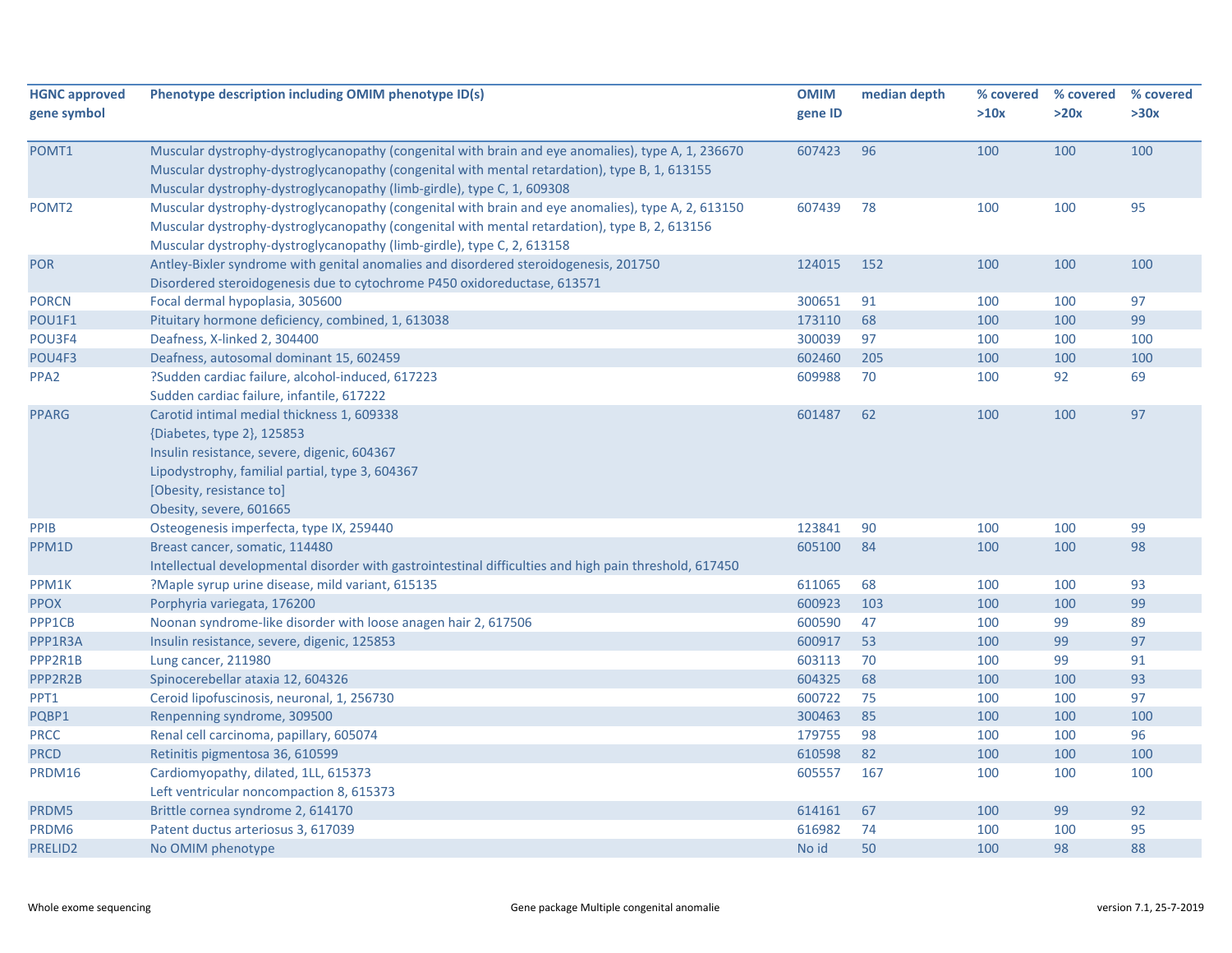| <b>HGNC approved</b> | Phenotype description including OMIM phenotype ID(s)                   | <b>OMIM</b> | median depth | % covered | % covered | % covered |
|----------------------|------------------------------------------------------------------------|-------------|--------------|-----------|-----------|-----------|
| gene symbol          |                                                                        | gene ID     |              | >10x      | >20x      | >30x      |
|                      |                                                                        |             |              |           |           |           |
| PRF1                 | Aplastic anemia, 609135                                                | 170280      | 114          | 100       | 100       | 100       |
|                      | Hemophagocytic lymphohistiocytosis, familial, 2, 603553                |             |              |           |           |           |
|                      | Lymphoma, non-Hodgkin, 605027                                          |             |              |           |           |           |
| PRG4                 | Camptodactyly-arthropathy-coxa vara-pericarditis syndrome, 208250      | 604283      | 103          | 100       | 100       | 95        |
| <b>PRICKLE1</b>      | Epilepsy, progressive myoclonic 1B, 612437                             | 608500      | 69           | 100       | 100       | 96        |
| <b>PRICKLE2</b>      | No OMIM phenotype                                                      | 608501      | 106          | 100       | 100       | 100       |
| <b>PRIMPOL</b>       | Myopia 22, autosomal dominant, 615420                                  | 615421      | 41           | 94        | 86        | 69        |
| PRKAG2               | Cardiomyopathy, hypertrophic 6, 600858                                 | 602743      | 111          | 100       | 100       | 97        |
|                      | Glycogen storage disease of heart, lethal congenital, 261740           |             |              |           |           |           |
|                      | Wolff-Parkinson-White syndrome, 194200                                 |             |              |           |           |           |
| PRKAR1A              | Acrodysostosis 1, with or without hormone resistance, 101800           | 188830      | 77           | 100       | 100       | 96        |
|                      | Adrenocortical tumor, somatic                                          |             |              |           |           |           |
|                      | Carney complex, type 1, 160980                                         |             |              |           |           |           |
|                      | Myxoma, intracardiac, 255960                                           |             |              |           |           |           |
|                      | Pigmented nodular adrenocortical disease, primary, 1, 610489           |             |              |           |           |           |
| <b>PRKCA</b>         | Pituitary tumor, invasive                                              | 176960      | 117          | 100       | 100       | 99        |
| <b>PRKCG</b>         | Spinocerebellar ataxia 14, 605361                                      | 176980      | 111          | 100       | 100       | 99        |
| <b>PRKCSH</b>        | Polycystic liver disease 1, 174050                                     | 177060      | 125          | 100       | 100       | 99        |
| PRKD1                | Congenital heart defects and ectodermal dysplasia, 617364              | 605435      | 88           | 100       | 99        | 89        |
| PRKG1                | Aortic aneurysm, familial thoracic 8, 615436                           | 176894      | 56           | 100       | 100       | 93        |
| <b>PRKN</b>          | Adenocarcinoma of lung, somatic, 211980                                | 602544      | 84           | 100       | 100       | 98        |
|                      | Adenocarcinoma, ovarian, somatic, 167000                               |             |              |           |           |           |
|                      | {Leprosy, susceptibility to}, 607572                                   |             |              |           |           |           |
|                      | Parkinson disease, juvenile, type 2, 600116                            |             |              |           |           |           |
| <b>PRKRA</b>         | Dystonia 16, 612067                                                    | 603424      | 64           | 100       | 99        | 96        |
| PRLR                 | ?Hyperprolactinemia, 615555                                            | 176761      | 60           | 100       | 100       | 97        |
|                      | Multiple fibroadenomas of the breast, 615554                           |             |              |           |           |           |
| <b>PRNP</b>          | Cerebral amyloid angiopathy, PRNP-related, 137440                      | 176640      | 135          | 100       | 100       | 100       |
|                      | Creutzfeldt-Jakob disease, 123400                                      |             |              |           |           |           |
|                      | Gerstmann-Straussler disease, 137440                                   |             |              |           |           |           |
|                      | Huntington disease-like 1, 603218                                      |             |              |           |           |           |
|                      | Insomnia, fatal familial, 600072                                       |             |              |           |           |           |
|                      | {Kuru, susceptibility to}, 245300                                      |             |              |           |           |           |
|                      | Prion disease with protracted course, 606688                           |             |              |           |           |           |
| <b>PROC</b>          | Thrombophilia due to protein C deficiency, autosomal dominant, 176860  | 612283      | 134          | 100       | 100       | 100       |
|                      | Thrombophilia due to protein C deficiency, autosomal recessive, 612304 |             |              |           |           |           |
| <b>PRODH</b>         | Hyperprolinemia, type I, 239500                                        | 606810      | 96           | 100       | 96        | 88        |
|                      | {Schizophrenia, susceptibility to, 4}, 600850                          |             |              |           |           |           |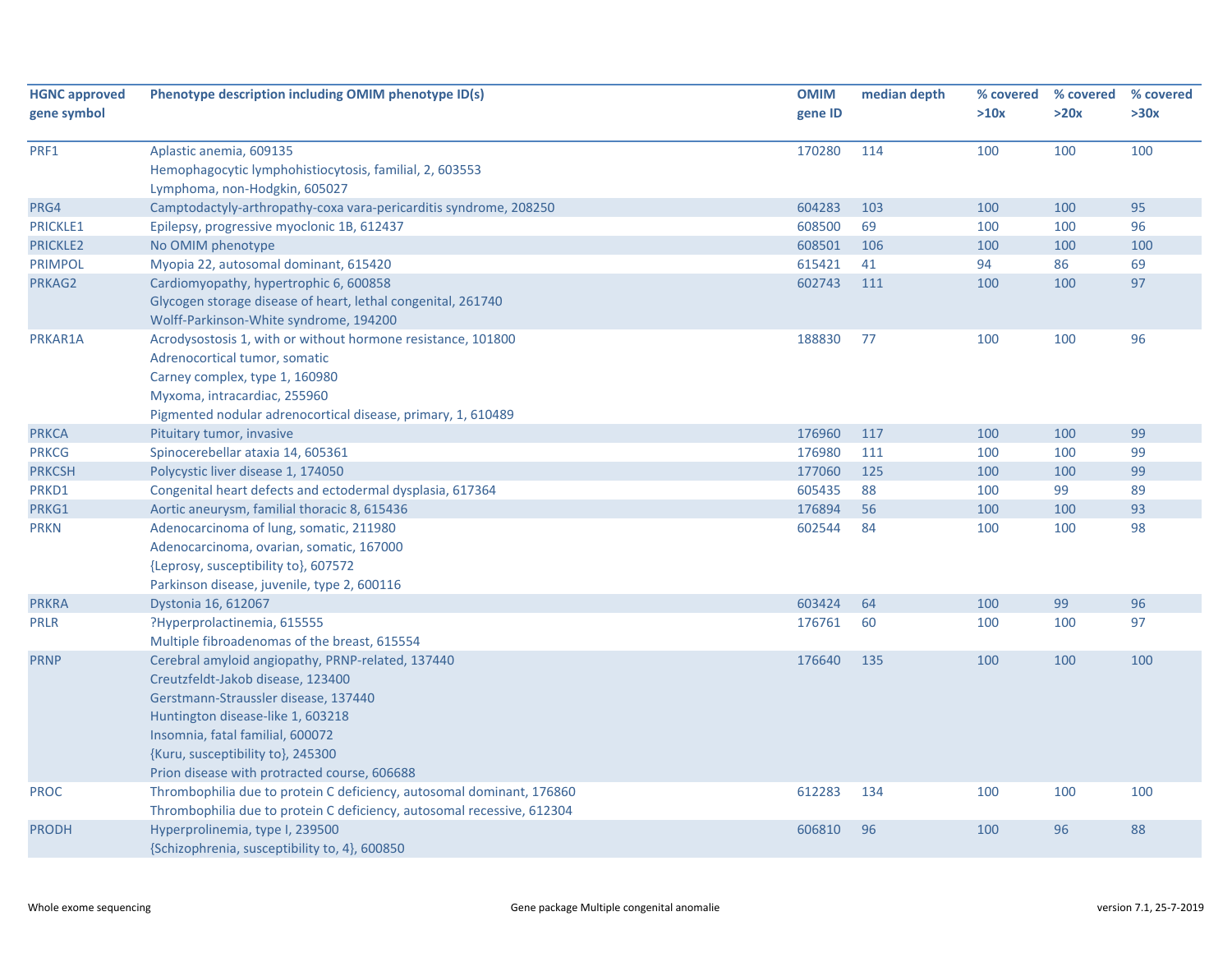| <b>HGNC approved</b> | Phenotype description including OMIM phenotype ID(s)                     | <b>OMIM</b> | median depth | % covered | % covered | % covered |
|----------------------|--------------------------------------------------------------------------|-------------|--------------|-----------|-----------|-----------|
| gene symbol          |                                                                          | gene ID     |              | >10x      | >20x      | >30x      |
| PROK2                | Hypogonadotropic hypogonadism 4 with or without anosmia, 610628          | 607002      | 52           | 100       | 100       | 96        |
| PROKR2               | Hypogonadotropic hypogonadism 3 with or without anosmia, 244200          | 607123      | 198          | 100       | 100       | 100       |
| PROM1                | Cone-rod dystrophy 12, 612657                                            | 604365      | 79           | 100       | 98        | 83        |
|                      | Macular dystrophy, retinal, 2, 608051                                    |             |              |           |           |           |
|                      | Retinitis pigmentosa 41, 612095                                          |             |              |           |           |           |
|                      | Stargardt disease 4, 603786                                              |             |              |           |           |           |
| PROP1                | Pituitary hormone deficiency, combined, 2, 262600                        | 601538      | 104          | 100       | 100       | 93        |
| PROS1                | Thrombophilia due to protein S deficiency, autosomal dominant, 612336    | 176880      | 48           | 99        | 91        | 69        |
|                      | Thrombophilia due to protein S deficiency, autosomal recessive, 614514   |             |              |           |           |           |
| PRPF3                | Retinitis pigmentosa 18, 601414                                          | 607301      | 64           | 100       | 97        | 93        |
| PRPF31               | Retinitis pigmentosa 11, 600138                                          | 606419      | 92           | 100       | 100       | 99        |
| PRPF6                | Retinitis pigmentosa 60, 613983                                          | 613979      | 105          | 100       | 100       | 97        |
| PRPF8                | Retinitis pigmentosa 13, 600059                                          | 607300      | 89           | 100       | 100       | 96        |
| PRPH <sub>2</sub>    | Choroidal dystrophy, central areolar 2, 613105                           | 179605      | 143          | 100       | 100       | 100       |
|                      | Leber congenital amaurosis 18, 608133                                    |             |              |           |           |           |
|                      | Macular dystrophy, patterned, 1, 169150                                  |             |              |           |           |           |
|                      | Macular dystrophy, vitelliform, 3, 608161                                |             |              |           |           |           |
|                      | Retinitis pigmentosa 7 and digenic, 608133                               |             |              |           |           |           |
|                      | Retinitis punctata albescens, 136880                                     |             |              |           |           |           |
| PRPS1                | Arts syndrome, 301835                                                    | 311850      | 44           | 100       | 96        | 81        |
|                      | Charcot-Marie-Tooth disease, X-linked recessive, 5, 311070               |             |              |           |           |           |
|                      | Deafness, X-linked 1, 304500, X-linked                                   |             |              |           |           |           |
|                      | Gout, PRPS-related, 300661                                               |             |              |           |           |           |
|                      | Phosphoribosylpyrophosphate synthetase superactivity, 300661             |             |              |           |           |           |
| PRRT2                | Convulsions, familial infantile, with paroxysmal choreoathetosis, 602066 | 614386      | 113          | 100       | 100       | 100       |
|                      | Episodic kinesigenic dyskinesia 1, 128200                                |             |              |           |           |           |
|                      | Seizures, benign familial infantile, 2, 605751                           |             |              |           |           |           |
| PRRX1                | Agnathia-otocephaly complex, 202650                                      | 167420      | 91           | 100       | 100       | 100       |
| PRSS1                | Pancreatitis, hereditary, 167800                                         | 276000      | 206          | 100       | 100       | 100       |
|                      | Trypsinogen deficiency, 614044                                           |             |              |           |           |           |
| PRSS12               | Mental retardation, autosomal recessive 1, 249500                        | 606709      | 80           | 100       | 100       | 98        |
| PRSS56               | Microphthalmia, isolated 6, 613517                                       | 613858      | 93           | 100       | 100       | 100       |
| <b>PRX</b>           | Charcot-Marie-Tooth disease, type 4F, 614895                             | 605725      | 180          | 100       | 100       | 100       |
|                      | Dejerine-Sottas disease, 145900                                          |             |              |           |           |           |
| <b>PSAP</b>          | Combined SAP deficiency, 611721                                          | 176801      | 122          | 100       | 100       | 97        |
|                      | Gaucher disease, atypical, 610539                                        |             |              |           |           |           |
|                      | Krabbe disease, atypical, 611722                                         |             |              |           |           |           |
|                      | Metachromatic leukodystrophy due to SAP-b deficiency, 249900             |             |              |           |           |           |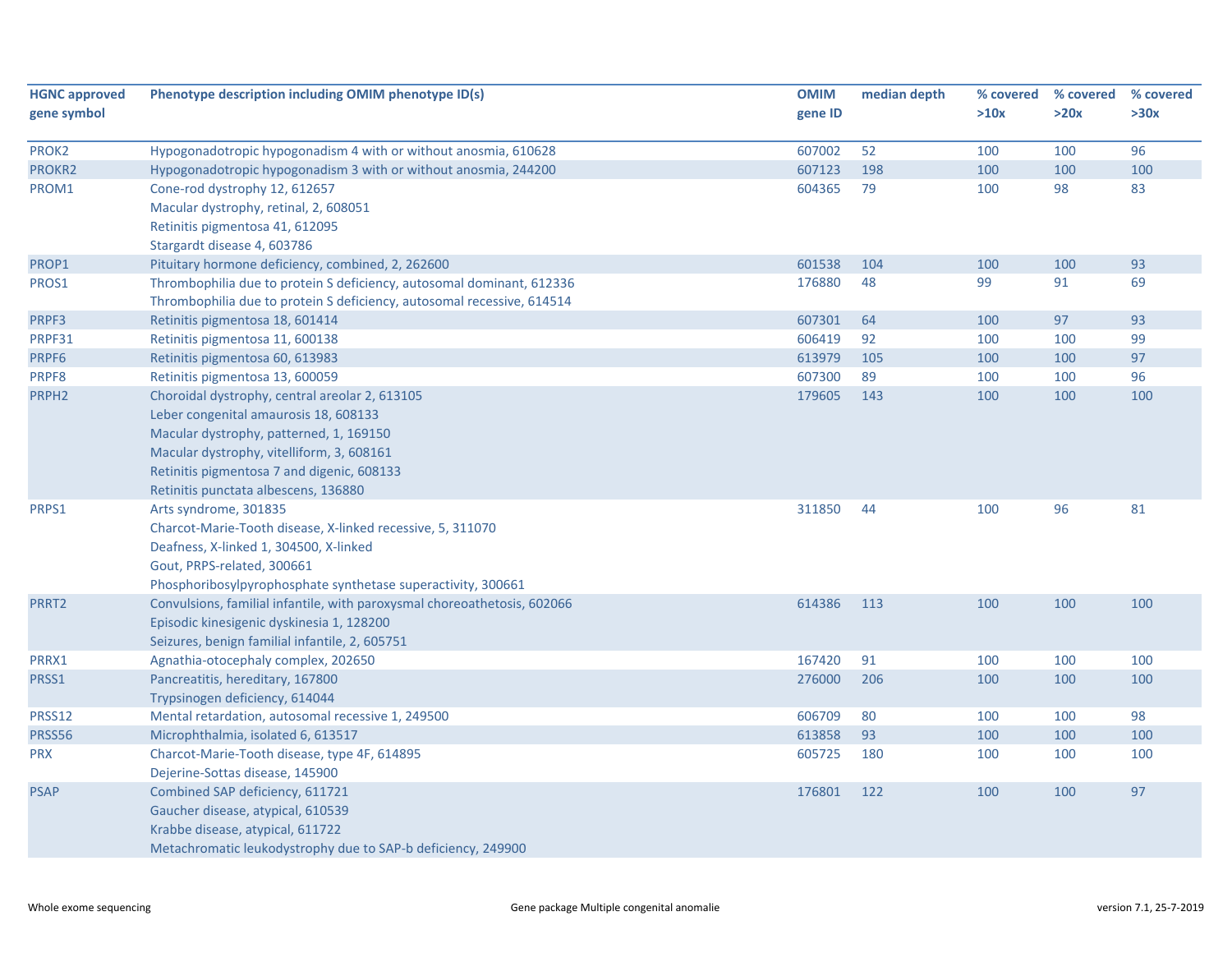| <b>HGNC approved</b><br>gene symbol | Phenotype description including OMIM phenotype ID(s)                                                                                                                                                                                                                                                                                                                                                                                                                                                    | <b>OMIM</b><br>gene ID | median depth | % covered<br>>10x | % covered<br>>20x | % covered<br>>30x |
|-------------------------------------|---------------------------------------------------------------------------------------------------------------------------------------------------------------------------------------------------------------------------------------------------------------------------------------------------------------------------------------------------------------------------------------------------------------------------------------------------------------------------------------------------------|------------------------|--------------|-------------------|-------------------|-------------------|
| PSAT1                               | Neu-Laxova syndrome 2, 616038<br>?Phosphoserine aminotransferase deficiency, 610992                                                                                                                                                                                                                                                                                                                                                                                                                     | 610936                 | 57           | 100               | 100               | 91                |
| <b>PSENEN</b>                       | Acne inversa, familial, 2, with or without Dowling-Degos disease, 613736                                                                                                                                                                                                                                                                                                                                                                                                                                | 607632                 | 68           | 100               | 100               | 100               |
| PSMB8                               | Autoinflammation, lipodystrophy, and dermatosis syndrome, 256040                                                                                                                                                                                                                                                                                                                                                                                                                                        | 177046                 | 119          | 100               | 100               | 99                |
| PSMC3IP                             | Ovarian dysgenesis 3, 614324                                                                                                                                                                                                                                                                                                                                                                                                                                                                            | 608665                 | 99           | 100               | 100               | 100               |
| <b>PSPH</b>                         | Phosphoserine phosphatase deficiency, 614023                                                                                                                                                                                                                                                                                                                                                                                                                                                            | 172480                 | 48           | 100               | 94                | 78                |
| PSTPIP1                             | Pyogenic sterile arthritis, pyoderma gangrenosum, and acne, 604416                                                                                                                                                                                                                                                                                                                                                                                                                                      | 606347                 | 111          | 100               | 100               | 99                |
| PTCH1                               | Basal cell carcinoma, somatic, 605462<br>Basal cell nevus syndrome, 109400<br>Holoprosencephaly 7, 610828                                                                                                                                                                                                                                                                                                                                                                                               | 601309                 | 85           | 100               | 98                | 94                |
| PTCH <sub>2</sub>                   | Basal cell carcinoma, somatic, 605462<br>Basal cell nevus syndrome, 109400<br>Medulloblastoma, somatic, 155255                                                                                                                                                                                                                                                                                                                                                                                          | 603673                 | 102          | 100               | 100               | 99                |
| PTDSS1                              | Lenz-Majewski hyperostotic dwarfism, 151050                                                                                                                                                                                                                                                                                                                                                                                                                                                             | 612792                 | 55           | 100               | 100               | 93                |
| <b>PTEN</b>                         | Bannayan-Riley-Ruvalcaba syndrome, 153480<br>Cowden syndrome 1, 158350<br>Endometrial carcinoma, somatic, 608089<br>{Glioma susceptibility 2}, 613028<br>Lhermitte-Duclos syndrome, 158350<br>Macrocephaly/autism syndrome, 605309<br>Malignant melanoma, somatic, 155600<br>{Meningioma}, 607174<br>PTEN hamartoma tumor syndrome<br>{Prostate cancer, somatic}, 176807<br>Squamous cell carcinoma, head and neck, somatic, 275355<br>VATER association with macrocephaly and ventriculomegaly, 276950 | 601728                 | 103          | 88                | 79                | 76                |
| PTF1A                               | Pancreatic agenesis 2, 615935<br>Pancreatic and cerebellar agenesis, 609069                                                                                                                                                                                                                                                                                                                                                                                                                             | 607194                 | 127          | 100               | 100               | 93                |
| <b>PTGIS</b>                        | Hypertension, essential, 145500                                                                                                                                                                                                                                                                                                                                                                                                                                                                         | 601699                 | 97           | 100               | 100               | 97                |
| <b>PTH</b>                          | Hypoparathyroidism, autosomal dominant, 146200<br>Hypoparathyroidism, autosomal recessive, 146200                                                                                                                                                                                                                                                                                                                                                                                                       | 168450                 | 75           | 100               | 91                | 84                |
| PTH1R                               | Chondrodysplasia, Blomstrand type, 215045<br>Eiken syndrome, 600002<br>Failure of tooth eruption, primary, 125350<br>Metaphyseal chondrodysplasia, Murk Jansen type, 156400                                                                                                                                                                                                                                                                                                                             | 168468                 | 120          | 100               | 100               | 98                |
| <b>PTHLH</b>                        | Brachydactyly, type E2, 613382                                                                                                                                                                                                                                                                                                                                                                                                                                                                          | 168470                 | 124          | 100               | 100               | 100               |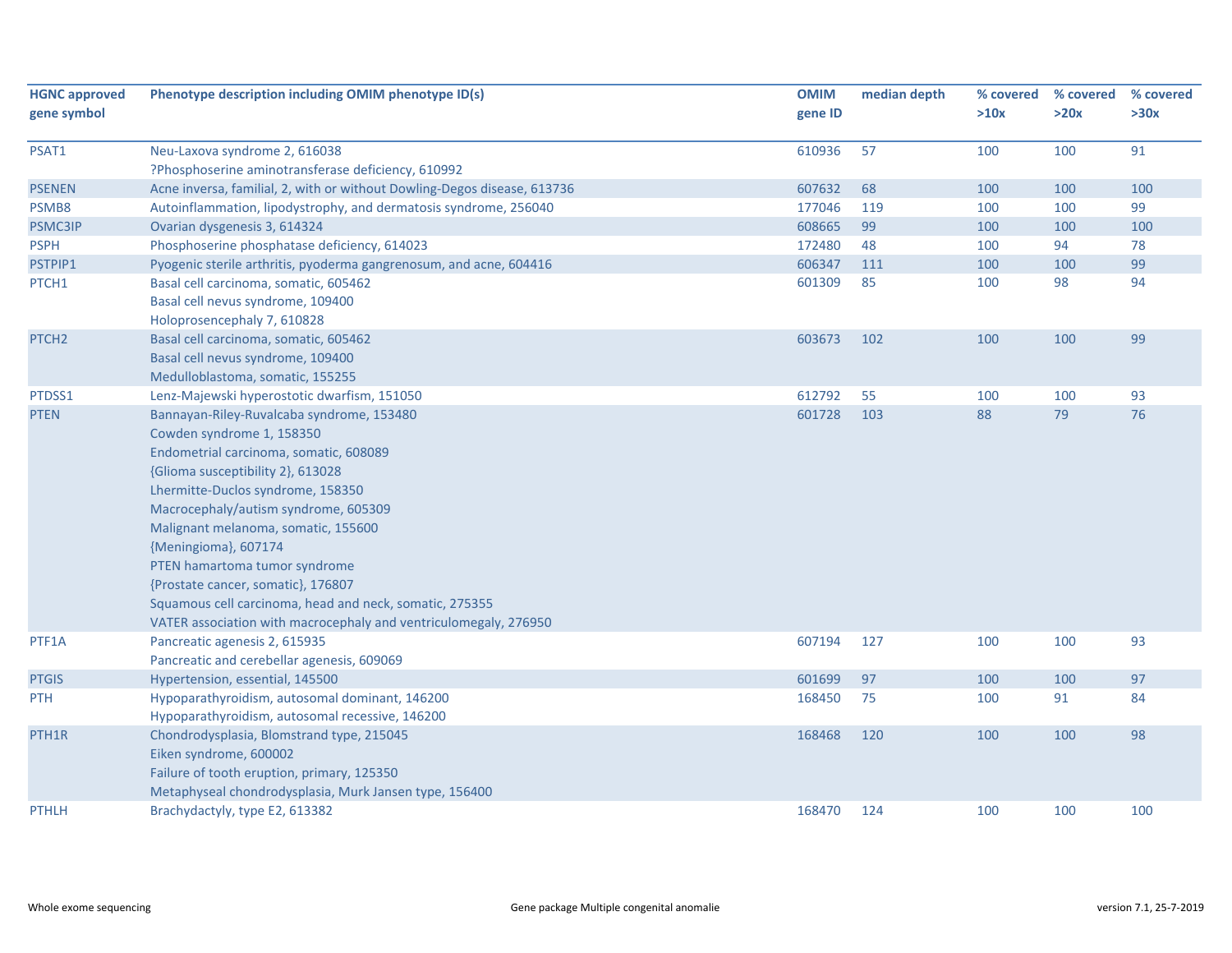| <b>HGNC approved</b> | Phenotype description including OMIM phenotype ID(s)                                           | <b>OMIM</b> | median depth | % covered | % covered | % covered |
|----------------------|------------------------------------------------------------------------------------------------|-------------|--------------|-----------|-----------|-----------|
| gene symbol          |                                                                                                | gene ID     |              | >10x      | >20x      | >30x      |
| PTPN11               | LEOPARD syndrome 1, 151100                                                                     | 176876      | 66           | 100       | 98        | 84        |
|                      | Leukemia, juvenile myelomonocytic, somatic, 607785                                             |             |              |           |           |           |
|                      | Metachondromatosis, 156250                                                                     |             |              |           |           |           |
|                      | Noonan syndrome 1, 163950                                                                      |             |              |           |           |           |
| PTPN12               | Colon cancer, somatic, 114500                                                                  | 600079      | 50           | 100       | 98        | 88        |
| PTPN14               | ?Choanal atresia and lymphedema, 613611                                                        | 603155      | 101          | 100       | 100       | 96        |
| <b>PTPRC</b>         | {Hepatitis C virus, susceptibility to}, 609532                                                 | 151460      | 64           | 100       | 98        | 92        |
|                      | Severe combined immunodeficiency, T cell-negative, B-cell/natural killer-cell positive, 608971 |             |              |           |           |           |
| <b>PTPRJ</b>         | Colon cancer, somatic, 114500                                                                  | 600925      | 77           | 97        | 97        | 91        |
| <b>PTPRO</b>         | Nephrotic syndrome, type 6, 614196                                                             | 600579      | 63           | 100       | 100       | 95        |
| <b>PTPRQ</b>         | Deafness, autosomal dominant 73, 617663                                                        | 603317      | 69           | 100       | 98        | 91        |
|                      | Deafness, autosomal recessive 84A, 613391                                                      |             |              |           |           |           |
| <b>PTS</b>           | Hyperphenylalaninemia, BH4-deficient, A, 261640                                                | 612719      | 75           | 100       | 100       | 90        |
| <b>PUF60</b>         | Verheij syndrome, 615583                                                                       | 604819      | 127          | 100       | 100       | 100       |
| PUS1                 | Myopathy, lactic acidosis, and sideroblastic anemia 1, 600462                                  | 608109      | 86           | 100       | 100       | 95        |
| PYCR1                | Cutis laxa, autosomal recessive, type IIB, 612940                                              | 179035      | 96           | 100       | 100       | 96        |
|                      | Cutis laxa, autosomal recessive, type IIIB, 614438                                             |             |              |           |           |           |
| <b>PYGL</b>          | Glycogen storage disease VI, 232700                                                            | 613741      | 75           | 100       | 99        | 90        |
| <b>PYGM</b>          | McArdle disease, 232600                                                                        | 608455      | 109          | 100       | 100       | 100       |
| QARS                 | Microcephaly, progressive, seizures, and cerebral and cerebellar atrophy, 615760               | 603727      | 92           | 100       | 100       | 98        |
| <b>QDPR</b>          | Hyperphenylalaninemia, BH4-deficient, C, 261630                                                | 612676      | 80           | 100       | 100       | 95        |
| <b>RAB18</b>         | Warburg micro syndrome 3, 614222                                                               | 602207      | 74           | 100       | 100       | 91        |
| RAB23                | Carpenter syndrome, 201000                                                                     | 606144      | 87           | 100       | 100       | 99        |
| RAB27A               | Griscelli syndrome, type 2, 607624                                                             | 603868      | 44           | 100       | 98        | 81        |
| <b>RAB28</b>         | Cone-rod dystrophy 18, 615374                                                                  | 612994      | 51           | 100       | 100       | 87        |
| RAB33B               | Smith-McCort dysplasia 2, 615222                                                               | 605950      | 69           | 100       | 100       | 100       |
| RAB39B               | Mental retardation, X-linked 72, 300271                                                        | 300774      | 52           | 100       | 100       | 98        |
|                      | ?Waisman syndrome, 311510                                                                      |             |              |           |           |           |
| RAB3GAP1             | Warburg micro syndrome 1, 600118                                                               | 602536      | 55           | 100       | 100       | 93        |
| RAB3GAP2             | Martsolf syndrome, 212720                                                                      | 609275      | 57           | 100       | 98        | 86        |
|                      | Warburg micro syndrome 2, 614225                                                               |             |              |           |           |           |
| RAB40AL              | No OMIM phenotype                                                                              | 300405      | 208          | 100       | 100       | 100       |
| RAB7A                | Charcot-Marie-Tooth disease, type 2B, 600882                                                   | 602298      | 89           | 100       | 100       | 97        |
| RAC <sub>2</sub>     | Neutrophil immunodeficiency syndrome, 608203                                                   | 602049      | 99           | 100       | 100       | 100       |
| RAD21                | Cornelia de Lange syndrome 4, 614701                                                           | 606462      | 61           | 100       | 98        | 88        |
| <b>RAD50</b>         | Nijmegen breakage syndrome-like disorder, 613078                                               | 604040      | 83           | 100       | 100       | 96        |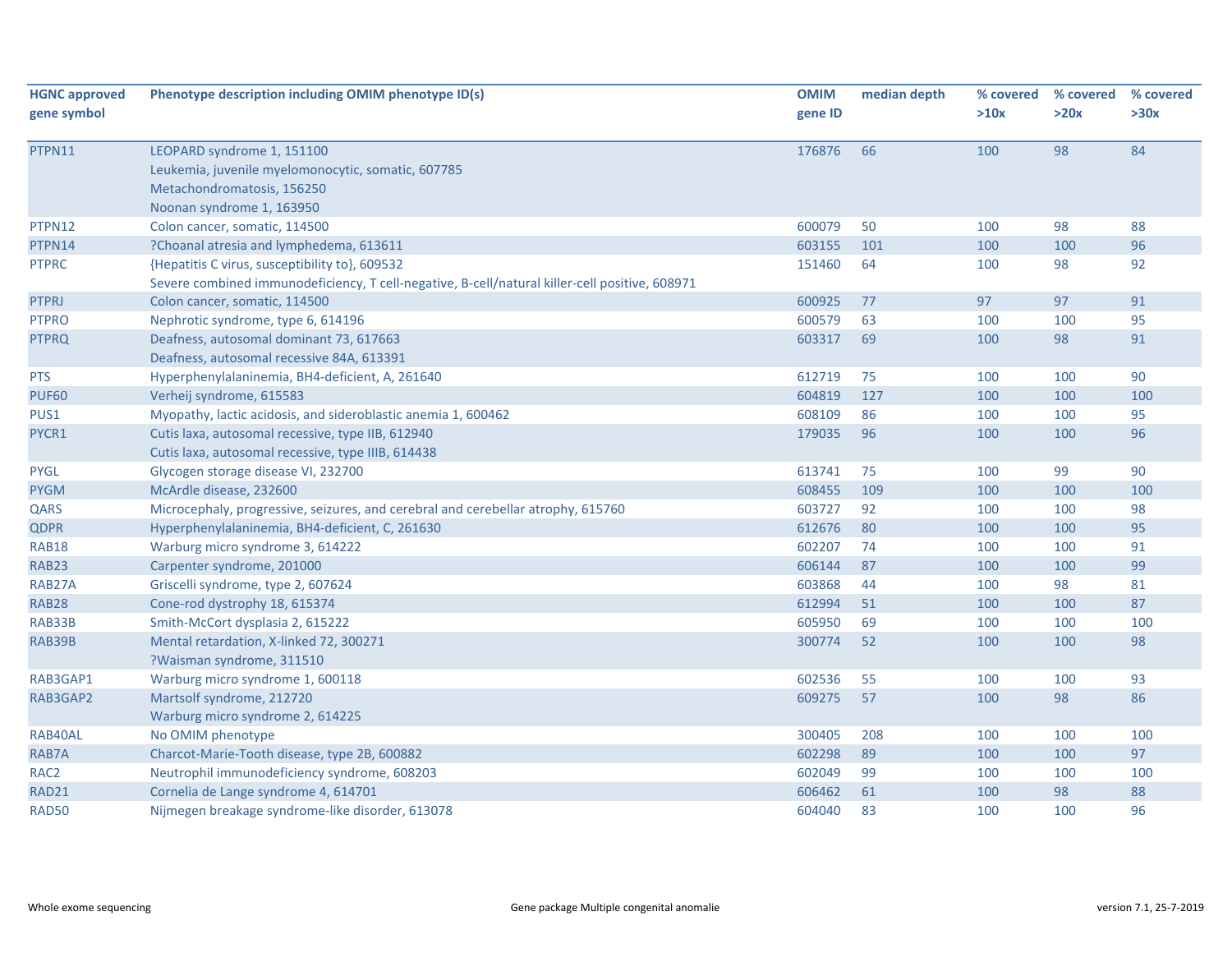| <b>HGNC approved</b><br>gene symbol | Phenotype description including OMIM phenotype ID(s)                                                                                                                                                                                                                                          | <b>OMIM</b><br>gene ID | median depth | % covered<br>>10x | % covered<br>>20x | % covered<br>>30x |
|-------------------------------------|-----------------------------------------------------------------------------------------------------------------------------------------------------------------------------------------------------------------------------------------------------------------------------------------------|------------------------|--------------|-------------------|-------------------|-------------------|
| <b>RAD51</b>                        | {Breast cancer, susceptibility to}, 114480<br>?Fanconi anemia, complementation group R, 617244<br>Mirror movements 2, 614508                                                                                                                                                                  | 179617                 | 43           | 88                | 88                | 81                |
| RAD51C                              | {Breast-ovarian cancer, familial, susceptibility to, 3}, 613399<br>Fanconi anemia, complementation group O, 613390                                                                                                                                                                            | 602774                 | 57           | 100               | 99                | 88                |
| RAD54B                              | Colon cancer, somatic, 114500<br>Lymphoma, non-Hodgkin, somatic, 605027                                                                                                                                                                                                                       | 604289                 | 77           | 100               | 99                | 91                |
| RAD54L                              | Adenocarcinoma, colonic, somatic<br>{Breast cancer, invasive ductal}, 114480<br>Lymphoma, non-Hodgkin, somatic, 605027                                                                                                                                                                        | 603615                 | 82           | 100               | 100               | 97                |
| RAF1                                | Cardiomyopathy, dilated, 1NN, 615916<br>LEOPARD syndrome 2, 611554<br>Noonan syndrome 5, 611553                                                                                                                                                                                               | 164760                 | 66           | 100               | 98                | 90                |
| RAG1                                | Alpha/beta T-cell lymphopenia with gamma/delta T-cell expansion, severe cytomegalovirus infection, and<br>autoimmunity, 609889<br>Combined cellular and humoral immune defects with granulomas, 233650<br>Omenn syndrome, 603554<br>Severe combined immunodeficiency, B cell-negative, 601457 | 179615                 | 81           | 100               | 100               | 100               |
| RAG2                                | Combined cellular and humoral immune defects with granulomas, 233650<br>Omenn syndrome, 603554<br>Severe combined immunodeficiency, B cell-negative, 601457                                                                                                                                   | 179616                 | 58           | 100               | 100               | 98                |
| RAI1                                | Smith-Magenis syndrome, 182290                                                                                                                                                                                                                                                                | 607642                 | 167          | 100               | 100               | 100               |
| RAP1GDS1                            | Lymphocytic leukemia, acute T-cell                                                                                                                                                                                                                                                            | 179502                 | 64           | 100               | 100               | 95                |
| <b>RAPSN</b>                        | Fetal akinesia deformation sequence, 208150<br>Myasthenic syndrome, congenital, 11, associated with acetylcholine receptor deficiency, 616326                                                                                                                                                 | 601592                 | 135          | 100               | 100               | 100               |
| <b>RARB</b>                         | Microphthalmia, syndromic 12, 615524                                                                                                                                                                                                                                                          | 180220                 | 70           | 100               | 100               | 95                |
| RARS2                               | Pontocerebellar hypoplasia, type 6, 611523                                                                                                                                                                                                                                                    | 611524                 | 57           | 100               | 97                | 85                |
| RASA1                               | Basal cell carcinoma, somatic, 605462<br>Capillary malformation-arteriovenous malformation, 608354<br>Parkes Weber syndrome, 608355                                                                                                                                                           | 139150                 | 56           | 100               | 97                | 84                |
| RAX <sub>2</sub>                    | Cone-rod dystrophy 11, 610381<br>?Macular degeneration, age-related, 6, 613757                                                                                                                                                                                                                | 610362                 | 85           | 100               | 100               | 100               |
| RB1                                 | Bladder cancer, somatic, 109800<br>Osteosarcoma, somatic, 259500<br>Retinoblastoma, 180200<br>Retinoblastoma, trilateral, 180200<br>Small cell cancer of the lung, somatic, 182280                                                                                                            | 614041                 | 146          | 100               | 99                | 98                |
| RB1CC1                              | Breast cancer, somatic, 114480                                                                                                                                                                                                                                                                | 606837                 | 54           | 100               | 98                | 85                |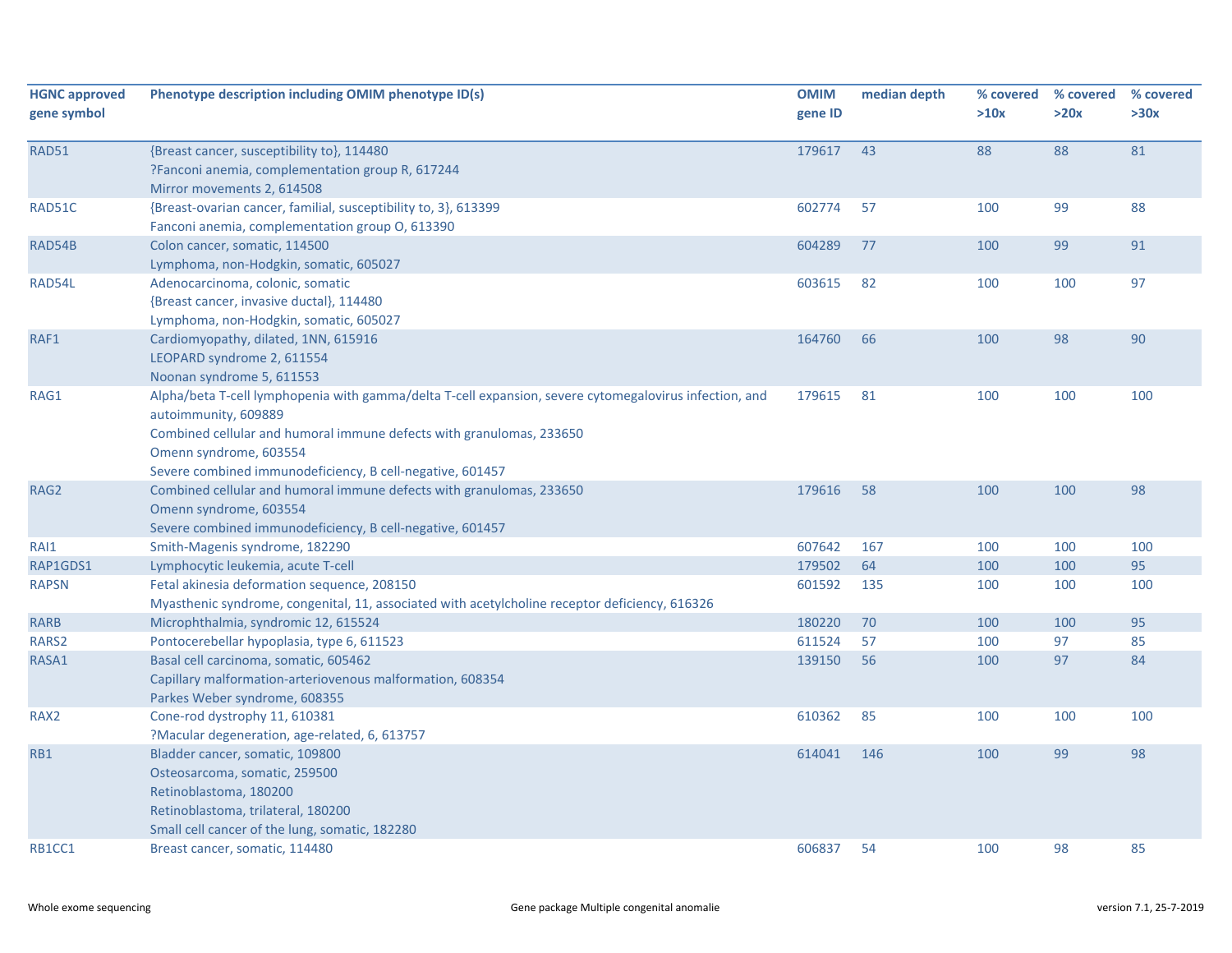| <b>HGNC approved</b> | Phenotype description including OMIM phenotype ID(s)                    | <b>OMIM</b> | median depth | % covered | % covered<br>>20x | % covered<br>>30x |
|----------------------|-------------------------------------------------------------------------|-------------|--------------|-----------|-------------------|-------------------|
| gene symbol          |                                                                         | gene ID     |              | >10x      |                   |                   |
| RBBP8                | Jawad syndrome, 251255                                                  | 604124      | 49           | 100       | 98                | 81                |
|                      | Pancreatic carcinoma, somatic                                           |             |              |           |                   |                   |
|                      | Seckel syndrome 2, 606744                                               |             |              |           |                   |                   |
| <b>RBM10</b>         | TARP syndrome, 311900                                                   | 300080      | 69           | 100       | 94                | 87                |
| <b>RBM20</b>         | Cardiomyopathy, dilated, 1DD, 613172                                    | 613171      | 118          | 100       | 100               | 100               |
| <b>RBM28</b>         | ?Alopecia, neurologic defects, and endocrinopathy syndrome, 612079      | 612074      | 61           | 100       | 99                | 92                |
| RBM8A                | Thrombocytopenia-absent radius syndrome, 274000                         | 605313      | 81           | 100       | 100               | 100               |
| RBP4                 | Microphthalmia, isolated, with coloboma 10, 616428                      | 180250      | 121          | 100       | 100               | 100               |
|                      | Retinal dystrophy, iris coloboma, and comedogenic acne syndrome, 615147 |             |              |           |                   |                   |
| <b>RBPJ</b>          | Adams-Oliver syndrome 3, 614814                                         | 147183      | 64           | 100       | 96                | 83                |
| RD3                  | Leber congenital amaurosis 12, 610612                                   | 180040      | 163          | 100       | 100               | 100               |
| <b>RDH12</b>         | Leber congenital amaurosis 13, 612712                                   | 608830      | 107          | 100       | 100               | 100               |
| RDH5                 | Fundus albipunctatus, 136880                                            | 601617      | 132          | 100       | 100               | 100               |
| <b>RDX</b>           | Deafness, autosomal recessive 24, 611022                                | 179410      | 47           | 100       | 89                | 72                |
| RECQL4               | Baller-Gerold syndrome, 218600                                          | 603780      | 137          | 100       | 100               | 99                |
|                      | RAPADILINO syndrome, 266280                                             |             |              |           |                   |                   |
|                      | Rothmund-Thomson syndrome, 268400                                       |             |              |           |                   |                   |
| REEP1                | ?Neuronopathy, distal hereditary motor, type VB, 614751                 | 609139      | 66           | 100       | 100               | 96                |
|                      | Spastic paraplegia 31, autosomal dominant, 610250                       |             |              |           |                   |                   |
| <b>RELN</b>          | {Epilepsy, familial temporal lobe, 7}, 616436                           | 600514      | 64           | 100       | 99                | 92                |
|                      | Lissencephaly 2 (Norman-Roberts type), 257320                           |             |              |           |                   |                   |
| <b>REN</b>           | [Hyperproreninemia]                                                     | 179820      | 84           | 100       | 100               | 100               |
|                      | Hyperuricemic nephropathy, familial juvenile 2, 613092                  |             |              |           |                   |                   |
|                      | Renal tubular dysgenesis, 267430                                        |             |              |           |                   |                   |
| <b>RET</b>           | Central hypoventilation syndrome, congenital, 209880                    | 164761      | 172          | 100       | 100               | 100               |
|                      | {Hirschsprung disease, protection against}, 142623                      |             |              |           |                   |                   |
|                      | {Hirschsprung disease, susceptibility to, 1}, 142623                    |             |              |           |                   |                   |
|                      | Medullary thyroid carcinoma, 155240                                     |             |              |           |                   |                   |
|                      | Multiple endocrine neoplasia IIA, 171400                                |             |              |           |                   |                   |
|                      | Multiple endocrine neoplasia IIB, 162300                                |             |              |           |                   |                   |
|                      | Pheochromocytoma, 171300                                                |             |              |           |                   |                   |
| RETREG1              | Neuropathy, hereditary sensory and autonomic, type IIB, 613115          | 613114      | 64           | 100       | 97                | 84                |
| RFT1                 | Congenital disorder of glycosylation, type In, 612015                   | 611908      | 55           | 100       | 98                | 88                |
| RFTN2                | No OMIM phenotype                                                       | No id       | 59           | 100       | 96                | 87                |
| RFX5                 | Bare lymphocyte syndrome, type II, complementation group C, 209920      | 601863      | 86           | 100       | 99                | 95                |
|                      | Bare lymphocyte syndrome, type II, complementation group E, 209920      |             |              |           |                   |                   |
| RFX6                 | Mitchell-Riley syndrome, 615710                                         | 612659      | 80           | 100       | 99                | 90                |
| <b>RFXANK</b>        | MHC class II deficiency, complementation group B, 209920                | 603200      | 110          | 100       | 100               | 100               |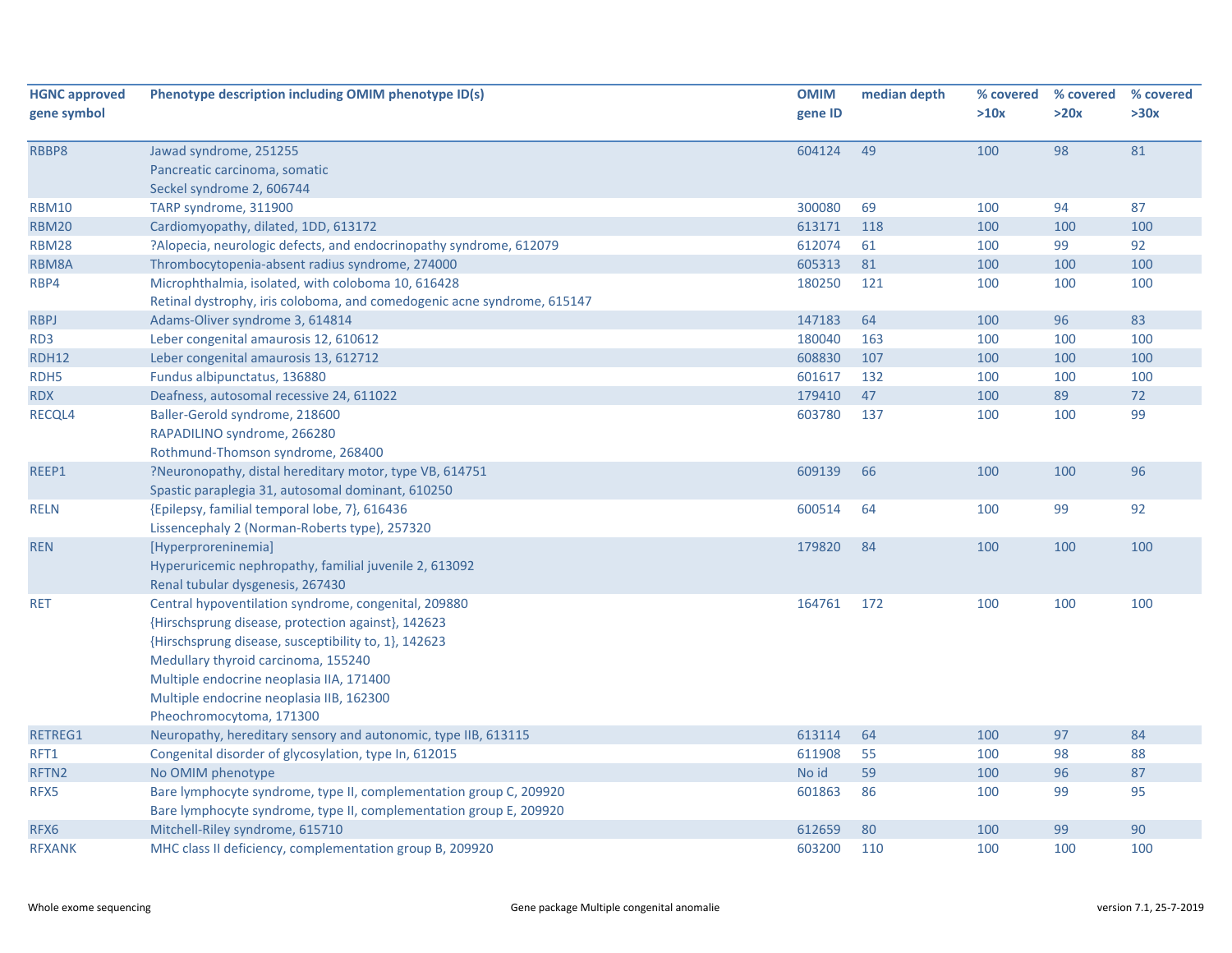| <b>HGNC approved</b> | Phenotype description including OMIM phenotype ID(s)                 | <b>OMIM</b> | median depth     | % covered | % covered | % covered |
|----------------------|----------------------------------------------------------------------|-------------|------------------|-----------|-----------|-----------|
| gene symbol          |                                                                      | gene ID     |                  | >10x      | >20x      | >30x      |
|                      |                                                                      |             |                  |           |           |           |
| <b>RFXAP</b>         | Bare lymphocyte syndrome, type II, complementation group D, 209920   | 601861      | 139              | 100       | 100       | 100       |
| <b>RGR</b>           | Retinitis pigmentosa 44, 613769                                      | 600342      | 84               | 100       | 98        | 91        |
| RGS9                 | Bradyopsia, 608415                                                   | 604067      | 102              | 100       | 100       | 95        |
| RGS9BP               | Bradyopsia, 608415                                                   | 607814      | 151              | 100       | 100       | 100       |
| <b>RHAG</b>          | Anemia, hemolytic, Rh-null, regulator type, 268150                   | 180297      | 53               | 100       | 99        | 87        |
|                      | Overhydrated hereditary stomatocytosis, 185000                       |             |                  |           |           |           |
| RHBDF2               | Tylosis with esophageal cancer, 148500                               | 614404      | 96               | 100       | 99        | 95        |
| <b>RHCE</b>          | [Blood group, Rhesus]                                                | 111700      | 205              | 100       | 100       | 98        |
|                      | Rh-null disease, amorph type, 617970                                 |             |                  |           |           |           |
| <b>RHO</b>           | Night blindness, congenital stationary, autosomal dominant 1, 610445 | 180380      | 118              | 100       | 100       | 100       |
|                      | Retinitis pigmentosa 4, autosomal dominant or recessive, 613731      |             |                  |           |           |           |
|                      | Retinitis punctata albescens, 136880                                 |             |                  |           |           |           |
| RIMS1                | Cone-rod dystrophy 7, 603649                                         | 606629      | 82               | 100       | 100       | 96        |
| RIN <sub>2</sub>     | Macrocephaly, alopecia, cutis laxa, and scoliosis, 613075            | 610222      | 94               | 100       | 100       | 98        |
| RIPK4                | Popliteal pterygium syndrome, Bartsocas-Papas type, 263650           | 605706      | 156              | 100       | 100       | 100       |
| RIT1                 | Noonan syndrome 8, 615355                                            | 609591      | 62               | 100       | 100       | 98        |
| RLBP1                | Bothnia retinal dystrophy, 607475                                    | 180090      | 102              | 100       | 100       | 99        |
|                      | Fundus albipunctatus, 136880                                         |             |                  |           |           |           |
|                      | Newfoundland rod-cone dystrophy, 607476                              |             |                  |           |           |           |
|                      | Retinitis punctata albescens, 136880                                 |             |                  |           |           |           |
| RMND1                | Combined oxidative phosphorylation deficiency 11, 614922             | 614917      | 60               | 100       | 99        | 86        |
| <b>RMRP</b>          | Anauxetic dysplasia 1, 607095                                        | 157660      | No coverage data |           |           |           |
|                      | Cartilage-hair hypoplasia, 250250                                    |             |                  |           |           |           |
|                      | Metaphyseal dysplasia without hypotrichosis, 250460                  |             |                  |           |           |           |
| RNASEH2A             | Aicardi-Goutieres syndrome 4, 610333                                 | 606034      | 98               | 100       | 100       | 100       |
| RNASEH2B             | Aicardi-Goutieres syndrome 2, 610181                                 | 610326      | 54               | 100       | 100       | 88        |
| RNASEH2C             | Aicardi-Goutieres syndrome 3, 610329                                 | 610330      | 279              | 100       | 100       | 100       |
| <b>RNASEL</b>        | Prostate cancer 1, 601518                                            | 180435      | 69               | 100       | 100       | 99        |
| RNASET2              | Leukoencephalopathy, cystic, without megalencephaly, 612951          | 612944      | 100              | 100       | 100       | 94        |
| <b>RNF123</b>        | No OMIM phenotype                                                    | 614472      | 105              | 100       | 100       | 100       |
| <b>RNF135</b>        | Macrocephaly, macrosomia, facial dysmorphism syndrome, 614192        | 611358      | 75               | 100       | 100       | 98        |
| <b>RNF139</b>        | Renal cell carcinoma, 144700                                         | 603046      | 81               | 100       | 100       | 99        |
| <b>RNF145</b>        | No OMIM phenotype                                                    | No id       | 44               | 99        | 84        | 60        |
| <b>RNF168</b>        | RIDDLE syndrome, 611943                                              | 612688      | 81               | 100       | 100       | 98        |
| <b>RNF170</b>        | Ataxia, sensory, 1, autosomal dominant, 608984                       | 614649      | 61               | 100       | 95        | 81        |
| <b>RNF212</b>        | Recombination rate QTL 1, 612042                                     | 612041      | 76               | 100       | 100       | 93        |
| <b>RNF216</b>        | Cerebellar ataxia and hypogonadotropic hypogonadism, 212840          | 609948      | 59               | 100       | 95        | 82        |
| RNF6                 | Esophageal carcinoma, somatic, 133239                                | 604242      | 64               | 100       | 100       | 97        |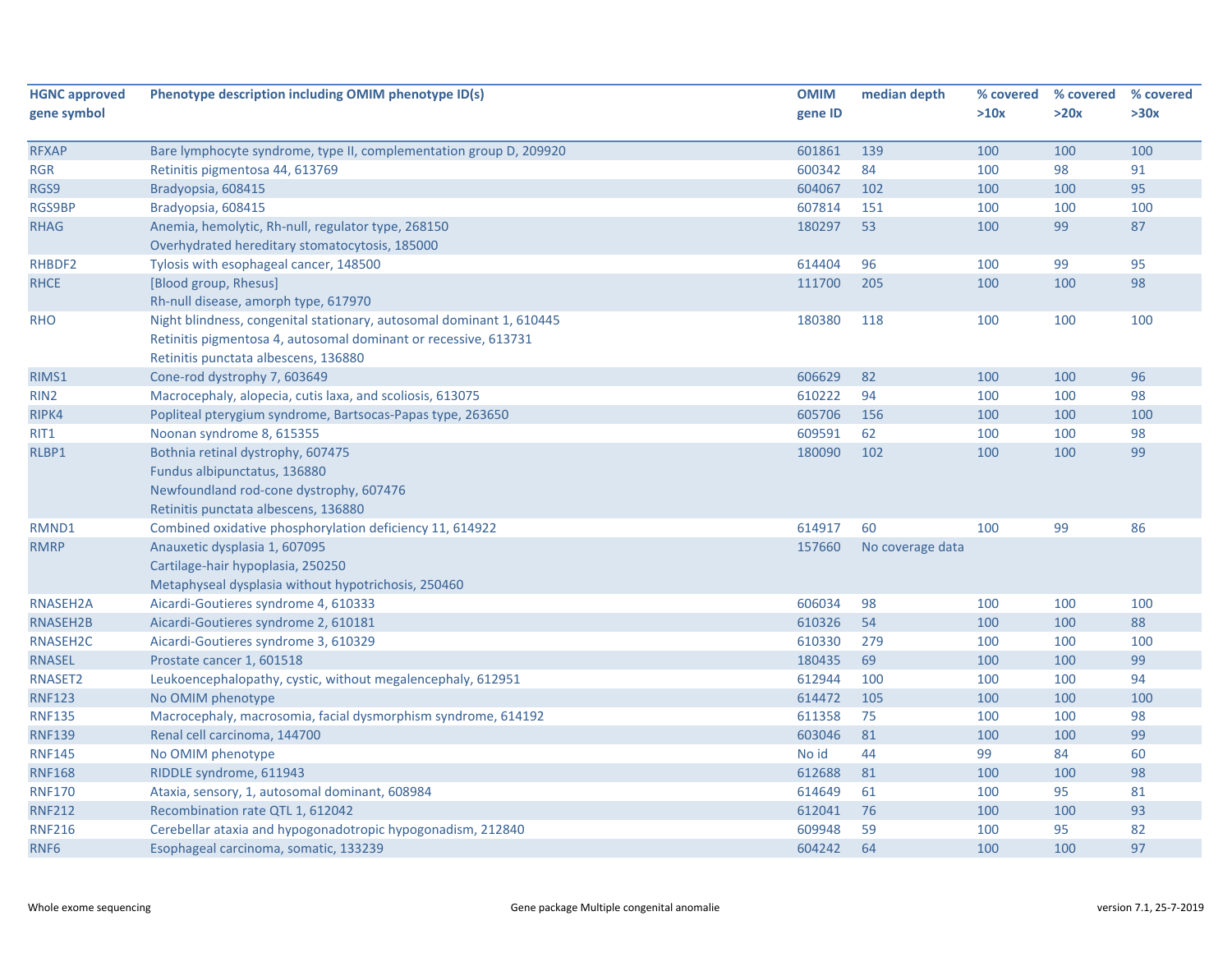| <b>HGNC approved</b> | Phenotype description including OMIM phenotype ID(s)                                             | <b>OMIM</b> | median depth | % covered | % covered | % covered |
|----------------------|--------------------------------------------------------------------------------------------------|-------------|--------------|-----------|-----------|-----------|
| gene symbol          |                                                                                                  | gene ID     |              | >10x      | >20x      | >30x      |
|                      |                                                                                                  |             |              |           |           |           |
| ROBO <sub>2</sub>    | Vesicoureteral reflux 2, 610878                                                                  | 602431      | 65           | 100       | 100       | 94        |
| ROBO <sub>3</sub>    | Gaze palsy, familial horizontal, with progressive scoliosis, 1, 607313                           | 608630      | 101          | 100       | 100       | 100       |
| ROBO4                | No OMIM phenotype                                                                                | 607528      | 85           | 100       | 100       | 96        |
| <b>ROGDI</b>         | Kohlschutter-Tonz syndrome, 226750                                                               | 614574      | 88           | 100       | 96        | 91        |
| ROM1                 | Retinitis pigmentosa 7, digenic, 608133                                                          | 180721      | 101          | 100       | 100       | 100       |
| ROR <sub>2</sub>     | Brachydactyly, type B1, 113000                                                                   | 602337      | 122          | 100       | 100       | 99        |
|                      | Robinow syndrome, autosomal recessive, 268310                                                    |             |              |           |           |           |
| RP1                  | Retinitis pigmentosa 1, 180100                                                                   | 603937      | 62           | 100       | 99        | 95        |
| <b>RP1L1</b>         | Occult macular dystrophy, 613587                                                                 | 608581      | 161          | 100       | 100       | 100       |
| RP <sub>2</sub>      | Retinitis pigmentosa 2, 312600                                                                   | 300757      | 59           | 100       | 100       | 95        |
| <b>RPE65</b>         | Leber congenital amaurosis 2, 204100                                                             | 180069      | 63           | 100       | 100       | 96        |
|                      | Retinitis pigmentosa 20, 613794                                                                  |             |              |           |           |           |
| <b>RPGR</b>          | Cone-rod dystrophy, X-linked, 1, 304020, X-linked                                                | 312610      | 33           | 79        | 67        | 53        |
|                      | Macular degeneration, X-linked atrophic, 300834                                                  |             |              |           |           |           |
|                      | Retinitis pigmentosa 3, 300029                                                                   |             |              |           |           |           |
|                      | Retinitis pigmentosa, X-linked, and sinorespiratory infections, with or without deafness, 300455 |             |              |           |           |           |
| <b>RPGRIP1</b>       | Cone-rod dystrophy 13, 608194                                                                    | 605446      | 76           | 100       | 99        | 93        |
|                      | Leber congenital amaurosis 6, 613826                                                             |             |              |           |           |           |
| RPGRIP1L             | COACH syndrome, 216360                                                                           | 610937      | 52           | 98        | 94        | 81        |
|                      | Joubert syndrome 7, 611560                                                                       |             |              |           |           |           |
|                      | Meckel syndrome 5, 611561                                                                        |             |              |           |           |           |
| <b>RPIA</b>          | ?Ribose 5-phosphate isomerase deficiency, 608611                                                 | 180430      | 70           | 100       | 100       | 96        |
| <b>RPL11</b>         | Diamond-Blackfan anemia 7, 612562                                                                | 604175      | 78           | 100       | 100       | 100       |
| RPL35A               | Diamond-Blackfan anemia 5, 612528                                                                | 180468      | 89           | 100       | 100       | 100       |
| RPL5                 | Diamond-Blackfan anemia 6, 612561                                                                | 603634      | 56           | 99        | 94        | 85        |
| <b>RPS10</b>         | Diamond-Blackfan anemia 9, 613308                                                                | 603632      | 56           | 100       | 100       | 94        |
| <b>RPS14</b>         | Macrocytic anemia, refractory, due to 5q deletion, somatic, 153550                               | 130620      | 146          | 100       | 100       | 100       |
| <b>RPS17</b>         | Diamond-Blackfan anemia 4, 612527                                                                | 180472      | 113          | 100       | 100       | 100       |
| <b>RPS19</b>         | Diamond-Blackfan anemia 1, 105650                                                                | 603474      | 115          | 100       | 100       | 98        |
| <b>RPS24</b>         | Diamond-blackfan anemia 3, 610629                                                                | 602412      | 102          | 100       | 100       | 100       |
| <b>RPS26</b>         | Diamond-Blackfan anemia 10, 613309                                                               | 603701      | 77           | 100       | 100       | 100       |
| RPS6KA3              | Coffin-Lowry syndrome, 303600                                                                    | 300075      | 40           | 99        | 85        | 58        |
|                      | Mental retardation, X-linked 19, 300844                                                          |             |              |           |           |           |
| RPS7                 | Diamond-Blackfan anemia 8, 612563                                                                | 603658      | 53           | 100       | 99        | 83        |
| <b>RPSA</b>          | Asplenia, isolated congenital, 271400                                                            | 150370      | 83           | 100       | 100       | 100       |
| RRAS2                | Ovarian carcinoma                                                                                | 600098      | 57           | 100       | 98        | 80        |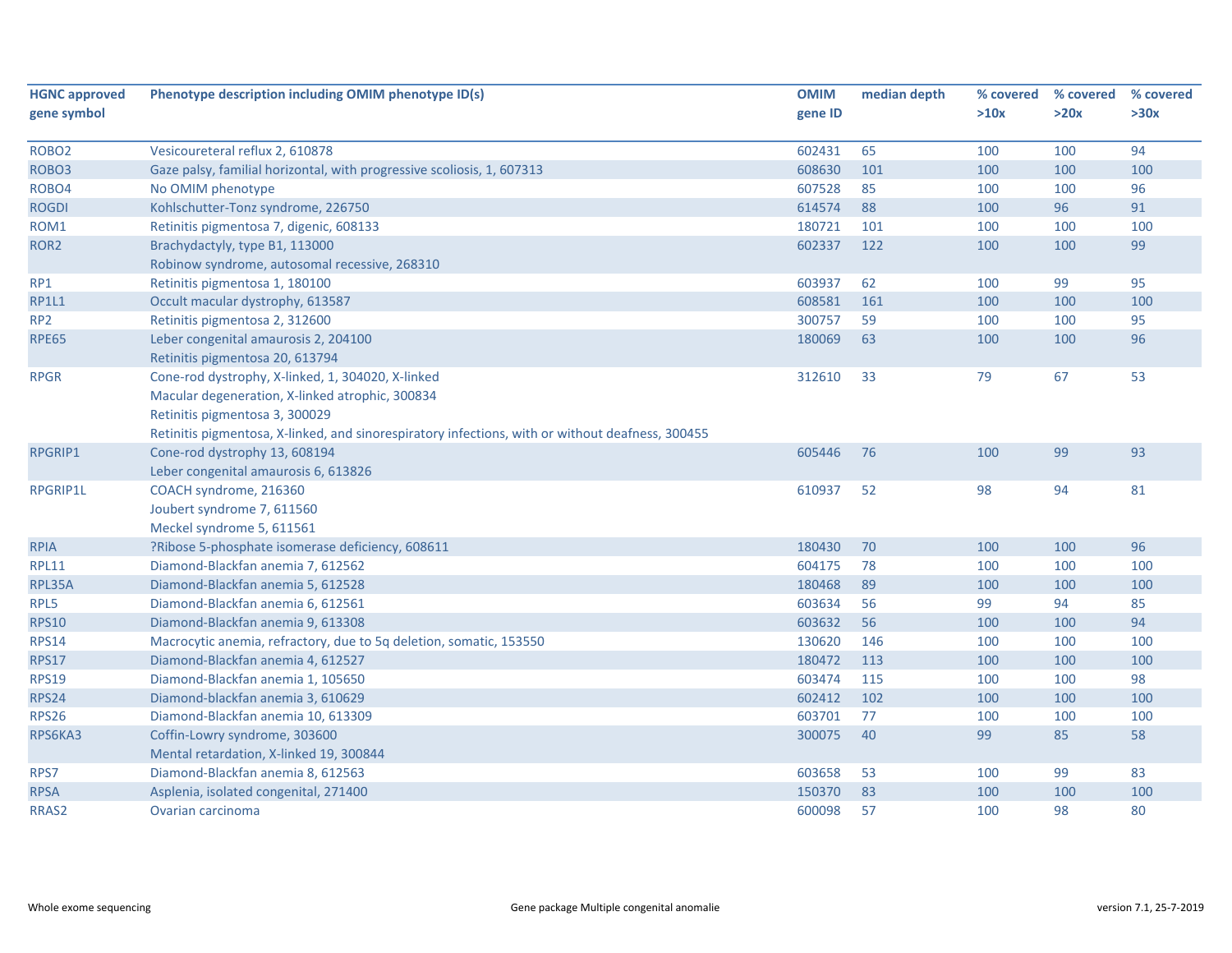| <b>HGNC approved</b> | Phenotype description including OMIM phenotype ID(s)                                                                                                                                                                                                     | <b>OMIM</b> | median depth | % covered | % covered | % covered |
|----------------------|----------------------------------------------------------------------------------------------------------------------------------------------------------------------------------------------------------------------------------------------------------|-------------|--------------|-----------|-----------|-----------|
| gene symbol          |                                                                                                                                                                                                                                                          | gene ID     |              | >10x      | >20x      | >30x      |
| RRM2B                | Mitochondrial DNA depletion syndrome 8A (encephalomyopathic type with renal tubulopathy), 612075<br>Mitochondrial DNA depletion syndrome 8B (MNGIE type), 612075                                                                                         | 604712      | 79           | 100       | 100       | 98        |
|                      | Progressive external ophthalmoplegia with mitochondrial DNA deletions, autosomal dominant 5, 613077                                                                                                                                                      |             |              |           |           |           |
| RS1                  | Retinoschisis, 312700                                                                                                                                                                                                                                    | 300839      | 38<br>65     | 100       | 96<br>99  | 65<br>90  |
| RSPH1                | Ciliary dyskinesia, primary, 24, 615481                                                                                                                                                                                                                  | 609314      |              | 100       |           |           |
| RSPH4A               | Ciliary dyskinesia, primary, 11, 612649                                                                                                                                                                                                                  | 612647      | 90           | 100       | 100       | 99        |
| RSPH9                | Ciliary dyskinesia, primary, 12, 612650                                                                                                                                                                                                                  | 612648      | 121          | 100       | 100       | 100       |
| RSPO1                | Palmoplantar hyperkeratosis and true hermaphroditism, 610644<br>Palmoplantar hyperkeratosis with squamous cell carcinoma of skin and sex reversal, 610644                                                                                                | 609595      | 86           | 100       | 100       | 100       |
| RSPO4                | Anonychia congenita, 206800                                                                                                                                                                                                                              | 610573      | 117          | 100       | 100       | 100       |
| RTEL1                | Dyskeratosis congenita, autosomal dominant 4, 615190<br>Dyskeratosis congenita, autosomal recessive 5, 615190<br>Pulmonary fibrosis and/or bone marrow failure, telomere-related, 3, 616373                                                              | 608833      | 132          | 100       | 100       | 99        |
| RTL4                 | No OMIM phenotype                                                                                                                                                                                                                                        | No id       | 50           | 100       | 100       | 100       |
| RTN <sub>2</sub>     | Spastic paraplegia 12, autosomal dominant, 604805                                                                                                                                                                                                        | 603183      | 133          | 100       | 100       | 100       |
| <b>RTTN</b>          | Microcephaly, short stature, and polymicrogyria with seizures, 614833                                                                                                                                                                                    | 610436      | 59           | 100       | 98        | 88        |
| RUNX1                | Leukemia, acute myeloid, 601626<br>Platelet disorder, familial, with associated myeloid malignancy, 601399                                                                                                                                               | 151385      | 80           | 100       | 100       | 93        |
| RUNX2                | Cleidocranial dysplasia, 119600                                                                                                                                                                                                                          | 600211      | 83           | 100       | 100       | 97        |
|                      | Cleidocranial dysplasia, forme fruste, dental anomalies only, 119600<br>Cleidocranial dysplasia, forme fruste, with brachydactyly, 119600<br>Metaphyseal dysplasia with maxillary hypoplasia with or without brachydactyly, 156510                       |             |              |           |           |           |
| RXFP2                | No OMIM phenotype                                                                                                                                                                                                                                        | 606655      | 46           | 100       | 97        | 83        |
| RYR1                 | Central core disease, 117000<br>King-Denborough syndrome, 145600<br>{Malignant hyperthermia susceptibility 1}, 145600<br>Minicore myopathy with external ophthalmoplegia, 255320<br>Neuromuscular disease, congenital, with uniform type 1 fiber, 117000 | 180901      | 147          | 99        | 99        | 98        |
| RYR <sub>2</sub>     | Arrhythmogenic right ventricular dysplasia 2, 600996<br>Ventricular tachycardia, catecholaminergic polymorphic, 1, 604772                                                                                                                                | 180902      | 116          | 100       | 99        | 95        |
| <b>SACS</b>          | Spastic ataxia, Charlevoix-Saguenay type, 270550                                                                                                                                                                                                         | 604490      | 58           | 100       | 100       | 97        |
| SAG                  | Oguchi disease-1, 258100<br>Retinitis pigmentosa 47, 613758                                                                                                                                                                                              | 181031      | 87           | 100       | 100       | 93        |
| SALL1                | Townes-Brocks branchiootorenal-like syndrome, 107480<br>Townes-Brocks syndrome 1, 107480                                                                                                                                                                 | 602218      | 113          | 100       | 100       | 99        |
| SALL4                | Duane-radial ray syndrome, 607323<br>IVIC syndrome, 147750                                                                                                                                                                                               | 607343      | 149          | 100       | 100       | 97        |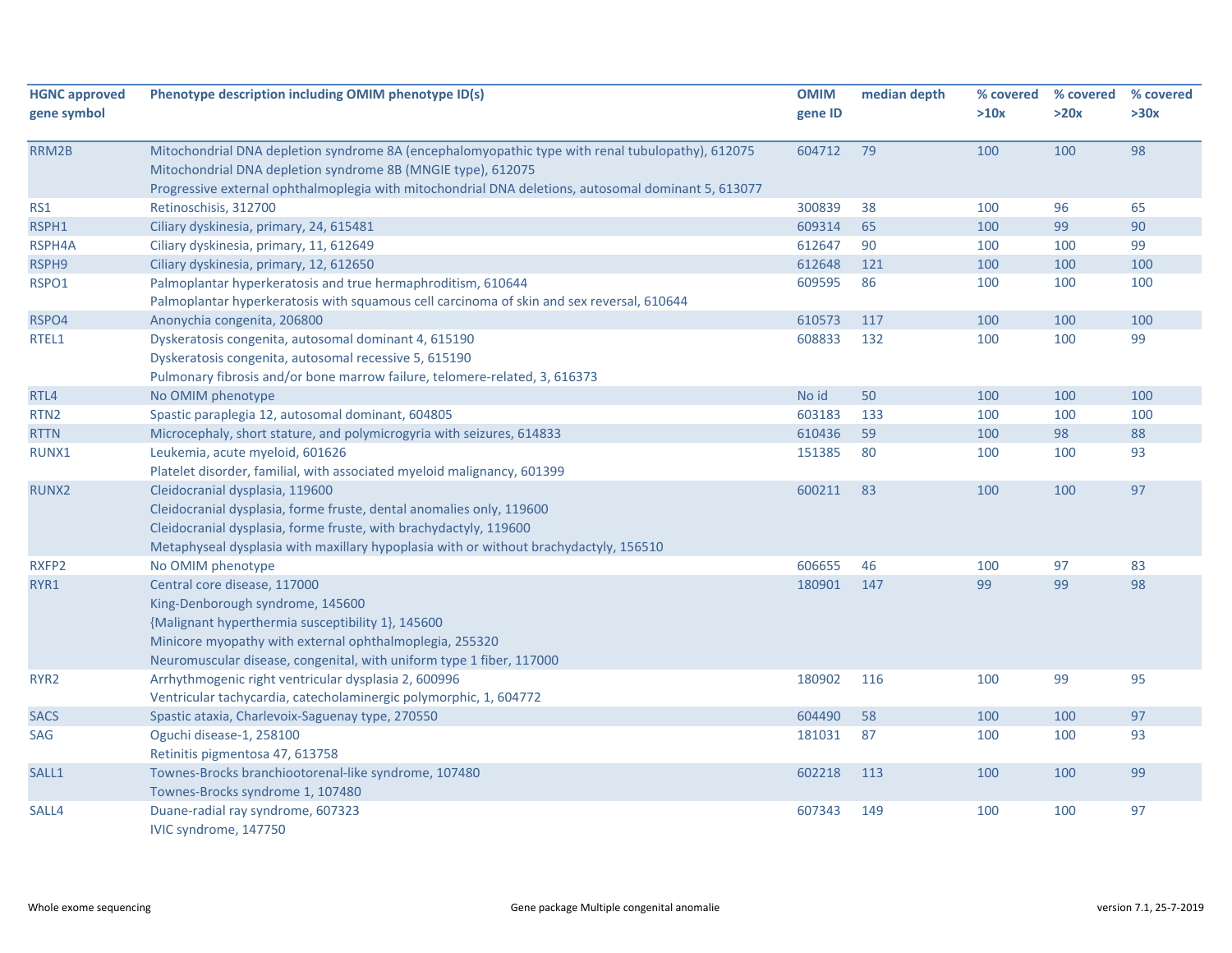| <b>HGNC approved</b><br>gene symbol | Phenotype description including OMIM phenotype ID(s)                        | <b>OMIM</b><br>gene ID | median depth | % covered<br>>10x | % covered<br>>20x | % covered<br>>30x |
|-------------------------------------|-----------------------------------------------------------------------------|------------------------|--------------|-------------------|-------------------|-------------------|
| SAMD9                               | MIRAGE syndrome, 617053                                                     | 610456                 | 59           | 100               | 100               | 99                |
|                                     | Tumoral calcinosis, familial, normophosphatemic, 610455                     |                        |              |                   |                   |                   |
| SAMHD1                              | Aicardi-Goutieres syndrome 5, 612952                                        | 606754                 | 58           | 100               | 97                | 80                |
|                                     | ?Chilblain lupus 2, 614415                                                  |                        |              |                   |                   |                   |
| SAR1B                               | Chylomicron retention disease, 246700                                       | 607690                 | 67           | 100               | 100               | 93                |
| SARS <sub>2</sub>                   | Hyperuricemia, pulmonary hypertension, renal failure, and alkalosis, 613845 | 612804                 | 83           | 100               | 100               | 99                |
| SART3                               | No OMIM phenotype                                                           | 611684                 | 90           | 100               | 100               | 94                |
| SAT1                                | No OMIM phenotype                                                           | 313020                 | 61           | 100               | 100               | 97                |
| SATB <sub>2</sub>                   | Glass syndrome, 612313                                                      | 608148                 | 86           | 100               | 100               | 95                |
| <b>SBDS</b>                         | {Aplastic anemia, susceptibility to}, 609135                                | 607444                 | 72           | 100               | 100               | 98                |
|                                     | Shwachman-Diamond syndrome, 260400                                          |                        |              |                   |                   |                   |
| SBF <sub>2</sub>                    | Charcot-Marie-Tooth disease, type 4B2, 604563                               | 607697                 | 62           | 100               | 99                | 91                |
| SC5D                                | Lathosterolosis, 607330                                                     | 602286                 | 70           | 100               | 100               | 98                |
| SCARB2                              | Epilepsy, progressive myoclonic 4, with or without renal failure, 254900    | 602257                 | 78           | 100               | 99                | 93                |
| SCARF2                              | Van den Ende-Gupta syndrome, 600920                                         | 613619                 | 106          | 100               | 99                | 98                |
| <b>SCN10A</b>                       | Episodic pain syndrome, familial, 2, 615551                                 | 604427                 | 98           | 100               | 100               | 97                |
| <b>SCN11A</b>                       | Episodic pain syndrome, familial, 3, 615552                                 | 604385                 | 77           | 100               | 99                | 95                |
|                                     | Neuropathy, hereditary sensory and autonomic, type VII, 615548              |                        |              |                   |                   |                   |
| SCN1A                               | Epilepsy, generalized, with febrile seizures plus, type 2, 604403           | 182389                 | 76           | 100               | 100               | 96                |
|                                     | Epileptic encephalopathy, early infantile, 6 (Dravet syndrome), 607208      |                        |              |                   |                   |                   |
|                                     | Febrile seizures, familial, 3A, 604403                                      |                        |              |                   |                   |                   |
|                                     | Migraine, familial hemiplegic, 3, 609634                                    |                        |              |                   |                   |                   |
| SCN1B                               | Atrial fibrillation, familial, 13, 615377                                   | 600235                 | 165          | 100               | 100               | 94                |
|                                     | Brugada syndrome 5, 612838                                                  |                        |              |                   |                   |                   |
|                                     | Cardiac conduction defect, nonspecific, 612838                              |                        |              |                   |                   |                   |
|                                     | Epilepsy, generalized, with febrile seizures plus, type 1, 604233           |                        |              |                   |                   |                   |
|                                     | Epileptic encephalopathy, early infantile, 52, 617350                       |                        |              |                   |                   |                   |
| SCN <sub>2</sub> A                  | Epileptic encephalopathy, early infantile, 11, 613721                       | 182390                 | 80           | 100               | 100               | 95                |
|                                     | Seizures, benign familial infantile, 3, 607745                              |                        |              |                   |                   |                   |
| SCN <sub>2</sub> B                  | Atrial fibrillation, familial, 14, 615378                                   | 601327                 | 100          | 100               | 100               | 100               |
| SCN3A                               | Epilepsy, familial focal, with variable foci 4, 617935                      | 182391                 | 70           | 100               | 99                | 94                |
|                                     | Epileptic encephalopathy, early infantile, 62, 617938                       |                        |              |                   |                   |                   |
| SCN3B                               | Atrial fibrillation, familial, 16, 613120                                   | 608214                 | 80           | 100               | 100               | 100               |
|                                     | Brugada syndrome 7, 613120                                                  |                        |              |                   |                   |                   |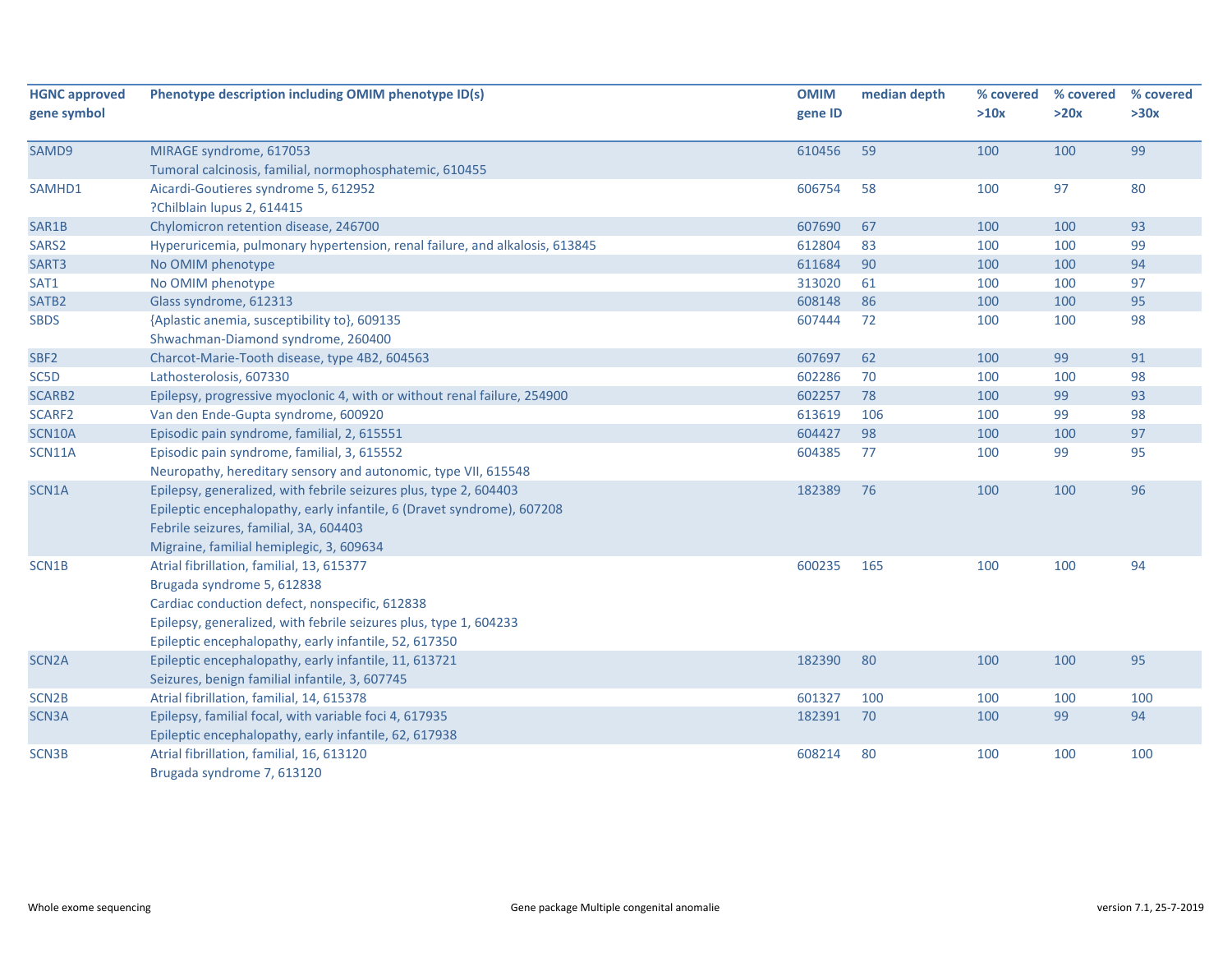| <b>HGNC approved</b><br>gene symbol | Phenotype description including OMIM phenotype ID(s)                                                                                                                                                                                                                                                                                                                            | <b>OMIM</b><br>gene ID | median depth | % covered<br>>10x | % covered<br>>20x | % covered<br>>30x |
|-------------------------------------|---------------------------------------------------------------------------------------------------------------------------------------------------------------------------------------------------------------------------------------------------------------------------------------------------------------------------------------------------------------------------------|------------------------|--------------|-------------------|-------------------|-------------------|
| SCN4A                               | Hyperkalemic periodic paralysis, type 2, 170500<br>Hypokalemic periodic paralysis, type 2, 613345<br>Myasthenic syndrome, congenital, 16, 614198<br>Myotonia congenita, atypical, acetazolamide-responsive, 608390<br>Paramyotonia congenita, 168300                                                                                                                            | 603967                 | 137          | 100               | 100               | 100               |
| SCN4B                               | Atrial fibrillation, familial, 17, 611819<br>Long QT syndrome-10, 611819                                                                                                                                                                                                                                                                                                        | 608256                 | 109          | 100               | 100               | 100               |
| SCN <sub>5</sub> A                  | Atrial fibrillation, familial, 10, 614022<br>Brugada syndrome 1, 601144<br>Cardiomyopathy, dilated, 1E, 601154<br>Heart block, nonprogressive, 113900<br>Heart block, progressive, type IA, 113900<br>Long QT syndrome-3, 603830<br>Sick sinus syndrome 1, 608567<br>{Sudden infant death syndrome, susceptibility to}, 272120<br>Ventricular fibrillation, familial, 1, 603829 | 600163                 | 187          | 100               | 100               | 100               |
| SCN8A                               | ?Cognitive impairment with or without cerebellar ataxia, 614306<br>Epileptic encephalopathy, early infantile, 13, 614558<br>Seizures, benign familial infantile, 5, 617080                                                                                                                                                                                                      | 600702                 | 96           | 100               | 100               | 96                |
| SCN9A                               | {Dravet syndrome, modifier of}, 607208<br>Epilepsy, generalized, with febrile seizures plus, type 7, 613863<br>Erythermalgia, primary, 133020<br>Febrile seizures, familial, 3B, 613863<br>HSAN2D, autosomal recessive, 243000<br>Insensitivity to pain, congenital, 243000<br>Paroxysmal extreme pain disorder,, 167400<br>Small fiber neuropathy, 133020                      | 603415                 | 71           | 100               | 99                | 95                |
| SCNN1A                              | Bronchiectasis with or without elevated sweat chloride 2, 613021<br>Pseudohypoaldosteronism, type I, 264350                                                                                                                                                                                                                                                                     | 600228                 | 105          | 100               | 100               | 96                |
| SCNN1B                              | Bronchiectasis with or without elevated sweat chloride 1, 211400<br>Liddle syndrome, 177200<br>Pseudohypoaldosteronism, type I, 264350                                                                                                                                                                                                                                          | 600760                 | 99           | 100               | 100               | 97                |
| SCNN1G                              | Bronchiectasis with or without elevated sweat chloride 3, 613071<br>Liddle syndrome, 177200<br>Pseudohypoaldosteronism, type I, 264350                                                                                                                                                                                                                                          | 600761                 | 104          | 100               | 99                | 97                |
| SCO <sub>1</sub>                    | Mitochondrial complex IV deficiency, 220110                                                                                                                                                                                                                                                                                                                                     | 603644                 | 97           | 100               | 100               | 97                |
| SCO <sub>2</sub>                    | Cardioencephalomyopathy, fatal infantile, due to cytochrome c oxidase deficiency 1, 604377<br>Myopia 6, 608908                                                                                                                                                                                                                                                                  | 604272                 | 126          | 100               | 100               | 100               |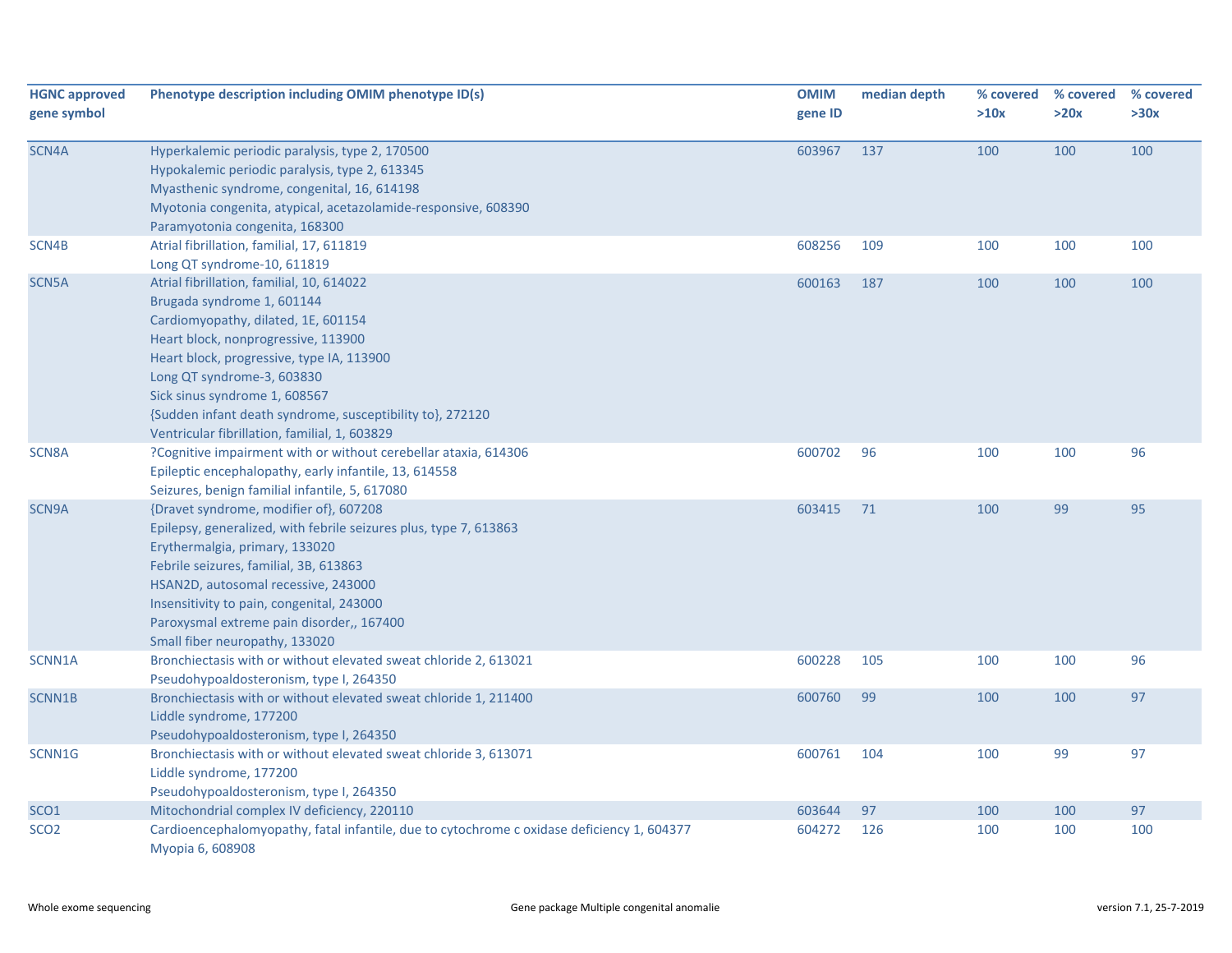| <b>HGNC approved</b><br>gene symbol | Phenotype description including OMIM phenotype ID(s)                                                      | <b>OMIM</b><br>gene ID | median depth | % covered<br>>10x | % covered<br>>20x | % covered<br>>30x |
|-------------------------------------|-----------------------------------------------------------------------------------------------------------|------------------------|--------------|-------------------|-------------------|-------------------|
| SCP <sub>2</sub>                    |                                                                                                           |                        | 47           | 100               |                   | 87                |
| SDCCAG8                             | ?Leukoencephalopathy with dystonia and motor neuropathy, 613724<br>Bardet-Biedl syndrome 16, 615993       | 184755<br>613524       | 78           | 100               | 99<br>99          | 90                |
|                                     | Senior-Loken syndrome 7, 613615                                                                           |                        |              |                   |                   |                   |
| <b>SDHA</b>                         | Cardiomyopathy, dilated, 1GG, 613642                                                                      | 600857                 | 128          | 100               | 97                | 90                |
|                                     | Leigh syndrome, 256000                                                                                    |                        |              |                   |                   |                   |
|                                     | Mitochondrial respiratory chain complex II deficiency, 252011                                             |                        |              |                   |                   |                   |
|                                     | Paragangliomas 5, 614165                                                                                  |                        |              |                   |                   |                   |
| SDHAF1                              | Mitochondrial complex II deficiency, 252011                                                               | 612848                 | 83           | 100               | 100               | 100               |
| SDHAF2                              | Paragangliomas 2, 601650                                                                                  | 613019                 | 122          | 100               | 100               | 98                |
| <b>SDHB</b>                         | Cowden syndrome 2, 612359                                                                                 | 185470                 | 138          | 100               | 100               | 100               |
|                                     | Gastrointestinal stromal tumor, 606764                                                                    |                        |              |                   |                   |                   |
|                                     | Paraganglioma and gastric stromal sarcoma, 606864                                                         |                        |              |                   |                   |                   |
|                                     | Paragangliomas 4, 115310                                                                                  |                        |              |                   |                   |                   |
|                                     | Pheochromocytoma, 171300                                                                                  |                        |              |                   |                   |                   |
| <b>SDHC</b>                         | Gastrointestinal stromal tumor, 606764                                                                    | 602413                 | 162          | 100               | 100               | 100               |
|                                     | Paraganglioma and gastric stromal sarcoma, 606864                                                         |                        |              |                   |                   |                   |
|                                     | Paragangliomas 3, 605373                                                                                  |                        |              |                   |                   |                   |
| <b>SDHD</b>                         | Carcinoid tumors, intestinal, 114900                                                                      | 602690                 | 155          | 100               | 100               | 100               |
|                                     | Cowden syndrome 3, 615106                                                                                 |                        |              |                   |                   |                   |
|                                     | Merkel cell carcinoma, somatic                                                                            |                        |              |                   |                   |                   |
|                                     | Mitochondrial complex II deficiency, 252011                                                               |                        |              |                   |                   |                   |
|                                     | Paraganglioma and gastric stromal sarcoma, 606864                                                         |                        |              |                   |                   |                   |
|                                     | Paragangliomas 1, with or without deafness, 168000                                                        |                        |              |                   |                   |                   |
|                                     | Pheochromocytoma, 171300                                                                                  |                        |              |                   |                   |                   |
| SEC23A                              | Craniolenticulosutural dysplasia, 607812                                                                  | 610511                 | 52           | 100               | 97                | 85                |
| SEC23B                              | Cowden syndrome 7, 616858                                                                                 | 610512                 | 62           | 100               | 99                | 91                |
|                                     | Dyserythropoietic anemia, congenital, type II, 224100                                                     |                        |              |                   |                   |                   |
| <b>SEC63</b>                        | Polycystic liver disease 2, 617004                                                                        | 608648                 | 47           | 100               | 97                | 78                |
| SECISBP2                            | Thyroid hormone metabolism, abnormal, 609698                                                              | 607693<br>606210       | 78<br>121    | 100<br>90         | 99<br>90          | 93<br>90          |
| <b>SELENON</b>                      | Muscular dystrophy, rigid spine, 1, 602771<br>Myopathy, congenital, with fiber-type disproportion, 255310 |                        |              |                   |                   |                   |
| SEMA3E                              | ?CHARGE syndrome, 214800                                                                                  | 608166                 | 53           | 100               | 99                | 87                |
|                                     | Cone-rod dystrophy 10, 610283                                                                             | 607292                 | 102          | 100               | 100               | 100               |
| SEMA4A                              | Retinitis pigmentosa 35, 610282                                                                           |                        |              |                   |                   |                   |
| <b>SEPSECS</b>                      | Pontocerebellar hypoplasia type 2D, 613811                                                                | 613009                 | 65           | 100               | 99                | 91                |
| SEPT12                              | Spermatogenic failure 10, 614822                                                                          | 611562                 | 75           | 100               | 100               | 96                |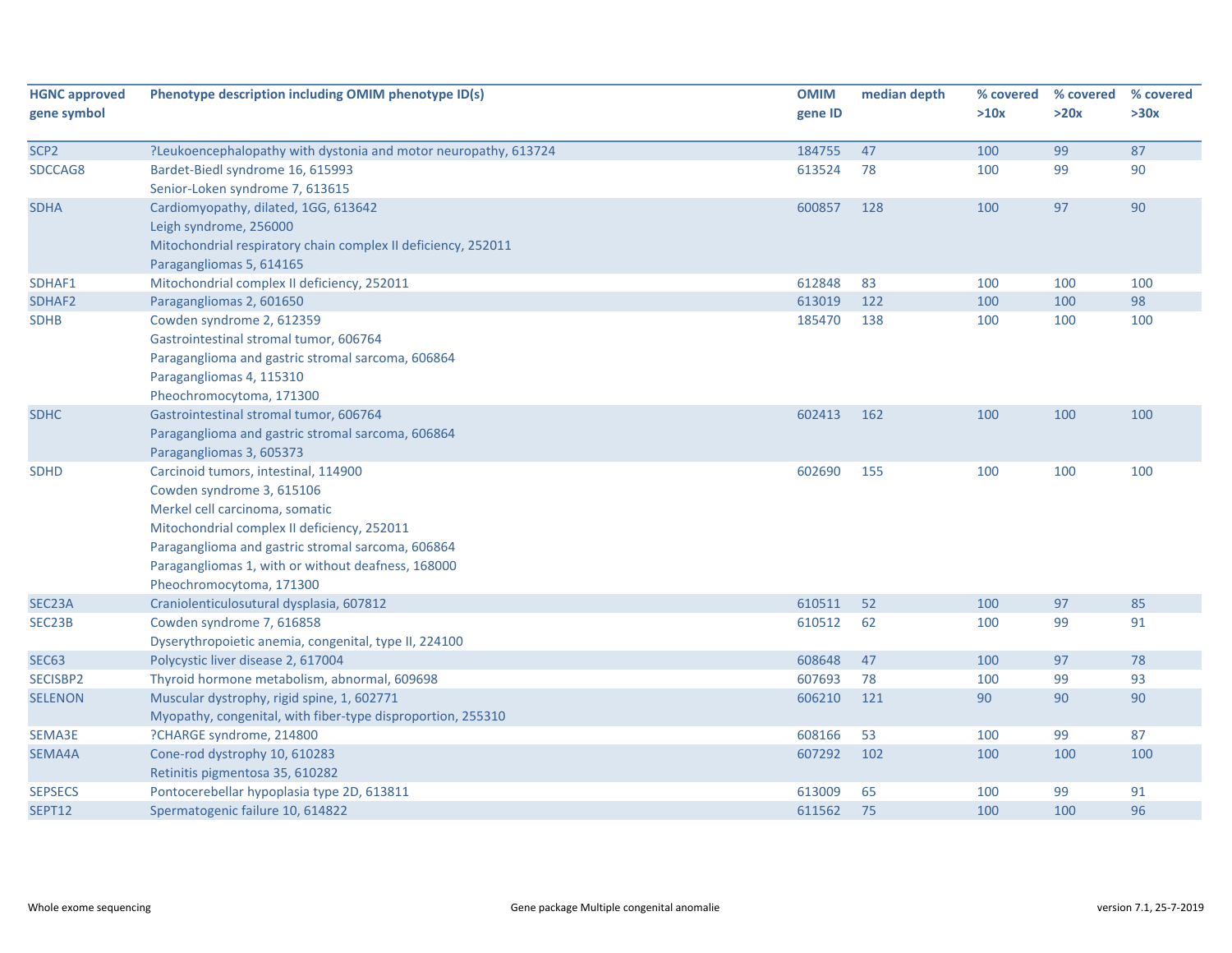| <b>HGNC approved</b><br>gene symbol | Phenotype description including OMIM phenotype ID(s)                                       | <b>OMIM</b><br>gene ID | median depth | % covered<br>>10x | % covered<br>>20x | % covered<br>>30x |
|-------------------------------------|--------------------------------------------------------------------------------------------|------------------------|--------------|-------------------|-------------------|-------------------|
|                                     |                                                                                            |                        |              |                   |                   |                   |
| SEPT9                               | Amyotrophy, hereditary neuralgic, 162100                                                   | 604061                 | 111          | 100               | 100               | 100               |
|                                     | Leukemia, acute myeloid, therapy-related                                                   |                        |              |                   |                   |                   |
|                                     | Ovarian carcinoma                                                                          |                        |              |                   |                   |                   |
| SERAC1                              | 3-methylglutaconic aciduria with deafness, encephalopathy, and Leigh-like syndrome, 614739 | 614725                 | 56           | 100               | 95                | 79                |
| SERPINA1                            | Emphysema due to AAT deficiency, 613490                                                    | 107400                 | 79           | 100               | 100               | 99                |
|                                     | Emphysema-cirrhosis, due to AAT deficiency, 613490                                         |                        |              |                   |                   |                   |
|                                     | Hemorrhagic diathesis due to antithrombin Pittsburgh, 613490                               |                        |              |                   |                   |                   |
|                                     | {Pulmonary disease, chronic obstructive, susceptibility to}, 606963                        |                        |              |                   |                   |                   |
| <b>SERPINA3</b>                     | Alpha-1-antichymotrypsin deficiency                                                        | 107280                 | 92           | 100               | 100               | 99                |
|                                     | Cerebrovascular disease, occlusive                                                         |                        |              |                   |                   |                   |
| SERPINA6                            | Corticosteroid-binding globulin deficiency, 611489                                         | 122500                 | 94           | 100               | 100               | 100               |
| <b>SERPINA7</b>                     | [Thyroxine-binding globulin QTL], 300932                                                   | 314200                 | 41           | 100               | 96                | 79                |
| SERPINB6                            | ?Deafness, autosomal recessive 91, 613453                                                  | 173321                 | 82           | 100               | 100               | 94                |
| <b>SERPINB7</b>                     | Palmoplantar keratoderma, Nagashima type, 615598                                           | 603357                 | 58           | 100               | 100               | 93                |
| SERPINC1                            | Thrombophilia due to antithrombin III deficiency, 613118                                   | 107300                 | 90           | 100               | 100               | 97                |
| SERPIND1                            | Thrombophilia due to heparin cofactor II deficiency, 612356                                | 142360                 | 63           | 100               | 100               | 97                |
| SERPINE1                            | Plasminogen activator inhibitor-1 deficiency, 613329                                       | 173360                 | 123          | 100               | 100               | 100               |
|                                     | {Transcription of plasminogen activator inhibitor, modulator of}                           |                        |              |                   |                   |                   |
| SERPINF1                            | Osteogenesis imperfecta, type VI, 613982                                                   | 172860                 | 99           | 100               | 98                | 94                |
| <b>SERPINF2</b>                     | Alpha-2-plasmin inhibitor deficiency, 262850                                               | 613168                 | 147          | 100               | 100               | 98                |
| SERPING1                            | Angioedema, hereditary, types I and II, 106100                                             | 606860                 | 105          | 100               | 100               | 98                |
|                                     | Complement component 4, partial deficiency of, 120790                                      |                        |              |                   |                   |                   |
| SERPINH1                            | Osteogenesis imperfecta, type X, 613848                                                    | 600943                 | 142          | 100               | 100               | 100               |
|                                     | {Preterm premature rupture of the membranes, susceptibility to}, 610504                    |                        |              |                   |                   |                   |
| SERPINI1                            | Encephalopathy, familial, with neuroserpin inclusion bodies, 604218                        | 602445                 | 63           | 100               | 100               | 94                |
| SETBP1                              | Mental retardation, autosomal dominant 29, 616078                                          | 611060                 | 87           | 99                | 98                | 97                |
|                                     | Schinzel-Giedion midface retraction syndrome, 269150                                       |                        |              |                   |                   |                   |
| SETD1A                              | No OMIM phenotype                                                                          | 611052                 | 113          | 100               | 98                | 96                |
| SETD5                               | Mental retardation, autosomal dominant 23, 615761                                          | 615743                 | 71           | 100               | 100               | 96                |
| <b>SETX</b>                         | Amyotrophic lateral sclerosis 4, juvenile, 602433                                          | 608465                 | 60           | 100               | 99                | 94                |
|                                     | Spinocerebellar ataxia, autosomal recessive 1, 606002                                      |                        |              |                   |                   |                   |
| SF3B1                               | Myelodysplastic syndrome, somatic, 614286                                                  | 605590                 | 62           | 100               | 99                | 90                |
| SF3B4                               | Acrofacial dysostosis 1, Nager type, 154400                                                | 605593                 | 78           | 100               | 100               | 97                |
| SFTPA2                              | Pulmonary fibrosis, idiopathic, 178500                                                     | 178642                 | 209          | 100               | 100               | 100               |
| <b>SFTPB</b>                        | Surfactant metabolism dysfunction, pulmonary, 1, 265120                                    | 178640                 | 82           | 100               | 100               | 100               |
| <b>SFTPC</b>                        | Surfactant metabolism dysfunction, pulmonary, 2, 610913                                    | 178620                 | 94           | 100               | 100               | 100               |
| SFXN4                               | Combined oxidative phosphorylation deficiency 18, 615578                                   | 615564                 | 66           | 100               | 100               | 96                |
| <b>SGCA</b>                         | Muscular dystrophy, limb-girdle, type 2D, 608099                                           | 600119                 | 143          | 100               | 97                | 96                |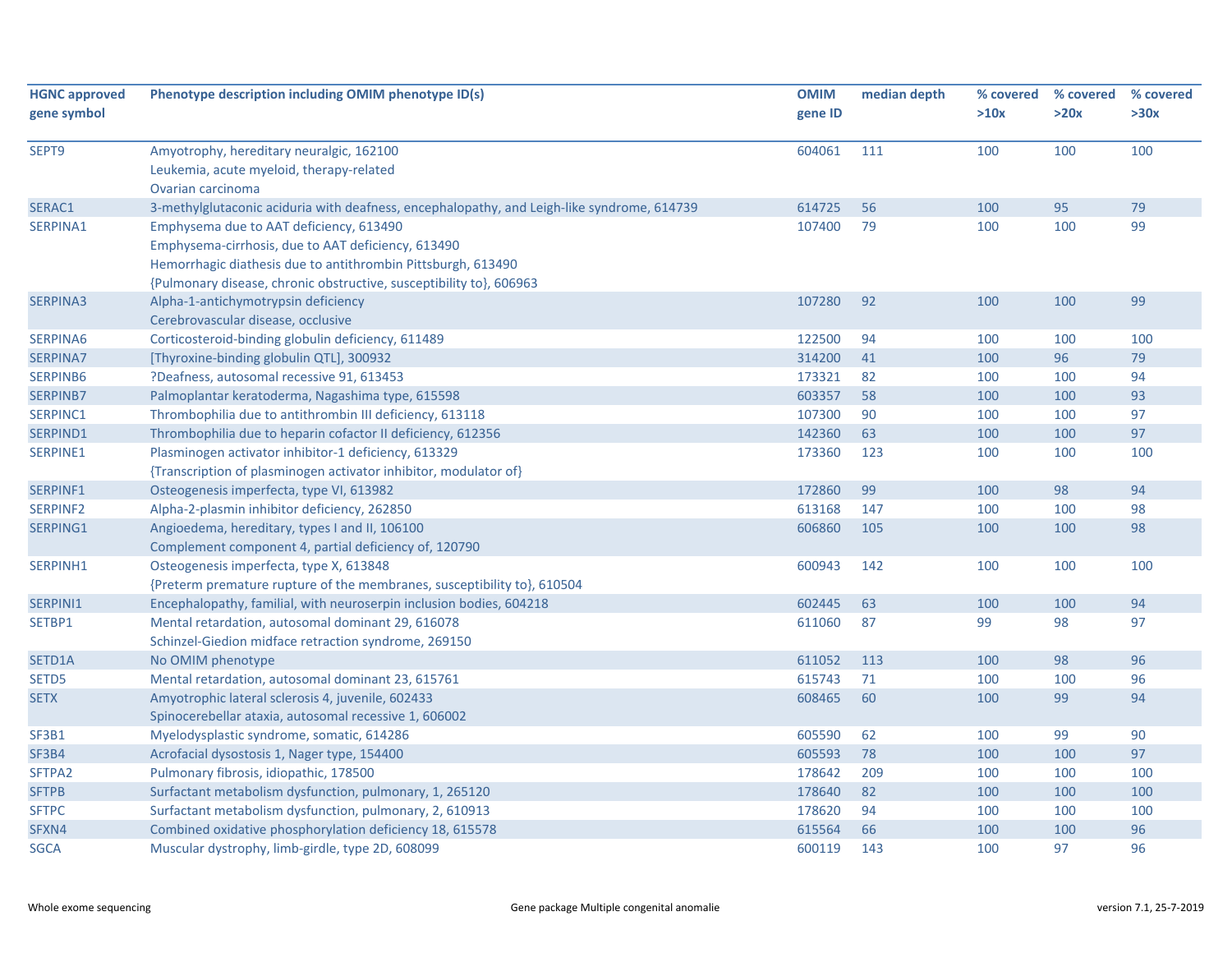| <b>HGNC approved</b>             | Phenotype description including OMIM phenotype ID(s)               | <b>OMIM</b> | median depth | % covered | % covered | % covered |
|----------------------------------|--------------------------------------------------------------------|-------------|--------------|-----------|-----------|-----------|
| gene symbol                      |                                                                    | gene ID     |              | >10x      | >20x      | >30x      |
|                                  |                                                                    |             |              |           |           |           |
| <b>SGCB</b>                      | Muscular dystrophy, limb-girdle, type 2E, 604286                   | 600900      | 49           | 100       | 95        | 83        |
| <b>SGCD</b>                      | Cardiomyopathy, dilated, 1L, 606685                                | 601411      | 50           | 100       | 100       | 91        |
|                                  | Muscular dystrophy, limb-girdle, type 2F, 601287                   |             |              |           |           |           |
| <b>SGCE</b>                      | Dystonia-11, myoclonic, 159900                                     | 604149      | 71           | 100       | 100       | 90        |
| <b>SGCG</b>                      | Muscular dystrophy, limb-girdle, type 2C, 253700                   | 608896      | 66           | 100       | 100       | 93        |
| <b>SGSH</b>                      | Mucopolysaccharidosis type IIIA (Sanfilippo A), 252900             | 605270      | 102          | 100       | 95        | 89        |
| SH <sub>2</sub> B <sub>3</sub>   | Erythrocytosis, somatic, 133100                                    | 605093      | 109          | 100       | 100       | 100       |
|                                  | Myelofibrosis, somatic, 254450                                     |             |              |           |           |           |
|                                  | Thrombocythemia, somatic, 187950                                   |             |              |           |           |           |
| SH <sub>2</sub> D <sub>1</sub> A | Lymphoproliferative syndrome, X-linked, 1, 308240                  | 300490      | 51           | 100       | 94        | 81        |
| SH3BP2                           | Cherubism, 118400                                                  | 602104      | 113          | 91        | 91        | 91        |
| SH3PXD2B                         | Frank-ter Haar syndrome, 249420                                    | 613293      | 116          | 100       | 100       | 98        |
| SH3TC2                           | Charcot-Marie-Tooth disease, type 4C, 601596                       | 608206      | 80           | 100       | 100       | 97        |
|                                  | Mononeuropathy of the median nerve, mild, 613353                   |             |              |           |           |           |
| SHANK3                           | Phelan-McDermid syndrome, 606232                                   | 606230      | 106          | 98        | 91        | 84        |
|                                  | {Schizophrenia 15}, 613950                                         |             |              |           |           |           |
| <b>SHH</b>                       | Holoprosencephaly 3, 142945                                        | 600725      | 116          | 100       | 100       | 99        |
|                                  | Microphthalmia with coloboma 5, 611638                             |             |              |           |           |           |
|                                  | Schizencephaly, 269160                                             |             |              |           |           |           |
|                                  | Single median maxillary central incisor, 147250                    |             |              |           |           |           |
| SHOC <sub>2</sub>                | Noonan-like syndrome with loose anagen hair, 607721                | 602775      | 51           | 100       | 98        | 89        |
| <b>SHOX</b>                      | Langer mesomelic dysplasia, 249700                                 | 312865      | 62           | 100       | 100       | 93        |
|                                  | Leri-Weill dyschondrosteosis, 127300                               |             |              |           |           |           |
|                                  | Short stature, idiopathic familial, 300582                         |             |              |           |           |           |
| SHROOM4                          | Stocco dos Santos X-linked mental retardation syndrome, 300434     | 300579      | 57           | 100       | 99        | 95        |
| <b>SI</b>                        | Sucrase-isomaltase deficiency, congenital, 222900                  | 609845      | 50           | 100       | 97        | 83        |
| SIGMAR1                          | ?Amyotrophic lateral sclerosis 16, juvenile, 614373                | 601978      | 121          | 100       | 100       | 100       |
|                                  | ?Spinal muscular atrophy, distal, autosomal recessive, 2, 605726   |             |              |           |           |           |
| SIL1                             | Marinesco-Sjogren syndrome, 248800                                 | 608005      | 94           | 100       | 100       | 99        |
| SIM1                             | Obesity, severe, 601665                                            | 603128      | 92           | 100       | 100       | 99        |
| SIX <sub>1</sub>                 | Branchiootic syndrome 3, 608389                                    | 601205      | 115          | 100       | 100       | 99        |
|                                  | Deafness, autosomal dominant 23, 605192                            |             |              |           |           |           |
| SIX <sub>3</sub>                 | Holoprosencephaly 2, 157170                                        | 603714      | 149          | 100       | 99        | 95        |
|                                  | Schizencephaly, 269160                                             |             |              |           |           |           |
| SIX <sub>5</sub>                 | Branchiootorenal syndrome 2, 610896                                | 600963      | 76           | 100       | 96        | 88        |
| SIX <sub>6</sub>                 | Optic disc anomalies with retinal and/or macular dystrophy, 212550 | 606326      | 210          | 100       | 100       | 100       |
| SKI                              | Shprintzen-Goldberg syndrome, 182212                               | 164780      | 118          | 100       | 100       | 99        |
| SKIV2L                           | Trichohepatoenteric syndrome 2, 614602                             | 600478      | 116          | 100       | 100       | 99        |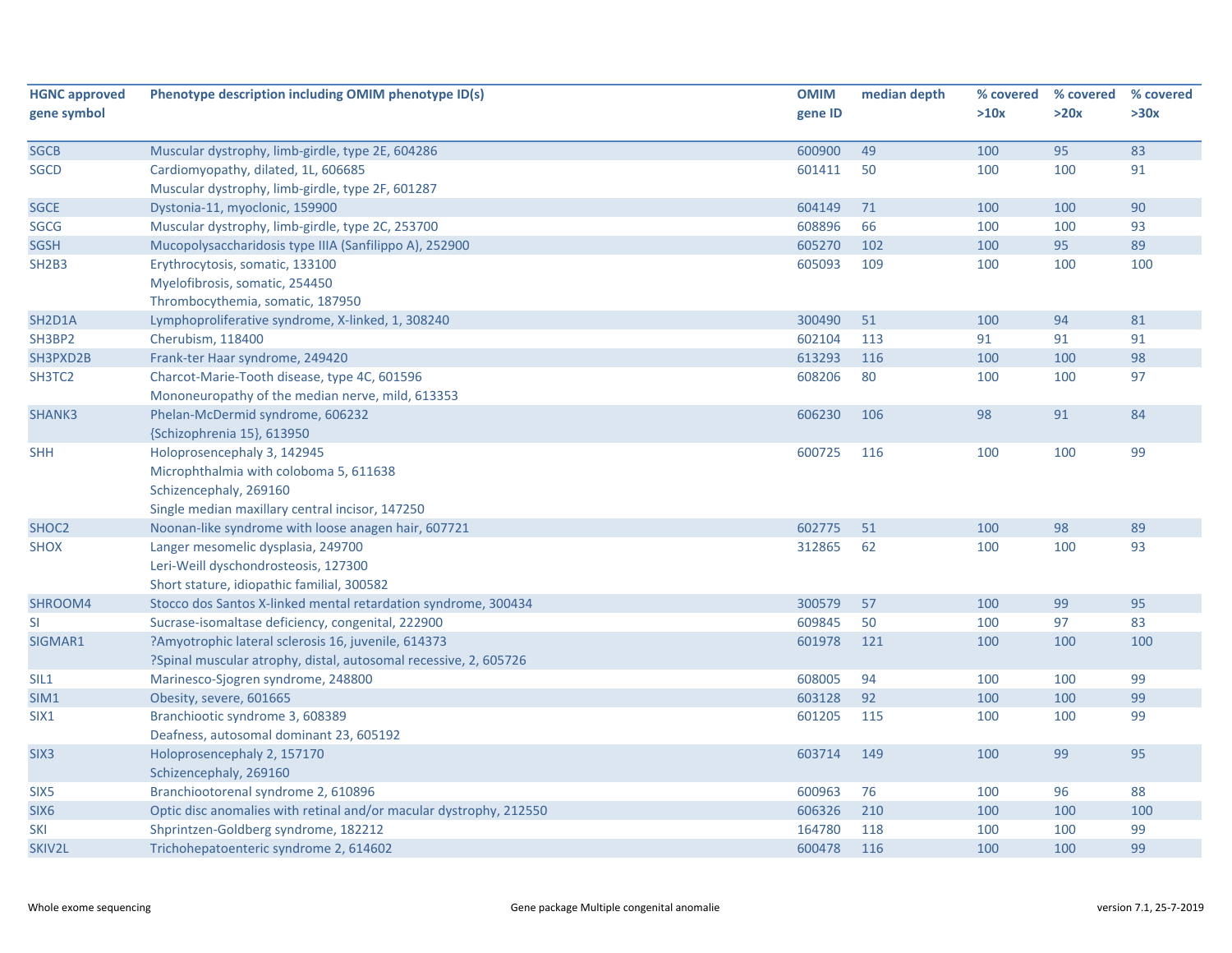| <b>HGNC approved</b> | Phenotype description including OMIM phenotype ID(s)                                                         | <b>OMIM</b> | median depth | % covered | % covered | % covered |
|----------------------|--------------------------------------------------------------------------------------------------------------|-------------|--------------|-----------|-----------|-----------|
| gene symbol          |                                                                                                              | gene ID     |              | >10x      | >20x      | >30x      |
| <b>SLC10A2</b>       | Bile acid malabsorption, primary, 613291                                                                     | 601295      | 67           | 100       | 99        | 93        |
| <b>SLC11A2</b>       | Anemia, hypochromic microcytic, with iron overload 1, 206100                                                 | 600523      | 46           | 100       | 97        | 81        |
| <b>SLC12A1</b>       | Bartter syndrome, type 1, 601678                                                                             | 600839      | 62           | 100       | 100       | 94        |
| <b>SLC12A3</b>       | Gitelman syndrome, 263800                                                                                    | 600968      | 105          | 100       | 100       | 99        |
| <b>SLC12A6</b>       | Agenesis of the corpus callosum with peripheral neuropathy, 218000                                           | 604878      | 56           | 100       | 98        | 89        |
| <b>SLC16A1</b>       | Erythrocyte lactate transporter defect, 245340                                                               | 600682      | 74           | 100       | 100       | 97        |
|                      | Hyperinsulinemic hypoglycemia, familial, 7, 610021                                                           |             |              |           |           |           |
|                      | Monocarboxylate transporter 1 deficiency, 616095                                                             |             |              |           |           |           |
| <b>SLC16A12</b>      | Cataract 47, juvenile, with microcornea, 612018                                                              | 611910      | 77           | 100       | 100       | 99        |
| <b>SLC16A2</b>       | Allan-Herndon-Dudley syndrome, 300523                                                                        | 300095      | 66           | 100       | 100       | 93        |
| <b>SLC17A5</b>       | Salla disease, 604369                                                                                        | 604322      | 73           | 100       | 100       | 94        |
|                      | Sialic acid storage disorder, infantile, 269920                                                              |             |              |           |           |           |
| SLC17A8              | Deafness, autosomal dominant 25, 605583                                                                      | 607557      | 56           | 100       | 100       | 96        |
| <b>SLC19A2</b>       | Thiamine-responsive megaloblastic anemia syndrome, 249270                                                    | 603941      | 58           | 100       | 100       | 96        |
| <b>SLC19A3</b>       | Thiamine metabolism dysfunction syndrome 2 (biotin- or thiamine-responsive encephalopathy type 2),<br>607483 | 606152      | 61           | 100       | 100       | 96        |
| SLC1A3               | Episodic ataxia, type 6, 612656                                                                              | 600111      | 90           | 100       | 100       | 100       |
| <b>SLC20A2</b>       | Basal ganglia calcification, idiopathic, 1, 213600                                                           | 158378      | 90           | 100       | 99        | 92        |
| <b>SLC22A12</b>      | Hypouricemia, renal, 220150                                                                                  | 607096      | 115          | 100       | 100       | 95        |
| <b>SLC22A18</b>      | Breast cancer, somatic, 114480                                                                               | 602631      | 104          | 100       | 100       | 99        |
|                      | Lung cancer, somatic, 211980                                                                                 |             |              |           |           |           |
|                      | Rhabdomyosarcoma, somatic, 268210                                                                            |             |              |           |           |           |
| SLC22A5              | Carnitine deficiency, systemic primary, 212140                                                               | 603377      | 97           | 100       | 100       | 99        |
| <b>SLC24A1</b>       | Night blindness, congenital stationary (complete), 1D, autosomal recessive, 613830                           | 603617      | 87           | 100       | 100       | 98        |
| <b>SLC24A5</b>       | Albinism, oculocutaneous, type VI, 113750                                                                    | 609802      | 65           | 100       | 100       | 98        |
|                      | [Skin/hair/eye pigmentation 4, fair/dark skin], 113750                                                       |             |              |           |           |           |
| <b>SLC25A1</b>       | Combined D-2- and L-2-hydroxyglutaric aciduria, 615182                                                       | 190315      | 100          | 100       | 100       | 100       |
| <b>SLC25A12</b>      | Epileptic encephalopathy, early infantile, 39, 612949                                                        | 603667      | 79           | 100       | 100       | 96        |
| <b>SLC25A13</b>      | Citrullinemia, adult-onset type II, 603471                                                                   | 603859      | 87           | 100       | 98        | 87        |
|                      | Citrullinemia, type II, neonatal-onset, 605814                                                               |             |              |           |           |           |
| <b>SLC25A15</b>      | Hyperornithinemia-hyperammonemia-homocitrullinemia syndrome, 238970                                          | 603861      | 121          | 100       | 100       | 96        |
| <b>SLC25A19</b>      | Microcephaly, Amish type, 607196                                                                             | 606521      | 99           | 100       | 100       | 99        |
|                      | Thiamine metabolism dysfunction syndrome 4 (progressive polyneuropathy type), 613710                         |             |              |           |           |           |
| <b>SLC25A20</b>      | Carnitine-acylcarnitine translocase deficiency, 212138                                                       | 613698      | 54           | 100       | 100       | 92        |
| <b>SLC25A22</b>      | Epileptic encephalopathy, early infantile, 3, 609304                                                         | 609302      | 111          | 100       | 100       | 100       |
| <b>SLC25A3</b>       | Mitochondrial phosphate carrier deficiency, 610773                                                           | 600370      | 90           | 100       | 100       | 98        |
| <b>SLC25A38</b>      | Anemia, sideroblastic, 2, pyridoxine-refractory, 205950                                                      | 610819      | 103          | 100       | 100       | 100       |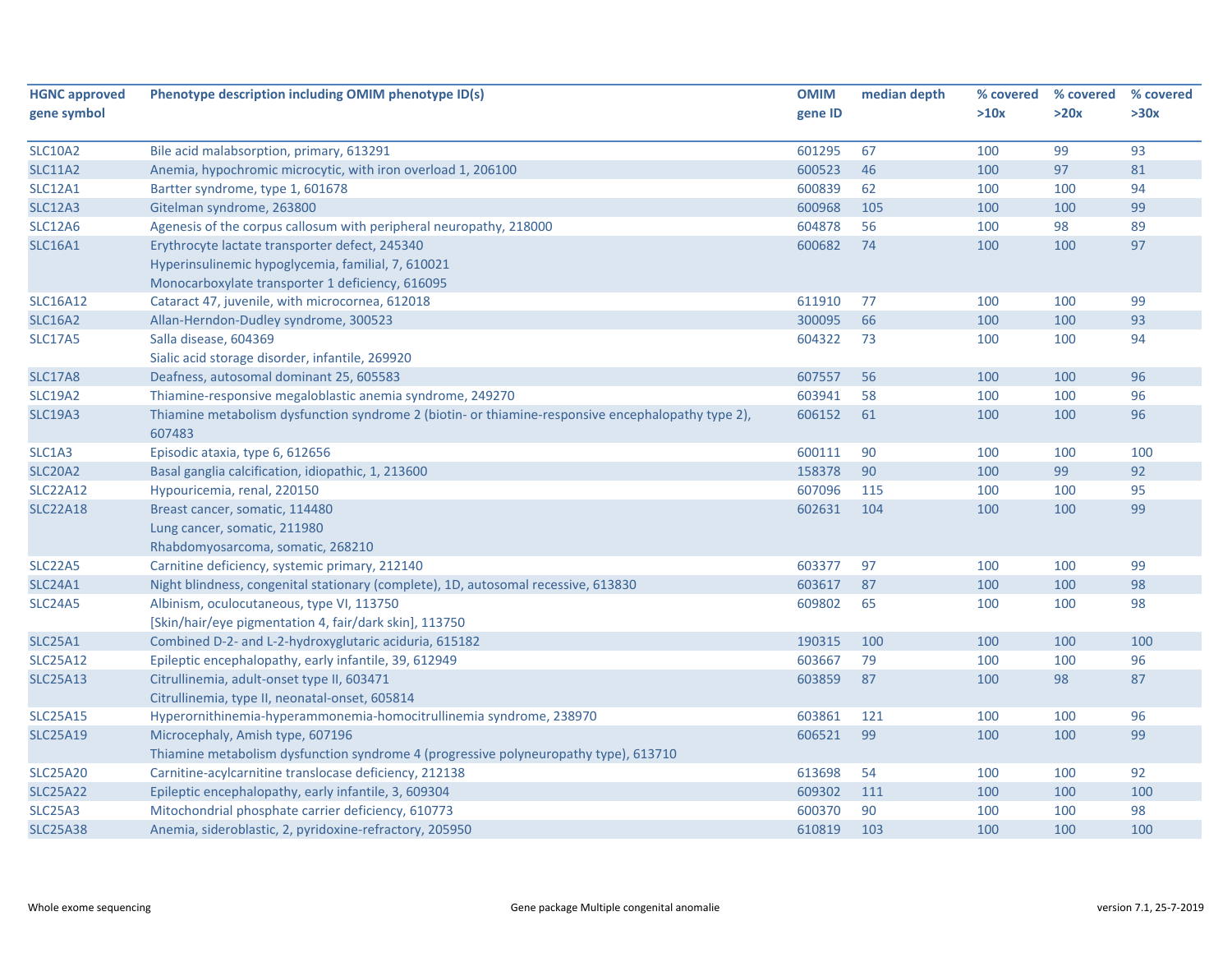| <b>HGNC approved</b>            | Phenotype description including OMIM phenotype ID(s)                                                | <b>OMIM</b> | median depth | % covered | % covered | % covered |
|---------------------------------|-----------------------------------------------------------------------------------------------------|-------------|--------------|-----------|-----------|-----------|
| gene symbol                     |                                                                                                     | gene ID     |              | >10x      | >20x      | >30x      |
|                                 |                                                                                                     |             |              |           |           |           |
| <b>SLC25A4</b>                  | Mitochondrial DNA depletion syndrome 12A (cardiomyopathic type) AD, 617184                          | 103220      | 96           | 100       | 100       | 100       |
|                                 | Mitochondrial DNA depletion syndrome 12B (cardiomyopathic type) AR, 615418                          |             |              |           |           |           |
|                                 | Progressive external ophthalmoplegia with mitochondrial DNA deletions, autosomal dominant 2, 609283 |             |              |           |           |           |
| <b>SLC26A2</b>                  | Achondrogenesis Ib, 600972                                                                          | 606718      | 59           | 100       | 100       | 99        |
|                                 | Atelosteogenesis, type II, 256050                                                                   |             |              |           |           |           |
|                                 | De la Chapelle dysplasia, 256050                                                                    |             |              |           |           |           |
|                                 | Diastrophic dysplasia, 222600                                                                       |             |              |           |           |           |
|                                 | Diastrophic dysplasia, broad bone-platyspondylic variant, 222600                                    |             |              |           |           |           |
|                                 | Epiphyseal dysplasia, multiple, 4, 226900                                                           |             |              |           |           |           |
| <b>SLC26A3</b>                  | Diarrhea 1, secretory chloride, congenital, 214700                                                  | 126650      | 63           | 100       | 99        | 91        |
| <b>SLC26A4</b>                  | Deafness, autosomal recessive 4, with enlarged vestibular aqueduct, 600791                          | 605646      | 60           | 100       | 99        | 87        |
|                                 | Pendred syndrome, 274600                                                                            |             |              |           |           |           |
| <b>SLC26A5</b>                  | ?Deafness, autosomal recessive 61, 613865                                                           | 604943      | 51           | 100       | 99        | 89        |
| <b>SLC26A8</b>                  | Spermatogenic failure 3, 606766                                                                     | 608480      | 54           | 100       | 98        | 87        |
| <b>SLC27A4</b>                  | Ichthyosis prematurity syndrome, 608649                                                             | 604194      | 129          | 100       | 100       | 100       |
| <b>SLC29A3</b>                  | Histiocytosis-lymphadenopathy plus syndrome, 602782                                                 | 612373      | 139          | 100       | 99        | 99        |
| SLC2A1                          | Dystonia 9, 601042                                                                                  | 138140      | 117          | 100       | 100       | 100       |
|                                 | {Epilepsy, idiopathic generalized, susceptibility to, 12}, 614847                                   |             |              |           |           |           |
|                                 | GLUT1 deficiency syndrome 1, infantile onset, severe, 606777                                        |             |              |           |           |           |
|                                 | GLUT1 deficiency syndrome 2, childhood onset, 612126                                                |             |              |           |           |           |
|                                 | Stomatin-deficient cryohydrocytosis with neurologic defects, 608885                                 |             |              |           |           |           |
| <b>SLC2A10</b>                  | Arterial tortuosity syndrome, 208050                                                                | 606145      | 117          | 100       | 100       | 100       |
| SLC <sub>2</sub> A <sub>2</sub> | {Diabetes mellitus, noninsulin-dependent}, 125853                                                   | 138160      | 54           | 100       | 99        | 92        |
|                                 | Fanconi-Bickel syndrome, 227810                                                                     |             |              |           |           |           |
| SLC <sub>2</sub> A <sub>9</sub> | Hypouricemia, renal, 2, 612076                                                                      | 606142      | 106          | 100       | 100       | 96        |
|                                 | {Uric acid concentration, serum, QTL 2}, 612076                                                     |             |              |           |           |           |
| <b>SLC30A10</b>                 | Hypermanganesemia with dystonia 1, 613280                                                           | 611146      | 127          | 100       | 100       | 99        |
| <b>SLC30A2</b>                  | Zinc deficiency, transient neonatal, 608118                                                         | 609617      | 87           | 100       | 100       | 99        |
| SLC33A1                         | Congenital cataracts, hearing loss, and neurodegeneration, 614482                                   | 603690      | 60           | 100       | 96        | 81        |
|                                 | Spastic paraplegia 42, autosomal dominant, 612539                                                   |             |              |           |           |           |
| <b>SLC34A1</b>                  | ?Fanconi renotubular syndrome 2, 613388                                                             | 182309      | 122          | 100       | 100       | 100       |
|                                 | Hypercalcemia, infantile, 2, 616963                                                                 |             |              |           |           |           |
|                                 | Nephrolithiasis/osteoporosis, hypophosphatemic, 1, 612286                                           |             |              |           |           |           |
| <b>SLC34A2</b>                  | Pulmonary alveolar microlithiasis, 265100                                                           | 604217      | 108          | 100       | 100       | 98        |
| <b>SLC34A3</b>                  | Hypophosphatemic rickets with hypercalciuria, 241530                                                | 609826      | 120          | 100       | 95        | 91        |
| <b>SLC35A1</b>                  | Congenital disorder of glycosylation, type IIf, 603585                                              | 605634      | 60           | 100       | 100       | 93        |
| <b>SLC35A2</b>                  | Congenital disorder of glycosylation, type IIm, 300896                                              | 314375      | 68           | 100       | 100       | 99        |
| <b>SLC35C1</b>                  | Congenital disorder of glycosylation, type IIc, 266265                                              | 605881      | 133          | 100       | 100       | 100       |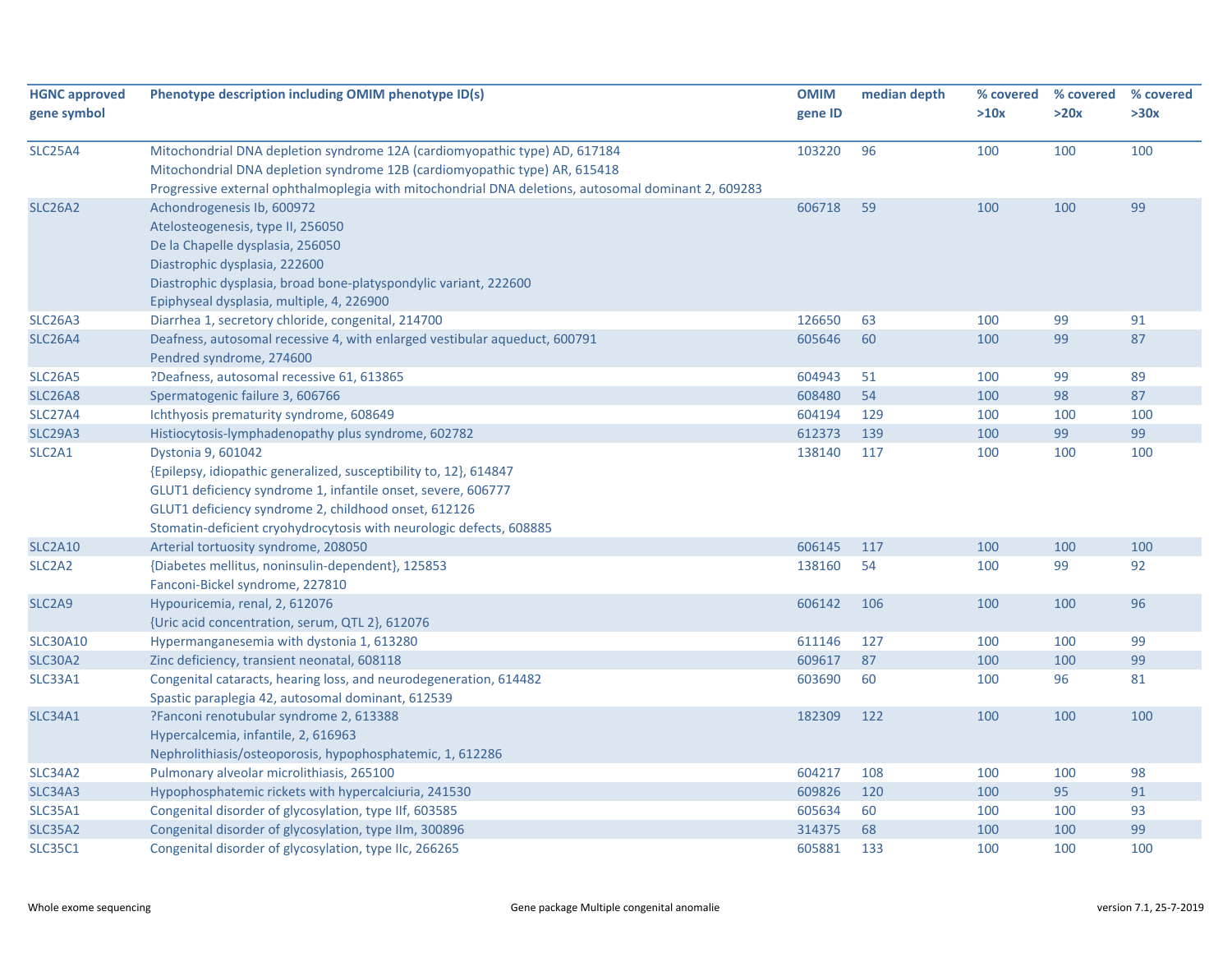| <b>HGNC approved</b> | Phenotype description including OMIM phenotype ID(s)                                                                  | <b>OMIM</b>      | median depth | % covered | % covered | % covered |
|----------------------|-----------------------------------------------------------------------------------------------------------------------|------------------|--------------|-----------|-----------|-----------|
| gene symbol          |                                                                                                                       | gene ID          |              | >10x      | >20x      | >30x      |
|                      |                                                                                                                       |                  |              |           |           | 77        |
| <b>SLC35D1</b>       | Schneckenbecken dysplasia, 269250                                                                                     | 610804<br>608331 | 51           | 100       | 97        | 99        |
| SLC36A2              | Hyperglycinuria, 138500<br>Iminoglycinuria, digenic, 242600                                                           |                  | 92           | 100       | 100       |           |
| <b>SLC37A4</b>       | Glycogen storage disease Ib, 232220                                                                                   | 602671           | 87           | 100       | 99        | 93        |
|                      | Glycogen storage disease Ic, 232240                                                                                   |                  |              |           |           |           |
| <b>SLC38A8</b>       | Foveal hypoplasia 2, with or without optic nerve misrouting and/or anterior segment dysgenesis, 609218                | 615585           | 80           | 100       | 98        | 91        |
| <b>SLC39A13</b>      | Ehlers-Danlos syndrome, spondylodysplastic type, 3, 612350                                                            | 608735           | 124          | 100       | 100       | 100       |
| <b>SLC39A4</b>       | Acrodermatitis enteropathica, 201100                                                                                  | 607059           | 122          | 100       | 100       | 100       |
| SLC3A1               | Cystinuria, 220100                                                                                                    | 104614           | 79           | 100       | 99        | 94        |
| <b>SLC40A1</b>       | Hemochromatosis, type 4, 606069                                                                                       | 604653           | 54           | 100       | 99        | 93        |
|                      |                                                                                                                       | 606202           | 83           | 100       | 100       | 96        |
| <b>SLC45A2</b>       | Albinism, oculocutaneous, type IV, 606574                                                                             |                  |              |           |           |           |
|                      | [Skin/hair/eye pigmentation 5, black/nonblack hair], 227240<br>[Skin/hair/eye pigmentation 5, dark/fair skin], 227240 |                  |              |           |           |           |
|                      | [Skin/hair/eye pigmentation 5, dark/light eyes], 227240                                                               |                  |              |           |           |           |
| <b>SLC46A1</b>       | Folate malabsorption, hereditary, 229050                                                                              | 611672           | 113          | 100       | 100       | 100       |
| SLC4A1               | [Blood group, Diego], 110500                                                                                          | 109270           | 114          | 100       | 100       | 100       |
|                      | [Blood group, Froese], 601551                                                                                         |                  |              |           |           |           |
|                      | [Blood group, Swann], 601550                                                                                          |                  |              |           |           |           |
|                      | [Blood group, Waldner], 112010                                                                                        |                  |              |           |           |           |
|                      | [Blood group, Wright], 112050                                                                                         |                  |              |           |           |           |
|                      | Cryohydrocytosis, 185020                                                                                              |                  |              |           |           |           |
|                      | [Malaria, resistance to], 611162                                                                                      |                  |              |           |           |           |
|                      |                                                                                                                       |                  |              |           |           |           |
|                      | Ovalocytosis, SA type, 166900<br>Renal tubular acidosis, distal, AD, 179800                                           |                  |              |           |           |           |
|                      | Renal tubular acidosis, distal, AR, 611590                                                                            |                  |              |           |           |           |
|                      | Spherocytosis, type 4, 612653                                                                                         |                  |              |           |           |           |
| <b>SLC4A11</b>       | Corneal dystrophy, Fuchs endothelial, 4, 613268                                                                       | 610206           | 114          | 100       | 100       | 99        |
|                      | Corneal endothelial dystrophy and perceptive deafness, 217400                                                         |                  |              |           |           |           |
|                      | Corneal endothelial dystrophy, autosomal recessive, 217700                                                            |                  |              |           |           |           |
| SLC4A4               | Renal tubular acidosis, proximal, with ocular abnormalities, 604278                                                   | 603345           | 51           | 100       | 99        | 91        |
| SLC52A3              | Brown-Vialetto-Van Laere syndrome 1, 211530                                                                           | 613350           | 103          | 100       | 100       | 100       |
|                      | ?Fazio-Londe disease, 211500                                                                                          |                  |              |           |           |           |
| SLC5A1               | Glucose/galactose malabsorption, 606824                                                                               | 182380           | 94           | 100       | 99        | 93        |
| SLC5A2               | Renal glucosuria, 233100                                                                                              | 182381           | 108          | 100       | 100       | 100       |
| SLC5A5               | Thyroid dyshormonogenesis 1, 274400                                                                                   | 601843           | 92           | 100       | 98        | 92        |
| SLC5A7               | Myasthenic syndrome, congenital, 20, presynaptic, 617143                                                              | 608761           | 72           | 100       | 100       | 96        |
|                      | Neuronopathy, distal hereditary motor, type VIIA, 158580                                                              |                  |              |           |           |           |
|                      |                                                                                                                       |                  |              |           |           |           |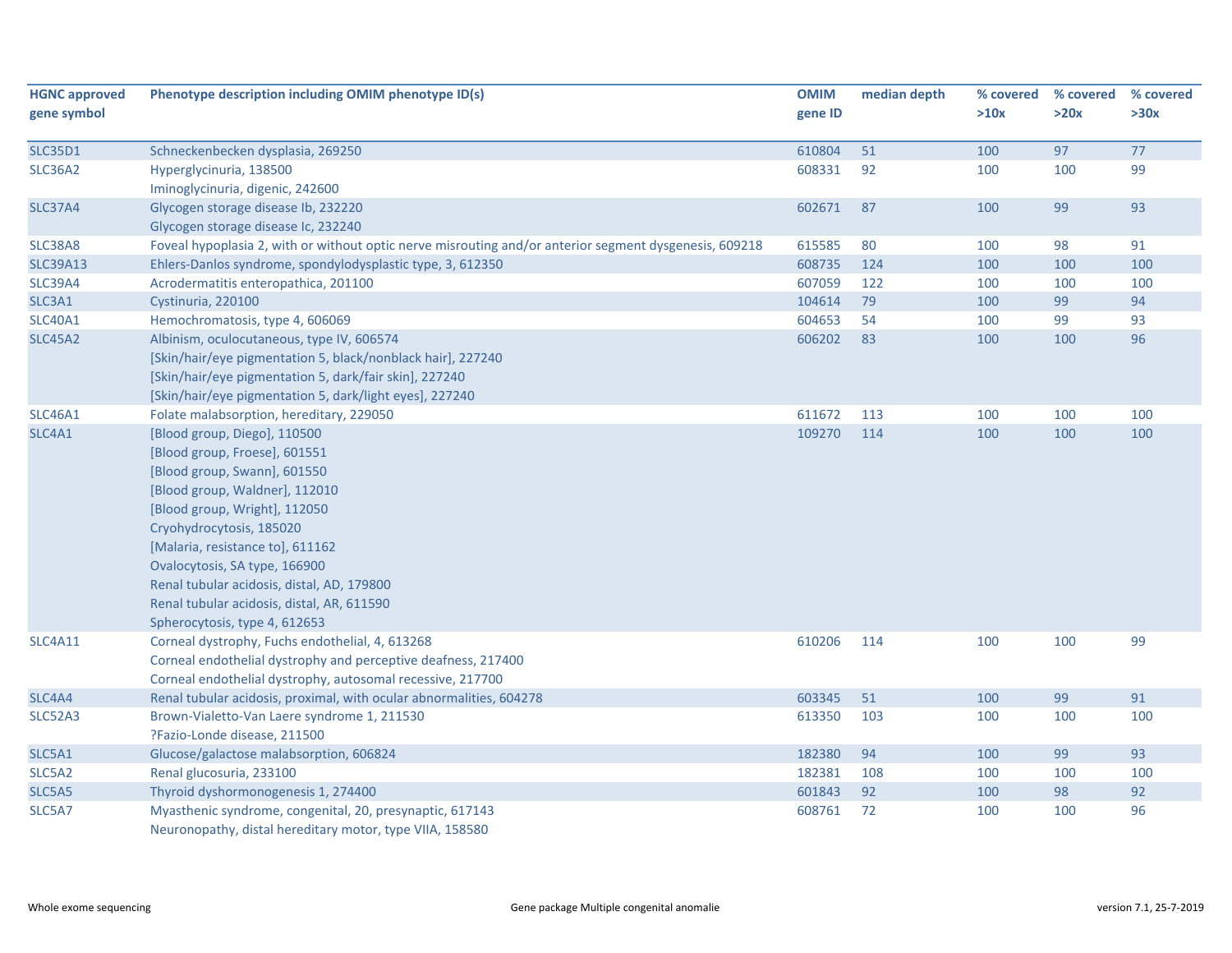| <b>HGNC approved</b><br>gene symbol | Phenotype description including OMIM phenotype ID(s)                                                                                                                                | <b>OMIM</b><br>gene ID | median depth | % covered<br>>10x | % covered<br>>20x | % covered<br>>30x |
|-------------------------------------|-------------------------------------------------------------------------------------------------------------------------------------------------------------------------------------|------------------------|--------------|-------------------|-------------------|-------------------|
| <b>SLC6A19</b>                      | Hartnup disorder, 234500<br>Hyperglycinuria, 138500<br>Iminoglycinuria, digenic, 242600                                                                                             | 608893                 | 109          | 100               | 100               | 100               |
| SLC6A2                              | Orthostatic intolerance, 604715                                                                                                                                                     | 163970                 | 89           | 100               | 100               | 99                |
| <b>SLC6A20</b>                      | Hyperglycinuria, 138500<br>Iminoglycinuria, digenic, 242600                                                                                                                         | 605616                 | 135          | 100               | 100               | 100               |
| SLC6A3                              | {Nicotine dependence, protection against}, 188890<br>Parkinsonism-dystonia, infantile, 613135                                                                                       | 126455                 | 99           | 100               | 100               | 100               |
| SLC6A5                              | Hyperekplexia 3, 614618                                                                                                                                                             | 604159                 | 80           | 100               | 99                | 95                |
| SLC6A8                              | Cerebral creatine deficiency syndrome 1, 300352                                                                                                                                     | 300036                 | 91           | 100               | 99                | 96                |
| <b>SLC7A14</b>                      | Retinitis pigmentosa 68, 615725                                                                                                                                                     | 615720                 | 97           | 100               | 100               | 99                |
| SLC7A7                              | Lysinuric protein intolerance, 222700                                                                                                                                               | 603593                 | 67           | 100               | 99                | 94                |
| SLC7A9                              | Cystinuria, 220100                                                                                                                                                                  | 604144                 | 92           | 100               | 100               | 98                |
| SLC9A3R1                            | Nephrolithiasis/osteoporosis, hypophosphatemic, 2, 612287                                                                                                                           | 604990                 | 121          | 100               | 100               | 100               |
| SLC9A6                              | Mental retardation, X-linked syndromic, Christianson type, 300243                                                                                                                   | 300231                 | 53           | 100               | 93                | 77                |
| SLCO1B1                             | Hyperbilirubinemia, Rotor type, digenic, 237450                                                                                                                                     | 604843                 | 53           | 100               | 98                | 83                |
| SLCO1B3                             | Hyperbilirubinemia, Rotor type, digenic, 237450                                                                                                                                     | 605495                 | 58           | 100               | 96                | 88                |
| SLCO2A1                             | Hypertrophic osteoarthropathy, primary, autosomal recessive 2, 614441                                                                                                               | 601460                 | 94           | 100               | 100               | 98                |
| SLITRK1                             | Tourette syndrome, 137580<br>?Trichotillomania, 613229                                                                                                                              | 609678                 | 74           | 100               | 100               | 100               |
| SLITRK6                             | Deafness and myopia, 221200                                                                                                                                                         | 609681                 | 62           | 100               | 100               | 97                |
| SLURP1                              | Meleda disease, 248300                                                                                                                                                              | 606119                 | 101          | 100               | 100               | 100               |
| SLX4                                | Fanconi anemia, complementation group P, 613951                                                                                                                                     | 613278                 | 113          | 100               | 100               | 99                |
| SMAD <sub>2</sub>                   | No OMIM phenotype                                                                                                                                                                   | 601366                 | 59           | 100               | 99                | 93                |
| SMAD3                               | Loeys-Dietz syndrome 3, 613795                                                                                                                                                      | 603109                 | 177          | 100               | 100               | 100               |
| SMAD4                               | Juvenile polyposis/hereditary hemorrhagic telangiectasia syndrome, 175050<br>Myhre syndrome, 139210<br>Pancreatic cancer, somatic, 260350<br>Polyposis, juvenile intestinal, 174900 | 600993                 | 69           | 100               | 100               | 96                |
| SMAD6                               | Aortic valve disease 2, 614823<br>{Craniosynostosis 7, susceptibility to}, 617439                                                                                                   | 602931                 | 153          | 100               | 100               | 92                |
| SMAD9                               | Pulmonary hypertension, primary, 2, 615342                                                                                                                                          | 603295                 | 72           | 100               | 100               | 98                |
| SMARCA2                             | Nicolaides-Baraitser syndrome, 601358                                                                                                                                               | 600014                 | 81           | 98                | 98                | 94                |
| SMARCA4                             | Coffin-Siris syndrome 4, 614609<br>{Rhabdoid tumor predisposition syndrome 2}, 613325                                                                                               | 603254                 | 119          | 100               | 100               | 100               |
| SMARCAD1                            | Adermatoglyphia, 136000<br>Basan syndrome, 129200                                                                                                                                   | 612761                 | 53           | 100               | 96                | 83                |
| SMARCAL1                            | Schimke immunoosseous dysplasia, 242900                                                                                                                                             | 606622                 | 77           | 100               | 100               | 96                |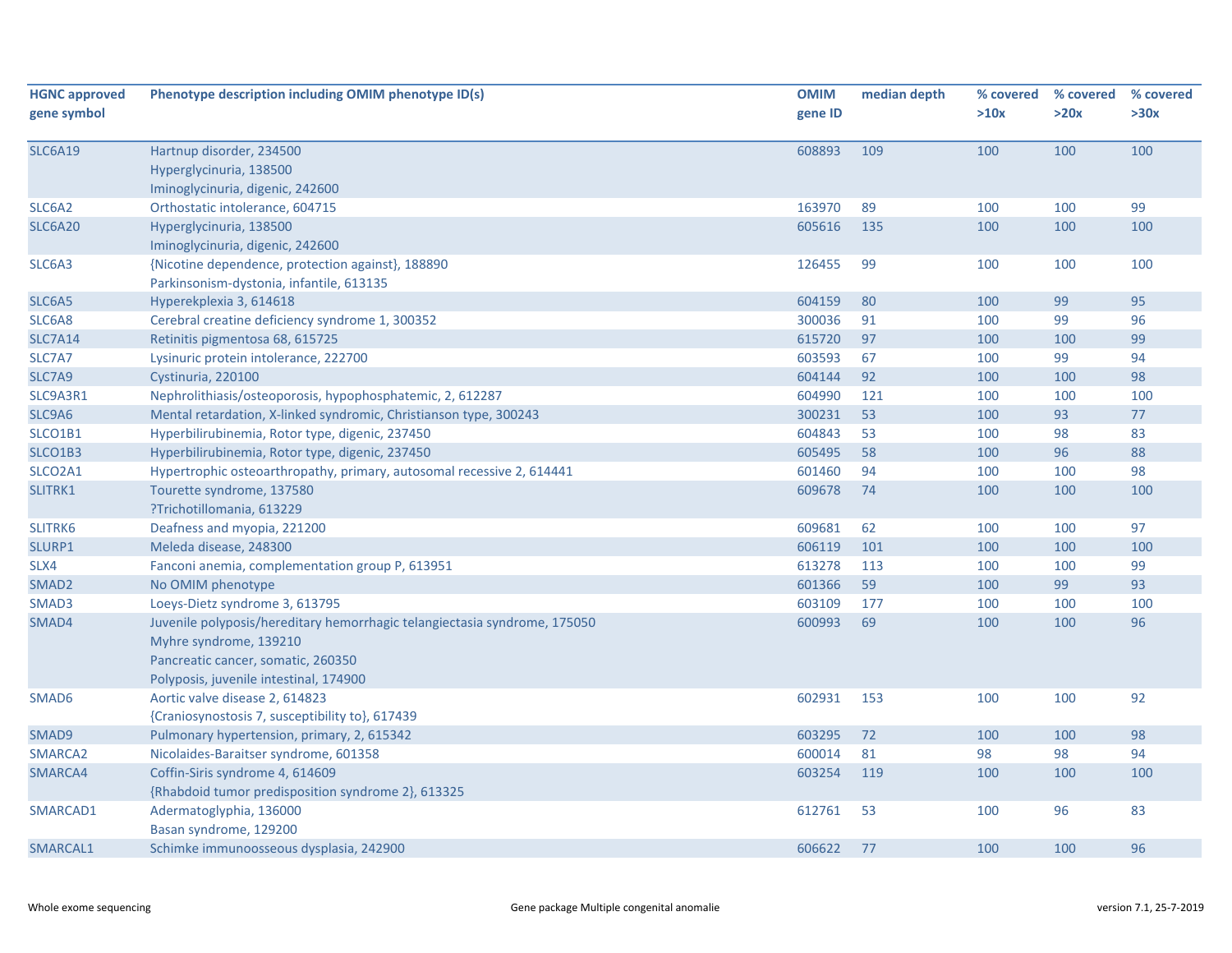| <b>HGNC approved</b> | Phenotype description including OMIM phenotype ID(s)                                       | <b>OMIM</b> | median depth | % covered | % covered | % covered |
|----------------------|--------------------------------------------------------------------------------------------|-------------|--------------|-----------|-----------|-----------|
| gene symbol          |                                                                                            | gene ID     |              | >10x      | >20x      | >30x      |
| SMARCB1              | Coffin-Siris syndrome 3, 614608                                                            | 601607      | 121          | 100       | 100       | 98        |
|                      | {Rhabdoid tumor predisposition syndrome 1}, 609322                                         |             |              |           |           |           |
|                      | Rhabdoid tumors, somatic, 609322                                                           |             |              |           |           |           |
|                      | {Schwannomatosis-1, susceptibility to}, 162091                                             |             |              |           |           |           |
| SMARCC <sub>2</sub>  | No OMIM phenotype                                                                          | 601734      | 67           | 100       | 99        | 92        |
| SMC1A                | Cornelia de Lange syndrome 2, 300590                                                       | 300040      | 62           | 100       | 99        | 91        |
| SMC <sub>3</sub>     | Cornelia de Lange syndrome 3, 610759                                                       | 606062      | 59           | 100       | 94        | 79        |
| SMCHD1               | Bosma arhinia microphthalmia syndrome, 603457                                              | 614982      | 57           | 100       | 97        | 82        |
|                      | Fascioscapulohumeral muscular dystrophy 2, digenic, 158901                                 |             |              |           |           |           |
| SMN1                 | Spinal muscular atrophy-1, 253300                                                          | 600354      | 142          | 100       | 100       | 100       |
|                      | Spinal muscular atrophy-2, 253550                                                          |             |              |           |           |           |
|                      | Spinal muscular atrophy-3, 253400                                                          |             |              |           |           |           |
|                      | Spinal muscular atrophy-4, 271150                                                          |             |              |           |           |           |
| <b>SMO</b>           | Basal cell carcinoma, somatic, 605462                                                      | 601500      | 115          | 100       | 100       | 100       |
|                      | Curry-Jones syndrome, somatic mosaic, 601707                                               |             |              |           |           |           |
| SMOC1                | Microphthalmia with limb anomalies, 206920                                                 | 608488      | 99           | 100       | 100       | 95        |
| SMOC <sub>2</sub>    | Dentin dysplasia, type I, with microdontia and misshapen teeth, 125400                     | 607223      | 76           | 100       | 97        | 88        |
| SMPD1                | Niemann-Pick disease, type A, 257200                                                       | 607608      | 130          | 100       | 100       | 98        |
|                      | Niemann-Pick disease, type B, 607616                                                       |             |              |           |           |           |
| <b>SMPX</b>          | Deafness, X-linked 4, 300066                                                               | 300226      | 43           | 100       | 100       | 75        |
| <b>SMS</b>           | Mental retardation, X-linked, Snyder-Robinson type, 309583                                 | 300105      | 36           | 95        | 80        | 59        |
| SNAI2                | Piebaldism, 172800                                                                         | 602150      | 56           | 100       | 100       | 100       |
|                      | Waardenburg syndrome, type 2D, 608890                                                      |             |              |           |           |           |
| SNAP29               | Cerebral dysgenesis, neuropathy, ichthyosis, and palmoplantar keratoderma syndrome, 609528 | 604202      | 142          | 100       | 100       | 100       |
| <b>SNCA</b>          | Dementia, Lewy body, 127750                                                                | 163890      | 42           | 100       | 100       | 88        |
|                      | Parkinson disease 1, 168601                                                                |             |              |           |           |           |
|                      | Parkinson disease 4, 605543                                                                |             |              |           |           |           |
| <b>SNCB</b>          | Dementia, Lewy body, 127750                                                                | 602569      | 130          | 100       | 100       | 100       |
| SNIP1                | Psychomotor retardation, epilepsy, and craniofacial dysmorphism, 614501                    | 608241      | 86           | 100       | 100       | 100       |
| <b>SNRNP200</b>      | Retinitis pigmentosa 33, 610359                                                            | 601664      | 94           | 100       | 100       | 97        |
| <b>SNRPE</b>         | Hypotrichosis 11, 615059                                                                   | 128260      | 34           | 100       | 95        | 61        |
| <b>SNRPN</b>         | Prader-Willi syndrome, 176270                                                              | 182279      | 81           | 100       | 100       | 99        |
| SNTA1                | Long QT syndrome 12, 612955                                                                | 601017      | 112          | 100       | 94        | 85        |
| <b>SNX10</b>         | Osteopetrosis, autosomal recessive 8, 615085                                               | 614780      | 65           | 100       | 100       | 94        |
| <b>SOBP</b>          | Mental retardation, anterior maxillary protrusion, and strabismus, 613671                  | 613667      | 120          | 100       | 97        | 93        |
| SOD1                 | Amyotrophic lateral sclerosis 1, 105400                                                    | 147450      | 67           | 100       | 100       | 99        |
| SOS1                 | ?Fibromatosis, gingival, 1, 135300                                                         | 182530      | 62           | 100       | 99        | 89        |
|                      | Noonan syndrome 4, 610733                                                                  |             |              |           |           |           |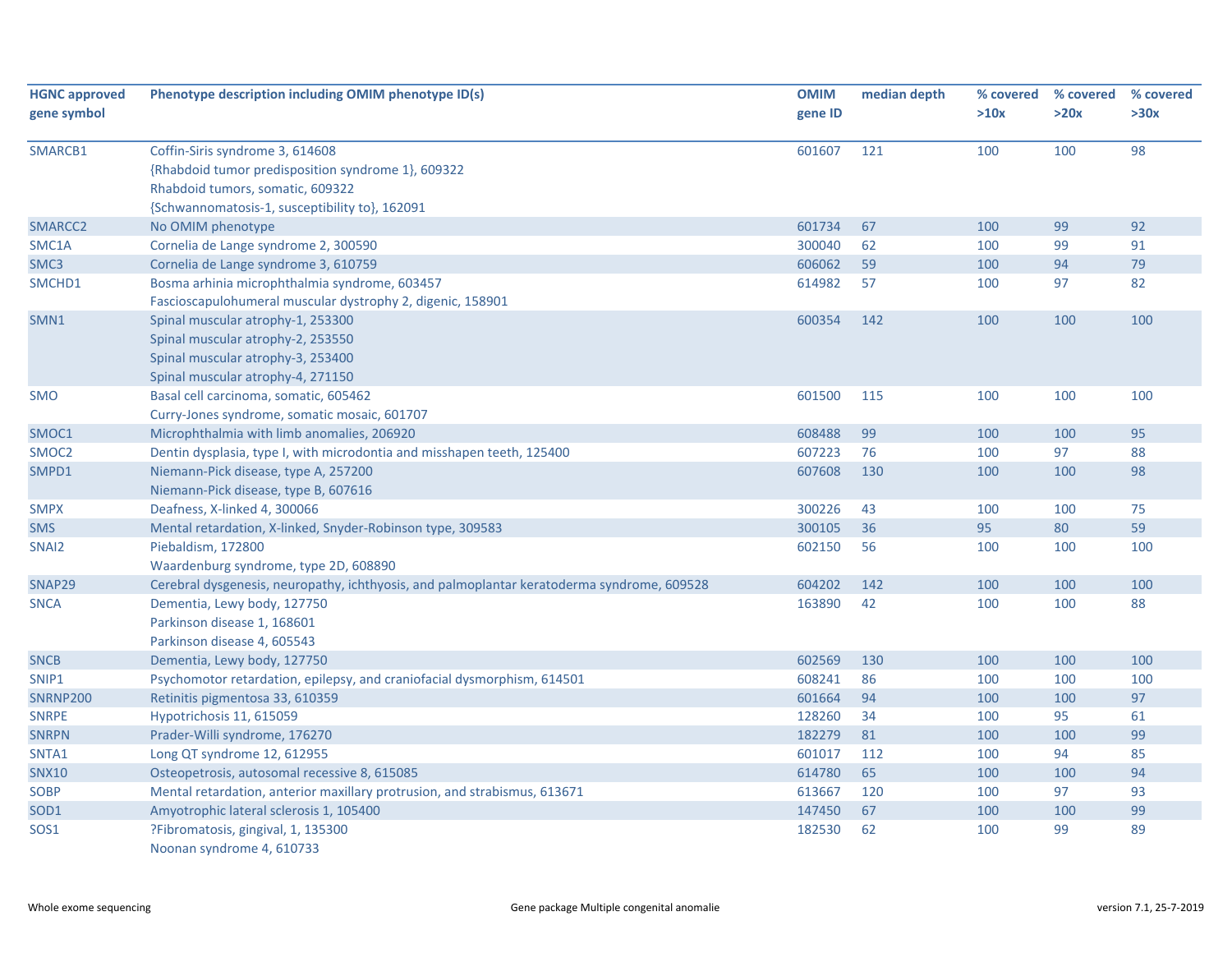| <b>HGNC approved</b><br>gene symbol | Phenotype description including OMIM phenotype ID(s)                                                                                                            | <b>OMIM</b><br>gene ID | median depth | % covered<br>>10x | % covered<br>>20x | % covered<br>>30x |
|-------------------------------------|-----------------------------------------------------------------------------------------------------------------------------------------------------------------|------------------------|--------------|-------------------|-------------------|-------------------|
| <b>SOST</b>                         | Craniodiaphyseal dysplasia, autosomal dominant, 122860<br>Sclerosteosis 1, 269500<br>Van Buchem disease, 239100                                                 | 605740                 | 183          | 100               | 100               | 100               |
| <b>SOX10</b>                        | PCWH syndrome, 609136<br>Waardenburg syndrome, type 2E, with or without neurologic involvement, 611584<br>Waardenburg syndrome, type 4C, 613266                 | 602229                 | 67           | 100               | 96                | 86                |
| <b>SOX17</b>                        | Vesicoureteral reflux 3, 613674                                                                                                                                 | 610928                 | 136          | 100               | 100               | 100               |
| <b>SOX18</b>                        | Hypotrichosis-lymphedema-telangiectasia syndrome, 607823<br>Hypotrichosis-lymphedema-telangiectasia-renal defect syndrome, 137940                               | 601618                 | 75           | 96                | 90                | 81                |
| SOX <sub>2</sub>                    | Microphthalmia, syndromic 3, 206900<br>Optic nerve hypoplasia and abnormalities of the central nervous system, 206900                                           | 184429                 | 161          | 100               | 100               | 100               |
| SOX3                                | Mental retardation, X-linked, with isolated growth hormone deficiency, 300123<br>Panhypopituitarism, X-linked, 312000                                           | 313430                 | 66           | 100               | 96                | 92                |
| SOX9                                | Acampomelic campomelic dysplasia, 114290<br>Campomelic dysplasia, 114290<br>Campomelic dysplasia with autosomal sex reversal, 114290                            | 608160                 | 120          | 100               | 100               | 100               |
| SP110                               | Hepatic venoocclusive disease with immunodeficiency, 235550<br>{Mycobacterium tuberculosis, susceptibility to}, 607948                                          | 604457                 | 52           | 100               | 99                | 90                |
| SP7                                 | ?Osteogenesis imperfecta, type XII, 613849                                                                                                                      | 606633                 | 127          | 100               | 100               | 100               |
| SPAG1                               | Ciliary dyskinesia, primary, 28, 615505                                                                                                                         | 603395                 | 58           | 100               | 97                | 86                |
| <b>SPART</b>                        | Troyer syndrome, 275900                                                                                                                                         | 607111                 | 61           | 100               | 100               | 94                |
| <b>SPAST</b>                        | Spastic paraplegia 4, autosomal dominant, 182601                                                                                                                | 604277                 | 55           | 100               | 99                | 88                |
| SPATA16                             | ?Spermatogenic failure 6, 102530                                                                                                                                | 609856                 | 56           | 100               | 100               | 92                |
| SPATA7                              | Leber congenital amaurosis 3, 604232<br>Retinitis pigmentosa, juvenile, autosomal recessive, 604232                                                             | 609868                 | 55           | 100               | 98                | 90                |
| SPECC1L                             | ?Facial clefting, oblique, 1, 600251<br>Opitz GBBB syndrome, type II, 145410                                                                                    | 614140                 | 54           | 100               | 98                | 88                |
| <b>SPG11</b>                        | Amyotrophic lateral sclerosis 5, juvenile, 602099<br>Charcot-Marie-Tooth disease, axonal, type 2X, 616668<br>Spastic paraplegia 11, autosomal recessive, 604360 | 610844                 | 72           | 100               | 99                | 95                |
| SPG21                               | Mast syndrome, 248900                                                                                                                                           | 608181                 | 58           | 100               | 92                | 84                |
| SPG7                                | Spastic paraplegia 7, autosomal recessive, 607259                                                                                                               | 602783                 | 123          | 100               | 100               | 97                |
| SPINK1                              | {Fibrocalculous pancreatic diabetes, susceptibility to}, 608189<br>Pancreatitis, hereditary, 167800<br>Tropical calcific pancreatitis, 608189                   | 167790                 | 70           | 100               | 100               | 92                |
| SPINK5                              | Netherton syndrome, 256500                                                                                                                                      | 605010                 | 55           | 100               | 98                | 89                |
| SPINT <sub>2</sub>                  | Diarrhea 3, secretory sodium, congenital, syndromic, 270420                                                                                                     | 605124                 | 94           | 100               | 100               | 100               |
| <b>SPR</b>                          | Dystonia, dopa-responsive, due to sepiapterin reductase deficiency, 612716                                                                                      | 182125                 | 100          | 100               | 100               | 100               |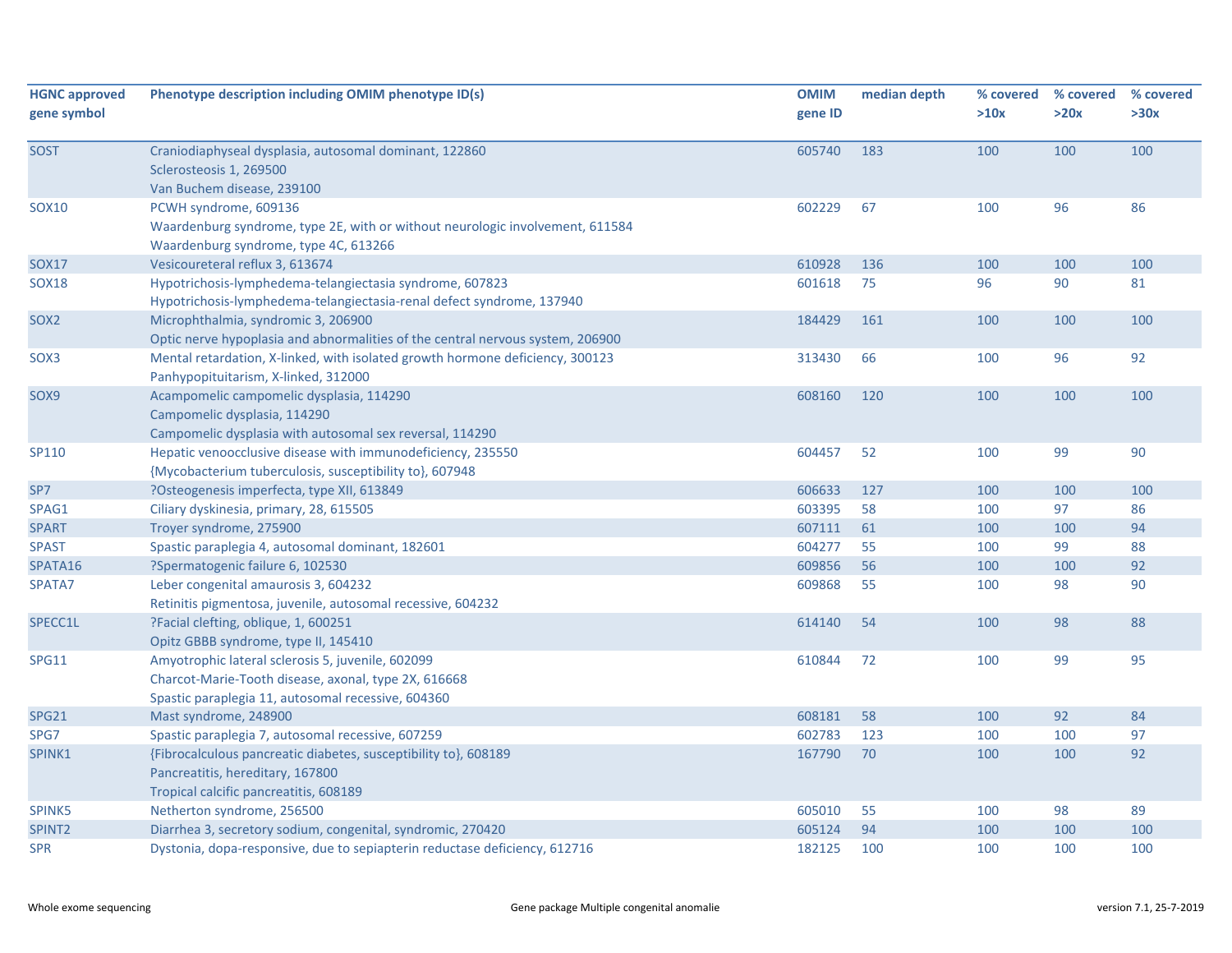| <b>HGNC approved</b> | Phenotype description including OMIM phenotype ID(s)                                  | <b>OMIM</b> | median depth | % covered | % covered | % covered |
|----------------------|---------------------------------------------------------------------------------------|-------------|--------------|-----------|-----------|-----------|
| gene symbol          |                                                                                       | gene ID     |              | >10x      | >20x      | >30x      |
| SPRED1               | Legius syndrome, 611431                                                               | 609291      | 49           | 100       | 96        | 87        |
| SPRY4                | Hypogonadotropic hypogonadism 17 with or without anosmia, 615266                      | 607984      | 101          | 100       | 100       | 94        |
| SPTA1                | Elliptocytosis-2, 130600                                                              | 182860      | 58           | 100       | 98        | 90        |
|                      | Pyropoikilocytosis, 266140                                                            |             |              |           |           |           |
|                      | Spherocytosis, type 3, 270970                                                         |             |              |           |           |           |
| SPTAN1               | Epileptic encephalopathy, early infantile, 5, 613477                                  | 182810      | 86           | 100       | 100       | 97        |
| <b>SPTB</b>          | Anemia, neonatal hemolytic, fatal or near-fatal, 617948                               | 182870      | 119          | 100       | 100       | 99        |
|                      | Elliptocytosis-3, 617948                                                              |             |              |           |           |           |
|                      | Spherocytosis, type 2, 616649                                                         |             |              |           |           |           |
| SPTBN2               | Spinocerebellar ataxia 5, 600224                                                      | 604985      | 116          | 100       | 100       | 100       |
|                      | Spinocerebellar ataxia, autosomal recessive 14, 615386                                |             |              |           |           |           |
| SPTLC1               | Neuropathy, hereditary sensory and autonomic, type IA, 162400                         | 605712      | 57           | 100       | 98        | 91        |
| SPTLC2               | Neuropathy, hereditary sensory and autonomic, type IC, 613640                         | 605713      | 71           | 100       | 99        | 90        |
| SQSTM1               | Frontotemporal dementia and/or amyotrophic lateral sclerosis 3, 616437                | 601530      | 126          | 100       | 100       | 95        |
|                      | Myopathy, distal, with rimmed vacuoles, 617158                                        |             |              |           |           |           |
|                      | Neurodegeneration with ataxia, dystonia, and gaze palsy, childhood-onset, 617145      |             |              |           |           |           |
|                      | Paget disease of bone 3, 167250                                                       |             |              |           |           |           |
| <b>SRC</b>           | Colon cancer, advanced, somatic, 114500                                               | 190090      | 112          | 100       | 100       | 100       |
|                      | ?Thrombocytopenia 6, 616937                                                           |             |              |           |           |           |
| <b>SRCAP</b>         | Floating-Harbor syndrome, 136140                                                      | 611421      | 116          | 100       | 100       | 99        |
| SRD5A2               | Pseudovaginal perineoscrotal hypospadias, 264600                                      | 607306      | 55           | 100       | 94        | 82        |
| SRD5A3               | Congenital disorder of glycosylation, type Iq, 612379                                 | 611715      | 107          | 100       | 99        | 95        |
|                      | Kahrizi syndrome, 612713                                                              |             |              |           |           |           |
| <b>SRP72</b>         | Bone marrow failure syndrome 1, 614675                                                | 602122      | 50           | 100       | 98        | 84        |
| SRPX2                | ?Rolandic epilepsy, mental retardation, and speech dyspraxia, 300643                  | 300642      | 48           | 100       | 98        | 87        |
| <b>SRY</b>           | 46XX sex reversal 1, 400045                                                           | 480000      | 155          | 100       | 100       | 100       |
|                      | 46XY sex reversal 1, 400044                                                           |             |              |           |           |           |
| SSTR5                | Somatostatin analog, resistance to                                                    | 182455      | 169          | 100       | 100       | 100       |
| ST14                 | Ichthyosis, congenital, autosomal recessive 11, 602400                                | 606797      | 102          | 100       | 100       | 99        |
| ST3GAL3              | ?Epileptic encephalopathy, early infantile, 15, 615006                                | 606494      | 71           | 100       | 99        | 94        |
|                      | Mental retardation, autosomal recessive 12, 611090                                    |             |              |           |           |           |
| ST3GAL5              | Salt and pepper developmental regression syndrome, 609056                             | 604402      | 47           | 99        | 90        | 77        |
| STAC <sub>3</sub>    | Native American myopathy, 255995                                                      | 615521      | 71           | 100       | 100       | 95        |
| <b>STAMBP</b>        | Microcephaly-capillary malformation syndrome, 614261                                  | 606247      | 64           | 100       | 100       | 93        |
| <b>STAR</b>          | Lipoid adrenal hyperplasia, 201710                                                    | 600617      | 106          | 100       | 100       | 100       |
| STAT1                | Immunodeficiency 31A, mycobacteriosis, autosomal dominant, 614892                     | 600555      | 57           | 100       | 99        | 91        |
|                      | Immunodeficiency 31B, mycobacterial and viral infections, autosomal recessive, 613796 |             |              |           |           |           |
|                      | Immunodeficiency 31C, autosomal dominant, 614162                                      |             |              |           |           |           |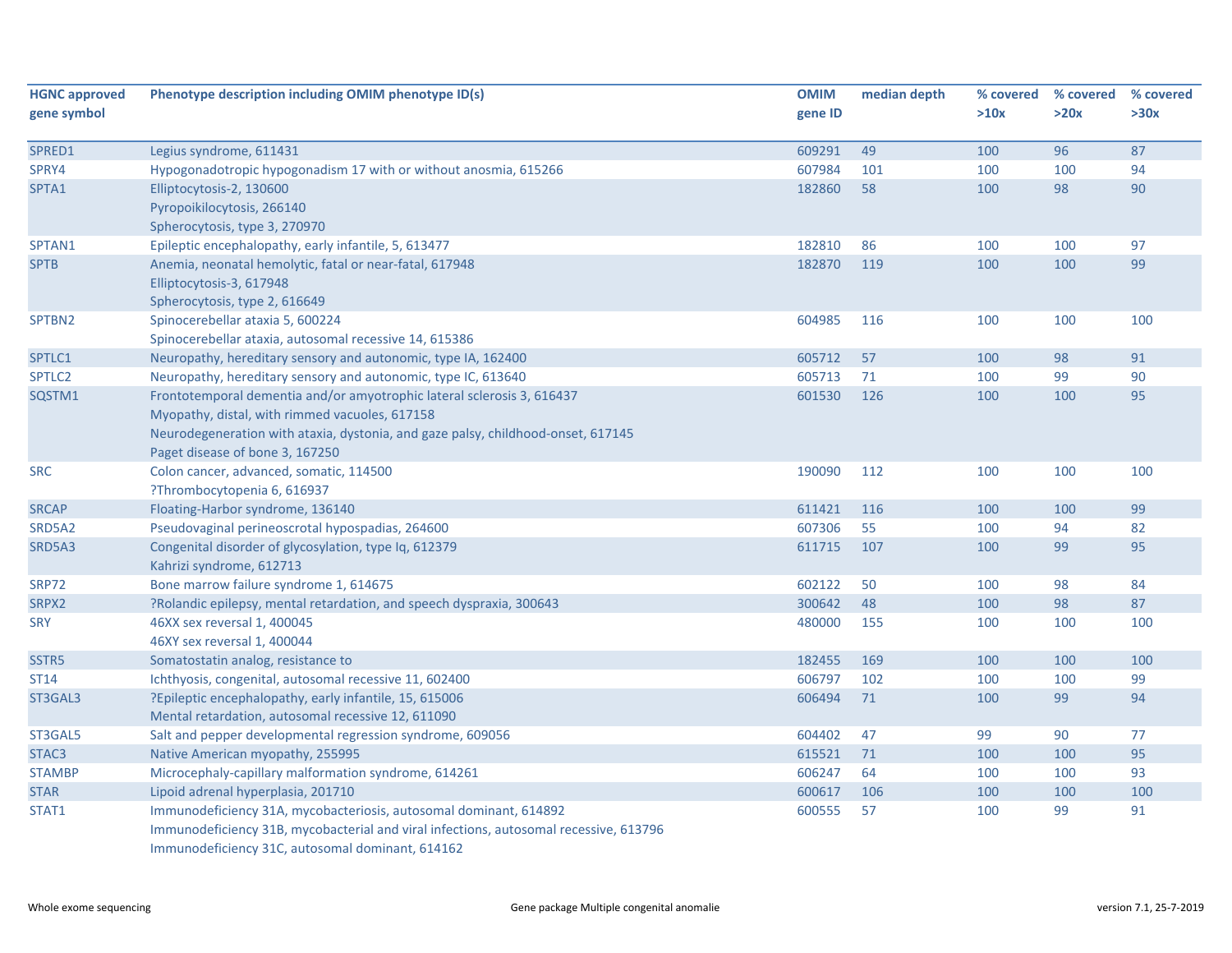| <b>HGNC approved</b><br>gene symbol | Phenotype description including OMIM phenotype ID(s)                                                 | <b>OMIM</b><br>gene ID | median depth | % covered<br>>10x | % covered<br>>20x | % covered<br>>30x |
|-------------------------------------|------------------------------------------------------------------------------------------------------|------------------------|--------------|-------------------|-------------------|-------------------|
|                                     |                                                                                                      |                        |              |                   |                   |                   |
| STAT3                               | Autoimmune disease, multisystem, infantile-onset, 1, 615952                                          | 102582                 | 80           | 100               | 100               | 96                |
|                                     | Hyper-IgE recurrent infection syndrome, 147060                                                       |                        |              |                   |                   |                   |
| STAT5B                              | Growth hormone insensitivity with immunodeficiency, 245590                                           | 604260                 | 115          | 100               | 99                | 93                |
|                                     | Leukemia, acute promyelocytic, somatic, 102578                                                       |                        |              |                   |                   |                   |
| <b>STIL</b>                         | Microcephaly 7, primary, autosomal recessive, 612703                                                 | 181590                 | 56           | 100               | 99                | 94                |
| STIM1                               | Immunodeficiency 10, 612783                                                                          | 605921                 | 81           | 100               | 100               | 97                |
|                                     | Myopathy, tubular aggregate, 1, 160565                                                               |                        |              |                   |                   |                   |
|                                     | Stormorken syndrome, 185070                                                                          |                        |              |                   |                   |                   |
| <b>STK11</b>                        | Melanoma, malignant, somatic                                                                         | 602216                 | 158          | 100               | 100               | 100               |
|                                     | Pancreatic cancer, 260350                                                                            |                        |              |                   |                   |                   |
|                                     | Peutz-Jeghers syndrome, 175200                                                                       |                        |              |                   |                   |                   |
|                                     | Testicular tumor, somatic, 273300                                                                    |                        |              |                   |                   |                   |
| STK4                                | T-cell immunodeficiency, recurrent infections, autoimmunity, and cardiac malformations, 614868       | 604965                 | 71           | 100               | 100               | 97                |
| STOX1                               | Preeclampsia/eclampsia 4, 609404                                                                     | 609397                 | 51           | 89                | 89                | 88                |
| STRA6                               | Microphthalmia, isolated, with coloboma 8, 601186                                                    | 610745                 | 93           | 100               | 100               | 100               |
|                                     | Microphthalmia, syndromic 9, 601186                                                                  |                        |              |                   |                   |                   |
| <b>STRADA</b>                       | Polyhydramnios, megalencephaly, and symptomatic epilepsy, 611087                                     | 608626                 | 91           | 100               | 100               | 97                |
| <b>STRC</b>                         | Deafness, autosomal recessive 16, 603720                                                             | 606440                 | 158          | 100               | 100               | 99                |
| <b>STS</b>                          | Ichthyosis, X-linked, 308100                                                                         | 300747                 | 77           | 97                | 97                | 91                |
| STXBP1                              | Epileptic encephalopathy, early infantile, 4, 612164                                                 | 602926                 | 69           | 100               | 100               | 96                |
| STXBP2                              | Hemophagocytic lymphohistiocytosis, familial, 5, 613101                                              | 601717                 | 109          | 100               | 100               | 99                |
| SUCLA <sub>2</sub>                  | Mitochondrial DNA depletion syndrome 5 (encephalomyopathic with or without methylmalonic aciduria),  | 603921                 | 51           | 100               | 96                | 81                |
|                                     | 612073                                                                                               |                        |              |                   |                   |                   |
| SUCLG1                              | Mitochondrial DNA depletion syndrome 9 (encephalomyopathic type with methylmalonic aciduria), 245400 | 611224                 | 82           | 100               | 100               | 99                |
| <b>SUFU</b>                         | Basal cell nevus syndrome, 109400                                                                    | 607035                 | 90           | 100               | 100               | 100               |
|                                     | Joubert syndrome 32, 617757                                                                          |                        |              |                   |                   |                   |
|                                     | Medulloblastoma, desmoplastic, 155255                                                                |                        |              |                   |                   |                   |
|                                     | {Meningioma, familial, susceptibility to}, 607174                                                    |                        |              |                   |                   |                   |
| <b>SUGCT</b>                        | Glutaric aciduria III, 231690                                                                        | 609187                 | 64           | 100               | 98                | 90                |
| SUMF1                               | Multiple sulfatase deficiency, 272200                                                                | 607939                 | 83           | 100               | 100               | 96                |
| SUMO1                               | ?Orofacial cleft 10, 613705                                                                          | 601912                 | 64           | 100               | 93                | $77$              |
| SUOX                                | Sulfite oxidase deficiency, 272300                                                                   | 606887                 | 124          | 100               | 100               | 100               |
| SURF1                               | Charcot-Marie-Tooth disease, type 4K, 616684                                                         | 185620                 | 78           | 95                | 89                | 87                |
|                                     | Leigh syndrome, due to COX IV deficiency, 256000                                                     |                        |              |                   |                   |                   |
| SYCP3                               | Pregnancy loss, recurrent, 4, 270960                                                                 | 604759                 | 40           | 100               | 98                | 79                |
|                                     | Spermatogenic failure 4, 270960                                                                      |                        |              |                   |                   |                   |
| SYN1                                | Epilepsy, X-linked, with variable learning disabilities and behavior disorders, 300491               | 313440                 | 55           | 100               | 99                | 89                |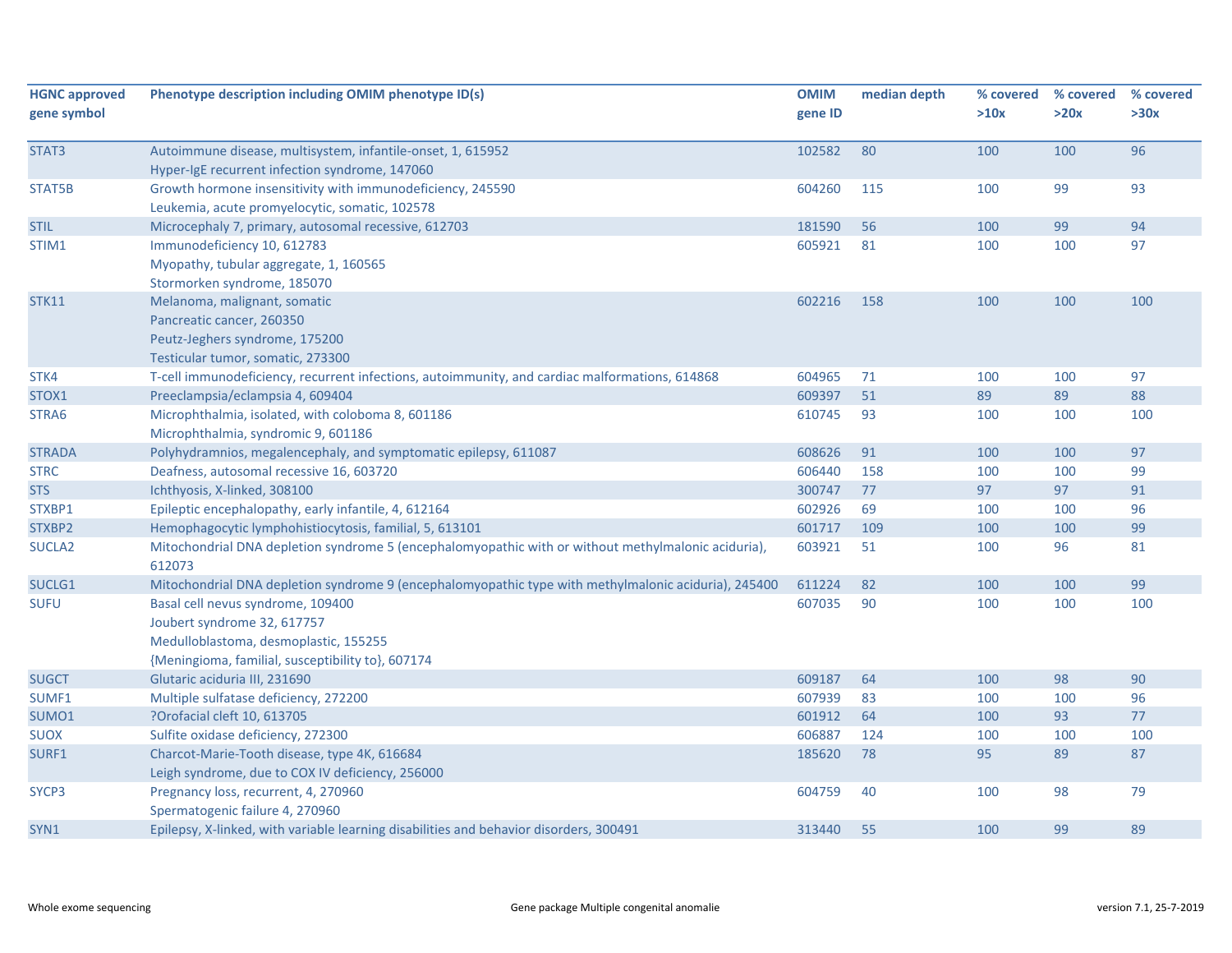| <b>HGNC approved</b> | Phenotype description including OMIM phenotype ID(s)                   | <b>OMIM</b> | median depth | % covered | % covered | % covered |
|----------------------|------------------------------------------------------------------------|-------------|--------------|-----------|-----------|-----------|
| gene symbol          |                                                                        | gene ID     |              | >10x      | >20x      | >30x      |
|                      |                                                                        |             |              |           |           |           |
| SYNE1                | Emery-Dreifuss muscular dystrophy 4, autosomal dominant, 612998        | 608441      | 67           | 100       | 99        | 93        |
|                      | Spinocerebellar ataxia, autosomal recessive 8, 610743                  |             |              |           |           |           |
| SYNE <sub>2</sub>    | Emery-Dreifuss muscular dystrophy 5, autosomal dominant, 612999        | 608442      | 67           | 100       | 99        | 92        |
| SYNE4                | Deafness, autosomal recessive 76, 615540                               | 615535      | 107          | 100       | 100       | 100       |
| SYNGAP1              | Mental retardation, autosomal dominant 5, 612621                       | 603384      | 151          | 98        | 98        | 98        |
| SYNJ1                | Epileptic encephalopathy, early infantile, 53, 617389                  | 604297      | 53           | 100       | 98        | 88        |
|                      | Parkinson disease 20, early-onset, 615530                              |             |              |           |           |           |
| <b>SYP</b>           | Mental retardation, X-linked 96, 300802                                | 313475      | 67           | 100       | 100       | 95        |
| <b>SYT14</b>         | Spinocerebellar ataxia, autosomal recessive 11, 614229                 | 610949      | 51           | 99        | 93        | 81        |
| SZT <sub>2</sub>     | Epileptic encephalopathy, early infantile, 18, 615476                  | 615463      | 105          | 100       | 100       | 99        |
| TAB <sub>2</sub>     | Congenital heart defects, nonsyndromic, 2, 614980                      | 605101      | 66           | 100       | 100       | 98        |
| TAC <sub>3</sub>     | Hypogonadotropic hypogonadism 10 with or without anosmia, 614839       | 162330      | 83           | 100       | 100       | 92        |
| TACR3                | Hypogonadotropic hypogonadism 11 with or without anosmia, 614840       | 162332      | 116          | 100       | 100       | 100       |
| TACSTD2              | Corneal dystrophy, gelatinous drop-like, 204870                        | 137290      | 223          | 100       | 100       | 100       |
| TAF1                 | Dystonia-Parkinsonism, X-linked, 314250                                | 313650      | 43           | 100       | 94        | 75        |
|                      | Mental retardation, X-linked, syndromic 33, 300966                     |             |              |           |           |           |
| TAF <sub>2</sub>     | Mental retardation, autosomal recessive 40, 615599                     | 604912      | 55           | 100       | 97        | 84        |
| TAL1                 | Leukemia, T-cell acute lymphocytic, somatic, 613065                    | 187040      | 65           | 98        | 90        | 83        |
| TAL <sub>2</sub>     | Leukemia, T-cell acute lymphocytic, somatic, 613065                    | 186855      | 77           | 100       | 100       | 100       |
| TALDO1               | Transaldolase deficiency, 606003                                       | 602063      | 128          | 100       | 100       | 100       |
| TAP1                 | Bare lymphocyte syndrome, type I, 604571                               | 170260      | 119          | 100       | 100       | 100       |
| TAP <sub>2</sub>     | Bare lymphocyte syndrome, type I, due to TAP2 deficiency, 604571       | 170261      | 99           | 100       | 100       | 100       |
|                      | Wegener-like granulomatosis                                            |             |              |           |           |           |
| <b>TAPBP</b>         | Bare lymphocyte syndrome, type I, 604571                               | 601962      | 102          | 100       | 100       | 100       |
| <b>TARDBP</b>        | Amyotrophic lateral sclerosis 10, with or without FTD, 612069          | 605078      | 108          | 100       | 100       | 90        |
|                      | Frontotemporal lobar degeneration, TARDBP-related, 612069              |             |              |           |           |           |
| <b>TAT</b>           | Tyrosinemia, type II, 276600                                           | 613018      | 54           | 100       | 100       | 94        |
| <b>TAZ</b>           | Barth syndrome, 302060                                                 | 300394      | 89           | 100       | 97        | 90        |
| <b>TBC1D20</b>       | Warburg micro syndrome 4, 615663                                       | 611663      | 67           | 100       | 93        | 93        |
| <b>TBC1D24</b>       | DOORS syndrome, 220500                                                 | 613577      | 147          | 100       | 100       | 99        |
|                      | Deafness, autosomal recessive 86, 614617                               |             |              |           |           |           |
|                      | Deafness, autosomal dominant 65, 616044                                |             |              |           |           |           |
|                      | Epileptic encephalopathy, early infantile, 16, 615338                  |             |              |           |           |           |
|                      | Myoclonic epilepsy, infantile, familial, 605021                        |             |              |           |           |           |
| <b>TBCE</b>          | Encephalopathy, progressive, with amyotrophy and optic atrophy, 617207 | 604934      | 53           | 99        | 95        | 82        |
|                      | Hypoparathyroidism-retardation-dysmorphism syndrome, 241410            |             |              |           |           |           |
|                      | Kenny-Caffey syndrome, type 1, 244460                                  |             |              |           |           |           |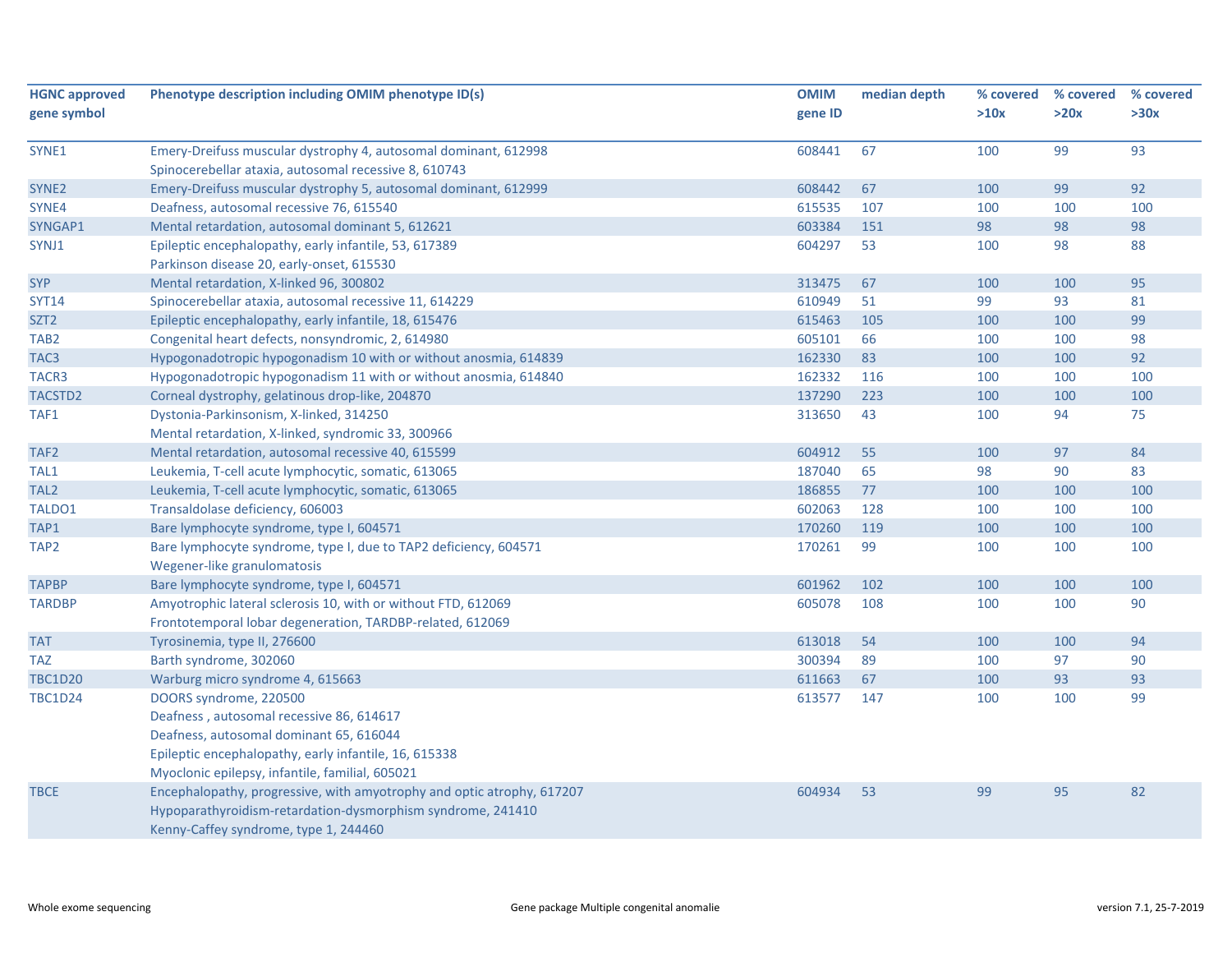| <b>HGNC approved</b> | Phenotype description including OMIM phenotype ID(s)                       | <b>OMIM</b> | median depth | % covered | % covered | % covered |
|----------------------|----------------------------------------------------------------------------|-------------|--------------|-----------|-----------|-----------|
| gene symbol          |                                                                            | gene ID     |              | >10x      | >20x      | >30x      |
| <b>TBP</b>           | {Parkinson disease, susceptibility to}, 168600                             | 600075      | 63           | 100       | 99        | 92        |
|                      | Spinocerebellar ataxia 17, 607136                                          |             | 81           | 94        | 85        | 79        |
| TBX1                 | Conotruncal anomaly face syndrome, 217095<br>DiGeorge syndrome, 188400     | 602054      |              |           |           |           |
|                      | Tetralogy of Fallot, 187500                                                |             |              |           |           |           |
|                      | Velocardiofacial syndrome, 192430                                          |             |              |           |           |           |
| <b>TBX15</b>         | Cousin syndrome, 260660                                                    | 604127      | 68           | 100       | 100       | 96        |
| <b>TBX19</b>         | Adrenocorticotropic hormone deficiency, 201400                             | 604614      | 117          | 100       | 100       | 96        |
| <b>TBX20</b>         | Atrial septal defect 4, 611363                                             | 606061      | 75           | 100       | 100       | 93        |
| <b>TBX21</b>         | Asthma and nasal polyps, 208550                                            | 604895      | 137          | 100       | 100       | 99        |
|                      | {Asthma, aspirin-induced, susceptibility to}, 208550                       |             |              |           |           |           |
| <b>TBX22</b>         | ?Abruzzo-Erickson syndrome, 302905                                         | 300307      | 51           | 100       | 96        | 81        |
|                      | Cleft palate with ankyloglossia, 303400                                    |             |              |           |           |           |
| TBX3                 | Ulnar-mammary syndrome, 181450                                             | 601621      | 103          | 100       | 100       | 99        |
| TBX4                 | Ischiocoxopodopatellar syndrome, 147891                                    | 601719      | 128          | 100       | 100       | 100       |
| TBX5                 | Holt-Oram syndrome, 142900                                                 | 601620      | 72           | 100       | 100       | 98        |
| TBXAS1               | Ghosal hematodiaphyseal syndrome, 231095                                   | 274180      | 68           | 100       | 98        | 90        |
|                      | ?Thromboxane synthase deficiency, 614158                                   |             |              |           |           |           |
| <b>TCAP</b>          | Cardiomyopathy, hypertrophic, 25, 607487                                   | 604488      | 108          | 100       | 100       | 100       |
|                      | Muscular dystrophy, limb-girdle, type 2G, 601954                           |             |              |           |           |           |
| <b>TCF12</b>         | Craniosynostosis 3, 615314                                                 | 600480      | 61           | 100       | 100       | 95        |
| TCF4                 | Corneal dystrophy, Fuchs endothelial, 3, 613267                            | 602272      | 63           | 100       | 99        | 93        |
|                      | Pitt-Hopkins syndrome, 610954                                              |             |              |           |           |           |
| TCIRG1               | Osteopetrosis, autosomal recessive 1, 259700                               | 604592      | 116          | 100       | 100       | 99        |
| TCN <sub>2</sub>     | Transcobalamin II deficiency, 275350                                       | 613441      | 107          | 100       | 100       | 100       |
| TCOF1                | Treacher Collins syndrome 1, 154500                                        | 606847      | 108          | 100       | 100       | 99        |
| TCTN1                | Joubert syndrome 13, 614173                                                | 609863      | 87           | 100       | 100       | 94        |
| TCTN <sub>2</sub>    | Joubert syndrome 24, 616654                                                | 613846      | 73           | 100       | 100       | 94        |
|                      | ?Meckel syndrome 8, 613885                                                 |             |              |           |           |           |
| TCTN3                | Joubert syndrome 18, 614815                                                | 613847      | 59           | 100       | 100       | 94        |
|                      | Orofaciodigital syndrome IV, 258860                                        |             |              |           |           |           |
| TDGF1                | Forebrain defects                                                          | 187395      | 115          | 100       | 100       | 100       |
| TDP1                 | Spinocerebellar ataxia, autosomal recessive with axonal neuropathy, 607250 | 607198      | 45           | 100       | 98        | 83        |
| TDRD7                | Cataract 36, 613887                                                        | 611258      | 57           | 100       | 99        | 94        |
| TEAD1                | Sveinsson chorioretinal atrophy, 108985                                    | 189967      | 71           | 100       | 100       | 96        |
| <b>TECPR2</b>        | Spastic paraplegia 49, autosomal recessive, 615031                         | 615000      | 92           | 100       | 100       | 99        |
| <b>TECR</b>          | Mental retardation, autosomal recessive 14, 614020                         | 610057      | 135          | 100       | 100       | 99        |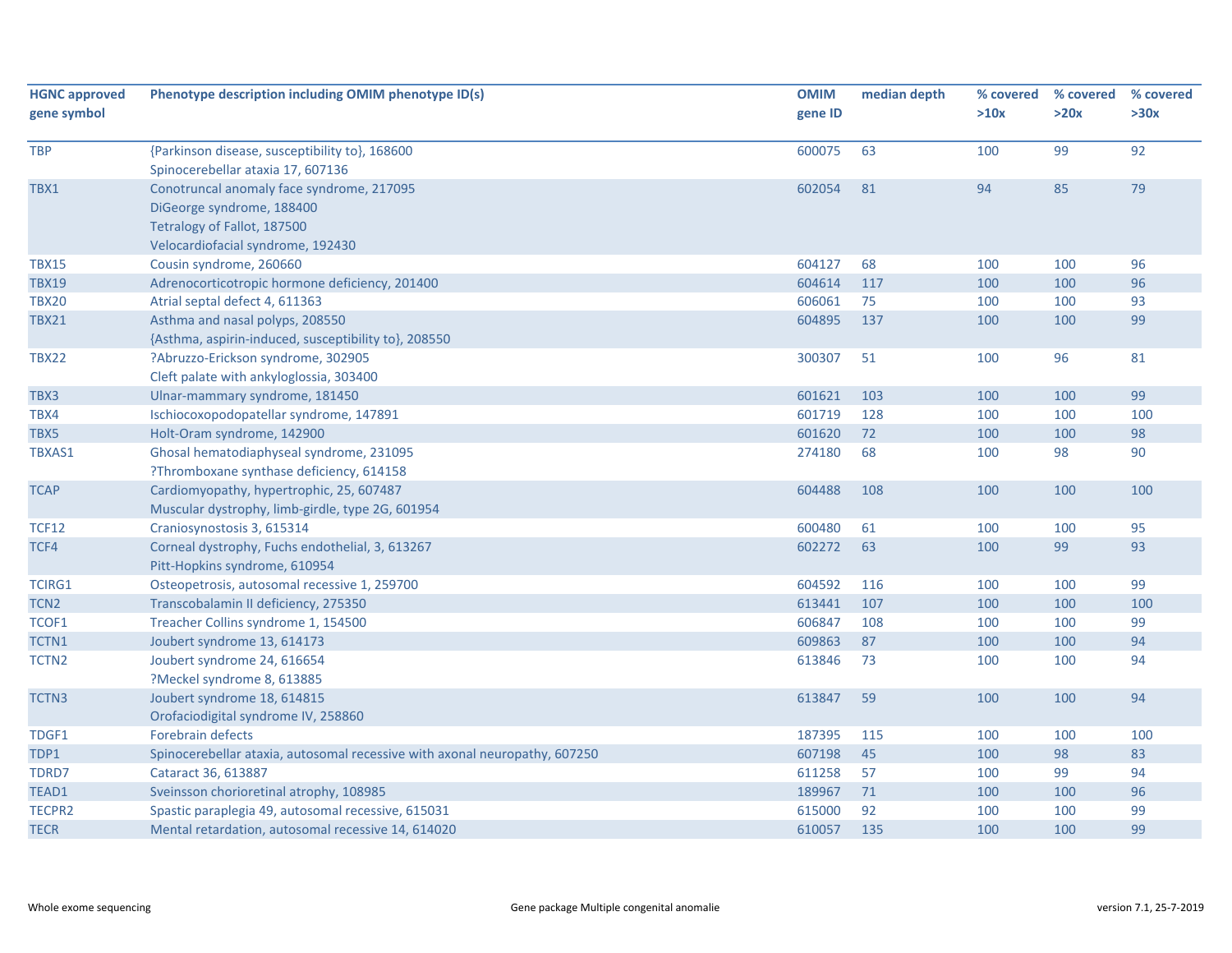| <b>HGNC approved</b> | Phenotype description including OMIM phenotype ID(s)                    | <b>OMIM</b> | median depth     | % covered | % covered | % covered |
|----------------------|-------------------------------------------------------------------------|-------------|------------------|-----------|-----------|-----------|
| gene symbol          |                                                                         | gene ID     |                  | >10x      | >20x      | >30x      |
| <b>TECTA</b>         | Deafness, autosomal dominant 8/12, 601543                               | 602574      | 115              | 100       | 100       | 97        |
|                      | Deafness, autosomal recessive 21, 603629                                |             |                  |           |           |           |
| <b>TEK</b>           | Glaucoma 3, primary congenital, E, 617272                               | 600221      | 69               | 100       | 100       | 96        |
|                      | Venous malformations, multiple cutaneous and mucosal, 600195            |             |                  |           |           |           |
| TENM3                | Microphthalmia, isolated, with coloboma 9, 615145                       | 610083      | 71               | 100       | 100       | 97        |
| <b>TERC</b>          | {Aplastic anemia}, 614743                                               | 602322      | No coverage data |           |           |           |
|                      | Dyskeratosis congenita, autosomal dominant 1, 127550                    |             |                  |           |           |           |
|                      | {Pulmonary fibrosis, idiopathic, susceptibility to}, 614743             |             |                  |           |           |           |
| TET <sub>2</sub>     | Myelodysplastic syndrome, somatic, 614286                               | 612839      | 59               | 100       | 100       | 97        |
| <b>TEX28</b>         | No OMIM phenotype                                                       | 300092      | No coverage data |           |           |           |
| ΤF                   | Atransferrinemia, 209300                                                | 190000      | 67               | 100       | 100       | 95        |
| TFAP2A               | Branchiooculofacial syndrome, 113620                                    | 107580      | 93               | 100       | 100       | 100       |
| TFAP2B               | Char syndrome, 169100                                                   | 601601      | 105              | 100       | 100       | 94        |
|                      | Patent ductus arteriosus 2, 617035                                      |             |                  |           |           |           |
| TFE3                 | Renal cell carcinoma, papillary, 1, 300854                              | 314310      | 67               | 100       | 100       | 88        |
| <b>TFG</b>           | Hereditary motor and sensory neuropathy, Okinawa type, 604484           | 602498      | 73               | 100       | 99        | 91        |
|                      | ?Spastic paraplegia 57, autosomal recessive, 615658                     |             |                  |           |           |           |
| TFR2                 | Hemochromatosis, type 3, 604250                                         | 604720      | 92               | 100       | 100       | 97        |
| TG                   | {Autoimmune thyroid disease, susceptibility to, 3}, 608175              | 188450      | 90               | 100       | 100       | 99        |
|                      | Thyroid dyshormonogenesis 3, 274700                                     |             |                  |           |           |           |
| TGFB1                | Camurati-Engelmann disease, 131300                                      | 190180      | 109              | 100       | 99        | 97        |
|                      | {Cystic fibrosis lung disease, modifier of}, 219700                     |             |                  |           |           |           |
| TGFB2                | Loeys-Dietz syndrome 4, 614816                                          | 190220      | 74               | 100       | 100       | 96        |
| TGFB3                | Arrhythmogenic right ventricular dysplasia 1, 107970                    | 190230      | 96               | 100       | 100       | 100       |
|                      | Loeys-Dietz syndrome 5, 615582                                          |             |                  |           |           |           |
| <b>TGFBI</b>         | Corneal dystrophy, Avellino type, 607541                                | 601692      | 72               | 100       | 100       | 97        |
|                      | Corneal dystrophy, Groenouw type I, 121900                              |             |                  |           |           |           |
|                      | Corneal dystrophy, Reis-Bucklers type, 608470                           |             |                  |           |           |           |
|                      | Corneal dystrophy, Thiel-Behnke type, 602082                            |             |                  |           |           |           |
|                      | Corneal dystrophy, epithelial basement membrane, 121820                 |             |                  |           |           |           |
|                      | Corneal dystrophy, lattice type I, 122200                               |             |                  |           |           |           |
|                      | Corneal dystrophy, lattice type IIIA, 608471                            |             |                  |           |           |           |
| TGFBR1               | Loeys-Dietz syndrome 1, 609192                                          | 190181      | 161              | 96        | 93        | 93        |
|                      | {Multiple self-healing squamous epithelioma, susceptibility to}, 132800 |             |                  |           |           |           |
| TGFBR2               | Colorectal cancer, hereditary nonpolyposis, type 6, 614331              | 190182      | 200              | 100       | 100       | 100       |
|                      | Esophageal cancer, somatic, 133239                                      |             |                  |           |           |           |
|                      | Loeys-Dietz syndrome 2, 610168                                          |             |                  |           |           |           |
| TGIF1                | Holoprosencephaly 4, 142946                                             | 602630      | 138              | 100       | 100       | 100       |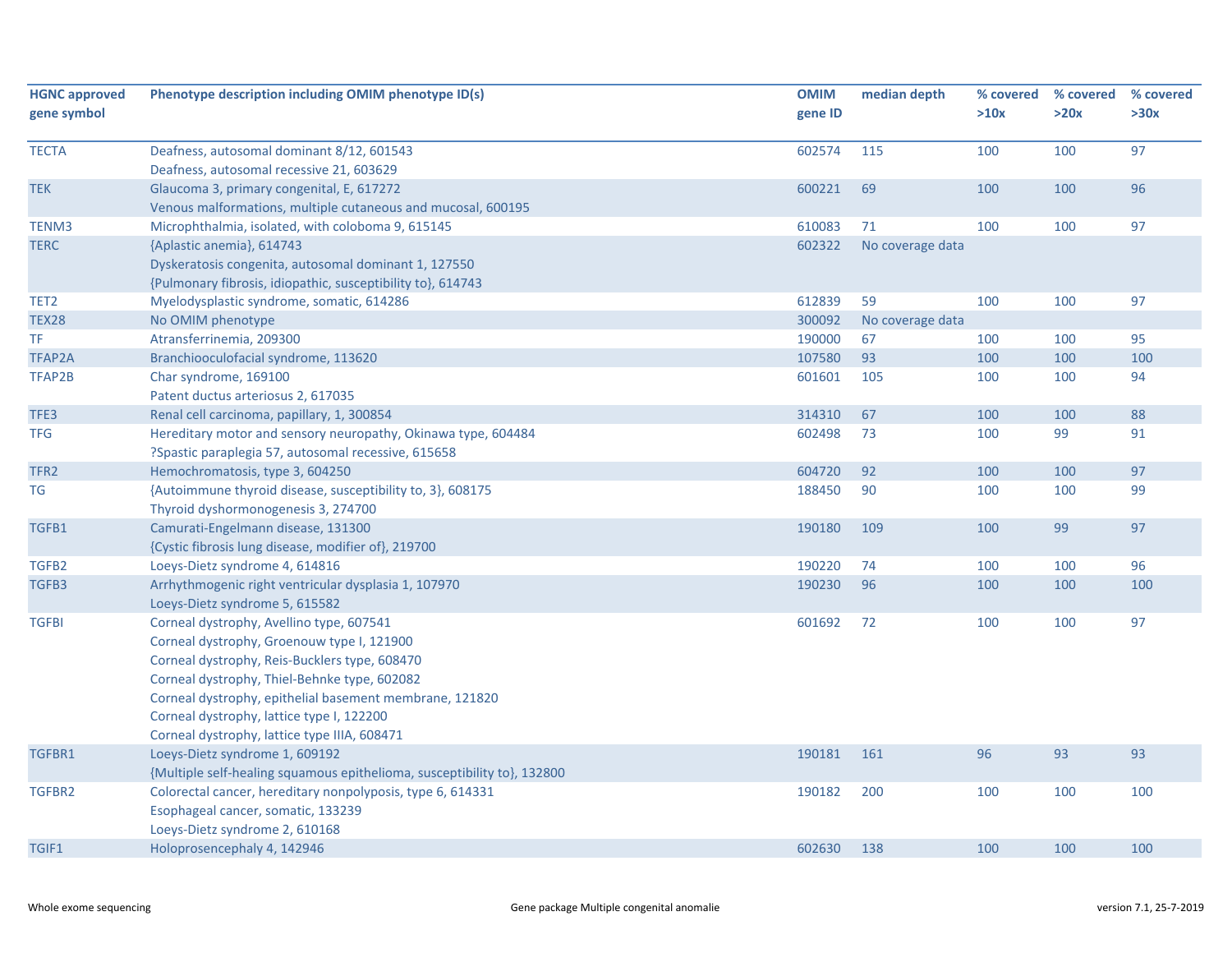| <b>HGNC approved</b> | Phenotype description including OMIM phenotype ID(s)                                                  | <b>OMIM</b> | median depth | % covered | % covered | % covered |
|----------------------|-------------------------------------------------------------------------------------------------------|-------------|--------------|-----------|-----------|-----------|
| gene symbol          |                                                                                                       | gene ID     |              | >10x      | >20x      | >30x      |
|                      |                                                                                                       |             |              |           |           |           |
| TGM1                 | Ichthyosis, congenital, autosomal recessive 1, 242300                                                 | 190195      | 119          | 100       | 100       | 100       |
| TGM5                 | Peeling skin syndrome 2, 609796                                                                       | 603805      | 111          | 100       | 100       | 99        |
| TGM6                 | Spinocerebellar ataxia 35, 613908                                                                     | 613900      | 107          | 100       | 100       | 98        |
| <b>TH</b>            | Segawa syndrome, recessive, 605407                                                                    | 191290      | 92           | 100       | 99        | 94        |
| THAP1                | Dystonia 6, torsion, 602629                                                                           | 609520      | 78           | 100       | 100       | 96        |
| <b>THBD</b>          | {Hemolytic uremic syndrome, atypical, susceptibility to, 6}, 612926                                   | 188040      | 199          | 100       | 100       | 100       |
|                      | Thrombophilia due to thrombomodulin defect, 614486                                                    |             |              |           |           |           |
| THOC6                | Beaulieu-Boycott-Innes syndrome, 613680                                                               | 615403      | 184          | 100       | 100       | 100       |
| <b>THPO</b>          | Thrombocythemia 1, 187950                                                                             | 600044      | 106          | 100       | 100       | 100       |
| <b>THRA</b>          | Hypothyroidism, congenital, nongoitrous, 6, 614450                                                    | 190120      | 113          | 100       | 100       | 100       |
| <b>THRB</b>          | Thyroid hormone resistance, 188570                                                                    | 190160      | 75           | 100       | 100       | 97        |
|                      | Thyroid hormone resistance, autosomal recessive, 274300                                               |             |              |           |           |           |
|                      | Thyroid hormone resistance, selective pituitary, 145650                                               |             |              |           |           |           |
| TIA1                 | Welander distal myopathy, 604454                                                                      | 603518      | 67           | 100       | 100       | 92        |
| <b>TIMM8A</b>        | Mohr-Tranebjaerg syndrome, 304700                                                                     | 300356      | 131          | 100       | 100       | 100       |
| TIMP3                | Sorsby fundus dystrophy, 136900                                                                       | 188826      | 94           | 100       | 100       | 100       |
| TINF <sub>2</sub>    | Dyskeratosis congenita, autosomal dominant 3, 613990                                                  | 604319      | 140          | 100       | 100       | 100       |
|                      | Revesz syndrome, 268130                                                                               |             |              |           |           |           |
| TJP2                 | Cholestasis, progressive familial intrahepatic 4, 615878                                              | 607709      | 75           | 100       | 100       | 97        |
|                      | Hypercholanemia, familial, 607748                                                                     |             |              |           |           |           |
| TK <sub>2</sub>      | Mitochondrial DNA depletion syndrome 2 (myopathic type), 609560                                       | 188250      | 58           | 100       | 100       | 95        |
|                      | ?Progressive external ophthalmoplegia with mitochondrial DNA deletions, autosomal recessive 3, 617069 |             |              |           |           |           |
| TLL1                 | Atrial septal defect 6, 613087                                                                        | 606742      | 56           | 100       | 99        | 91        |
| TLR4                 | No OMIM phenotype                                                                                     | 603030      | 55           | 100       | 100       | 97        |
| TMC1                 | Deafness, autosomal dominant 36, 606705                                                               | 606706      | 51           | 100       | 98        | 88        |
|                      | Deafness, autosomal recessive 7, 600974                                                               |             |              |           |           |           |
| TMC6                 | Epidermodysplasia verruciformis, 226400                                                               | 605828      | 84           | 100       | 100       | 98        |
| TMC8                 | Epidermodysplasia verruciformis, 226400                                                               | 605829      | 111          | 100       | 100       | 100       |
| TMCO1                | Craniofacial dysmorphism, skeletal anomalies, and mental retardation syndrome, 213980                 | 614123      | 98           | 100       | 99        | 90        |
| TMEM126A             | Optic atrophy 7, 612989                                                                               | 612988      | 61           | 100       | 100       | 87        |
| <b>TMEM138</b>       | Joubert syndrome 16, 614465                                                                           | 614459      | 46           | 100       | 100       | 95        |
| <b>TMEM165</b>       | Congenital disorder of glycosylation, type IIk, 614727                                                | 614726      | 109          | 100       | 100       | 98        |
| <b>TMEM181</b>       | No OMIM phenotype                                                                                     | 613209      | 70           | 100       | 100       | 95        |
| <b>TMEM216</b>       | Joubert syndrome 2, 608091                                                                            | 613277      | 89           | 100       | 100       | 89        |
|                      | Meckel syndrome 2, 603194                                                                             |             |              |           |           |           |
| <b>TMEM231</b>       | Joubert syndrome 20, 614970                                                                           | 614949      | 101          | 100       | 100       | 99        |
|                      | Meckel syndrome 11, 615397                                                                            |             |              |           |           |           |
|                      |                                                                                                       | 614423      | 48           |           | 96        | 83        |
| <b>TMEM237</b>       | Joubert syndrome 14, 614424                                                                           |             |              | 100       |           |           |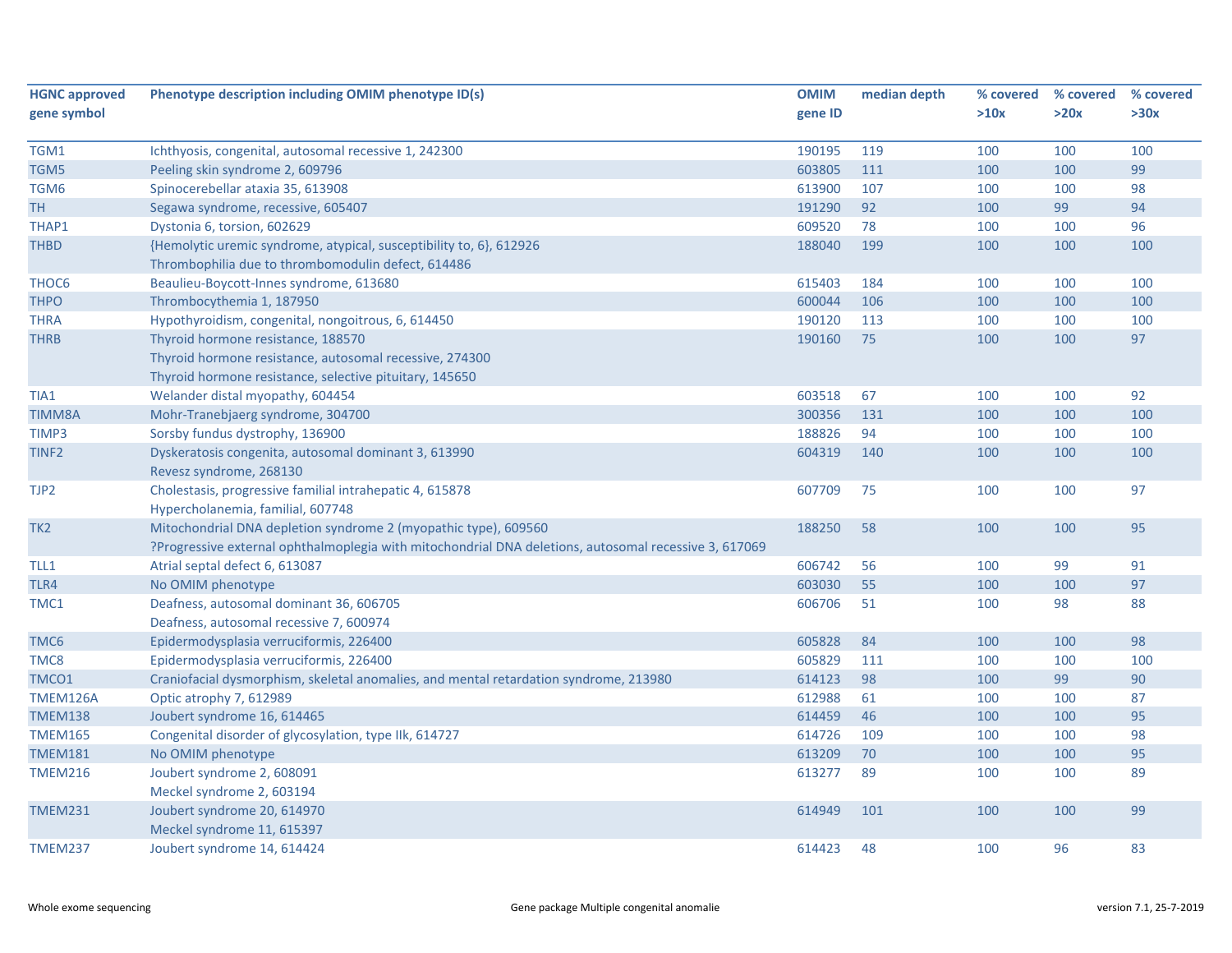| <b>HGNC approved</b> | Phenotype description including OMIM phenotype ID(s)                      | <b>OMIM</b> | median depth | % covered | % covered | % covered |
|----------------------|---------------------------------------------------------------------------|-------------|--------------|-----------|-----------|-----------|
| gene symbol          |                                                                           | gene ID     |              | >10x      | >20x      | >30x      |
|                      |                                                                           |             |              |           |           |           |
| TMEM38B              | Osteogenesis imperfecta, type XIV, 615066                                 | 611236      | 58           | 100       | 100       | 93        |
| TMEM67               | {Bardet-Biedl syndrome 14, modifier of}, 615991                           | 609884      | 68           | 100       | 99        | 87        |
|                      | COACH syndrome, 216360                                                    |             |              |           |           |           |
|                      | Joubert syndrome 6, 610688                                                |             |              |           |           |           |
|                      | Meckel syndrome 3, 607361                                                 |             |              |           |           |           |
|                      | Nephronophthisis 11, 613550                                               |             |              |           |           |           |
| TMEM70               | Mitochondrial complex V (ATP synthase) deficiency, nuclear type 2, 614052 | 612418      | 81           | 100       | 100       | 93        |
| <b>TMIE</b>          | Deafness, autosomal recessive 6, 600971                                   | 607237      | 77           | 100       | 99        | 99        |
| <b>TMLHE</b>         | {Autism, susceptibility to, X-linked 6}, 300872                           | 300777      | 35           | 100       | 93        | 65        |
| TMPRSS15             | Enterokinase deficiency, 226200                                           | 606635      | 57           | 99        | 96        | 84        |
| <b>TMPRSS3</b>       | Deafness, autosomal recessive 8/10, 601072                                | 605511      | 67           | 100       | 100       | 96        |
| <b>TMPRSS6</b>       | Iron-refractory iron deficiency anemia, 206200                            | 609862      | 110          | 100       | 100       | 100       |
| <b>TNC</b>           | Deafness, autosomal dominant 56, 615629                                   | 187380      | 98           | 100       | 99        | 97        |
| TNFRSF10B            | Squamous cell carcinoma, head and neck, 275355                            | 603612      | 84           | 100       | 100       | 99        |
| TNFRSF11A            | Osteolysis, familial expansile, 174810                                    | 603499      | 90           | 95        | 95        | 95        |
|                      | Osteopetrosis, autosomal recessive 7, 612301                              |             |              |           |           |           |
|                      | {Paget disease of bone 2, early-onset}, 602080                            |             |              |           |           |           |
| TNFRSF11B            | Paget disease of bone 5, juvenile-onset, 239000                           | 602643      | 78           | 100       | 100       | 97        |
| TNFRSF13B            | Immunodeficiency, common variable, 2, 240500                              | 604907      | 89           | 100       | 100       | 100       |
|                      | Immunoglobulin A deficiency 2, 609529                                     |             |              |           |           |           |
| TNFRSF13C            | Immunodeficiency, common variable, 4, 613494                              | 606269      | 70           | 100       | 98        | 80        |
| TNFRSF1A             | {Multiple sclerosis, susceptibility to, 5}, 614810                        | 191190      | 85           | 100       | 97        | 94        |
|                      | Periodic fever, familial, 142680                                          |             |              |           |           |           |
| TNFSF11              | Osteopetrosis, autosomal recessive 2, 259710                              | 602642      | 47           | 100       | 99        | 84        |
| TNNC1                | Cardiomyopathy, dilated, 1Z, 611879                                       | 191040      | 117          | 100       | 100       | 100       |
|                      | Cardiomyopathy, hypertrophic, 13, 613243                                  |             |              |           |           |           |
| TNNI <sub>2</sub>    | Arthrogryposis multiplex congenita, distal, type 2B, 601680               | 191043      | 155          | 100       | 100       | 100       |
| TNN <sub>13</sub>    | Cardiomyopathy, dilated, 1FF, 613286                                      | 191044      | 176          | 100       | 100       | 98        |
|                      | ?Cardiomyopathy, dilated, 2A, 611880                                      |             |              |           |           |           |
|                      | Cardiomyopathy, familial restrictive, 1, 115210                           |             |              |           |           |           |
|                      | Cardiomyopathy, hypertrophic, 7, 613690                                   |             |              |           |           |           |
| TNNT1                | Nemaline myopathy 5, Amish type, 605355                                   | 191041      | 78           | 100       | 99        | 94        |
| TNNT <sub>2</sub>    | Cardiomyopathy, dilated, 1D, 601494                                       | 191045      | 136          | 100       | 100       | 100       |
|                      | Cardiomyopathy, familial restrictive, 3, 612422                           |             |              |           |           |           |
|                      | Cardiomyopathy, hypertrophic, 2, 115195                                   |             |              |           |           |           |
|                      | Left ventricular noncompaction 6, 601494                                  |             |              |           |           |           |
| TNNT3                | Arthrogryposis, distal, type 2B, 601680                                   | 600692      | 107          | 100       | 100       | 100       |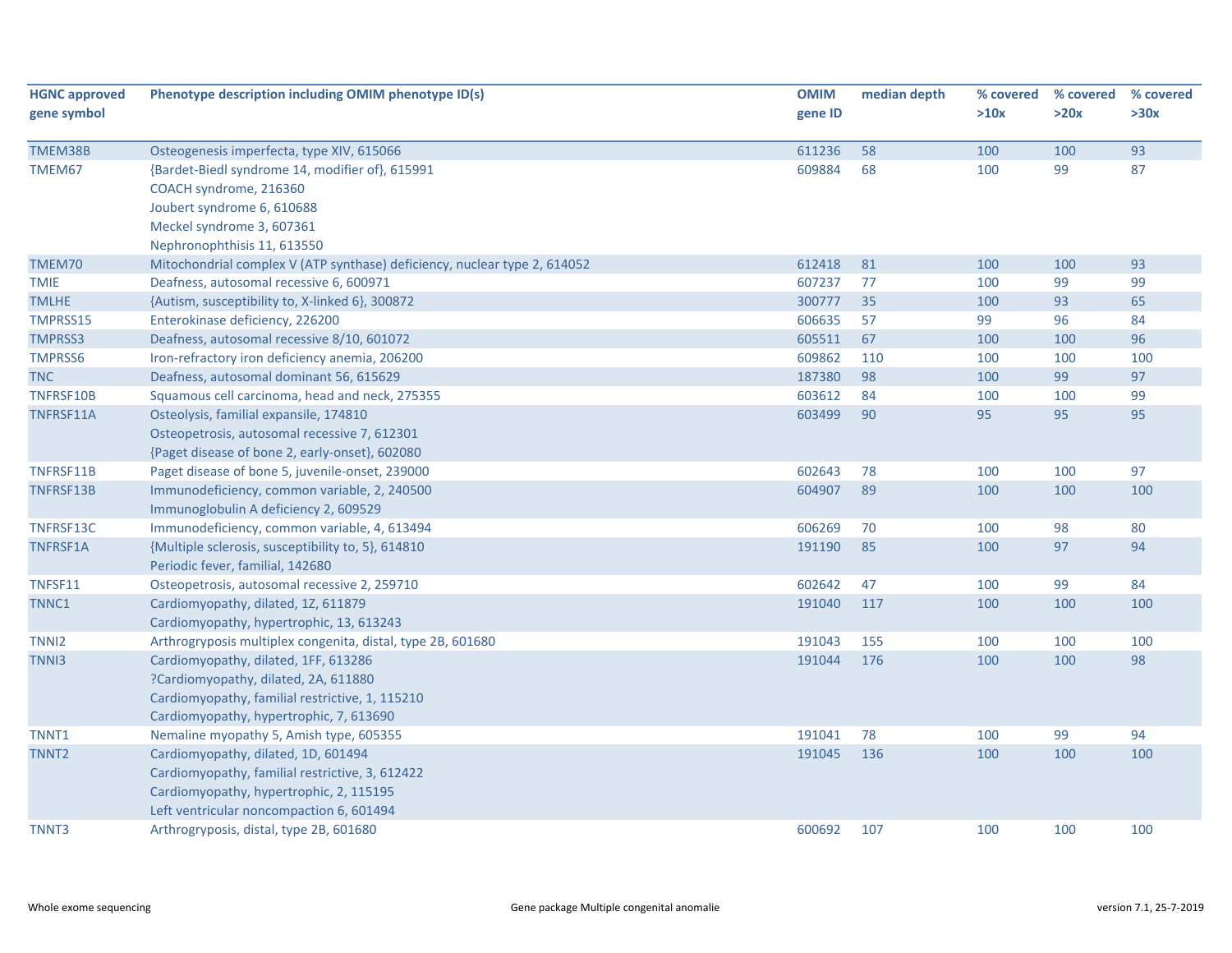| <b>HGNC approved</b> | Phenotype description including OMIM phenotype ID(s)                              | <b>OMIM</b> | median depth |      | % covered % covered | % covered |
|----------------------|-----------------------------------------------------------------------------------|-------------|--------------|------|---------------------|-----------|
| gene symbol          |                                                                                   | gene ID     |              | >10x | >20x                | >30x      |
| <b>TNXB</b>          | Ehlers-Danlos syndrome, classic-like, 1, 606408                                   | 600985      | 155          | 100  | 100                 | 100       |
|                      | Vesicoureteral reflux 8, 615963                                                   |             |              |      |                     |           |
| TOP1                 | DNA topoisomerase I, camptothecin-resistant                                       | 126420      | 67           | 100  | 98                  | 87        |
| TOP2A                | DNA topoisomerase II, resistance to inhibition of, by amsacrine                   | 126430      | 61           | 100  | 99                  | 92        |
| <b>TOPORS</b>        | Retinitis pigmentosa 31, 609923                                                   | 609507      | 65           | 100  | 100                 | 98        |
| <b>TP53</b>          | Adrenal cortical carcinoma, 202300                                                | 191170      | 155          | 100  | 100                 | 100       |
|                      | {Basal cell carcinoma 7}, 614740                                                  |             |              |      |                     |           |
|                      | Breast cancer, 114480                                                             |             |              |      |                     |           |
|                      | Choroid plexus papilloma, 260500                                                  |             |              |      |                     |           |
|                      | Colorectal cancer, 114500                                                         |             |              |      |                     |           |
|                      | {Glioma susceptibility 1}, 137800                                                 |             |              |      |                     |           |
|                      | Hepatocellular carcinoma, 114550                                                  |             |              |      |                     |           |
|                      | Li-Fraumeni syndrome, 151623                                                      |             |              |      |                     |           |
|                      | Nasopharyngeal carcinoma, 607107                                                  |             |              |      |                     |           |
|                      | Osteosarcoma, 259500                                                              |             |              |      |                     |           |
|                      | Pancreatic cancer, 260350                                                         |             |              |      |                     |           |
| <b>TP63</b>          | ADULT syndrome, 103285                                                            | 603273      | 87           | 100  | 100                 | 97        |
|                      | Ectrodactyly, ectodermal dysplasia, and cleft lip/palate syndrome 3, 604292       |             |              |      |                     |           |
|                      | Hay-Wells syndrome, 106260                                                        |             |              |      |                     |           |
|                      | Limb-mammary syndrome, 603543                                                     |             |              |      |                     |           |
|                      | Orofacial cleft 8, 129400                                                         |             |              |      |                     |           |
|                      | Rapp-Hodgkin syndrome, 129400                                                     |             |              |      |                     |           |
|                      | Split-hand/foot malformation 4, 605289                                            |             |              |      |                     |           |
| TPI1                 | Hemolytic anemia due to triosephosphate isomerase deficiency, 615512              | 190450      | 112          | 100  | 99                  | 96        |
| TPK1                 | Thiamine metabolism dysfunction syndrome 5 (episodic encephalopathy type), 614458 | 606370      | 51           | 100  | 98                  | 83        |
| TPM1                 | Cardiomyopathy, dilated, 1Y, 611878                                               | 191010      | 136          | 100  | 100                 | 100       |
|                      | Cardiomyopathy, hypertrophic, 3, 115196                                           |             |              |      |                     |           |
|                      | Left ventricular noncompaction 9, 611878                                          |             |              |      |                     |           |
| TPM <sub>2</sub>     | Arthrogryposis multiplex congenita, distal, type 1, 108120                        | 190990      | 93           | 100  | 100                 | 100       |
|                      | Arthrogryposis, distal, type 2B, 601680                                           |             |              |      |                     |           |
|                      | CAP myopathy 2, 609285                                                            |             |              |      |                     |           |
|                      | Nemaline myopathy 4, autosomal dominant, 609285                                   |             |              |      |                     |           |
| TPM3                 | CAP myopathy 1, 609284                                                            | 191030      | 56           | 100  | 100                 | 97        |
|                      | Myopathy, congenital, with fiber-type disproportion, 255310                       |             |              |      |                     |           |
|                      | Nemaline myopathy 1, autosomal dominant or recessive, 609284                      |             |              |      |                     |           |
| <b>TPMT</b>          | {Thiopurines, poor metabolism of, 1}, 610460                                      | 187680      | 73           | 100  | 100                 | 81        |
| <b>TPO</b>           | Thyroid dyshormonogenesis 2A, 274500                                              | 606765      | 107          | 100  | 100                 | 99        |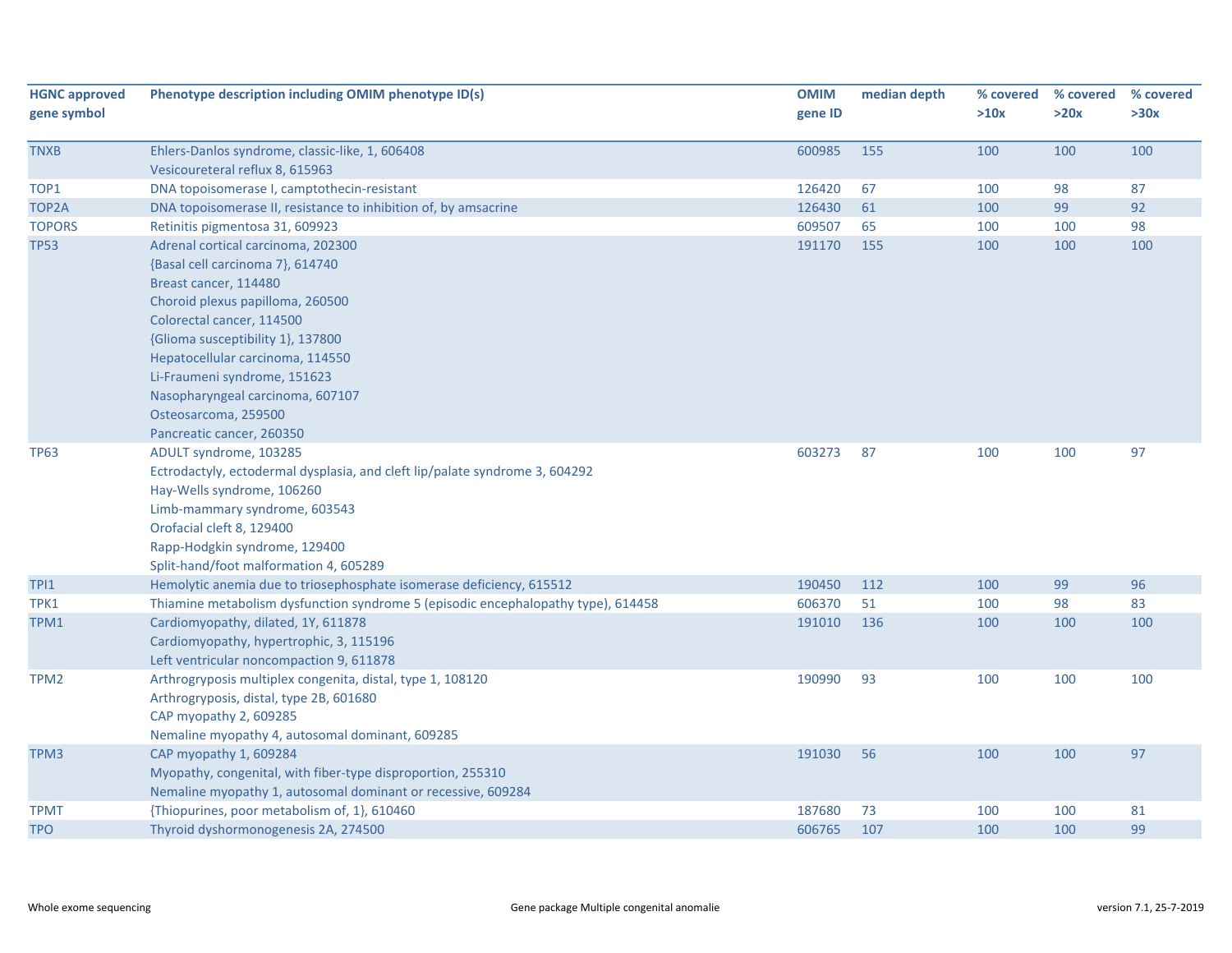| <b>HGNC approved</b> | Phenotype description including OMIM phenotype ID(s)                                                | <b>OMIM</b> | median depth | % covered  | % covered | % covered |
|----------------------|-----------------------------------------------------------------------------------------------------|-------------|--------------|------------|-----------|-----------|
| gene symbol          |                                                                                                     | gene ID     |              | >10x       | >20x      | >30x      |
| TPP1                 |                                                                                                     | 607998      | 87           | 100        | 100       | 99        |
|                      | Ceroid lipofuscinosis, neuronal, 2, 204500<br>Spinocerebellar ataxia, autosomal recessive 7, 609270 |             |              |            |           |           |
| <b>TPRN</b>          |                                                                                                     | 613354      | 100          | 91         | 85        | 78        |
| TRAPPC11             | Deafness, autosomal recessive 79, 613307                                                            |             | 51           |            |           |           |
| <b>TRAPPC2</b>       | Muscular dystrophy, limb-girdle, type 2S, 615356                                                    | 614138      | 43           | 100<br>100 | 96<br>91  | 84<br>70  |
|                      | Spondyloepiphyseal dysplasia tarda, 313400                                                          | 300202      |              |            |           |           |
| <b>TRAPPC9</b>       | Mental retardation, autosomal recessive 13, 613192                                                  | 611966      | 93           | 100        | 100       | 97        |
| <b>TRDN</b>          | Ventricular tachycardia, catecholaminergic polymorphic, 5, with or without muscle weakness, 615441  | 603283      | 44           | 100        | 90        | 71        |
| TREM2                | Nasu-Hakola disease, 221770                                                                         | 605086      | 101          | 100        | 100       | 100       |
| TREX1                | Aicardi-Goutieres syndrome 1, dominant and recessive, 225750<br>Chilblain lupus, 610448             | 606609      | 217          | 100        | 100       | 100       |
|                      | {Systemic lupus erythematosus, susceptibility to}, 152700                                           |             |              |            |           |           |
|                      | Vasculopathy, retinal, with cerebral leukodystrophy, 192315                                         |             |              |            |           |           |
| <b>TRHR</b>          | Thyrotropin-releasing hormone resistance, generalized                                               | 188545      | 79           | 100        | 100       | 100       |
| TRIM24               |                                                                                                     | 603406      | 63           | 100        | 100       | 94        |
| TRIM32               | No OMIM phenotype                                                                                   | 602290      | 96           | 100        | 100       | 100       |
|                      | ?Bardet-Biedl syndrome 11, 615988                                                                   |             |              |            |           |           |
|                      | Muscular dystrophy, limb-girdle, type 2H, 254110                                                    |             |              |            |           |           |
| TRIM33               | No OMIM phenotype                                                                                   | 605769      | 59           | 100        | 98        | 88        |
| TRIM37               | Mulibrey nanism, 253250                                                                             | 605073      | 52           | 100        | 98        | 87        |
| <b>TRIOBP</b>        | Deafness, autosomal recessive 28, 609823                                                            | 609761      | 143          | 100        | 99        | 97        |
| <b>TRIP11</b>        | Achondrogenesis, type IA, 200600                                                                    | 604505      | 58           | 100        | 96        | 85        |
| <b>TRMU</b>          | {Deafness, mitochondrial, modifier of}, 580000                                                      | 610230      | 92           | 100        | 100       | 97        |
|                      | Liver failure, transient infantile, 613070                                                          |             |              |            |           |           |
| TRPA1                | ?Episodic pain syndrome, familial, 1, 615040                                                        | 604775      | 53           | 100        | 96        | 81        |
| TRPC6                | Glomerulosclerosis, focal segmental, 2, 603965                                                      | 603652      | 80           | 100        | 99        | 91        |
| TRPM1                | Night blindness, congenital stationary (complete), 1C, autosomal recessive, 613216                  | 603576      | 76           | 100        | 100       | 97        |
| TRPM4                | Progressive familial heart block, type IB, 604559                                                   | 606936      | 122          | 100        | 100       | 100       |
| TRPM6                | Hypomagnesemia 1, intestinal, 602014                                                                | 607009      | 62           | 100        | 99        | 92        |
| TRPS1                | Trichorhinophalangeal syndrome, type I, 190350                                                      | 604386      | 73           | 100        | 100       | 99        |
|                      | Trichorhinophalangeal syndrome, type III, 190351                                                    |             |              |            |           |           |
| TRPV3                | Olmsted syndrome, 614594                                                                            | 607066      | 96           | 100        | 100       | 95        |
|                      | ?Palmoplantar keratoderma, nonepidermolytic, focal 2, 616400                                        |             |              |            |           |           |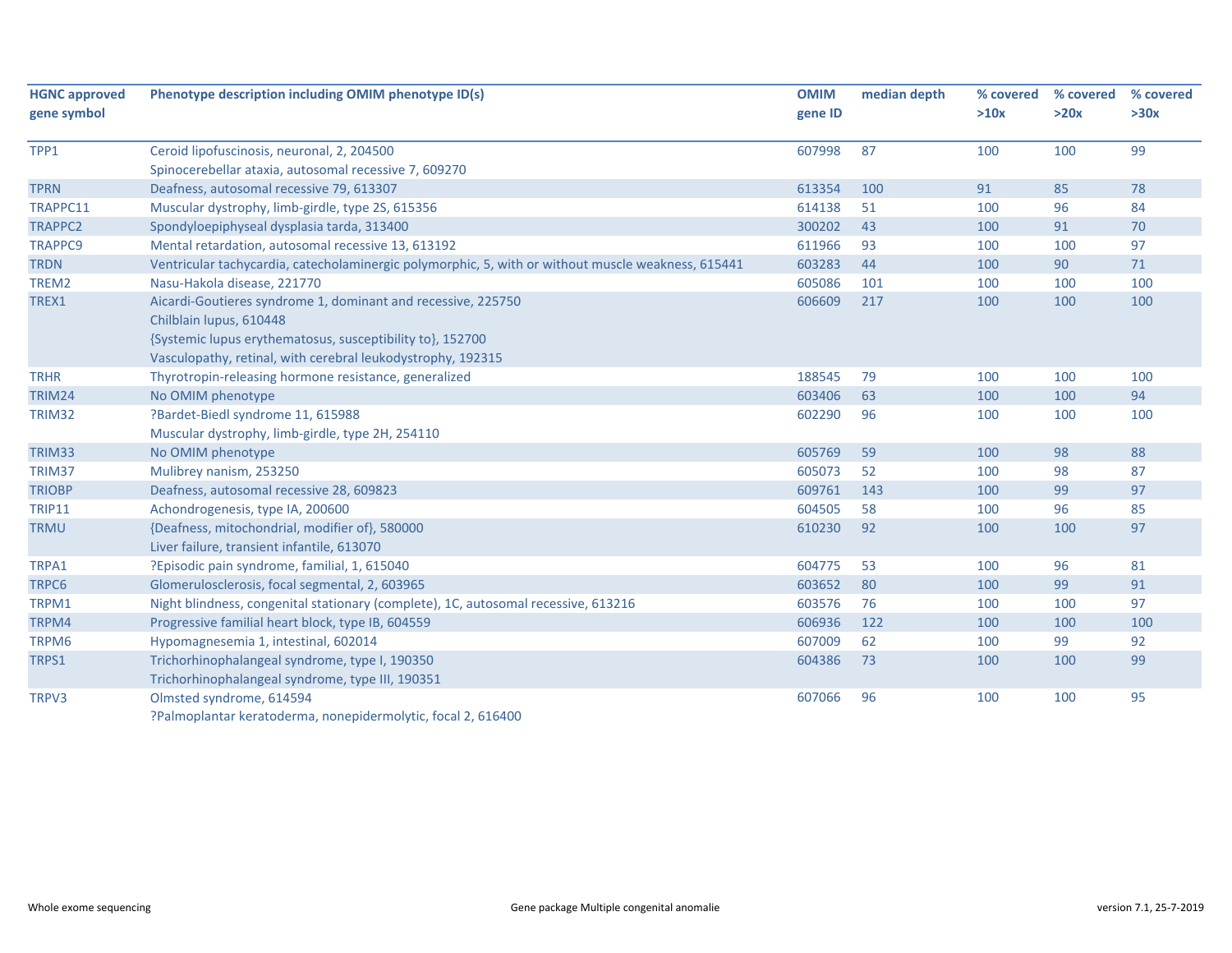| <b>HGNC approved</b><br>gene symbol | Phenotype description including OMIM phenotype ID(s)               | <b>OMIM</b><br>gene ID | median depth | % covered<br>>10x | % covered<br>>20x | % covered<br>>30x |
|-------------------------------------|--------------------------------------------------------------------|------------------------|--------------|-------------------|-------------------|-------------------|
| TRPV4                               | ?Avascular necrosis of femoral head, primary, 2, 617383            | 605427                 | 102          | 100               | 100               | 100               |
|                                     | Brachyolmia type 3, 113500                                         |                        |              |                   |                   |                   |
|                                     | Digital arthropathy-brachydactyly, familial, 606835                |                        |              |                   |                   |                   |
|                                     | Hereditary motor and sensory neuropathy, type IIc, 606071          |                        |              |                   |                   |                   |
|                                     | Metatropic dysplasia, 156530                                       |                        |              |                   |                   |                   |
|                                     | Parastremmatic dwarfism, 168400                                    |                        |              |                   |                   |                   |
|                                     | SED, Maroteaux type, 184095                                        |                        |              |                   |                   |                   |
|                                     | Scapuloperoneal spinal muscular atrophy, 181405                    |                        |              |                   |                   |                   |
|                                     | [Sodium serum level QTL 1], 613508                                 |                        |              |                   |                   |                   |
|                                     | Spinal muscular atrophy, distal, congenital nonprogressive, 600175 |                        |              |                   |                   |                   |
|                                     | Spondylometaphyseal dysplasia, Kozlowski type, 184252              |                        |              |                   |                   |                   |
| TSC1                                | Focal cortical dysplasia, type II, somatic, 607341                 | 605284                 | 153          | 100               | 100               | 100               |
|                                     | Lymphangioleiomyomatosis, 606690                                   |                        |              |                   |                   |                   |
|                                     | Tuberous sclerosis-1, 191100                                       |                        |              |                   |                   |                   |
| TSC <sub>2</sub>                    | ?Focal cortical dysplasia, type II, somatic, 607341                | 191092                 | 189          | 100               | 100               | 100               |
|                                     | Lymphangioleiomyomatosis, somatic, 606690                          |                        |              |                   |                   |                   |
|                                     | Tuberous sclerosis-2, 613254                                       |                        |              |                   |                   |                   |
| TSEN <sub>2</sub>                   | Pontocerebellar hypoplasia type 2B, 612389                         | 608753                 | 55           | 87                | 85                | 74                |
| TSEN34                              | ?Pontocerebellar hypoplasia type 2C, 612390                        | 608754                 | 85           | 100               | 100               | 100               |
| <b>TSEN54</b>                       | Pontocerebellar hypoplasia type 2A, 277470                         | 608755                 | 103          | 99                | 96                | 96                |
|                                     | Pontocerebellar hypoplasia type 4, 225753                          |                        |              |                   |                   |                   |
|                                     | ?Pontocerebellar hypoplasia type 5, 610204                         |                        |              |                   |                   |                   |
| <b>TSFM</b>                         | Combined oxidative phosphorylation deficiency 3, 610505            | 604723                 | 70           | 100               | 100               | 100               |
| <b>TSG101</b>                       | Breast cancer, somatic, 114480                                     | 601387                 | 67           | 100               | 100               | 90                |
| <b>TSHB</b>                         | Hypothyroidism, congenital, nongoitrous 4, 275100                  | 188540                 | 79           | 100               | 100               | 100               |
| <b>TSHR</b>                         | Hyperthyroidism, familial gestational, 603373                      | 603372                 | 84           | 100               | 100               | 97                |
|                                     | Hyperthyroidism, nonautoimmune, 609152                             |                        |              |                   |                   |                   |
|                                     | Hypothyroidism, congenital, nongoitrous, 1, 275200                 |                        |              |                   |                   |                   |
|                                     | Thyroid adenoma, hyperfunctioning, somatic                         |                        |              |                   |                   |                   |
|                                     | Thyroid carcinoma with thyrotoxicosis                              |                        |              |                   |                   |                   |
| TSHZ1                               | Aural atresia, congenital, 607842                                  | 614427                 | 120          | 98                | 98                | 97                |
| TSPAN12                             | Exudative vitreoretinopathy 5, 613310                              | 613138                 | 60           | 100               | 100               | 88                |
| <b>TSPAN7</b>                       | Mental retardation, X-linked 58, 300210                            | 300096                 | 47           | 100               | 98                | 80                |
| <b>TSPEAR</b>                       | ?Deafness, autosomal recessive 98, 614861                          | 612920                 | 102          | 100               | 100               | 100               |
| TSPYL1                              | Sudden infant death with dysgenesis of the testes syndrome, 608800 | 604714                 | 123          | 100               | 100               | 100               |
| TTBK2                               | Spinocerebellar ataxia 11, 604432                                  | 611695                 | 63           | 100               | 100               | 97                |
| <b>TTC19</b>                        | Mitochondrial complex III deficiency, nuclear type 2, 615157       | 613814                 | 46           | 100               | 93                | 72                |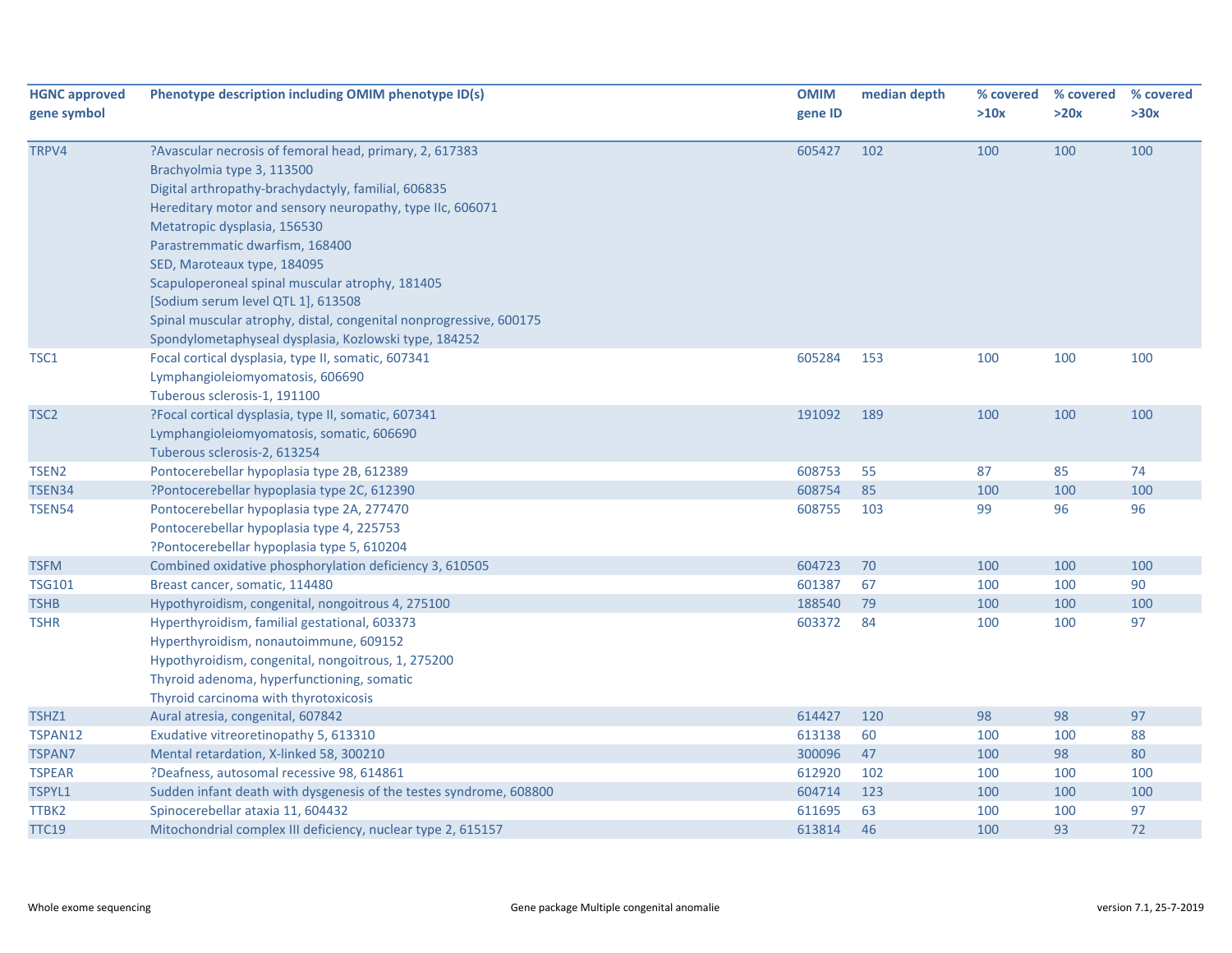| <b>HGNC approved</b><br>gene symbol | Phenotype description including OMIM phenotype ID(s)                  | <b>OMIM</b><br>gene ID | median depth | % covered<br>>10x | % covered<br>>20x | % covered<br>>30x |
|-------------------------------------|-----------------------------------------------------------------------|------------------------|--------------|-------------------|-------------------|-------------------|
| TTC21B                              | Nephronophthisis 12, 613820                                           | 612014                 | 63           | 100               | 98                | 89                |
|                                     | Short-rib thoracic dysplasia 4 with or without polydactyly, 613819    |                        |              |                   |                   |                   |
| TTC37                               | Trichohepatoenteric syndrome 1, 222470                                | 614589                 | 50           | 100               | 98                | 87                |
| <b>TTC7A</b>                        | Gastrointestinal defects and immunodeficiency syndrome, 243150        | 609332                 | 109          | 100               | 100               | 100               |
| TTC8                                | Bardet-Biedl syndrome 8, 615985                                       | 608132                 | 57           | 100               | 99                | 87                |
|                                     | ?Retinitis pigmentosa 51, 613464                                      |                        |              |                   |                   |                   |
| TTI <sub>2</sub>                    | Mental retardation, autosomal recessive 39, 615541                    | 614426                 | 57           | 100               | 100               | 94                |
| <b>TTN</b>                          | Cardiomyopathy, dilated, 1G, 604145                                   | 188840                 | 59           | 100               | 99                | 95                |
|                                     | Cardiomyopathy, familial hypertrophic, 9, 613765                      |                        |              |                   |                   |                   |
|                                     | Muscular dystrophy, limb-girdle, type 2J, 608807                      |                        |              |                   |                   |                   |
|                                     | Myopathy, proximal, with early respiratory muscle involvement, 603689 |                        |              |                   |                   |                   |
|                                     | Salih myopathy, 611705                                                |                        |              |                   |                   |                   |
|                                     | Tibial muscular dystrophy, tardive, 600334                            |                        |              |                   |                   |                   |
| <b>TTPA</b>                         | Ataxia with isolated vitamin E deficiency, 277460                     | 600415                 | 54           | 100               | 97                | 87                |
| <b>TTR</b>                          | Amyloidosis, hereditary, transthyretin-related, 105210                | 176300                 | 75           | 100               | 100               | 100               |
|                                     | Carpal tunnel syndrome, familial, 115430                              |                        |              |                   |                   |                   |
|                                     | [Dystransthyretinemic hyperthyroxinemia], 145680                      |                        |              |                   |                   |                   |
| <b>TUBA1A</b>                       | Lissencephaly 3, 611603                                               | 602529                 | 101          | 100               | 100               | 100               |
| <b>TUBA8</b>                        | Cortical dysplasia, complex, with other brain malformations 8, 613180 | 605742                 | 105          | 100               | 100               | 100               |
| TUBB1                               | Macrothrombocytopenia, autosomal dominant, TUBB1-related, 613112      | 612901                 | 130          | 100               | 100               | 98                |
| <b>TUBB2A</b>                       | Cortical dysplasia, complex, with other brain malformations 5, 615763 | 615101                 | 242          | 100               | 99                | 95                |
| <b>TUBB2B</b>                       | Cortical dysplasia, complex, with other brain malformations 7, 610031 | 612850                 | 250          | 100               | 100               | 100               |
| TUBB3                               | Cortical dysplasia, complex, with other brain malformations 1, 614039 | 602661                 | 245          | 100               | 100               | 95                |
|                                     | Fibrosis of extraocular muscles, congenital, 3A, 600638               |                        |              |                   |                   |                   |
| <b>TUBB4A</b>                       | Dystonia 4, torsion, autosomal dominant, 128101                       | 602662                 | 216          | 100               | 100               | 99                |
|                                     | Leukodystrophy, hypomyelinating, 6, 612438                            |                        |              |                   |                   |                   |
| TUBG1                               | Cortical dysplasia, complex, with other brain malformations 4, 615412 | 191135                 | 168          | 100               | 100               | 100               |
| <b>TUBGCP6</b>                      | Microcephaly and chorioretinopathy, autosomal recessive, 1, 251270    | 610053                 | 147          | 100               | 100               | 99                |
| <b>TUFM</b>                         | Combined oxidative phosphorylation deficiency 4, 610678               | 602389                 | 151          | 100               | 100               | 100               |
| TULP1                               | Leber congenital amaurosis 15, 613843                                 | 602280                 | 103          | 100               | 100               | 100               |
|                                     | Retinitis pigmentosa 14, 600132                                       |                        |              |                   |                   |                   |
| TUSC <sub>3</sub>                   | Mental retardation, autosomal recessive 7, 611093                     | 601385                 | 64           | 100               | 100               | 91                |
| TWIST1                              | Craniosynostosis 1, 123100                                            | 601622                 | 137          | 100               | 100               | 97                |
|                                     | Robinow-Sorauf syndrome, 180750                                       |                        |              |                   |                   |                   |
|                                     | Saethre-Chotzen syndrome with or without eyelid anomalies, 101400     |                        |              |                   |                   |                   |
|                                     | Sweeney-Cox syndrome, 617746                                          |                        |              |                   |                   |                   |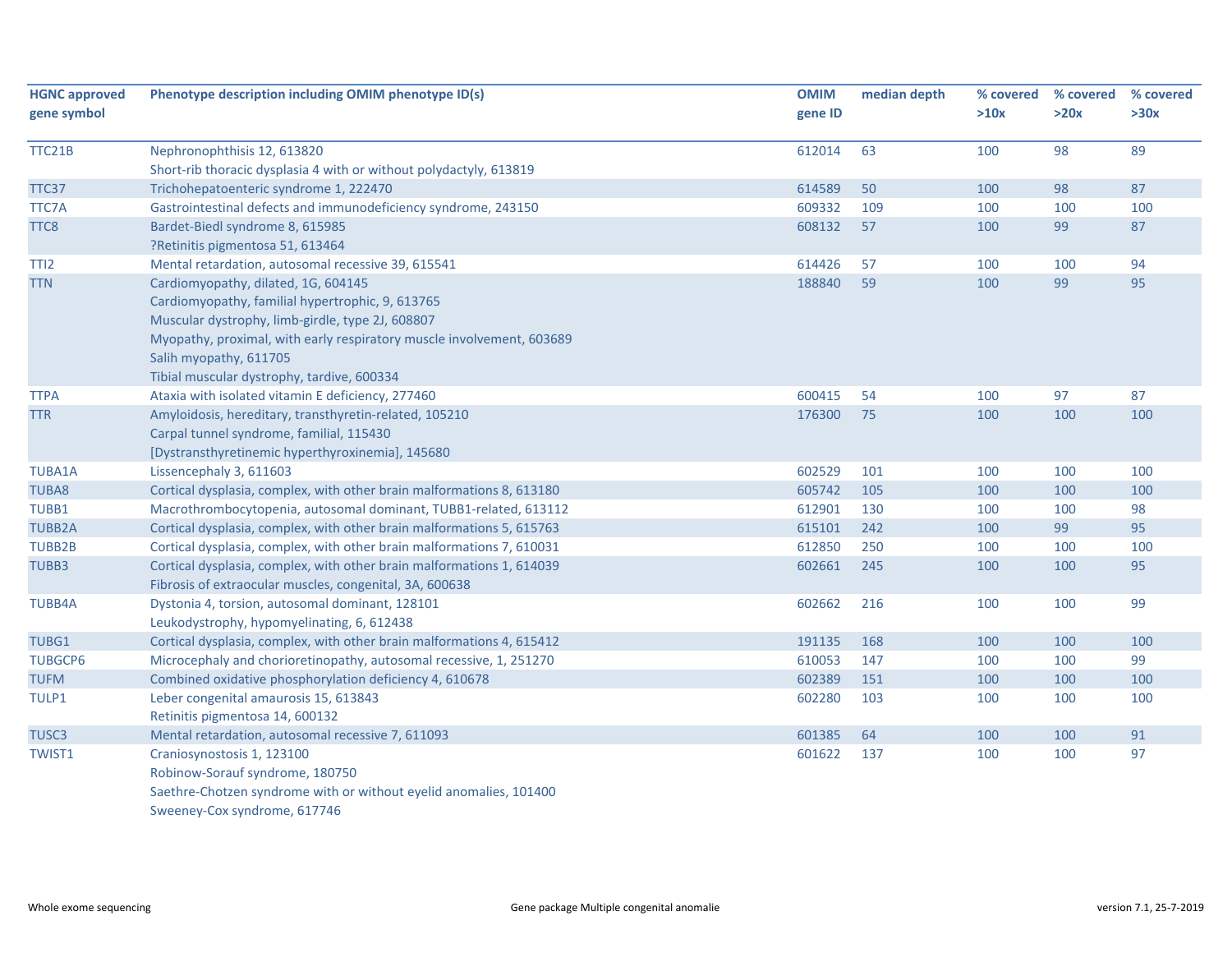| <b>HGNC approved</b><br>gene symbol | Phenotype description including OMIM phenotype ID(s)                                                                                                                                                                                                                                                                                      | <b>OMIM</b><br>gene ID | median depth | % covered<br>>10x | % covered<br>>20x | % covered<br>>30x |
|-------------------------------------|-------------------------------------------------------------------------------------------------------------------------------------------------------------------------------------------------------------------------------------------------------------------------------------------------------------------------------------------|------------------------|--------------|-------------------|-------------------|-------------------|
| <b>TWIST2</b>                       | Ablepharon-macrostomia syndrome, 200110<br>Barber-Say syndrome, 209885<br>Focal facial dermal dysplasia 3, Setleis type, 227260                                                                                                                                                                                                           | 607556                 | 141          | 100               | 100               | 100               |
| <b>TWNK</b>                         | Mitochondrial DNA depletion syndrome 7 (hepatocerebral type), 271245<br>Perrault syndrome 5, 616138<br>Progressive external ophthalmoplegia with mitochondrial DNA deletions, autosomal dominant 3, 609286                                                                                                                                | 606075                 | 130          | 100               | 100               | 100               |
| TYK <sub>2</sub>                    | Immunodeficiency 35, 611521                                                                                                                                                                                                                                                                                                               | 176941                 | 123          | 100               | 100               | 99                |
| <b>TYMP</b>                         | Mitochondrial DNA depletion syndrome 1 (MNGIE type), 603041                                                                                                                                                                                                                                                                               | 131222                 | 92           | 100               | 100               | 100               |
| <b>TYR</b>                          | Albinism, oculocutaneous, type IA, 203100<br>Albinism, oculocutaneous, type IB, 606952<br>{Melanoma, cutaneous malignant, susceptibility to, 8}, 601800<br>[Skin/hair/eye pigmentation 3, blue/green eyes], 601800<br>[Skin/hair/eye pigmentation 3, light/dark/freckling skin], 601800<br>Waardenburg syndrome/albinism, digenic, 103470 | 606933                 | 77           | 100               | 100               | 96                |
| <b>TYROBP</b>                       | Nasu-Hakola disease, 221770                                                                                                                                                                                                                                                                                                               | 604142                 | 93           | 100               | 100               | 100               |
| TYRP1                               | Albinism, oculocutaneous, type III, 203290<br>[Skin/hair/eye pigmentation, variation in, 11 (Melanesian blond hair)], 612271                                                                                                                                                                                                              | 115501                 | 65           | 100               | 100               | 96                |
| UBA1                                | Spinal muscular atrophy, X-linked 2, infantile, 301830                                                                                                                                                                                                                                                                                    | 314370                 | 80           | 100               | 100               | 99                |
| UBE2A                               | Mental retardation, X-linked syndromic, Nascimento-type, 300860                                                                                                                                                                                                                                                                           | 312180                 | 52           | 100               | 93                | 75                |
| UBE3A                               | Angelman syndrome, 105830                                                                                                                                                                                                                                                                                                                 | 601623                 | 54           | 100               | 100               | 94                |
| UBE3B                               | Kaufman oculocerebrofacial syndrome, 244450                                                                                                                                                                                                                                                                                               | 608047                 | 110          | 100               | 100               | 97                |
| UBIAD1                              | Corneal dystrophy, Schnyder type, 121800                                                                                                                                                                                                                                                                                                  | 611632                 | 144          | 100               | 100               | 100               |
| UBQLN2                              | Amyotrophic lateral sclerosis 15, with or without frontotemporal dementia, 300857                                                                                                                                                                                                                                                         | 300264                 | 68           | 100               | 100               | 100               |
| UBR1                                | Johanson-Blizzard syndrome, 243800                                                                                                                                                                                                                                                                                                        | 605981                 | 52           | 100               | 98                | 87                |
| UGT1A1                              | [Bilirubin, serum level of, QTL1], 601816<br>Crigler-Najjar syndrome, type I, 218800<br>Crigler-Najjar syndrome, type II, 606785<br>[Gilbert syndrome], 143500<br>Hyperbilirubinemia, familial transient neonatal, 237900                                                                                                                 | 191740                 | 111          | 100               | 100               | 100               |
| <b>UMOD</b>                         | Glomerulocystic kidney disease with hyperuricemia and isosthenuria, 609886<br>Hyperuricemic nephropathy, familial juvenile 1, 162000<br>Medullary cystic kidney disease 2, 603860                                                                                                                                                         | 191845                 | 85           | 100               | 100               | 93                |
| <b>UMPS</b>                         | Orotic aciduria, 258900                                                                                                                                                                                                                                                                                                                   | 613891                 | 63           | 100               | 100               | 95                |
| UNG                                 | Immunodeficiency with hyper IgM, type 5, 608106                                                                                                                                                                                                                                                                                           | 191525                 | 104          | 100               | 100               | 100               |
| UPB1                                | Beta-ureidopropionase deficiency, 613161                                                                                                                                                                                                                                                                                                  | 606673                 | 91           | 100               | 100               | 99                |
| UPF3B                               | Mental retardation, X-linked, syndromic 14, 300676                                                                                                                                                                                                                                                                                        | 300298                 | 68           | 100               | 97                | 83                |
| <b>UQCRB</b>                        | Mitochondrial complex III deficiency, nuclear type 3, 615158                                                                                                                                                                                                                                                                              | 191330                 | 69           | 100               | 100               | 100               |
| UQCRC2                              | Mitochondrial complex III deficiency, nuclear type 5, 615160                                                                                                                                                                                                                                                                              | 191329                 | 91           | 100               | 100               | 92                |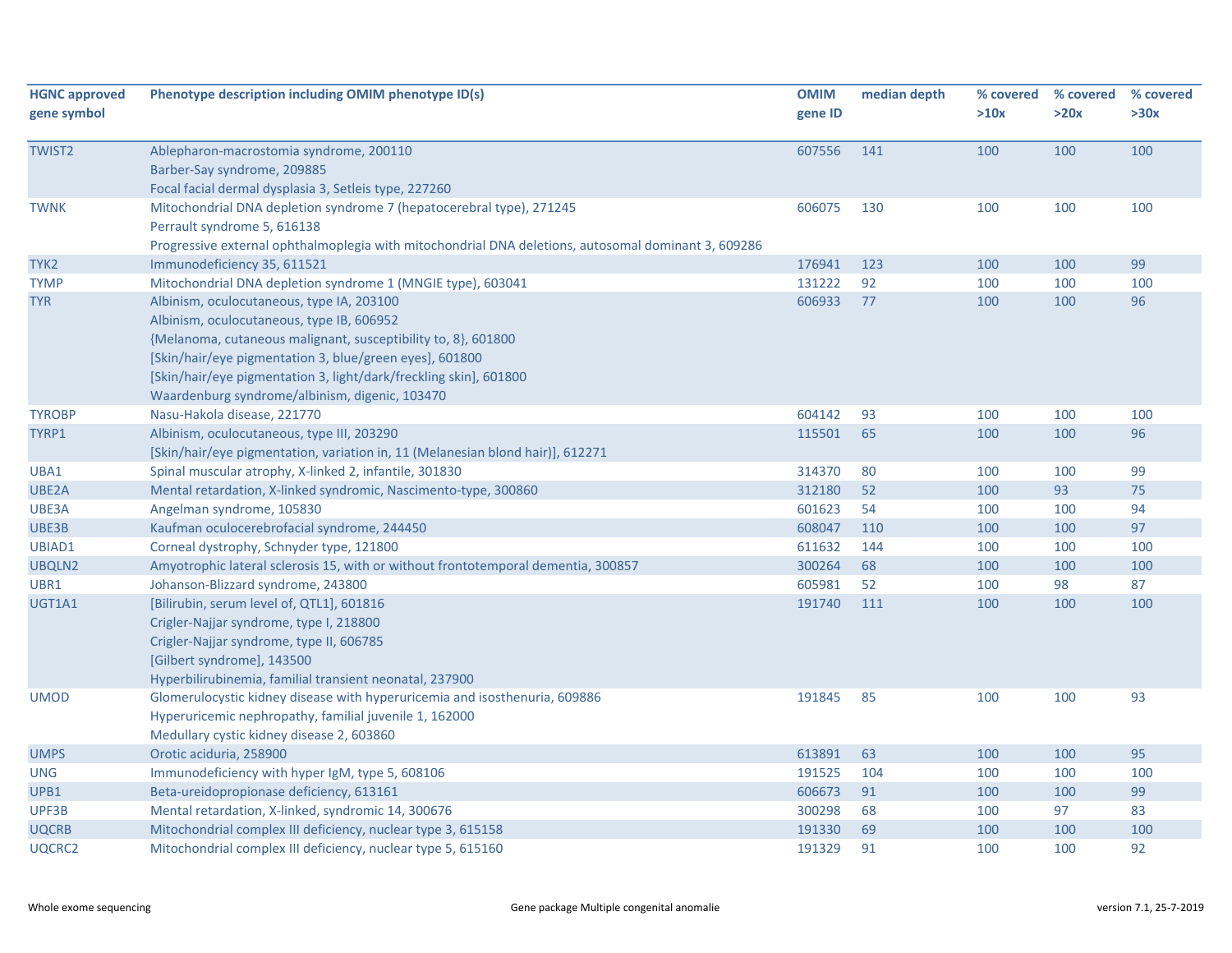| <b>HGNC approved</b> | Phenotype description including OMIM phenotype ID(s)                                                   | <b>OMIM</b> | median depth | % covered | % covered | % covered |
|----------------------|--------------------------------------------------------------------------------------------------------|-------------|--------------|-----------|-----------|-----------|
| gene symbol          |                                                                                                        | gene ID     |              | >10x      | >20x      | >30x      |
| <b>UQCRQ</b>         | Mitochondrial complex III deficiency, nuclear type 4, 615159                                           | 612080      | 120          | 100       | 100       | 100       |
| UROC1                | ?Urocanase deficiency, 276880                                                                          | 613012      | 107          | 100       | 100       | 99        |
| <b>UROD</b>          | Porphyria cutanea tarda, 176100                                                                        | 613521      | 77           | 100       | 100       | 94        |
|                      | Porphyria, hepatoerythropoietic, 176100                                                                |             |              |           |           |           |
| <b>UROS</b>          | Porphyria, congenital erythropoietic, 263700                                                           | 606938      | 57           | 100       | 100       | 93        |
| USB1                 | Poikiloderma with neutropenia, 604173                                                                  | 613276      | 90           | 100       | 100       | 97        |
| USH1C                | Deafness, autosomal recessive 18A, 602092                                                              | 605242      | 71           | 100       | 95        | 86        |
|                      | Usher syndrome, type 1C, 276904                                                                        |             |              |           |           |           |
| USH1G                | Usher syndrome, type 1G, 606943                                                                        | 607696      | 181          | 100       | 100       | 100       |
| USH <sub>2</sub> A   | Retinitis pigmentosa 39, 613809                                                                        | 608400      | 70           | 100       | 99        | 96        |
|                      | Usher syndrome, type 2A, 276901                                                                        |             |              |           |           |           |
| <b>USP21</b>         | No OMIM phenotype                                                                                      | 604729      | 134          | 100       | 100       | 97        |
| USP9Y                | Spermatogenic failure, Y-linked, 2, 415000                                                             | 400005      | 68           | 100       | 98        | 91        |
| UTP4                 | No OMIM phenotype                                                                                      | 607456      | 76           | 100       | 100       | 93        |
| <b>UVSSA</b>         | UV-sensitive syndrome 3, 614640                                                                        | 614632      | 123          | 100       | 100       | 99        |
| VANGL1               | Caudal regression syndrome, 600145                                                                     | 610132      | 96           | 100       | 100       | 99        |
|                      | {Neural tube defects, susceptibility to}, 182940                                                       |             |              |           |           |           |
| <b>VANGL2</b>        | Neural tube defects, 182940                                                                            | 600533      | 120          | 100       | 100       | 100       |
| <b>VAPB</b>          | Amyotrophic lateral sclerosis 8, 608627                                                                | 605704      | 64           | 100       | 100       | 94        |
|                      | Spinal muscular atrophy, late-onset, Finkel type, 182980                                               |             |              |           |           |           |
| VAX1                 | ?Microphthalmia, syndromic 11, 614402                                                                  | 604294      | 96           | 96        | 90        | 86        |
| <b>VCAN</b>          | Wagner syndrome 1, 143200                                                                              | 118661      | 56           | 100       | 100       | 97        |
| <b>VCL</b>           | Cardiomyopathy, dilated, 1W, 611407                                                                    | 193065      | 82           | 100       | 98        | 90        |
|                      | Cardiomyopathy, hypertrophic, 15, 613255                                                               |             |              |           |           |           |
| <b>VCP</b>           | Amyotrophic lateral sclerosis 14, with or without frontotemporal dementia, 613954                      | 601023      | 81           | 100       | 100       | 96        |
|                      | Charcot-Marie-Tooth disease, type 2Y, 616687                                                           |             |              |           |           |           |
|                      | Inclusion body myopathy with early-onset Paget disease and frontotemporal dementia 1, 167320           |             |              |           |           |           |
| <b>VDR</b>           | ?Osteoporosis, involutional, 166710                                                                    | 601769      | 78           | 100       | 100       | 100       |
|                      | Rickets, vitamin D-resistant, type IIA, 277440                                                         |             |              |           |           |           |
| <b>VHL</b>           | Erythrocytosis, familial, 2, 263400                                                                    | 608537      | 170          | 100       | 100       | 100       |
|                      | Hemangioblastoma, cerebellar, somatic                                                                  |             |              |           |           |           |
|                      | Pheochromocytoma, 171300                                                                               |             |              |           |           |           |
|                      | Renal cell carcinoma, somatic, 144700                                                                  |             |              |           |           |           |
|                      | von Hippel-Lindau syndrome, 193300                                                                     |             |              |           |           |           |
| <b>VIM</b>           | Cataract 30, pulverulent, 116300                                                                       | 193060      | 105          | 100       | 100       | 98        |
| VIPAS39              | Arthrogryposis, renal dysfunction, and cholestasis 2, 613404                                           | 613401      | 53           | 100       | 100       | 96        |
| VKORC1               | Vitamin K-dependent clotting factors, combined deficiency of, 2, 607473<br>Warfarin resistance, 122700 | 608547      | 94           | 100       | 100       | 100       |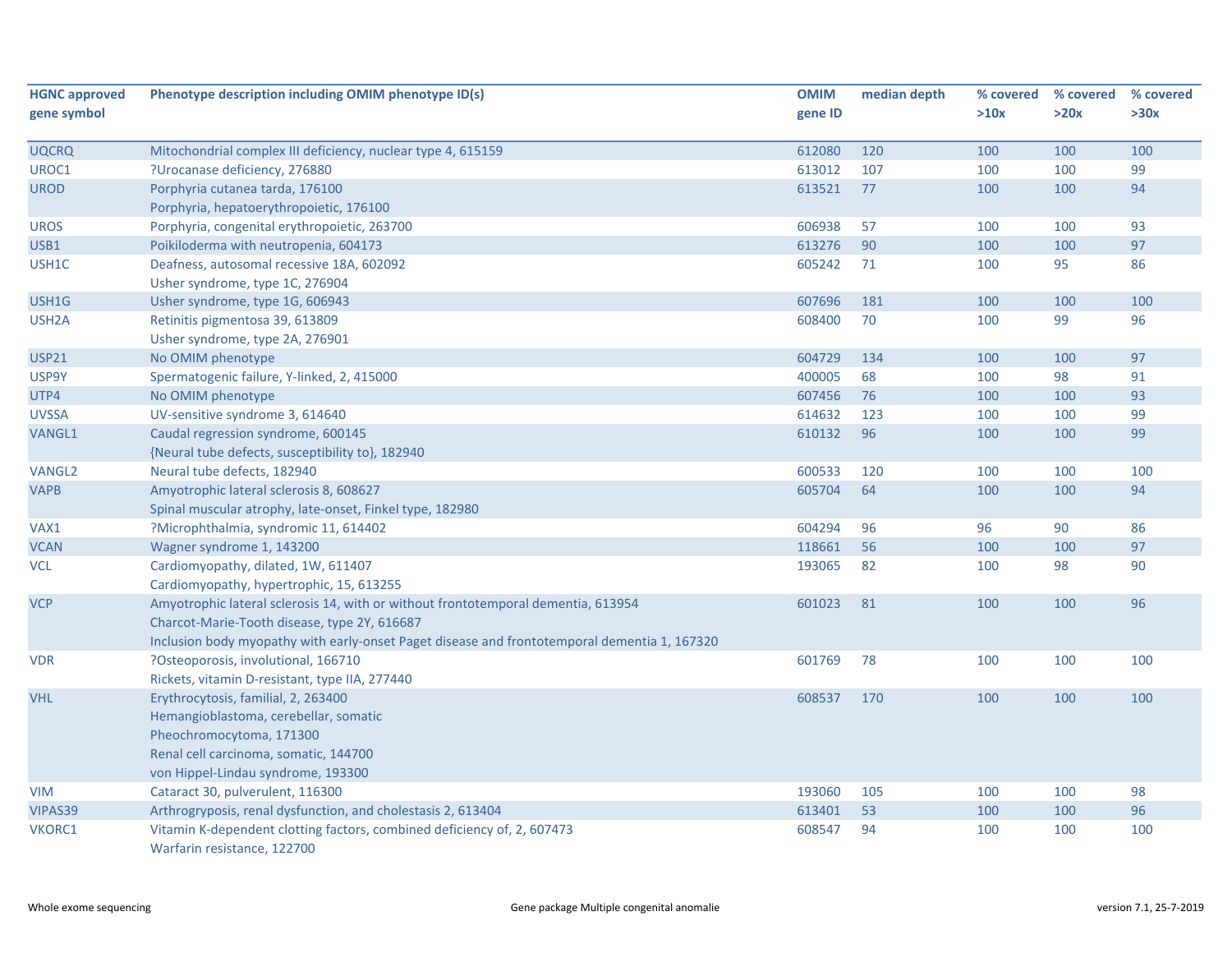| <b>HGNC approved</b> | Phenotype description including OMIM phenotype ID(s)                                                                                                                           | <b>OMIM</b> | median depth | % covered | % covered | % covered |
|----------------------|--------------------------------------------------------------------------------------------------------------------------------------------------------------------------------|-------------|--------------|-----------|-----------|-----------|
| gene symbol          |                                                                                                                                                                                | gene ID     |              | >10x      | >20x      | >30x      |
|                      |                                                                                                                                                                                |             |              |           |           |           |
| <b>VLDLR</b>         | Cerebellar hypoplasia and mental retardation with or without quadrupedal locomotion 1, 224050                                                                                  | 192977      | 59           | 100       | 100       | 93        |
| VPS13A               | Choreoacanthocytosis, 200150                                                                                                                                                   | 605978      | 61           | 100       | 97        | 84        |
| VPS13B               | Cohen syndrome, 216550                                                                                                                                                         | 607817      | 63           | 100       | 98        | 91        |
| VPS33B               | Arthrogryposis, renal dysfunction, and cholestasis 1, 208085                                                                                                                   | 608552      | 65           | 100       | 100       | 96        |
| <b>VPS35</b>         | {Parkinson disease 17}, 614203                                                                                                                                                 | 601501      | 59           | 100       | 99        | 91        |
| VPS37A               | Spastic paraplegia 53, autosomal recessive, 614898                                                                                                                             | 609927      | 39           | 100       | 97        | 73        |
| <b>VPS45</b>         | Neutropenia, severe congenital, 5, autosomal recessive, 615285                                                                                                                 | 610035      | 64           | 100       | 100       | 92        |
| VRK1                 | Pontocerebellar hypoplasia type 1A, 607596                                                                                                                                     | 602168      | 46           | 100       | 97        | 84        |
| VSX1                 | ?Craniofacial anomalies and anterior segment dysgenesis syndrome, 614195<br>Keratoconus 1, 148300                                                                              | 605020      | 86           | 100       | 100       | 100       |
| VSX2                 | Microphthalmia with coloboma 3, 610092<br>Microphthalmia, isolated 2, 610093                                                                                                   | 142993      | 93           | 100       | 100       | 100       |
| <b>VWF</b>           | von Willebrand disease, type 1, 193400<br>von Willebrand disease, types 2A, 2B, 2M, and 2N, 613554<br>von Willibrand disease, type 3, 277480                                   | 613160      | 85           | 100       | 100       | 96        |
| <b>WAS</b>           | Neutropenia, severe congenital, X-linked, 300299<br>Thrombocytopenia, X-linked, 313900<br>Thrombocytopenia, X-linked, intermittent, 313900<br>Wiskott-Aldrich syndrome, 301000 | 300392      | 62           | 95        | 81        | 75        |
| WASHC5               | Ritscher-Schinzel syndrome 1, 220210<br>Spastic paraplegia 8, autosomal dominant, 603563                                                                                       | 610657      | 52           | 100       | 98        | 86        |
| <b>WDPCP</b>         | ?Bardet-Biedl syndrome 15, 615992<br>?Congenital heart defects, hamartomas of tongue, and polysyndactyly, 217085                                                               | 613580      | 65           | 100       | 98        | 88        |
| WDR11                | Hypogonadotropic hypogonadism 14 with or without anosmia, 614858                                                                                                               | 606417      | 72           | 100       | 99        | 92        |
| WDR19                | ?Cranioectodermal dysplasia 4, 614378<br>Nephronophthisis 13, 614377<br>Senior-Loken syndrome 8, 616307<br>?Short-rib thoracic dysplasia 5 with or without polydactyly, 614376 | 608151      | 62           | 100       | 99        | 92        |
| WDR34                | Short-rib thoracic dysplasia 11 with or without polydactyly, 615633                                                                                                            | 613363      | 109          | 100       | 100       | 100       |
| WDR35                | Cranioectodermal dysplasia 2, 613610<br>Short-rib thoracic dysplasia 7 with or without polydactyly, 614091                                                                     | 613602      | 52           | 100       | 98        | 86        |
| WDR36                | Glaucoma 1, open angle, G, 609887                                                                                                                                              | 609669      | 65           | 100       | 98        | 88        |
| WDR45                | Neurodegeneration with brain iron accumulation 5, 300894                                                                                                                       | 300526      | 80           | 100       | 100       | 99        |
| WDR60                | Short-rib thoracic dysplasia 8 with or without polydactyly, 615503                                                                                                             | 615462      | 67           | 100       | 99        | 91        |
| WDR62                | Microcephaly 2, primary, autosomal recessive, with or without cortical malformations, 604317                                                                                   | 613583      | 129          | 100       | 100       | 99        |
| WDR72                | Amelogenesis imperfecta, type IIA3, 613211                                                                                                                                     | 613214      | 58           | 100       | 99        | 91        |
| WDR81                | Cerebellar ataxia, mental retardation, and dysequilibrium syndrome 2, 610185<br>Hydrocephalus, nonsyndromic, autosomal recessive 3, 617967                                     | 614218      | 146          | 100       | 100       | 100       |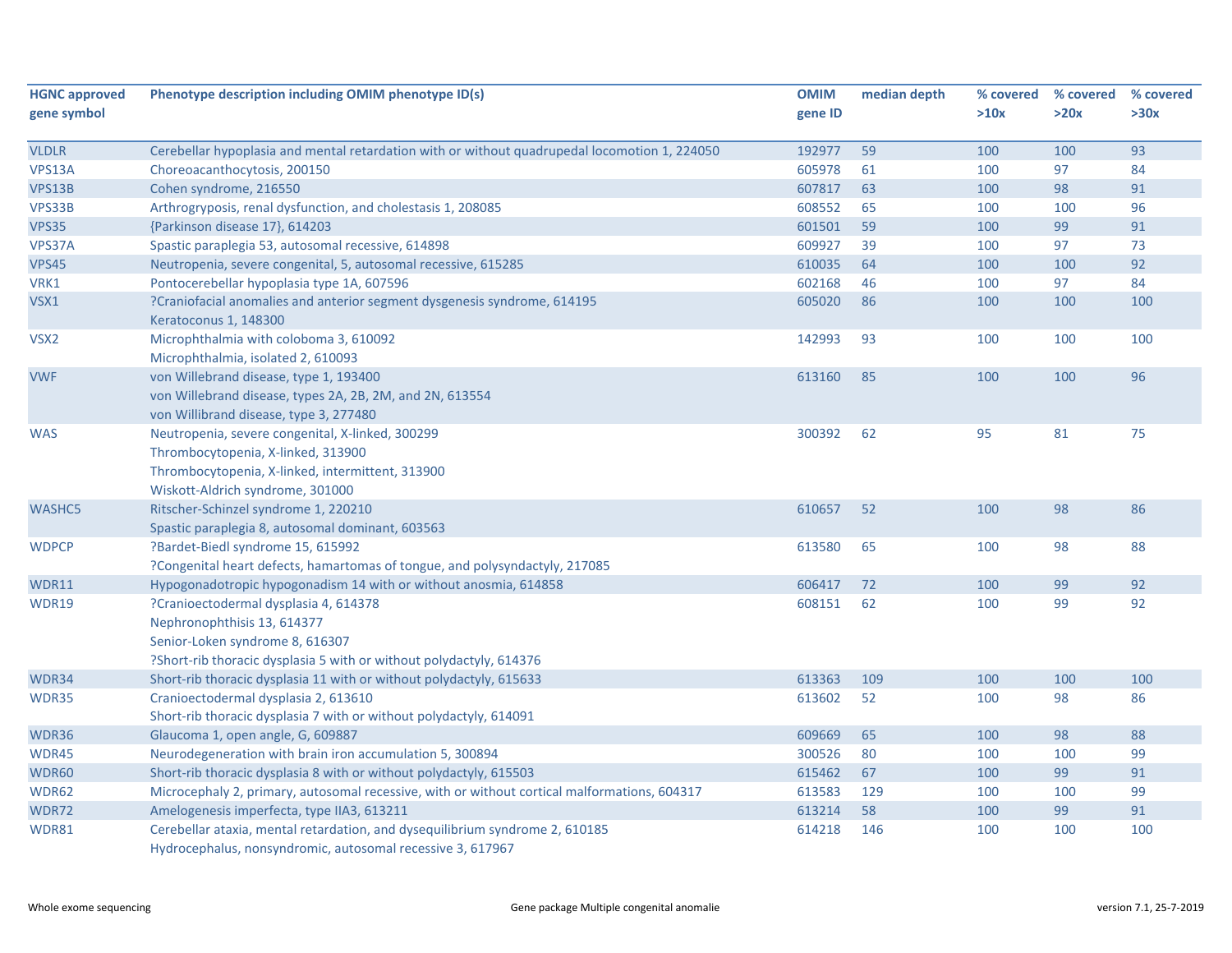| <b>HGNC approved</b><br>gene symbol | Phenotype description including OMIM phenotype ID(s)                                                                                                                                                                           | <b>OMIM</b><br>gene ID | median depth | % covered<br>>10x | % covered<br>>20x | % covered<br>>30x |
|-------------------------------------|--------------------------------------------------------------------------------------------------------------------------------------------------------------------------------------------------------------------------------|------------------------|--------------|-------------------|-------------------|-------------------|
| WFS1                                | ?Cataract 41, 116400<br>Deafness, autosomal dominant 6/14/38, 600965<br>{Diabetes mellitus, noninsulin-dependent, association with}, 125853<br>Wolfram syndrome 1, 222300<br>Wolfram-like syndrome, autosomal dominant, 614296 | 606201                 | 175          | 100               | 100               | 100               |
| <b>WHRN</b>                         | Deafness, autosomal recessive 31, 607084<br>Usher syndrome, type 2D, 611383                                                                                                                                                    | 607928                 | 113          | 100               | 100               | 99                |
| WIPF1                               | ?Wiskott-Aldrich syndrome 2, 614493                                                                                                                                                                                            | 602357                 | 71           | 100               | 99                | 94                |
| WNK1                                | Neuropathy, hereditary sensory and autonomic, type II, 201300<br>Pseudohypoaldosteronism, type IIC, 614492                                                                                                                     | 605232                 | 78           | 100               | 100               | 98                |
| WNK4                                | Pseudohypoaldosteronism, type IIB, 614491                                                                                                                                                                                      | 601844                 | 115          | 100               | 100               | 100               |
| WNT1                                | Osteogenesis imperfecta, type XV, 615220<br>{Osteoporosis, early-onset, susceptibility to, autosomal dominant}, 615221                                                                                                         | 164820                 | 195          | 100               | 100               | 100               |
| WNT10A                              | Odontoonychodermal dysplasia, 257980<br>Schopf-Schulz-Passarge syndrome, 224750<br>Tooth agenesis, selective, 4, 150400                                                                                                        | 606268                 | 119          | 100               | 100               | 100               |
| WNT10B                              | Split-hand/foot malformation 6, 225300<br>Tooth agenesis, selective, 8, 617073                                                                                                                                                 | 601906                 | 128          | 100               | 100               | 100               |
| WNT3                                | ?Tetra-amelia syndrome 1, 273395                                                                                                                                                                                               | 165330                 | 146          | 100               | 100               | 99                |
| WNT4                                | Mullerian aplasia and hyperandrogenism, 158330<br>?SERKAL syndrome, 611812                                                                                                                                                     | 603490                 | 216          | 100               | 92                | 92                |
| WNT5A                               | Robinow syndrome, autosomal dominant 1, 180700                                                                                                                                                                                 | 164975                 | 113          | 100               | 100               | 97                |
| WNT7A                               | Fuhrmann syndrome, 228930<br>Ulna and fibula, absence of, with severe limb deficiency, 276820                                                                                                                                  | 601570                 | 151          | 100               | 100               | 100               |
| WRAP53                              | Dyskeratosis congenita, autosomal recessive 3, 613988                                                                                                                                                                          | 612661                 | 144          | 100               | 100               | 100               |
| <b>WRN</b>                          | Werner syndrome, 277700                                                                                                                                                                                                        | 604611                 | 53           | 100               | 98                | 88                |
| WT1                                 | Denys-Drash syndrome, 194080<br>Frasier syndrome, 136680<br>Meacham syndrome, 608978<br>Mesothelioma, somatic, 156240<br>Nephrotic syndrome, type 4, 256370<br>Wilms tumor, type 1, 194070                                     | 607102                 | 114          | 100               | 100               | 99                |
| <b>WWOX</b>                         | Epileptic encephalopathy, early infantile, 28, 616211<br>Esophageal squamous cell carcinoma, somatic, 133239<br>Spinocerebellar ataxia, autosomal recessive 12, 614322                                                         | 605131                 | 85           | 100               | 100               | 98                |
| <b>XDH</b>                          | Xanthinuria, type I, 278300                                                                                                                                                                                                    | 607633                 | 71           | 100               | 99                | 93                |
| <b>XIAP</b>                         | Lymphoproliferative syndrome, X-linked, 2, 300635                                                                                                                                                                              | 300079                 | 39           | 100               | 93                | 78                |
| $\mathsf{X}\mathsf{K}$              | McLeod syndrome with or without chronic granulomatous disease, 300842                                                                                                                                                          | 314850                 | 51           | 100               | 99                | 95                |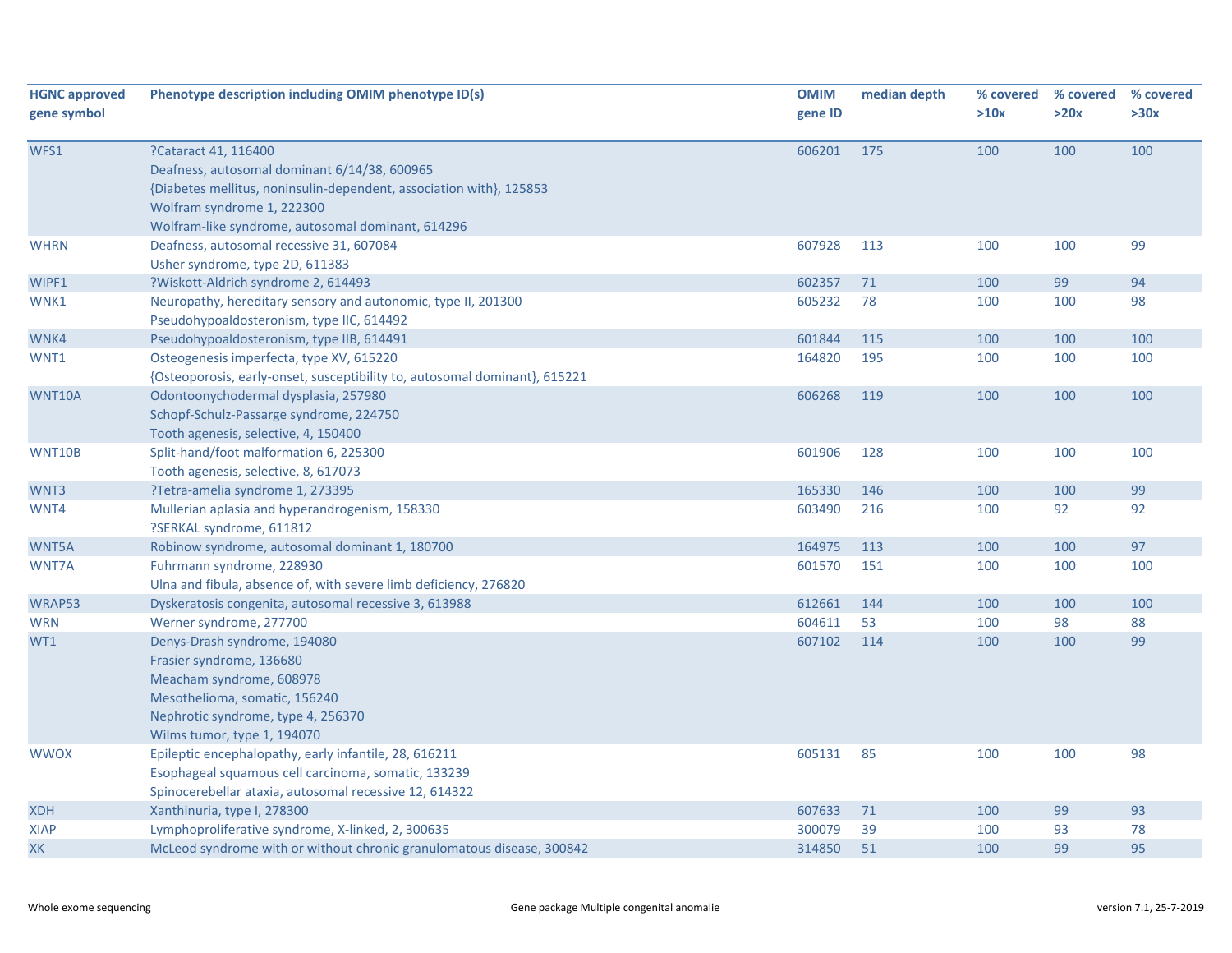| <b>HGNC approved</b> | Phenotype description including OMIM phenotype ID(s)                                                      | <b>OMIM</b> | median depth | % covered | % covered | % covered |
|----------------------|-----------------------------------------------------------------------------------------------------------|-------------|--------------|-----------|-----------|-----------|
| gene symbol          |                                                                                                           | gene ID     |              | >10x      | >20x      | >30x      |
|                      |                                                                                                           |             |              |           |           |           |
| <b>XPA</b>           | Xeroderma pigmentosum, group A, 278700                                                                    | 611153      | 62           | 100       | 99        | 86        |
| <b>XPC</b>           | Xeroderma pigmentosum, group C, 278720                                                                    | 613208      | 101          | 100       | 100       | 96        |
| <b>XPNPEP3</b>       | Nephronophthisis-like nephropathy 1, 613159                                                               | 613553      | 56           | 100       | 99        | 92        |
| YAP1                 | Coloboma, ocular, with or without hearing impairment, cleft lip/palate, and/or mental retardation, 120433 | 606608      | 63           | 100       | 99        | 87        |
| <b>YARS</b>          | Charcot-Marie-Tooth disease, dominant intermediate C, 608323                                              | 603623      | 85           | 100       | 100       | 98        |
| YARS2                | Myopathy, lactic acidosis, and sideroblastic anemia 2, 613561                                             | 610957      | 117          | 100       | 100       | 98        |
| ZAP70                | Autoimmune disease, multisystem, infantile-onset, 2, 617006                                               | 176947      | 149          | 100       | 100       | 100       |
|                      | Immunodeficiency 48, 269840                                                                               |             |              |           |           |           |
| ZBTB16               | Leukemia, acute promyelocytic, PL2F/RARA type                                                             | 176797      | 114          | 100       | 100       | 100       |
|                      | Skeletal defects, genital hypoplasia, and mental retardation, 612447                                      |             |              |           |           |           |
| ZBTB24               | Immunodeficiency-centromeric instability-facial anomalies syndrome 2, 614069                              | 614064      | 66           | 100       | 100       | 98        |
| ZC4H2                | Wieacker-Wolff syndrome, 314580                                                                           | 300897      | 76           | 100       | 100       | 94        |
| ZDHHC9               | Mental retardation, X-linked syndromic, Raymond type, 300799                                              | 300646      | 39           | 100       | 97        | 76        |
| ZEB1                 | Corneal dystrophy, Fuchs endothelial, 6, 613270                                                           | 189909      | 69           | 100       | 99        | 97        |
|                      | Corneal dystrophy, posterior polymorphous, 3, 609141                                                      |             |              |           |           |           |
| ZEB <sub>2</sub>     | Mowat-Wilson syndrome, 235730                                                                             | 605802      | 70           | 100       | 100       | 99        |
| ZFP57                | Diabetes mellitus, transient neonatal, 1, 601410                                                          | 612192      | 90           | 100       | 100       | 100       |
| ZFPM2                | Diaphragmatic hernia 3, 610187                                                                            | 603693      | 66           | 100       | 100       | 99        |
|                      | Tetralogy of Fallot, 187500                                                                               |             |              |           |           |           |
|                      | 46XY sex reversal 9, 616067                                                                               |             |              |           |           |           |
| ZFYVE26              | Spastic paraplegia 15, autosomal recessive, 270700                                                        | 612012      | 82           | 100       | 99        | 95        |
| ZFYVE27              | Spastic paraplegia 33, autosomal dominant, 610244                                                         | 610243      | 93           | 100       | 100       | 100       |
| ZIC1                 | Craniosynostosis 6, 616602                                                                                | 600470      | 217          | 100       | 100       | 100       |
| ZIC <sub>2</sub>     | Holoprosencephaly 5, 609637                                                                               | 603073      | 140          | 96        | 94        | 92        |
| ZIC <sub>3</sub>     | Congenital heart defects, nonsyndromic, 1, X-linked, 306955                                               | 300265      | 87           | 100       | 100       | 95        |
|                      | Heterotaxy, visceral, 1, X-linked, 306955                                                                 |             |              |           |           |           |
|                      | VACTERL association, X-linked, 314390                                                                     |             |              |           |           |           |
| ZMPSTE24             | Mandibuloacral dysplasia with type B lipodystrophy, 608612                                                | 606480      | 51           | 100       | 99        | 88        |
|                      | Restrictive dermopathy, lethal, 275210                                                                    |             |              |           |           |           |
| ZMYND10              | Ciliary dyskinesia, primary, 22, 615444                                                                   | 607070      | 118          | 100       | 100       | 100       |
| <b>ZNF335</b>        | ?Microcephaly 10, primary, autosomal recessive, 615095                                                    | 610827      | 111          | 100       | 100       | 100       |
| <b>ZNF423</b>        | Joubert syndrome 19, 614844                                                                               | 604557      | 161          | 100       | 100       | 100       |
|                      | Nephronophthisis 14, 614844                                                                               |             |              |           |           |           |
| <b>ZNF469</b>        | Brittle cornea syndrome 1, 229200                                                                         | 612078      | 149          | 100       | 100       | 100       |
| <b>ZNF513</b>        | ?Retinitis pigmentosa 58, 613617                                                                          | 613598      | 106          | 100       | 100       | 100       |
| <b>ZNF592</b>        | No OMIM phenotype                                                                                         | 613624      | 123          | 100       | 100       | 100       |
| <b>ZNF644</b>        | Myopia 21, autosomal dominant, 614167                                                                     | 614159      | 53           | 100       | 100       | 98        |
| <b>ZNF711</b>        | Mental retardation, X-linked 97, 300803                                                                   | 314990      | 44           | 100       | 95        | 74        |